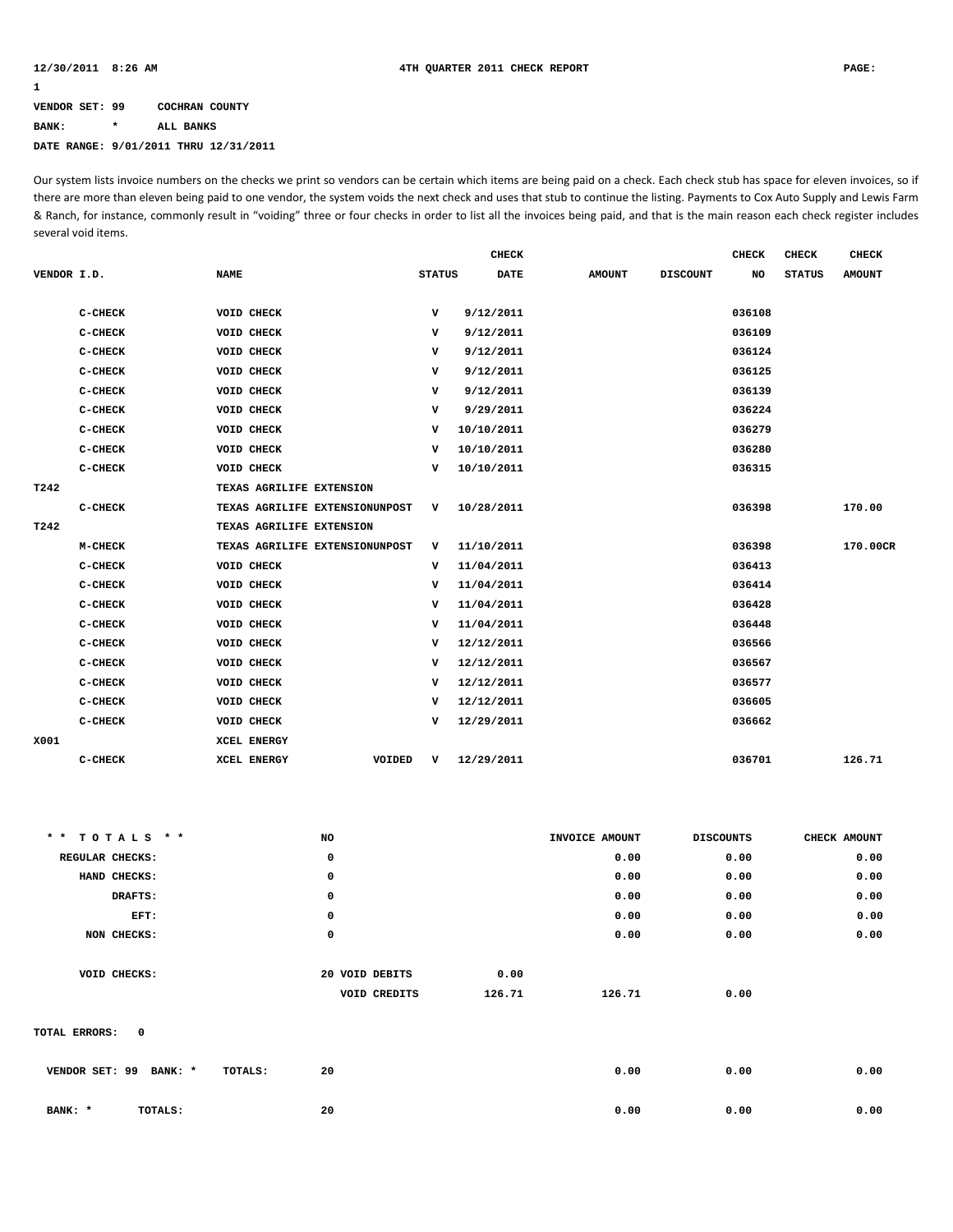## **VENDOR SET: 99 COCHRAN COUNTY BANK: CC REGULAR NON-P/R PAYABLES**

|             |                        |                                                    | <b>CHECK</b>          |           |               |                 | <b>CHECK</b> | <b>CHECK</b>  | <b>CHECK</b>  |
|-------------|------------------------|----------------------------------------------------|-----------------------|-----------|---------------|-----------------|--------------|---------------|---------------|
| VENDOR I.D. |                        | <b>NAME</b>                                        | <b>STATUS</b>         | DATE      | <b>AMOUNT</b> | <b>DISCOUNT</b> | NO           | <b>STATUS</b> | <b>AMOUNT</b> |
|             |                        |                                                    |                       |           |               |                 |              |               |               |
| A042        |                        | J C ADAMS JR                                       |                       |           |               |                 |              |               |               |
|             | I-090111 LAPTOP        | COUNTY ATTY                                        | $\mathbb{R}$          | 9/12/2011 |               |                 | 036100       |               |               |
|             | 10 475-5310            | OFFICE SUPPLIES                                    | LAPTOP HP57-1150US    |           | 499.99        |                 |              |               | 499.99CR      |
|             |                        |                                                    |                       |           |               |                 |              |               |               |
| A109        |                        | ALBUS FARM EQUIPMENT                               |                       |           |               |                 |              |               |               |
|             | I-38076                | PREC <sub>4</sub>                                  | R                     | 9/12/2011 |               |                 | 036101       |               |               |
|             | 15 624-5451<br>I-38087 | <b>REPAIRS</b><br>PREC 4                           | CUT/GRND FLR PLAT, TA | 9/12/2011 | 50.00         |                 | 036101       |               |               |
|             | 15 624-5451            | <b>REPAIRS</b>                                     | R<br>WELDING 2" PIN   |           | 20.00         |                 |              |               | 70.00CR       |
|             |                        |                                                    |                       |           |               |                 |              |               |               |
| B001        |                        | BAILEY CO. ELECTRIC COOP                           |                       |           |               |                 |              |               |               |
|             | I-243265               | PREC 4                                             | R                     | 9/12/2011 |               |                 | 036102       |               |               |
|             | 15 624-5440            | UTILITIES                                          | 280 KWH 7/25-8/24/11  |           | 36.22         |                 |              |               |               |
|             | 15 624-5440            | <b>UTILITIES</b>                                   | AREA LIGHT            |           | 8.00          |                 |              |               |               |
|             | I-243266               | PREC <sub>3</sub>                                  | R                     | 9/12/2011 |               |                 | 036102       |               |               |
|             | 15 623-5440            | UTILITIES                                          | 162 KWH 7/20-8/23/11  |           | 26.10         |                 |              |               |               |
|             | 15 623-5440            | UTILITIES                                          | 2 AREA LIGHTS         |           | 18.25         |                 |              |               |               |
|             | I-243267               | NON-DEPT'L/SHERIFF POSSE                           | R                     | 9/12/2011 |               |                 | 036102       |               |               |
|             | 10 409-5440            | UTILITIES                                          | 57 KWH 7/12-8/9/11    |           | 23.98         |                 |              |               | 112.55CR      |
|             |                        |                                                    |                       |           |               |                 |              |               |               |
| B026        |                        | BLEDSOE WATER SUPPLY CORP                          |                       |           |               |                 |              |               |               |
|             | I-3004 0911            | PREC <sub>3</sub>                                  | $\mathbb{R}$          | 9/12/2011 |               |                 | 036103       |               |               |
|             | 15 623-5440            | UTILITIES                                          | WATER BILL DATED 9/6  |           | 20.10         |                 |              |               | 20.10CR       |
|             |                        |                                                    |                       |           |               |                 |              |               |               |
| B029        |                        | BRUCKNER'S TRUCK SALES, INC                        |                       |           |               |                 |              |               |               |
|             | I-297530L              | PREC <sub>2</sub>                                  | R                     | 9/12/2011 |               |                 | 036104       |               |               |
|             | 15 622-5451            | <b>REPAIRS</b>                                     | 2 MUD FLAPS BR2430    |           | 23.52         |                 |              |               |               |
|             | 15 622-5451            | <b>REPAIRS</b>                                     | 2 MUD FLAPS BR2436    |           | 28.70         |                 |              |               | 52.22CR       |
|             |                        |                                                    |                       |           |               |                 |              |               |               |
| B228        |                        | JULIE BATES, PH.D.                                 |                       |           |               |                 |              |               |               |
|             | I-3042/JUV#808         | <b>JUVENILE PROBATION</b>                          | $\mathbb{R}$          | 9/12/2011 |               |                 | 036105       |               |               |
|             | 10 571-5412            | COUNTY-NON RESIDENTIAL SERVICEPSY TEST 7/20, JUV#8 |                       |           | 375.00        |                 |              |               | 375.00CR      |
| C007        |                        | CITY OF MORTON                                     |                       |           |               |                 |              |               |               |
|             | I-083111               | LIB/MUS/ACT BLDG/CTRHSE/PREC 1 R                   |                       | 9/12/2011 |               |                 | 036106       |               |               |
|             | 10 650-5440            | UTILITIES                                          | LIBRARY GAS           |           | 18.25         |                 |              |               |               |
|             | 10 650-5440            | UTILITIES                                          | LIBRARY WATER         |           | 13.00         |                 |              |               |               |
|             | 10 650-5440            | UTILITIES                                          | LIBRARY GARBAGE       |           | 43.50         |                 |              |               |               |
|             | 10 650-5440            | UTILITIES                                          | LIBRARY SEWER         |           | 14.00         |                 |              |               |               |
|             | 10 652-5440            | UTILITIES                                          | <b>MUSEUM GAS</b>     |           | 18.25         |                 |              |               |               |
|             | 10 652-5440            | UTILITIES                                          | <b>MUSEUM WATER</b>   |           | 13.00         |                 |              |               |               |
|             | 10<br>652-5440         | UTILITIES                                          | <b>MUSEUM GARBAGE</b> |           | 20.25         |                 |              |               |               |
|             | 10 652-5440            | UTILITIES                                          | <b>MUSEUM SEWER</b>   |           | 12.00         |                 |              |               |               |
|             | 10 662-5440            | UTILITIES                                          | ACTIVITY BLDG GAS     |           | 18.25         |                 |              |               |               |
|             | 10 662-5440            | UTILITIES                                          | ACT. BLDG WATER       |           | 13.00         |                 |              |               |               |
|             | 662-5440<br>10         | UTILITIES                                          | ACT. BLDG GARBAGE     |           | 69.00         |                 |              |               |               |
|             | 662-5440<br>10         | UTILITIES                                          | ACT. BLDG SEWER       |           | 36.00         |                 |              |               |               |
|             | 510-5440<br>10         | UTILITIES                                          | <b>COURTHOUSE GAS</b> |           | 18.25         |                 |              |               |               |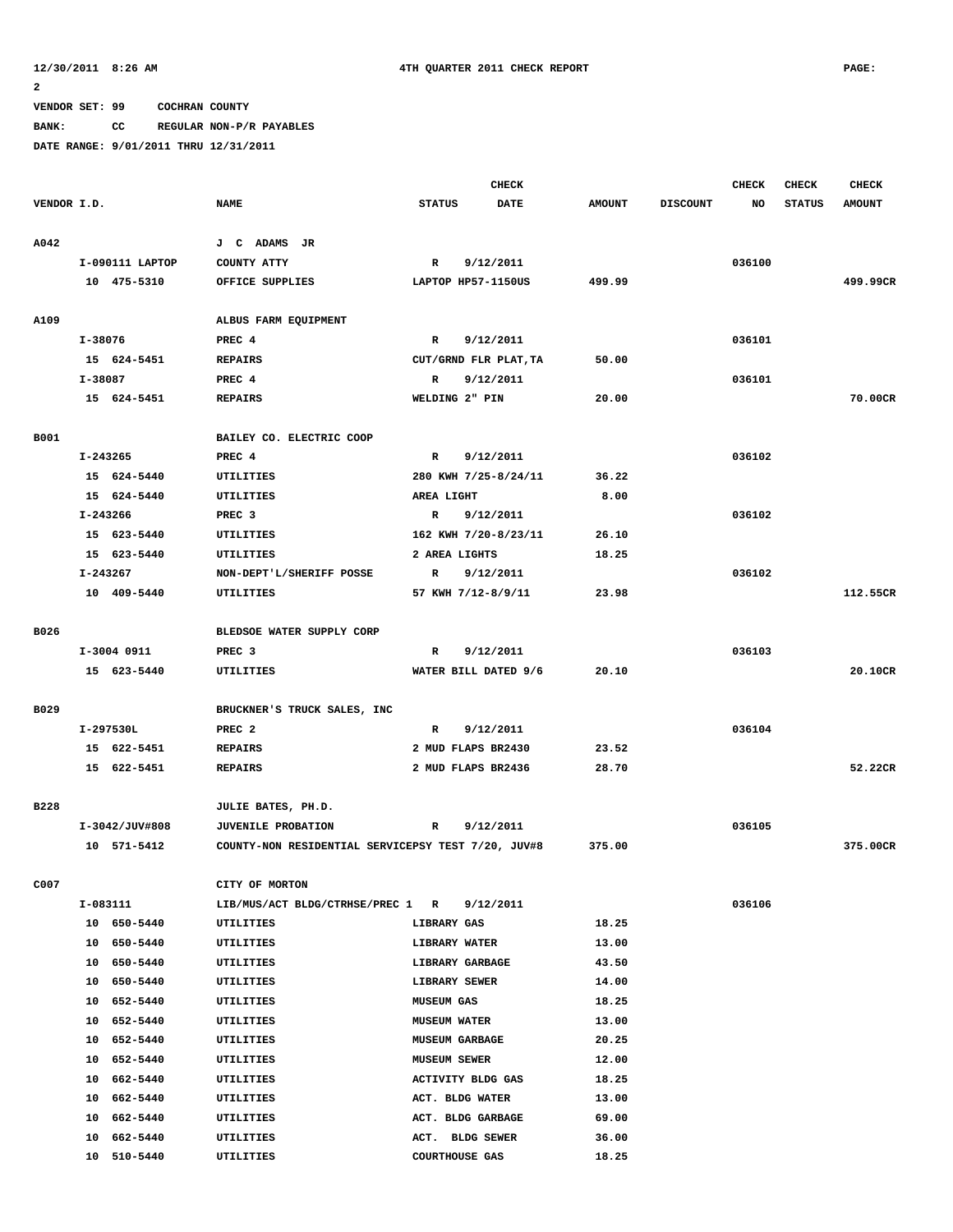## **VENDOR SET: 99 COCHRAN COUNTY**

**BANK: CC REGULAR NON-P/R PAYABLES**

|             |                         |                                    |                                    | <b>CHECK</b> |               |                 | <b>CHECK</b> | <b>CHECK</b>  | CHECK         |
|-------------|-------------------------|------------------------------------|------------------------------------|--------------|---------------|-----------------|--------------|---------------|---------------|
| VENDOR I.D. |                         | <b>NAME</b>                        | <b>STATUS</b>                      | <b>DATE</b>  | <b>AMOUNT</b> | <b>DISCOUNT</b> | NO           | <b>STATUS</b> | <b>AMOUNT</b> |
| C007        |                         | CITY OF MORTON<br><b>CONT</b>      |                                    |              |               |                 |              |               |               |
|             | I-083111                | LIB/MUS/ACT BLDG/CTRHSE/PREC 1     | 9/12/2011<br>R                     |              |               |                 | 036106       |               |               |
|             | 10 510-5440             | UTILITIES                          | <b>COURTHOUSE WATER</b>            |              | 706.00        |                 |              |               |               |
|             | 510-5440<br>10          | UTILITIES                          | <b>CRTHSE GARBAGE</b>              |              | 243.00        |                 |              |               |               |
|             | 10 510-5440             | UTILITIES                          | <b>COURTHOUSE SEWER</b>            |              | 42.00         |                 |              |               |               |
|             | 15 621-5440             | <b>UTILITIES</b>                   | PREC 1 GAS                         |              | 18.25         |                 |              |               |               |
|             | 15 621-5440             | UTILITIES                          | PREC 1 WATER                       |              | 13.00         |                 |              |               |               |
|             | 15 621-5440             | UTILITIES                          | PREC 1 GARBAGE                     |              | 43.50         |                 |              |               |               |
|             | I-10-1702-00 SEP11      | WELFARE                            | R<br>9/12/2011                     |              |               |                 | 036106       |               |               |
|             | 10 640-5440             | UTILITIES                          | MARIA MONTEZ                       |              | 168.77        |                 |              |               | 1,541.27CR    |
| C035        |                         | COX AUTO SUPPLY CO                 |                                    |              |               |                 |              |               |               |
|             | $C-166470$              | PREC <sub>2</sub>                  | 9/12/2011<br>R                     |              |               |                 | 036107       |               |               |
|             | 15 622-5451             | <b>REPAIRS</b>                     | RET AIR FILTER 46804               |              | 29.33CR       |                 |              |               |               |
|             |                         |                                    |                                    |              |               |                 |              |               |               |
|             | 15 622-5451<br>I-165906 | <b>REPAIRS</b>                     | AIR FILTER 49883                   |              | 21.69         |                 |              |               |               |
|             | 15 621-5454             | PREC 1<br>TIRES                    | 9/12/2011<br>R                     |              | 15.98         |                 | 036107       |               |               |
|             | 15 621-5356             | ROAD MATERIALS & SUPPLIES          | TIRE SEALER/2<br>BLUE SHOP TOWEL/4 |              | 11.16         |                 |              |               |               |
|             |                         |                                    |                                    |              |               |                 | 036107       |               |               |
|             | I-166275<br>10 650-5499 | LIBRARY<br><b>MISCELLANEOUS</b>    | R<br>9/12/2011<br>HOOKS            |              | 2.38          |                 |              |               |               |
|             | 10 650-5499             | <b>MISCELLANEOUS</b>               |                                    |              |               |                 |              |               |               |
|             | 10 650-5499             |                                    | <b>CLIPS</b><br>FLASHLIGHT         |              | 1.44<br>2.99  |                 |              |               |               |
|             | I-166467                | MISCELLANEOUS<br>PREC <sub>2</sub> | 9/12/2011<br>R                     |              |               |                 | 036107       |               |               |
|             | 15 622-5451             | <b>REPAIRS</b>                     | <b>FILTER</b>                      |              | 2.59          |                 |              |               |               |
|             |                         |                                    |                                    |              |               |                 |              |               |               |
|             | 15 622-5451             | <b>REPAIRS</b>                     | AIR FILTER                         |              | 29.33         |                 |              |               |               |
|             | 15 622-5356             | ROAD MATERIALS & SUPPLIES          | GLASS CLNR/2                       |              | 6.10          |                 |              |               |               |
|             | 15 622-5356             | ROAD MATERIALS & SUPPLIES          | BLUE SHOP TOWELS/4                 |              | 11.16         |                 |              |               |               |
|             | 622-5451<br>15          | <b>REPAIRS</b>                     | $1CS$ QS $40$                      |              | 44.99         |                 |              |               |               |
|             | 15 622-5356             | ROAD MATERIALS & SUPPLIES          | <b>BATH TISSUE</b>                 |              | 1.99          |                 |              |               |               |
|             | I-166619                | <b>SHERIFF</b>                     | 9/12/2011<br>R                     |              |               |                 | 036107       |               |               |
|             | 10 560-5451             | MACHINERY-NON-OFFICE REPAIR        | LENS KIT/UNIT 123                  |              | 14.39         |                 |              |               |               |
|             | I-166693                | PREC 1                             | R<br>9/12/2011                     |              |               |                 | 036107       |               |               |
|             | 15 621-5356             | ROAD MATERIALS & SUPPLIES          | <b>KEY MADE</b>                    |              | 1.00          |                 |              |               |               |
|             | 15 621-5356             | ROAD MATERIALS & SUPPLIES          | $T-TAPE/2$                         |              | 1.98          |                 |              |               |               |
|             | I-166771                | PREC 3                             | $\mathbb{R}$<br>9/12/2011          |              |               |                 | 036107       |               |               |
|             | 15 623-5451             | <b>REPAIRS</b>                     | 3-1GAL ROTELLA/4                   |              | 207.96        |                 |              |               |               |
|             | I-167109                | <b>SHERIFF</b>                     | 9/12/2011<br>$\mathbb{R}$          |              |               |                 | 036107       |               |               |
|             | 10 560-5451             | MACHINERY-NON-OFFICE REPAIR        | V-BELT/UNIT 123                    |              | 45.44         |                 |              |               |               |
|             | I-167233                | PREC 1                             | 9/12/2011<br>$\mathbb{R}$          |              |               |                 | 036107       |               |               |
|             | 15 621-5451             | <b>REPAIRS</b>                     | T-BRNG CUP                         |              | 10.08         |                 |              |               |               |
|             | 15 621-5451             | <b>REPAIRS</b>                     | T-BRNG CN                          |              | 15.52         |                 |              |               |               |
|             | 15 621-5451             | <b>REPAIRS</b>                     | T-BRNG CN                          |              | 31.47         |                 |              |               |               |
|             | 15 621-5451             | REPAIRS                            | T-BRNG CUP                         |              | 15.47         |                 |              |               |               |
|             | 15 621-5451             | REPAIRS                            | OIL SEAL                           |              | 19.22         |                 |              |               |               |
|             | I-167241                | PREC 1                             | R 9/12/2011                        |              |               |                 | 036107       |               |               |
|             | 15 621-5356             | ROAD MATERIALS & SUPPLIES          | HAMMER/3                           |              | 41.97         |                 |              |               |               |
|             | 15 621-5356             | ROAD MATERIALS & SUPPLIES          | BLUE SHOP TOWEL/2                  |              | 5.58          |                 |              |               |               |
|             | I-167245                | <b>SHERIFF</b>                     | $\mathbb{R}$<br>9/12/2011          |              |               |                 | 036107       |               |               |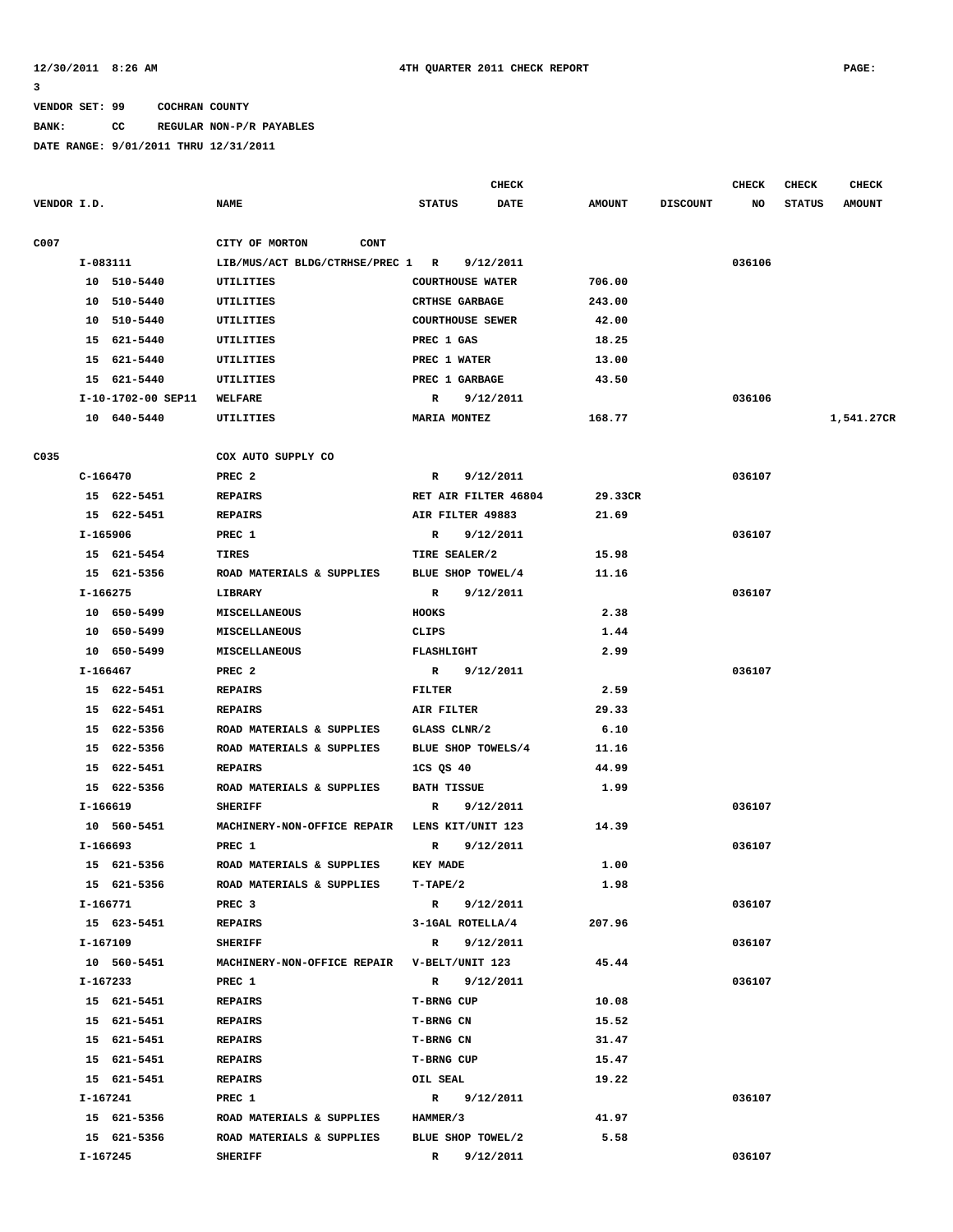# **VENDOR SET: 99 COCHRAN COUNTY**

**BANK: CC REGULAR NON-P/R PAYABLES**

|             |             |                                    |                                     | <b>CHECK</b> |               |                 | CHECK  | <b>CHECK</b>  | <b>CHECK</b>  |
|-------------|-------------|------------------------------------|-------------------------------------|--------------|---------------|-----------------|--------|---------------|---------------|
| VENDOR I.D. |             | <b>NAME</b>                        | <b>STATUS</b>                       | <b>DATE</b>  | <b>AMOUNT</b> | <b>DISCOUNT</b> | NO     | <b>STATUS</b> | <b>AMOUNT</b> |
| C035        |             | COX AUTO SUPPLY CO<br>CONT         |                                     |              |               |                 |        |               |               |
|             | I-167245    | <b>SHERIFF</b>                     | R 9/12/2011                         |              |               |                 | 036107 |               |               |
|             | 10 560-5334 | OTHER SUPPLIES                     | WINDEX                              |              | 4.49          |                 |        |               |               |
|             | 10 560-5334 | OTHER SUPPLIES                     | <b>ARMOR-ALL</b>                    |              | 7.49          |                 |        |               |               |
|             | 10 560-5334 | OTHER SUPPLIES                     | <b>RAIN-X</b>                       |              | 4.99          |                 |        |               |               |
|             | I-167492    | PREC 4                             | R 9/12/2011                         |              |               |                 | 036107 |               |               |
|             | 15 624-5451 | <b>REPAIRS</b>                     | MUD FLAP                            |              | 13.99         |                 |        |               |               |
|             | I-167498    | <b>COURTHOUSE</b>                  | R                                   | 9/12/2011    |               |                 | 036107 |               |               |
|             | 10 510-5332 | CUSTODIAL SUPPLIES                 | FLASHLIGHTLAUNDRY RM                |              | 9.49          |                 |        |               |               |
|             | I-167505    | PREC 4                             | R                                   | 9/12/2011    |               |                 | 036107 |               |               |
|             | 15 624-5356 | ROAD MATERIALS & SUPPLIES          | <b>GLASS CLNR</b>                   |              | 3.05          |                 |        |               |               |
|             | 15 624-5356 | ROAD MATERIALS & SUPPLIES          | <b>BLUE SHOP TOWEL</b>              |              | 2.79          |                 |        |               |               |
|             | 15 624-5356 | ROAD MATERIALS & SUPPLIES          | 4 BOLTS                             |              | 0.88          |                 |        |               |               |
|             | 15 624-5356 | ROAD MATERIALS & SUPPLIES          | 4 HEX NUTS                          |              | 0.28          |                 |        |               |               |
|             | 15 624-5356 | ROAD MATERIALS & SUPPLIES          | 4 FLAT WASHERS                      |              | 0.24          |                 |        |               |               |
|             |             |                                    |                                     |              |               |                 |        |               |               |
|             | I-167574    | PUBLIC SAFETY*OTHER                | $\mathbb{R}$<br>2 OUTLETS/COMM BLDG | 9/12/2011    |               |                 | 036107 |               |               |
|             | 10 580-5571 | CAPITAL OUTLAY                     |                                     |              | 6.70          |                 |        |               |               |
|             | 10 580-5571 | CAPITAL OUTLAY                     | 2 20AMP BRKRS                       |              | 21.18         |                 |        |               |               |
|             | I-167597    | PUBLIC SAFETY*OTHER                | R 9/12/2011                         |              |               |                 | 036107 |               |               |
|             | 10 580-5571 | CAPITAL OUTLAY                     | ELECTRIC BOX/COMM BL                |              | 2.79          |                 |        |               |               |
|             | 10 580-5571 | CAPITAL OUTLAY                     | <b>FACE PLATE</b>                   |              | 1.59          |                 |        |               |               |
|             | I-168324    | PREC <sub>2</sub>                  | $\mathbb{R}$                        | 9/12/2011    |               |                 | 036107 |               |               |
|             | 15 622-5451 | <b>REPAIRS</b>                     | AIR FILTER 46883                    |              | 100.81        |                 |        |               |               |
|             | I-168448    | PARK                               | $\mathbb{R}$                        | 9/12/2011    |               |                 | 036107 |               |               |
|             | 10 660-5332 | <b>CUSTODIAL SUPPLIES</b>          | 8 KEYS MADE                         |              | 8.00          |                 |        |               |               |
|             | 10 660-5332 | CUSTODIAL SUPPLIES                 | 2 NUTS                              |              | 0.46          |                 |        |               |               |
|             | I-168569    | PREC 4                             | $\mathbb{R}$                        | 9/12/2011    |               |                 | 036107 |               |               |
|             | 15 624-5451 | <b>REPAIRS</b>                     | 3-1GAL ROTELLA                      |              | 51.99         |                 |        |               |               |
|             | I-168654    | PREC <sub>2</sub>                  | R                                   | 9/12/2011    |               |                 | 036107 |               |               |
|             | 15 622-5356 | ROAD MATERIALS & SUPPLIES          | 134A FREON/5                        |              | 64.95         |                 |        |               |               |
|             | I-168720    | PREC 1                             | R                                   | 9/12/2011    |               |                 | 036107 |               |               |
|             | 15 621-5451 | <b>REPAIRS</b>                     | COOL HOSE/31                        |              | 19.84         |                 |        |               |               |
|             | I-168951    | PREC 4                             | $\mathbb{R}$                        | 9/12/2011    |               |                 | 036107 |               |               |
|             | 15 624-5356 | ROAD MATERIALS & SUPPLIES          | DRILL SET                           |              | 16.95         |                 |        |               |               |
|             | 15 624-5451 | REPAIRS                            | 2GAL 15/50,2                        |              | 167.98        |                 |        |               |               |
|             | 15 624-5451 | <b>REPAIRS</b>                     | 1CS 15/50 MYST                      |              | 44.95         |                 |        |               |               |
|             | 15 624-5451 | <b>REPAIRS</b>                     | 12 SCREWS                           |              | 0.84          |                 |        |               |               |
|             | 15 624-5356 | ROAD MATERIALS & SUPPLIES          | <b>NUT SETTER</b>                   |              | 3.39          |                 |        |               |               |
|             | 15 624-5356 | ROAD MATERIALS & SUPPLIES          | P/BIT EXTN                          |              | 17.49         |                 |        |               |               |
|             | I-169131    | <b>CEMETERY</b>                    | R                                   | 9/12/2011    |               |                 | 036107 |               |               |
|             | 10 516-5332 | CUSTODIAL SUPPLIES                 | 3 CLEAR HOSE                        |              | 0.87          |                 |        |               |               |
|             | I-169438    | <b>SHERIFF</b>                     | R                                   | 9/12/2011    |               |                 | 036107 |               |               |
|             | 10 560-5334 | OTHER SUPPLIES                     | GLASS CLEANER/24                    |              | 65.88         |                 |        |               |               |
|             | I-169460    | <b>SHERIFF</b>                     | R                                   | 9/12/2011    |               |                 | 036107 |               |               |
|             | 10 560-5451 | MACHINERY-NON-OFFICE REPAIR        | 4 BOLTS/UNIT 134                    |              | 0.28          |                 |        |               |               |
|             | 10 560-5451 | <b>MACHINERY-NON-OFFICE REPAIR</b> | 2 HEX NUTS 1/4"                     |              | 0.06          |                 |        |               |               |
|             | 10 560-5451 | MACHINERY-NON-OFFICE REPAIR        | 2 HEX NUTS 5/16"                    |              | 0.10          |                 |        |               |               |
|             | 10 560-5451 | MACHINERY-NON-OFFICE REPAIR        | 8 FLAT WASHERS 1/4"                 |              | 0.28          |                 |        |               |               |
|             |             |                                    |                                     |              |               |                 |        |               |               |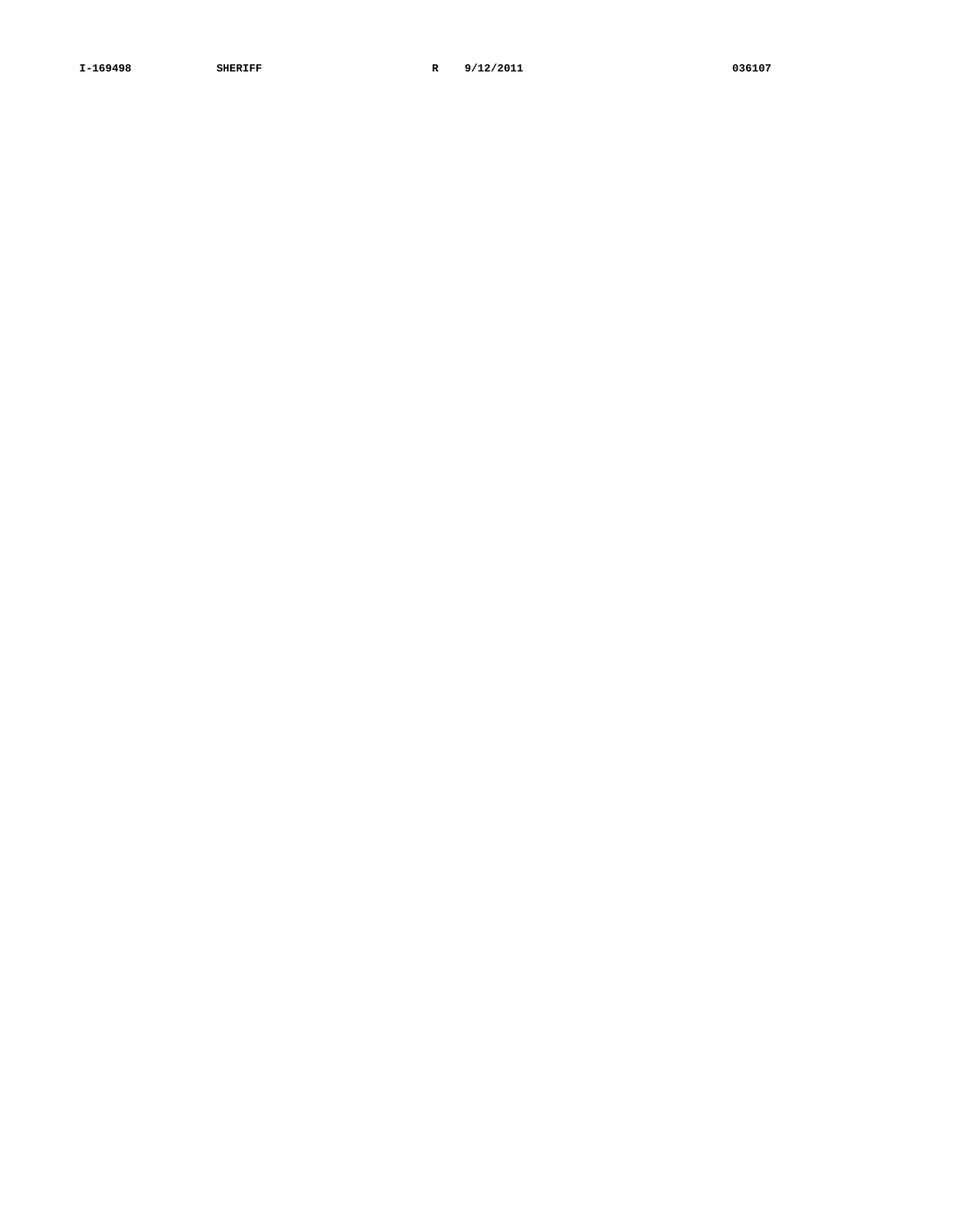# **VENDOR SET: 99 COCHRAN COUNTY**

**BANK: CC REGULAR NON-P/R PAYABLES**

|             |                |                                   | <b>CHECK</b>           |             |               |                 | <b>CHECK</b> | <b>CHECK</b>  | <b>CHECK</b>  |
|-------------|----------------|-----------------------------------|------------------------|-------------|---------------|-----------------|--------------|---------------|---------------|
| VENDOR I.D. |                | <b>NAME</b>                       | <b>STATUS</b>          | <b>DATE</b> | <b>AMOUNT</b> | <b>DISCOUNT</b> | NO           | <b>STATUS</b> | <b>AMOUNT</b> |
|             |                |                                   |                        |             |               |                 |              |               |               |
| C035        |                | COX AUTO SUPPLY CO<br><b>CONT</b> |                        |             |               |                 |              |               |               |
|             | I-169498       | <b>SHERIFF</b>                    | R                      | 9/12/2011   |               |                 | 036107       |               |               |
|             | 10 560-5334    | OTHER SUPPLIES                    | BATTERY/3              |             | 14.07         |                 |              |               | 1,191.69CR    |
|             |                |                                   |                        |             |               |                 |              |               |               |
| C064        |                | CITY OF MORTON F D                |                        |             |               |                 |              |               |               |
|             | I-AUG 2010     | PUBLIC SAFETY*OTHER               | R                      | 9/12/2011   |               |                 | 036110       |               |               |
|             | 10 580-5414    | FIRE PROTECTION CONTRACTS         | 600 BLK 3304, GRASS, 8 |             | 350.00        |                 |              |               |               |
|             | I-AUG 2011     | PUBLIC SAFETY*OTHER               | R                      | 9/12/2011   |               |                 | 036110       |               |               |
|             | 580-5414<br>10 | FIRE PROTECTION CONTRACTS         | 100 FM1585 3/4N;LZ R   |             | 350.00        |                 |              |               |               |
|             | 10<br>580-5414 | FIRE PROTECTION CONTRACTS         | 2500 HWY1780, CTRL PI  |             | 350.00        |                 |              |               |               |
|             | 580-5414<br>10 | FIRE PROTECTION CONTRACTS         | 2600 FM595, GRASS, 8/1 |             | 350.00        |                 |              |               |               |
|             | 580-5414<br>10 | FIRE PROTECTION CONTRACTS         | 900 FM595, GRASS, 8/11 |             | 350.00        |                 |              |               |               |
|             | 580-5414<br>10 | FIRE PROTECTION CONTRACTS         | 2500 CR95, GRASS, 8/20 |             | 350.00        |                 |              |               |               |
|             | I-DEC 2010     | PUBLIC SAFETY*OTHER               | R                      | 9/12/2011   |               |                 | 036110       |               |               |
|             | 580-5414<br>10 | FIRE PROTECTION CONTRACTS         | 2400 HWY1780, CTTN MO  |             | 350.00        |                 |              |               |               |
|             | 580-5414<br>10 | FIRE PROTECTION CONTRACTS         | 2400 HWY1780, CTTN MO  |             | 350.00        |                 |              |               |               |
|             | 580-5414<br>10 | FIRE PROTECTION CONTRACTS         | 2400 CR217, CTTN STRP  |             | 350.00        |                 |              |               |               |
|             | 580-5414<br>10 | FIRE PROTECTION CONTRACTS         | HORSE PLNT, HOUSE 12/  |             | 350.00        |                 |              |               |               |
|             | 580-5414<br>10 | FIRE PROTECTION CONTRACTS         | 400 CR235, CTTN MOD, S |             | 350.00        |                 |              |               |               |
|             | 580-5414<br>10 | FIRE PROTECTION CONTRACTS         | 2500 HWY597, CTTN MOD  |             | 350.00        |                 |              |               |               |
|             | 580-5414<br>10 | FIRE PROTECTION CONTRACTS         | 600 CR87, CTTN STRPR   |             | 350.00        |                 |              |               |               |
|             | 580-5414<br>10 | FIRE PROTECTION CONTRACTS         | 1200 HWY214, GRASS 12  |             | 350.00        |                 |              |               |               |
|             | 580-5414<br>10 | FIRE PROTECTION CONTRACTS         | 1300 HWY214, GRASS, 12 |             | 350.00        |                 |              |               |               |
|             | 580-5414<br>10 | FIRE PROTECTION CONTRACTS         | 1300 HWY214, GRASS 12  |             | 350.00        |                 |              |               |               |
|             | 10<br>580-5414 | FIRE PROTECTION CONTRACTS         | 2200 HWY214, OILTRK 1  |             | 350.00        |                 |              |               |               |
|             | 10 580-5414    | FIRE PROTECTION CONTRACTS         | E/HRS PLNT, GRASS, 12/ |             | 350.00        |                 |              |               |               |
|             | I-JULY 2011    | PUBLIC SAFETY*OTHER               | R                      | 9/12/2011   |               |                 | 036110       |               |               |
|             | 580-5414<br>10 | FIRE PROTECTION CONTRACTS         | 1100 CR145, GRASS, 7/1 |             | 350.00        |                 |              |               |               |
|             | 580-5414<br>10 | FIRE PROTECTION CONTRACTS         | 1700 FM1585,2MI S,OI   |             | 350.00        |                 |              |               |               |
|             | 580-5414<br>10 | FIRE PROTECTION CONTRACTS         | 1800 FM1585, OIL TNK,  |             | 350.00        |                 |              |               |               |
|             | 10<br>580-5414 | FIRE PROTECTION CONTRACTS         | 900 FM1585, GRASS, 7/1 |             | 350.00        |                 |              |               |               |
|             | 580-5414<br>10 | FIRE PROTECTION CONTRACTS         | 200 HWY1780, PASTURE,  |             | 350.00        |                 |              |               |               |
|             | I-OCT 2010     | PUBLIC SAFETY*OTHER               | R                      | 9/12/2011   |               |                 | 036110       |               |               |
|             | 10 580-5414    | FIRE PROTECTION CONTRACTS         | 1100 HWY214, BAR DTCH  |             | 350.00        |                 |              |               |               |
|             | 580-5414<br>10 | FIRE PROTECTION CONTRACTS         | 2300 CR227, PSTUR, 10/ |             | 350.00        |                 |              |               |               |
|             | 10 580-5414    | FIRE PROTECTION CONTRACTS         | 2900 CR95, GRASS, 10/2 |             | 350.00        |                 |              |               |               |
|             | 10 580-5414    | FIRE PROTECTION CONTRACTS         | 1100 CR235, CTTN STRP  |             | 350.00        |                 |              |               |               |
|             | 10 580-5414    | FIRE PROTECTION CONTRACTS         | 2400 CR107, CTTN, 10/2 |             | 350.00        |                 |              |               |               |
|             | 10 580-5414    | FIRE PROTECTION CONTRACTS         | 600 HWY214, CTTN, 10/3 |             | 350.00        |                 |              |               | 10,150.00CR   |
|             |                |                                   |                        |             |               |                 |              |               |               |
| C069        |                | COUNTRY DUMPSTERS, INC.           |                        |             |               |                 |              |               |               |
|             | I-26668        | PREC 3, PREC 4                    | R                      | 9/12/2011   |               |                 | 036111       |               |               |
|             | 15 623-5440    | UTILITIES                         | SEPT DUMPSTER SVC      |             | 47.75         |                 |              |               |               |
|             | 15 624-5440    | UTILITIES                         | SEPT DUMPSTER SVC      |             | 47.75         |                 |              |               | 95.50CR       |
|             |                |                                   |                        |             |               |                 |              |               |               |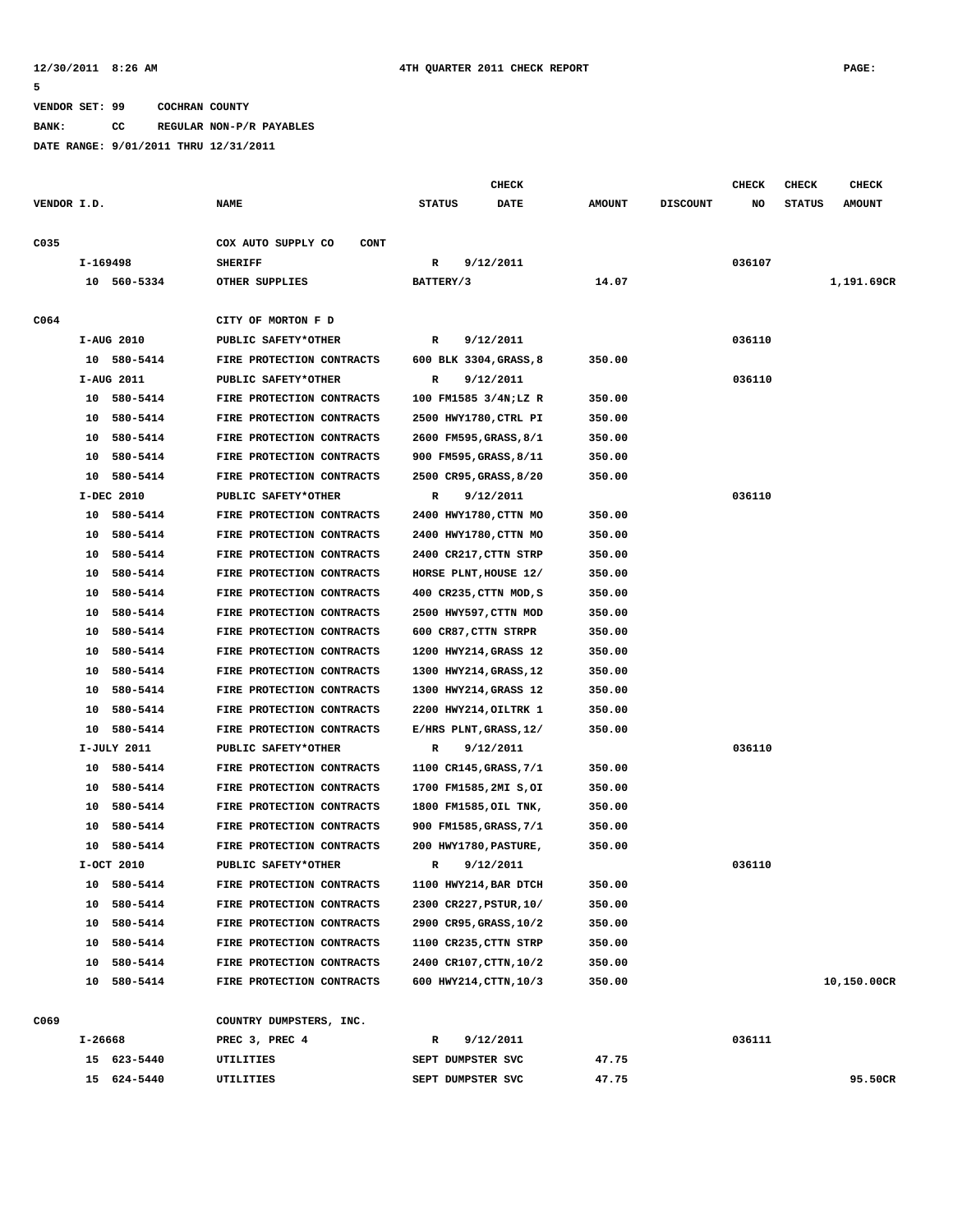#### **VENDOR SET: 99 COCHRAN COUNTY**

**BANK: CC REGULAR NON-P/R PAYABLES**

|             |                  |                                                    | <b>CHECK</b>          |             |               |                 | <b>CHECK</b> | <b>CHECK</b>  | <b>CHECK</b>  |
|-------------|------------------|----------------------------------------------------|-----------------------|-------------|---------------|-----------------|--------------|---------------|---------------|
| VENDOR I.D. |                  | <b>NAME</b>                                        | <b>STATUS</b>         | <b>DATE</b> | <b>AMOUNT</b> | <b>DISCOUNT</b> | NO           | <b>STATUS</b> | <b>AMOUNT</b> |
|             |                  |                                                    |                       |             |               |                 |              |               |               |
| C084        |                  | CLERK, SEVENTH COURT OF APPEAL                     |                       |             |               |                 |              |               |               |
|             | I-AUG 11         | <b>STATE FEES</b>                                  | $\mathbb{R}$          | 9/12/2011   |               |                 | 036112       |               |               |
|             | 90 000-4379.002  | 7th Crt of Appeal Gov't22.2081AUG COLLECTIONS/CO C |                       |             | 5.00          |                 |              |               | 5.00CR        |
| D048        |                  | DATA-LINE OFFICE SYSTEMS                           |                       |             |               |                 |              |               |               |
|             | I-057550         | LIBRARY                                            | $\mathbb{R}$          | 9/12/2011   |               |                 | 036113       |               |               |
|             | 10 650-5411      | MAINTENANCE CONTRACTS                              | COPIER MAINTENANCE    |             | 37.50         |                 |              |               |               |
|             | 10 650-5411      | MAINTENANCE CONTRACTS                              | <b>FUEL SURCHG</b>    |             | 1.50          |                 |              |               |               |
|             | I-57997          | <b>LIBRARY</b>                                     | R                     | 9/12/2011   |               |                 | 036113       |               |               |
|             | 10 650-5411      | MAINTENANCE CONTRACTS                              | 141 COLOR COPIES/MAI  |             | 14.10         |                 |              |               | 53.10CR       |
|             |                  |                                                    |                       |             |               |                 |              |               |               |
| E057        |                  | ELECTION SYSTEMS & SOFTWARE                        |                       |             |               |                 |              |               |               |
|             | I-784145         | <b>ELECTIONS</b>                                   | R                     | 9/12/2011   |               |                 | 036114       |               |               |
|             | 10 490-5335      | <b>ELECTION SUPPLIES</b>                           | PRECINCT KIT, EARLY V |             | 40.66         |                 |              |               |               |
|             | 490-5335<br>10   | <b>ELECTION SUPPLIES</b>                           | PRECINCT KIT/ELEC DA  |             | 17.56         |                 |              |               |               |
|             | 10 490-5335      | <b>ELECTION SUPPLIES</b>                           | SHIPPING              |             | 10.46         |                 |              |               | 68.68CR       |
|             |                  |                                                    |                       |             |               |                 |              |               |               |
| F002        |                  | CHARLES D HESTER dba                               |                       |             |               |                 |              |               |               |
|             | I-28913          | PREC 1                                             | R                     | 9/12/2011   |               |                 | 036115       |               |               |
|             | 15 621-5356      | ROAD MATERIALS & SUPPLIES                          | DUST CAP              |             | 11.72         |                 |              |               |               |
|             | 15 621-5356      | ROAD MATERIALS & SUPPLIES                          | <b>FREIGHT</b>        |             | 10.26         |                 |              |               | 21.98CR       |
| F010        |                  | FIVE-AREA TELEPHONE CO-OP                          |                       |             |               |                 |              |               |               |
|             | I-927-5510 09/11 | PREC <sub>4</sub>                                  | R                     | 9/12/2011   |               |                 | 036116       |               |               |
|             | 15 624-5420      | <b>TELECOMMUNICATIONS</b>                          | SEP PHONE SVC         |             | 40.19         |                 |              |               | 40.19CR       |
|             |                  |                                                    |                       |             |               |                 |              |               |               |
| G005        |                  | <b>GENERAL FUND</b>                                |                       |             |               |                 |              |               |               |
|             | I-LEASE #5       | <b>JUVENILE PROBATION</b>                          | R                     | 9/12/2011   |               |                 | 036117       |               |               |
|             | 10 571-5464      | VEHICLE LEASE                                      | VEHICLE LEASE 8/25-9  |             | 833.00        |                 |              |               | 833.00CR      |
|             |                  |                                                    |                       |             |               |                 |              |               |               |
| G031        |                  | <b>GRAINGER</b>                                    |                       |             |               |                 |              |               |               |
|             | I-9620625302     | <b>COURTHOUSE</b>                                  | R                     | 9/12/2011   |               |                 | 036118       |               |               |
|             | 10 510-5332      | CUSTODIAL SUPPLIES                                 | F40DX LAMP/30         |             | 173.40        |                 |              |               | 173.40CR      |
|             |                  |                                                    |                       |             |               |                 |              |               |               |
| G145        |                  | GT DISTRIBUTORS, INC.                              |                       |             |               |                 |              |               |               |
|             | I-0365273        | <b>SHERIFF</b>                                     | $\mathbb{R}$          | 9/12/2011   |               |                 | 036119       |               |               |
|             | 10 560-5571      | CAPITAL OUTLAY                                     | SIRCHIE II LP KIT, NE |             | 93.57         |                 |              |               |               |
|             | I-0365398        | <b>SHERIFF</b>                                     | R                     | 9/12/2011   |               |                 | 036119       |               |               |
|             | 10 560-5571      | CAPITAL OUTLAY                                     | PATHFINDR W/LE FOR N  |             | 3,188.04      |                 |              |               |               |
|             | I-0365451        | <b>SHERIFF</b>                                     | R                     | 9/12/2011   |               |                 | 036119       |               |               |
|             | 10 560-5571      | CAPITAL OUTLAY                                     | TRIPLE OUTLET BOX/NE  |             | 12.99         |                 |              |               |               |
|             | 10 560-5571      | CAPITAL OUTLAY                                     | LED AC/DC CHRGR       |             | 94.05         |                 |              |               |               |
|             | 10 560-5571      | CAPITAL OUTLAY                                     | 100W COMP SPKR/2      |             | 337.12        |                 |              |               |               |
|             | 10 560-5571      | CAPITAL OUTLAY                                     | <b>FREIGHT</b>        |             | 32.95         |                 |              |               |               |
|             | I-0365936        | <b>SHERIFF</b>                                     | R                     | 9/12/2011   |               |                 | 036119       |               |               |
|             | 10 560-5571      | CAPITAL OUTLAY                                     | GO LIGHT WRLS REMOTE  |             | 129.30        |                 |              |               | 3,888.02CR    |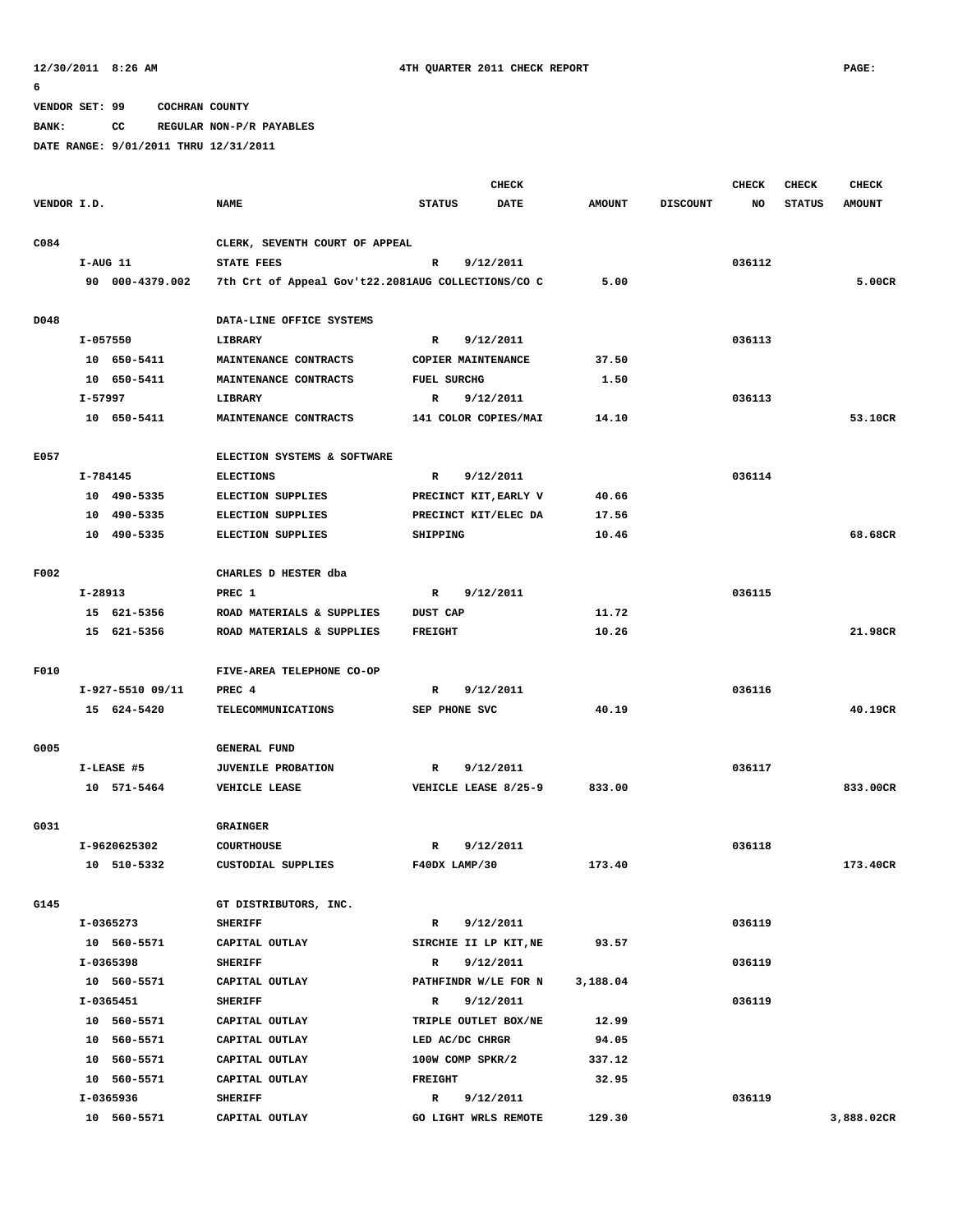## **VENDOR SET: 99 COCHRAN COUNTY**

# **BANK: CC REGULAR NON-P/R PAYABLES**

|             |               |                               |                       | <b>CHECK</b> |               |                 | <b>CHECK</b> | <b>CHECK</b>  | <b>CHECK</b>  |
|-------------|---------------|-------------------------------|-----------------------|--------------|---------------|-----------------|--------------|---------------|---------------|
| VENDOR I.D. |               | <b>NAME</b>                   | <b>STATUS</b>         | DATE         | <b>AMOUNT</b> | <b>DISCOUNT</b> | NO           | <b>STATUS</b> | <b>AMOUNT</b> |
|             |               |                               |                       |              |               |                 |              |               |               |
| H126        |               | HOLLAND'S OFFICE TECHNOLOGIES |                       |              |               |                 |              |               |               |
|             | I-92641       | TAX A/C                       | $\mathbb{R}$          | 9/12/2011    |               |                 | 036120       |               |               |
|             | 10 499-5310   | OFFICE SUPPLIES               | SELF INK STMP/WISELE  |              | 22.00         |                 |              |               |               |
|             | 10 499-5310   | OFFICE SUPPLIES               | 2DZ STIC PEN, BK      |              | 2.78          |                 |              |               |               |
|             | 10 499-5310   | OFFICE SUPPLIES               | 1DZ RBALL GEL PEN, BK |              | 7.79          |                 |              |               | 32.57CR       |
|             |               |                               |                       |              |               |                 |              |               |               |
| J082        |               | JOHN DEERE FINANCIAL          |                       |              |               |                 |              |               |               |
|             | $C - 6028205$ | PREC 1                        | R                     | 9/12/2011    |               |                 | 036121       |               |               |
|             | 15 621-5451   | <b>REPAIRS</b>                | RET HUB CAP/#6028202  |              | 6.32CR        |                 |              |               |               |
|             | I-6028202     | PREC 1                        | R                     | 9/12/2011    |               |                 | 036121       |               |               |
|             | 15 621-5451   | <b>REPAIRS</b>                | <b>HUB CAP</b>        |              | 6.32          |                 |              |               |               |
|             | I-6028233     | <b>CEMETERY</b>               | $\mathbb{R}$          | 9/12/2011    |               |                 | 036121       |               |               |
|             | 10 516-5451   | <b>REPAIR</b>                 | 2 CAPS                |              | 8.86          |                 |              |               |               |
|             | 10 516-5451   | <b>REPAIR</b>                 | <b>KNOB</b>           |              | 3.73          |                 |              |               |               |
|             | 10 516-5451   | <b>REPAIR</b>                 | 2 SCREWS              |              | 1.78          |                 |              |               |               |
|             | 10 516-5451   | <b>REPAIR</b>                 | <b>SPOOL</b>          |              | 9.19          |                 |              |               |               |
|             | 10 516-5451   | <b>REPAIR</b>                 | 5 SPACERS             |              | 16.45         |                 |              |               |               |
|             | I-6028262     | PREC 4                        | R                     | 9/12/2011    |               |                 | 036121       |               |               |
|             | 15 624-5451   | <b>REPAIRS</b>                | 2 FILTER ELEM         |              | 123.90        |                 |              |               | 163.91CR      |
|             |               |                               |                       |              |               |                 |              |               |               |
| L001        |               | L & B SUPPLY, INC             |                       |              |               |                 |              |               |               |
|             | I-83812       | <b>CEMETERY</b>               | $\mathbb{R}$          | 9/12/2011    |               |                 | 036122       |               |               |
|             | 10 516-5451   | <b>REPAIR</b>                 | 4 RAINBIRD 30         |              | 101.40        |                 |              |               | 101.38CR      |
|             | 10 516-5451   | <b>REPAIR</b>                 | <b>CREDIT</b>         |              | 0.02CR        |                 |              |               |               |
| L010        |               | LEWIS FARM & RANCH STORE INC  |                       |              |               |                 |              |               |               |
|             | I-22437       | <b>ACTIVITY BLDG</b>          | R                     | 9/12/2011    |               |                 | 036123       |               |               |
|             | 10 662-5332   | CUSTODIAL SUPPLIES            | MEAS. CUP             |              | 1.99          |                 |              |               |               |
|             | I-22531       | PREC <sub>3</sub>             | $\mathbb{R}$          | 9/12/2011    |               |                 | 036123       |               |               |
|             | 15 623-5356   | ROAD MATERIALS & SUPPLIES     | AIR HOSE & REEL       |              | 119.95        |                 |              |               |               |
|             | I-22533       | PARK                          | R                     | 9/12/2011    |               |                 | 036123       |               |               |
|             | 10 660-5332   | CUSTODIAL SUPPLIES            | TRIMMER LINE          |              | 28.99         |                 |              |               |               |
|             | 10 660-5332   | CUSTODIAL SUPPLIES            | LESS DISC             |              | 2.90CR        |                 |              |               |               |
|             | I-22560       | PREC 1                        | R 9/12/2011           |              |               |                 | 036123       |               |               |
|             | 15 621-5356   | ROAD MATERIALS & SUPPLIES     | WELDING HELMET        |              | 22.99         |                 |              |               |               |
|             | 15 621-5356   | ROAD MATERIALS & SUPPLIES     | LESS DISC             |              | 2.30CR        |                 |              |               |               |
|             | I-22568       | PREC 1                        | R 9/12/2011           |              |               |                 | 036123       |               |               |
|             | 15 621-5451   | <b>REPAIRS</b>                | CORE NOZZLE           |              | 5.59          |                 |              |               |               |
|             | 15 621-5451   | REPAIRS                       | LESS DISC             |              | 0.56CR        |                 |              |               |               |
|             | I-22610       | PREC <sub>3</sub>             | R 9/12/2011           |              |               |                 | 036123       |               |               |
|             | 15 623-5451   | REPAIRS                       | CEILING FAN           |              | 46.99         |                 |              |               |               |
|             | 15 623-5356   | ROAD MATERIALS & SUPPLIES     | <b>AMDRO</b>          |              | 16.49         |                 |              |               |               |
|             | 15 623-5356   | ROAD MATERIALS & SUPPLIES     | <b>FLASHLIGHT</b>     |              | 9.99          |                 |              |               |               |
|             | 15 623-5451   | REPAIRS                       | 22-10 WIRE GD         |              | 2.49          |                 |              |               |               |
|             | 15 623-5451   | <b>REPAIRS</b>                | 22-14 WIRE GD         |              | 1.99          |                 |              |               |               |
|             | 15 623-5451   | <b>REPAIRS</b>                | LESS DISC             |              | 7.80CR        |                 |              |               |               |
|             | I-22656       | ACTIVITY BLDG                 | R 9/12/2011           |              |               |                 | 036123       |               |               |
|             | 10 662-5332   | CUSTODIAL SUPPLIES            | <b>TRASH BAGS</b>     |              | 18.99         |                 |              |               |               |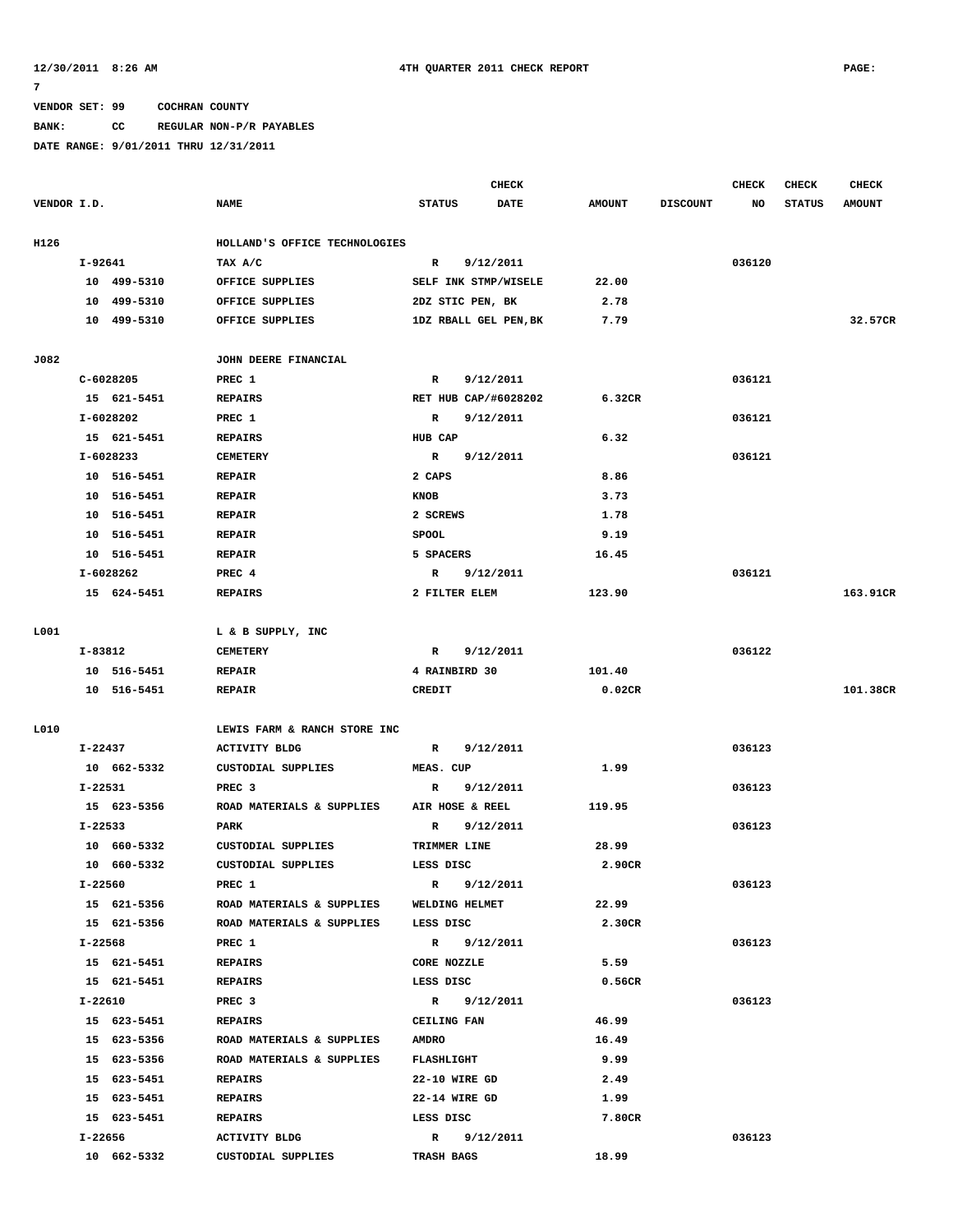## **VENDOR SET: 99 COCHRAN COUNTY BANK: CC REGULAR NON-P/R PAYABLES**

|             |                            |               | CHECK |                                                                                                                                                                                                                                                                                                                                                                                                                                                                                                                                                                                                                         |                 | CHECK  | CHECK         | <b>CHECK</b>  |
|-------------|----------------------------|---------------|-------|-------------------------------------------------------------------------------------------------------------------------------------------------------------------------------------------------------------------------------------------------------------------------------------------------------------------------------------------------------------------------------------------------------------------------------------------------------------------------------------------------------------------------------------------------------------------------------------------------------------------------|-----------------|--------|---------------|---------------|
| VENDOR I.D. | <b>NAME</b>                | <b>STATUS</b> | DATE  | <b>AMOUNT</b>                                                                                                                                                                                                                                                                                                                                                                                                                                                                                                                                                                                                           | <b>DISCOUNT</b> | NO     | <b>STATUS</b> | <b>AMOUNT</b> |
|             | LEWIS FARM & RANCH STOCONT |               |       |                                                                                                                                                                                                                                                                                                                                                                                                                                                                                                                                                                                                                         |                 |        |               |               |
| I-22656     | <b>ACTIVITY BLDG</b>       | $\mathbb{R}$  |       |                                                                                                                                                                                                                                                                                                                                                                                                                                                                                                                                                                                                                         |                 | 036123 |               |               |
| 10 662-5332 | CUSTODIAL SUPPLIES         |               |       | 5.98                                                                                                                                                                                                                                                                                                                                                                                                                                                                                                                                                                                                                    |                 |        |               |               |
| 10 662-5332 | CUSTODIAL SUPPLIES         |               |       | 15.99                                                                                                                                                                                                                                                                                                                                                                                                                                                                                                                                                                                                                   |                 |        |               |               |
| 10 662-5332 | CUSTODIAL SUPPLIES         | LESS DISC     |       | 4.10CR                                                                                                                                                                                                                                                                                                                                                                                                                                                                                                                                                                                                                  |                 |        |               |               |
| $I - 22874$ | PREC 1                     | R             |       |                                                                                                                                                                                                                                                                                                                                                                                                                                                                                                                                                                                                                         |                 | 036123 |               |               |
| 15 621-5356 | ROAD MATERIALS & SUPPLIES  | SPRAY TIP     |       | 5.59                                                                                                                                                                                                                                                                                                                                                                                                                                                                                                                                                                                                                    |                 |        |               |               |
| I-23022     | PREC 1                     | $\mathbb{R}$  |       |                                                                                                                                                                                                                                                                                                                                                                                                                                                                                                                                                                                                                         |                 | 036123 |               |               |
| 15 621-5451 | REPAIRS                    |               |       | 2.50                                                                                                                                                                                                                                                                                                                                                                                                                                                                                                                                                                                                                    |                 |        |               |               |
| I-23087     | <b>ACTIVITY BLDG</b>       | $\mathbb{R}$  |       |                                                                                                                                                                                                                                                                                                                                                                                                                                                                                                                                                                                                                         |                 | 036123 |               |               |
| 10 662-5332 | CUSTODIAL SUPPLIES         |               |       | 12.87                                                                                                                                                                                                                                                                                                                                                                                                                                                                                                                                                                                                                   |                 |        |               |               |
| 10 662-5332 | CUSTODIAL SUPPLIES         |               |       | 33.48                                                                                                                                                                                                                                                                                                                                                                                                                                                                                                                                                                                                                   |                 |        |               |               |
| 10 662-5332 | CUSTODIAL SUPPLIES         | LESS DISC     |       | 4.64CR                                                                                                                                                                                                                                                                                                                                                                                                                                                                                                                                                                                                                  |                 |        |               |               |
| I-23535     | JAIL                       |               |       |                                                                                                                                                                                                                                                                                                                                                                                                                                                                                                                                                                                                                         |                 | 036123 |               |               |
| 10 512-5392 | MISCELLANEOUS SUPPLIES     |               |       | 8.49                                                                                                                                                                                                                                                                                                                                                                                                                                                                                                                                                                                                                    |                 |        |               |               |
| 10 512-5392 | MISCELLANEOUS SUPPLIES     | LESS DISC     |       | 0.85CR                                                                                                                                                                                                                                                                                                                                                                                                                                                                                                                                                                                                                  |                 |        |               |               |
| I-23549     | <b>AIRPORT</b>             | $\mathbb{R}$  |       |                                                                                                                                                                                                                                                                                                                                                                                                                                                                                                                                                                                                                         |                 | 036123 |               |               |
| 30 518-5451 | <b>REPAIR</b>              | 3 WASHERS     |       | 1.53                                                                                                                                                                                                                                                                                                                                                                                                                                                                                                                                                                                                                    |                 |        |               |               |
| 30 518-5451 | <b>REPAIR</b>              | LESS DISC     |       | 0.15CR                                                                                                                                                                                                                                                                                                                                                                                                                                                                                                                                                                                                                  |                 |        |               |               |
| I-23628     | PUBLIC SAFETY*OTHER        |               |       |                                                                                                                                                                                                                                                                                                                                                                                                                                                                                                                                                                                                                         |                 | 036123 |               |               |
| 10 580-5571 | CAPITAL OUTLAY             |               |       | 9.49                                                                                                                                                                                                                                                                                                                                                                                                                                                                                                                                                                                                                    |                 |        |               |               |
| I-23724     | <b>COURTHOUSE</b>          |               |       |                                                                                                                                                                                                                                                                                                                                                                                                                                                                                                                                                                                                                         |                 | 036123 |               |               |
| 10 510-5332 | CUSTODIAL SUPPLIES         |               |       | 35.97                                                                                                                                                                                                                                                                                                                                                                                                                                                                                                                                                                                                                   |                 |        |               |               |
| 10 510-5332 | CUSTODIAL SUPPLIES         |               |       | 10.99                                                                                                                                                                                                                                                                                                                                                                                                                                                                                                                                                                                                                   |                 |        |               |               |
| 10 510-5332 | CUSTODIAL SUPPLIES         |               |       | 4.70CR                                                                                                                                                                                                                                                                                                                                                                                                                                                                                                                                                                                                                  |                 |        |               |               |
| I-23789     | PUBLIC SAFETY*OTHER        | $\mathbb{R}$  |       |                                                                                                                                                                                                                                                                                                                                                                                                                                                                                                                                                                                                                         |                 | 036123 |               |               |
| 10 580-5499 | MISCELLANEOUS              |               |       | 3.99                                                                                                                                                                                                                                                                                                                                                                                                                                                                                                                                                                                                                    |                 |        |               |               |
| 10 580-5499 | <b>MISCELLANEOUS</b>       | LESS DISC     |       | 0.40CR                                                                                                                                                                                                                                                                                                                                                                                                                                                                                                                                                                                                                  |                 |        |               |               |
| $I - 23803$ | PREC <sub>4</sub>          | R             |       |                                                                                                                                                                                                                                                                                                                                                                                                                                                                                                                                                                                                                         |                 | 036123 |               |               |
| 15 624-5356 | ROAD MATERIALS & SUPPLIES  |               |       | 34.41                                                                                                                                                                                                                                                                                                                                                                                                                                                                                                                                                                                                                   |                 |        |               |               |
| I-23887     | <b>CEMETERY</b>            | R             |       |                                                                                                                                                                                                                                                                                                                                                                                                                                                                                                                                                                                                                         |                 | 036123 |               |               |
| 10 516-5451 | <b>REPAIR</b>              |               |       | 13.95                                                                                                                                                                                                                                                                                                                                                                                                                                                                                                                                                                                                                   |                 |        |               |               |
| 10 516-5451 | <b>REPAIR</b>              | <b>BOLTS</b>  |       | 2.49                                                                                                                                                                                                                                                                                                                                                                                                                                                                                                                                                                                                                    |                 |        |               |               |
| 10 516-5451 | <b>REPAIR</b>              |               |       | 1.60                                                                                                                                                                                                                                                                                                                                                                                                                                                                                                                                                                                                                    |                 |        |               |               |
| 10 516-5451 | <b>REPAIR</b>              |               |       | 1.64CR                                                                                                                                                                                                                                                                                                                                                                                                                                                                                                                                                                                                                  |                 |        |               |               |
| I-24048     | PREC 4                     |               |       |                                                                                                                                                                                                                                                                                                                                                                                                                                                                                                                                                                                                                         |                 | 036123 |               |               |
| 15 624-5451 | REPAIRS                    |               |       | 6.49                                                                                                                                                                                                                                                                                                                                                                                                                                                                                                                                                                                                                    |                 |        |               |               |
| 15 624-5451 | <b>REPAIRS</b>             |               |       | 0.65CR                                                                                                                                                                                                                                                                                                                                                                                                                                                                                                                                                                                                                  |                 |        |               |               |
| I-24131     | ACTIVITY BLDG              |               |       |                                                                                                                                                                                                                                                                                                                                                                                                                                                                                                                                                                                                                         |                 | 036123 |               |               |
| 10 662-5332 | CUSTODIAL SUPPLIES         |               |       | 13.48                                                                                                                                                                                                                                                                                                                                                                                                                                                                                                                                                                                                                   |                 |        |               |               |
| I-24133     | PARK                       |               |       |                                                                                                                                                                                                                                                                                                                                                                                                                                                                                                                                                                                                                         |                 | 036123 |               |               |
| 10 660-5332 | CUSTODIAL SUPPLIES         |               |       | 15.90                                                                                                                                                                                                                                                                                                                                                                                                                                                                                                                                                                                                                   |                 |        |               |               |
| 10 660-5332 | CUSTODIAL SUPPLIES         |               |       | 1.59CR                                                                                                                                                                                                                                                                                                                                                                                                                                                                                                                                                                                                                  |                 |        |               |               |
| I-24355     | <b>SHERIFF</b>             |               |       |                                                                                                                                                                                                                                                                                                                                                                                                                                                                                                                                                                                                                         |                 | 036123 |               |               |
| 10 560-5499 | MISCELLANEOUS              |               |       | 33.90                                                                                                                                                                                                                                                                                                                                                                                                                                                                                                                                                                                                                   |                 |        |               |               |
| I-24538     | PREC <sub>3</sub>          | $\mathbf{R}$  |       |                                                                                                                                                                                                                                                                                                                                                                                                                                                                                                                                                                                                                         |                 | 036123 |               |               |
| 15 623-5356 | ROAD MATERIALS & SUPPLIES  |               |       | 14.98                                                                                                                                                                                                                                                                                                                                                                                                                                                                                                                                                                                                                   |                 |        |               |               |
| 15 623-5356 | ROAD MATERIALS & SUPPLIES  | OFF SPRAY     |       | 6.99                                                                                                                                                                                                                                                                                                                                                                                                                                                                                                                                                                                                                    |                 |        |               |               |
|             |                            |               |       | 9/12/2011<br><b>2 FANTASTIK</b><br>VAC FILTER<br>9/12/2011<br>9/12/2011<br>$2 \frac{3}{4}$ ELLS<br>9/12/2011<br>3 SCOUR STICK<br>12 SPRAYWAY<br>R 9/12/2011<br>WATER NOZZLE<br>9/12/2011<br>R 9/12/2011<br>4" SC 40 CAP/COMM BL<br>R 9/12/2011<br>3 WEED-B-GON<br><b>WEED-B-GON</b><br>LESS DISC<br>9/12/2011<br>HACK SAW BLADE/COMM<br>9/12/2011<br>MISC SUPPLIES<br>9/12/2011<br>3/8" PLYWOOD<br>BOLTS, NUTS<br>LESS DISC<br>R 9/12/2011<br>FORM A GASKET<br>LESS DISC<br>R 9/12/2011<br>2 GOPHER BAIT<br>R 9/12/2011<br>2 ANTIFREEZE<br>LESS DISC<br>R 9/12/2011<br>2 DOG FOOD/INMATE AN<br>9/12/2011<br>2 OFF SPRAY |                 |        |               |               |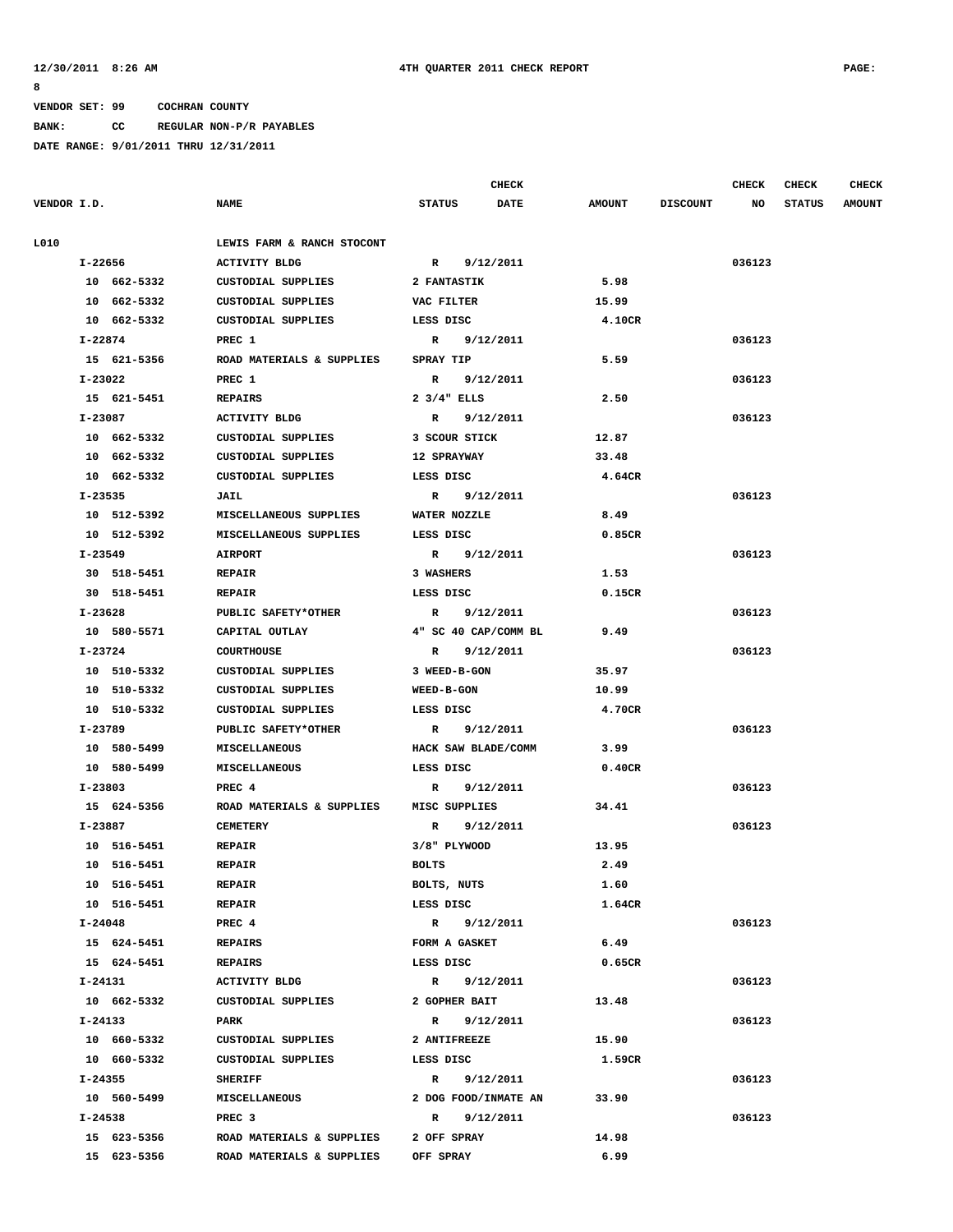#### **VENDOR SET: 99 COCHRAN COUNTY**

# **BANK: CC REGULAR NON-P/R PAYABLES**

|             |         |                                   |                             |                  | <b>CHECK</b>             |               |                 | <b>CHECK</b> | <b>CHECK</b>  | <b>CHECK</b>  |
|-------------|---------|-----------------------------------|-----------------------------|------------------|--------------------------|---------------|-----------------|--------------|---------------|---------------|
| VENDOR I.D. |         |                                   | <b>NAME</b>                 | <b>STATUS</b>    | DATE                     | <b>AMOUNT</b> | <b>DISCOUNT</b> | NO           | <b>STATUS</b> | <b>AMOUNT</b> |
|             |         |                                   |                             |                  |                          |               |                 |              |               |               |
| L010        |         |                                   | LEWIS FARM & RANCH STOCONT  |                  |                          |               |                 |              |               |               |
|             | I-24538 |                                   | PREC <sub>3</sub>           | R                | 9/12/2011                |               |                 | 036123       |               |               |
|             |         | 15 623-5356                       | ROAD MATERIALS & SUPPLIES   | AJAX             |                          | 0.69          |                 |              |               |               |
|             |         | 15 623-5356                       | ROAD MATERIALS & SUPPLIES   | PINE SOL         |                          | 3.99          |                 |              |               |               |
|             |         | 15 623-5356                       | ROAD MATERIALS & SUPPLIES   | 2 SCOUR STK      |                          | 6.58          |                 |              |               |               |
|             |         | 15 623-5356                       | ROAD MATERIALS & SUPPLIES   | <b>SCRUB PAD</b> |                          | 1.29          |                 |              |               |               |
|             |         | 15 623-5356                       | ROAD MATERIALS & SUPPLIES   | LESS DISC        |                          | 3.45CR        |                 |              |               | 544.33CR      |
|             |         |                                   |                             |                  |                          |               |                 |              |               |               |
| L015        |         |                                   | LUBBOCK COUNTY, TEXAS       |                  |                          |               |                 |              |               |               |
|             |         | I-AUG '11 ADR FEES DISTRICT COURT |                             | R                | 9/12/2011                |               |                 | 036126       |               |               |
|             |         | 19 435-5409                       | A.D.R. CONTRACT             | COUNTY ADR       |                          | 10.00         |                 |              |               | 10.00CR       |
|             |         |                                   |                             |                  |                          |               |                 |              |               |               |
| L015        |         |                                   | LUBBOCK COUNTY, TEXAS       |                  |                          |               |                 |              |               |               |
|             |         | I-JUV#797/JUL 2011                | <b>JUVENILE PROBATION</b>   | R                | 9/12/2011                |               |                 | 036127       |               |               |
|             |         | 10 571-5413                       | RESIDENTIAL SERVICES        |                  | 20DAS/JUV#797            | 1,900.00      |                 |              |               | 1,900.00CR    |
|             |         |                                   |                             |                  |                          |               |                 |              |               |               |
| L018        |         |                                   | LUBBOCK GRADER BLADE, INC   |                  |                          |               |                 |              |               |               |
|             | I-42528 |                                   | PREC 1                      | R                | 9/12/2011                |               |                 | 036128       |               |               |
|             |         | 15 621-5356                       | ROAD MATERIALS & SUPPLIES   |                  | 18X18 SIGN, 35MPH        | 20.25         |                 |              |               |               |
|             |         | 15 621-5356                       | ROAD MATERIALS & SUPPLIES   |                  | 2,18X18 SIGN, 15MPH      | 40.50         |                 |              |               |               |
|             |         | 15 621-5356                       | ROAD MATERIALS & SUPPLIES   |                  | 30X30 SIGN, STOP         | 45.00         |                 |              |               |               |
|             |         | 15 621-5356                       | ROAD MATERIALS & SUPPLIES   |                  | 30X30 SIGN, R DBL CRV    | 50.00         |                 |              |               |               |
|             |         | 15 621-5356                       | ROAD MATERIALS & SUPPLIES   |                  | 30X30 SIGN, L TRN        | 50.00         |                 |              |               |               |
|             |         | 15 621-5356                       | ROAD MATERIALS & SUPPLIES   |                  | 30X30 SIGN, R TRN        | 50.00         |                 |              |               | 255.75CR      |
|             |         |                                   |                             |                  |                          |               |                 |              |               |               |
| L140        |         |                                   | LOVETT PUBLISHING GROUP     |                  |                          |               |                 |              |               |               |
|             | I-9296  |                                   | COUNTY COURT                | R                | 9/12/2011                |               |                 | 036129       |               |               |
|             |         | 10 426-5310                       | OFFICE SUPPLIES             |                  | 2011-2012 JUDICIAL C     | 219.50        |                 |              |               | 219.50CR      |
|             |         |                                   |                             |                  |                          |               |                 |              |               |               |
| M031        |         |                                   | MILLER PAPER & PACKAGING CO |                  |                          |               |                 |              |               |               |
|             |         | I-S1979954.001                    | <b>ACTIVITY BLDG</b>        | R                | 9/12/2011                |               |                 | 036130       |               |               |
|             |         | 10 662-5332                       | CUSTODIAL SUPPLIES          |                  | 1CS CLOROX BOWL CLNR     | 35.26         |                 |              |               |               |
|             |         | I-S2019106.001                    | PARK/COURTHOUSE             | R                | 9/12/2011                |               |                 | 036130       |               |               |
|             |         | 10 660-5332                       | CUSTODIAL SUPPLIES          |                  | <b>1CS BATHROOM CLNR</b> | 35.54         |                 |              |               |               |
|             | 10      | 660-5332                          | CUSTODIAL SUPPLIES          |                  | 2CS RIM HANGER, CHERR    | 25.51         |                 |              |               |               |
|             | 10      | 660-5332                          | CUSTODIAL SUPPLIES          |                  | 1CS ANGEL SOFT TISSU     | 79.09         |                 |              |               |               |
|             | 10      | 510-5332                          | CUSTODIAL SUPPLIES          |                  | 2CS HOSP GR FOAMING      | 90.32         |                 |              |               |               |
|             | 10      | 510-5332                          | CUSTODIAL SUPPLIES          |                  | 2CS SINGLEFOLD TOWEL     | 86.14         |                 |              |               |               |
|             | 10      | 510-5332                          | CUSTODIAL SUPPLIES          |                  | 2CS DISINF BATHROOM      | 71.07         |                 |              |               |               |
|             | 10      | 510-5332                          | CUSTODIAL SUPPLIES          |                  | 2CA 55GL BLACK LINER     | 70.28         |                 |              |               |               |
|             | 10      | 510-5332                          | CUSTODIAL SUPPLIES          |                  | 2DZ RIM HANGERS, CHE     | 25.51         |                 |              |               |               |
|             | 10      | 510-5332                          | CUSTODIAL SUPPLIES          |                  | 1CS ANGEL SOFT TISSU     | 79.09         |                 |              |               |               |
|             |         | 10 510-5332                       | CUSTODIAL SUPPLIES          |                  | 2CS HI DENS LINERS       | 61.57         |                 |              |               | 659.38CR      |
|             |         |                                   |                             |                  |                          |               |                 |              |               |               |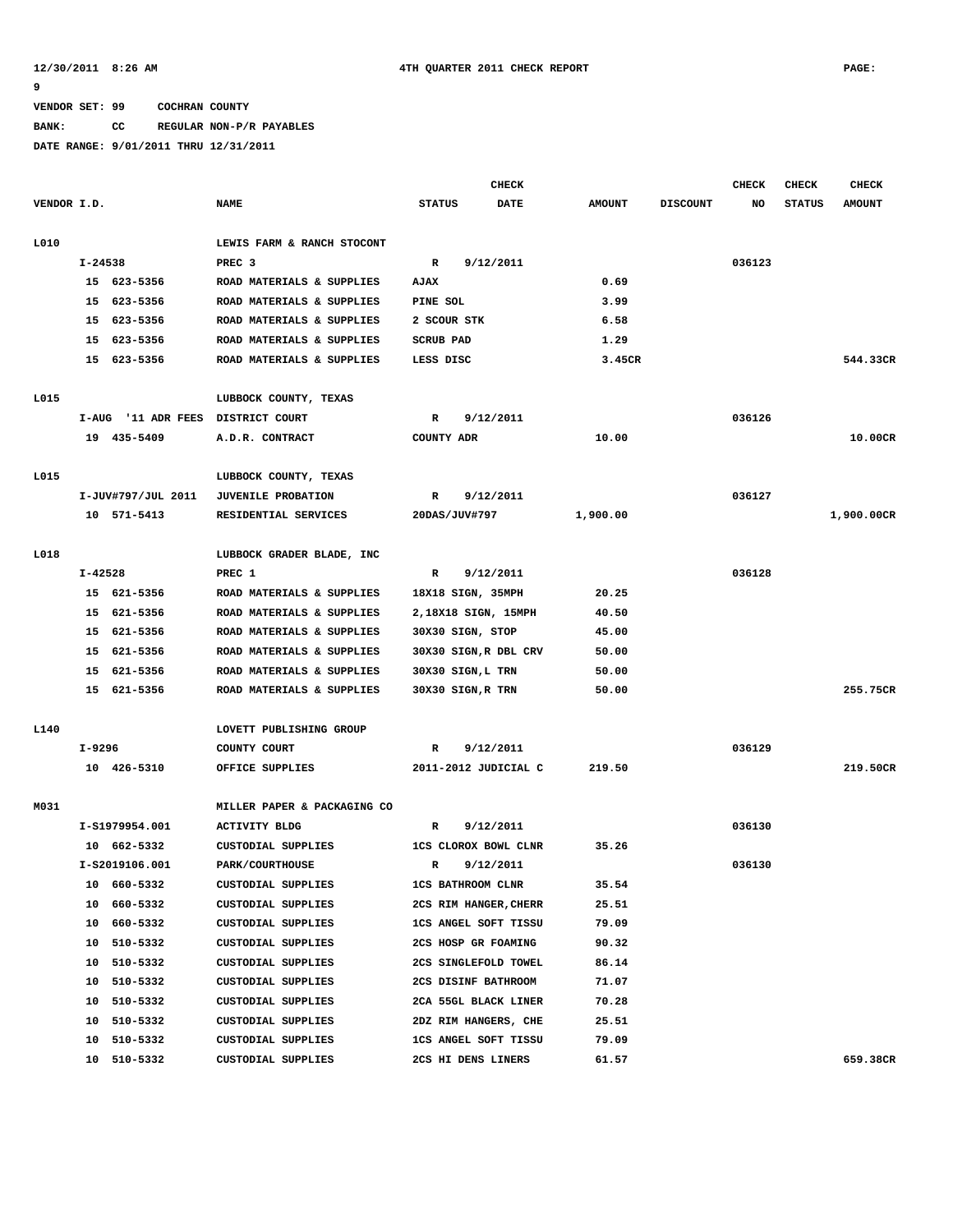#### **VENDOR SET: 99 COCHRAN COUNTY BANK: CC REGULAR NON-P/R PAYABLES**

|             |    |             |                           |                          | <b>CHECK</b> |               |                 | CHECK  | CHECK         | <b>CHECK</b>  |
|-------------|----|-------------|---------------------------|--------------------------|--------------|---------------|-----------------|--------|---------------|---------------|
| VENDOR I.D. |    |             | <b>NAME</b>               | <b>STATUS</b>            | <b>DATE</b>  | <b>AMOUNT</b> | <b>DISCOUNT</b> | NO     | <b>STATUS</b> | <b>AMOUNT</b> |
| M059        |    |             | MUNICIPAL SERVICES BUREAU |                          |              |               |                 |        |               |               |
|             |    | I-R99289    | VOTER REGISTRATION        | R                        | 9/12/2011    |               |                 | 036131 |               |               |
|             |    | 10 410-5427 | CONTINUING EDUCATION      | <b>TOLL FEES 7/31/11</b> |              | 2.67          |                 |        |               |               |
|             | 10 | 410-5427    | CONTINUING EDUCATION      | TOLL FEES 8/3/11         |              | 2.67          |                 |        |               |               |
|             |    | 10 410-5427 | CONTINUING EDUCATION      | PROCESSING FEE           |              | 1.00          |                 |        |               | 6.34CR        |
|             |    |             |                           |                          |              |               |                 |        |               |               |
| M277        |    |             | <b>MORTON SUPERMARKET</b> |                          |              |               |                 |        |               |               |
|             |    | I-10081211  | JAIL                      | R                        | 9/12/2011    |               |                 | 036132 |               |               |
|             |    | 10 512-5333 | FOOD-PRISONERS            | SF TOASTED OATS/2        |              | 4.18          |                 |        |               |               |
|             | 10 | 512-5333    | <b>FOOD-PRISONERS</b>     | JDEAN SAUS EGG CH/5      |              | 32.45         |                 |        |               |               |
|             | 10 | 512-5333    | FOOD-PRISONERS            | 2GAL HOMO MILK           |              | 8.18          |                 |        |               |               |
|             |    | 10 512-5333 | <b>FOOD-PRISONERS</b>     | <b>PRODUCE</b>           |              | 2.29          |                 |        |               |               |
|             |    | I-110080811 | <b>JAIL</b>               | R                        | 9/12/2011    |               |                 | 036132 |               |               |
|             |    | 10 512-5333 | <b>FOOD-PRISONERS</b>     | 6 BIMBO WHEAT            |              | 13.14         |                 |        |               |               |
|             | 10 | 512-5333    | <b>FOOD-PRISONERS</b>     | MIRACLE WHIP SQZ/2       |              | 12.38         |                 |        |               |               |
|             | 10 | 512-5333    | <b>FOOD-PRISONERS</b>     | KETCHUP SQZ/2            |              | 2.98          |                 |        |               |               |
|             | 10 | 512-5333    | FOOD-PRISONERS            | 2GL HOMO MILK            |              | 8.18          |                 |        |               |               |
|             | 10 | 512-5333    | <b>FOOD-PRISONERS</b>     | RED DEL/2                |              | 6.18          |                 |        |               |               |
|             | 10 | 512-5333    | <b>FOOD-PRISONERS</b>     | NAVEL ORANGE             |              | 2.19          |                 |        |               |               |
|             |    | I-16081811  | JAIL                      | R                        | 9/12/2011    |               |                 | 036132 |               |               |
|             | 10 | 512-5333    | <b>FOOD-PRISONERS</b>     | OLD HOME WHEAT BRD/8     |              | 15.12         |                 |        |               |               |
|             | 10 | 512-5333    | <b>FOOD-PRISONERS</b>     | SF DRINK MIX/9           |              | 26.01         |                 |        |               |               |
|             | 10 | 512-5333    | FOOD-PRISONERS            | BARS HAM/4               |              | 9.56          |                 |        |               |               |
|             | 10 | 512-5333    | <b>FOOD-PRISONERS</b>     | KR VELVEETA IWS/4        |              | 19.96         |                 |        |               |               |
|             | 10 | 512-5333    | <b>FOOD-PRISONERS</b>     | 2GL HOMO MILK            |              | 8.18          |                 |        |               |               |
|             | 10 | 512-5333    | <b>FOOD-PRISONERS</b>     | KLEIN'S SLICED DILL      |              | 2.49          |                 |        |               |               |
|             | 10 | 512-5333    | <b>FOOD-PRISONERS</b>     | LETTUCE CELLO            |              | 1.49          |                 |        |               |               |
|             | 10 | 512-5333    | <b>FOOD-PRISONERS</b>     | RED DEL APPLES/2         |              | 6.18          |                 |        |               |               |
|             | 10 | 512-5333    | FOOD-PRISONERS            | NAVEL ORANGES            |              | 5.13          |                 |        |               |               |
|             | 10 | 512-5333    | <b>FOOD-PRISONERS</b>     | SF SUGAR/2               |              | 14.18         |                 |        |               |               |
|             | 10 | 512-5391    | MEDICAL CARE-PRISONERS    | <b>EXCEDRIN SINUS</b>    |              | 5.49          |                 |        |               |               |
|             |    | I-18083011  | JAIL                      | R                        | 9/12/2011    |               |                 | 036132 |               |               |
|             |    | 10 512-5333 | <b>FOOD-PRISONERS</b>     | SF DRINK MX/10           |              | 28.90         |                 |        |               |               |
|             |    | 10 512-5333 | <b>FOOD-PRISONERS</b>     | 18CT LG EGGS             |              | 3.09          |                 |        |               |               |
|             |    | 10 512-5333 | <b>FOOD-PRISONERS</b>     | NAVEL ORANGES            |              | 4.33          |                 |        |               |               |
|             |    | 10 512-5333 | <b>FOOD-PRISONERS</b>     | NAVEL ORANGES            |              | 4.08          |                 |        |               |               |
|             |    | 10 512-5333 | FOOD-PRISONERS            | SF SUGAR/2               |              | 14.18         |                 |        |               |               |
|             |    | 10 512-5333 | <b>FOOD-PRISONERS</b>     | SF BLENDED OIL           |              | 4.09          |                 |        |               |               |
|             |    | 10 512-5333 | <b>FOOD-PRISONERS</b>     | HOMO MILK                |              | 4.09          |                 |        |               |               |
|             |    | 10 512-5333 | <b>FOOD-PRISONERS</b>     | <b>APPLES</b>            |              | 9.27          |                 |        |               |               |
|             |    | I-34082511  | JAIL                      | $\mathbf{R}$             | 9/12/2011    |               |                 | 036132 |               |               |
|             |    | 10 512-5333 | <b>FOOD-PRISONERS</b>     | BIMBO SFT WHITE/10       |              | 21.90         |                 |        |               |               |
|             |    | 10 512-5392 | MISCELLANEOUS SUPPLIES    | FLV CINCH                |              | 7.99          |                 |        |               |               |
|             |    | 10 512-5333 | FOOD-PRISONERS            | JDEAN BRKFST BOWLS/1     |              | 32.90         |                 |        |               |               |
|             |    | 10 512-5333 | <b>FOOD-PRISONERS</b>     | JDEAN BRKFST BOWLS/1     |              | 36.19         |                 |        |               |               |
|             |    | 10 512-5333 | <b>FOOD-PRISONERS</b>     | JDEAN SAUS EGG CH/5      |              | 32.45         |                 |        |               |               |
|             |    | 10 512-5333 | <b>FOOD-PRISONERS</b>     | SF CRNKL CUT FF/2        |              | 5.98          |                 |        |               |               |
|             |    | 10 512-5333 | <b>FOOD-PRISONERS</b>     | SF HASH BROWNS           |              | 2.39          |                 |        |               |               |
|             |    |             |                           |                          |              |               |                 |        |               |               |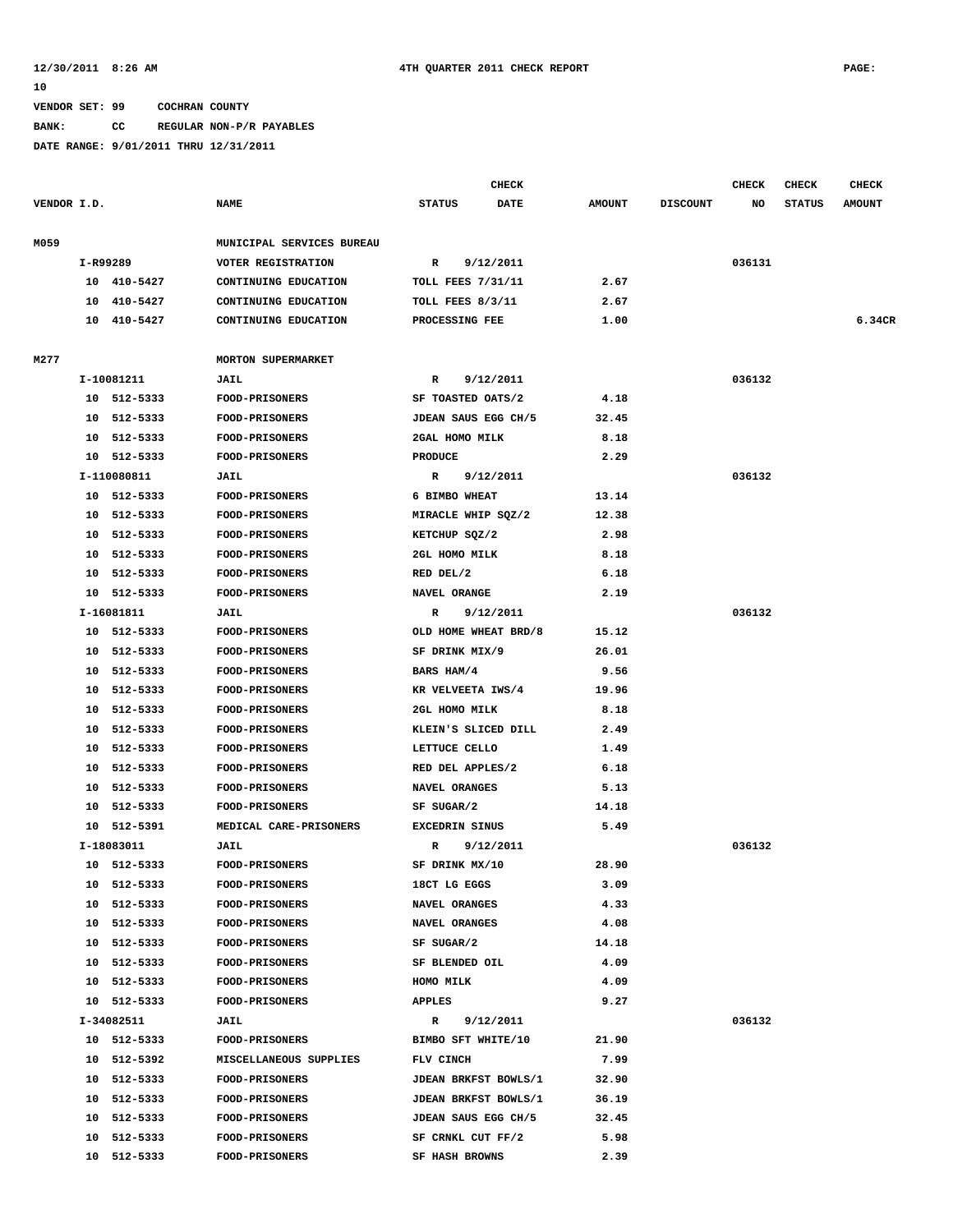## **VENDOR SET: 99 COCHRAN COUNTY BANK: CC REGULAR NON-P/R PAYABLES**

|             |    |                    |                            |                             | <b>CHECK</b> |               |                 | <b>CHECK</b> | <b>CHECK</b>  | <b>CHECK</b>  |
|-------------|----|--------------------|----------------------------|-----------------------------|--------------|---------------|-----------------|--------------|---------------|---------------|
| VENDOR I.D. |    |                    | <b>NAME</b>                | <b>STATUS</b>               | DATE         | <b>AMOUNT</b> | <b>DISCOUNT</b> | NO           | <b>STATUS</b> | <b>AMOUNT</b> |
| M277        |    |                    | MORTON SUPERMARKET<br>CONT |                             |              |               |                 |              |               |               |
|             |    | I-34082511         | <b>JAIL</b>                | R                           | 9/12/2011    |               |                 | 036132       |               |               |
|             |    | 10 512-5333        | FOOD-PRISONERS             | SF TATER TOTS/2             |              | 5.98          |                 |              |               |               |
|             | 10 | 512-5333           | <b>FOOD-PRISONERS</b>      | BAR S BACON/3               |              | 13.17         |                 |              |               |               |
|             | 10 | 512-5333           | <b>FOOD-PRISONERS</b>      | JDEAN SAUS HOT/2            |              | 7.78          |                 |              |               |               |
|             | 10 | 512-5333           | <b>FOOD-PRISONERS</b>      | SANTA FE TORTILLA           |              | 2.39          |                 |              |               |               |
|             | 10 | 512-5333           | <b>FOOD-PRISONERS</b>      | 18CT LG EGGS                |              | 3.09          |                 |              |               |               |
|             | 10 | 512-5333           | FOOD-PRISONERS             | LETUCE CELLO/2              |              | 2.18          |                 |              |               |               |
|             | 10 | 512-5333           | <b>FOOD-PRISONERS</b>      | 2GL HOMO MILK               |              | 8.18          |                 |              |               |               |
|             | 10 | 512-5333           | FOOD-PRISONERS             | BLUE BONNET SPRD            |              | 5.09          |                 |              |               |               |
|             | 10 | 512-5333           | <b>FOOD-PRISONERS</b>      | HAMB DILL SL                |              | 2.39          |                 |              |               |               |
|             | 10 | 512-5333           | <b>FOOD-PRISONERS</b>      | BACON CHE/9                 |              | 23.31         |                 |              |               |               |
|             | 10 | 512-5333           | <b>FOOD-PRISONERS</b>      | PIERRE JBO CHZBRGR/1        |              | 29.88         |                 |              |               |               |
|             | 10 | 512-5333           | <b>FOOD-PRISONERS</b>      | PIERRE BIG AZ FRIED/        |              | 8.97          |                 |              |               |               |
|             | 10 | 512-5333           | <b>FOOD-PRISONERS</b>      | PIERRE BIG AZ W/CHS         |              | 2.79          |                 |              |               |               |
|             | 10 | 512-5391           | MEDICAL CARE-PRISONERS     | <b>TAGAMET</b>              |              | 6.78          |                 |              |               |               |
|             | 10 | 512-5391           | MEDICAL CARE-PRISONERS     | VISINE RLF                  |              | 6.49          |                 |              |               |               |
|             | 10 | 512-5391           | MEDICAL CARE-PRISONERS     | NYQUIL LIQUICAPS            |              | 9.89          |                 |              |               |               |
|             | 10 | 512-5391           | MEDICAL CARE-PRISONERS     | ALAVERT SINUS               |              | 8.39          |                 |              |               |               |
|             | 10 | 512-5391           | MEDICAL CARE-PRISONERS     | CLARITIN ALLERGY            |              | 8.99          |                 |              |               |               |
|             | 10 | 512-5391           | MEDICAL CARE-PRISONERS     | DAYQUIL LIQUICAPS           |              | 7.19          |                 |              |               |               |
|             | 10 | 512-5333           | FOOD-PRISONERS             | <b>JDEAN BRKFST BOWLS/1</b> |              | 52.64         |                 |              |               |               |
|             | 10 | 512-5333           | <b>FOOD-PRISONERS</b>      | JDEAN BRKFST BOWLS/1        |              | 52.64         |                 |              |               |               |
|             |    | 10 512-5333        | <b>FOOD-PRISONERS</b>      | BQT CHKN DNR/25             |              | 49.75         |                 |              |               |               |
|             |    | I-53081511         | JAIL                       | R                           | 9/12/2011    |               |                 | 036132       |               |               |
|             |    | 10 512-5333        | <b>FOOD-PRISONERS</b>      | <b>JDEAN BRKFST BOWLS/1</b> |              | 32.90         |                 |              |               |               |
|             |    | 10 512-5333        | <b>FOOD-PRISONERS</b>      | JDEAN BRKFST BOWLS/1        |              | 46.06         |                 |              |               |               |
|             |    | I-63080311         | JAIL                       | R                           | 9/12/2011    |               |                 | 036132       |               |               |
|             |    | 10 512-5333        | <b>FOOD-PRISONERS</b>      | BIMBO WHEAT/10              |              | 21.90         |                 |              |               |               |
|             | 10 | 512-5392           | MISCELLANEOUS SUPPLIES     | FLC CINCH                   |              | 7.99          |                 |              |               |               |
|             | 10 | 512-5333           | <b>FOOD-PRISONERS</b>      | SALAD BLEND                 |              | 3.29          |                 |              |               |               |
|             | 10 | 512-5333           | <b>FOOD-PRISONERS</b>      | PRODUCE/2                   |              | 2.18          |                 |              |               |               |
|             | 10 | 512-5333           | <b>FOOD-PRISONERS</b>      | <b>GRAPE JELLY</b>          |              | 2.59          |                 |              |               |               |
|             |    | 10 512-5333        | <b>FOOD-PRISONERS</b>      | P/NUT BUTTER/2              |              | 5.78          |                 |              |               |               |
|             |    | 10 512-5333        | <b>FOOD-PRISONERS</b>      | NAVEL ORANGES               |              | 3.06          |                 |              |               |               |
|             |    | 10 512-5333        | FOOD-PRISONERS             | RED DEL APPLES/2            |              | 6.18          |                 |              |               |               |
|             |    | 10 512-5333        | <b>FOOD-PRISONERS</b>      | <b>PRODUCE</b>              |              | 8.18          |                 |              |               | 875.84CR      |
| N066        |    |                    | NTS COMMUNICATIONS         |                             |              |               |                 |              |               |               |
|             |    | I-8062660032 09/11 | COMM'R CT/CO JUDGE         | R                           | 9/12/2011    |               |                 | 036133       |               |               |
|             |    | 15 610-5420        | <b>TELECOMMUNICATIONS</b>  | WATTS LINE CHG              |              | 1.00          |                 |              |               |               |
|             |    | 15 610-5420        | <b>TELECOMMUNICATIONS</b>  | FEES                        |              | 4.99          |                 |              |               | 5.99CR        |
|             |    |                    |                            |                             |              |               |                 |              |               |               |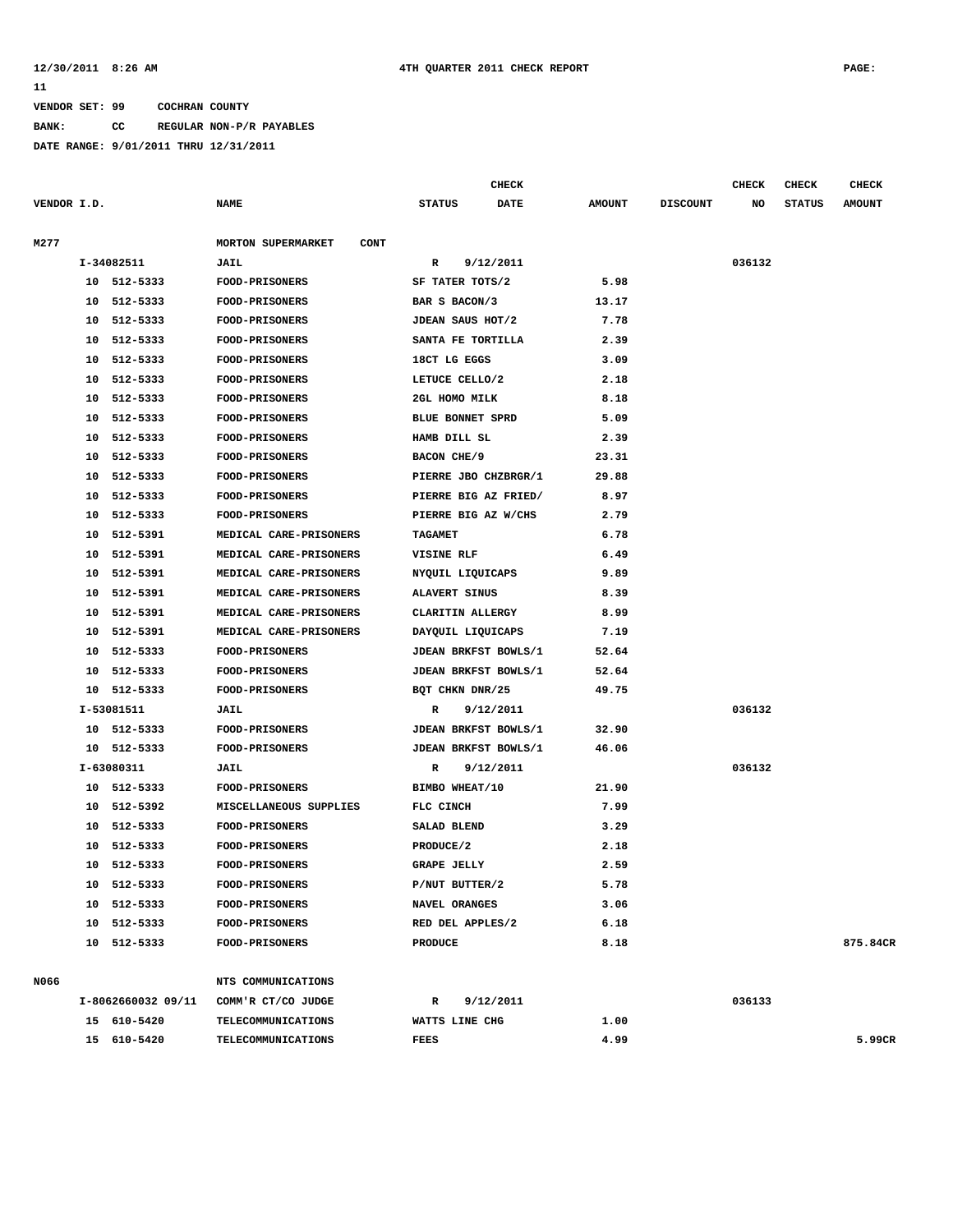#### **VENDOR SET: 99 COCHRAN COUNTY**

# **BANK: CC REGULAR NON-P/R PAYABLES**

|             |                 | <b>CHECK</b>                      |                    |                      |               | CHECK           | <b>CHECK</b> | <b>CHECK</b>  |               |
|-------------|-----------------|-----------------------------------|--------------------|----------------------|---------------|-----------------|--------------|---------------|---------------|
| VENDOR I.D. |                 | <b>NAME</b>                       | <b>STATUS</b>      | <b>DATE</b>          | <b>AMOUNT</b> | <b>DISCOUNT</b> | NO           | <b>STATUS</b> | <b>AMOUNT</b> |
|             |                 |                                   |                    |                      |               |                 |              |               |               |
| N070        |                 | NUNLEY BROTHERS                   |                    |                      |               |                 |              |               |               |
|             | I-090111        | PREC <sub>2</sub>                 | R                  | 9/12/2011            |               |                 | 036134       |               |               |
|             | 15 622-5356     | ROAD MATERIALS & SUPPLIES         |                    | 12 BELLY DUMPS @4.00 | 960.00        |                 |              |               | 960.00CR      |
| N082        |                 | <b>NETDATA</b>                    |                    |                      |               |                 |              |               |               |
|             | I-13043         | <b>CLERK</b>                      | R                  | 9/12/2011            |               |                 | 036135       |               |               |
|             | 10 403-5310     | OFFICE SUPPLIES                   | CR CARD READER     |                      | 99.00         |                 |              |               | 99.00CR       |
|             |                 |                                   |                    |                      |               |                 |              |               |               |
| P221        |                 | PERDUE, BRANDON, FIELDER, COLLINS |                    |                      |               |                 |              |               |               |
|             | I-AUG 2011 FEES | <b>JUSTICE OF PEACE</b>           | R                  | 9/12/2011            |               |                 | 036136       |               |               |
|             | 10 000-2206.002 | ATTORNEY COLLECTION FEES          | AUG COLLECTIONS    |                      | 553.29        |                 |              |               | 553.29CR      |
|             |                 |                                   |                    |                      |               |                 |              |               |               |
| P238        |                 | PUMPKIN BOOKS                     |                    |                      |               |                 |              |               |               |
|             | I-PB07-7386     | <b>LIBRARY</b>                    | R                  | 9/12/2011            |               |                 | 036137       |               |               |
|             | 10 650-5590     | <b>BOOKS</b>                      | 39 CLUES, 11VOL ST |                      | 71.45         |                 |              |               |               |
|             | 10 650-5590     | <b>BOOKS</b>                      | SHIPPING           |                      | 11.92         |                 |              |               | 83.37CR       |
| R099        |                 | CYNDIA LEA GUAJARDO dba           |                    |                      |               |                 |              |               |               |
|             | I-521553        | PREC 1                            | R                  | 9/12/2011            |               |                 | 036138       |               |               |
|             | 15 621-5454     | TIRES                             |                    | 17.5X25 FLAT ON R/R  | 65.00         |                 |              |               |               |
|             | I-852880        | PREC 1                            | R                  | 9/12/2011            |               |                 | 036138       |               |               |
|             | 15 621-5454     | TIRES                             | 900X20 FLAT, LR    |                      | 30.00         |                 |              |               |               |
|             | 15 621-5454     | TIRES                             | #4 PATCH           |                      | 4.00          |                 |              |               |               |
|             | I-852896        | <b>SHERIFF</b>                    | R                  | 9/12/2011            |               |                 | 036138       |               |               |
|             | 10 560-5454     | TIRES                             | 3 FLATS, UNIT 123  |                      | 39.00         |                 |              |               |               |
|             | I-852912        | <b>SHERIFF</b>                    | R                  | 9/12/2011            |               |                 | 036138       |               |               |
|             | 10 560-5454     | TIRES                             |                    | 4 P275X60X18 TIRE CH | 52.00         |                 |              |               |               |
|             | 10 560-5454     | TIRES                             | 4TDF/UNIT 134      |                      | 12.00         |                 |              |               |               |
|             | 10 560-5454     | <b>TIRES</b>                      | 4 NORTRON BAL      |                      | 32.00         |                 |              |               |               |
|             | I-98898         | PREC 1                            | R                  | 9/12/2011            |               |                 | 036138       |               |               |
|             | 15 621-5454     | TIRES                             | 1400X24 FLAT ON SP |                      | 55.00         |                 |              |               |               |
|             | 15 621-5454     | TIRES                             | #4 PATCH           |                      | 4.00          |                 |              |               |               |
|             | I-99017         | <b>SHERIFF</b>                    | $\mathbb{R}$       | 9/12/2011            |               |                 | 036138       |               |               |
|             | 10 560-5454     | TIRES                             |                    | P235/55R17 FLAT ON R | 13.00         |                 |              |               |               |
|             | I-99038         | PREC 4                            |                    | R 9/12/2011          |               |                 | 036138       |               |               |
|             | 15 624-5454     | TIRES                             | 2 1400X24 FLATS    |                      | 110.00        |                 |              |               |               |
|             | 15 624-5454     | TIRES                             |                    | 1400X24 ON TRAILER   | 57.95         |                 |              |               |               |
|             | I-99068         | AIRPORT                           |                    | R 9/12/2011          |               |                 | 036138       |               |               |
|             | 30 518-5454     | TIRES                             | 1100X15 TIRE       |                      | 18.95         |                 |              |               |               |
|             | 30 518-5454     | TIRES                             | TDF                |                      | 3.00          |                 |              |               |               |
|             | 30 518-5454     | TIRES                             | <b>TIRE CHG</b>    |                      | 8.00          |                 |              |               |               |
|             | I-99093         | <b>SHERIFF</b>                    |                    | R 9/12/2011          |               |                 | 036138       |               |               |
|             | 10 560-5454     | TIRES                             | 235/55/17 FLAT     |                      | 13.00         |                 |              |               |               |
|             | I-99104         | PREC 4                            |                    | R 9/12/2011          |               |                 | 036138       |               |               |
|             | 15 624-5454     | TIRES                             |                    | 14.00X24 FLAT ON SP  | 50.00         |                 |              |               |               |
|             | I-99127         | PREC 1                            |                    | R 9/12/2011          |               |                 | 036138       |               |               |
|             | 15 621-5454     | TIRES                             | 11.245 FLAT ON LR  |                      | 30.00         |                 |              |               |               |
|             | I-99249         | <b>SHERIFF</b>                    | $\mathbb{R}$       | 9/12/2011            |               |                 | 036138       |               |               |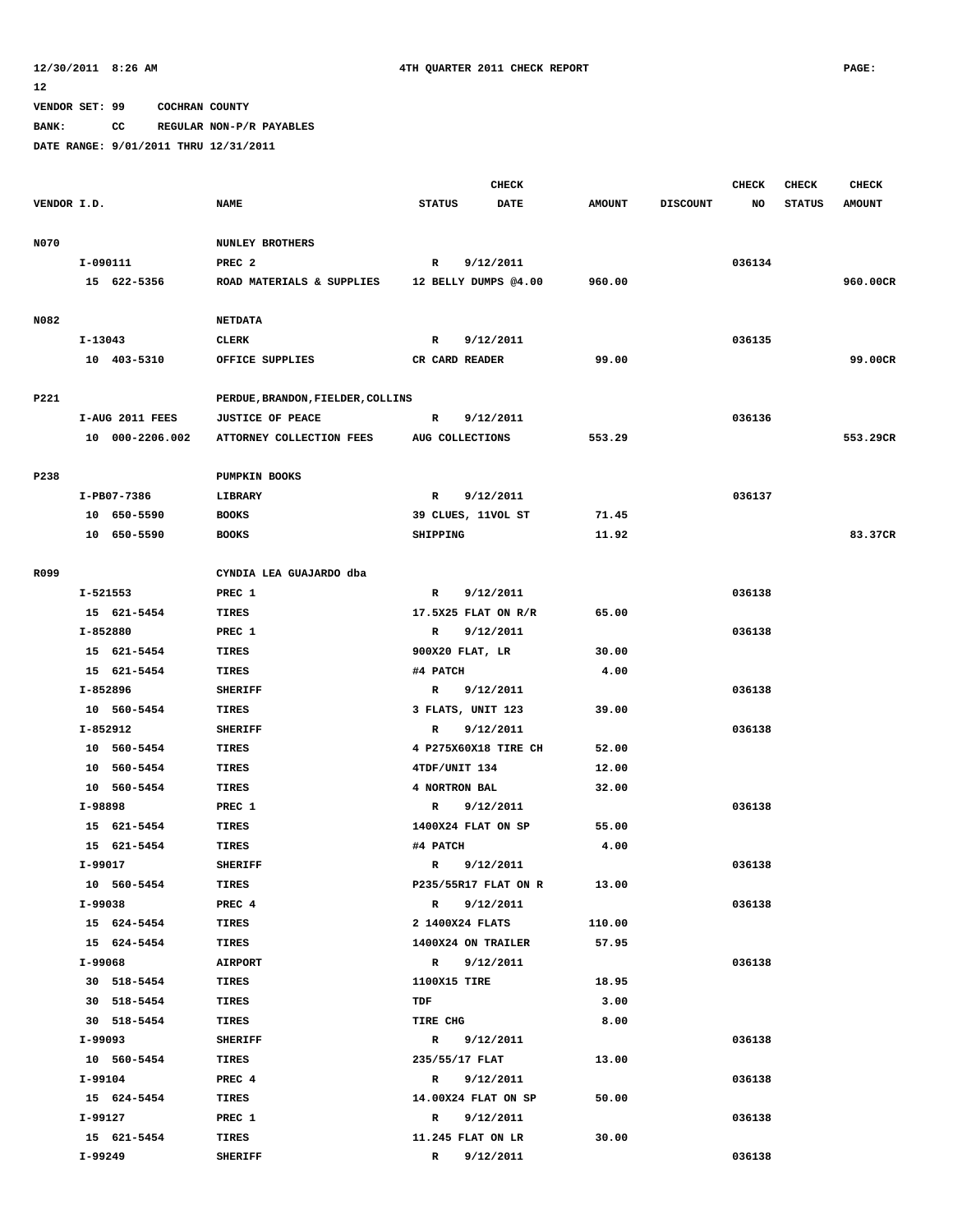#### **VENDOR SET: 99 COCHRAN COUNTY**

# **BANK: CC REGULAR NON-P/R PAYABLES**

|             |         |                   |                                | CHECK              |                       |               |                 | CHECK  | <b>CHECK</b>  | <b>CHECK</b>  |
|-------------|---------|-------------------|--------------------------------|--------------------|-----------------------|---------------|-----------------|--------|---------------|---------------|
| VENDOR I.D. |         |                   | <b>NAME</b>                    | <b>STATUS</b>      | <b>DATE</b>           | <b>AMOUNT</b> | <b>DISCOUNT</b> | NO     | <b>STATUS</b> | <b>AMOUNT</b> |
|             |         |                   |                                |                    |                       |               |                 |        |               |               |
| R099        |         |                   | CYNDIA LEA GUAJARDO dbCONT     |                    |                       |               |                 |        |               |               |
|             | I-99249 |                   | <b>SHERIFF</b>                 | R                  | 9/12/2011             |               |                 | 036138 |               |               |
|             |         | 10 560-5454       | TIRES                          | 235/55/17,RF       |                       | 13.00         |                 |        |               |               |
|             | I-99259 |                   | <b>CEMETERY</b>                | R                  | 9/12/2011             |               |                 | 036138 |               |               |
|             |         | 10 516-5454       | TIRES                          | FLAT 11X4.00       |                       | 8.00          |                 |        |               |               |
|             |         | 10 516-5454       | TIRES                          | 2 SHOTS            |                       | 5.50          |                 |        |               | 623.40CR      |
|             |         |                   |                                |                    |                       |               |                 |        |               |               |
| R138        |         |                   | <b>JESUS M. RODRIGUEZ, DDS</b> |                    |                       |               |                 |        |               |               |
|             |         | I-PONCE 8/31/11   | <b>JAIL--PONCE</b>             | R                  | 9/12/2011             |               |                 | 036140 |               |               |
|             |         | 10 512-5391       | MEDICAL CARE-PRISONERS         |                    | EMERG ORAL EXAM       | 66.00         |                 |        |               |               |
|             |         | 10 512-5391       | MEDICAL CARE-PRISONERS         |                    | PERIAPICAL FILM       | 25.00         |                 |        |               | 91.00CR       |
| R144        |         |                   | ANNA J RICKER dba              |                    |                       |               |                 |        |               |               |
|             |         | I-07-05-4027/CPS  | DISTRICT COURT                 | R                  | 9/12/2011             |               |                 | 036141 |               |               |
|             |         | 10 435-5400       | ATTORNEY AD LITEM              |                    | CPS #07-05-4027, CHIL | 250.00        |                 |        |               | 250.00CR      |
|             |         |                   |                                |                    |                       |               |                 |        |               |               |
| <b>S010</b> |         |                   | SILVERS COMPANY                |                    |                       |               |                 |        |               |               |
|             |         | $I-EXT$ OFC 08/11 | <b>EXTENSION SVC</b>           | R                  | 9/12/2011             |               |                 | 036142 |               |               |
|             |         | 10 665-5330       | FUEL AND OIL                   |                    | 17.95GL UNL 8/3       | 66.40         |                 |        |               |               |
|             |         | 10 665-5330       | FUEL AND OIL                   | $6.09GL$ UNL $8/4$ |                       | 22.53         |                 |        |               |               |
|             |         | 10 665-5330       | FUEL AND OIL                   |                    | 18.65GL UNL 8/5       | 68.99         |                 |        |               |               |
|             | 10      | 665-5330          | FUEL AND OIL                   |                    | 23.47GL UNL 8/9       | 86.82         |                 |        |               |               |
|             | 10      | 665-5330          | FUEL AND OIL                   |                    | 18.88GL UNL 8/18      | 69.84         |                 |        |               |               |
|             | 10      | 665-5330          | FUEL AND OIL                   |                    | 10.19GL UNL 8/23      | 36.67         |                 |        |               |               |
|             | 10      | 665-5330          | FUEL AND OIL                   |                    | 20.32GL UNL 8/25      | 73.13         |                 |        |               |               |
|             |         | 10 665-5330       | FUEL AND OIL                   |                    | CR FED TAX ON 115.55  | 21.26CR       |                 |        |               |               |
|             |         | I-JUV JPD 08/11   | <b>JUVENILE PROBATION</b>      | R                  | 9/12/2011             |               |                 | 036142 |               |               |
|             |         | 10 571-5330       | <b>FUEL</b>                    | 10.5GL UNL 8/5     |                       | 38.84         |                 |        |               |               |
|             |         | 10 571-5330       | <b>FUEL</b>                    |                    | 16.57GL UNL 8/10      | 61.29         |                 |        |               |               |
|             | 10      | 571-5330          | FUEL                           |                    | 16.74GL UNL 8/19      | 60.25         |                 |        |               |               |
|             |         | 10 571-5330       | <b>FUEL</b>                    |                    | CR FED TAX ON 43.81G  | 8.06CR        |                 |        |               |               |
|             |         | $I-NON-DEF$ 08/11 | TAX A/C, VOTER REG             | R                  | 9/12/2011             |               |                 | 036142 |               |               |
|             |         | 10 410-5427       | CONTINUING EDUCATION           |                    | 14.06GL UNL 8/3/11    | 52.01         |                 |        |               |               |
|             |         | 10 499-5427       | CONTINUING EDUCATION           |                    | 10.37GL UNL 8/16      | 38.36         |                 |        |               |               |
|             |         | 10 499-5427       | CONTINUING EDUCATION           |                    | CR FED TAX ON 24.43G  | 4.50CR        |                 |        |               |               |
|             |         | I-PREC 1 08/11    | PREC 1                         | $\mathbb{R}$       | 9/12/2011             |               |                 | 036142 |               |               |
|             |         | 15 621-5330       | FUEL & OIL                     | 54GL HS DIESEL     |                       | 181.44        |                 |        |               |               |
|             |         | 15 621-5330       | FUEL & OIL                     | 23.8GL UNL         |                       | 85.66         |                 |        |               |               |
|             |         | 15 621-5330       | FUEL & OIL                     |                    | 75.4GL HS DIESEL      | 248.82        |                 |        |               |               |
|             |         | 15 621-5330       | FUEL & OIL                     | 74GL HS DIESEL     |                       | 244.20        |                 |        |               |               |
|             |         | 15 621-5330       | FUEL & OIL                     | 47GL LS DIESEL     |                       | 162.39        |                 |        |               |               |
|             |         | 15 621-5330       | FUEL & OIL                     | STATE TAX          |                       | 9.40          |                 |        |               |               |
|             |         | 15 621-5330       | FUEL & OIL                     |                    | 18.2GL HS DIESEL      | 60.06         |                 |        |               |               |
|             |         | 15 621-5330       | FUEL & OIL                     | 47GL HS DIESEL     |                       | 162.62        |                 |        |               |               |
|             |         | 15 621-5330       | FUEL & OIL                     |                    | 35.1GL HS DIESEL      | 121.45        |                 |        |               |               |
|             |         | 15 621-5330       | FUEL & OIL                     |                    | 55.6GL HS DIESEL      | 192.38        |                 |        |               |               |
|             |         | 15 621-5330       | FUEL & OIL                     |                    | 38.4GL HS DIESEL      | 133.63        |                 |        |               |               |
|             |         | 15 621-5330       | FUEL & OIL                     | 61GL HS DIESEL     |                       | 212.28        |                 |        |               |               |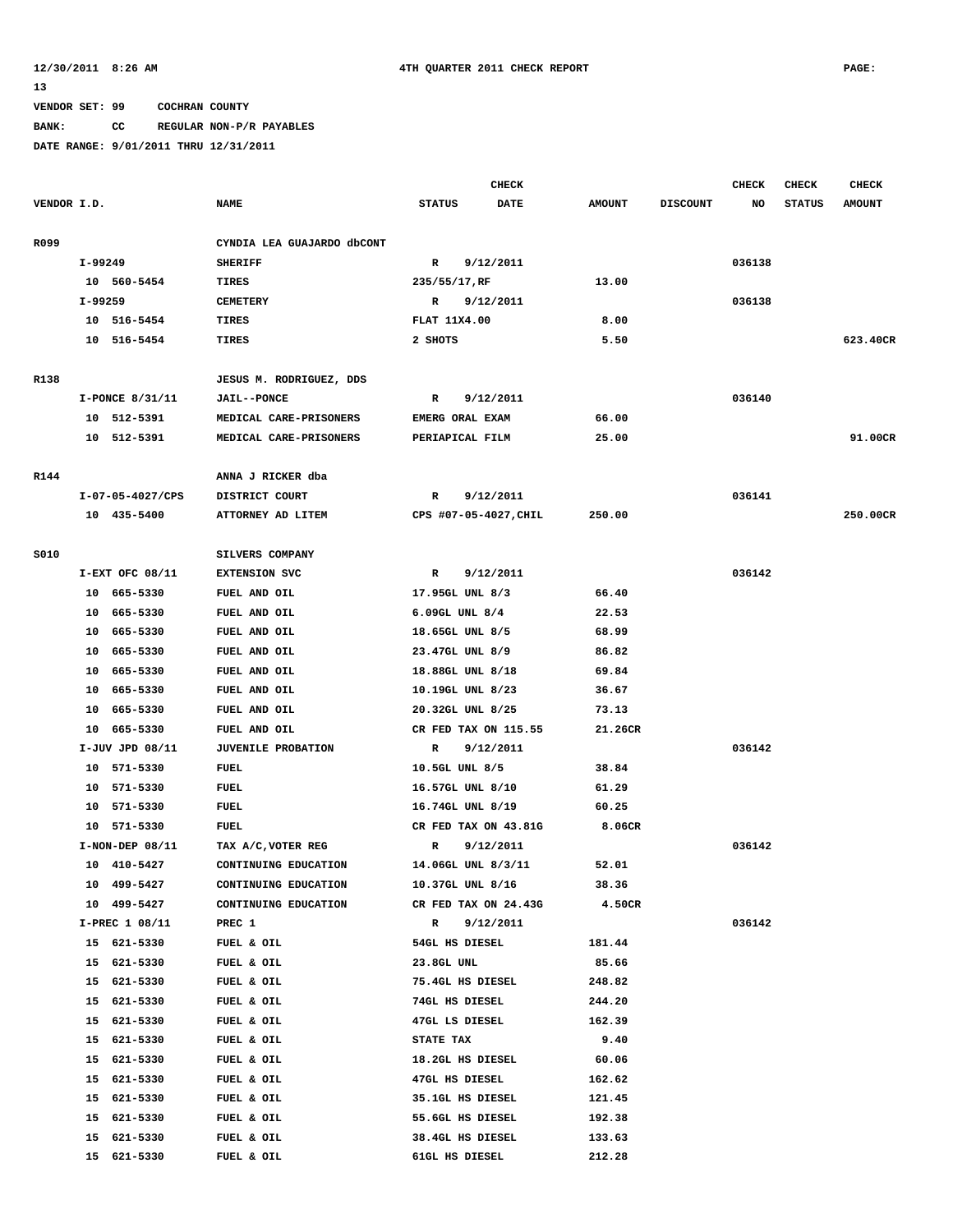**I-PREC 2 08/11 PREC 2 R 9/12/2011 036142**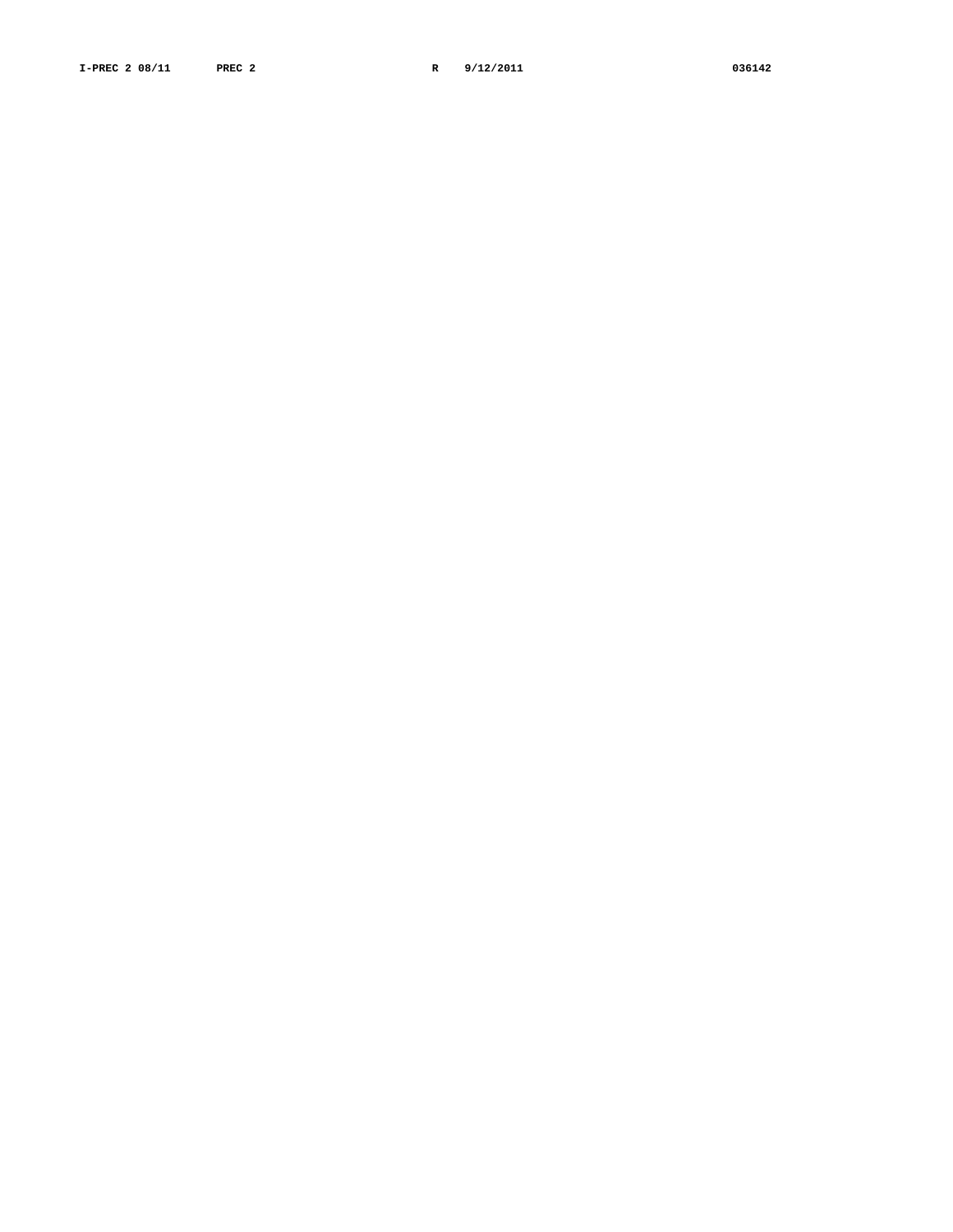## **VENDOR SET: 99 COCHRAN COUNTY BANK: CC REGULAR NON-P/R PAYABLES**

|             |           |                 |                              |                       | <b>CHECK</b>          |               |                 | CHECK  | <b>CHECK</b>  | <b>CHECK</b>  |
|-------------|-----------|-----------------|------------------------------|-----------------------|-----------------------|---------------|-----------------|--------|---------------|---------------|
| VENDOR I.D. |           |                 | <b>NAME</b>                  | <b>STATUS</b>         | <b>DATE</b>           | <b>AMOUNT</b> | <b>DISCOUNT</b> | NO     | <b>STATUS</b> | <b>AMOUNT</b> |
| S010        |           |                 | SILVERS COMPANY<br>CONT      |                       |                       |               |                 |        |               |               |
|             |           | I-PREC 2 08/11  | PREC <sub>2</sub>            | R                     | 9/12/2011             |               |                 | 036142 |               |               |
|             |           | 15 622-5330     | FUEL AND OIL                 |                       | CR FED TAX ON 20GL U  | 3.68CR        |                 |        |               |               |
|             |           | 15 622-5330     | FUEL AND OIL                 |                       | 1000GL HS DIESEL      | 3,510.00      |                 |        |               |               |
|             |           | 15 622-5330     | FUEL AND OIL                 |                       | 20GL UNL 8/23/11      | 71.98         |                 |        |               |               |
|             |           | I-PREC 4 08/11  | PREC 4                       | R                     | 9/12/2011             |               |                 | 036142 |               |               |
|             |           | 15 624-5330     | FUEL AND OIL                 |                       | 24.5GL HS DIESEL      | 80.85         |                 |        |               |               |
|             |           | 15 624-5330     | FUEL AND OIL                 | 90GL LS DIESEL        |                       | 301.95        |                 |        |               |               |
|             |           | 15 624-5330     | FUEL AND OIL                 |                       | STATE TAX ON 90GL     | 18.00         |                 |        |               |               |
|             |           | 15 624-5330     | FUEL AND OIL                 |                       | 85.6GL HS DIESEL      | 286.76        |                 |        |               |               |
|             |           | 15 624-5330     | FUEL AND OIL                 |                       | 829.4GL HS DIESEL     | 2,911.19      |                 |        |               |               |
|             |           | 15 624-5330     | FUEL AND OIL                 |                       | 34.2GL LS DIESEL      | 118.16        |                 |        |               |               |
|             |           | 15 624-5330     | FUEL AND OIL                 |                       | STATE TAX ON 34.2GL   | 6.84          |                 |        |               |               |
|             |           | I-SHERIFF 08/11 | SHERIFF                      | R                     | 9/12/2011             |               |                 | 036142 |               |               |
|             | 10        | 560-5330        | FUEL AND OIL                 |                       | 95.49GL UNL/#640      | 351.31        |                 |        |               |               |
|             |           | 10 560-5330     | FUEL AND OIL                 |                       | 109.96GL UNL/#697     | 402.34        |                 |        |               |               |
|             | 10        | 560-5330        | FUEL AND OIL                 |                       | 159.09GL UNL/#720     | 580.76        |                 |        |               |               |
|             | 10        | 560-5330        | FUEL AND OIL                 |                       | 38.04GL UNL/#726      | 138.26        |                 |        |               |               |
|             |           | 10 560-5330     | FUEL AND OIL                 |                       | 21.08GL UNL/#759      | 77.07         |                 |        |               |               |
|             | 10        | 560-5330        | FUEL AND OIL                 | 12.5GL UNL/#616       |                       | 46.24         |                 |        |               |               |
|             | 10        | 560-5330        | FUEL AND OIL                 |                       | 79.66GL UNL/#692      | 292.28        |                 |        |               |               |
|             |           | 10 560-5330     | FUEL AND OIL                 |                       | CR FED TAX ON 515.82  | 94.91CR       |                 |        |               | 11,551.04CR   |
| S071        |           |                 | SCRIPT OFFICE PRODUCTS, INC. |                       |                       |               |                 |        |               |               |
|             | $C-37108$ |                 | TREASURER                    | R                     | 9/12/2011             |               |                 | 036143 |               |               |
|             |           | 10 497-5310     | OFFICE SUPPLIES              | <b>3PK GEL REFILL</b> |                       | 6.90          |                 |        |               |               |
|             |           | 10 497-5310     | OFFICE SUPPLIES              |                       | RET 3PK REFILL, INV36 | 8.10CR        |                 |        |               |               |
|             | I-36816   |                 | COUNTY/DIST CLERK            | R                     | 9/12/2011             |               |                 | 036143 |               |               |
|             |           | 10 403-5310     | OFFICE SUPPLIES              |                       | HP CARTRIDGE, CYAN    | 267.95        |                 |        |               |               |
|             | I-36937   |                 | COUNTY/DIST CLERK            | R                     | 9/12/2011             |               |                 | 036143 |               |               |
|             |           | 10 403-5310     | OFFICE SUPPLIES              |                       | 2500 FLIP/SEAL ENV, P | 261.95        |                 |        |               |               |
|             |           | 10 403-5310     | OFFICE SUPPLIES              |                       | 2500 WIN ENV, PRNT    | 130.95        |                 |        |               |               |
|             |           | 10 403-5310     | OFFICE SUPPLIES              |                       | 2500 #9 ENV, PRNT     | 117.95        |                 |        |               |               |
|             | I-37047   |                 | <b>SHERIFF</b>               |                       | R 9/12/2011           |               |                 | 036143 |               |               |
|             |           | 10 560-5310     | OFFICE SUPPLIES              | 2CS COPY PAPER        |                       | 79.00         |                 |        |               |               |
|             | I-37072   |                 | CO JUDGE/COMM'R CT           | $\mathbb{R}$          | 9/12/2011             |               |                 | 036143 |               |               |
|             |           | 15 610-5310     | OFFICE SUPPLIES              | SELF-INK STAMP        |                       | 22.81         |                 |        |               |               |
|             |           | 15 610-5310     | OFFICE SUPPLIES              |                       | HP 74XLBK CARTRIDGE   | 35.95         |                 |        |               |               |
|             |           | 15 610-5310     | OFFICE SUPPLIES              |                       | HP 75XL CARTRIDGE     | 41.95         |                 |        |               |               |
|             | I-37107   |                 | COUNTY/DIST CLERK            | $\mathbb{R}$          | 9/12/2011             |               |                 | 036143 |               |               |
|             |           | 10 403-5310     | OFFICE SUPPLIES              | 2 LEX RIBBON          |                       | 36.76         |                 |        |               |               |
|             |           | 10 403-5310     | OFFICE SUPPLIES              | 2PK CORR TAPE         |                       | 15.90         |                 |        |               | 1,009.97CR    |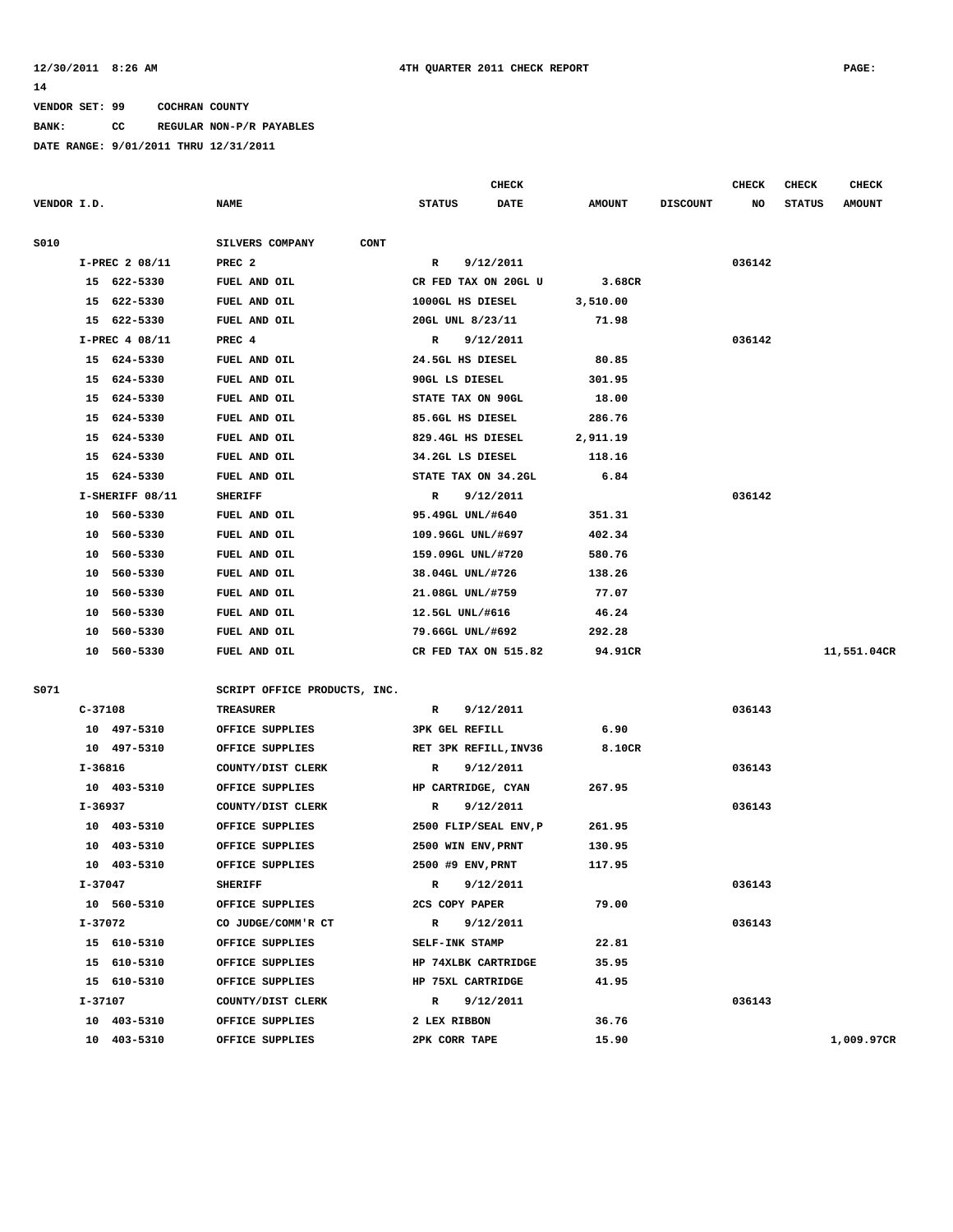#### **VENDOR SET: 99 COCHRAN COUNTY**

# **BANK: CC REGULAR NON-P/R PAYABLES**

| VENDOR I.D.<br><b>NAME</b><br><b>STATUS</b><br><b>DATE</b><br><b>AMOUNT</b><br><b>DISCOUNT</b><br>NO<br><b>STATUS</b><br><b>AMOUNT</b><br>S149<br>SHERIFFS' ASSOCIATION OF<br>I-2011/BRISTOW<br>9/12/2011<br>036144<br><b>SHERIFF</b><br>R<br>25.00<br>25.00CR<br>10 560-5481<br>DUES AND REGISTRATION<br>2011 MEMBERSHIP/BRIS<br>S149<br>SHERIFFS' ASSOCIATION OF<br>$I-2011/GERIK$<br>9/12/2011<br>036145<br><b>SHERIFF</b><br>R<br>25.00CR<br>10 560-5481<br>25.00<br>DUES AND REGISTRATION<br>2011 MEMBERSHIP/GERI<br>S149<br>SHERIFFS' ASSOCIATION OF<br>036146<br>I-STEFFLER 2011<br>9/12/2011<br><b>SHERIFF</b><br>R<br>10 560-5481<br>25.00<br>25.00CR<br>DUES AND REGISTRATION<br>2011 MEMBERSHIP/STEF<br><b>S212</b><br>WALLACE STALCUP<br>I-082911<br>SHERIFF, PUBLIC SAFETY*OTHER<br>9/12/2011<br>036147<br>R<br>68.79<br>10 560-5427<br>CONTINUING EDUCATION<br>MEALS/SCHOOL<br>44.99<br>10 580-5571<br>CAPITAL OUTLAY<br>RTRY LASER LVL KIT/C<br>580-5499<br>19.99<br>10<br>MISCELLANEOUS<br>TRAILER JACK/COMM TR<br>10 580-5499<br>LED TRAILER LIGHT KI<br>39.99<br>MISCELLANEOUS<br>24.99<br>198.75CR<br>10 580-5499<br>MISCELLANEOUS<br>TRAILER COUPLER<br><b>S242</b><br>SAM'S CLUB<br>I-07/29/11 #699<br>9/12/2011<br>036148<br><b>JAIL</b><br>R<br>10 512-5392<br>#4 PAPER BAGS, 500CT<br>MISCELLANEOUS SUPPLIES<br>11.88<br>I-1005 090111<br>9/12/2011<br>036148<br><b>JAIL</b><br>R<br>10 512-5392<br>20 OZ FOAM CUPS<br>18.74<br>MISCELLANEOUS SUPPLIES<br>10 512-5392<br>20 OZ FOAM CUPS<br>18.74<br>MISCELLANEOUS SUPPLIES<br>10 512-5392<br>MISCELLANEOUS SUPPLIES<br><b>BOWL/300CT, 2</b><br>16.64<br>10 512-5392<br>TRASH BAG, 2<br>32.44<br>MISCELLANEOUS SUPPLIES<br>10 512-5392<br>23.94<br>MISCELLANEOUS SUPPLIES<br>PINE-SOL, 3<br>10 512-5392<br>PF SANITIZER, 4<br>19.92<br>MISCELLANEOUS SUPPLIES<br>512-5333<br>SIMPLE FIT, 3<br>29.94<br>10<br><b>FOOD-PRISONERS</b><br>10<br>512-5333<br><b>FOOD-PRISONERS</b><br>APPLE JUICE, 2<br>10.74<br>512-5333<br><b>FOOD-PRISONERS</b><br>GRAPE JUICE, 2<br>11.96<br>10<br>17.84<br>10 512-5392<br>MISCELLANEOUS SUPPLIES<br>AA BATTERIES<br>10 512-5392<br>6# BROWN BAGS<br>7.36<br>MISCELLANEOUS SUPPLIES<br>10 512-5392<br>MISCELLANEOUS SUPPLIES<br>LAUNDRY DET<br>13.98<br>9.88<br>10 512-5391<br>MEDICAL CARE-PRISONERS<br>ALKA SELTZER<br>10 512-5333<br>HVR DRESSING, 2<br>17.96<br><b>FOOD-PRISONERS</b><br>LYSOL 3PK,3<br>33.84<br>295.80CR<br>10 512-5392<br>MISCELLANEOUS SUPPLIES<br>S281<br><b>STAPLES</b><br>I-9218872536<br>9/12/2011<br>036149<br><b>JAIL/SHERIFF</b><br>R<br><b>GOFLEX EXT HA 1TB</b><br>89.99<br>10 512-5310<br>OFFICE SUPPLIES<br>10 512-5310<br>OFFICE SUPPLIES<br>50 CD MULTI SLIM<br>19.00<br>10 560-5310<br>18.99<br>OFFICE SUPPLIES<br>50 CD MULTI SLIM<br>10 512-5310<br>4 FOLDERS ET150L<br>86.80<br>OFFICE SUPPLIES<br>35.97<br>250.75CR<br>10 560-5310<br>OFFICE SUPPLIES<br>2GB SWIVEL PRO FLASH |  |  | <b>CHECK</b> |  |  |  | CHECK | <b>CHECK</b> | <b>CHECK</b> |
|-------------------------------------------------------------------------------------------------------------------------------------------------------------------------------------------------------------------------------------------------------------------------------------------------------------------------------------------------------------------------------------------------------------------------------------------------------------------------------------------------------------------------------------------------------------------------------------------------------------------------------------------------------------------------------------------------------------------------------------------------------------------------------------------------------------------------------------------------------------------------------------------------------------------------------------------------------------------------------------------------------------------------------------------------------------------------------------------------------------------------------------------------------------------------------------------------------------------------------------------------------------------------------------------------------------------------------------------------------------------------------------------------------------------------------------------------------------------------------------------------------------------------------------------------------------------------------------------------------------------------------------------------------------------------------------------------------------------------------------------------------------------------------------------------------------------------------------------------------------------------------------------------------------------------------------------------------------------------------------------------------------------------------------------------------------------------------------------------------------------------------------------------------------------------------------------------------------------------------------------------------------------------------------------------------------------------------------------------------------------------------------------------------------------------------------------------------------------------------------------------------------------------------------------------------------------------------------------------------------------------------------------------------------------------------------------------------------------------------------------------------------------------------------------------------------------------------------------------------------------------------------------------------------------------------|--|--|--------------|--|--|--|-------|--------------|--------------|
|                                                                                                                                                                                                                                                                                                                                                                                                                                                                                                                                                                                                                                                                                                                                                                                                                                                                                                                                                                                                                                                                                                                                                                                                                                                                                                                                                                                                                                                                                                                                                                                                                                                                                                                                                                                                                                                                                                                                                                                                                                                                                                                                                                                                                                                                                                                                                                                                                                                                                                                                                                                                                                                                                                                                                                                                                                                                                                                               |  |  |              |  |  |  |       |              |              |
|                                                                                                                                                                                                                                                                                                                                                                                                                                                                                                                                                                                                                                                                                                                                                                                                                                                                                                                                                                                                                                                                                                                                                                                                                                                                                                                                                                                                                                                                                                                                                                                                                                                                                                                                                                                                                                                                                                                                                                                                                                                                                                                                                                                                                                                                                                                                                                                                                                                                                                                                                                                                                                                                                                                                                                                                                                                                                                                               |  |  |              |  |  |  |       |              |              |
|                                                                                                                                                                                                                                                                                                                                                                                                                                                                                                                                                                                                                                                                                                                                                                                                                                                                                                                                                                                                                                                                                                                                                                                                                                                                                                                                                                                                                                                                                                                                                                                                                                                                                                                                                                                                                                                                                                                                                                                                                                                                                                                                                                                                                                                                                                                                                                                                                                                                                                                                                                                                                                                                                                                                                                                                                                                                                                                               |  |  |              |  |  |  |       |              |              |
|                                                                                                                                                                                                                                                                                                                                                                                                                                                                                                                                                                                                                                                                                                                                                                                                                                                                                                                                                                                                                                                                                                                                                                                                                                                                                                                                                                                                                                                                                                                                                                                                                                                                                                                                                                                                                                                                                                                                                                                                                                                                                                                                                                                                                                                                                                                                                                                                                                                                                                                                                                                                                                                                                                                                                                                                                                                                                                                               |  |  |              |  |  |  |       |              |              |
|                                                                                                                                                                                                                                                                                                                                                                                                                                                                                                                                                                                                                                                                                                                                                                                                                                                                                                                                                                                                                                                                                                                                                                                                                                                                                                                                                                                                                                                                                                                                                                                                                                                                                                                                                                                                                                                                                                                                                                                                                                                                                                                                                                                                                                                                                                                                                                                                                                                                                                                                                                                                                                                                                                                                                                                                                                                                                                                               |  |  |              |  |  |  |       |              |              |
|                                                                                                                                                                                                                                                                                                                                                                                                                                                                                                                                                                                                                                                                                                                                                                                                                                                                                                                                                                                                                                                                                                                                                                                                                                                                                                                                                                                                                                                                                                                                                                                                                                                                                                                                                                                                                                                                                                                                                                                                                                                                                                                                                                                                                                                                                                                                                                                                                                                                                                                                                                                                                                                                                                                                                                                                                                                                                                                               |  |  |              |  |  |  |       |              |              |
|                                                                                                                                                                                                                                                                                                                                                                                                                                                                                                                                                                                                                                                                                                                                                                                                                                                                                                                                                                                                                                                                                                                                                                                                                                                                                                                                                                                                                                                                                                                                                                                                                                                                                                                                                                                                                                                                                                                                                                                                                                                                                                                                                                                                                                                                                                                                                                                                                                                                                                                                                                                                                                                                                                                                                                                                                                                                                                                               |  |  |              |  |  |  |       |              |              |
|                                                                                                                                                                                                                                                                                                                                                                                                                                                                                                                                                                                                                                                                                                                                                                                                                                                                                                                                                                                                                                                                                                                                                                                                                                                                                                                                                                                                                                                                                                                                                                                                                                                                                                                                                                                                                                                                                                                                                                                                                                                                                                                                                                                                                                                                                                                                                                                                                                                                                                                                                                                                                                                                                                                                                                                                                                                                                                                               |  |  |              |  |  |  |       |              |              |
|                                                                                                                                                                                                                                                                                                                                                                                                                                                                                                                                                                                                                                                                                                                                                                                                                                                                                                                                                                                                                                                                                                                                                                                                                                                                                                                                                                                                                                                                                                                                                                                                                                                                                                                                                                                                                                                                                                                                                                                                                                                                                                                                                                                                                                                                                                                                                                                                                                                                                                                                                                                                                                                                                                                                                                                                                                                                                                                               |  |  |              |  |  |  |       |              |              |
|                                                                                                                                                                                                                                                                                                                                                                                                                                                                                                                                                                                                                                                                                                                                                                                                                                                                                                                                                                                                                                                                                                                                                                                                                                                                                                                                                                                                                                                                                                                                                                                                                                                                                                                                                                                                                                                                                                                                                                                                                                                                                                                                                                                                                                                                                                                                                                                                                                                                                                                                                                                                                                                                                                                                                                                                                                                                                                                               |  |  |              |  |  |  |       |              |              |
|                                                                                                                                                                                                                                                                                                                                                                                                                                                                                                                                                                                                                                                                                                                                                                                                                                                                                                                                                                                                                                                                                                                                                                                                                                                                                                                                                                                                                                                                                                                                                                                                                                                                                                                                                                                                                                                                                                                                                                                                                                                                                                                                                                                                                                                                                                                                                                                                                                                                                                                                                                                                                                                                                                                                                                                                                                                                                                                               |  |  |              |  |  |  |       |              |              |
|                                                                                                                                                                                                                                                                                                                                                                                                                                                                                                                                                                                                                                                                                                                                                                                                                                                                                                                                                                                                                                                                                                                                                                                                                                                                                                                                                                                                                                                                                                                                                                                                                                                                                                                                                                                                                                                                                                                                                                                                                                                                                                                                                                                                                                                                                                                                                                                                                                                                                                                                                                                                                                                                                                                                                                                                                                                                                                                               |  |  |              |  |  |  |       |              |              |
|                                                                                                                                                                                                                                                                                                                                                                                                                                                                                                                                                                                                                                                                                                                                                                                                                                                                                                                                                                                                                                                                                                                                                                                                                                                                                                                                                                                                                                                                                                                                                                                                                                                                                                                                                                                                                                                                                                                                                                                                                                                                                                                                                                                                                                                                                                                                                                                                                                                                                                                                                                                                                                                                                                                                                                                                                                                                                                                               |  |  |              |  |  |  |       |              |              |
|                                                                                                                                                                                                                                                                                                                                                                                                                                                                                                                                                                                                                                                                                                                                                                                                                                                                                                                                                                                                                                                                                                                                                                                                                                                                                                                                                                                                                                                                                                                                                                                                                                                                                                                                                                                                                                                                                                                                                                                                                                                                                                                                                                                                                                                                                                                                                                                                                                                                                                                                                                                                                                                                                                                                                                                                                                                                                                                               |  |  |              |  |  |  |       |              |              |
|                                                                                                                                                                                                                                                                                                                                                                                                                                                                                                                                                                                                                                                                                                                                                                                                                                                                                                                                                                                                                                                                                                                                                                                                                                                                                                                                                                                                                                                                                                                                                                                                                                                                                                                                                                                                                                                                                                                                                                                                                                                                                                                                                                                                                                                                                                                                                                                                                                                                                                                                                                                                                                                                                                                                                                                                                                                                                                                               |  |  |              |  |  |  |       |              |              |
|                                                                                                                                                                                                                                                                                                                                                                                                                                                                                                                                                                                                                                                                                                                                                                                                                                                                                                                                                                                                                                                                                                                                                                                                                                                                                                                                                                                                                                                                                                                                                                                                                                                                                                                                                                                                                                                                                                                                                                                                                                                                                                                                                                                                                                                                                                                                                                                                                                                                                                                                                                                                                                                                                                                                                                                                                                                                                                                               |  |  |              |  |  |  |       |              |              |
|                                                                                                                                                                                                                                                                                                                                                                                                                                                                                                                                                                                                                                                                                                                                                                                                                                                                                                                                                                                                                                                                                                                                                                                                                                                                                                                                                                                                                                                                                                                                                                                                                                                                                                                                                                                                                                                                                                                                                                                                                                                                                                                                                                                                                                                                                                                                                                                                                                                                                                                                                                                                                                                                                                                                                                                                                                                                                                                               |  |  |              |  |  |  |       |              |              |
|                                                                                                                                                                                                                                                                                                                                                                                                                                                                                                                                                                                                                                                                                                                                                                                                                                                                                                                                                                                                                                                                                                                                                                                                                                                                                                                                                                                                                                                                                                                                                                                                                                                                                                                                                                                                                                                                                                                                                                                                                                                                                                                                                                                                                                                                                                                                                                                                                                                                                                                                                                                                                                                                                                                                                                                                                                                                                                                               |  |  |              |  |  |  |       |              |              |
|                                                                                                                                                                                                                                                                                                                                                                                                                                                                                                                                                                                                                                                                                                                                                                                                                                                                                                                                                                                                                                                                                                                                                                                                                                                                                                                                                                                                                                                                                                                                                                                                                                                                                                                                                                                                                                                                                                                                                                                                                                                                                                                                                                                                                                                                                                                                                                                                                                                                                                                                                                                                                                                                                                                                                                                                                                                                                                                               |  |  |              |  |  |  |       |              |              |
|                                                                                                                                                                                                                                                                                                                                                                                                                                                                                                                                                                                                                                                                                                                                                                                                                                                                                                                                                                                                                                                                                                                                                                                                                                                                                                                                                                                                                                                                                                                                                                                                                                                                                                                                                                                                                                                                                                                                                                                                                                                                                                                                                                                                                                                                                                                                                                                                                                                                                                                                                                                                                                                                                                                                                                                                                                                                                                                               |  |  |              |  |  |  |       |              |              |
|                                                                                                                                                                                                                                                                                                                                                                                                                                                                                                                                                                                                                                                                                                                                                                                                                                                                                                                                                                                                                                                                                                                                                                                                                                                                                                                                                                                                                                                                                                                                                                                                                                                                                                                                                                                                                                                                                                                                                                                                                                                                                                                                                                                                                                                                                                                                                                                                                                                                                                                                                                                                                                                                                                                                                                                                                                                                                                                               |  |  |              |  |  |  |       |              |              |
|                                                                                                                                                                                                                                                                                                                                                                                                                                                                                                                                                                                                                                                                                                                                                                                                                                                                                                                                                                                                                                                                                                                                                                                                                                                                                                                                                                                                                                                                                                                                                                                                                                                                                                                                                                                                                                                                                                                                                                                                                                                                                                                                                                                                                                                                                                                                                                                                                                                                                                                                                                                                                                                                                                                                                                                                                                                                                                                               |  |  |              |  |  |  |       |              |              |
|                                                                                                                                                                                                                                                                                                                                                                                                                                                                                                                                                                                                                                                                                                                                                                                                                                                                                                                                                                                                                                                                                                                                                                                                                                                                                                                                                                                                                                                                                                                                                                                                                                                                                                                                                                                                                                                                                                                                                                                                                                                                                                                                                                                                                                                                                                                                                                                                                                                                                                                                                                                                                                                                                                                                                                                                                                                                                                                               |  |  |              |  |  |  |       |              |              |
|                                                                                                                                                                                                                                                                                                                                                                                                                                                                                                                                                                                                                                                                                                                                                                                                                                                                                                                                                                                                                                                                                                                                                                                                                                                                                                                                                                                                                                                                                                                                                                                                                                                                                                                                                                                                                                                                                                                                                                                                                                                                                                                                                                                                                                                                                                                                                                                                                                                                                                                                                                                                                                                                                                                                                                                                                                                                                                                               |  |  |              |  |  |  |       |              |              |
|                                                                                                                                                                                                                                                                                                                                                                                                                                                                                                                                                                                                                                                                                                                                                                                                                                                                                                                                                                                                                                                                                                                                                                                                                                                                                                                                                                                                                                                                                                                                                                                                                                                                                                                                                                                                                                                                                                                                                                                                                                                                                                                                                                                                                                                                                                                                                                                                                                                                                                                                                                                                                                                                                                                                                                                                                                                                                                                               |  |  |              |  |  |  |       |              |              |
|                                                                                                                                                                                                                                                                                                                                                                                                                                                                                                                                                                                                                                                                                                                                                                                                                                                                                                                                                                                                                                                                                                                                                                                                                                                                                                                                                                                                                                                                                                                                                                                                                                                                                                                                                                                                                                                                                                                                                                                                                                                                                                                                                                                                                                                                                                                                                                                                                                                                                                                                                                                                                                                                                                                                                                                                                                                                                                                               |  |  |              |  |  |  |       |              |              |
|                                                                                                                                                                                                                                                                                                                                                                                                                                                                                                                                                                                                                                                                                                                                                                                                                                                                                                                                                                                                                                                                                                                                                                                                                                                                                                                                                                                                                                                                                                                                                                                                                                                                                                                                                                                                                                                                                                                                                                                                                                                                                                                                                                                                                                                                                                                                                                                                                                                                                                                                                                                                                                                                                                                                                                                                                                                                                                                               |  |  |              |  |  |  |       |              |              |
|                                                                                                                                                                                                                                                                                                                                                                                                                                                                                                                                                                                                                                                                                                                                                                                                                                                                                                                                                                                                                                                                                                                                                                                                                                                                                                                                                                                                                                                                                                                                                                                                                                                                                                                                                                                                                                                                                                                                                                                                                                                                                                                                                                                                                                                                                                                                                                                                                                                                                                                                                                                                                                                                                                                                                                                                                                                                                                                               |  |  |              |  |  |  |       |              |              |
|                                                                                                                                                                                                                                                                                                                                                                                                                                                                                                                                                                                                                                                                                                                                                                                                                                                                                                                                                                                                                                                                                                                                                                                                                                                                                                                                                                                                                                                                                                                                                                                                                                                                                                                                                                                                                                                                                                                                                                                                                                                                                                                                                                                                                                                                                                                                                                                                                                                                                                                                                                                                                                                                                                                                                                                                                                                                                                                               |  |  |              |  |  |  |       |              |              |
|                                                                                                                                                                                                                                                                                                                                                                                                                                                                                                                                                                                                                                                                                                                                                                                                                                                                                                                                                                                                                                                                                                                                                                                                                                                                                                                                                                                                                                                                                                                                                                                                                                                                                                                                                                                                                                                                                                                                                                                                                                                                                                                                                                                                                                                                                                                                                                                                                                                                                                                                                                                                                                                                                                                                                                                                                                                                                                                               |  |  |              |  |  |  |       |              |              |
|                                                                                                                                                                                                                                                                                                                                                                                                                                                                                                                                                                                                                                                                                                                                                                                                                                                                                                                                                                                                                                                                                                                                                                                                                                                                                                                                                                                                                                                                                                                                                                                                                                                                                                                                                                                                                                                                                                                                                                                                                                                                                                                                                                                                                                                                                                                                                                                                                                                                                                                                                                                                                                                                                                                                                                                                                                                                                                                               |  |  |              |  |  |  |       |              |              |
|                                                                                                                                                                                                                                                                                                                                                                                                                                                                                                                                                                                                                                                                                                                                                                                                                                                                                                                                                                                                                                                                                                                                                                                                                                                                                                                                                                                                                                                                                                                                                                                                                                                                                                                                                                                                                                                                                                                                                                                                                                                                                                                                                                                                                                                                                                                                                                                                                                                                                                                                                                                                                                                                                                                                                                                                                                                                                                                               |  |  |              |  |  |  |       |              |              |
|                                                                                                                                                                                                                                                                                                                                                                                                                                                                                                                                                                                                                                                                                                                                                                                                                                                                                                                                                                                                                                                                                                                                                                                                                                                                                                                                                                                                                                                                                                                                                                                                                                                                                                                                                                                                                                                                                                                                                                                                                                                                                                                                                                                                                                                                                                                                                                                                                                                                                                                                                                                                                                                                                                                                                                                                                                                                                                                               |  |  |              |  |  |  |       |              |              |
|                                                                                                                                                                                                                                                                                                                                                                                                                                                                                                                                                                                                                                                                                                                                                                                                                                                                                                                                                                                                                                                                                                                                                                                                                                                                                                                                                                                                                                                                                                                                                                                                                                                                                                                                                                                                                                                                                                                                                                                                                                                                                                                                                                                                                                                                                                                                                                                                                                                                                                                                                                                                                                                                                                                                                                                                                                                                                                                               |  |  |              |  |  |  |       |              |              |
|                                                                                                                                                                                                                                                                                                                                                                                                                                                                                                                                                                                                                                                                                                                                                                                                                                                                                                                                                                                                                                                                                                                                                                                                                                                                                                                                                                                                                                                                                                                                                                                                                                                                                                                                                                                                                                                                                                                                                                                                                                                                                                                                                                                                                                                                                                                                                                                                                                                                                                                                                                                                                                                                                                                                                                                                                                                                                                                               |  |  |              |  |  |  |       |              |              |
|                                                                                                                                                                                                                                                                                                                                                                                                                                                                                                                                                                                                                                                                                                                                                                                                                                                                                                                                                                                                                                                                                                                                                                                                                                                                                                                                                                                                                                                                                                                                                                                                                                                                                                                                                                                                                                                                                                                                                                                                                                                                                                                                                                                                                                                                                                                                                                                                                                                                                                                                                                                                                                                                                                                                                                                                                                                                                                                               |  |  |              |  |  |  |       |              |              |
|                                                                                                                                                                                                                                                                                                                                                                                                                                                                                                                                                                                                                                                                                                                                                                                                                                                                                                                                                                                                                                                                                                                                                                                                                                                                                                                                                                                                                                                                                                                                                                                                                                                                                                                                                                                                                                                                                                                                                                                                                                                                                                                                                                                                                                                                                                                                                                                                                                                                                                                                                                                                                                                                                                                                                                                                                                                                                                                               |  |  |              |  |  |  |       |              |              |
|                                                                                                                                                                                                                                                                                                                                                                                                                                                                                                                                                                                                                                                                                                                                                                                                                                                                                                                                                                                                                                                                                                                                                                                                                                                                                                                                                                                                                                                                                                                                                                                                                                                                                                                                                                                                                                                                                                                                                                                                                                                                                                                                                                                                                                                                                                                                                                                                                                                                                                                                                                                                                                                                                                                                                                                                                                                                                                                               |  |  |              |  |  |  |       |              |              |
|                                                                                                                                                                                                                                                                                                                                                                                                                                                                                                                                                                                                                                                                                                                                                                                                                                                                                                                                                                                                                                                                                                                                                                                                                                                                                                                                                                                                                                                                                                                                                                                                                                                                                                                                                                                                                                                                                                                                                                                                                                                                                                                                                                                                                                                                                                                                                                                                                                                                                                                                                                                                                                                                                                                                                                                                                                                                                                                               |  |  |              |  |  |  |       |              |              |
|                                                                                                                                                                                                                                                                                                                                                                                                                                                                                                                                                                                                                                                                                                                                                                                                                                                                                                                                                                                                                                                                                                                                                                                                                                                                                                                                                                                                                                                                                                                                                                                                                                                                                                                                                                                                                                                                                                                                                                                                                                                                                                                                                                                                                                                                                                                                                                                                                                                                                                                                                                                                                                                                                                                                                                                                                                                                                                                               |  |  |              |  |  |  |       |              |              |
|                                                                                                                                                                                                                                                                                                                                                                                                                                                                                                                                                                                                                                                                                                                                                                                                                                                                                                                                                                                                                                                                                                                                                                                                                                                                                                                                                                                                                                                                                                                                                                                                                                                                                                                                                                                                                                                                                                                                                                                                                                                                                                                                                                                                                                                                                                                                                                                                                                                                                                                                                                                                                                                                                                                                                                                                                                                                                                                               |  |  |              |  |  |  |       |              |              |
|                                                                                                                                                                                                                                                                                                                                                                                                                                                                                                                                                                                                                                                                                                                                                                                                                                                                                                                                                                                                                                                                                                                                                                                                                                                                                                                                                                                                                                                                                                                                                                                                                                                                                                                                                                                                                                                                                                                                                                                                                                                                                                                                                                                                                                                                                                                                                                                                                                                                                                                                                                                                                                                                                                                                                                                                                                                                                                                               |  |  |              |  |  |  |       |              |              |
|                                                                                                                                                                                                                                                                                                                                                                                                                                                                                                                                                                                                                                                                                                                                                                                                                                                                                                                                                                                                                                                                                                                                                                                                                                                                                                                                                                                                                                                                                                                                                                                                                                                                                                                                                                                                                                                                                                                                                                                                                                                                                                                                                                                                                                                                                                                                                                                                                                                                                                                                                                                                                                                                                                                                                                                                                                                                                                                               |  |  |              |  |  |  |       |              |              |
|                                                                                                                                                                                                                                                                                                                                                                                                                                                                                                                                                                                                                                                                                                                                                                                                                                                                                                                                                                                                                                                                                                                                                                                                                                                                                                                                                                                                                                                                                                                                                                                                                                                                                                                                                                                                                                                                                                                                                                                                                                                                                                                                                                                                                                                                                                                                                                                                                                                                                                                                                                                                                                                                                                                                                                                                                                                                                                                               |  |  |              |  |  |  |       |              |              |
|                                                                                                                                                                                                                                                                                                                                                                                                                                                                                                                                                                                                                                                                                                                                                                                                                                                                                                                                                                                                                                                                                                                                                                                                                                                                                                                                                                                                                                                                                                                                                                                                                                                                                                                                                                                                                                                                                                                                                                                                                                                                                                                                                                                                                                                                                                                                                                                                                                                                                                                                                                                                                                                                                                                                                                                                                                                                                                                               |  |  |              |  |  |  |       |              |              |
|                                                                                                                                                                                                                                                                                                                                                                                                                                                                                                                                                                                                                                                                                                                                                                                                                                                                                                                                                                                                                                                                                                                                                                                                                                                                                                                                                                                                                                                                                                                                                                                                                                                                                                                                                                                                                                                                                                                                                                                                                                                                                                                                                                                                                                                                                                                                                                                                                                                                                                                                                                                                                                                                                                                                                                                                                                                                                                                               |  |  |              |  |  |  |       |              |              |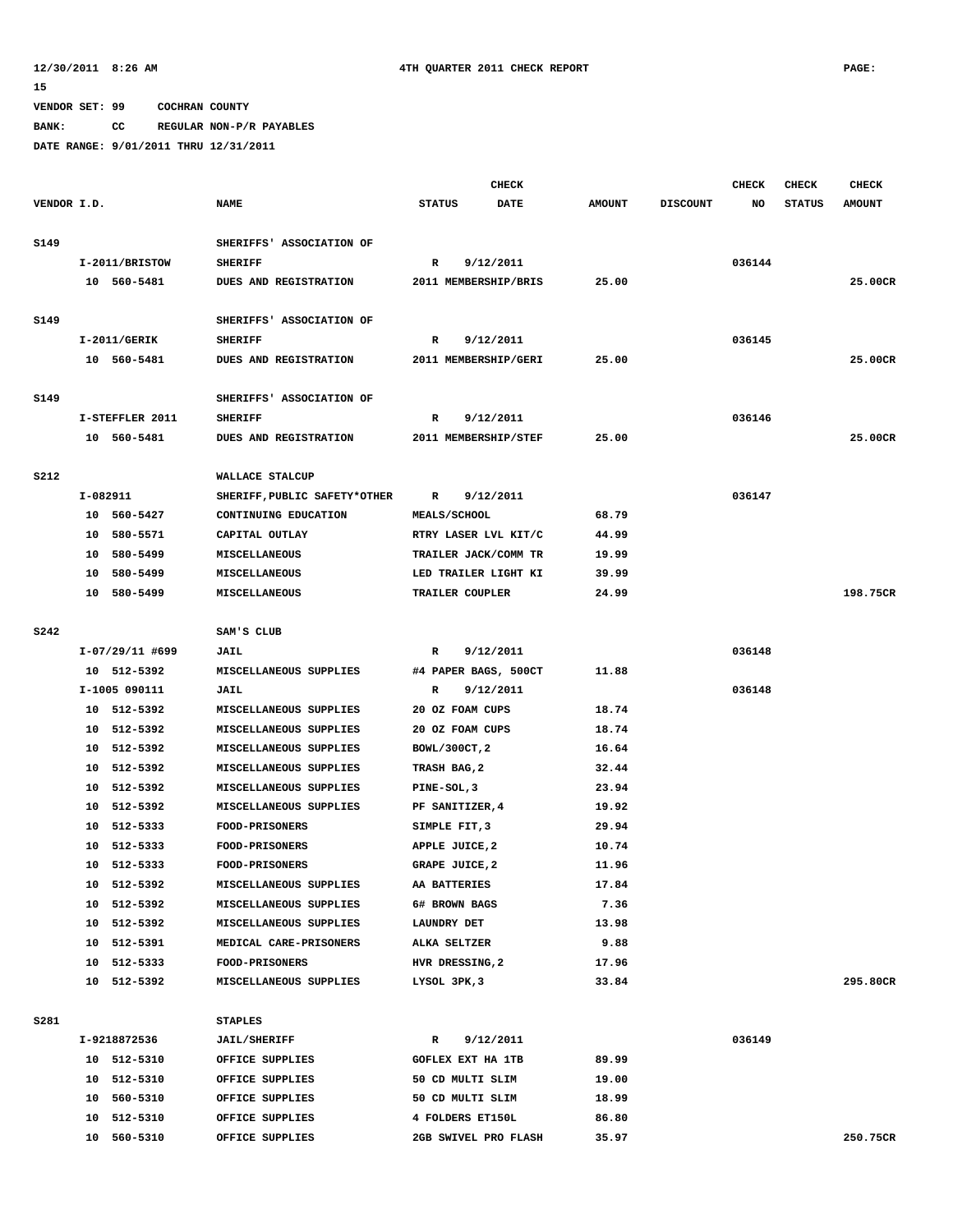#### **VENDOR SET: 99 COCHRAN COUNTY**

# **BANK: CC REGULAR NON-P/R PAYABLES**

|             |                                | <b>CHECK</b>                                        |                          |           |               |                 |        | <b>CHECK</b>  | <b>CHECK</b>  |
|-------------|--------------------------------|-----------------------------------------------------|--------------------------|-----------|---------------|-----------------|--------|---------------|---------------|
| VENDOR I.D. |                                | <b>NAME</b>                                         | <b>STATUS</b>            | DATE      | <b>AMOUNT</b> | <b>DISCOUNT</b> | NO     | <b>STATUS</b> | <b>AMOUNT</b> |
|             |                                |                                                     |                          |           |               |                 |        |               |               |
| S294        |                                | SHIRLEY SEARS                                       |                          |           |               |                 |        |               |               |
|             | I-090711                       | <b>EXTENSION SVC</b>                                | R                        | 9/12/2011 |               |                 | 036150 |               |               |
|             | 10 665-5310                    | OFFICE SUPPLIES                                     | REIMB CARDS              |           | 14.99         |                 |        |               |               |
|             | 10 665-5310                    | OFFICE SUPPLIES                                     | REIMB SALES TAX          |           | 1.24          |                 |        |               |               |
|             | I-TEAFCS 2011 REG              | <b>EXTENSION SVC</b>                                | R                        | 9/12/2011 |               |                 | 036150 |               |               |
|             | 10 665-5428                    | FCS AGENT-TRAVEL-OUT OF COUNTYTEAFCS 2011 REGIS FE  |                          |           | 160.00        |                 |        |               | 176.23CR      |
| T051        |                                | TAC RISK MANAGEMENT POOL                            |                          |           |               |                 |        |               |               |
|             | I-4TH QTR 2011                 | WORKERS COMP/ALL DEPTS                              | R                        | 9/12/2011 |               |                 | 036151 |               |               |
|             | 10 000-2500.10                 | RESERVE FOR W/C, UNEMPLYMNT                         | 4TH QTR WORKERS COMP     |           | 6,082.00      |                 |        |               | 6,082.00CR    |
|             |                                |                                                     |                          |           |               |                 |        |               |               |
| T075        |                                | TEXAS TOOL & EQUIPMENT                              |                          |           |               |                 |        |               |               |
|             | I-325723                       | PREC 2                                              | R                        | 9/12/2011 |               |                 | 036152 |               |               |
|             | 15 622-5356                    | ROAD MATERIALS & SUPPLIES                           | TOOL SET                 |           | 76.95         |                 |        |               | 76.95CR       |
|             |                                |                                                     |                          |           |               |                 |        |               |               |
| T087        |                                | TEXAS DEPARTMENT OF HEALTH                          |                          |           |               |                 |        |               |               |
|             | I-14490                        | <b>CLERK</b>                                        | R                        | 9/12/2011 |               |                 | 036153 |               |               |
|             | 10 403-5310                    | OFFICE SUPPLIES                                     | 17 REMOTE BIRTH ACCE     |           | 31.11         |                 |        |               | 31.11CR       |
|             |                                |                                                     |                          |           |               |                 |        |               |               |
| T148        |                                | TASCOSA OFFICE MACHINES INC                         |                          |           |               |                 |        |               |               |
|             | I-9B2058                       | <b>SHERIFF</b>                                      | R                        | 9/12/2011 |               |                 | 036154 |               |               |
|             | 10 560-5411                    | MAINTENANCE CONTRACTS                               | COPIER MAINTENANCE       |           | 69.00         |                 |        |               | 69.00CR       |
|             |                                |                                                     |                          |           |               |                 |        |               |               |
| T184        |                                | THYSSENKRUPP ELEVATOR COR                           |                          |           |               |                 |        |               |               |
|             | I-967471                       | COURTHOUSE                                          | R                        | 9/12/2011 |               |                 | 036155 |               |               |
|             | 10 510-5411                    | MAINTENANCE CONTRACTS                               | ELEVATOR MAINTENANCE     |           | 540.67        |                 |        |               | 540.67CR      |
|             |                                |                                                     |                          |           |               |                 |        |               |               |
| U019        |                                | UNITED SUPERMARKETS, INC                            |                          |           |               |                 |        |               |               |
|             | I-MEDS 08/30/11<br>10 512-5391 | JAIL, MEDS/BENSON                                   | R                        | 9/12/2011 | 29.99         |                 | 036156 |               |               |
|             |                                | MEDICAL CARE-PRISONERS<br><b>JAIL--MEDS, BENSON</b> | RX, BENSON 08/30/11      |           |               |                 | 036156 |               |               |
|             | I-MEDS 08/31/11<br>10 512-5391 | MEDICAL CARE-PRISONERS                              | R<br>RX, BENSON 08/31/11 | 9/12/2011 | 10.99         |                 |        |               |               |
|             | I-MEDS 09/01/11                | JAIL--MEDS, PONCE                                   | R                        | 9/12/2011 |               |                 | 036156 |               |               |
|             | 10 512-5391                    | MEDICAL CARE-PRISONERS                              | MEDS 9/1/11, PONCE       |           | 16.13         |                 |        |               | 57.11CR       |
|             |                                |                                                     |                          |           |               |                 |        |               |               |
| U030        |                                | U S SCRIPT, INC                                     |                          |           |               |                 |        |               |               |
|             | I-17112/HERNANDEZ              | <b>JAIL/MEDS</b>                                    | R                        | 9/12/2011 |               |                 | 036157 |               |               |
|             | 10 512-5391                    | MEDICAL CARE-PRISONERS                              | MEDS#1/A HERNANDEZ       |           | 59.52         |                 |        |               |               |
|             | 10 512-5391                    | MEDICAL CARE-PRISONERS                              | MEDS#2/A HERNANDEZ       |           | 7.39          |                 |        |               |               |
|             | 10 512-5391                    | MEDICAL CARE-PRISONERS                              | MEDS#3/A HERNANDEZ       |           | 17.38         |                 |        |               | 84.29CR       |
|             |                                |                                                     |                          |           |               |                 |        |               |               |
| W062        |                                | WAL-MART COMMUNITY                                  |                          |           |               |                 |        |               |               |
|             | I-123400509812                 | <b>JAIL</b>                                         | R                        | 9/12/2011 |               |                 | 036158 |               |               |
|             | 10 512-5333                    | <b>FOOD-PRISONERS</b>                               | PKG SALAD/2              |           | 5.36          |                 |        |               |               |
|             | 10 512-5333                    | <b>FOOD-PRISONERS</b>                               | NAVEL ORANGES            |           | 16.38         |                 |        |               |               |
|             | 10 512-5333                    | <b>FOOD-PRISONERS</b>                               | RED DEL APPLES/2         |           | 10.74         |                 |        |               |               |
|             | I-124000168312                 | <b>JAIL</b>                                         | R                        | 9/12/2011 |               |                 | 036158 |               |               |
|             | 10 512-5391                    | MEDICAL CARE-PRISONERS                              | <b>COTTON SWABS</b>      |           | 3.32          |                 |        |               |               |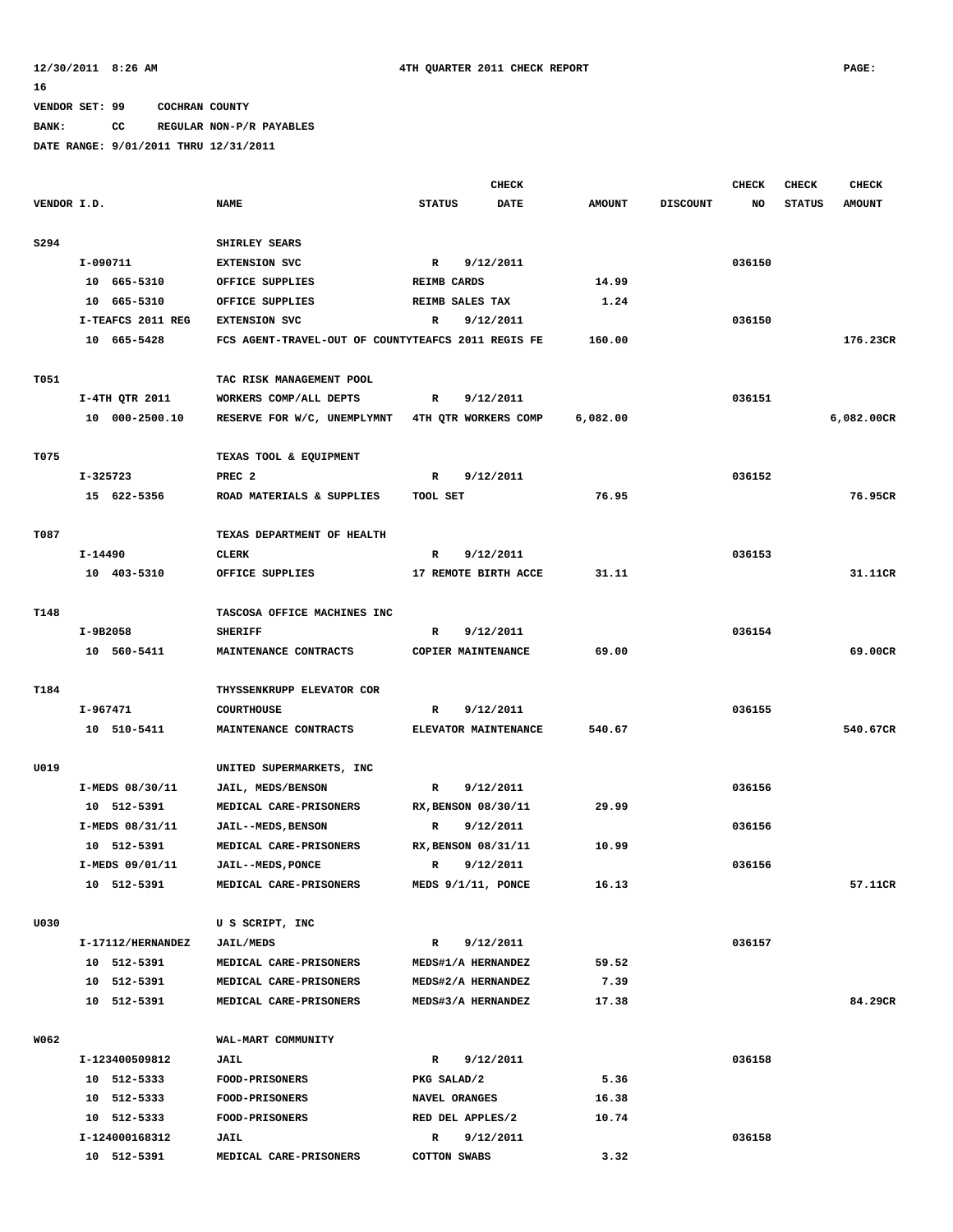#### **VENDOR SET: 99 COCHRAN COUNTY**

**BANK: CC REGULAR NON-P/R PAYABLES**

|             |    |                       |                                   |                 | <b>CHECK</b>          |               |                 | <b>CHECK</b> | <b>CHECK</b>  | <b>CHECK</b>  |
|-------------|----|-----------------------|-----------------------------------|-----------------|-----------------------|---------------|-----------------|--------------|---------------|---------------|
| VENDOR I.D. |    |                       | <b>NAME</b>                       | <b>STATUS</b>   | <b>DATE</b>           | <b>AMOUNT</b> | <b>DISCOUNT</b> | NO           | <b>STATUS</b> | <b>AMOUNT</b> |
| W062        |    |                       | WAL-MART COMMUNITY<br><b>CONT</b> |                 |                       |               |                 |              |               |               |
|             |    | I-124000168312        | JAIL                              | R               | 9/12/2011             |               |                 | 036158       |               |               |
|             |    | 10 512-5391           | MEDICAL CARE-PRISONERS            | <b>DULCOLAX</b> |                       | 17.42         |                 |              |               |               |
|             | 10 | 512-5391              | MEDICAL CARE-PRISONERS            |                 | ALKA SELTZER          | 4.28          |                 |              |               |               |
|             | 10 | 512-5391              | MEDICAL CARE-PRISONERS            | 80CT ALEVE      |                       | 10.00         |                 |              |               |               |
|             | 10 | 512-5391              | MEDICAL CARE-PRISONERS            | <b>PRILOSEC</b> |                       | 24.84         |                 |              |               |               |
|             | 10 | 512-5391              | MEDICAL CARE-PRISONERS            | PEPCID          |                       | 8.47          |                 |              |               |               |
|             | 10 | 512-5391              | MEDICAL CARE-PRISONERS            | TUMS            |                       | 3.68          |                 |              |               |               |
|             | 10 | 512-5391              | MEDICAL CARE-PRISONERS            | EQ APAP/2       |                       | 13.96         |                 |              |               |               |
|             |    | 10 512-5391           | MEDICAL CARE-PRISONERS            |                 | SWAN CITROMA/4        | 6.96          |                 |              |               | 125.41CR      |
|             |    |                       |                                   |                 |                       |               |                 |              |               |               |
| <b>W070</b> |    |                       | R D WALLACE OIL CO INC            |                 |                       |               |                 |              |               |               |
|             |    | I-1400 08/11          | PREC 4                            | R               | 9/12/2011             |               |                 | 036159       |               |               |
|             |    | 15 624-5330           | FUEL AND OIL                      |                 | 23GL UNL 7/29         | 79.93         |                 |              |               |               |
|             |    | 15 624-5330           | FUEL AND OIL                      |                 | 26GL UNL 8/18         | 88.53         |                 |              |               |               |
|             |    | $I-3440$ 08/11        | PREC 1                            | $\mathbb{R}$    | 9/12/2011             |               |                 | 036159       |               |               |
|             |    | 15 621-5330           | FUEL & OIL                        | 24.1GL UNL      |                       | 83.75         |                 |              |               |               |
|             |    | I-3540 08/11          | PREC 3                            | R               | 9/12/2011             |               |                 | 036159       |               |               |
|             |    | 15 623-5330           | FUEL AND OIL                      |                 | 560GL HS DIESEL       | 1,965.60      |                 |              |               |               |
|             |    | 15 623-5330           | FUEL AND OIL                      |                 | 2 80-OZ PWR SVC       | 21.96         |                 |              |               |               |
|             |    | 15 623-5330           | FUEL AND OIL                      |                 | 230GL HS DIESEL       | 807.30        |                 |              |               |               |
|             |    | 15 623-5330           | FUEL AND OIL                      |                 | 80-0Z PWR SVC         | 10.98         |                 |              |               |               |
|             |    | 15 623-5330           | FUEL AND OIL                      |                 | 508.2GL HS DIESEL     | 1,783.78      |                 |              |               |               |
|             |    | 15 623-5330           | FUEL AND OIL                      |                 | 2 80-OZ PWR SVC       | 21.96         |                 |              |               |               |
|             |    | 15 623-5330           | FUEL AND OIL                      |                 | 132.3GL HS DIESEL     | 464.37        |                 |              |               |               |
|             |    | 15 623-5330           | FUEL AND OIL                      |                 | 80-OZ PWR SVC         | 11.86         |                 |              |               |               |
|             | 15 | 623-5330              | FUEL AND OIL                      |                 | 970.2GL HS DIESEL     | 3,405.40      |                 |              |               |               |
|             | 15 | 623-5330              | FUEL AND OIL                      |                 | 4 80-OZ PWR SVC       | 47.44         |                 |              |               |               |
|             |    | 15 623-5330           | FUEL AND OIL                      | 29.8GL UNL      |                       | 101.47        |                 |              |               |               |
|             |    | $I-3600$ 08/11        | PARK/AIRPORT                      | R               | 9/12/2011             |               |                 | 036159       |               |               |
|             |    | 10 660-5330           | FUEL AND OIL                      |                 | 26GL UNL 8/11         | 90.35         |                 |              |               |               |
|             |    | 30 518-5330           | FUEL & OIL                        |                 | 26GL UNL 8/22         | 88.53         |                 |              |               |               |
|             |    | I-3700 08/11          | <b>SHERIFF</b>                    | R               | 9/12/2011             |               |                 | 036159       |               |               |
|             |    | 10 560-5330           | FUEL AND OIL                      |                 | 61.2GL UNL/#123       | 210.51        |                 |              |               |               |
|             |    | 10 560-5330           | FUEL AND OIL                      |                 | 1.4GL UNL/#134        | 212.35        |                 |              |               |               |
|             |    | 10 560-5330           | FUEL AND OIL                      |                 | 52GL UNL/#137         | 179.94        |                 |              |               | 9,676.01CR    |
| W092        |    |                       | WTG FUELS, INC                    |                 |                       |               |                 |              |               |               |
|             |    | $I$ -#35995, RE-ISSUE | <b>SHERIFF</b>                    | R               | 9/12/2011             |               |                 | 036160       |               |               |
|             |    | 10 560-5330           | FUEL AND OIL                      |                 | 614.82GL UNL, JUL-REI | 2,122.17      |                 |              |               | 2,122.17CR    |
|             |    |                       |                                   |                 |                       |               |                 |              |               |               |
| W092        |    |                       | WTG FUELS, INC                    |                 |                       |               |                 |              |               |               |
|             |    | I-05006-03496 SEP11   | <b>SHERIFF</b>                    | R               | 9/12/2011             |               |                 | 036161       |               |               |
|             |    | 10 560-5330           | FUEL AND OIL                      |                 | 13.89GL PREM/#112     | 47.31         |                 |              |               |               |
|             |    | 10 560-5330           | FUEL AND OIL                      |                 | 38.06GL UNL/#112      | 169.26        |                 |              |               |               |
|             |    | 10 560-5330           | FUEL AND OIL                      |                 | 14.38GL UNL/#111      | 45.24         |                 |              |               |               |
|             | 10 | 560-5330              | FUEL AND OIL                      |                 | 7.5GL UNL/#125        | 26.29         |                 |              |               |               |
|             | 10 | 560-5330              | FUEL AND OIL                      |                 | 80.01GL UNL/#123      | 277.81        |                 |              |               |               |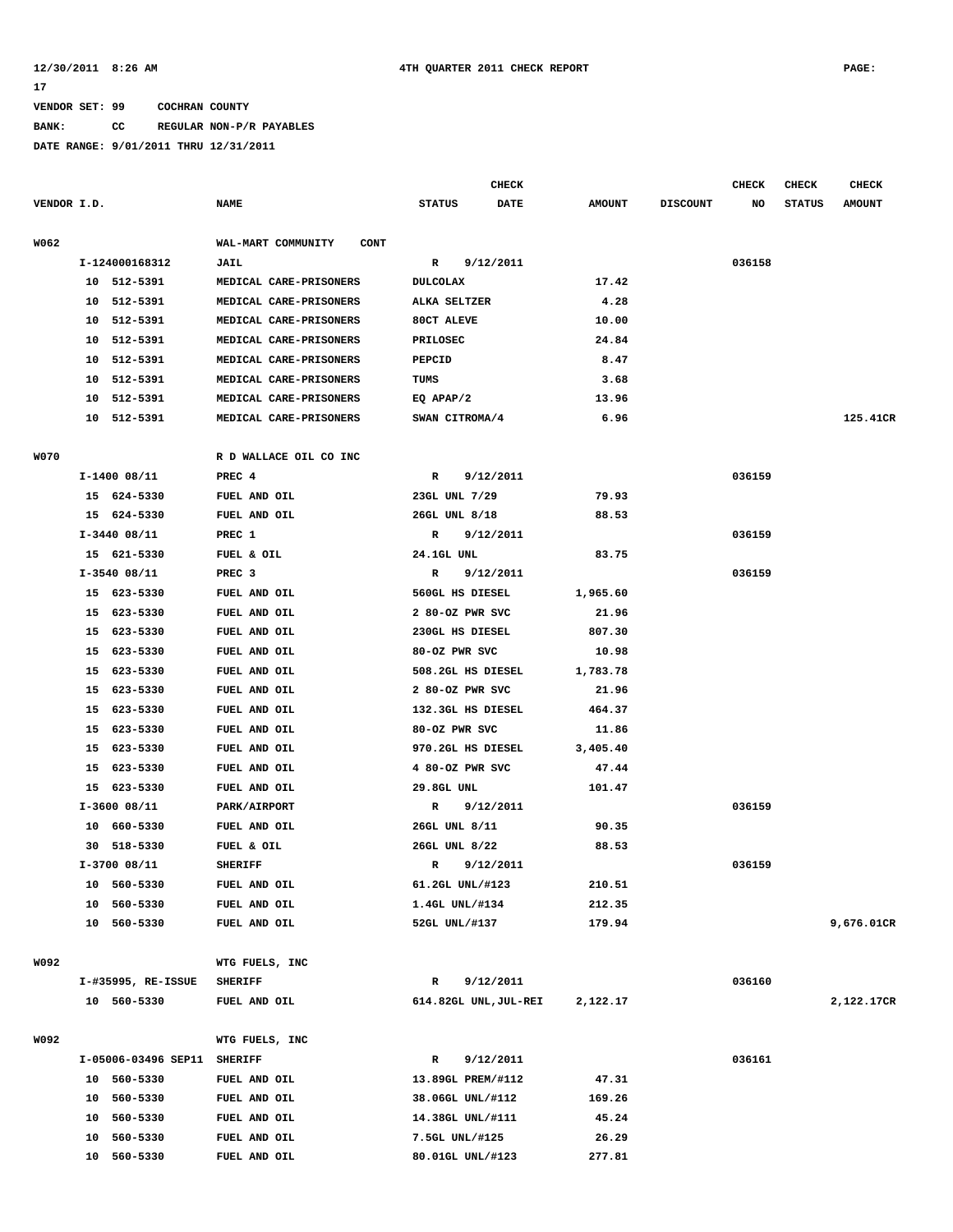#### **VENDOR SET: 99 COCHRAN COUNTY**

# **BANK: CC REGULAR NON-P/R PAYABLES**

|             |          |                             |                                                  |                       | <b>CHECK</b>         |               |                 | CHECK  | <b>CHECK</b>  | <b>CHECK</b>  |
|-------------|----------|-----------------------------|--------------------------------------------------|-----------------------|----------------------|---------------|-----------------|--------|---------------|---------------|
| VENDOR I.D. |          |                             | <b>NAME</b>                                      | <b>STATUS</b>         | <b>DATE</b>          | <b>AMOUNT</b> | <b>DISCOUNT</b> | NO     | <b>STATUS</b> | <b>AMOUNT</b> |
|             |          |                             |                                                  |                       |                      |               |                 |        |               |               |
| W092        |          |                             | <b>CONT</b><br>WTG FUELS, INC                    |                       |                      |               |                 |        |               |               |
|             |          | I-05006-03496 SEP11 SHERIFF |                                                  | R                     | 9/12/2011            |               |                 | 036161 |               |               |
|             |          | 10 560-5330                 | FUEL AND OIL                                     | 19.59GL UNL/#137      |                      | 67.44         |                 |        |               |               |
|             | 10       | 560-5330                    | FUEL AND OIL                                     |                       | 147.74GL UNL/#135    | 514.96        |                 |        |               |               |
|             |          | 10 560-5330                 | FUEL AND OIL                                     |                       | 222.82GL UNL/#136    | 778.00        |                 |        |               | 1,926.31CR    |
|             |          |                             |                                                  |                       |                      |               |                 |        |               |               |
| W193        | I-2039   |                             | WESTWARD AUTOMOTIVE REPAIR LLC<br><b>SHERIFF</b> | R                     | 9/12/2011            |               |                 | 036162 |               |               |
|             |          | 10 560-5451                 | MACHINERY-NON-OFFICE REPAIR                      |                       | REPL DOOR HANDLE/UNI | 60.00         |                 |        |               |               |
|             | 10       | 560-5451                    | MACHINERY-NON-OFFICE REPAIR                      |                       | REPL 2 OXY SENSORS   | 60.00         |                 |        |               |               |
|             | 10       | 560-5451                    | MACHINERY-NON-OFFICE REPAIR                      | <b>SCAN FOR CODES</b> |                      | 30.00         |                 |        |               |               |
|             | 10       | 560-5451                    | MACHINERY-NON-OFFICE REPAIR                      | <b>SENSOR/FRONT</b>   |                      | 131.09        |                 |        |               |               |
|             | 10       | 560-5451                    | MACHINERY-NON-OFFICE REPAIR                      | SENSOR/REAR           |                      | 166.91        |                 |        |               |               |
|             |          | 10 560-5451                 | MACHINERY-NON-OFFICE REPAIR                      | DOOR HANDLE           |                      | 51.93         |                 |        |               |               |
|             | I-2041   |                             | <b>SHERIFF</b>                                   | R                     | 9/12/2011            |               |                 | 036162 |               |               |
|             |          | 10 560-5451                 | MACHINERY-NON-OFFICE REPAIR                      |                       | REPL ALTERNATOR/#125 | 60.00         |                 |        |               |               |
|             |          | 10 560-5451                 | MACHINERY-NON-OFFICE REPAIR                      | HIGH OUTPUT ALT       |                      | 538.97        |                 |        |               | 1,098.90CR    |
|             |          |                             |                                                  |                       |                      |               |                 |        |               |               |
| Y001        |          |                             | YELLOWHOUSE MACHINERY COM                        |                       |                      |               |                 |        |               |               |
|             |          | I-208717                    | PREC 4                                           | R                     | 9/12/2011            |               |                 | 036163 |               |               |
|             |          | 15 624-5451                 | <b>REPAIRS</b>                                   | FLOODLAMP             |                      | 77.57         |                 |        |               | 77.57CR       |
|             |          |                             |                                                  |                       |                      |               |                 |        |               |               |
| P083        |          |                             | PHILPOTT MOTORS LTD                              |                       |                      |               |                 |        |               |               |
|             | I-231569 |                             | SHERIFF*OOG GRANT PKUP                           | R                     | 9/23/2011            |               |                 | 036199 |               |               |
|             |          | 10 560-5571                 | CAPITAL OUTLAY                                   | <b>BUY BOARD FEE</b>  |                      | 600.00        |                 |        |               |               |
|             |          | 10 560-5571                 | CAPITAL OUTLAY                                   |                       | VIN1FT7W2B62CEA16332 | 30,520.58     |                 |        |               | 31,120.58CR   |
|             |          |                             |                                                  |                       |                      |               |                 |        |               |               |
| A105        |          |                             | ALLISON BASS & ASSOCIATES                        |                       |                      |               |                 |        |               |               |
|             |          |                             | I-2010 REDISTRICTING NON-DEPT'L--REDISTRICTING   | R                     | 9/29/2011            |               |                 | 036200 |               |               |
|             |          | 10 409-5499                 | MISCELLANEOUS                                    |                       | 2010 REDISTRICTING S | 5,500.00      |                 |        |               | 5,500.00CR    |
| A165        |          |                             | AFFILIATED COMPUTER SERVICES                     |                       |                      |               |                 |        |               |               |
|             | I-709006 |                             | <b>CLERK</b>                                     | R                     | 9/29/2011            |               |                 | 036201 |               |               |
|             |          | 10 403-5416                 | FILMING & INDEXING                               |                       | 20/20 PERFECT VISION | 1,000.00      |                 |        |               |               |
|             |          | 10 403-5416                 | FILMING & INDEXING                               |                       | 152 ARCHIVAL PRINTS  | 135.28        |                 |        |               |               |
|             |          | 10 403-5416                 | FILMING & INDEXING                               | FREIGHT               |                      | 55.91         |                 |        |               | 1,191.19CR    |
|             |          |                             |                                                  |                       |                      |               |                 |        |               |               |
| A178        |          |                             | <b>AMAZON</b>                                    |                       |                      |               |                 |        |               |               |
|             |          | C-006929914816              | LIBRARY                                          | $\mathbb{R}$          | 9/29/2011            |               |                 | 036202 |               |               |
|             |          | 10 650-5590                 | <b>BOOKS</b>                                     | GOODWILL              |                      | 3.99CR        |                 |        |               |               |
|             |          | 10 650-5590                 | <b>BOOKS</b>                                     |                       | STRBRY SHRTCAKE: BER | 4.27CR        |                 |        |               |               |
|             |          | 10 650-5590                 | <b>BOOKS</b>                                     | REF CPN               |                      | 4.27          |                 |        |               |               |
|             |          | C-229599167681              | LIBRARY                                          |                       | R 9/29/2011          |               |                 | 036202 |               |               |
|             |          | 10 650-5590                 | <b>BOOKS</b>                                     | GOODWILL              |                      | 3.99CR        |                 |        |               |               |
|             |          | 10 650-5590                 | <b>BOOKS</b>                                     |                       | STRBRY SHRTCAKE: BER | 4.27CR        |                 |        |               |               |
|             |          | 10 650-5590                 | <b>BOOKS</b>                                     | REF CPN               |                      | 3.99          |                 |        |               |               |
|             |          | I-211888523916              | LIBRARY                                          | $\mathbb{R}$          | 9/29/2011            |               |                 | 036202 |               |               |
|             |          | 10 650-5590                 | <b>BOOKS</b>                                     |                       | ART OF RACING IN RAI | 13.13         |                 |        |               |               |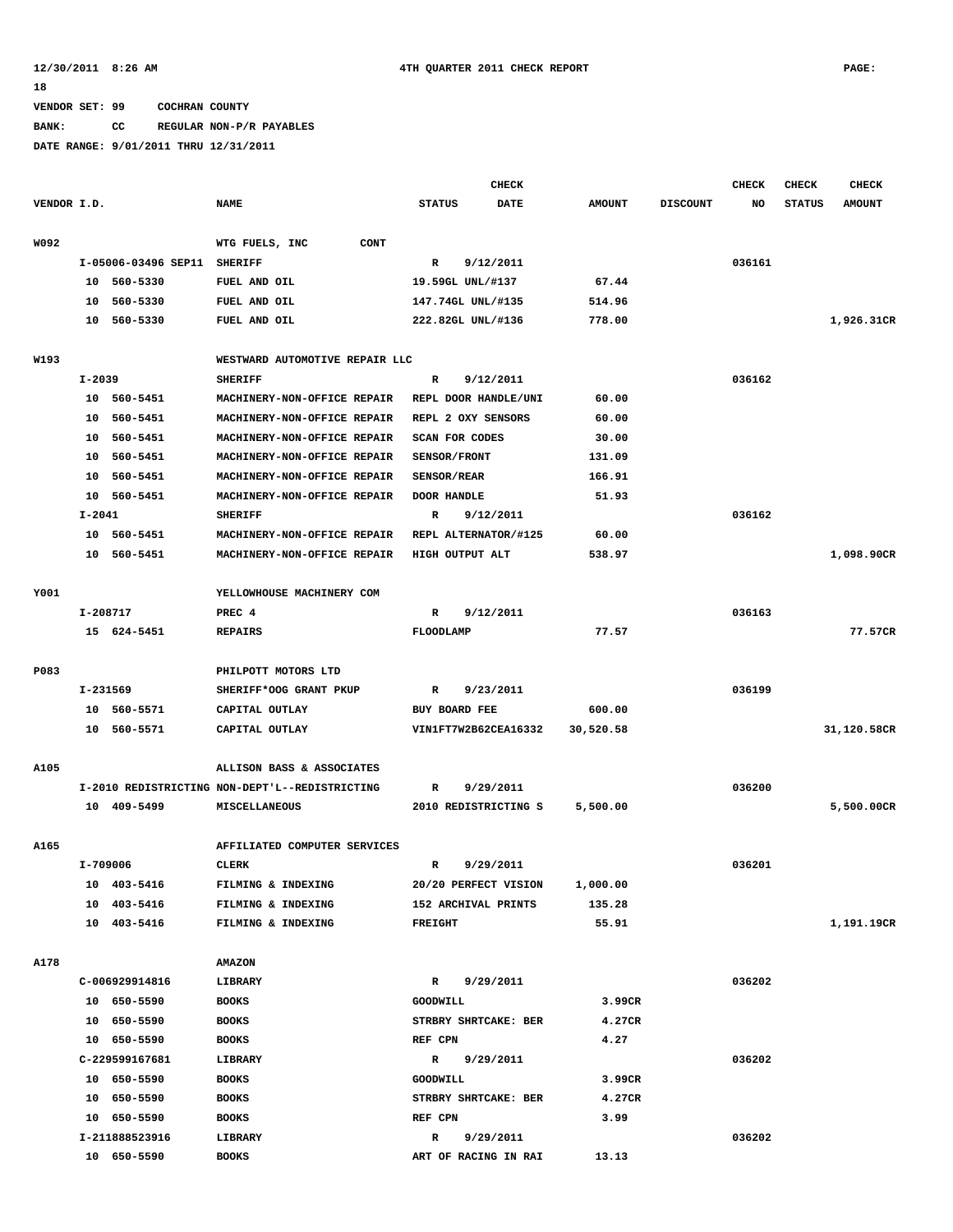## **VENDOR SET: 99 COCHRAN COUNTY BANK: CC REGULAR NON-P/R PAYABLES**

|             |                |                          | CHECK                        |               |                 | <b>CHECK</b> | <b>CHECK</b>  | <b>CHECK</b>  |
|-------------|----------------|--------------------------|------------------------------|---------------|-----------------|--------------|---------------|---------------|
| VENDOR I.D. |                | <b>NAME</b>              | <b>STATUS</b><br><b>DATE</b> | <b>AMOUNT</b> | <b>DISCOUNT</b> | NO           | <b>STATUS</b> | <b>AMOUNT</b> |
| A178        |                | <b>AMAZON</b><br>CONT    |                              |               |                 |              |               |               |
|             | I-211888523916 | LIBRARY                  | 9/29/2011<br>R               |               |                 | 036202       |               |               |
|             | 650-5590<br>10 | <b>BOOKS</b>             | PETE THE CAT:ROCKING         | 10.39         |                 |              |               |               |
|             | 650-5590<br>10 | <b>BOOKS</b>             | DELIRIUM: SPECIAL ED         | 11.61         |                 |              |               |               |
|             | 650-5590<br>10 | <b>BOOKS</b>             | GOODNIGHT MOON (SPAN         | 6.99          |                 |              |               |               |
|             | 10<br>650-5590 | <b>BOOKS</b>             | <b>ENCLAVE</b>               | 9.65          |                 |              |               |               |
|             | 650-5590<br>10 | <b>BOOKS</b>             | LOCKDOWN: ESCAPE FRM         | 11.69         |                 |              |               |               |
|             | 650-5590<br>10 | <b>BOOKS</b>             | THE HELP                     | 14.74         |                 |              |               |               |
|             | 650-5590<br>10 | <b>BOOKS</b>             | NIGHTSHADE: BK 1             | 10.58         |                 |              |               |               |
|             | 650-5590<br>10 | <b>BOOKS</b>             | LUNCH WALKS AMONG US         | 4.99          |                 |              |               |               |
|             | 650-5590<br>10 | <b>BOOKS</b>             | ATTACK OF 50FT CUPID         | 4.99          |                 |              |               |               |
|             | 10<br>650-5590 | <b>BOOKS</b>             | THE FRAN THAT TIME F         | 4.99          |                 |              |               |               |
|             | 650-5590<br>10 | <b>BOOKS</b>             | QUIEN ME ARROPARA            | 6.95          |                 |              |               |               |
|             | 650-5590<br>10 | <b>BOOKS</b>             | DRAGONBREATH: ATTACK         | 7.07          |                 |              |               |               |
|             | 650-5590<br>10 | <b>BOOKS</b>             | DRAGONBREATH: LAIR OF        | 8.00          |                 |              |               |               |
|             | 650-5590<br>10 | <b>BOOKS</b>             | NO SUCH THING AS GHO         | 7.79          |                 |              |               |               |
|             | 650-5590<br>10 | <b>BOOKS</b>             | SONS OF ENCOURAGEMEN         | 8.90          |                 |              |               |               |
|             | 10<br>650-5590 | <b>BOOKS</b>             | THE FRAN W 4 BRAINS          | 4.99          |                 |              |               |               |
|             | 650-5590<br>10 | <b>BOOKS</b>             | MICHAEL VEY: PRISONE         | 10.58         |                 |              |               |               |
|             | 650-5590<br>10 | <b>BOOKS</b>             | VAMPIRE ACADEMY SIGN         | 3.34          |                 |              |               |               |
|             | 650-5590<br>10 | <b>BOOKS</b>             | DISC                         | 4.77CR        |                 |              |               |               |
|             | I-229592134663 | LIBRARY                  | 9/29/2011<br>R               |               |                 | 036202       |               |               |
|             | 10 650-5590    | <b>BOOKS</b>             | THE OMEN MACHINE             | 16.12         |                 |              |               | 164.46CR      |
| A200        |                | APPRISS, INC.            |                              |               |                 |              |               |               |
|             | I-1039-11-109  | NON-DEPT'L               | 9/29/2011<br>R               |               |                 | 036203       |               |               |
|             | 10 409-5411    | MAINTENANCE CONTRACTS    | TX VINE MAINTENANCE          | 6,874.00      |                 |              |               | 6,874.00CR    |
| A208        |                | ARCIT                    |                              |               |                 |              |               |               |
|             | I-2011 DUES    | COMMISSIONERS COURT      | 9/29/2011<br>R               |               |                 | 036204       |               |               |
|             | 15 610-5481    | DUES AND REGISTRATION    | 2011 ARCIT DUES              | 385.00        |                 |              |               | 385.00CR      |
| B007        |                | BOB BARKER COMPANY, INC. |                              |               |                 |              |               |               |
|             | I-WEB000185588 | <b>JAIL</b>              | R<br>9/29/2011               |               |                 | 036205       |               |               |
|             | 10 512-5392    | MISCELLANEOUS SUPPLIES   | 4CS DEODORANT 24/CS          | 61.00         |                 |              |               |               |
|             | 10 512-5392    | MISCELLANEOUS SUPPLIES   | 2 ORANGE TROUSERS 4X         | 19.42         |                 |              |               |               |
|             | 10 512-5392    | MISCELLANEOUS SUPPLIES   | 2PR DECK SHOES SZ11          | 11.50         |                 |              |               |               |
|             | 10 512-5392    | MISCELLANEOUS SUPPLIES   | 2PR DECK SHOES SZ12          | 11.50         |                 |              |               |               |
|             | 10<br>512-5392 | MISCELLANEOUS SUPPLIES   | 2PR DECK SHOES SZ13          | 11.50         |                 |              |               |               |
|             | 512-5392<br>10 | MISCELLANEOUS SUPPLIES   | <b>1CS NO HANDLE BRUSH</b>   | 21.35         |                 |              |               |               |
|             | 512-5392<br>10 | MISCELLANEOUS SUPPLIES   | 3CS LAD DEODORANT            | 54.18         |                 |              |               |               |
|             | 10<br>512-5392 | MISCELLANEOUS SUPPLIES   | <b>1CS TOOTHBRUSH</b>        | 39.95         |                 |              |               |               |
|             | 512-5392<br>10 | MISCELLANEOUS SUPPLIES   | 2 ORANGE SHIRT 2XL           | 13.84         |                 |              |               |               |
|             | 10 512-5392    | MISCELLANEOUS SUPPLIES   | 2 ORANGE SHIRT 3XL           | 14.60         |                 |              |               |               |
|             | 10 512-5392    | MISCELLANEOUS SUPPLIES   | 2 ORANGE SHIRT 4XL           | 15.44         |                 |              |               |               |
|             | 10 512-5392    | MISCELLANEOUS SUPPLIES   | 2 ORANGE TROUSERS 2X         | 17.12         |                 |              |               |               |
|             | 512-5392<br>10 | MISCELLANEOUS SUPPLIES   | 2 ORANGE TROUWERS 3X         | 19.42         |                 |              |               |               |
|             | 10<br>512-5392 | MISCELLANEOUS SUPPLIES   | <b>FREIGHT</b>               | 34.03         |                 |              |               | 344.85CR      |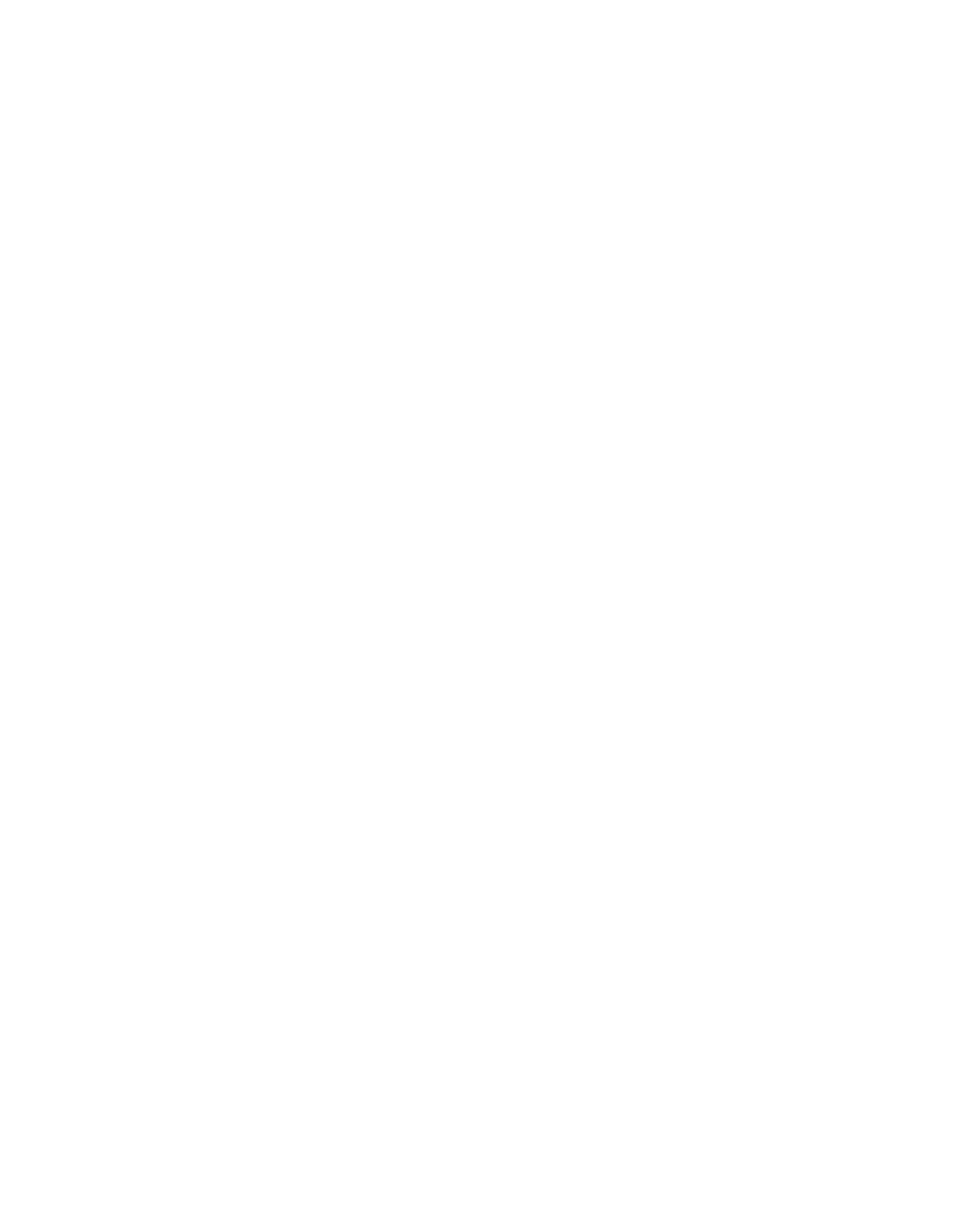## **VENDOR SET: 99 COCHRAN COUNTY BANK: CC REGULAR NON-P/R PAYABLES**

|             |         |                    |                                         |                         |             |               | <b>CHECK</b>    | <b>CHECK</b> | <b>CHECK</b>  |               |
|-------------|---------|--------------------|-----------------------------------------|-------------------------|-------------|---------------|-----------------|--------------|---------------|---------------|
| VENDOR I.D. |         |                    | <b>NAME</b>                             | <b>STATUS</b>           | <b>DATE</b> | <b>AMOUNT</b> | <b>DISCOUNT</b> | NO           | <b>STATUS</b> | <b>AMOUNT</b> |
|             |         |                    |                                         |                         |             |               |                 |              |               |               |
| C008        |         |                    | CITY OF WHITEFACE                       |                         |             |               |                 |              |               |               |
|             |         | $I-409$ 09/11      | PREC <sub>2</sub>                       | $\mathbb{R}$            | 9/29/2011   |               |                 | 036206       |               |               |
|             |         | 15 622-5440        | UTILITIES                               | GAS SVC                 |             | 16.25         |                 |              |               |               |
|             |         | 15 622-5440        | UTILITIES                               | WATER SVC               |             | 14.00         |                 |              |               |               |
|             |         | 15 622-5440        | UTILITIES                               | GARBAGE SVC             |             | 50.10         |                 |              |               |               |
|             |         | 15 622-5440        | UTILITIES                               | SEWER SVC               |             | 22.50         |                 |              |               | 102.85CR      |
|             |         |                    |                                         |                         |             |               |                 |              |               |               |
| C015        |         |                    | COCHRAN COUNTY SENIOR                   |                         |             |               |                 |              |               |               |
|             |         | I-SEP 11 MEAT      | SENIOR CITIZENS                         | R                       | 9/29/2011   |               |                 | 036207       |               |               |
|             |         | 10 663-5333        | FOOD                                    | GROUND CHUCK            |             | 30.47         |                 |              |               |               |
|             |         | 10 663-5333        | FOOD                                    | <b>MEAT MKT</b>         |             | 100.60        |                 |              |               |               |
|             |         | 10 663-5333        | <b>FOOD</b>                             | SLCD BADON              |             | 18.76         |                 |              |               | 149.83CR      |
|             |         |                    |                                         |                         |             |               |                 |              |               |               |
| C019        |         |                    | COCHRAN MEMORIAL HOSPITAL               |                         |             |               |                 |              |               |               |
|             |         | I-306889/306849    | <b>SHERIFF</b>                          | R                       | 9/29/2011   |               |                 | 036208       |               |               |
|             |         | 10 560-5499        | MISCELLANEOUS                           | NEW EMPL PHYS/BEJARA    |             | 66.00         |                 |              |               |               |
|             |         | 10 560-5499        | MISCELLANEOUS                           | NEW EMPL DRUG TST/BE    |             | 20.00         |                 |              |               |               |
|             |         | 10 560-5499        | MISCELLANEOUS                           | EMPL DRUG TEST 9/14/    |             | 20.00         |                 |              |               | 106.00CR      |
|             |         |                    |                                         |                         |             |               |                 |              |               |               |
| C031        |         |                    | COUNTY & DISTRICT CLERKS ASSN           |                         |             |               |                 |              |               |               |
|             |         |                    | I-REG II MTG 101411 COUNTY & DIST CLERK | R                       | 9/29/2011   |               |                 | 036209       |               |               |
|             |         | 10 403-5427        | CONTINUING EDUCATION                    | REG, REGION II MTG 10   |             | 15.00         |                 |              |               | 15.00CR       |
|             |         |                    |                                         |                         |             |               |                 |              |               |               |
| C057        |         |                    | CITY BANK AS DEPOSITORY                 |                         |             |               |                 |              |               |               |
|             |         | I-4TH QTR 2011     | NON-DEPT'L                              | R                       | 9/29/2011   |               |                 | 036210       |               |               |
|             |         | 10 409-5406        | APPRAISAL DISTRICT                      | 4TH QTR ASSESSMENT      |             | 18,874.23     |                 |              |               | 18,874.23CR   |
|             |         |                    |                                         |                         |             |               |                 |              |               |               |
| C065        |         |                    | CITY OF WHITEFACE F D                   |                         |             |               |                 |              |               |               |
|             |         | I-AUG-SEP '11      | PUBLIC SAFETY*OTHER                     | $\mathbb{R}$            | 9/29/2011   |               |                 | 036211       |               |               |
|             |         | 10 580-5414        | FIRE PROTECTION CONTRACTS               | 125&769,3MI S 1585,G    |             | 350.00        |                 |              |               |               |
|             |         | 10 580-5414        | FIRE PROTECTION CONTRACTS               | 301 TO 1780, GRASS 8/   |             | 350.00        |                 |              |               |               |
|             |         | 10 580-5414        | FIRE PROTECTION CONTRACTS               | 1585 & CR95, GRASS 8/   |             | 350.00        |                 |              |               |               |
|             |         | 10 580-5414        | FIRE PROTECTION CONTRACTS               | 1780, GRASS 8/26        |             |               |                 |              |               |               |
|             |         | 10 580-5414        | FIRE PROTECTION CONTRACTS               | GIRLSTOWN, HVY SMOKE    |             | 350.00        |                 |              |               |               |
|             |         | 10 580-5414        | FIRE PROTECTION CONTRACTS               | 214, BTWN 248, 250; GRS |             | 350.00        |                 |              |               |               |
|             |         | 10 580-5414        | FIRE PROTECTION CONTRACTS               | 125&197, GRASS 9/9      |             | 350.00        |                 |              |               | 2,100.00CR    |
|             |         |                    |                                         |                         |             |               |                 |              |               |               |
| C069        |         |                    | COUNTRY DUMPSTERS, INC.                 |                         |             |               |                 |              |               |               |
|             | I-26980 |                    | PREC 3, PREC 4                          | R                       | 9/29/2011   |               |                 | 036212       |               |               |
|             |         | 15 623-5440        | UTILITIES                               | OCT DUMPSTER SVC        |             | 47.75         |                 |              |               |               |
|             |         | 15 624-5440        | UTILITIES                               | OCT DUMPSTER SVC        |             | 47.75         |                 |              |               | 95.50CR       |
| C092        |         |                    |                                         |                         |             |               |                 |              |               |               |
|             |         | I-164771580 102111 | CCH                                     |                         |             |               |                 | 036213       |               |               |
|             |         | 10 475-5590        | ATTORNEY/LAW LIBRARY                    | R                       | 9/29/2011   | 675.00        |                 |              |               | 675.00CR      |
|             |         |                    | LAW LIBRARY MTRLS/UPDATES               | QTRLY INSTALLMENT/LO    |             |               |                 |              |               |               |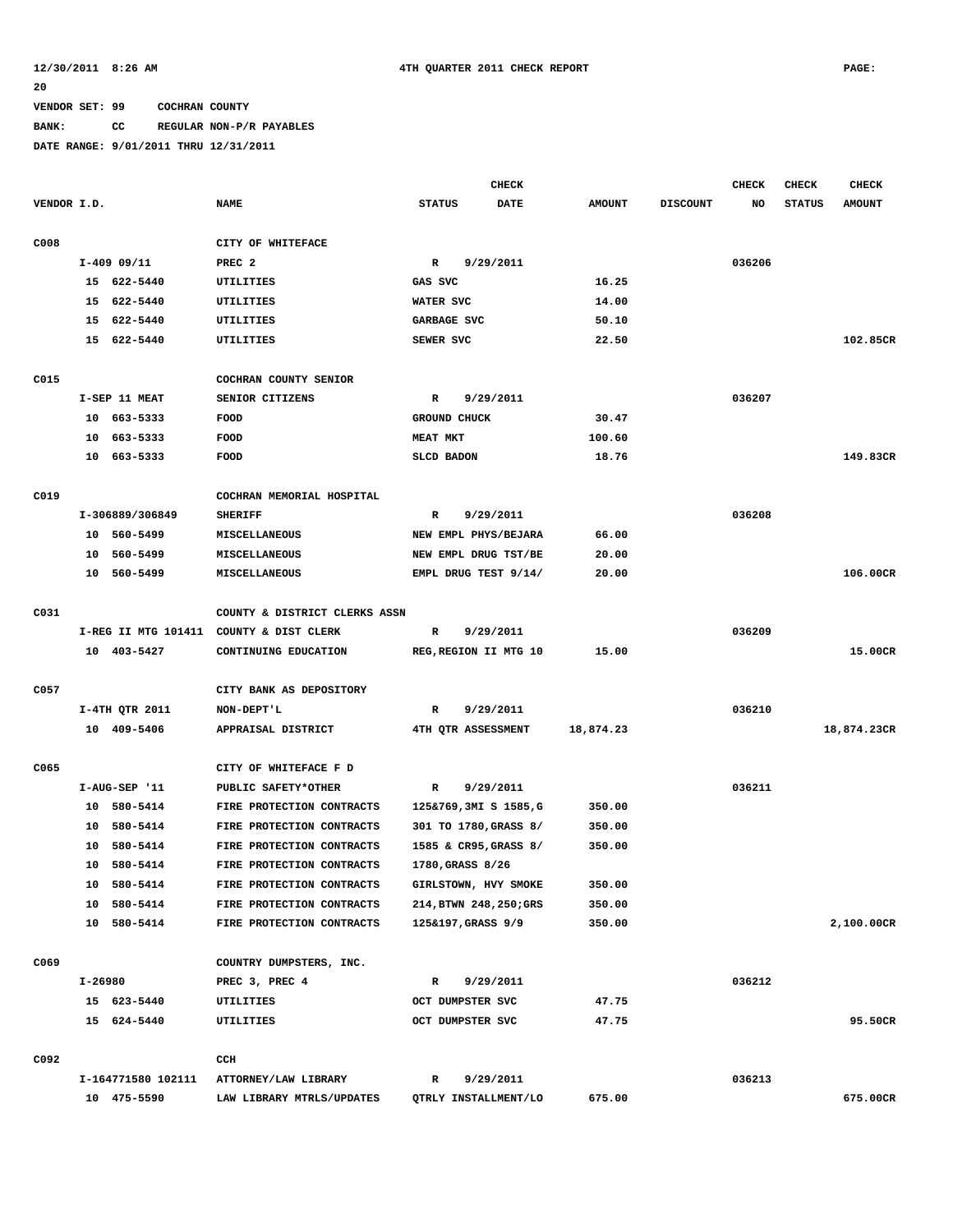## **VENDOR SET: 99 COCHRAN COUNTY**

# **BANK: CC REGULAR NON-P/R PAYABLES**

|                  |          | <b>CHECK</b>         |                                                   |                |                            |               |                 | <b>CHECK</b> | <b>CHECK</b>  | <b>CHECK</b>  |
|------------------|----------|----------------------|---------------------------------------------------|----------------|----------------------------|---------------|-----------------|--------------|---------------|---------------|
| VENDOR I.D.      |          |                      | <b>NAME</b>                                       | <b>STATUS</b>  | <b>DATE</b>                | <b>AMOUNT</b> | <b>DISCOUNT</b> | NO           | <b>STATUS</b> | <b>AMOUNT</b> |
|                  |          |                      |                                                   |                |                            |               |                 |              |               |               |
| C <sub>165</sub> |          |                      | CITY OF MORTON                                    |                |                            |               |                 |              |               |               |
|                  | I-092611 |                      | <b>CEMETERY</b>                                   | R              | 9/29/2011                  |               |                 | 036214       |               |               |
|                  |          | 10 516-5486          | CONTRACT LABOR-OPEN CLOSE                         |                | TERRY BICKETT 6/12/1       | 300.00        |                 |              |               |               |
|                  |          | 10 516-5486          | CONTRACT LABOR-OPEN CLOSE                         |                | MILDRED WARD 9/24/11       | 300.00        |                 |              |               | 600.00CR      |
| C <sub>284</sub> |          |                      | CORNERSTONE PROGRAMS CORP                         |                |                            |               |                 |              |               |               |
|                  |          | $I-SLS-04244$        | <b>JUVENILE PROBATION</b>                         | R              | 9/29/2011                  |               |                 | 036215       |               |               |
|                  |          | 10 571-5413          | RESIDENTIAL SERVICES                              |                | 3 DAS PRE-ADJ, JUV#8       | 336.00        |                 |              |               | 336.00CR      |
|                  |          |                      |                                                   |                |                            |               |                 |              |               |               |
| D023             |          |                      | PHILIP J. DAVIS, PH.D.                            |                |                            |               |                 |              |               |               |
|                  | I-090811 |                      | <b>SHERIFF</b>                                    | R              | 9/29/2011                  |               |                 | 036216       |               |               |
|                  |          | 10 560-5499          | MISCELLANEOUS                                     |                | FITNESS FOR DUTY EXA       | 275.00        |                 |              |               |               |
|                  |          | $I-BEJARANO$ 9/14/11 | <b>SHERIFF</b>                                    | R              | 9/29/2011                  |               |                 | 036216       |               |               |
|                  |          | 10 560-5499          | MISCELLANEOUS                                     |                | TCOLEOSE EXAM/E BEJA       | 175.00        |                 |              |               | 450.00CR      |
|                  |          |                      |                                                   |                |                            |               |                 |              |               |               |
| E057             |          |                      | ELECTION SYSTEMS & SOFTWARE                       |                |                            |               |                 |              |               |               |
|                  | I-784763 |                      | <b>ELECTIONS</b>                                  | R              | 9/29/2011                  |               |                 | 036217       |               |               |
|                  |          | 10 490-5335          | <b>ELECTION SUPPLIES</b>                          |                | <b>45 ABSENTEE BALLOTS</b> | 13.95         |                 |              |               |               |
|                  |          | 10 490-5335          | <b>ELECTION SUPPLIES</b>                          |                | 205 ELEC DAY BALLOTS       | 63.55         |                 |              |               |               |
|                  |          | 10 490-5335          | ELECTION SUPPLIES                                 |                | 5 BALLOTS/CODING           | 1.55          |                 |              |               |               |
|                  |          | 10 490-5335          | <b>ELECTION SUPPLIES</b>                          |                | 5 BALLOTS/SAMPLE           | 1.55          |                 |              |               |               |
|                  | 10       | 490-5335             | <b>ELECTION SUPPLIES</b>                          |                | 5 BALLOTS/TEST             | 1.55          |                 |              |               |               |
|                  | 10       | 490-5335             | <b>ELECTION SUPPLIES</b>                          |                | ADMIN COLL SURCHG          | 6.00          |                 |              |               |               |
|                  |          | 10 490-5335          | <b>ELECTION SUPPLIES</b>                          | SHIPPING       |                            | 8.95          |                 |              |               | 97.10CR       |
| G031             |          |                      | <b>GRAINGER</b>                                   |                |                            |               |                 |              |               |               |
|                  |          | I-9629648735         | PREC <sub>3</sub>                                 | R              | 9/29/2011                  |               |                 | 036218       |               |               |
|                  |          | 15 623-5356          | ROAD MATERIALS & SUPPLIES                         |                | 2 LIGHTNING DETECTOR       | 181.00        |                 |              |               |               |
|                  |          | I-9629648743         | PREC <sub>3</sub>                                 | R              | 9/29/2011                  |               |                 | 036218       |               |               |
|                  |          | 15 623-5356          | ROAD MATERIALS & SUPPLIES                         |                | 2 LIGHTED COMPASS          | 25.10         |                 |              |               | 206.10CR      |
|                  |          |                      |                                                   |                |                            |               |                 |              |               |               |
| G145             |          |                      | GT DISTRIBUTORS, INC.                             |                |                            |               |                 |              |               |               |
|                  |          | I-INV0367479         | <b>SHERIFF</b>                                    | R              | 9/29/2011                  |               |                 | 036219       |               |               |
|                  |          | 10 560-5571          | CAPITAL OUTLAY                                    |                | STRMLT-ULTRA STNGR B       | 15.90         |                 |              |               |               |
|                  |          | 10 560-5571          | CAPITAL OUTLAY                                    |                | SUPER STNGR BATTERY        | 29.95         |                 |              |               |               |
|                  |          | 10 560-5571          | CAPITAL OUTLAY                                    | FOR NEW P/U    |                            |               |                 |              |               |               |
|                  |          | 10 560-5571          | CAPITAL OUTLAY                                    | <b>FREIGHT</b> |                            | 8.95          |                 |              |               | 54.80CR       |
| G180             |          |                      | GUARDIAN SECURITY SOLUTIONS L.                    |                |                            |               |                 |              |               |               |
|                  | I-8706   |                      | COURTHOUSE SECURITY                               | $\mathbb{R}$   | 9/29/2011                  |               |                 | 036220       |               |               |
|                  |          | 24 510-5499          | COURTHOUSE SECURITY CCP102.0 REPL SMOKE DETECTOR  |                |                            | 367.50        |                 |              |               |               |
|                  |          | 24 510-5499          | COURTHOUSE SECURITY CCP102.0 TREASURER OFC 9/2/11 |                |                            |               |                 |              |               |               |
|                  |          | 24 510-5499          | COURTHOUSE SECURITY CCP102.0 ESL-FA SMOKE DETECTO |                |                            | 250.00        |                 |              |               | 617.50CR      |
|                  |          |                      |                                                   |                |                            |               |                 |              |               |               |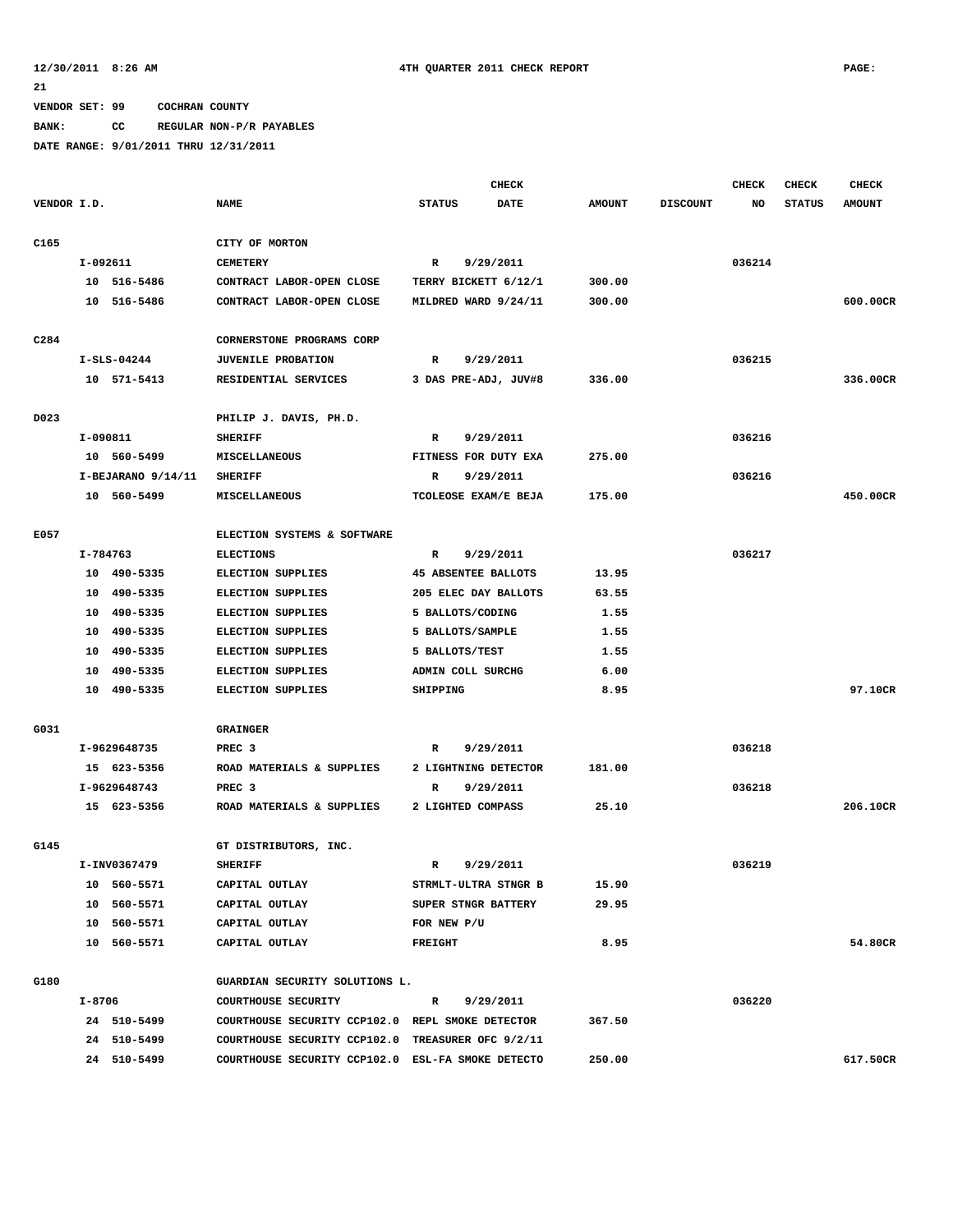#### **VENDOR SET: 99 COCHRAN COUNTY**

**BANK: CC REGULAR NON-P/R PAYABLES**

|             |             |                               | <b>CHECK</b>                 |               |                 | CHECK  | <b>CHECK</b>  | <b>CHECK</b>  |
|-------------|-------------|-------------------------------|------------------------------|---------------|-----------------|--------|---------------|---------------|
| VENDOR I.D. |             | <b>NAME</b>                   | <b>STATUS</b><br><b>DATE</b> | <b>AMOUNT</b> | <b>DISCOUNT</b> | NO     | <b>STATUS</b> | <b>AMOUNT</b> |
| H126        |             | HOLLAND'S OFFICE TECHNOLOGIES |                              |               |                 |        |               |               |
|             | I-92899     | NON-DEPT'L                    | $\mathbb{R}$<br>9/29/2011    |               |                 | 036221 |               |               |
|             | 10 409-5300 | COUNTY-WIDE SUPPLIES          | TONER FOR FAX                | 76.99         |                 |        |               | 76.99CR       |
|             |             |                               |                              |               |                 |        |               |               |
| J040        |             | JONES MCCLURE PUBLISHING      |                              |               |                 |        |               |               |
|             | I-100248948 | <b>CLERK</b>                  | 9/29/2011<br>$\mathbb{R}$    |               |                 | 036222 |               |               |
|             | 10 403-5310 | OFFICE SUPPLIES               | PROBATE CODE+ 2011-1         | 71.10         |                 |        |               |               |
|             | 10 403-5310 | OFFICE SUPPLIES               | CPRC+ 2011-12                | 71.10         |                 |        |               |               |
|             | 10 403-5310 | OFFICE SUPPLIES               | FAMILY CODE+ 2011-12         | 71.10         |                 |        |               |               |
|             | 10 403-5310 | OFFICE SUPPLIES               | SHIPPING                     | 13.00         |                 |        |               |               |
|             | I-100248954 | COUNTY COURT                  | 9/29/2011<br>R               |               |                 | 036222 |               |               |
|             | 10 426-5310 | OFFICE SUPPLIES               | O'CONNOR'S FAM CODE          | 79.00         |                 |        |               |               |
|             | 10 426-5310 | OFFICE SUPPLIES               | O'CONNOR'S PROBATE C         | 79.00         |                 |        |               |               |
|             | 10 426-5310 | OFFICE SUPPLIES               | SHIPPING                     | 10.00         |                 |        |               |               |
|             | I-100248955 | COUNTY COURT                  | 9/29/2011<br>R               |               |                 | 036222 |               |               |
|             | 10 426-5310 | OFFICE SUPPLIES               | O'CONNOR'S TX CRIM C         | 79.00         |                 |        |               |               |
|             | 10 426-5310 | OFFICE SUPPLIES               | SHIPPING                     | 3.00          |                 |        |               | 476.30CR      |
|             |             |                               |                              |               |                 |        |               |               |
| L010        |             | LEWIS FARM & RANCH STORE INC  |                              |               |                 |        |               |               |
|             | I-24939     | PREC 4                        | 9/29/2011<br>$\mathbb{R}$    |               |                 | 036223 |               |               |
|             | 15 624-5356 | ROAD MATERIALS & SUPPLIES     | ANT KILLER                   | 12.49         |                 |        |               |               |
|             | 15 624-5356 | ROAD MATERIALS & SUPPLIES     | LESS DISCOUNT                | 1.25CR        |                 |        |               |               |
|             | I-25089     | PREC <sub>3</sub>             | $\mathbb{R}$<br>9/29/2011    |               |                 | 036223 |               |               |
|             | 15 623-5451 | <b>REPAIRS</b>                | TOILET LINE                  | 5.49          |                 |        |               |               |
|             | 15 623-5356 | ROAD MATERIALS & SUPPLIES     | ANT KILLER                   | 12.49         |                 |        |               |               |
|             | $I - 25266$ | PREC <sub>3</sub>             | $\mathbb{R}$<br>9/29/2011    |               |                 | 036223 |               |               |
|             | 15 623-5451 | <b>REPAIRS</b>                | <b>CONCRETE</b>              | 18.49         |                 |        |               |               |
|             | 15 623-5451 | <b>REPAIRS</b>                | PAINT                        | 24.99         |                 |        |               |               |
|             | 15 623-5451 | <b>REPAIRS</b>                | LESS DISCOUNT                | 4.35CR        |                 |        |               |               |
|             | I-25536     | PREC 1                        | 9/29/2011<br>R               |               |                 | 036223 |               |               |
|             | 15 621-5356 | ROAD MATERIALS & SUPPLIES     | OIL                          | 43.95         |                 |        |               |               |
|             | 15 621-5356 | ROAD MATERIALS & SUPPLIES     | LESS DISCOUNT                | 4.40CR        |                 |        |               |               |
|             | I-25680     | <b>ACTIVITY BLDG</b>          | 9/29/2011<br>R               |               |                 | 036223 |               |               |
|             | 10 662-5332 | CUSTODIAL SUPPLIES            | LIGHTS                       | 6.58          |                 |        |               |               |
|             | 10 662-5332 | CUSTODIAL SUPPLIES            | GROUND ADAPTER               | 1.79          |                 |        |               |               |
|             | 10 662-5332 | CUSTODIAL SUPPLIES            | LESS DISCOUNT                | 0.84CR        |                 |        |               |               |
|             | I-25896     | PREC 4                        | R 9/29/2011                  |               |                 | 036223 |               |               |
|             | 15 624-5356 | ROAD MATERIALS & SUPPLIES     | FILTER                       | 1.99          |                 |        |               |               |
|             | 15 624-5356 | ROAD MATERIALS & SUPPLIES     | <b>COFFEE</b>                | 17.95         |                 |        |               |               |
|             | 15 624-5356 | ROAD MATERIALS & SUPPLIES     | 2 SUGAR                      | 3.90          |                 |        |               |               |
|             | 15 624-5356 | ROAD MATERIALS & SUPPLIES     | LESS DISCOUNT                | 2.38CR        |                 |        |               |               |
|             | I-25952     | PARK                          | 9/29/2011<br>R               |               |                 | 036223 |               |               |
|             | 10 660-5332 | CUSTODIAL SUPPLIES            | <b>CHAIN</b>                 | 3.29          |                 |        |               |               |
|             | 10 660-5332 | CUSTODIAL SUPPLIES            | <b>DISCOUNT</b>              | 0.33CR        |                 |        |               |               |
|             | I-25983     | <b>SHERIFF</b>                | 9/29/2011<br>$\mathbb{R}$    |               |                 | 036223 |               |               |
|             | 10 560-5451 | MACHINERY-NON-OFFICE REPAIR   | 2X4X8                        | 2.99          |                 |        |               |               |
|             | I-26182     | PARK/AIRPORT                  | 9/29/2011<br>$\mathbb{R}$    |               |                 | 036223 |               |               |
|             | 30 518-5332 | CUSTODIAL SUPPLIES            | MAG LITE                     | 9.99          |                 |        |               |               |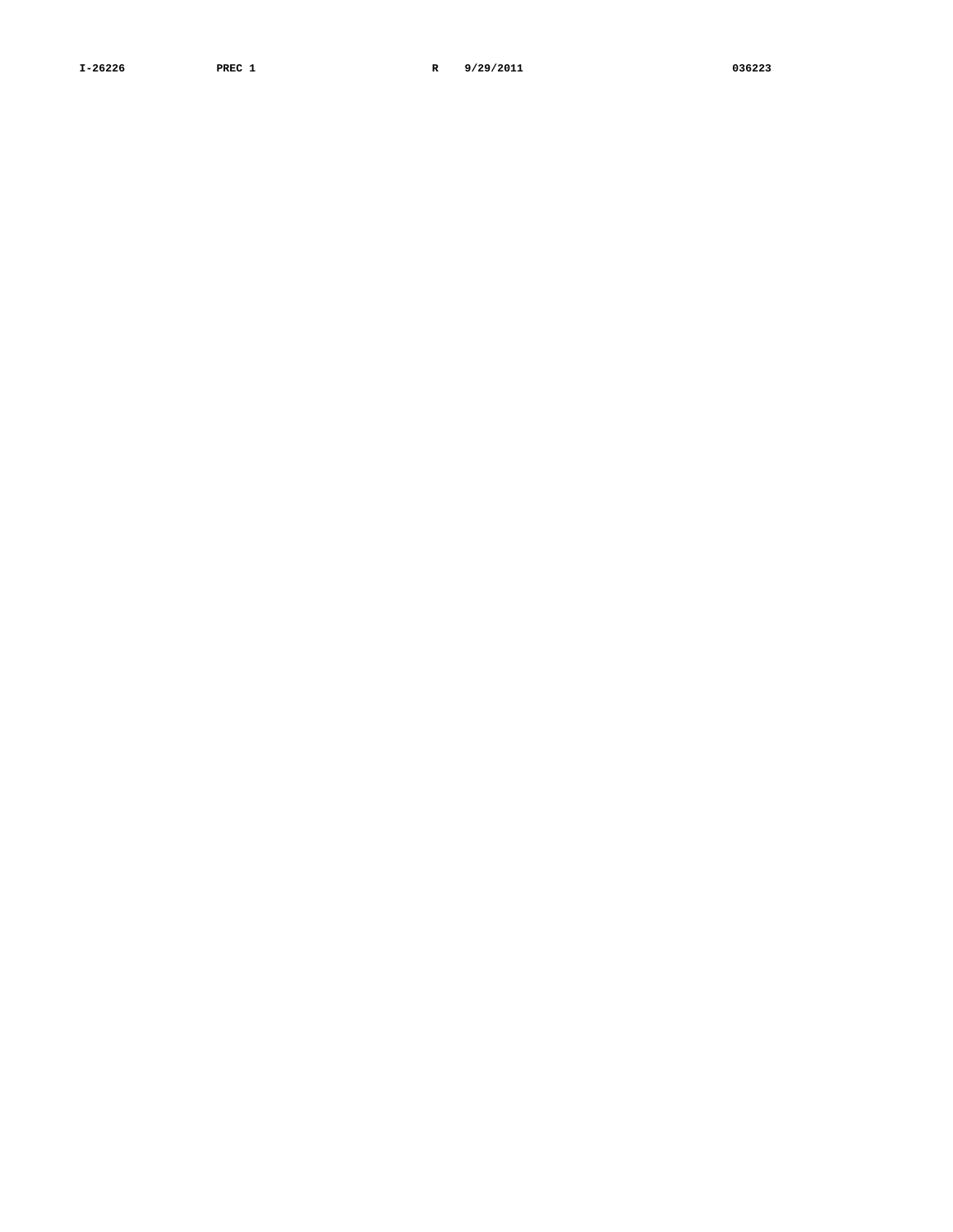#### **VENDOR SET: 99 COCHRAN COUNTY**

# **BANK: CC REGULAR NON-P/R PAYABLES**

|             |          |                   |                                |                    | <b>CHECK</b>                      |               |                 | CHECK  | <b>CHECK</b>  | <b>CHECK</b>  |
|-------------|----------|-------------------|--------------------------------|--------------------|-----------------------------------|---------------|-----------------|--------|---------------|---------------|
| VENDOR I.D. |          |                   | <b>NAME</b>                    | <b>STATUS</b>      | <b>DATE</b>                       | <b>AMOUNT</b> | <b>DISCOUNT</b> | NO     | <b>STATUS</b> | <b>AMOUNT</b> |
|             |          |                   |                                |                    |                                   |               |                 |        |               |               |
| L010        |          |                   | LEWIS FARM & RANCH STOCONT     |                    |                                   |               |                 |        |               |               |
|             | I-26226  |                   | PREC 1                         | $\mathbf R$        | 9/29/2011                         |               |                 | 036223 |               |               |
|             |          | 15 621-5356       | ROAD MATERIALS & SUPPLIES      | 2 HOES             |                                   | 59.90         |                 |        |               |               |
|             |          | 15 621-5356       | ROAD MATERIALS & SUPPLIES      | <b>SHOVEL</b>      |                                   | 12.99         |                 |        |               |               |
|             | I-26234  |                   | PREC 1                         | $\mathbb{R}$       | 9/29/2011                         |               |                 | 036223 |               |               |
|             |          | 15 621-5356       | ROAD MATERIALS & SUPPLIES      | <b>SAW</b>         |                                   | 10.49         |                 |        |               |               |
|             | I-26452  |                   | <b>CEMETERY</b>                | R                  | 9/29/2011                         |               |                 | 036223 |               |               |
|             |          | 10 516-5332       | <b>CUSTODIAL SUPPLIES</b>      | <b>AIR GAUGE</b>   |                                   | 9.49          |                 |        |               |               |
|             |          | 10 516-5332       | CUSTODIAL SUPPLIES             | <b>GOPHER BAIT</b> |                                   | 49.95         |                 |        |               |               |
|             |          | 10 516-5332       | <b>CUSTODIAL SUPPLIES</b>      | HAND CLEANER       |                                   | 3.49          |                 |        |               |               |
|             |          | 10 516-5332       | CUSTODIAL SUPPLIES             | <b>DISCOUNT</b>    |                                   | 6.29CR        |                 |        |               | 292.85CR      |
|             |          |                   |                                |                    |                                   |               |                 |        |               |               |
| L057        |          |                   | L KENLEY, dba                  |                    |                                   |               |                 |        |               |               |
|             | I-4577   |                   | <b>SHERIFF</b>                 | R                  | 9/29/2011                         |               |                 | 036225 |               |               |
|             |          | 10 560-5571       | CAPITAL OUTLAY                 |                    | LETTER 2012 F250                  | 110.00        |                 |        |               | 110.00CR      |
|             |          |                   |                                |                    |                                   |               |                 |        |               |               |
| L178        |          |                   | STEVE J OLIS dba               |                    |                                   |               |                 |        |               |               |
|             |          | I-082911 LIBRARY  | LIBRARY                        | R                  | 9/29/2011                         |               |                 | 036226 |               |               |
|             |          | 10 650-5451       | <b>REPAIR</b>                  |                    | REPL CONDENS W/PAYNE              | 3,800.00      |                 |        |               |               |
|             |          | 10 650-5451       | <b>REPAIR</b>                  |                    | INSTALL HIGH VOLT WI              |               |                 |        |               |               |
|             |          | 10 650-5451       | <b>REPAIR</b>                  |                    | LIQD LINE DRYER, SIGH             |               |                 |        |               |               |
|             |          | 10 650-5451       | <b>REPAIR</b>                  | CHC1F2 FREON       |                                   |               |                 |        |               |               |
|             |          | I-091311 ACT BLDG | <b>ACTIVITY BLDG</b>           | $\mathbb{R}$       | 9/29/2011                         |               |                 | 036226 |               |               |
|             |          | 10 662-5451       | <b>REPAIR</b>                  |                    | 2 SUPR STOP LEAK                  | 300.00        |                 |        |               |               |
|             |          | 10 662-5451       | <b>REPAIR</b>                  |                    | 4 HI FLO AIR FILTERS              | 56.00         |                 |        |               |               |
|             |          | 10 662-5451       | <b>REPAIR</b>                  |                    | 4 HI FLO AIR FILTERS              | 62.00         |                 |        |               |               |
|             |          | 10 662-5451       | <b>REPAIR</b>                  |                    | 14 CHCIF2 FREON                   | 560.00        |                 |        |               |               |
|             |          | 10 662-5451       | <b>REPAIR</b>                  | MISC SUPPLIES      |                                   | 20.00         |                 |        |               |               |
|             |          | 10 662-5451       | <b>REPAIR</b>                  |                    | DIAG/TEST SYSTEM                  | 75.00         |                 |        |               |               |
|             |          | 10 662-5451       | <b>REPAIR</b>                  |                    | RPR FREON LEAKS; REPL             | 525.00        |                 |        |               |               |
|             | 10       | 662-5451          | <b>REPAIR</b>                  |                    | INSTL STOPLEAK, FREON             |               |                 |        |               | 5,398.00CR    |
|             |          |                   |                                |                    |                                   |               |                 |        |               |               |
| L189        |          |                   | HOCKLEY COUNTY PUBLISHING CO.I |                    |                                   |               |                 |        |               |               |
|             | I-082111 |                   | COMMISSIONERS COURT            | R                  | 9/29/2011                         |               |                 | 036227 |               |               |
|             |          | 15 610-5430       | LEGAL NOTICES                  |                    | COUNTY-WIDE SCHL TAX              | 201.60        |                 |        |               |               |
|             |          | 15 610-5430       | LEGAL NOTICES                  |                    | COCHRAN CO TAX RATE               | 201.60        |                 |        |               |               |
|             |          | 15 610-5430       | LEGAL NOTICES                  | <b>DISCOUNT</b>    |                                   | 56.70CR       |                 |        |               | 346.50CR      |
| M018        |          |                   |                                |                    |                                   |               |                 |        |               |               |
|             |          |                   | MORTON INSURANCE AGENCY        |                    |                                   |               |                 |        |               |               |
|             |          | I-DW#14315,14563  | <b>ACTIVITY BLDG</b>           | R                  | 9/29/2011<br>REF DEP FROM APR 201 |               |                 | 036228 |               |               |
|             |          | 10 000-4370.101   | RENT-ACTIVITY BUILDING         |                    |                                   | 125.00        |                 |        |               |               |
|             |          | 10 000-4370.101   | RENT-ACTIVITY BUILDING         |                    | REF RENT FOR $9/22/11$            | 35.00         |                 |        |               | 160.00CR      |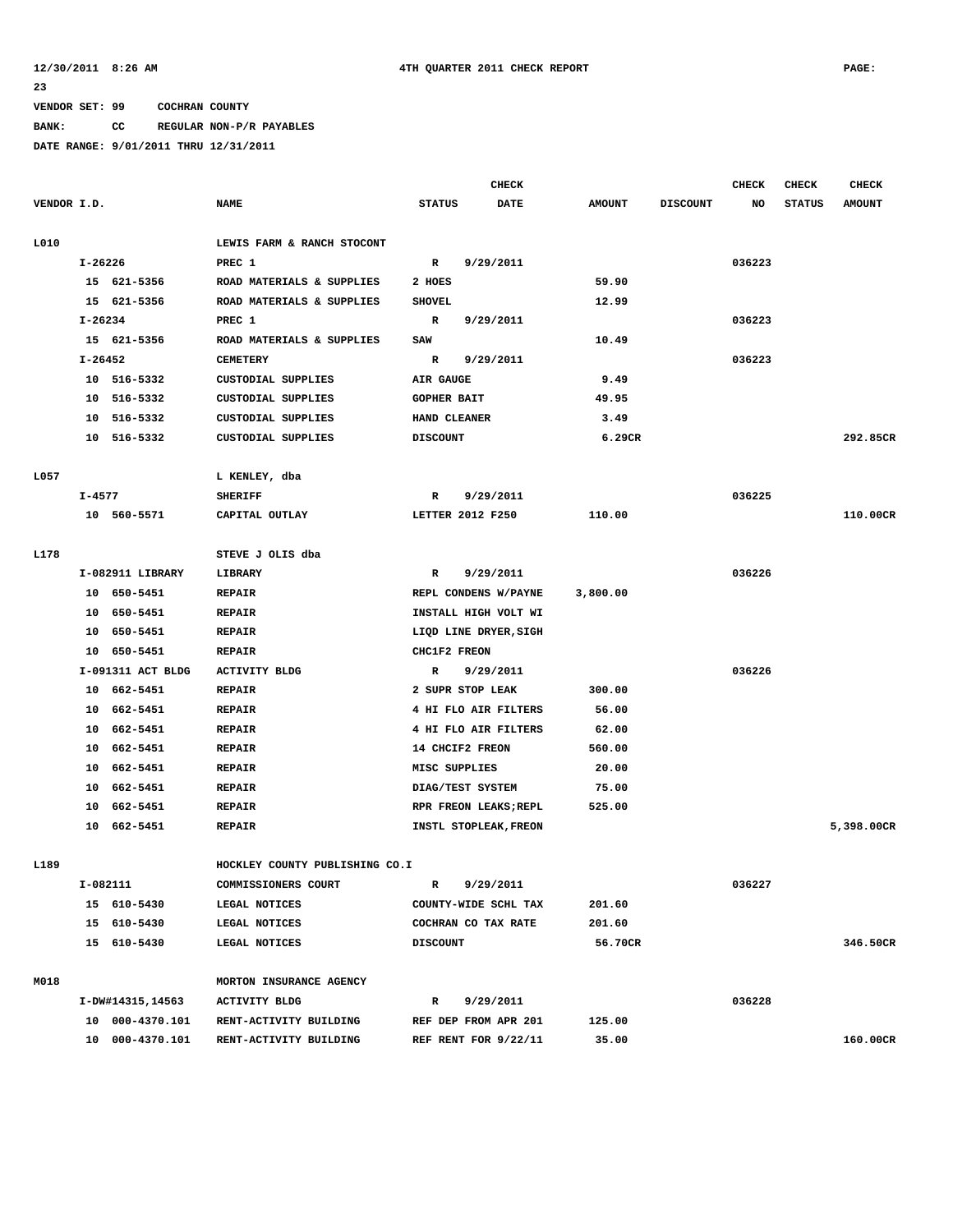#### **VENDOR SET: 99 COCHRAN COUNTY**

# **BANK: CC REGULAR NON-P/R PAYABLES**

|             |                                    |                                                    | <b>CHECK</b>                   |             |               |                 | <b>CHECK</b><br><b>CHECK</b><br><b>CHECK</b> |               |               |  |
|-------------|------------------------------------|----------------------------------------------------|--------------------------------|-------------|---------------|-----------------|----------------------------------------------|---------------|---------------|--|
| VENDOR I.D. |                                    | <b>NAME</b>                                        | <b>STATUS</b>                  | <b>DATE</b> | <b>AMOUNT</b> | <b>DISCOUNT</b> | NO                                           | <b>STATUS</b> | <b>AMOUNT</b> |  |
|             |                                    |                                                    |                                |             |               |                 |                                              |               |               |  |
| M031        |                                    | MILLER PAPER & PACKAGING CO                        |                                |             |               |                 |                                              |               |               |  |
|             | I-S2019683.001                     | SENIOR CITIZENS                                    | R                              | 9/29/2011   |               |                 | 036229                                       |               |               |  |
|             | 10 000-4380.200                    | OTHER [MISCELLANEOUS]                              | 5PK MED NITRILE GLOV           |             | 41.37         |                 |                                              |               |               |  |
|             | 10 000-4380.200                    | OTHER [MISCELLANEOUS]                              | 5PK LG NITRILE GLOVE           |             | 41.37         |                 |                                              |               | 82.74CR       |  |
|             |                                    |                                                    |                                |             |               |                 |                                              |               |               |  |
| M034        |                                    | MATTHEW BENDER & CO, INC                           |                                |             |               |                 |                                              |               |               |  |
|             | I-0099198761 09/11                 | <b>SHERIFF</b>                                     | R                              | 9/29/2011   |               |                 | 036230                                       |               |               |  |
|             | 10 560-5310                        | OFFICE SUPPLIES                                    | TX CIV PROCESS 7TH 1           |             | 40.47         |                 |                                              |               |               |  |
|             | 10 560-5310                        | OFFICE SUPPLIES                                    | TX CRIM & TRAF LAW 1           |             | 75.71         |                 |                                              |               | 116.18CR      |  |
|             |                                    |                                                    |                                |             |               |                 |                                              |               |               |  |
| M092        |                                    | SYLVIA MARTINEZ                                    |                                |             |               |                 |                                              |               |               |  |
|             | I-08-10-4110 INTERP<br>10 435-5499 | DISTRICT COURT                                     | R<br>INTERPRETER FEE/GARC      | 9/29/2011   | 50.00         |                 | 036231                                       |               | 50.00CR       |  |
|             |                                    | MISCELLANEOUS                                      |                                |             |               |                 |                                              |               |               |  |
| M252        |                                    | <b>JEFF MOLLOY</b>                                 |                                |             |               |                 |                                              |               |               |  |
|             | I-092711                           | <b>EXTENSION SVC</b>                               | R                              | 9/29/2011   |               |                 | 036232                                       |               |               |  |
|             | 10 665-5427                        | CO AGENT-TRAVEL-OUT OF COUNTY MEAL 9/23, MULESHOE  |                                |             | 6.38          |                 |                                              |               |               |  |
|             | 10 665-5427                        | CO AGENT-TRAVEL-OUT OF COUNTY MEAL 9/23, PAMPA     |                                |             | 10.17         |                 |                                              |               |               |  |
|             | 10 665-5427                        | CO AGENT-TRAVEL-OUT OF COUNTY LODGING, 1 NITE, PAM |                                |             | 77.00         |                 |                                              |               |               |  |
|             | 10 665-5330                        | FUEL AND OIL                                       | GAS, PAMPA 9/24                |             | 35.35         |                 |                                              |               |               |  |
|             | 10 665-5427                        | CO AGENT-TRAVEL-OUT OF COUNTY MEAL 9/24, AMARILLO  |                                |             | 6.39          |                 |                                              |               | 135.29CR      |  |
|             |                                    |                                                    |                                |             |               |                 |                                              |               |               |  |
| N001        |                                    | NATIONAL ASSN. OF COUNTIES                         |                                |             |               |                 |                                              |               |               |  |
|             | I-77541                            | COMMISSIONERS COURT                                | R                              | 9/29/2011   |               |                 | 036233                                       |               |               |  |
|             | 15 610-5481                        | DUES AND REGISTRATION                              | COUNTY MEMBERSHIP DU           |             | 400.00        |                 |                                              |               | 400.00CR      |  |
|             |                                    |                                                    |                                |             |               |                 |                                              |               |               |  |
| N015        |                                    | NINTH ADM. JUDICIAL REGIO                          |                                |             |               |                 |                                              |               |               |  |
|             | I-2011 ASSESSMENT                  | DISTRICT COURT                                     | R                              | 9/29/2011   |               |                 | 036234                                       |               |               |  |
|             | 10 435-5415                        | <b>ASSESSMENT</b>                                  | 2011 ASSESSMENT                |             | 330.75        |                 |                                              |               | 330.75CR      |  |
|             |                                    |                                                    |                                |             |               |                 |                                              |               |               |  |
| N082        |                                    | <b>NETDATA</b>                                     |                                |             |               |                 |                                              |               |               |  |
|             | I-13054                            | <b>SHERIFF</b>                                     | R                              | 9/29/2011   |               |                 | 036235                                       |               |               |  |
|             | 10 560-5411                        | MAINTENANCE CONTRACTS                              | MUGSHOT SFTWR MAINTE           |             | 5,700.00      |                 |                                              |               |               |  |
|             | 10 560-5411                        | MAINTENANCE CONTRACTS                              | 10/11-09/12                    |             |               |                 |                                              |               |               |  |
|             | I-13131                            | <b>CLERK</b>                                       | R                              | 9/29/2011   |               |                 | 036235                                       |               |               |  |
|             | 10 403-5411                        | MAINTENANCE CONTRACTS                              | HARDWR MAINT 10/1/11           |             | 5,000.00      |                 |                                              |               | 10,700.00CR   |  |
|             |                                    |                                                    |                                |             |               |                 |                                              |               |               |  |
| 0037        |                                    | ANGELA OVERMAN, ATTY AT LAW                        |                                |             |               |                 |                                              |               |               |  |
|             | I-CPS 10-05,11-06                  | DISTRICT COURT                                     | $\mathbf{R}$                   | 9/29/2011   |               |                 | 036236                                       |               |               |  |
|             | 10 435-5400                        | ATTORNEY AD LITEM                                  | CPS 10-05-4178, CHIL           |             | 250.00        |                 |                                              |               |               |  |
|             | 10 435-5400                        | ATTORNEY AD LITEM                                  | CPS 11-06-4239, CHIL           |             | 250.00        |                 |                                              |               | 500.00CR      |  |
|             |                                    |                                                    |                                |             |               |                 |                                              |               |               |  |
| 0109        |                                    | 110TH JUDICIAL DISTRICT JUVENI                     |                                |             |               |                 | 036237                                       |               |               |  |
|             | I-180<br>10 571-5413               | <b>JUVENILE PROBATION</b><br>RESIDENTIAL SERVICES  | $\mathbb{R}$<br>18DAS, JUV#804 | 9/29/2011   | 1,080.00      |                 |                                              |               |               |  |
|             | 10 571-5413                        | RESIDENTIAL SERVICES                               | 31DAS, JUV#810                 |             | 1,860.00      |                 |                                              |               |               |  |
|             | 10 571-5412                        | COUNTY-NON RESIDENTIAL SERVICEMEDICAL, JUV#810     |                                |             | 156.00        |                 |                                              |               | 3,096.00CR    |  |
|             |                                    |                                                    |                                |             |               |                 |                                              |               |               |  |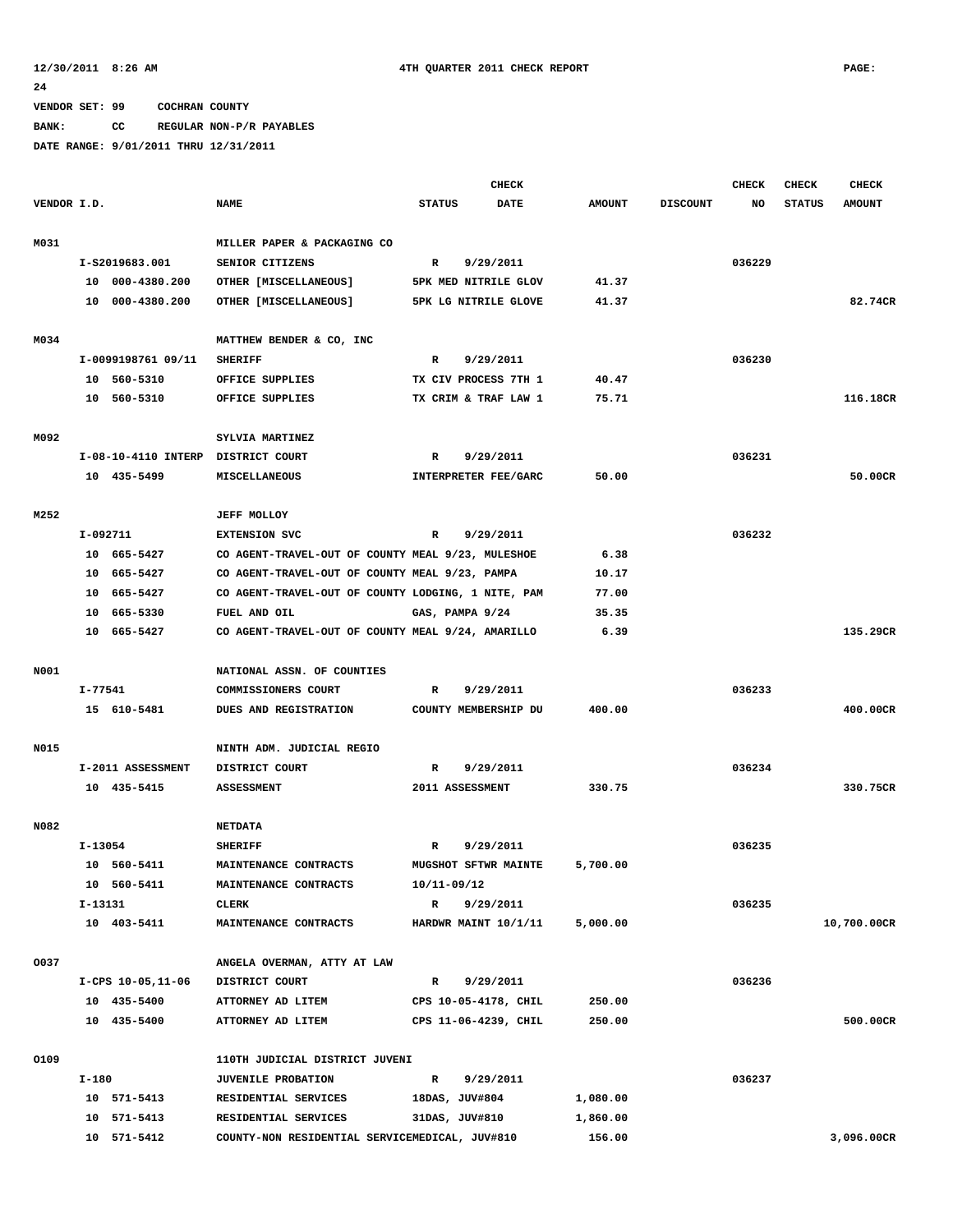## **VENDOR SET: 99 COCHRAN COUNTY BANK: CC REGULAR NON-P/R PAYABLES**

|             |                  |                                 | <b>CHECK</b>              |               |                 | <b>CHECK</b> | CHECK         | CHECK         |
|-------------|------------------|---------------------------------|---------------------------|---------------|-----------------|--------------|---------------|---------------|
| VENDOR I.D. |                  | <b>NAME</b>                     | <b>STATUS</b><br>DATE     | <b>AMOUNT</b> | <b>DISCOUNT</b> | NO           | <b>STATUS</b> | <b>AMOUNT</b> |
| P007        |                  | PAYROLL CLEARING ACCT           |                           |               |                 |              |               |               |
|             | I-3RD QTR 2011   | ALL DEPTS--WRKR COMP            | R<br>9/29/2011            |               |                 | 036238       |               |               |
|             | 400-5204<br>10   | WORKERS' COMPENSATION           | W/C QTRLY DEPOSIT-CN      | 46.81         |                 |              |               |               |
|             | 403-5204<br>10   | WORKERS' COMPENSATION           | W/C QTRLY DEPOSIT-CL      | 65.61         |                 |              |               |               |
|             | 435-5204<br>10   | WORKERS' COMPENSATION           | W/C QTRLY DEPOSIT-DI      | 9.81          |                 |              |               |               |
|             | 455-5204<br>10   | WORKERS' COMPENSATION           | W/C ORTRLY DEPOSIT-J      | 23.07         |                 |              |               |               |
|             | 475-5204<br>10   | WORKERS' COMPENSATION           | W/C QTRLY DEPOSIT-CN      | 35.08         |                 |              |               |               |
|             | 476-5204<br>10   | WORKERS' COMPENSATION           | W/C QTRLY DEPOSIT-DI      | 59.89         |                 |              |               |               |
|             | 490-5204<br>10   | WORKERS' COMPENSATION           | W/C QTRLY DEPOSIT-EL      |               |                 |              |               |               |
|             | 495-5204<br>10   | WORKERS' COMPENSATION           | W/C QTRLY DEPOSIT-AU      | 40.58         |                 |              |               |               |
|             | 497-5204<br>10   | WORKERS' COMPENSATION           | W/C QTRLY DEPOSIT-TR      | 23.51         |                 |              |               |               |
|             | 499-5204<br>10   | WORKERS' COMPENSATION           | W/C QTRLY DEPOSIT-TA      | 61.58         |                 |              |               |               |
|             | 510-5204<br>10   | COMPENSATION<br><b>WORKERS'</b> | W/C QTRLY DEPOSIT-CO      | 340.76        |                 |              |               |               |
|             | 512-5204<br>10   | WORKERS' COMPENSATION           | W/C QTRLY DEPOSIT-JA      | 578.77        |                 |              |               |               |
|             | 516-5204<br>10   | <b>WORKERS'</b><br>COMPENSATION | W/C QTRLY DEPOSIT-CE      | 422.70        |                 |              |               |               |
|             | 550-5204<br>10   | WORKERS' COMPENSATION           | W/C QTRLY DEPOSIT-CO      | 190.82        |                 |              |               |               |
|             | 560-5204<br>10   | WORKERS' COMPENSATION           | W/C QTRLY DEPOSIT-SH      | 2,546.32      |                 |              |               |               |
|             | 571-5204<br>10   | WORKERS' COMPENSATION           | W/C QTRLY DEPOSIT-JU      | 29.31         |                 |              |               |               |
|             | 650-5204<br>10   | COMPENSATION<br><b>WORKERS'</b> | W/C QTRLY DEPOSIT-LI      | 58.46         |                 |              |               |               |
|             | 652-5204<br>10   | WORKERS' COMPENSATION           | W/C QTRLY DEPOSIT-MU      | 17.49         |                 |              |               |               |
|             | 660-5204<br>10   | WORKERS' COMPENSATION           | W/C QTRLY DEPOSIT-PA      | 282.80        |                 |              |               |               |
|             | 662-5204<br>10   | WORKERS' COMPENSATION           | W/C QTRLY DEPOSIT-AC      | 327.02        |                 |              |               |               |
|             | 663-5204<br>10   | WORKERS' COMPENSATION           | W/C QTRLY DEPOSIT-SR      | 133.67        |                 |              |               |               |
|             | 665-5204<br>10   | WORKERS' COMPENSATION           | W/C QTRLY DEPOSIT-EX      | 17.48         |                 |              |               |               |
|             | 610-5204<br>15   | WORKERS' COMPENSATION           | W/C QTRLY DEPOSIT-CO      | 512.25        |                 |              |               |               |
|             | 621-5204<br>15   | WORKERS' COMPENSATION           | W/C QTRLY DEPOSIT-PR      | 1,355.30      |                 |              |               |               |
|             | 622-5204<br>15   | WORKERS' COMPENSATION           | W/C QTRLY DEPOSIT-PR      | 1,118.04      |                 |              |               |               |
|             | 623-5204<br>15   | WORKERS' COMPENSATION           | W/C QTRLY DEPOSIT-PR      | 1,073.28      |                 |              |               |               |
|             | 624-5204<br>15   | WORKERS' COMPENSATION           | W/C QTRLY DEPOSIT-PR      | 1,073.28      |                 |              |               |               |
|             | 518-5204<br>30   | WORKERS COMPENSATION            | W/C QTRLY DEPOSIT-AI      | 121.20        |                 |              |               | 10,564.89CR   |
|             |                  |                                 |                           |               |                 |              |               |               |
| <b>P017</b> |                  | <b>POSTMASTER</b>               |                           |               |                 |              |               |               |
|             | I-JP 092111      | <b>JUSTICE OF PEACE</b>         | 9/29/2011<br>R            |               |                 | 036239       |               |               |
|             | 10 455-5311      | POSTAL EXPENSES                 | 1 ROLL \$.44 STAMPS       | 44.00         |                 |              |               |               |
|             | I-LIBRARY 082611 | LIBRARY                         | $\mathbb{R}$<br>9/29/2011 |               |                 | 036239       |               |               |
|             | 10 650-5311      | POSTAL EXPENSES                 | 20 \$2 STAMPS             | 40.00         |                 |              |               |               |
|             | I-SHERIFF 091611 | <b>SHERIFF</b>                  | R 9/29/2011               |               |                 | 036239       |               |               |
|             | 10 560-5311      | POSTAL EXPENSES                 | 2 ROLLS \$.44 STAMPS      | 88.00         |                 |              |               | 172.00CR      |
|             |                  |                                 |                           |               |                 |              |               |               |
| P083        |                  | PHILPOTT MOTORS LTD             |                           |               |                 |              |               |               |
|             | I-312089         | <b>SHERIFF</b>                  | 9/29/2011<br>R            |               |                 | 036240       |               |               |
|             | 10 560-5451      | MACHINERY-NON-OFFICE REPAIR     | PUSH BUMPER/UNIT 123      | 195.10        |                 |              |               | 195.10CR      |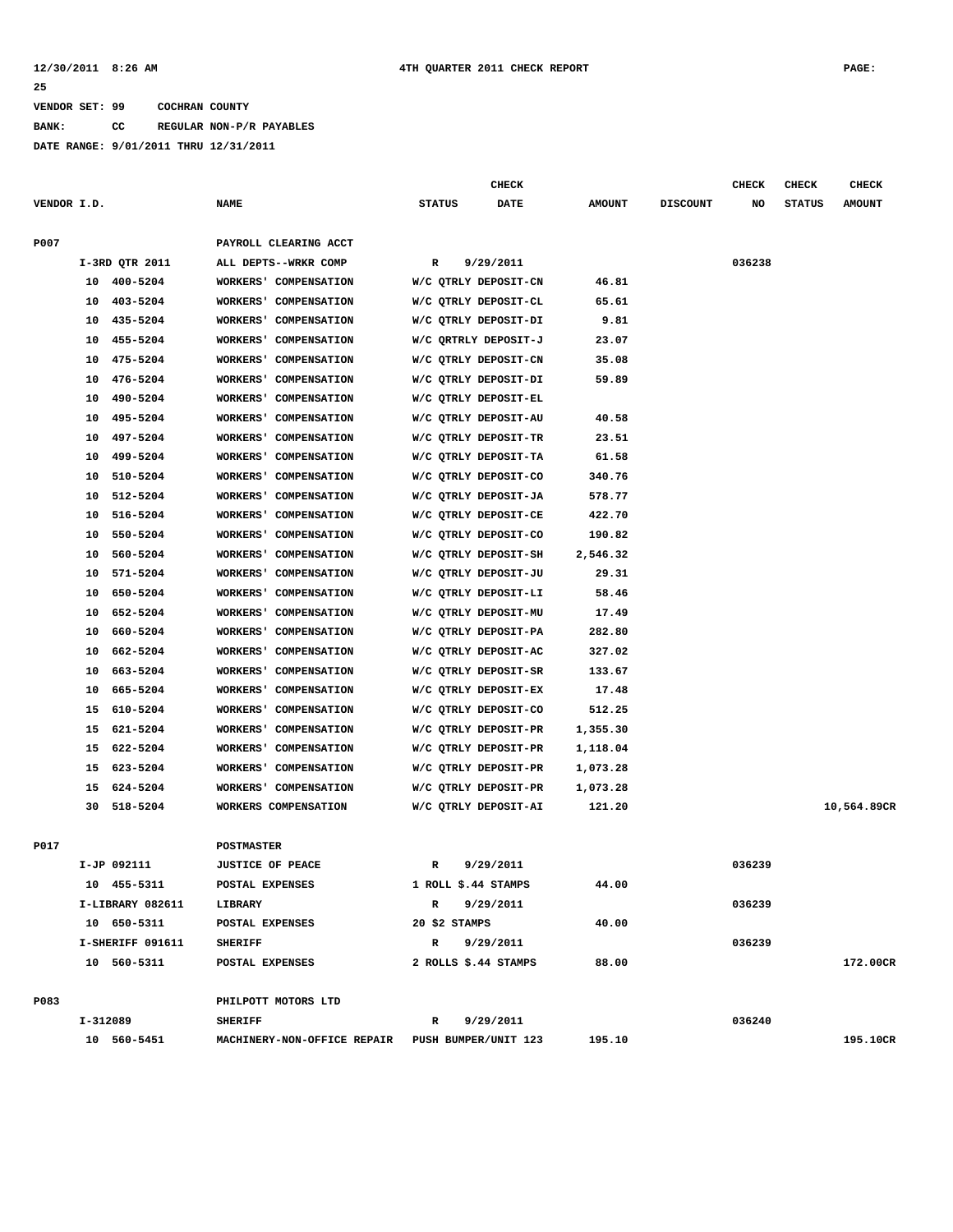# **VENDOR SET: 99 COCHRAN COUNTY**

**BANK: CC REGULAR NON-P/R PAYABLES**

|             |            |                            |                          |                    | <b>CHECK</b>         |               |                 | CHECK  | <b>CHECK</b>  | <b>CHECK</b>  |
|-------------|------------|----------------------------|--------------------------|--------------------|----------------------|---------------|-----------------|--------|---------------|---------------|
| VENDOR I.D. |            |                            | <b>NAME</b>              | <b>STATUS</b>      | <b>DATE</b>          | <b>AMOUNT</b> | <b>DISCOUNT</b> | NO     | <b>STATUS</b> | <b>AMOUNT</b> |
|             |            |                            |                          |                    |                      |               |                 |        |               |               |
| P088        |            |                            | PITNEY BOWES CREDIT CORP |                    |                      |               |                 |        |               |               |
|             |            | I-6606405-SP11             | <b>CLERK</b>             | $\mathbb{R}$       | 9/29/2011            |               |                 | 036241 |               |               |
|             |            | 10 403-5311                | POSTAL EXPENSES          |                    | POSTAGE MTR LEASE 3R | 771.00        |                 |        |               | 771.00CR      |
|             |            |                            |                          |                    |                      |               |                 |        |               |               |
| P088        |            |                            | PITNEY BOWES CREDIT CORP |                    |                      |               |                 |        |               |               |
|             |            | I-6617824-SP11             | TAX OFFICE               | R                  | 9/29/2011            |               |                 | 036242 |               |               |
|             |            | 10 499-5311                | POSTAL EXPENSES          |                    | POSTAGE MTR LEASE/3R | 1,197.00      |                 |        |               | 1,197.00CR    |
| R033        |            |                            | <b>GERALD RAMSEY</b>     |                    |                      |               |                 |        |               |               |
|             |            | I-OCT '11 RENT             | NON-DEPT'L/STORAGE BLDG  | R                  | 9/29/2011            |               |                 | 036243 |               |               |
|             |            | 10 409-5499                | <b>MISCELLANEOUS</b>     |                    | STORAGE BLDG RENT OC | 300.00        |                 |        |               | 300.00CR      |
|             |            |                            |                          |                    |                      |               |                 |        |               |               |
| R043        |            |                            | RAY RAMON                |                    |                      |               |                 |        |               |               |
|             | I-926251   |                            | COURTHOUSE               | $\mathbf{R}$       | 9/29/2011            |               |                 | 036244 |               |               |
|             |            | 10 510-5411                | MAINTENANCE CONTRACTS    | YARD CUT           |                      | 150.00        |                 |        |               |               |
|             | I-926252   |                            | <b>COURTHOUSE</b>        |                    | R 9/29/2011          |               |                 | 036244 |               |               |
|             |            | 10 510-5411                | MAINTENANCE CONTRACTS    | YARD CUT           |                      | 150.00        |                 |        |               |               |
|             | $I-926253$ |                            | <b>COURTHOUSE</b>        | R                  | 9/29/2011            |               |                 | 036244 |               |               |
|             |            | 10 510-5411                | MAINTENANCE CONTRACTS    | YARD CUT           |                      | 150.00        |                 |        |               |               |
|             | I-926254   |                            | COURTHOUSE               | R                  | 9/29/2011            |               |                 | 036244 |               |               |
|             |            | 10 560-5411                | MAINTENANCE CONTRACTS    | YARD CUT           |                      | 150.00        |                 |        |               | 600.00CR      |
|             |            |                            |                          |                    |                      |               |                 |        |               |               |
| R099        |            |                            | CYNDIA LEA GUAJARDO dba  |                    |                      |               |                 |        |               |               |
|             | I-99267    |                            | <b>SHERIFF</b>           | R                  | 9/29/2011            |               |                 | 036245 |               |               |
|             |            | 10 560-5454                | TIRES                    |                    | FLAT 235/55/17 #123  | 13.00         |                 |        |               |               |
|             | I-99310    |                            | <b>SHERIFF</b>           | R                  | 9/29/2011            |               |                 | 036245 |               |               |
|             |            | 10 560-5454                | <b>TIRES</b>             |                    | $P235/17$ FLAT R/R   | 13.00         |                 |        |               |               |
|             |            | 10 560-5454                | TIRES                    | <b>NORTRON BAL</b> |                      | 5.00          |                 |        |               |               |
|             | I-99335    |                            | PREC 1                   | $\mathbf{R}$       | 9/29/2011            |               |                 | 036245 |               |               |
|             |            | 15 621-5454                | TIRES                    |                    | 11R24.5 FLAT L/R O/S | 30.00         |                 |        |               |               |
|             |            | 15 621-5454                | TIRES                    | BOOT               |                      | 3.95          |                 |        |               |               |
|             | I-99409    |                            | <b>CEMETERY</b>          | $\mathbb{R}$       | 9/29/2011            |               |                 | 036245 |               |               |
|             |            | 10 516-5454<br>10 516-5454 | TIRES                    | 4 SHOTS            | 18X8.5-8 TURF TL     | 37.50         |                 |        |               |               |
|             |            | 10 516-5454                | TIRES<br>TIRES           | TIRE CHG R/R       |                      | 11.00<br>8.00 |                 |        |               |               |
|             | I-99561    |                            | PREC 1                   |                    | R 9/29/2011          |               |                 | 036245 |               |               |
|             |            | 15 621-5454                | TIRES                    | 1400X24 FLAT       |                      | 55.00         |                 |        |               |               |
|             |            | 15 621-5454                | TIRES                    | #4 PATCH           |                      | 4.00          |                 |        |               | 180.45CR      |
|             |            |                            |                          |                    |                      |               |                 |        |               |               |
| R205        |            |                            | RELIABLE OFFICE SUPPLIES |                    |                      |               |                 |        |               |               |
|             |            | I-CF765600                 | LIBRARY                  | R                  | 9/29/2011            |               |                 | 036246 |               |               |
|             |            | 10 650-5499                | MISCELLANEOUS            |                    | 2 PARTY MIX TUB CAND | 7.98          |                 |        |               |               |
|             |            | 10 650-5499                | MISCELLANEOUS            |                    | VARIETY BAG CANDY    | 10.99         |                 |        |               |               |
|             |            | 10 650-5499                | MISCELLANEOUS            |                    | 5LB JOLLY RANCHER AS | 9.99          |                 |        |               |               |
|             |            | 10 650-5499                | MISCELLANEOUS            | SHIPPING           |                      | 6.99          |                 |        |               | 35.95CR       |
|             |            |                            |                          |                    |                      |               |                 |        |               |               |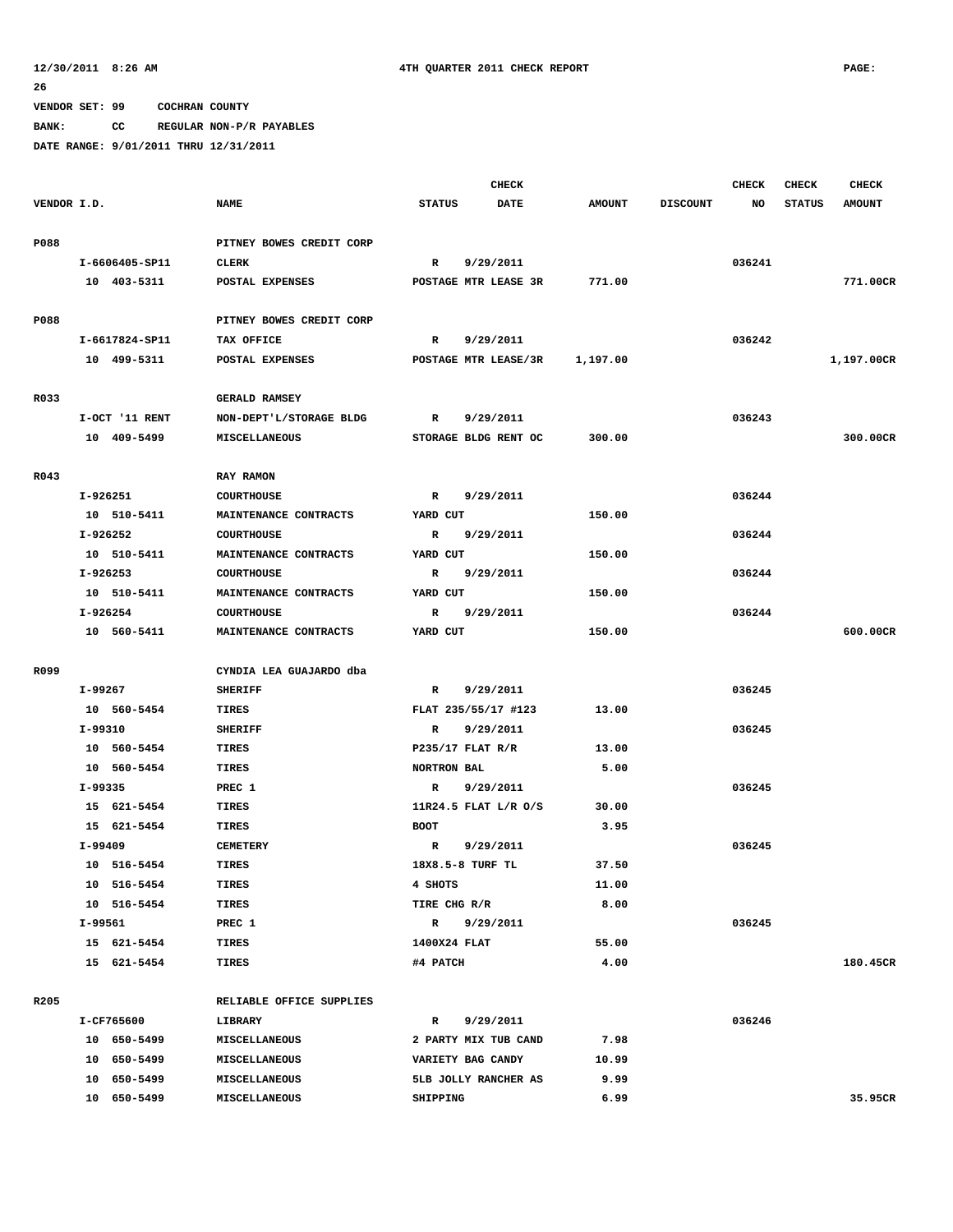#### **VENDOR SET: 99 COCHRAN COUNTY**

# **BANK: CC REGULAR NON-P/R PAYABLES**

|             |          |                            |                                                    | <b>CHECK</b>       |                     |                      |               |                 |        | <b>CHECK</b>  | <b>CHECK</b>  |
|-------------|----------|----------------------------|----------------------------------------------------|--------------------|---------------------|----------------------|---------------|-----------------|--------|---------------|---------------|
| VENDOR I.D. |          |                            | <b>NAME</b>                                        | <b>STATUS</b>      |                     | <b>DATE</b>          | <b>AMOUNT</b> | <b>DISCOUNT</b> | NO     | <b>STATUS</b> | <b>AMOUNT</b> |
|             |          |                            |                                                    |                    |                     |                      |               |                 |        |               |               |
| S005        |          |                            | DORIS SEALY, COUNTY TREAS                          |                    |                     |                      |               |                 |        |               |               |
|             | I-091911 |                            | TREASURER                                          | R                  | 9/29/2011           |                      |               |                 | 036247 |               |               |
|             |          | 10 497-5311                | POSTAL EXPENSES                                    |                    |                     | RET SAFETY FILM/POST | 3.62          |                 |        |               |               |
|             |          | 10 497-5311                | POSTAL EXPENSES                                    |                    |                     | FMLA LTR/CERT POSTAG | 5.59          |                 |        |               | 9.21CR        |
|             |          |                            |                                                    |                    |                     |                      |               |                 |        |               |               |
| S016        |          |                            | SOUTH PLAINS ASSN. OF GOV<br>9/29/2011             |                    |                     |                      |               |                 |        |               |               |
|             |          |                            | I-44TH GEN ASSM MTG COUNTY JUDGE/COMM'R CT         | R                  |                     |                      |               |                 | 036248 |               |               |
|             |          | 15 610-5428                | CO. JUDGE-CONTINUING EDUCATIONGEN ASSEMBLY MTG/J S |                    |                     |                      | 25.00         |                 |        |               | 25.00CR       |
| S063        |          |                            | ANGEL RAMIREZ, dba                                 |                    |                     |                      |               |                 |        |               |               |
|             | I-9218   |                            | PREC <sub>2</sub>                                  | R                  | 9/29/2011           |                      |               |                 | 036249 |               |               |
|             |          | 15 622-5454                | TIRES                                              |                    |                     | DISMT/FIX FLAT, RIG# | 35.00         |                 |        |               | 35.00CR       |
|             |          |                            |                                                    |                    |                     |                      |               |                 |        |               |               |
| S071        |          |                            | SCRIPT OFFICE PRODUCTS, INC.                       |                    |                     |                      |               |                 |        |               |               |
|             | I-37295  |                            | <b>SHERIFF</b>                                     | R                  | 9/29/2011           |                      |               |                 | 036250 |               |               |
|             |          | 10 560-5310                | OFFICE SUPPLIES                                    |                    | 3CS 8.5X11 PAPER    |                      | 118.50        |                 |        |               |               |
|             | I-37315  |                            | PREC 1, AUDITOR                                    | R                  | 9/29/2011           |                      |               |                 | 036250 |               |               |
|             |          | 15 621-5356                | ROAD MATERIALS & SUPPLIES                          |                    |                     | 2 "NO SMOKING' SIGNS | 3.90          |                 |        |               |               |
|             |          | 10 495-5310                | OFFICE SUPPLIES                                    |                    | 5 EA 4MM BKUP TAPES |                      | 94.75         |                 |        |               |               |
|             | I-37329  |                            | COUNTY JUDGE/COMM'R CT                             | R                  | 9/29/2011           |                      |               |                 | 036250 |               |               |
|             |          | 15 610-5310                | OFFICE SUPPLIES                                    |                    |                     | 2EA 920XL BLK CRTRID | 69.90         |                 |        |               |               |
|             |          | 15 610-5310                | OFFICE SUPPLIES                                    |                    |                     | 2PK HP 920 COLOR CRT | 59.98         |                 |        |               |               |
|             |          | 15 610-5310                | OFFICE SUPPLIES                                    |                    | 1DZ JR/LGL PADS     |                      | 6.95          |                 |        |               |               |
|             |          | 15 610-5310                | OFFICE SUPPLIES                                    |                    | 1DZ LTR/LGL PADS    |                      | 10.95         |                 |        |               |               |
|             |          | 15 610-5310                | OFFICE SUPPLIES                                    |                    |                     | 1PK JMBO PAPER CLIPS | 15.95         |                 |        |               |               |
|             |          | 15 610-5310                | OFFICE SUPPLIES                                    |                    |                     | 12 EA STEEL TIP PENS | 40.20         |                 |        |               |               |
|             |          | 15 610-5310                | OFFICE SUPPLIES                                    |                    |                     | 1DZ ROLLBALL GEL PEN | 25.20         |                 |        |               | 446.28CR      |
|             |          |                            |                                                    |                    |                     |                      |               |                 |        |               |               |
| <b>S212</b> |          |                            | WALLACE STALCUP                                    |                    |                     |                      |               |                 |        |               |               |
|             | I-091411 |                            | SHERIFF/JAIL                                       | R                  | 9/29/2011           |                      | 15.18         |                 | 036251 |               |               |
|             |          | 10 560-5311<br>10 512-5391 | POSTAL EXPENSES<br>MEDICAL CARE-PRISONERS          |                    | POSTAGE/PACK&MAIL   | CALAMINE LOTION/INMA | 2.00          |                 |        |               |               |
|             |          | 10 512-5333                | FOOD-PRISONERS                                     | <b>BREAD/MILK</b>  |                     |                      | 5.58          |                 |        |               |               |
|             |          | 10 512-5333                | <b>FOOD-PRISONERS</b>                              | MILK               |                     |                      | 3.89          |                 |        |               |               |
|             |          | 10 560-5481                | DUES AND REGISTRATION                              |                    |                     | '11 SHERIFF ASSN/VIL | 25.00         |                 |        |               | 51.65CR       |
|             |          |                            |                                                    |                    |                     |                      |               |                 |        |               |               |
| <b>S242</b> |          |                            | SAM'S CLUB                                         |                    |                     |                      |               |                 |        |               |               |
|             |          | I-2570 092311              | <b>JAIL, COURTHOUSE</b>                            | $\mathbb{R}$       | 9/29/2011           |                      |               |                 | 036252 |               |               |
|             |          | 10 512-5392                | MISCELLANEOUS SUPPLIES                             |                    | 2PK 20 OZ FOAM CUPS |                      | 37.48         |                 |        |               |               |
|             |          | 10 512-5392                | MISCELLANEOUS SUPPLIES                             |                    | 3 DISINFECTANT      |                      | 18.54         |                 |        |               |               |
|             |          | 10 510-5332                | CUSTODIAL SUPPLIES                                 |                    | 3 DISINFECTANT      |                      | 18.54         |                 |        |               |               |
|             |          | 10 512-5333                | <b>FOOD-PRISONERS</b>                              | <b>FLAVOR PACK</b> |                     |                      | 11.98         |                 |        |               |               |
|             |          | 10 512-5333                | <b>FOOD-PRISONERS</b>                              |                    | 3 TROP 100% OJ      |                      | 24.99         |                 |        |               |               |
|             |          | 10 512-5392                | MISCELLANEOUS SUPPLIES                             | CLOROX ULTRA       |                     |                      | 17.08         |                 |        |               |               |
|             |          | 10 512-5392                | MISCELLANEOUS SUPPLIES                             | BOUNTY 12SR        |                     |                      | 19.48         |                 |        |               |               |
|             |          | 10 512-5392                | MISCELLANEOUS SUPPLIES                             | CHARMIN            |                     |                      | 19.98         |                 |        |               |               |
|             |          | 10 512-5392                | MISCELLANEOUS SUPPLIES                             | 4 PINE-SOL         |                     |                      | 31.92         |                 |        |               |               |
|             |          | 10 512-5333                | <b>FOOD-PRISONERS</b>                              | HVR DRESSING       |                     |                      | 19.76         |                 |        |               | 219.75CR      |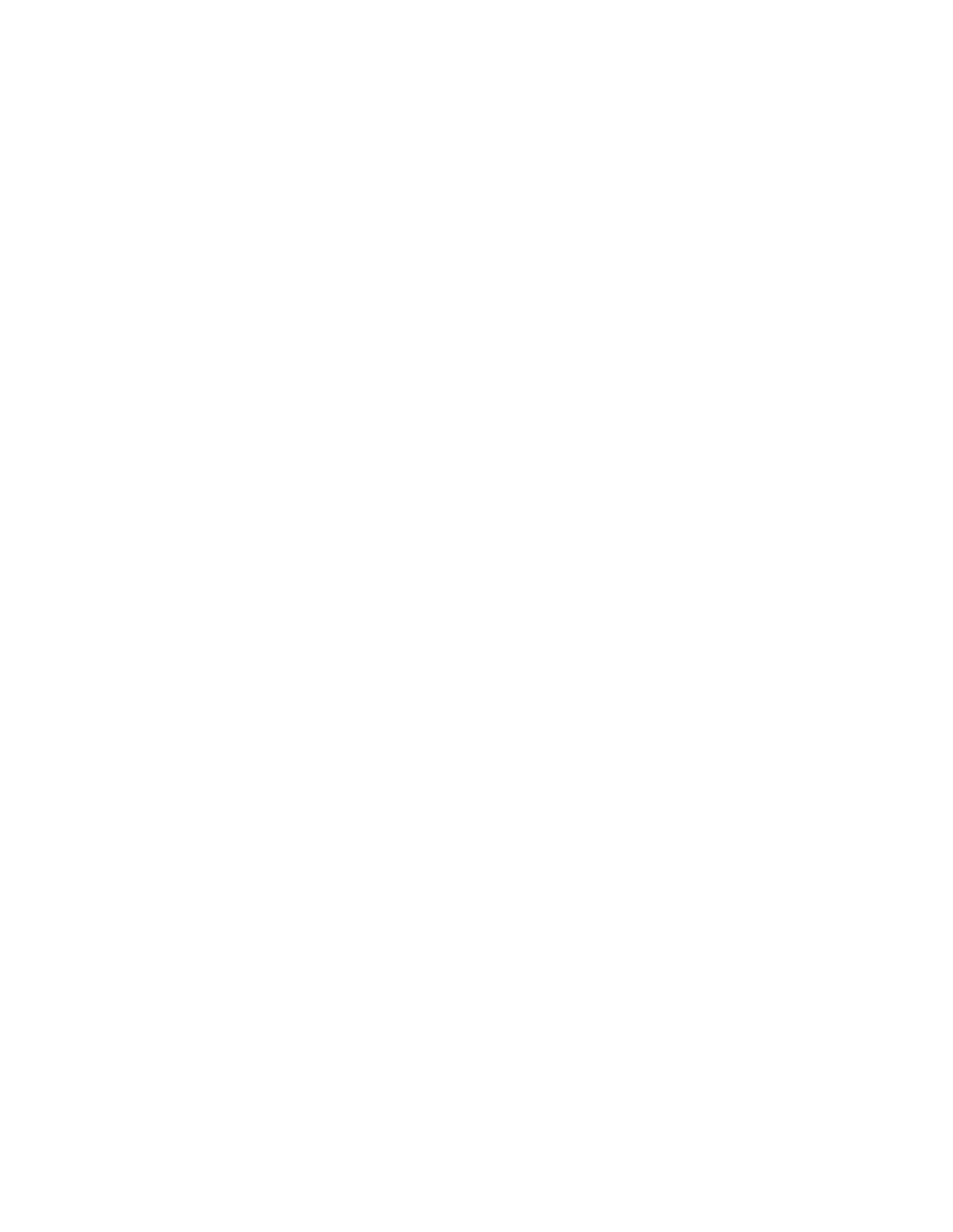## **VENDOR SET: 99 COCHRAN COUNTY**

# **BANK: CC REGULAR NON-P/R PAYABLES**

|             |          |                                   |                         | <b>CHECK</b>     |  |                             |               |                 | <b>CHECK</b> | <b>CHECK</b><br><b>CHECK</b> |               |  |  |
|-------------|----------|-----------------------------------|-------------------------|------------------|--|-----------------------------|---------------|-----------------|--------------|------------------------------|---------------|--|--|
| VENDOR I.D. |          |                                   | <b>NAME</b>             | <b>STATUS</b>    |  | DATE                        | <b>AMOUNT</b> | <b>DISCOUNT</b> | NO           | <b>STATUS</b>                | <b>AMOUNT</b> |  |  |
|             |          |                                   |                         |                  |  |                             |               |                 |              |                              |               |  |  |
| S281        |          |                                   | <b>STAPLES</b>          |                  |  |                             |               |                 |              |                              |               |  |  |
|             |          | I-9219440687                      | SHERIFF/JAIL            | R                |  | 9/29/2011                   |               |                 | 036253       |                              |               |  |  |
|             |          | 10 560-5310                       | OFFICE SUPPLIES         | HP 64A BLK TONER |  |                             | 172.99        |                 |              |                              |               |  |  |
|             | 10       | 512-5310                          | OFFICE SUPPLIES         |                  |  | <b>3PK GOLD FIBRE 5X8 P</b> | 45.87         |                 |              |                              |               |  |  |
|             |          | 10 560-5310                       | OFFICE SUPPLIES         | <b>COUPON</b>    |  |                             | 10.00CR       |                 |              |                              | 208.86CR      |  |  |
| S316        |          |                                   | BRYANT SEARS            |                  |  |                             |               |                 |              |                              |               |  |  |
|             | I-092011 |                                   | JUVENILE PROBATION      | R                |  | 9/29/2011                   |               |                 | 036254       |                              |               |  |  |
|             |          | 10 571-5427                       | CONTINUING EDUCATION    |                  |  | PSYCH EVAL/FIREARMS         | 150.00        |                 |              |                              | 150.00CR      |  |  |
|             |          |                                   |                         |                  |  |                             |               |                 |              |                              |               |  |  |
| S331        |          |                                   | STANDARD COFFEE SERVICE |                  |  |                             |               |                 |              |                              |               |  |  |
|             |          | I-8311-76020                      | NON-DEPT'L              | R                |  | 9/29/2011                   |               |                 | 036255       |                              |               |  |  |
|             | 10       | 409-5300                          | COUNTY-WIDE SUPPLIES    | TEA              |  |                             | 27.71         |                 |              |                              |               |  |  |
|             | 10       | 409-5300                          | COUNTY-WIDE SUPPLIES    | 4 FR VAN CRMR    |  |                             | 29.32         |                 |              |                              |               |  |  |
|             | 10       | 409-5300                          | COUNTY-WIDE SUPPLIES    | AAA DECAF        |  |                             | 47.55         |                 |              |                              |               |  |  |
|             | 10       | 409-5300                          | COUNTY-WIDE SUPPLIES    | 4 AAA REG        |  |                             | 159.60        |                 |              |                              |               |  |  |
|             |          | 10 409-5300                       | COUNTY-WIDE SUPPLIES    | FUEL ADJ         |  |                             | 3.95          |                 |              |                              | 268.13CR      |  |  |
|             |          |                                   |                         |                  |  |                             |               |                 |              |                              |               |  |  |
| S387        |          |                                   | IRENE SEALY             |                  |  |                             |               |                 |              |                              |               |  |  |
|             |          | I-WTLS MTG 092211                 | LIBRARY                 | R                |  | 9/29/2011                   |               |                 | 036256       |                              |               |  |  |
|             |          | 10 650-5427                       | CONTINUING EDUCATION    |                  |  | WTLS SYSTEM MTG 9/22        | 5.00          |                 |              |                              |               |  |  |
|             |          | 10 650-5427                       | CONTINUING EDUCATION    |                  |  | 114 MI TO/FRM LBK @0        | 63.27         |                 |              |                              | 68.27CR       |  |  |
| T029        |          |                                   |                         |                  |  |                             |               |                 |              |                              |               |  |  |
|             |          |                                   | "TEXAS MONTHLY"         |                  |  |                             |               |                 |              |                              |               |  |  |
|             |          | I-3YR SUBSCR 09/11<br>10 650-5590 | LIBRARY<br><b>BOOKS</b> | R<br>38 ISSUES   |  | 9/29/2011                   | 37.00         |                 | 036257       |                              | 37.00CR       |  |  |
|             |          |                                   |                         |                  |  |                             |               |                 |              |                              |               |  |  |
| T050        |          |                                   | TAC UNEMPLOYMENT FUND   |                  |  |                             |               |                 |              |                              |               |  |  |
|             |          | I-3RD QTR 2011                    | ALL DEPARTMENTS         | R                |  | 9/29/2011                   |               |                 | 036258       |                              |               |  |  |
|             |          | 10 400-5206                       | UNEMPLOYMENT            |                  |  | QTRLY UNEMPLYMNT-CO         | 15.51         |                 |              |                              |               |  |  |
|             | 10       | 403-5206                          | UNEMPLOYMENT            |                  |  | QTRLY UNEMPLYMNT-CLE        | 37.54         |                 |              |                              |               |  |  |
|             | 10       | 435-5206                          | UNEMPLOYMENT            |                  |  | QTRLY UNEMPLYMNT-DIS        | 5.96          |                 |              |                              |               |  |  |
|             |          | 10 455-5206                       | UNEMPLOYMENT            |                  |  | QTRLY UNEMPLYMNT-J P        | 0.18          |                 |              |                              |               |  |  |
|             |          | 10 475-5206                       | UNEMPLOYMENT            |                  |  | QTRLY UNEMPLYMNT-CO         | 16.14         |                 |              |                              |               |  |  |
|             |          | 10 476-5206                       | UNEMPLOYMENT            |                  |  | QTRLYUNEMPLYMNT-DIST        | 6.13          |                 |              |                              |               |  |  |
|             | 10       | 495-5206                          | UNEMPLOYMENT            |                  |  | QTRLY UNEMPLYMNT-CO         | 34.80         |                 |              |                              |               |  |  |
|             | 10       | 497-5206                          | UNEMPLOYMENT            |                  |  | QTRLY UNEMPLYMNT-TRE        | 1.55          |                 |              |                              |               |  |  |
|             | 10       | 499-5206                          | UNEMPLOYMENT            |                  |  | QTRLY UNEMPLYMNT-TAX        | 34.69         |                 |              |                              |               |  |  |
|             |          | 10 510-5206                       | UNEMPLOYMENT            |                  |  | QTRLY UNEMPLYMNT-CRT        | 16.05         |                 |              |                              |               |  |  |
|             |          | 10 512-5206                       | UNEMPLOYMENT            |                  |  | QTRLY UNEMPLYMNT-JAI        | 37.13         |                 |              |                              |               |  |  |
|             | 10       | 516-5206                          | UNEMPLOYMENT            |                  |  | QTRLY UNEMPLYMNT-CEM        | 16.88         |                 |              |                              |               |  |  |
|             | 10       | 560-5206                          | UNEMPLOYMENT            |                  |  | QTRLY UNEMPLYMNT-SHE        | 178.92        |                 |              |                              |               |  |  |
|             |          | 10 571-5206                       | UNEMPLOYMENT            |                  |  | QTRLY UNEMPLYMNT-JUV        | 15.23         |                 |              |                              |               |  |  |
|             |          | 10 650-5206                       | UNEMPLOYMENT            |                  |  | QTRLY UNEMPLYMNT-LIB        | 16.22         |                 |              |                              |               |  |  |
|             |          | 10 660-5206                       | UNEMPLOYMENT            |                  |  | QTRLY UNEMPLYMNT-PAR        | 12.89         |                 |              |                              |               |  |  |
|             |          | 10 662-5206                       | UNEMPLOYMENT            |                  |  | QTRLY UNEMPLYMNT-ACT        | 17.05         |                 |              |                              |               |  |  |
|             | 10       | 663-5206                          | UNEMPLOYMENT            |                  |  | QTRLY UNEMPLYMNT-SR         | 21.04         |                 |              |                              |               |  |  |
|             |          | 10 665-5206                       | UNEMPLOYMENT            |                  |  | QTRLY UNEMPLYMNT-EXT        | 25.97         |                 |              |                              |               |  |  |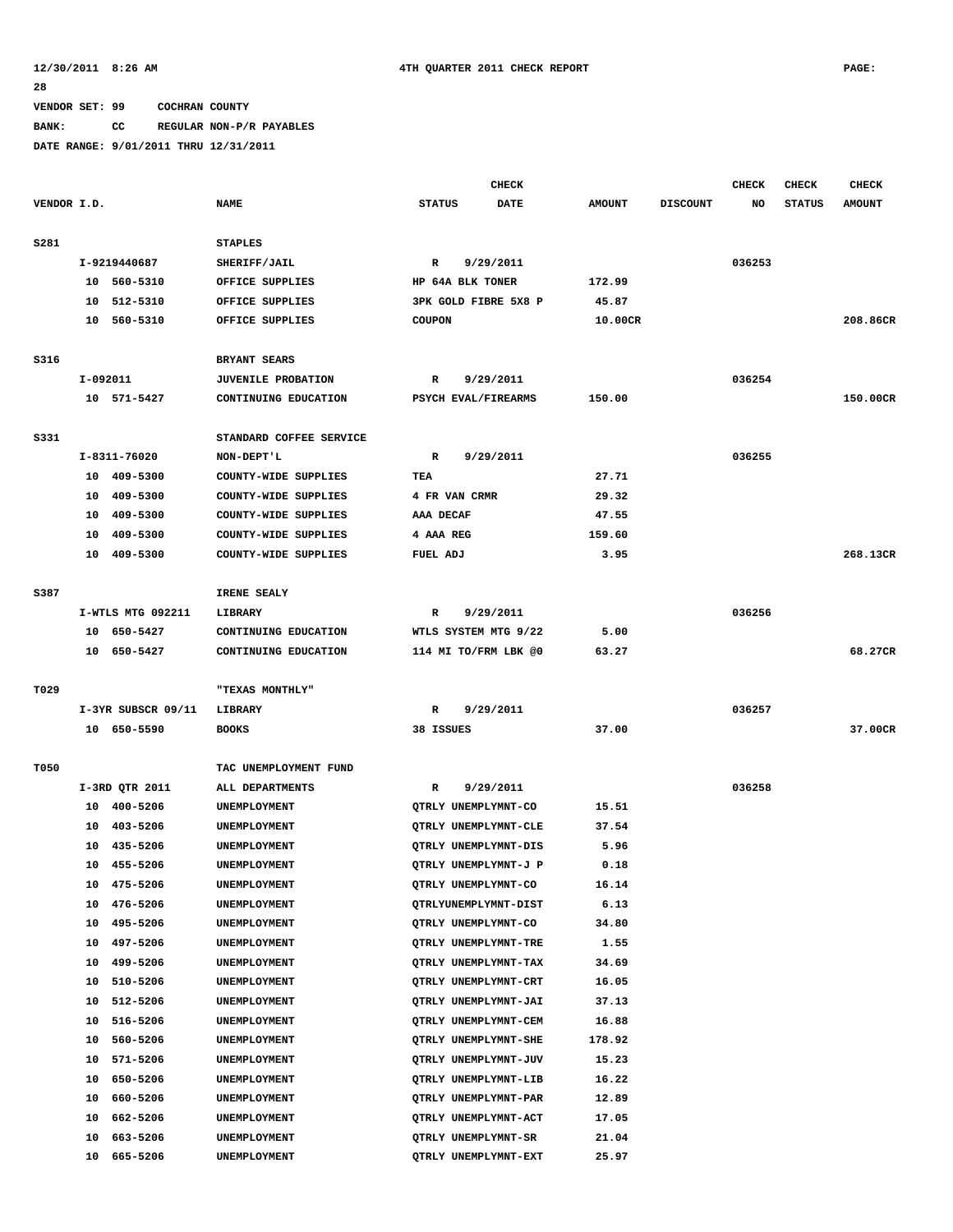#### **VENDOR SET: 99 COCHRAN COUNTY**

# **BANK: CC REGULAR NON-P/R PAYABLES**

|             |                                   |                                | <b>CHECK</b>              |                       |                 | CHECK  | <b>CHECK</b><br><b>CHECK</b> |               |  |  |
|-------------|-----------------------------------|--------------------------------|---------------------------|-----------------------|-----------------|--------|------------------------------|---------------|--|--|
| VENDOR I.D. |                                   | <b>NAME</b>                    | <b>STATUS</b>             | DATE<br><b>AMOUNT</b> | <b>DISCOUNT</b> | NO     | <b>STATUS</b>                | <b>AMOUNT</b> |  |  |
|             |                                   |                                |                           |                       |                 |        |                              |               |  |  |
| T050        |                                   | TAC UNEMPLOYMENT FUND CONT     |                           |                       |                 |        |                              |               |  |  |
|             | I-3RD QTR 2011                    | ALL DEPARTMENTS                | 9/29/2011<br>R            |                       |                 | 036258 |                              |               |  |  |
|             | 15 621-5206                       | UNEMPLOYMENT                   | QTRLY UNEMPLYMNT-PRE      |                       | 41.98           |        |                              |               |  |  |
|             | 622-5206<br>15                    | UNEMPLOYMENT                   | QTRLY UNEMPLYMNT-PRE      |                       | 35.35           |        |                              |               |  |  |
|             | 623-5206<br>15                    | UNEMPLOYMENT                   | QTRLY UNEMPLYMNT-PRE      |                       | 33.22           |        |                              |               |  |  |
|             | 15 624-5206                       | UNEMPLOYMENT                   | QTRLY UNEMPLYMNT-PRE      |                       | 33.22           |        |                              | 653.65CR      |  |  |
| T083        |                                   | TYLER TECHNOLOGIES, INC        |                           |                       |                 |        |                              |               |  |  |
|             | I-109441                          | TAX A/C                        | 9/29/2011<br>R            |                       |                 | 036259 |                              |               |  |  |
|             | 10 499-5408                       | TAX ROLL                       | CERT CONVERSIONS/COC      | 6,500.00              |                 |        |                              |               |  |  |
|             | 10 499-5408                       | TAX ROLL                       | CERT CONVERSIONS/HOC      | 3,000.00              |                 |        |                              |               |  |  |
|             | I-29991                           | NON-DEPT'L                     | 9/29/2011<br>R            |                       |                 | 036259 |                              |               |  |  |
|             | 10 409-5411                       | MAINTENANCE CONTRACTS          | MONTHLY NETWORK FEE       | 200.00                |                 |        |                              | 9,700.00CR    |  |  |
|             |                                   |                                |                           |                       |                 |        |                              |               |  |  |
| T193        |                                   | TEXAS COMMISSION ON LAW        |                           |                       |                 |        |                              |               |  |  |
|             | I-JUV PROB APPL                   | JUVENILE PROBATION             | 9/29/2011<br>R            |                       |                 | 036260 |                              |               |  |  |
|             | 10 571-5427                       | CONTINUING EDUCATION           | AGENCY NUMBER/ ARMS       | 100.00                |                 |        |                              | 100.00CR      |  |  |
|             |                                   |                                |                           |                       |                 |        |                              |               |  |  |
| U019        |                                   | UNITED SUPERMARKETS, INC       |                           |                       |                 |        |                              |               |  |  |
|             | I-2426 091411                     | JAIL                           | 9/29/2011<br>R            |                       |                 | 036261 |                              |               |  |  |
|             | 10 512-5333                       | <b>FOOD-PRISONERS</b>          | 177 FROZEN DINNERS        | 561.71                |                 |        |                              |               |  |  |
|             | 10 512-5392                       | MISCELLANEOUS SUPPLIES         | BOX FOR SALAD             |                       | 6.99            |        |                              |               |  |  |
|             | 512-5333<br>10                    | <b>FOOD-PRISONERS</b>          | 2 BAGS RED DEL            |                       | 11.98           |        |                              |               |  |  |
|             | 512-5333<br>10                    | <b>FOOD-PRISONERS</b>          | 2 BAG VALENCIA ORANG      |                       | 5.98            |        |                              |               |  |  |
|             | 10 512-5333                       | <b>FOOD-PRISONERS</b>          | DOLE SALAD                |                       | 3.99            |        |                              |               |  |  |
|             | <b>I-MEDS/HUFFMAN</b>             | <b>JAIL</b>                    | 9/29/2011<br>R            |                       |                 | 036261 |                              |               |  |  |
|             | 10 512-5391                       | MEDICAL CARE-PRISONERS         | <b>MEDS/HUFFMAN</b>       |                       | 21.16           |        |                              | 611.81CR      |  |  |
|             |                                   |                                |                           |                       |                 |        |                              |               |  |  |
| <b>W007</b> |                                   | WEST, A THOMSON REUTERS BUSINE |                           |                       |                 |        |                              |               |  |  |
|             | I-823539998                       | COUNTY ATTY/LAW LIBRARY        | 9/29/2011<br>R            |                       |                 | 036262 |                              |               |  |  |
|             | 10 475-5590                       | LAW LIBRARY MTRLS/UPDATES      | TX PRACT V35 CO/SPEC      |                       | 66.00           |        |                              |               |  |  |
|             | 475-5590<br>10                    | LAW LIBRARY MTRLS/UPDATES      | TX PRACT V36 CO/SPEC      |                       | 66.00           |        |                              |               |  |  |
|             | 10<br>475-5590                    | LAW LIBRARY MTRLS/UPDATES      | TX PRACT V36A CO/SPC      |                       | 66.00           |        |                              | 198.00CR      |  |  |
|             |                                   |                                |                           |                       |                 |        |                              |               |  |  |
| W010        |                                   | WEST TEXAS GAS INC             |                           |                       |                 |        |                              |               |  |  |
|             | I-004036001501 0911 PARK/SHOP     |                                | $\mathbb{R}$<br>9/29/2011 |                       |                 | 036263 |                              |               |  |  |
|             | 10 660-5440                       | UTILITIES & IRRIGATION         | .7 MCF $8/1 - 9/2/11$     |                       | 13.90           |        |                              |               |  |  |
|             | I-004036002501 0911 PARK/SHOWBARN |                                | 9/29/2011<br>R            |                       |                 | 036263 |                              |               |  |  |
|             | 10 660-5440                       | UTILITIES & IRRIGATION         | $.1$ MCF $8/1 - 9/2/11$   |                       | 9.69            |        |                              |               |  |  |
|             | I-004049022001 0911 PREC 3        |                                | 9/29/2011<br>R            |                       |                 | 036263 |                              |               |  |  |
|             | 15 623-5440                       | UTILITIES                      | 08/01/11-09/07/11         |                       | 9.00            |        |                              | 32.59CR       |  |  |
|             |                                   |                                |                           |                       |                 |        |                              |               |  |  |
| W062        |                                   | WAL-MART COMMUNITY             |                           |                       |                 |        |                              |               |  |  |
|             | I-5120 091511                     | JAIL                           | 9/29/2011<br>R            |                       |                 | 036264 |                              |               |  |  |
|             | 10 512-5451                       | <b>REPAIR</b>                  | SEAT COVER                |                       | 34.96           |        |                              |               |  |  |
|             | 10 512-5451                       | <b>REPAIR</b>                  | STEERING WHL CVR BLK      |                       | 11.96           |        |                              |               |  |  |
|             | I-7193 092611                     | <b>JAIL, SHERIFF</b>           | $\mathbb{R}$<br>9/29/2011 |                       |                 | 036264 |                              |               |  |  |
|             | 10 512-5392                       | MISCELLANEOUS SUPPLIES         | 2PK TAPE                  |                       | 5.44            |        |                              |               |  |  |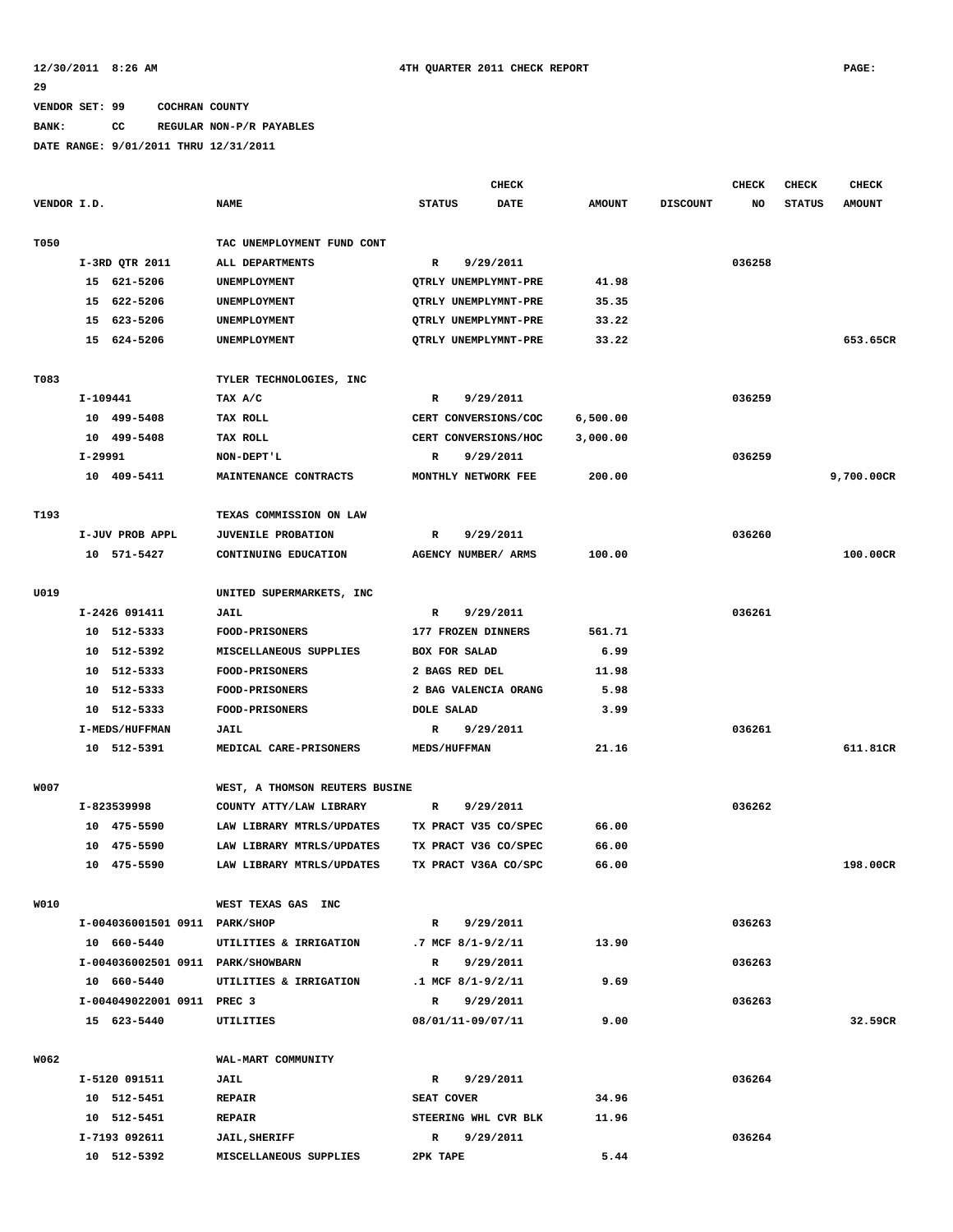#### **VENDOR SET: 99 COCHRAN COUNTY**

# **BANK: CC REGULAR NON-P/R PAYABLES**

|             |            |                             |                                   |                   | <b>CHECK</b>             |               |                 | CHECK  | <b>CHECK</b>  | <b>CHECK</b>  |  |
|-------------|------------|-----------------------------|-----------------------------------|-------------------|--------------------------|---------------|-----------------|--------|---------------|---------------|--|
| VENDOR I.D. |            |                             | <b>NAME</b>                       | <b>STATUS</b>     | <b>DATE</b>              | <b>AMOUNT</b> | <b>DISCOUNT</b> | NO     | <b>STATUS</b> | <b>AMOUNT</b> |  |
| W062        |            |                             | WAL-MART COMMUNITY<br><b>CONT</b> |                   |                          |               |                 |        |               |               |  |
|             |            | I-7193 092611               | <b>JAIL, SHERIFF</b>              | R                 | 9/29/2011                |               |                 | 036264 |               |               |  |
|             |            | 10 512-5392                 | MISCELLANEOUS SUPPLIES            |                   | TAPE DISPENSER           | 9.44          |                 |        |               |               |  |
|             | 10         | 512-5392                    | MISCELLANEOUS SUPPLIES            |                   | 10 TOTE BOXES            | 49.70         |                 |        |               |               |  |
|             | 10         | 560-5310                    | OFFICE SUPPLIES                   |                   | $(2)$ FABRIC FOR $9-1-1$ | 14.94         |                 |        |               | 126.44CR      |  |
|             |            |                             |                                   |                   |                          |               |                 |        |               |               |  |
| W097        |            |                             | WILDRED L. MATHENY dba            |                   |                          |               |                 |        |               |               |  |
|             | I-28910    |                             | CRTHSE/ACT BLDG/LIBRARY           | R                 | 9/29/2011                |               |                 | 036265 |               |               |  |
|             |            | 10 510-5332                 | CUSTODIAL SUPPLIES                | <b>SPRAY BUGS</b> |                          | 70.00         |                 |        |               |               |  |
|             | 10         | 662-5332                    | CUSTODIAL SUPPLIES                | SPRAY BUGS        |                          | 45.00         |                 |        |               |               |  |
|             | 10         | 650-5332                    | CUSTODIAL SUPPLIES                | SPRAY BUGS        |                          | 35.00         |                 |        |               | 150.00CR      |  |
| W193        |            |                             | WESTWARD AUTOMOTIVE REPAIR LLC    |                   |                          |               |                 |        |               |               |  |
|             | I-2061     |                             | <b>SHERIFF</b>                    | R                 | 9/29/2011                |               |                 | 036266 |               |               |  |
|             |            | 10 560-5451                 | MACHINERY-NON-OFFICE REPAIR       |                   | REPAIR SPOTLIGHT/UNI     | 60.00         |                 |        |               |               |  |
|             | $I - 2065$ |                             | <b>SHERIFF</b>                    | R                 | 9/29/2011                |               |                 | 036266 |               |               |  |
|             |            | 10 560-5451                 | MACHINERY-NON-OFFICE REPAIR       |                   | RMV/RPL TRANS/07 CRN     | 275.00        |                 |        |               |               |  |
|             |            | 10 560-5451                 | MACHINERY-NON-OFFICE REPAIR       |                   | RPL SEAL, BUSHING, CK    | 550.00        |                 |        |               |               |  |
|             |            | 10 560-5451                 | MACHINERY-NON-OFFICE REPAIR       | <b>GASKET</b>     |                          | 34.80         |                 |        |               |               |  |
|             | 10         | 560-5451                    | MACHINERY-NON-OFFICE REPAIR       |                   | 12 QT DEXTRON 3          | 33.60         |                 |        |               | 953.40CR      |  |
| X001        |            |                             | XCEL ENERGY                       |                   |                          |               |                 |        |               |               |  |
|             |            | I-54-1829977-7 SEP11 PREC 2 |                                   | R                 | 9/29/2011                |               |                 | 036267 |               |               |  |
|             |            | 15 622-5440                 | UTILITIES                         |                   | 7KWH 8/11-9/12/11        | 11.81         |                 |        |               |               |  |
|             |            | 15 622-5440                 | UTILITIES                         | AREA LIGHT        |                          | 15.88         |                 |        |               | 27.69CR       |  |
| Y001        |            |                             | YELLOWHOUSE MACHINERY COM         |                   |                          |               |                 |        |               |               |  |
|             | I-102339   |                             | PREC 1                            | R                 | 9/29/2011                |               |                 | 036268 |               |               |  |
|             |            | 15 621-5451                 | <b>REPAIRS</b>                    |                   | TIGHTEN BELTS, ADJ P     | 136.50        |                 |        |               |               |  |
|             |            | 15 621-5451                 | <b>REPAIRS</b>                    |                   | ON 544G/ENV FEE          | 1.70          |                 |        |               |               |  |
|             |            | 15 621-5451                 | <b>REPAIRS</b>                    |                   | CK NOISE FROM BUCKET     |               |                 |        |               |               |  |
|             | 15         | 621-5451                    | <b>REPAIRS</b>                    |                   | CK NOISE IN LOADER A     |               |                 |        |               |               |  |
|             |            | 15 621-5451                 | <b>REPAIRS</b>                    |                   | -BUSHINGS WORN           |               |                 |        |               | 138.20CR      |  |
| T026        |            |                             | TEXAS JUVENILE PROBATION          |                   |                          |               |                 |        |               |               |  |
|             |            | I-C-2011-040                | <b>JUVENILE PROBATION</b>         | R                 | 10/05/2011               |               |                 | 036269 |               |               |  |
|             |            | 17 000-4333.309             | GRANT #TJPC-C-2012-040            |                   | REFUND UNUSED \$         | 12,499.33     |                 |        |               | 12,499.33CR   |  |
| T026        |            |                             | TEXAS JUVENILE PROBATION          |                   |                          |               |                 |        |               |               |  |
|             |            | $I-X-2011-040$              | <b>JUVENILE PROBATION</b>         |                   | R 10/05/2011             |               |                 | 036270 |               |               |  |
|             |            | 17 000-4333.307             | GRANT #TJPC X-2011-040            |                   | REFUND UNUSED \$         | 468.00        |                 |        |               | 468.00CR      |  |
| A206        |            |                             | DAVID LYNN ALEXANDER              |                   |                          |               |                 |        |               |               |  |
|             |            | I-092911                    | PREC 3 - CALICHE                  |                   | R 10/10/2011             |               |                 | 036271 |               |               |  |
|             |            | 15 623-5356                 | ROAD MATERIALS & SUPPLIES         |                   | 12 BELLY DUMPS (20CY     | 360.00        |                 |        |               | 360.00CR      |  |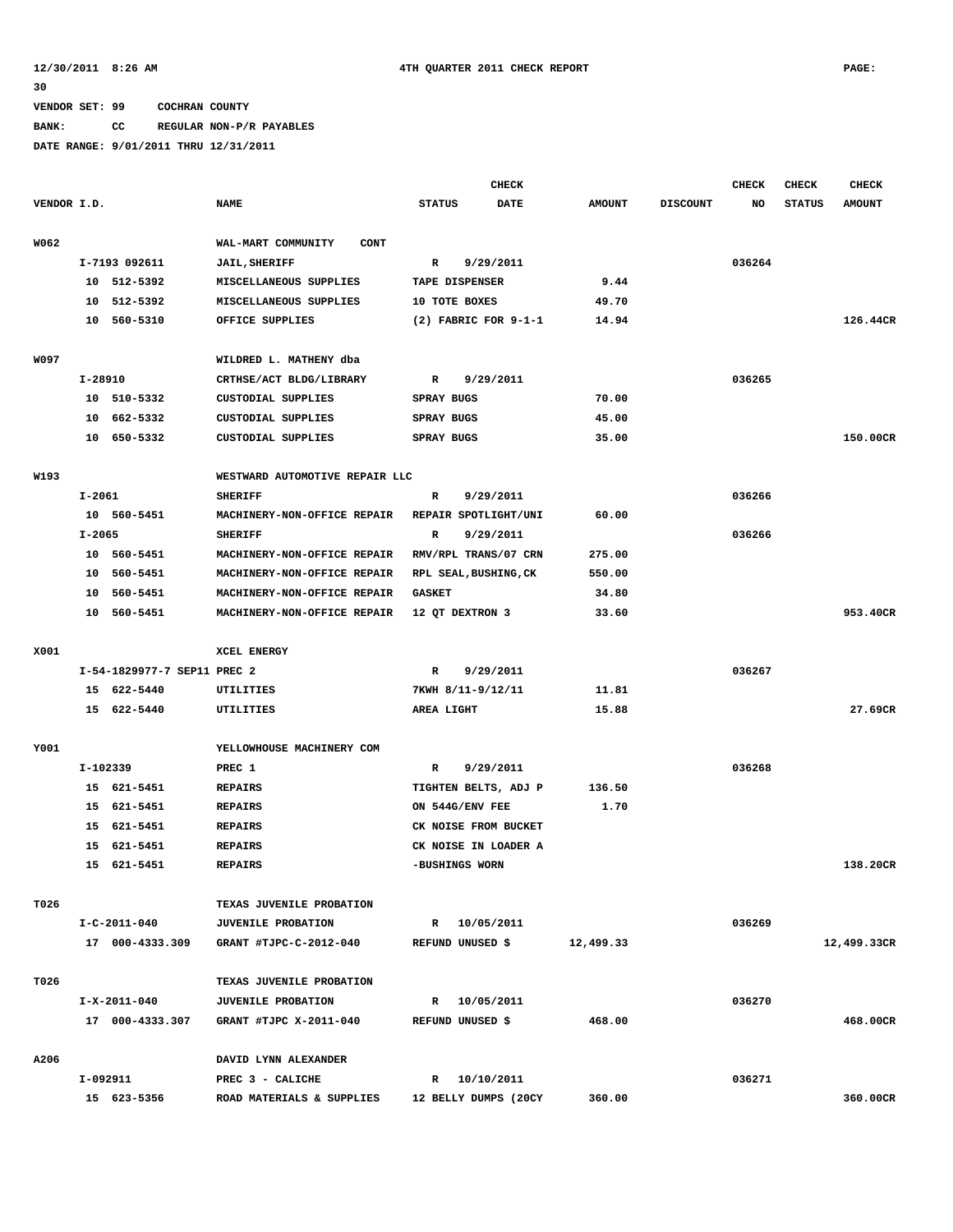#### **VENDOR SET: 99 COCHRAN COUNTY BANK: CC REGULAR NON-P/R PAYABLES**

|             |               |                                            | <b>CHECK</b>                   |             |               |                 | CHECK  | <b>CHECK</b>  | <b>CHECK</b>  |
|-------------|---------------|--------------------------------------------|--------------------------------|-------------|---------------|-----------------|--------|---------------|---------------|
| VENDOR I.D. |               | <b>NAME</b>                                | <b>STATUS</b>                  | <b>DATE</b> | <b>AMOUNT</b> | <b>DISCOUNT</b> | NO     | <b>STATUS</b> | <b>AMOUNT</b> |
|             |               |                                            |                                |             |               |                 |        |               |               |
| A235        |               | AIRE SERV                                  |                                |             |               |                 |        |               |               |
|             | I-23647       | COURTHOUSE                                 | R 10/10/2011                   |             |               |                 | 036272 |               |               |
|             | 10 510-5451   | <b>REPAIR</b>                              | PARTS&LABOR ON UNIT            |             | 1,208.49      |                 |        |               |               |
|             | 10 510-5451   | <b>REPAIR</b>                              | ELEVATOR LOBBY 5/27,           |             |               |                 |        |               | 1,208.49CR    |
|             |               |                                            |                                |             |               |                 |        |               |               |
| B001        |               | BAILEY CO. ELECTRIC COOP                   |                                |             |               |                 |        |               |               |
|             | I-245265      | PREC 4                                     | R 10/10/2011                   |             |               |                 | 036273 |               |               |
|             | 15 624-5440   | UTILITIES                                  | 280 KWH 8/24-9/23/11           |             | 36.21         |                 |        |               |               |
|             | 15 624-5440   | UTILITIES                                  | AREA LIGHT                     |             | 8.00          |                 |        |               |               |
|             | I-245266      | PREC 3                                     | R 10/10/2011                   |             |               |                 | 036273 |               |               |
|             | 15 623-5440   | UTILITIES                                  | 103 KWH 8/23-9/20/11           |             | 21.03         |                 |        |               |               |
|             | 15 623-5440   | UTILITIES                                  | 2 AREA LIGHTS                  |             | 18.25         |                 |        |               |               |
|             | I-245267      | NON-DEPT'L/SHERIFF POSSE                   | R 10/10/2011                   |             |               |                 | 036273 |               |               |
|             | 10 409-5440   | UTILITIES                                  | 57 KWH 8/9-9/9/11              |             | 34.38         |                 |        |               | 117.87CR      |
| B026        |               | BLEDSOE WATER SUPPLY CORP                  |                                |             |               |                 |        |               |               |
|             | I-3004 1011   |                                            |                                |             |               |                 | 036274 |               |               |
|             |               | PREC <sub>3</sub>                          | R 10/10/2011<br>OCT WATER BILL |             | 20.10         |                 |        |               | 20.10CR       |
|             | 15 623-5440   | UTILITIES                                  |                                |             |               |                 |        |               |               |
| C007        |               | CITY OF MORTON                             |                                |             |               |                 |        |               |               |
|             | I-093011      | LIB/MUS/ACT BLDG/CRTHS/PREC 1 R 10/10/2011 |                                |             |               |                 | 036275 |               |               |
|             | 10 650-5440   | UTILITIES                                  | LIBRARY GAS                    |             | 18.25         |                 |        |               |               |
|             | 10 650-5440   | UTILITIES                                  | <b>LIBRARY WATER</b>           |             | 13.00         |                 |        |               |               |
|             | 10 650-5440   | UTILITIES                                  | LIBRARY GARBAGE                |             | 43.50         |                 |        |               |               |
|             | 10 650-5440   | UTILITIES                                  | LIBRARY SEWER                  |             | 14.00         |                 |        |               |               |
|             | 10 652-5440   | UTILITIES                                  | <b>MUSEUM GAS</b>              |             | 18.25         |                 |        |               |               |
|             | 10 652-5440   | UTILITIES                                  | <b>MUSEUM WATER</b>            |             | 13.00         |                 |        |               |               |
|             | 10 652-5440   | UTILITIES                                  | <b>MUSEUM GARBAGE</b>          |             | 20.25         |                 |        |               |               |
|             | 10 652-5440   | UTILITIES                                  | <b>MUSEUM SEWER</b>            |             | 12.00         |                 |        |               |               |
|             | 10 662-5440   | UTILITIES                                  | ACTIVITY BLDG GAS              |             | 32.91         |                 |        |               |               |
|             | 10 662-5440   | UTILITIES                                  | ACT. BLDG WATER                |             | 13.00         |                 |        |               |               |
|             | 10 662-5440   | UTILITIES                                  | ACT. BLDG GARBAGE              |             | 69.00         |                 |        |               |               |
|             | 10 662-5440   | UTILITIES                                  | ACT. BLDG SEWER                |             | 36.00         |                 |        |               |               |
|             | 10 510-5440   | UTILITIES                                  | <b>COURTHOUSE GAS</b>          |             | 25.58         |                 |        |               |               |
|             | 10 510-5440   | UTILITIES                                  | <b>COURTHOUSE WATER</b>        |             | 101.00        |                 |        |               |               |
|             | 10 510-5440   | UTILITIES                                  | <b>CRTHSE GARBAGE</b>          |             | 243.00        |                 |        |               |               |
|             | 10 510-5440   | UTILITIES                                  | <b>COURTHOUSE SEWER</b>        |             | 42.00         |                 |        |               |               |
|             | 15 621-5440   | UTILITIES                                  | PREC 1 GAS                     |             | 18.25         |                 |        |               |               |
|             |               |                                            |                                |             |               |                 |        |               |               |
|             | 15 621-5440   | UTILITIES                                  | PREC 1 WATER                   |             | 13.00         |                 |        |               |               |
|             | 15 621-5440   | UTILITIES                                  | PREC 1 GARBAGE                 |             | 43.50         |                 |        |               | 789.49CR      |
| C015        |               | COCHRAN COUNTY SENIOR                      |                                |             |               |                 |        |               |               |
|             | I-OCT 11 MEAT | SENIOR CITIZENS                            | R 10/10/2011                   |             |               |                 | 036276 |               |               |
|             | 10 663-5333   | FOOD                                       | MEAT FOR OCT, US FOO           |             | 150.00        |                 |        |               | 150.00CR      |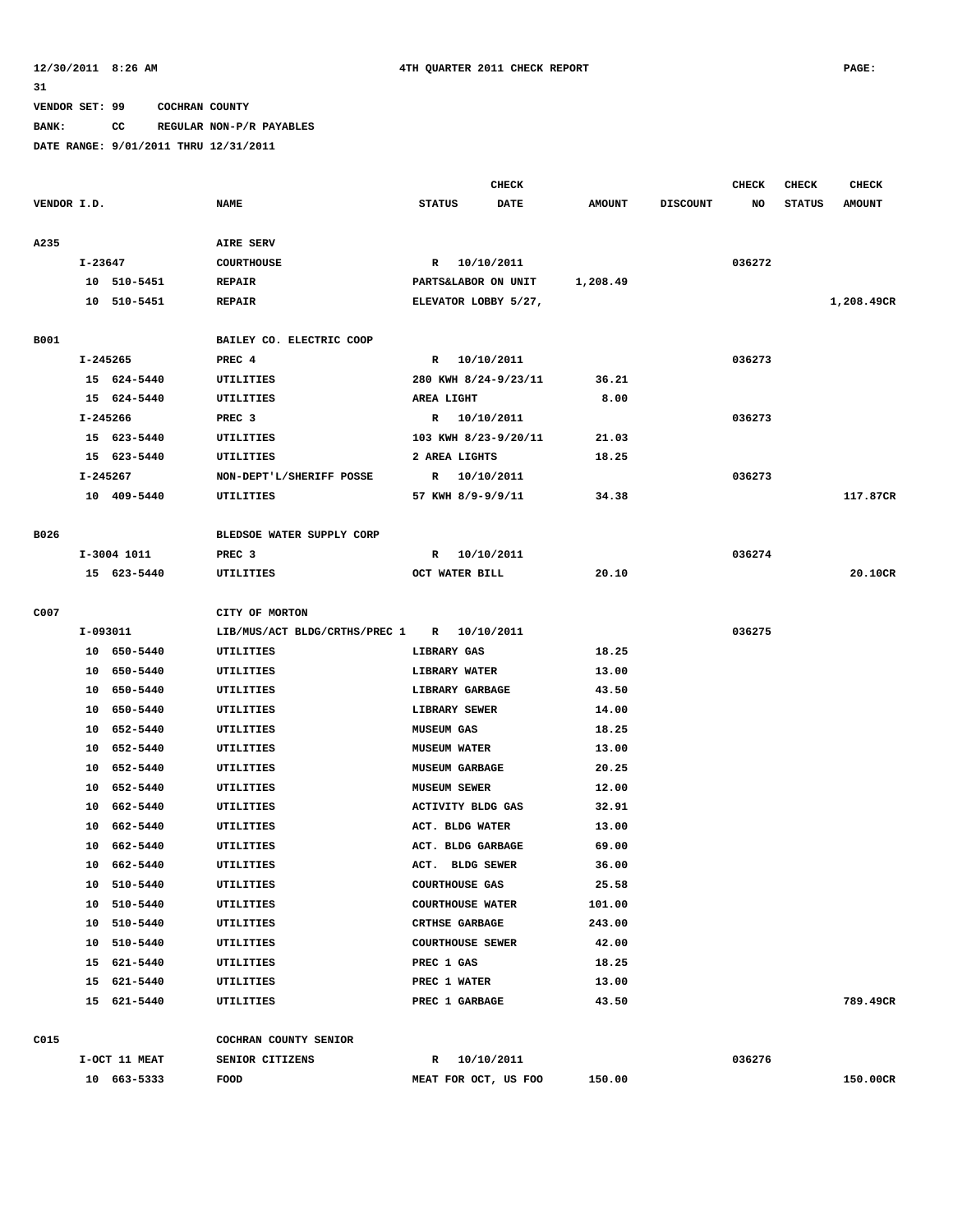#### **VENDOR SET: 99 COCHRAN COUNTY BANK: CC REGULAR NON-P/R PAYABLES**

|             |                 |                                                | <b>CHECK</b>                 |               |                 | CHECK  | <b>CHECK</b>  | <b>CHECK</b>  |
|-------------|-----------------|------------------------------------------------|------------------------------|---------------|-----------------|--------|---------------|---------------|
| VENDOR I.D. |                 | <b>NAME</b>                                    | <b>STATUS</b><br><b>DATE</b> | <b>AMOUNT</b> | <b>DISCOUNT</b> | NO     | <b>STATUS</b> | <b>AMOUNT</b> |
| C018        |                 | COCHRAN FARM BUREAU                            |                              |               |                 |        |               |               |
|             | I-DW#14530      | <b>ACTIVITY BLDG</b>                           | R 10/10/2011                 |               |                 | 036277 |               |               |
|             | 10 000-4370.101 | RENT-ACTIVITY BUILDING                         | REF DEP FOR $9/20/11$        | 125.00        |                 |        |               | 125.00CR      |
|             |                 |                                                |                              |               |                 |        |               |               |
| C035        |                 | COX AUTO SUPPLY CO                             |                              |               |                 |        |               |               |
|             | I-169791        | PREC 1                                         | R 10/10/2011                 |               |                 | 036278 |               |               |
|             | 15 621-5356     | ROAD MATERIALS & SUPPLIES                      | <b>CHAIN-LINK</b>            | 5.49          |                 |        |               |               |
|             | I-169921        | PREC 4                                         | R 10/10/2011                 |               |                 | 036278 |               |               |
|             | 15 624-5356     | ROAD MATERIALS & SUPPLIES                      | 4 ANTI-FREEZE                | 57.40         |                 |        |               |               |
|             | I-170052        | <b>CEMETERY</b>                                | R 10/10/2011                 |               |                 | 036278 |               |               |
|             | 10 516-5332     | CUSTODIAL SUPPLIES                             | WD40 INDUST SZ               | 6.39          |                 |        |               |               |
|             | 10 516-5332     | CUSTODIAL SUPPLIES                             | 2-CYCLE OIL                  | 6.19          |                 |        |               |               |
|             | I-170090        | <b>SHERIFF</b>                                 | R 10/10/2011                 |               |                 | 036278 |               |               |
|             | 10 560-5451     | MACHINERY-NON-OFFICE REPAIR                    | <b>CABLE TERM</b>            | 2.67          |                 |        |               |               |
|             | I-170095        | COURTHOUSE/NON-DEPT'L                          | R 10/10/2011                 |               |                 | 036278 |               |               |
|             | 10 510-5451     | <b>REPAIR</b>                                  | SCREWS/6                     | 1.02          |                 |        |               |               |
|             | 10 510-5451     | <b>REPAIR</b>                                  | SCREWS/12                    | 3.00          |                 |        |               |               |
|             | 10 409-5300     | COUNTY-WIDE SUPPLIES                           | $3-1$ OIL                    | 2.99          |                 |        |               |               |
|             | 10 409-5300     | COUNTY-WIDE SUPPLIES                           | ZOOM OIL                     | 2.79          |                 |        |               |               |
|             | I-170202        | PREC 1                                         | R 10/10/2011                 |               |                 | 036278 |               |               |
|             | 15 621-5451     | REPAIRS                                        | 1N2 BRAD HOSE/44             | 31.68         |                 |        |               |               |
|             | I-170205        | PREC 1                                         | R 10/10/2011                 |               |                 | 036278 |               |               |
|             | 15 621-5356     | ROAD MATERIALS & SUPPLIES                      | 2 COMBO-HEX                  | 2.12          |                 |        |               |               |
|             | I-170774        | PREC <sub>3</sub>                              | R 10/10/2011                 |               |                 | 036278 |               |               |
|             | 15 623-5356     | ROAD MATERIALS & SUPPLIES                      | BATT POST CLNR               | 3.99          |                 |        |               |               |
|             | 15 623-5451     | <b>REPAIRS</b>                                 | 2 BATTERY                    | 145.98        |                 |        |               |               |
|             | 15 623-5451     | <b>REPAIRS</b>                                 | 2 STATE BATT FEE             | 6.00          |                 |        |               |               |
|             | I-170798        | <b>SHERIFF</b>                                 | 10/10/2011<br>R              |               |                 | 036278 |               |               |
|             | 10 560-5451     | MACHINERY-NON-OFFICE REPAIR                    | <b>6 RETAINERS</b>           | 3.90          |                 |        |               |               |
|             | I-170951        | <b>SHERIFF</b>                                 | 10/10/2011<br>R              |               |                 | 036278 |               |               |
|             | 10 560-5451     | MACHINERY-NON-OFFICE REPAIR HEADLAMP BULB/#134 |                              | 21.95         |                 |        |               |               |
|             | 10 560-5451     | MACHINERY-NON-OFFICE REPAIR                    | LABOR                        | 5.00          |                 |        |               |               |
|             | I-171028        | PREC <sub>2</sub>                              | R 10/10/2011                 |               |                 | 036278 |               |               |
|             | 15 622-5451     | <b>REPAIRS</b>                                 | 3 3-1GL 15/40 OIL            | 143.97        |                 |        |               |               |
|             | 15 622-5451     | <b>REPAIRS</b>                                 | INJ CLNR                     | 9.09          |                 |        |               |               |
|             | I-171075        | PREC 1                                         | R 10/10/2011                 |               |                 | 036278 |               |               |
|             | 15 621-5451     | <b>REPAIRS</b>                                 | 20 5/16X1-1/2 SAE            | 2.60          |                 |        |               |               |
|             | 15 621-5451     | <b>REPAIRS</b>                                 | 20 5/16 SAE NUT              | 1.00          |                 |        |               |               |
|             | 15 621-5451     | <b>REPAIRS</b>                                 | 20 5/16 LOCK WASHER          | 0.80          |                 |        |               |               |
|             | 15 621-5451     | <b>REPAIRS</b>                                 | 20 5/16 FLAT WASHER          | 1.00          |                 |        |               |               |
|             | I-171266        | PREC <sub>3</sub>                              | R 10/10/2011                 |               |                 | 036278 |               |               |
|             | 15 623-5451     | <b>REPAIRS</b>                                 | PAINT ROLLERS                | 1.89          |                 |        |               |               |
|             | 15 623-5451     | <b>REPAIRS</b>                                 | <b>PAINT BRUSH</b>           | 0.29          |                 |        |               |               |
|             | 15 623-5451     | <b>REPAIRS</b>                                 | <b>PAINT BRUSH</b>           | 0.39          |                 |        |               |               |
|             | 15 623-5451     | <b>REPAIRS</b>                                 | 4 PANS                       | 4.76          |                 |        |               |               |
|             | 15 623-5451     | <b>REPAIRS</b>                                 | JNT KIT                      | 2.99          |                 |        |               |               |
|             | I-171608        | <b>SHERIFF</b>                                 | R 10/10/2011                 |               |                 | 036278 |               |               |
|             | 10 560-5451     | MACHINERY-NON-OFFICE REPAIR                    | PLAT BATTERY/#123            | 69.99         |                 |        |               |               |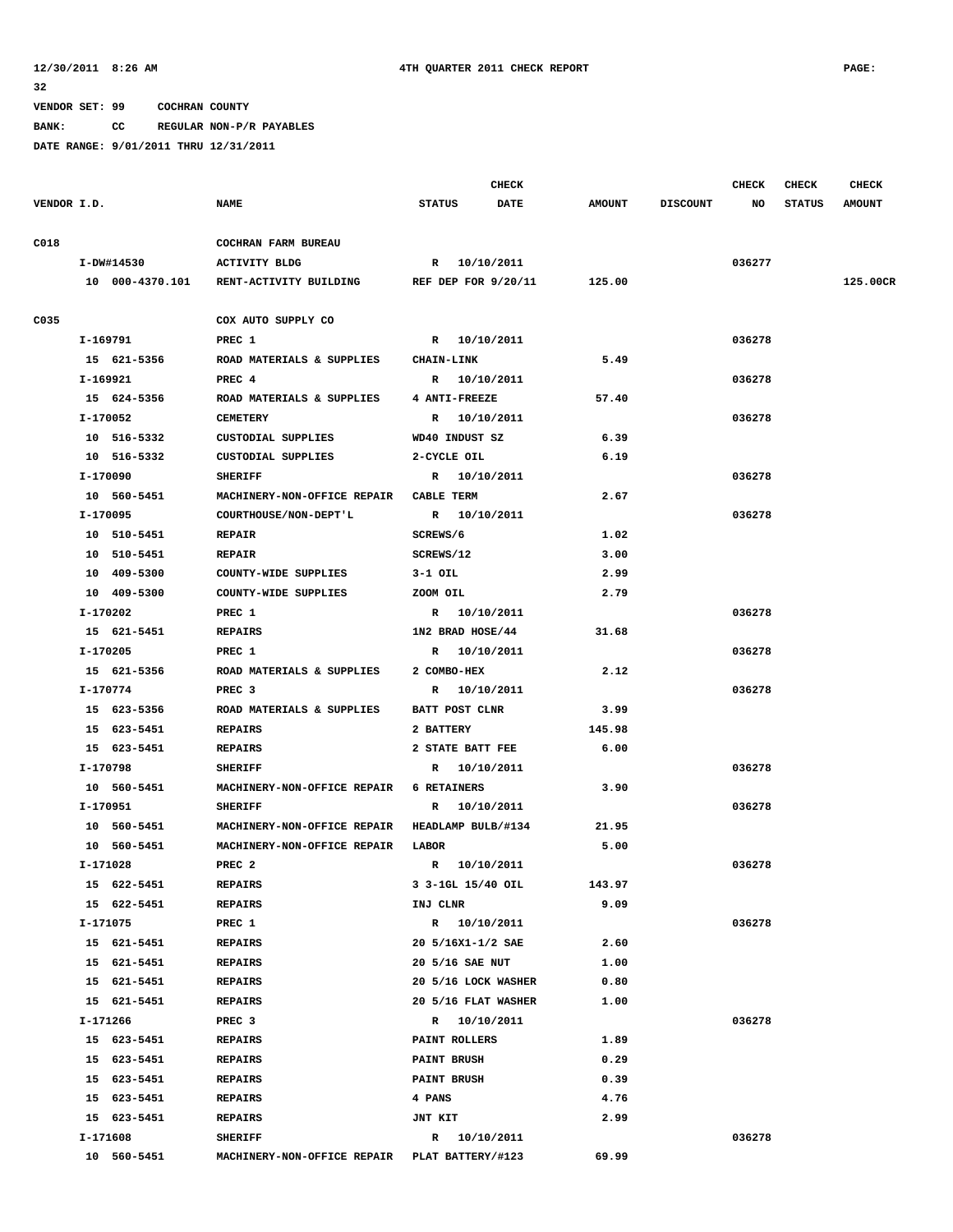## **VENDOR SET: 99 COCHRAN COUNTY**

**BANK: CC REGULAR NON-P/R PAYABLES**

|             |                         |                                   | <b>CHECK</b>                 |               |                 | <b>CHECK</b> | <b>CHECK</b>  | CHECK         |
|-------------|-------------------------|-----------------------------------|------------------------------|---------------|-----------------|--------------|---------------|---------------|
| VENDOR I.D. |                         | <b>NAME</b>                       | <b>DATE</b><br><b>STATUS</b> | <b>AMOUNT</b> | <b>DISCOUNT</b> | NO           | <b>STATUS</b> | <b>AMOUNT</b> |
| C035        |                         | COX AUTO SUPPLY CO<br><b>CONT</b> |                              |               |                 |              |               |               |
|             | I-171608                | <b>SHERIFF</b>                    | R 10/10/2011                 |               |                 | 036278       |               |               |
|             | 10 560-5451             | MACHINERY-NON-OFFICE REPAIR       | STATE BATT FEE               | 3.00          |                 |              |               |               |
|             | 10 560-5451             | MACHINERY-NON-OFFICE REPAIR       | <b>LABOR</b>                 | 8.00          |                 |              |               |               |
|             | I-171860                | PREC 1                            | R 10/10/2011                 |               |                 | 036278       |               |               |
|             | 15 621-5451             | <b>REPAIRS</b>                    | WIPER BLADE                  | 21.89         |                 |              |               |               |
|             | I-172063                | PREC 4                            | R 10/10/2011                 |               |                 | 036278       |               |               |
|             | 15 624-5451             | <b>REPAIRS</b>                    | 4 2GL 15/50                  | 335.96        |                 |              |               |               |
|             | I-172064                | PREC <sub>3</sub>                 | R 10/10/2011                 |               |                 | 036278       |               |               |
|             | 15 623-5451             | <b>REPAIRS</b>                    | 2GL 15/50                    | 83.99         |                 |              |               |               |
|             | I-172118                | <b>SHERIFF</b>                    | R 10/10/2011                 |               |                 | 036278       |               |               |
|             | 10 560-5334             | OTHER SUPPLIES                    | 2 9V BATTERIES               | 9.78          |                 |              |               |               |
|             |                         |                                   |                              |               |                 |              |               |               |
|             | 10 560-5334<br>I-172119 | OTHER SUPPLIES<br><b>SHERIFF</b>  | <b>WASHER FLUID</b>          | 3.29          |                 | 036278       |               |               |
|             |                         | OTHER SUPPLIES                    | R 10/10/2011                 |               |                 |              |               |               |
|             | 10 560-5334             |                                   | <b>9V BATTERY</b>            | 4.89          |                 |              |               |               |
|             | I-172149                | JAIL                              | R 10/10/2011                 |               |                 | 036278       |               |               |
|             | 10 512-5499             | <b>MISCELLANEOUS</b>              | 2 SMOKE ALARMS               | 16.98         |                 |              |               |               |
|             | I-172435                | PREC 3                            | R 10/10/2011                 |               |                 | 036278       |               |               |
|             | 15 623-5356             | ROAD MATERIALS & SUPPLIES         | 2 WD40 INDUST SZ             | 13.50         |                 |              |               |               |
|             | 15 623-5356             | ROAD MATERIALS & SUPPLIES         | 2 VELCRO                     | 5.58          |                 |              |               |               |
|             | I-172584                | <b>JAIL</b>                       | R 10/10/2011                 |               |                 | 036278       |               |               |
|             | 10 512-5392             | MISCELLANEOUS SUPPLIES            | 4 BULBS                      | 17.16         |                 |              |               |               |
|             | I-172724                | JAIL                              | R 10/10/2011                 |               |                 | 036278       |               |               |
|             | 10 512-5392             | MISCELLANEOUS SUPPLIES            | <b>10 FASTENERS</b>          | 3.30          |                 |              |               |               |
|             | I-172871                | CLERK                             | R 10/10/2011                 |               |                 | 036278       |               |               |
|             | 10 403-5310             | OFFICE SUPPLIES                   | PHONE CORD                   | 1.99          |                 |              |               |               |
|             | 10 403-5310             | OFFICE SUPPLIES                   | CORD                         | 3.99          |                 |              |               |               |
|             | I-173044 092711         | <b>COURTHOUSE</b>                 | R 10/10/2011                 |               |                 | 036278       |               |               |
|             | 10 510-5451             | <b>REPAIR</b>                     | 2 COPPER ENDS                | 3.38          |                 |              |               |               |
|             | 10 510-5451             | <b>REPAIR</b>                     | 2 COPPER ENDS                | 2.38          |                 |              |               |               |
|             | 10 510-5451             | <b>REPAIR</b>                     | 2 GATE-VALVES                | 9.58          |                 |              |               |               |
|             | 510-5451<br>10          | <b>REPAIR</b>                     | <b>BALL-VALVE</b>            | 8.39          |                 |              |               |               |
|             | 10 510-5451             | <b>REPAIR</b>                     | <b>BALL-VALVE</b>            | 10.85         |                 |              |               |               |
|             | 10 510-5451             | <b>REPAIR</b>                     | <b>GATE-VALVE</b>            | 10.09         |                 |              |               |               |
|             | I-173139                | PREC 1                            | R 10/10/2011                 |               |                 | 036278       |               |               |
|             | 15 621-5451             | <b>REPAIRS</b>                    | 21 5/16X2 SAE BOLTS          | 2.52          |                 |              |               |               |
|             | 15 621-5451             | <b>REPAIRS</b>                    | 10 5/16 SAE NUT              | 0.50          |                 |              |               |               |
|             | 15 621-5451             | <b>REPAIRS</b>                    | 10 5/16 LOCK WASHER          | 0.40          |                 |              |               |               |
|             | 15 621-5451             | <b>REPAIRS</b>                    | 10 5/16 FLAT WASHER          | 0.50          |                 |              |               | 1,129.22CR    |
| C064        |                         |                                   |                              |               |                 |              |               |               |
|             |                         | CITY OF MORTON F D                | 10/10/2011                   |               |                 | 036281       |               |               |
|             | I-NOV 2010              | PUBLIC SAFETY*OTHER*              | $\mathbb{R}$                 | 350.00        |                 |              |               |               |
|             | 10 580-5414             | FIRE PROTECTION CONTRACTS         | 400 CR235, CTTN STRPR        |               |                 |              |               |               |
|             | 10 580-5414             | FIRE PROTECTION CONTRACTS         | 400 CR235, CTTN STRPR        | 350.00        |                 |              |               |               |
|             | 10 580-5414             | FIRE PROTECTION CONTRACTS         | 114&595, CRP, 11/19          | 350.00        |                 |              |               |               |
|             | 580-5414<br>10          | FIRE PROTECTION CONTRACTS         | 600 HWY214, CTTN, 11/2       | 350.00        |                 |              |               |               |
|             | 10 580-5414             | FIRE PROTECTION CONTRACTS         | 2400/1780, CTTN, 11/30       | 350.00        |                 |              |               | 1,750.00CR    |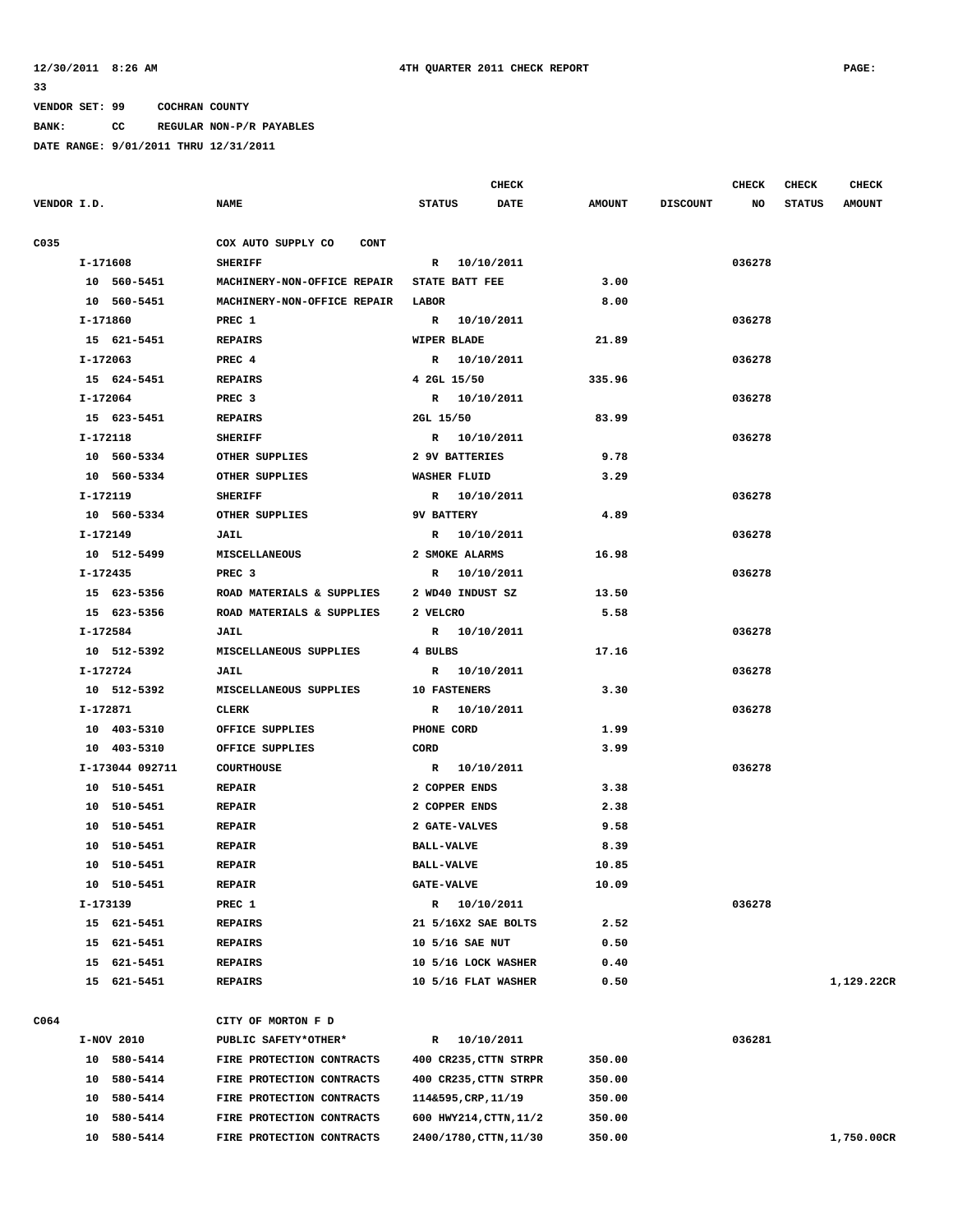## **VENDOR SET: 99 COCHRAN COUNTY**

**BANK: CC REGULAR NON-P/R PAYABLES**

|             | <b>CHECK</b> |                  |                                                    |                         |             | CHECK         | <b>CHECK</b>    | <b>CHECK</b> |               |               |
|-------------|--------------|------------------|----------------------------------------------------|-------------------------|-------------|---------------|-----------------|--------------|---------------|---------------|
| VENDOR I.D. |              |                  | <b>NAME</b>                                        | <b>STATUS</b>           | <b>DATE</b> | <b>AMOUNT</b> | <b>DISCOUNT</b> | NO           | <b>STATUS</b> | <b>AMOUNT</b> |
|             |              |                  |                                                    |                         |             |               |                 |              |               |               |
| C084        |              |                  | CLERK, SEVENTH COURT OF APPEAL                     |                         |             |               |                 |              |               |               |
|             | $I-SEP$ 11   |                  | STATE FEES                                         | R                       | 10/10/2011  |               |                 | 036282       |               |               |
|             |              | 90 000-4379.002  | 7th Crt of Appeal Gov't22.2081SEP COLLECTIONS/CO C |                         |             | 5.00          |                 |              |               |               |
|             | 90           | 000-4379.002     | 7th Crt of Appeal Gov't22.2081SEP COLLECTIONS/DIST |                         |             | 20.00         |                 |              |               | 25.00CR       |
|             |              |                  |                                                    |                         |             |               |                 |              |               |               |
| C293        |              |                  | CAVENDER'S WESTERN OUTFITTER                       |                         |             |               |                 |              |               |               |
|             |              | $I - 8 - 10015$  | <b>JAIL</b>                                        | R                       | 10/10/2011  |               |                 | 036283       |               |               |
|             |              | 10 512-5205      | <b>UNIFORMS</b>                                    | 1PR CHOC WRANGLER/BE    |             | 28.04         |                 |              |               | 28.04CR       |
| D048        |              |                  | DATA-LINE OFFICE SYSTEMS                           |                         |             |               |                 |              |               |               |
|             | I-58375      |                  | LIBRARY                                            | $\mathbb{R}$            | 10/10/2011  |               |                 | 036284       |               |               |
|             |              | 10 650-5411      | MAINTENANCE CONTRACTS                              | COPIER MAINTENANCE      |             | 37.50         |                 |              |               |               |
|             |              | 10 650-5411      | MAINTENANCE CONTRACTS                              | <b>FUEL SURCHG</b>      |             | 1.50          |                 |              |               |               |
|             | $I-58793$    |                  | LIBRARY                                            | R                       | 10/10/2011  |               |                 | 036284       |               |               |
|             |              | 10 650-5411      | MAINTENANCE CONTRACTS                              | 80 COLOR COPIES/MAIN    |             | 8.00          |                 |              |               | 47.00CR       |
|             |              |                  |                                                    |                         |             |               |                 |              |               |               |
| E057        |              |                  | ELECTION SYSTEMS & SOFTWARE                        |                         |             |               |                 |              |               |               |
|             | I-786061     |                  | <b>ELECTIONS</b>                                   | R                       | 10/10/2011  |               |                 | 036285       |               |               |
|             |              | 10 490-5335      | ELECTION SUPPLIES                                  | LAYOUT CHG/CONST AME    |             | 15.00         |                 |              |               |               |
|             |              | 10 490-5335      | <b>ELECTION SUPPLIES</b>                           | ADMIN COLL SURCHG       |             | 1.00          |                 |              |               |               |
|             | I-786220     |                  | <b>ELECTIONS</b>                                   | R                       | 10/10/2011  |               |                 | 036285       |               |               |
|             |              | 10 490-5335      | <b>ELECTION SUPPLIES</b>                           | 2 MEDIA BURN FLSHCRD    |             | 20.00         |                 |              |               |               |
|             | 10           | 490-5335         | <b>ELECTION SUPPLIES</b>                           | LANG SET-UP ENG/CONS    |             | 256.50        |                 |              |               |               |
|             | 10           | 490-5335         | <b>ELECTION SUPPLIES</b>                           | 20 CANDIDATES YES-NO    |             | 145.80        |                 |              |               |               |
|             | 10           | 490-5335         | <b>ELECTION SUPPLIES</b>                           | 10 PROPS/AMENDS ENG     |             | 154.80        |                 |              |               |               |
|             | 10           | 490-5335         | <b>ELECTION SUPPLIES</b>                           | <b>BALLOT FACES ENG</b> |             | 10.53         |                 |              |               |               |
|             | 10           | 490-5335         | <b>ELECTION SUPPLIES</b>                           | LANG SET-UP SPA         |             | 256.50        |                 |              |               |               |
|             | 10           | 490-5335         | <b>ELECTION SUPPLIES</b>                           | 20 CANDIDATES YES-NO    |             | 145.80        |                 |              |               |               |
|             | 10           | 490-5335         | <b>ELECTION SUPPLIES</b>                           | 10 PROPS/AMENDS SPA     |             | 154.80        |                 |              |               |               |
|             |              | 10 490-5335      | <b>ELECTION SUPPLIES</b>                           | <b>BALLOT FACES SPA</b> |             | 10.53         |                 |              |               |               |
|             | 10           | 490-5335         | ELECTION SUPPLIES                                  | <b>ADMIN SURCHG</b>     |             | 87.00         |                 |              |               |               |
|             | 10           | 490-5335         | <b>ELECTION SUPPLIES</b>                           | SHIPPING                |             | 14.55         |                 |              |               | 1,272.81CR    |
|             |              |                  |                                                    |                         |             |               |                 |              |               |               |
| F010        |              |                  | FIVE-AREA TELEPHONE CO-OP                          |                         |             |               |                 |              |               |               |
|             |              | I-927-5510 OCT11 | PREC <sub>4</sub>                                  | R 10/10/2011            |             |               |                 | 036286       |               |               |
|             |              | 15 624-5420      | TELECOMMUNICATIONS                                 | OCT PHONE SVC           |             | 40.24         |                 |              |               | 40.24CR       |
|             |              |                  |                                                    |                         |             |               |                 |              |               |               |
| F213        |              |                  | MICHAEL FREDERICK                                  |                         |             |               |                 |              |               |               |
|             | I-813122     |                  | LIBRARY                                            | R 10/10/2011            |             |               |                 | 036287       |               |               |
|             |              | 10 650-5590      | <b>BOOKS</b>                                       | DROP 50                 |             | 20.00         |                 |              |               | 20.00CR       |
| F215        |              |                  | 1ST CLASS PLUMBING HEATING & A                     |                         |             |               |                 |              |               |               |
|             |              | I-2042369        | PUBLIC SAFETY*OTHER*                               | R 10/10/2011            |             |               |                 | 036288       |               |               |
|             |              | 10 580-5571      | CAPITAL OUTLAY                                     | 40A 1-1/2 POLE 24V C    |             | 19.39         |                 |              |               |               |
|             |              | 10 580-5571      | CAPITAL OUTLAY                                     | R-22 REFRIGERANT/3      |             | 75.00         |                 |              |               |               |
|             |              | 10 580-5571      | CAPITAL OUTLAY                                     | 2HR COMM BASE RATE      |             | 150.00        |                 |              |               |               |
|             |              | 10 580-5571      | CAPITAL OUTLAY                                     | MAKE-READY COMM TOWE    |             |               |                 |              |               | 244.39CR      |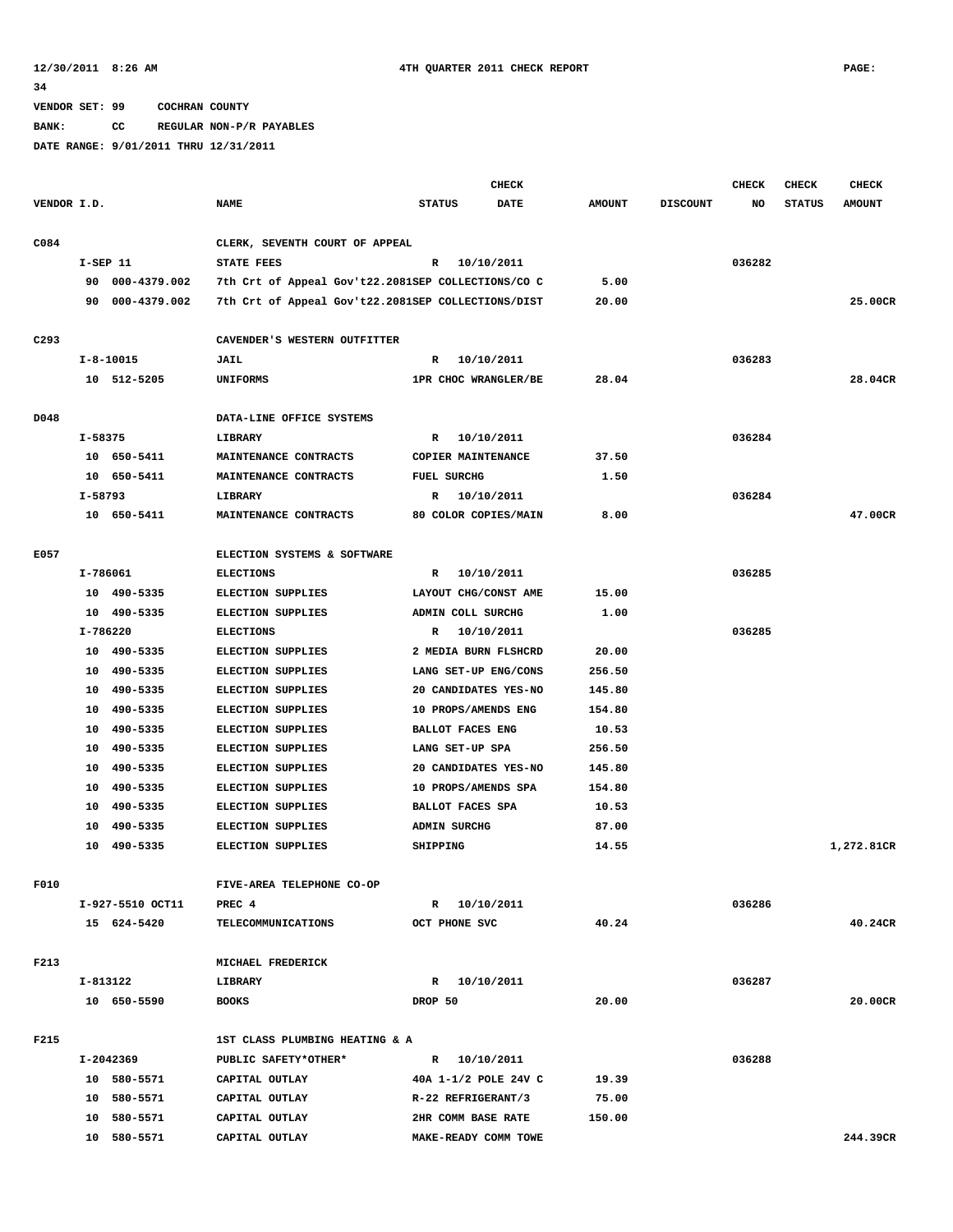#### **VENDOR SET: 99 COCHRAN COUNTY**

**BANK: CC REGULAR NON-P/R PAYABLES**

|             |         |                 |                                                  |               | <b>CHECK</b>         |               |                 | CHECK  | <b>CHECK</b>  | <b>CHECK</b>  |
|-------------|---------|-----------------|--------------------------------------------------|---------------|----------------------|---------------|-----------------|--------|---------------|---------------|
| VENDOR I.D. |         |                 | <b>NAME</b>                                      | <b>STATUS</b> | <b>DATE</b>          | <b>AMOUNT</b> | <b>DISCOUNT</b> | NO     | <b>STATUS</b> | <b>AMOUNT</b> |
| G005        |         |                 | <b>GENERAL FUND</b>                              |               |                      |               |                 |        |               |               |
|             |         |                 | I-3RD QTR CIVIL 2011 STATE CIVIL FEES            |               | R 10/10/2011         |               |                 | 036289 |               |               |
|             | 90      | 000-4363.004    | CO FILING FEE IND LGL SERV.                      |               | 3RD QTR CIVIL FEES   | 1.50          |                 |        |               |               |
|             | 90      | 000-4363.002    | OTHER THAN DIVORCE/FAMILY 10B 3RD QTR CIVIL FEES |               |                      | 1.00          |                 |        |               |               |
|             | 90      | 000-4363.004    | CO FILING FEE IND LGL SERV.                      |               | 3RD QTR CIVIL FEES   | 1.75          |                 |        |               |               |
|             |         |                 | I-3RD QTR CRIM 2011 STATE CRIMINAL FEES          | R             | 10/10/2011           |               |                 | 036289 |               |               |
|             | 90      | 000-4358.001    | STATE CCC DATE 01-01-04FORWORD3RD QTR CRIM FEES  |               |                      | 391.28        |                 |        |               |               |
|             | 90      | 000-4368        | BB BOND FEE (GVMT CD 41.258)                     |               | 3RD QTR CRIM FEES    | 22.50         |                 |        |               |               |
|             | 90      | 000-4370        | DNA TEST GOV CD SEC 411.147                      |               | 3RD QTR CRIM FEES    | 3.40          |                 |        |               |               |
|             | 90      | 000-4369        | EMS TRAUMA SEC49.02 SB1131                       |               | 3RD QTR CRIM FEES    | 25.60         |                 |        |               |               |
|             | 90      | 000-4347        | JUVENILE PROBATION DIVERSION                     |               | 3RD QTR CRIM FEES    | 2.00          |                 |        |               |               |
|             | 90      | 000-4378        | JRF JURY REIMB FEE/CCP102.00453RD QTR CRIM FEES  |               |                      | 32.80         |                 |        |               |               |
|             | 90      | 000-4363.003    | INDIGENT DEFENSE FEE                             |               | 3RD QTR CRIM FEES    | 17.20         |                 |        |               |               |
|             | 90      | 000-4355        | MVF CCP 102.022                                  |               | 3RD QTR CRIM FEES    | 0.45          |                 |        |               |               |
|             | 90      | $000 - 4367$    | STF-SUB 95% C(TRANS CD542.40 3RD QTR CRIM FEES   |               |                      | 70.50         |                 |        |               |               |
|             |         |                 | I-3RD QTR DRUG 2011 DRUG COURT COSTS             |               | R 10/10/2011         |               |                 | 036289 |               |               |
|             |         | 90 000-4379.001 | DRUG COURT FEE CCP102.0178                       |               | 3RD QTR DRUG FEES    | 17.00         |                 |        |               |               |
|             |         | I-LEASE #6      | <b>JUVENILE PROBATION</b>                        |               | R 10/10/2011         |               |                 | 036289 |               |               |
|             |         | 10 571-5464     | <b>VEHICLE LEASE</b>                             |               | VEHICLE LEASE 9/25-1 | 833.00        |                 |        |               | 1,419.98CR    |
|             |         |                 |                                                  |               |                      |               |                 |        |               |               |
| G186        |         |                 | GAYLORD BROS.                                    |               |                      |               |                 |        |               |               |
|             |         | I-15847695      | LIBRARY                                          | $\mathbb{R}$  | 10/10/2011           |               |                 | 036290 |               |               |
|             |         | 10 650-5590     | <b>BOOKS</b>                                     |               | DATE DUE SLIPS/500   | 15.38         |                 |        |               |               |
|             |         | 10 650-5590     | <b>BOOKS</b>                                     |               | 7 YR DATER STAMP     | 25.63         |                 |        |               |               |
|             | 10      | 650-5590        | <b>BOOKS</b>                                     |               | 1ML POLY REPAIR TAPE | 13.90         |                 |        |               |               |
|             | 10      | 650-5590        | <b>BOOKS</b>                                     | RUBBER CEMENT |                      | 4.46          |                 |        |               |               |
|             | 10      | 650-5590        | <b>BOOKS</b>                                     |               | MAGIC MEND ADH       | 4.67          |                 |        |               |               |
|             | 10      | 650-5590        | <b>BOOKS</b>                                     |               | 1.5ML POLY BK JKT CV | 38.63         |                 |        |               | 102.67CR      |
|             |         |                 |                                                  |               |                      |               |                 |        |               |               |
| J082        |         |                 | JOHN DEERE FINANCIAL                             |               |                      |               |                 |        |               |               |
|             |         | I-6028912       | <b>CEMETERY</b>                                  | $\mathbb{R}$  | 10/10/2011           |               |                 | 036291 |               |               |
|             |         | 10 516-5451     | <b>REPAIR</b>                                    |               | LIFT LINK/MOWER      | 18.38         |                 |        |               |               |
|             |         | 10 516-5451     | <b>REPAIR</b>                                    | LINK          |                      | 21.90         |                 |        |               | 40.28CR       |
|             |         |                 |                                                  |               |                      |               |                 |        |               |               |
| L015        |         |                 | LUBBOCK COUNTY, TEXAS                            |               |                      |               |                 |        |               |               |
|             |         | I-AUG '11 JUV   | JUVENILE PROBATION                               |               | R 10/10/2011         |               |                 | 036292 |               |               |
|             |         | 10 571-5413     | RESIDENTIAL SERVICES                             |               | 19 DAYS/JUV#797      | 1,805.00      |                 |        |               |               |
|             |         | 10 571-5413     | RESIDENTIAL SERVICES                             | 1 DAY/JUV#808 |                      | 95.00         |                 |        |               | 1,900.00CR    |
|             |         |                 |                                                  |               |                      |               |                 |        |               |               |
| L018        |         |                 | LUBBOCK GRADER BLADE, INC                        |               |                      |               |                 |        |               |               |
|             | I-42698 |                 | PRECINCT 1                                       |               | R 10/10/2011         |               |                 | 036293 |               |               |
|             |         | 15 621-5356     | ROAD MATERIALS & SUPPLIES                        |               | 42"X29"X30',14GA CUL | 1,305.00      |                 |        |               | 1,305.00CR    |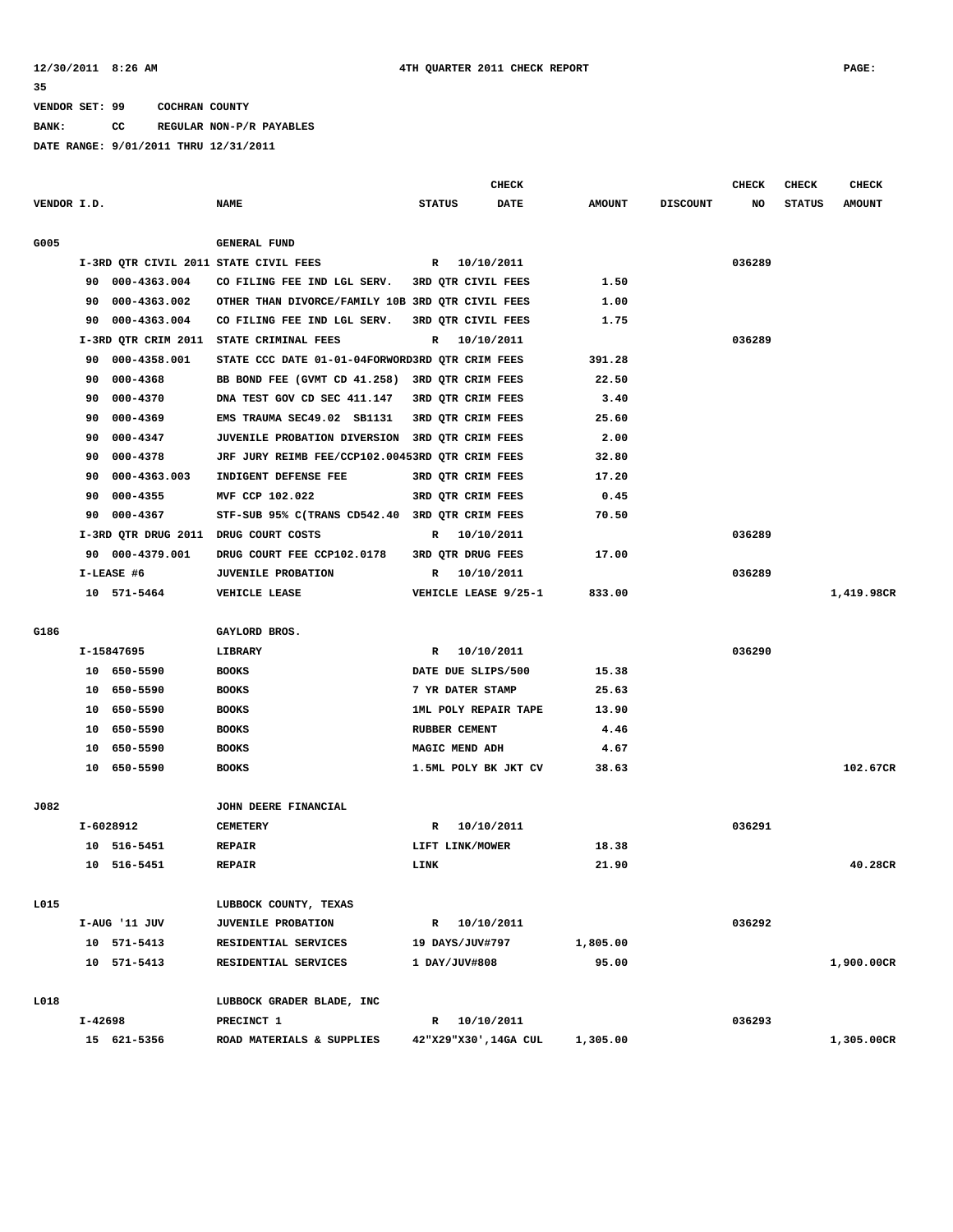#### **VENDOR SET: 99 COCHRAN COUNTY**

**BANK: CC REGULAR NON-P/R PAYABLES**

|             |                |                                |                            | CHECK       |               |                 | CHECK  | <b>CHECK</b>  | <b>CHECK</b>  |
|-------------|----------------|--------------------------------|----------------------------|-------------|---------------|-----------------|--------|---------------|---------------|
| VENDOR I.D. |                | <b>NAME</b>                    | <b>STATUS</b>              | <b>DATE</b> | <b>AMOUNT</b> | <b>DISCOUNT</b> | NO     | <b>STATUS</b> | <b>AMOUNT</b> |
| L189        |                | HOCKLEY COUNTY PUBLISHING CO.I |                            |             |               |                 |        |               |               |
|             | I-3027         | COMMISSIONERS COURT            | R 10/10/2011               |             |               |                 | 036294 |               |               |
|             | 15 610-5430    | LEGAL NOTICES                  | SALE OF SURPLUS VEH/       |             | 163.20        |                 |        |               |               |
|             | $I - 3031$     | COMMISSIONERS COURT            | R                          | 10/10/2011  |               |                 | 036294 |               |               |
|             | 15 610-5430    | LEGAL NOTICES                  | PUBLIC HEARING NOTIC       |             | 50.40         |                 |        |               | 213.60CR      |
|             |                |                                |                            |             |               |                 |        |               |               |
| M031        |                | MILLER PAPER & PACKAGING CO    |                            |             |               |                 |        |               |               |
|             | I-S1999813.001 | <b>ACTIVITY BLDG</b>           | R 10/10/2011               |             |               |                 | 036295 |               |               |
|             | 10 662-5332    | CUSTODIAL SUPPLIES             | 3 QUICK CONN HANDLES       |             | 24.43         |                 |        |               |               |
|             | I-S2018991.001 | <b>ACTIVITY BLDG</b>           | $\mathbb{R}$               | 10/10/2011  |               |                 | 036295 |               |               |
|             | 10 662-5332    | CUSTODIAL SUPPLIES             | <b>1CS CORELESS TISSUE</b> |             | 81.46         |                 |        |               |               |
|             | 10 662-5332    | CUSTODIAL SUPPLIES             | 3EA 20" RED BUFF PAD       |             | 14.52         |                 |        |               |               |
|             | I-S2038050.001 | <b>COURTHOUSE</b>              | $\mathbb{R}$               | 10/10/2011  |               |                 | 036295 |               |               |
|             | 10 510-5332    | CUSTODIAL SUPPLIES             | 2CS 40-45GL LINERS 2       |             | 85.00         |                 |        |               |               |
|             | 10 510-5332    | CUSTODIAL SUPPLIES             | 2CS HI DENS LINERS 1       |             | 61.70         |                 |        |               |               |
|             | I-S2038053.001 | JAIL                           | R                          | 10/10/2011  |               |                 | 036295 |               |               |
|             | 10 512-5392    | MISCELLANEOUS SUPPLIES         | 1CS FANTAIL MOP 12/C       |             | 65.69         |                 |        |               | 332.80CR      |
| M277        |                | <b>MORTON SUPERMARKET</b>      |                            |             |               |                 |        |               |               |
|             | I-03101091411  | JAIL                           | R                          | 10/10/2011  |               |                 | 036296 |               |               |
|             | 10 512-5333    | <b>FOOD-PRISONERS</b>          | BIMBO SFT WHITE/2          |             | 4.38          |                 |        |               |               |
|             | 10 512-5333    | <b>FOOD-PRISONERS</b>          | SF SUGAR/2                 |             | 14.18         |                 |        |               |               |
|             | 10 512-5333    | FOOD-PRISONERS                 | BIMBO WHEAT/6              |             | 13.14         |                 |        |               |               |
|             | 10<br>512-5333 | <b>FOOD-PRISONERS</b>          | SF HASH BRNS               |             | 2.39          |                 |        |               |               |
|             | 512-5333<br>10 | FOOD-PRISONERS                 | SF CRNKL CUT FF/2          |             | 5.98          |                 |        |               |               |
|             | 10<br>512-5333 | <b>FOOD-PRISONERS</b>          | SF TATER TOTS/2            |             | 5.98          |                 |        |               |               |
|             | 512-5333<br>10 | <b>FOOD-PRISONERS</b>          | HOMO MILK/2                |             | 8.18          |                 |        |               |               |
|             | 512-5333<br>10 | FOOD-PRISONERS                 | 18CT LG EGGS               |             | 3.29          |                 |        |               |               |
|             | 10 512-5333    | <b>FOOD-PRISONERS</b>          | BAR S HAM CHOP/3           |             | 7.17          |                 |        |               |               |
|             | 10<br>512-5333 | <b>FOOD-PRISONERS</b>          | BAR S BACON SLC/3          |             | 13.17         |                 |        |               |               |
|             | 512-5333<br>10 | FOOD-PRISONERS                 | LETTUCE CELLO              |             | 1.29          |                 |        |               |               |
|             | 512-5333<br>10 | <b>FOOD-PRISONERS</b>          | HAMB SLCD DILL             |             | 6.59          |                 |        |               |               |
|             | 512-5333<br>10 | <b>FOOD-PRISONERS</b>          | SF MUSTARD/4               |             | 3.96          |                 |        |               |               |
|             | 10 512-5333    | <b>FOOD-PRISONERS</b>          | SF KETCHUP SQZ/3           |             | 4.47          |                 |        |               |               |
|             | 10 512-5333    | FOOD-PRISONERS                 | GRANDMAS TORTILLAS/3       |             | 5.97          |                 |        |               |               |
|             | I-03103092911  | <b>JAIL</b>                    | R 10/10/2011               |             |               |                 | 036296 |               |               |
|             | 10 512-5333    | <b>FOOD-PRISONERS</b>          | LETTUCE CELLO              |             | 1.29          |                 |        |               |               |
|             | 10 512-5333    | FOOD-PRISONERS                 | RED DEL APPLES/2           |             | 6.18          |                 |        |               |               |
|             | 10 512-5333    | <b>FOOD-PRISONERS</b>          | BAR S HAM CHOP/6           |             | 14.34         |                 |        |               |               |
|             | 10 512-5333    | FOOD-PRISONERS                 | SALAD BLEND/2              |             | 6.58          |                 |        |               |               |
|             | 10 512-5333    | <b>FOOD-PRISONERS</b>          | HOMO MILK                  |             | 4.09          |                 |        |               |               |
|             | 10 512-5333    | <b>FOOD-PRISONERS</b>          | SF MEX BLND SHRD/2         |             | 4.78          |                 |        |               |               |
|             | 10 512-5333    | FOOD-PRISONERS                 | KR VELVEETA IWS/4          |             | 19.96         |                 |        |               |               |
|             | 10 512-5333    | <b>FOOD-PRISONERS</b>          | 18CT LG EGGS               |             | 2.49          |                 |        |               |               |
|             | I-19100090611  | <b>JAIL</b>                    | R 10/10/2011               |             |               |                 | 036296 |               |               |
|             | 10 512-5333    | <b>FOOD-PRISONERS</b>          | BIMBO SFT WHITE/12         |             | 26.28         |                 |        |               |               |
|             | 10 512-5333    | <b>FOOD-PRISONERS</b>          | BOLD MIX                   |             | 7.99          |                 |        |               |               |
|             | 10 512-5333    | <b>FOOD-PRISONERS</b>          | VELVEETA IWS/2             |             | 9.98          |                 |        |               |               |
|             |                |                                |                            |             |               |                 |        |               |               |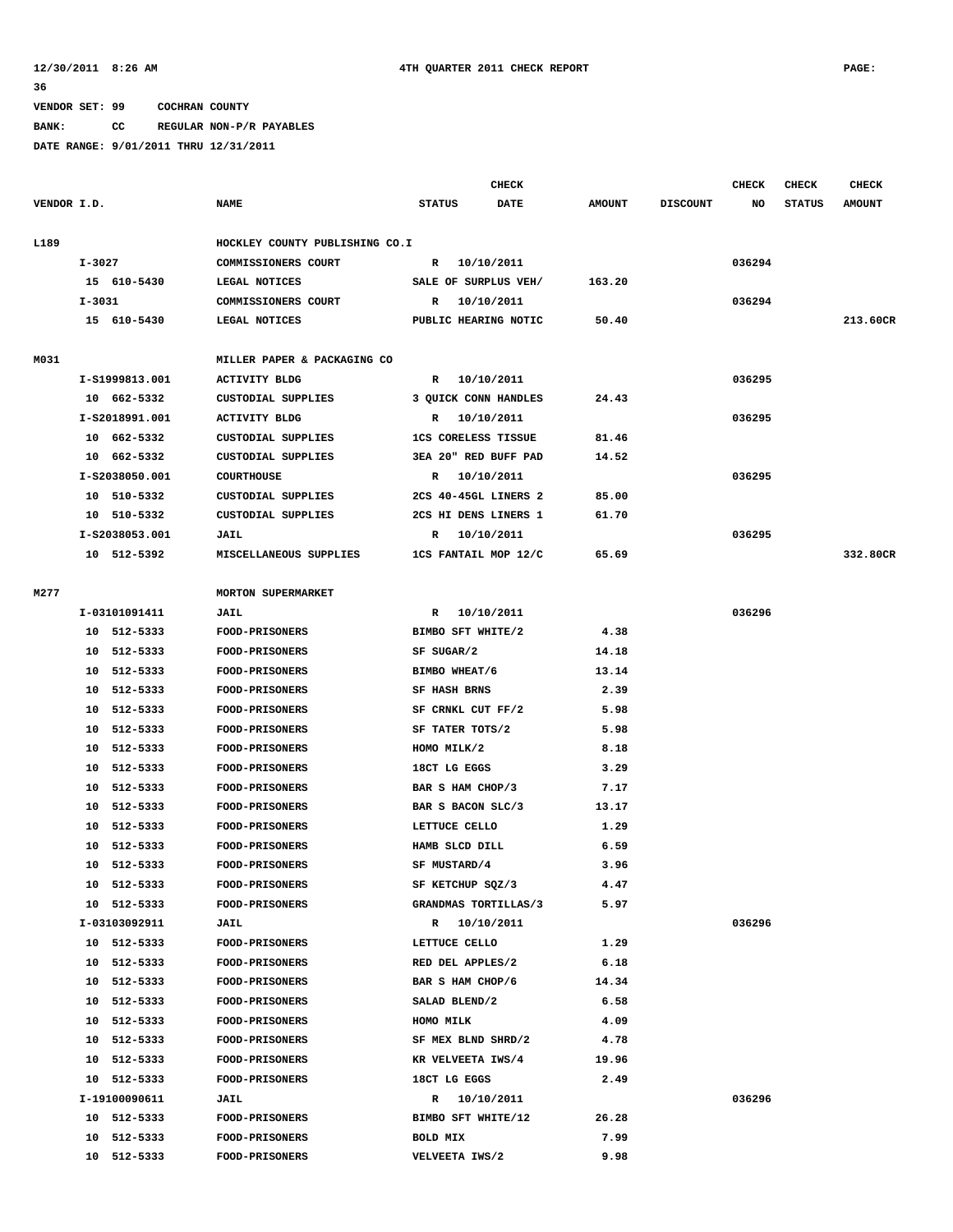#### **VENDOR SET: 99 COCHRAN COUNTY BANK: CC REGULAR NON-P/R PAYABLES**

|             |    |               |             |                                                |             |                                      | CHECK                       |               |                 | <b>CHECK</b> | CHECK         | CHECK         |
|-------------|----|---------------|-------------|------------------------------------------------|-------------|--------------------------------------|-----------------------------|---------------|-----------------|--------------|---------------|---------------|
| VENDOR I.D. |    |               | <b>NAME</b> |                                                |             | <b>STATUS</b>                        | DATE                        | <b>AMOUNT</b> | <b>DISCOUNT</b> | NO           | <b>STATUS</b> | <b>AMOUNT</b> |
| M277        |    |               |             | <b>MORTON SUPERMARKET</b>                      | <b>CONT</b> |                                      |                             |               |                 |              |               |               |
|             |    | I-19100090611 | JAIL        |                                                |             | R 10/10/2011                         |                             |               |                 | 036296       |               |               |
|             |    | 10 512-5333   |             | FOOD-PRISONERS                                 |             | LETTUCE CELLO/2                      |                             | 3.18          |                 |              |               |               |
|             |    | I-25101092111 | <b>JAIL</b> |                                                |             | R                                    | 10/10/2011                  |               |                 | 036296       |               |               |
|             |    | 10 512-5333   |             | <b>FOOD-PRISONERS</b>                          |             | BIMBO WHEAT/6                        |                             | 13.14         |                 |              |               |               |
|             | 10 | 512-5333      |             | <b>FOOD-PRISONERS</b>                          |             | HOMO MILK                            |                             | 4.09          |                 |              |               |               |
|             | 10 | 512-5333      |             | FOOD-PRISONERS                                 |             | <b>BAG ORANGES</b>                   |                             | 3.59          |                 |              |               |               |
|             | 10 | 512-5333      |             | FOOD-PRISONERS                                 |             | RED DEL APPLES                       |                             | 3.09          |                 |              |               |               |
|             |    | I-36101091011 | <b>JAIL</b> |                                                |             | R                                    | 10/10/2011                  |               |                 | 036296       |               |               |
|             |    | 10 512-5333   |             | FOOD-PRISONERS                                 |             | JDEAN BRKFST BOWL                    |                             | 3.29          |                 |              |               |               |
|             | 10 | 512-5333      |             | FOOD-PRISONERS                                 |             |                                      | <b>JDEAN BRKFST BOWL/12</b> | 39.48         |                 |              |               |               |
|             | 10 | 512-5333      |             | FOOD-PRISONERS                                 |             | JDEAN BRKFST BOWL/3                  |                             | 9.87          |                 |              |               |               |
|             | 10 | 512-5333      |             | FOOD-PRISONERS                                 |             | JDEAN SAUS EGG CH B/                 |                             | 38.94         |                 |              |               |               |
|             | 10 | 512-5333      |             | FOOD-PRISONERS                                 |             |                                      | SANTA FE 8" TORTILLA        | 4.18          |                 |              |               |               |
|             | 10 | 512-5333      |             | FOOD-PRISONERS                                 |             | PIERRE JBO CHZBRGR/6                 |                             | 14.94         |                 |              |               |               |
|             | 10 | 512-5333      |             | FOOD-PRISONERS                                 |             | PIERRE BIG AZ FRIED/                 |                             | 14.95         |                 |              |               |               |
|             | 10 | 512-5333      |             | <b>FOOD-PRISONERS</b>                          |             | BACON CHE/5                          |                             | 12.95         |                 |              |               |               |
|             | 10 | 512-5333      |             | <b>FOOD-PRISONERS</b>                          |             | SF CRNKL CUT FF/2                    |                             | 5.98          |                 |              |               |               |
|             | 10 | 512-5333      |             | <b>FOOD-PRISONERS</b>                          |             | TATER TOTS/2                         |                             | 5.98          |                 |              |               |               |
|             | 10 | 512-5333      |             | FOOD-PRISONERS                                 |             | LETTUCE CELLO                        |                             | 1.29          |                 |              |               |               |
|             | 10 | 512-5333      |             | <b>FOOD-PRISONERS</b>                          |             | SF SHRD TACO CHZ                     |                             | 2.39          |                 |              |               |               |
|             | 10 | 512-5333      |             | FOOD-PRISONERS                                 |             | <b>BAG ORANGES</b>                   |                             | 3.49          |                 |              |               |               |
|             | 10 | 512-5333      |             | FOOD-PRISONERS                                 |             | SF DRNK MX GR/4                      |                             | 11.56         |                 |              |               |               |
|             | 10 | 512-5333      |             | <b>FOOD-PRISONERS</b>                          |             | <b>PRODUCE</b>                       |                             | 3.09          |                 |              |               |               |
|             | 10 | 512-5333      |             | FOOD-PRISONERS                                 |             | SF DRNK MX CHR/3                     |                             | 8.67          |                 |              |               |               |
|             | 10 | 512-5333      |             | FOOD-PRISONERS                                 |             | SF DRNK MX CHR                       |                             | 2.89          |                 |              |               |               |
|             | 10 | 512-5333      |             | <b>FOOD-PRISONERS</b>                          |             | SF DRNK MX LEM/2                     |                             | 5.78          |                 |              |               |               |
|             | 10 | 512-5333      |             | FOOD-PRISONERS                                 |             | GAL HOMO MILK                        |                             | 3.95          |                 |              |               |               |
|             |    | I-42100092311 | <b>JAIL</b> |                                                |             | R                                    | 10/10/2011                  |               |                 | 036296       |               |               |
|             |    | 10 512-5391   |             | MEDICAL CARE-PRISONERS                         |             | WF COMP ALRGY MED 24                 |                             | 3.39          |                 |              |               |               |
|             | 10 | 512-5391      |             | MEDICAL CARE-PRISONERS                         |             | WF COMP ALRGY CAP                    |                             | 3.69          |                 |              |               |               |
|             | 10 | 512-5391      |             | MEDICAL CARE-PRISONERS                         |             | WF COMP ALRGY CAP                    |                             | 3.69          |                 |              |               |               |
|             |    | I-50100092611 | <b>JAIL</b> |                                                |             | R                                    | 10/10/2011                  |               |                 | 036296       |               |               |
|             | 10 | 512-5333      |             |                                                |             | BIMBO WHEAT/9                        |                             | 19.71         |                 |              |               |               |
|             |    | 10 512-5333   |             | <b>FOOD-PRISONERS</b><br><b>FOOD-PRISONERS</b> |             | JD BRKFST BOWLS/24                   |                             | 78.96         |                 |              |               |               |
|             | 10 | 512-5333      |             | <b>FOOD-PRISONERS</b>                          |             | JD SAUS EGG CH B/                    |                             | 25.96         |                 |              |               |               |
|             |    | 10 512-5333   |             | FOOD-PRISONERS                                 |             | SF DRNK MX GR/2                      |                             | 5.78          |                 |              |               |               |
|             |    | 10 512-5333   |             | FOOD-PRISONERS                                 |             | C&H GRAN SUGAR                       |                             | 8.39          |                 |              |               |               |
|             |    | 512-5333      |             |                                                |             |                                      |                             | 7.78          |                 |              |               |               |
|             | 10 | 512-5333      |             | <b>FOOD-PRISONERS</b><br>FOOD-PRISONERS        |             | J DEAN SAUS HOT/2                    |                             |               |                 |              |               |               |
|             | 10 |               |             |                                                |             | SF COFFEE CRMR/4<br>SF DRNK MX CHR/2 |                             | 8.76          |                 |              |               |               |
|             | 10 | 512-5333      |             | FOOD-PRISONERS                                 |             |                                      |                             | 5.78<br>2.89  |                 |              |               |               |
|             |    | 10 512-5333   |             | <b>FOOD-PRISONERS</b>                          |             | 18CT LG EGGS                         |                             |               |                 |              |               |               |
|             |    | 10 512-5333   |             | <b>FOOD-PRISONERS</b>                          |             | BAR S BACON SLC/4                    |                             | 17.56         |                 |              |               |               |
|             |    | 10 512-5333   |             | <b>FOOD-PRISONERS</b>                          |             | HOMO MILK                            |                             | 4.09          |                 |              |               |               |
|             |    | 10 512-5333   |             | <b>FOOD-PRISONERS</b>                          |             | JD BRKFST BOWLS/8                    |                             | 26.32         |                 |              |               |               |
|             |    | 10 512-5333   |             | <b>FOOD-PRISONERS</b>                          |             | JD BRKFST BOWLS/8                    |                             | 26.32         |                 |              |               |               |
|             | 10 | 512-5333      |             | <b>FOOD-PRISONERS</b>                          |             | JD BRKFST BOWLS/8                    |                             | 26.32         |                 |              |               |               |
|             |    | 10 512-5333   |             | <b>FOOD-PRISONERS</b>                          |             | SF HASH BRNS                         |                             | 2.39          |                 |              |               |               |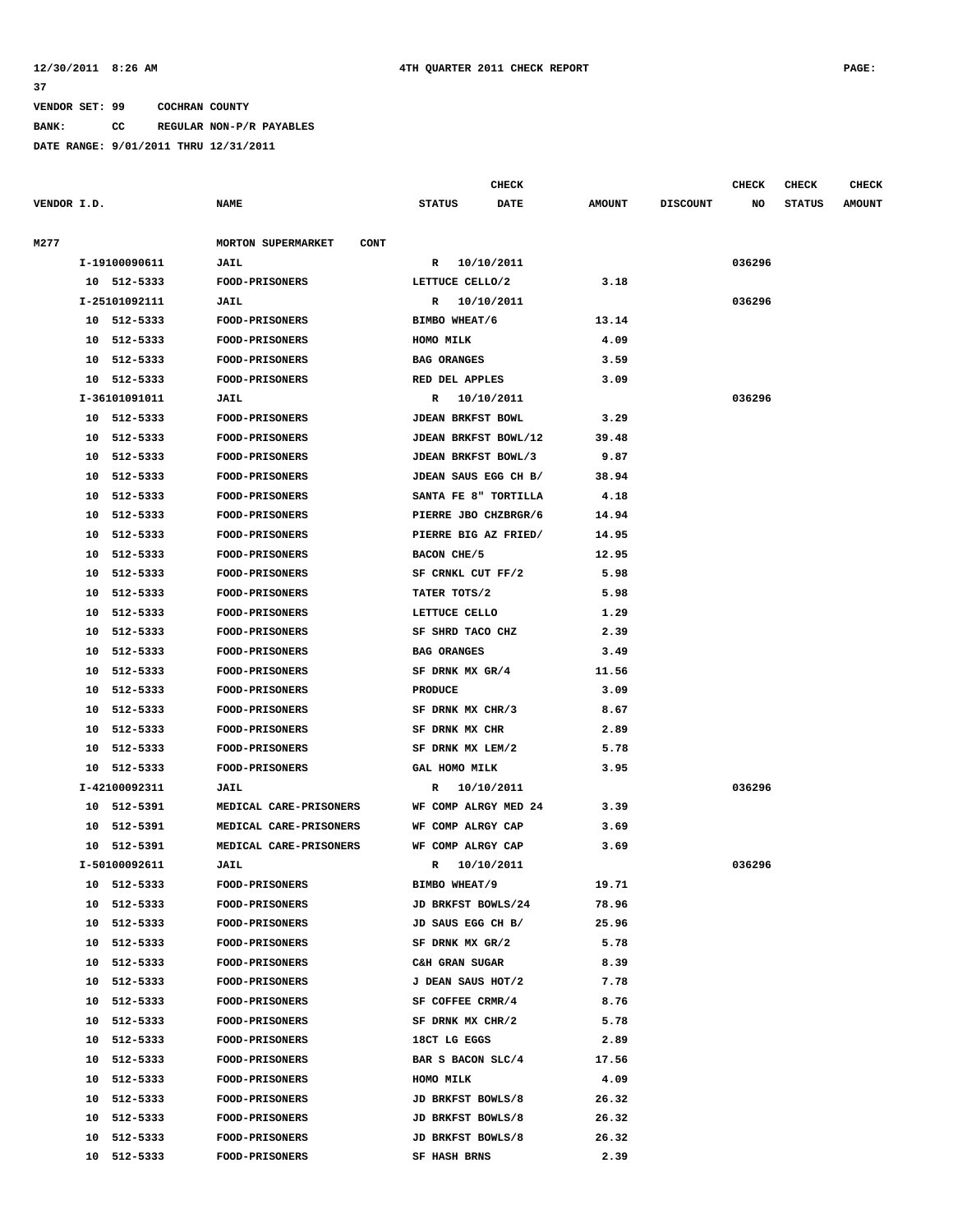## **VENDOR SET: 99 COCHRAN COUNTY**

**BANK: CC REGULAR NON-P/R PAYABLES**

|             |                      |                                                   | <b>CHECK</b>                 |               |                 | <b>CHECK</b> | <b>CHECK</b>  | <b>CHECK</b>  |
|-------------|----------------------|---------------------------------------------------|------------------------------|---------------|-----------------|--------------|---------------|---------------|
| VENDOR I.D. |                      | <b>NAME</b>                                       | <b>STATUS</b><br><b>DATE</b> | <b>AMOUNT</b> | <b>DISCOUNT</b> | NO.          | <b>STATUS</b> | <b>AMOUNT</b> |
| M277        |                      | <b>MORTON SUPERMARKET</b><br><b>CONT</b>          |                              |               |                 |              |               |               |
|             | I-50100092611        | JAIL                                              | 10/10/2011<br>R              |               |                 | 036296       |               |               |
|             | 10 512-5333          | FOOD-PRISONERS                                    | SF MEX BLND SHRD/2           | 4.78          |                 |              |               |               |
|             | 512-5333<br>10       | FOOD-PRISONERS                                    | <b>BAG ORANGES</b>           | 3.59          |                 |              |               |               |
|             | 512-5333<br>10       | <b>FOOD-PRISONERS</b>                             | RED DEL APPLES               | 2.29          |                 |              |               |               |
|             | 10 512-5333          | FOOD-PRISONERS                                    | JD BRKFST BOWLS/8            | 26.32         |                 |              |               |               |
|             | I-52100092611        | <b>JAIL</b>                                       | 10/10/2011<br>R              |               |                 | 036296       |               |               |
|             | 10 512-5333          | <b>FOOD-PRISONERS</b>                             | J DEAN BRKFST BOWLS/         | 26.32         |                 |              |               |               |
|             | I-80101092911        | JAIL                                              | 10/10/2011<br>R              |               |                 | 036296       |               |               |
|             | 10 512-5333          | <b>FOOD-PRISONERS</b>                             | BQT PORK RIBLET ML/1         | 15.48         |                 |              |               |               |
|             | 10 512-5333          | <b>FOOD-PRISONERS</b>                             | BQT TRKY DNR/12              | 15.48         |                 |              |               |               |
|             | 10 512-5333          | <b>FOOD-PRISONERS</b>                             | BQT CHKN FRIED STK/1         | 15.48         |                 |              |               |               |
|             | 512-5333<br>10       | FOOD-PRISONERS                                    |                              | 21.48         |                 |              |               |               |
|             |                      |                                                   | BQT MEATLOAF DNR/12          |               |                 |              |               |               |
|             | 10<br>512-5333       | FOOD-PRISONERS                                    | BQT SALS STK DNR/24          | 42.96         |                 |              |               | 876.82CR      |
| N066        |                      | NTS COMMUNICATIONS                                |                              |               |                 |              |               |               |
|             | I-8062660032 10/11   | COMM'R CT/CO JUDGE                                | 10/10/2011<br>R              |               |                 | 036297       |               |               |
|             | 15 610-5420          | TELECOMMUNICATIONS                                | WATTS LINE CHG               | 1.00          |                 |              |               |               |
|             | 15 610-5420          | TELECOMMUNICATIONS                                | <b>FEES</b>                  | 4.99          |                 |              |               | 5.99CR        |
| P221        |                      | PERDUE, BRANDON, FIELDER, COLLINS                 |                              |               |                 |              |               |               |
|             | I-SEP 2011 FEES      | <b>JUSTICE OF PEACE</b>                           | 10/10/2011<br>R              |               |                 | 036298       |               |               |
|             | 10 000-2206.002      | ATTORNEY COLLECTION FEES                          | SEPTEMBER COLLECTION         | 629.73        |                 |              |               | 629.73CR      |
|             |                      |                                                   |                              |               |                 |              |               |               |
| R264        |                      | TINA DAVIS RINCONES                               |                              |               |                 |              |               |               |
|             | $I - 11 - 07 - 1403$ | DISTRICT COURT                                    | 10/10/2011<br>R              |               |                 | 036299       |               |               |
|             | 10 435-5400          | ATTORNEY AD LITEM                                 | PLEA HRNG/BAXTER             | 300.00        |                 |              |               | 300.00CR      |
|             |                      |                                                   |                              |               |                 |              |               |               |
| S010        |                      | SILVERS COMPANY                                   |                              |               |                 |              |               |               |
|             | I-CONSTABLE 09/11    | <b>CONSTABLE</b>                                  | R<br>10/10/2011              |               |                 | 036300       |               |               |
|             | 550-5330<br>10       | FUEL & OIL                                        | 23.55GL PREM UNL             | 90.88         |                 |              |               |               |
|             | 10 550-5330          | FUEL & OIL                                        | CR FED TAX ON 23.55G         | 4.33CR        |                 |              |               |               |
|             | I-EXT OFC 09/11      | <b>EXTENSION SVC</b>                              | 10/10/2011<br>R              |               |                 | 036300       |               |               |
|             | 10 665-5330          | FUEL AND OIL                                      | 147.41GL UNL                 | 530.44        |                 |              |               |               |
|             | 10 665-5330          | FUEL AND OIL                                      | CR FED TAX ON 147.41         | 27.12CR       |                 |              |               |               |
|             | $I-JUV$ PROB 09/11   | <b>JUVENILE PROBATION</b>                         | R 10/10/2011                 |               |                 | 036300       |               |               |
|             | 10 571-5330          | FUEL                                              | 63.97GL UNL                  | 231.85        |                 |              |               |               |
|             | 10 571-5330          | FUEL                                              | CR FED TAX ON 63.97G         | 11.77CR       |                 |              |               |               |
|             | $I-NON-DEF$ 09/11    | <b>EXTENSION SVC</b>                              | R 10/10/2011                 |               |                 | 036300       |               |               |
|             | 10 665-5428          | FCS AGENT-TRAVEL-OUT OF COUNTY7.29GL UNL          |                              | 26.67         |                 |              |               |               |
|             | 10 665-5428          | FCS AGENT-TRAVEL-OUT OF COUNTYCR FED TAX ON 7.29G |                              | 1.34CR        |                 |              |               |               |
|             | $I-PARK$ 09/11       | PARK/AIRPORT                                      | R 10/10/2011                 |               |                 | 036300       |               |               |
|             | 30 518-5330          | FUEL & OIL                                        | 51.98GL UNL                  | 187.60        |                 |              |               |               |
|             | 30 518-5330          | FUEL & OIL                                        | CR FED TAX ON 51.98G         | 9.56CR        |                 |              |               |               |
|             | I-PREC 1 09/11       | PREC 1                                            | R 10/10/2011                 |               |                 | 036300       |               |               |
|             | 15 621-5330          | FUEL & OIL                                        | CR FED TAX ON 26GL U         | 4.78CR        |                 |              |               |               |
|             | 15 621-5330          | FUEL & OIL                                        | 26GL UNL                     | 92.53         |                 |              |               |               |
|             | 15 621-5330          | FUEL & OIL                                        | 89GL HS DIESEL               | 293.70        |                 |              |               |               |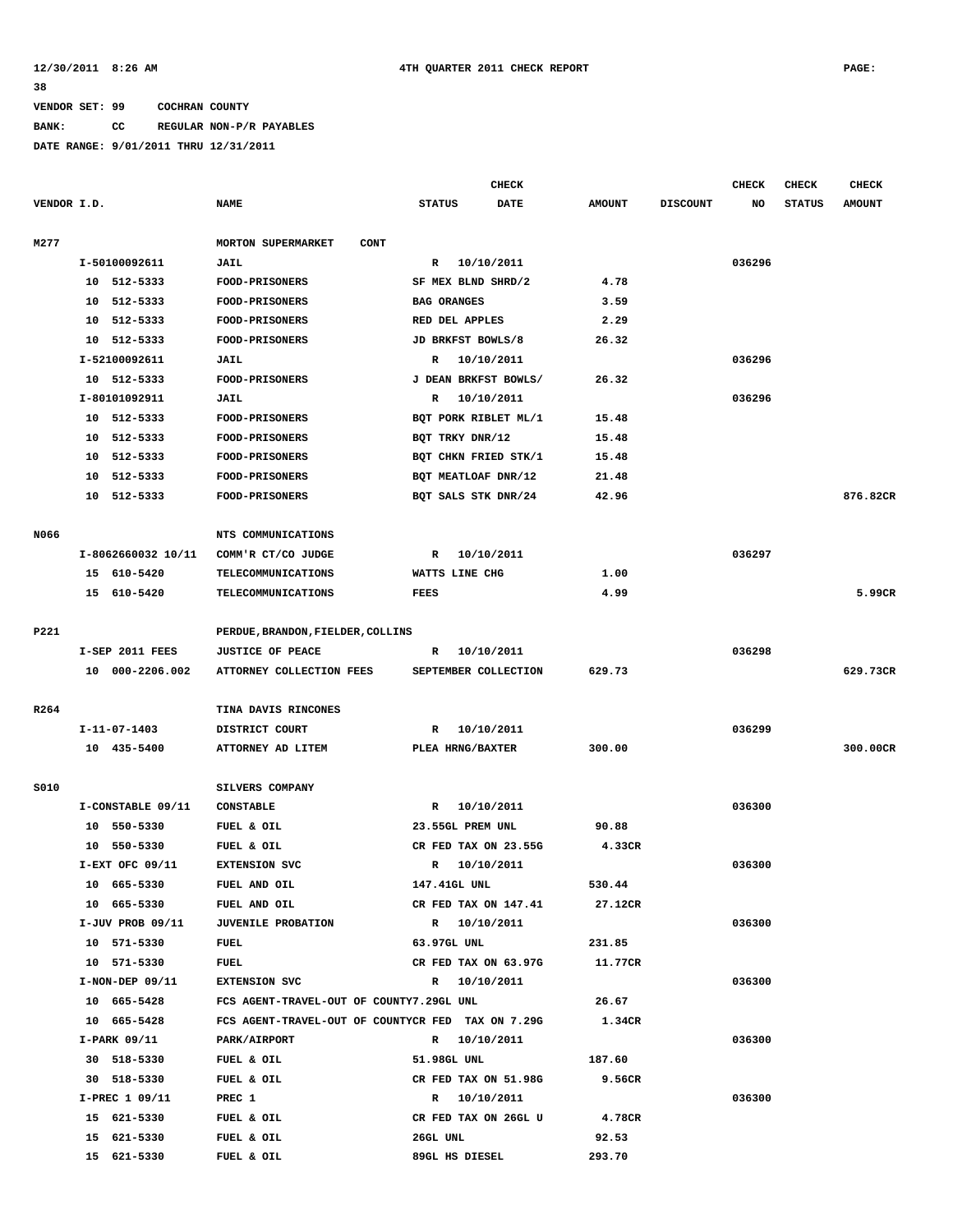#### **VENDOR SET: 99 COCHRAN COUNTY**

# **BANK: CC REGULAR NON-P/R PAYABLES**

|             |                     |                                                    | <b>CHECK</b>          |             |               |                 | CHECK  | <b>CHECK</b>  | <b>CHECK</b>  |
|-------------|---------------------|----------------------------------------------------|-----------------------|-------------|---------------|-----------------|--------|---------------|---------------|
| VENDOR I.D. |                     | <b>NAME</b>                                        | <b>STATUS</b>         | <b>DATE</b> | <b>AMOUNT</b> | <b>DISCOUNT</b> | NO     | <b>STATUS</b> | <b>AMOUNT</b> |
|             |                     |                                                    |                       |             |               |                 |        |               |               |
| S010        |                     | SILVERS COMPANY<br>CONT                            |                       |             |               |                 |        |               |               |
|             | I-PREC 1 09/11      | PREC 1                                             | R 10/10/2011          |             |               |                 | 036300 |               |               |
|             | 15 621-5330         | FUEL & OIL                                         | 75GL HS DIESEL        |             | 252.00        |                 |        |               |               |
|             | I-PREC 2 09/11      | PREC <sub>2</sub>                                  | R.                    | 10/10/2011  |               |                 | 036300 |               |               |
|             | 15 622-5330         | FUEL AND OIL                                       | 1038GL HS DIESEL      |             | 3,477.30      |                 |        |               |               |
|             | I-PREC 4 09/11      | PREC 4                                             | $\mathbf{R}$          | 10/10/2011  |               |                 | 036300 |               |               |
|             | 15 624-5330         | FUEL AND OIL                                       | 725.3GL HS DIESEL     |             | 2,473.27      |                 |        |               |               |
|             | I-SHERIFF 09/11     | <b>SHERIFF</b>                                     | $\mathbb{R}$          | 10/10/2011  |               |                 | 036300 |               |               |
|             | 10 560-5330         | FUEL AND OIL                                       | 29.02GL UNL/#640      |             | 106.19        |                 |        |               |               |
|             | 10 560-5330         | FUEL AND OIL                                       | 44.97GL UNL/#697      |             | 164.01        |                 |        |               |               |
|             | 10 560-5330         | FUEL AND OIL                                       | 119.1GL UNL/#720      |             | 433.83        |                 |        |               |               |
|             | 10 560-5330         | FUEL AND OIL                                       | 21.01GL UNL/#726      |             | 76.30         |                 |        |               |               |
|             | 560-5330<br>10      | FUEL AND OIL                                       | 24.52GLGL UNL/#799    |             | 85.80         |                 |        |               |               |
|             | 560-5330<br>10      | FUEL AND OIL                                       | 55.56GL UNL/#692      |             | 200.47        |                 |        |               |               |
|             | 10 560-5330         | FUEL AND OIL                                       | CR FED TAX ON 294.48  |             | 54.18CR       |                 |        |               | 8,609.76CR    |
|             |                     |                                                    |                       |             |               |                 |        |               |               |
| S047        |                     | SHELL FLEET PLUS                                   |                       |             |               |                 |        |               |               |
|             | I-065177891109      | <b>EXTENSION SVC</b>                               | $\mathbb{R}$          | 10/10/2011  |               |                 | 036301 |               |               |
|             | 10 665-5330         | FUEL AND OIL                                       | 22.335GL UNL, AMARILL |             | 75.92         |                 |        |               |               |
|             | 10 665-5330         | FUEL AND OIL                                       | CR FED TAX ON 22.3GL  |             | 4.09CR        |                 |        |               | 71.83CR       |
|             |                     |                                                    |                       |             |               |                 |        |               |               |
| S071        |                     | SCRIPT OFFICE PRODUCTS, INC.                       |                       |             |               |                 |        |               |               |
|             | I-37326             | <b>SHERIFF</b>                                     | R 10/10/2011          |             |               |                 | 036302 |               |               |
|             | 10 560-5310         | OFFICE SUPPLIES                                    | HON2091SR69T LTHR CH  |             | 400.95        |                 |        |               |               |
|             | I-37406             | <b>TREASURER</b>                                   | R 10/10/2011          |             |               |                 | 036302 |               |               |
|             | 10 497-5310         | OFFICE SUPPLIES                                    | USB DR 32GB           |             | 98.00         |                 |        |               | 498.95CR      |
|             |                     |                                                    |                       |             |               |                 |        |               |               |
| S217        |                     | STATE COMPTROLLER                                  |                       |             |               |                 |        |               |               |
|             |                     | I-3RD QTR CIVIL '11 STATE CIVIL COSTS              | $\mathbb{R}$          | 10/10/2011  |               |                 | 036303 |               |               |
|             | 90 000-4372         | BIRTH CERT. GOV118.015                             | 3RD QTR REMITTANCE F  |             | 61.20         |                 |        |               |               |
|             | 000-4373<br>90      | MARRIAGE LICENSE GOV 118.011 3RD QTR REMITTANCE F  |                       |             | 150.00        |                 |        |               |               |
|             | 000-4363.004<br>90  | CO FILING FEE IND LGL SERV.                        | 3RD QTR REMITTANCE F  |             | 28.50         |                 |        |               |               |
|             | 90<br>000-4363.002  | OTHER THAN DIVORCE/FAMILY 10B 3RD QTR REMITTANCE F |                       |             | 99.00         |                 |        |               |               |
|             | 000-4363.004<br>90. | CO FILING FEE IND LGL SERV.                        | 3RD QTR REMITTANCE F  |             | 33.25         |                 |        |               |               |
|             | 90 000-4379         | JUDICIAL SUPPORT FEE/L133.105 3RD QTR REMITTANCE F |                       |             | 210.00        |                 |        |               | 581.95CR      |
|             |                     |                                                    |                       |             |               |                 |        |               |               |
| S217        |                     | STATE COMPTROLLER                                  |                       |             |               |                 |        |               |               |
|             | I-3RD QTR CRIM '11  | STATE CRIM COSTS                                   | R 10/10/2011          |             |               |                 | 036304 |               |               |
|             | 90 000-4358.001     | STATE CCC DATE 01-01-04FORWORD3RD QTR REMITTANCE F |                       |             | 3,521.50      |                 |        |               |               |
|             | 90 000-4368         | BB BOND FEE (GVMT CD 41.258) 3RD QTR REMITTANCE F  |                       |             | 202.50        |                 |        |               |               |
|             | 000-4370<br>90      | DNA TEST GOV CD SEC 411.147                        | 3RD QTR REMITTANCE F  |             | 30.60         |                 |        |               |               |
|             | 000-4369<br>90      | EMS TRAUMA SEC49.02 SB1131                         | 3RD QTR REMITTANCE F  |             | 230.40        |                 |        |               |               |
|             | $000 - 4347$<br>90  | JUVENILE PROBATION DIVERSION 3RD QTR REMITTANCE F  |                       |             | 18.00         |                 |        |               |               |
|             | 000-4378<br>90      | JRF JURY REIMB FEE/CCP102.00453RD QTR REMITTANCE F |                       |             | 295.20        |                 |        |               |               |
|             | 000-4363.003<br>90  | INDIGENT DEFENSE FEE                               | 3RD QTR REMITTANCE F  |             | 154.80        |                 |        |               |               |
|             | 000-4355<br>90      | MVF CCP 102.022                                    | 3RD QTR REMITTANCE F  |             | 4.05          |                 |        |               |               |
|             | 000-4367<br>90      | STF-SUB 95% C(TRANS CD542.40 3RD QTR REMITTANCE F  |                       |             | 1,339.50      |                 |        |               |               |
|             | 90<br>000-4342      | ARREST FEES - STATE OFFICERS 3RD QTR REMITTANCE F  |                       |             | 30.00         |                 |        |               |               |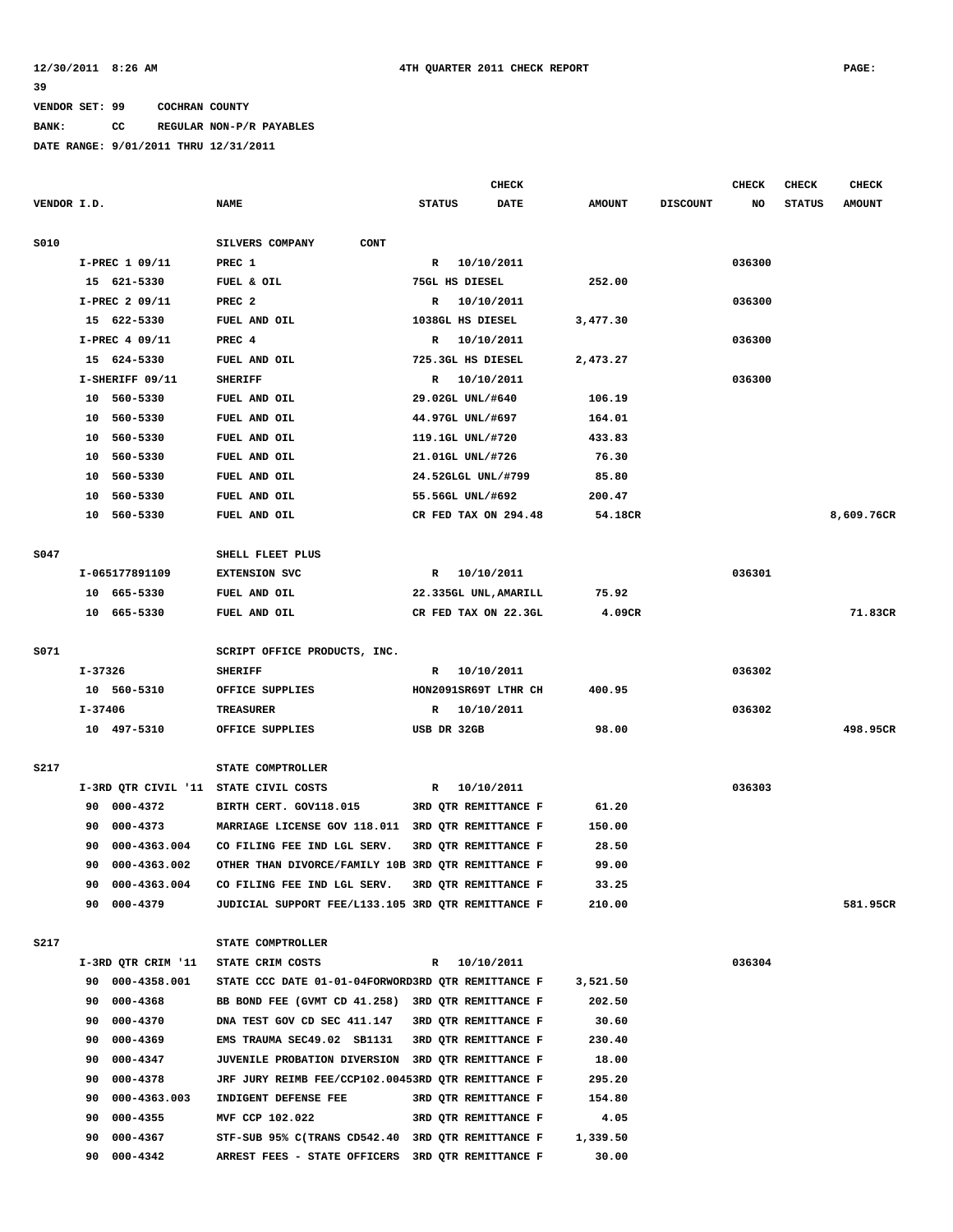#### **VENDOR SET: 99 COCHRAN COUNTY**

# **BANK: CC REGULAR NON-P/R PAYABLES**

|             | <b>CHECK</b>               |                                                    |                            | <b>CHECK</b><br>CHECK |                 |        |               | <b>CHECK</b>  |
|-------------|----------------------------|----------------------------------------------------|----------------------------|-----------------------|-----------------|--------|---------------|---------------|
| VENDOR I.D. |                            | <b>NAME</b>                                        | <b>STATUS</b><br>DATE      | <b>AMOUNT</b>         | <b>DISCOUNT</b> | NO     | <b>STATUS</b> | <b>AMOUNT</b> |
|             |                            |                                                    |                            |                       |                 |        |               |               |
| S217        |                            | STATE COMPTROLLER<br>CONT                          |                            |                       |                 |        |               |               |
|             | I-3RD QTR CRIM '11         | STATE CRIM COSTS                                   | R<br>10/10/2011            |                       |                 | 036304 |               |               |
|             | 000-4363.004<br>90         | CO FILING FEE IND LGL SERV.                        | 3RD QTR REMITTANCE F       | 15.00                 |                 |        |               |               |
|             | 000-4376<br>90             | CO. CRTCRIMINAL JUDICIAL FUND 3RD QTR REMITTANCE F |                            | 120.00                |                 |        |               |               |
|             | 000-4357<br>90             | 50% OVERWEIGHT FINE                                | 3RD QTR REMITTANCE F       | 41.50                 |                 |        |               |               |
|             | 000-4361<br>90             | 50% OF TIME PAYMENT TO STATE                       | 3RD QTR REMITTANCE F       | 116.51                |                 |        |               |               |
|             | 000-4379<br>90             | JUDICIAL SUPPORT FEE/L133.105 3RD QTR REMITTANCE F |                            | 441.60                |                 |        |               | 6,561.16CR    |
| S217        |                            | STATE COMPTROLLER                                  |                            |                       |                 |        |               |               |
|             | I-3RD QTR DRUG '11         | DRUG COURT COSTS                                   | 10/10/2011<br>R            |                       |                 | 036305 |               |               |
|             | 90 000-4379.001            | DRUG COURT FEE CCP102.0178                         | 3RD QTR DRUG REMITTA       | 153.00                |                 |        |               | 153.00CR      |
|             |                            |                                                    |                            |                       |                 |        |               |               |
| <b>S222</b> |                            | SOUTH PLAINS COMMUNICATIONS                        |                            |                       |                 |        |               |               |
|             | I-643071                   | <b>SHERIFF</b>                                     | 10/10/2011<br>R            |                       |                 | 036306 |               |               |
|             | 10 560-5452                | OFFICE EQUIPMENT REPAIR                            | 2HRS, DIAGNOSE; REPL W     | 180.00                |                 |        |               |               |
|             | 10 560-5452                | OFFICE EQUIPMENT REPAIR                            | MILEAGE                    | 240.00                |                 |        |               | 420.00CR      |
|             |                            |                                                    |                            |                       |                 |        |               |               |
| S315        |                            | DARLON JAMES SOJAK                                 |                            |                       |                 |        |               |               |
|             | I-JUV#614 100611           | COUNTY COURT                                       | 10/10/2011<br>R            |                       |                 | 036307 |               |               |
|             | 10 426-5400                | ATTORNEY AD LITEM                                  | PLEA HRNG/JUV#614          | 300.00                |                 |        |               | 300.00CR      |
| S316        |                            | BRYANT SEARS                                       |                            |                       |                 |        |               |               |
|             | $I-09/11$ TRAVEL           | <b>JUVENILE PROBATION</b>                          | 10/10/2011<br>$\mathbb{R}$ |                       |                 | 036308 |               |               |
|             | 10 571-5427                | CONTINUING EDUCATION                               | MEALS 9/27/11, AUSTI       | 16.55                 |                 |        |               |               |
|             | 571-5427<br>10             | CONTINUING EDUCATION                               | MEAL, 9/28, LAMPASAS       | 9.94                  |                 |        |               |               |
|             | 571-5427<br>10             | CONTINUING EDUCATION                               | 2 NITES, AUSTIN, 9/26      | 170.00                |                 |        |               |               |
|             | 10 571-5427                | CONTINUING EDUCATION                               | LODGING TAX                | 25.50                 |                 |        |               | 221.99CR      |
|             |                            |                                                    |                            |                       |                 |        |               |               |
| S331        |                            | STANDARD COFFEE SERVICE                            |                            |                       |                 |        |               |               |
|             | I-8311-76688               | NON-DEPT'L                                         | 10/10/2011<br>R            |                       |                 | 036309 |               |               |
|             | 10 409-5300                | COUNTY-WIDE SUPPLIES                               | 2 FR VAN CRMR              | 14.66                 |                 |        |               |               |
|             | 409-5300<br>10             | COUNTY-WIDE SUPPLIES                               | 2 HOT CHOC W               | 37.82                 |                 |        |               |               |
|             | 10<br>409-5300             | COUNTY-WIDE SUPPLIES                               | 2 HOT CHOC REG             | 32.72                 |                 |        |               |               |
|             | 10 409-5300                | COUNTY-WIDE SUPPLIES                               | FUEL ADJ                   | 3.95                  |                 |        |               | 89.15CR       |
|             |                            |                                                    |                            |                       |                 |        |               |               |
| T050        |                            | TAC UNEMPLOYMENT FUND                              |                            |                       |                 |        |               |               |
|             | I-2ND QTR AUDIT '11 PREC 1 |                                                    | R 10/10/2011               |                       |                 | 036310 |               |               |
|             | 15 621-5206                | UNEMPLOYMENT                                       | 2ND QTR UNEMPL AUDIT       | 296.40                |                 |        |               | 296.40CR      |
| T148        |                            | TASCOSA OFFICE MACHINES INC                        |                            |                       |                 |        |               |               |
|             | I-9B4051                   | <b>SHERIFF</b>                                     | R 10/10/2011               |                       |                 | 036311 |               |               |
|             | 10 560-5411                | MAINTENANCE CONTRACTS                              | COPIER MAINTENANCE         | 69.00                 |                 |        |               | 69.00CR       |
|             |                            |                                                    |                            |                       |                 |        |               |               |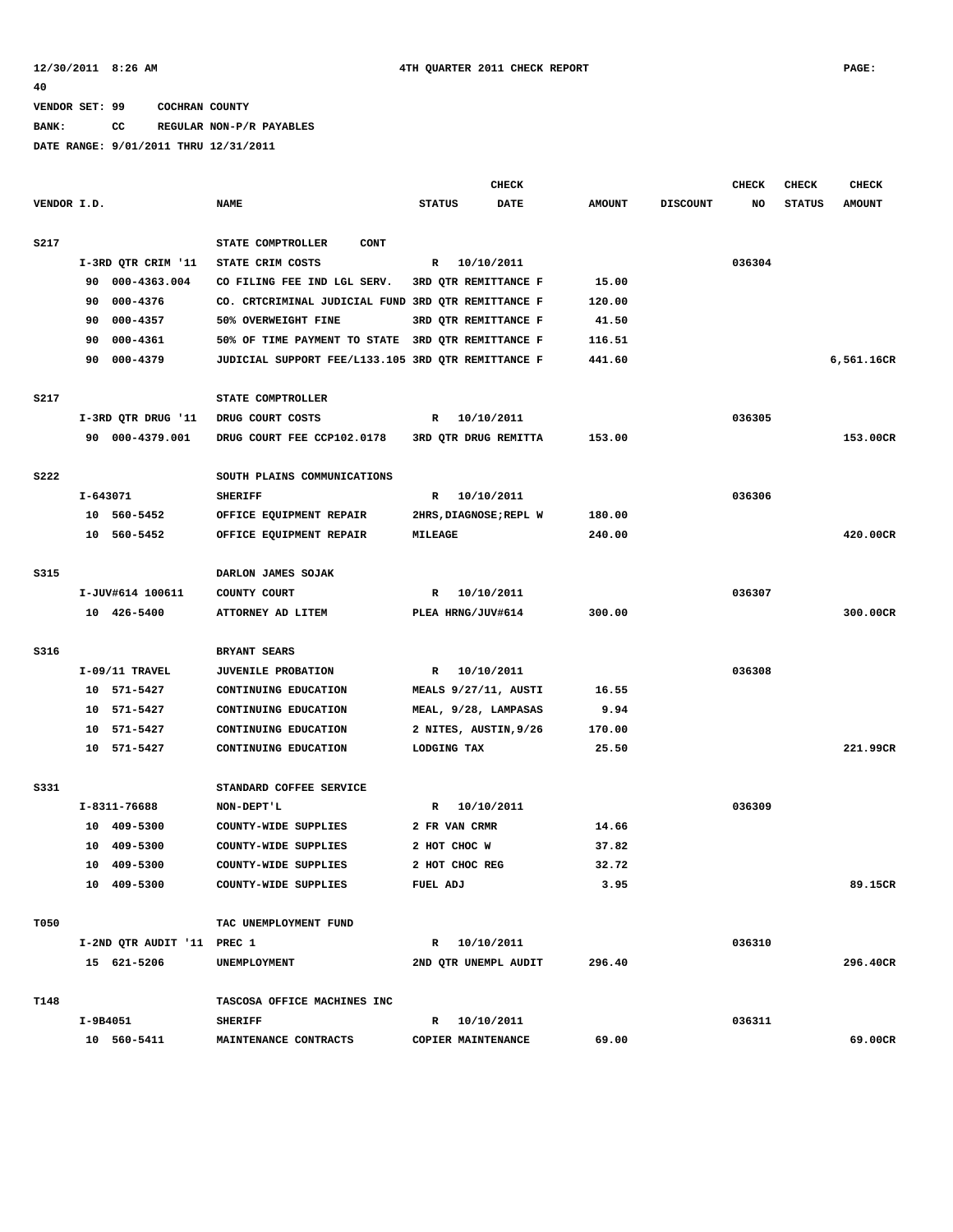#### **VENDOR SET: 99 COCHRAN COUNTY**

# **BANK: CC REGULAR NON-P/R PAYABLES**

|             |                  |                              |                        | <b>CHECK</b> |               |                 | CHECK  | <b>CHECK</b>  | <b>CHECK</b>  |
|-------------|------------------|------------------------------|------------------------|--------------|---------------|-----------------|--------|---------------|---------------|
| VENDOR I.D. |                  | <b>NAME</b>                  | <b>STATUS</b>          | <b>DATE</b>  | <b>AMOUNT</b> | <b>DISCOUNT</b> | NO     | <b>STATUS</b> | <b>AMOUNT</b> |
| T184        |                  | THYSSENKRUPP ELEVATOR COR    |                        |              |               |                 |        |               |               |
|             | I-994839         | <b>COURTHOUSE</b>            | R                      | 10/10/2011   |               |                 | 036312 |               |               |
|             | 10 510-5411      | MAINTENANCE CONTRACTS        | ELEVATOR MAINTENANCE   |              | 540.67        |                 |        |               | 540.67CR      |
|             |                  |                              |                        |              |               |                 |        |               |               |
| U030        |                  | U S SCRIPT, INC              |                        |              |               |                 |        |               |               |
|             | I-17137          | <b>JAIL/MEDS</b>             | R                      | 10/10/2011   |               |                 | 036313 |               |               |
|             | 10 512-5391      | MEDICAL CARE-PRISONERS       | MEDS/BENSON 9/26/11    |              | 13.09         |                 |        |               |               |
|             | 10 512-5391      | MEDICAL CARE-PRISONERS       | MEDS/HERNANDEZ 9/21/   |              | 84.29         |                 |        |               | 97.38CR       |
|             |                  |                              |                        |              |               |                 |        |               |               |
| W055        |                  | WINDSTREAM COMMUNICATIONS SW |                        |              |               |                 |        |               |               |
|             | I-266-0638 OCT11 | <b>MUSEUM</b>                | R                      | 10/10/2011   |               |                 | 036314 |               |               |
|             | 10 652-5420      | TELECOMMUNICATIONS           | PHONE SVC              |              | 48.44         |                 |        |               |               |
|             | 10 652-5420      | TELECOMMUNICATIONS           | INTERNET SVC           |              | 49.99         |                 |        |               |               |
|             | 10 652-5420      | TELECOMMUNICATIONS           | INTERNET FEES, MISC C  |              | 5.92          |                 |        |               |               |
|             | 10 652-5420      | <b>TELECOMMUNICATIONS</b>    | LONG DISTANCE SVC      |              | 4.54          |                 |        |               |               |
|             | I-266-5051 OCT11 | LIBRARY                      | R                      | 10/10/2011   |               |                 | 036314 |               |               |
|             | 10 650-5420      | TELECOMMUNICATIONS           | PHONE SVC              |              | 173.91        |                 |        |               |               |
|             | 10 650-5420      | TELECOMMUNICATIONS           | INTERNET SVC           |              | 49.99         |                 |        |               |               |
|             | 10 650-5420      | <b>TELECOMMUNICATIONS</b>    | LONG DISTANCE SVC      |              | 1.98          |                 |        |               |               |
|             | I-266-5074 OCT11 | ADULT PROBATION              | R                      | 10/10/2011   |               |                 | 036314 |               |               |
|             | 10 570-5420      | <b>TELECOMMUNICATIONS</b>    | PHONE SVC              |              | 46.61         |                 |        |               |               |
|             | 10 570-5420      | <b>TELECOMMUNICATIONS</b>    | VOICEMAIL SVC          |              | 11.97         |                 |        |               |               |
|             | 10 570-5420      | TELECOMMUNICATIONS           | LONG DISTANCE          |              | 0.10          |                 |        |               |               |
|             | I-266-5161 OCT11 | TREASURER                    | R                      | 10/10/2011   |               |                 | 036314 |               |               |
|             | 10 497-5420      | <b>TELECOMMUNICATIONS</b>    | PHONE SVC              |              | 46.61         |                 |        |               |               |
|             | I-266-5171 OCT11 | TAX OFC                      | R                      | 10/10/2011   |               |                 | 036314 |               |               |
|             | 10 499-5420      | <b>TELECOMMUNICATIONS</b>    | PHONE SVC              |              | 140.54        |                 |        |               |               |
|             | 10 499-5420      | <b>TELECOMMUNICATIONS</b>    | INTERNET SVC           |              | 79.99         |                 |        |               |               |
|             | 10 499-5420      | TELECOMMUNICATIONS           | TERM AGRMT             |              | 20.00CR       |                 |        |               |               |
|             | 10 499-5420      | TELECOMMUNICATIONS           | FEES, OTHER CHGS       |              | 5.96          |                 |        |               |               |
|             | 499-5420<br>10   | <b>TELECOMMUNICATIONS</b>    | PCPROTECT/TECHHELP     |              | 19.99         |                 |        |               |               |
|             | 10 499-5420      | <b>TELECOMMUNICATIONS</b>    | LONG DISTANCE SVC      |              | 4.56          |                 |        |               |               |
|             | I-266-5211 OCT11 | <b>SHERIFF</b>               | R                      | 10/10/2011   |               |                 | 036314 |               |               |
|             | 10 560-5420      | <b>TELECOMMUNICATIONS</b>    | PHONE SVC              |              | 155.89        |                 |        |               |               |
|             | 10 560-5420      | TELECOMMUNICATIONS           | LONG DISTANCE SVC      |              | 0.59          |                 |        |               |               |
|             | I-266-5215 OCT11 | <b>EXTENSION SVC</b>         | R 10/10/2011           |              |               |                 | 036314 |               |               |
|             | 10 665-5420      | TELECOMMUNICATIONS           | PHONE SVC/3 LINES      |              | 147.74        |                 |        |               |               |
|             | 10 665-5420      | TELECOMMUNICATIONS           | 12MB STATIC            |              | 154.99        |                 |        |               |               |
|             | 10 665-5420      | <b>TELECOMMUNICATIONS</b>    | <b>3YR CONTRACT CR</b> |              | 35.00CR       |                 |        |               |               |
|             | 10 665-5420      | TELECOMMUNICATIONS           | <b>3 CALL RETURNS</b>  |              | 4.50          |                 |        |               |               |
|             | 10 665-5420      | TELECOMMUNICATIONS           | LONG DISTANCE SVC      |              | 4.71          |                 |        |               |               |
|             | I-266-5302 OCT11 | <b>JUSTICE OF PEACE</b>      | R 10/10/2011           |              |               |                 | 036314 |               |               |
|             | 10 455-5420      | <b>TELECOMMUNICATIONS</b>    | PHONE SVC              |              | 46.61         |                 |        |               |               |
|             | 10 455-5420      | <b>TELECOMMUNICATIONS</b>    | LONG DISTANCE          |              | 1.66          |                 |        |               |               |
|             | I-266-5411 OCT11 | <b>JUVENILE PROBATION</b>    | R 10/10/2011           |              |               |                 | 036314 |               |               |
|             | 10 571-5420      | <b>TELECOMMUNICATIONS</b>    | PHONE SVC              |              | 46.61         |                 |        |               |               |
|             | 10 571-5420      | <b>TELECOMMUNICATIONS</b>    | LONG DISTANCE SVC      |              | 2.47          |                 |        |               |               |
|             | I-266-5412 OCT11 | DISTRICT COURT               | R 10/10/2011           |              |               |                 | 036314 |               |               |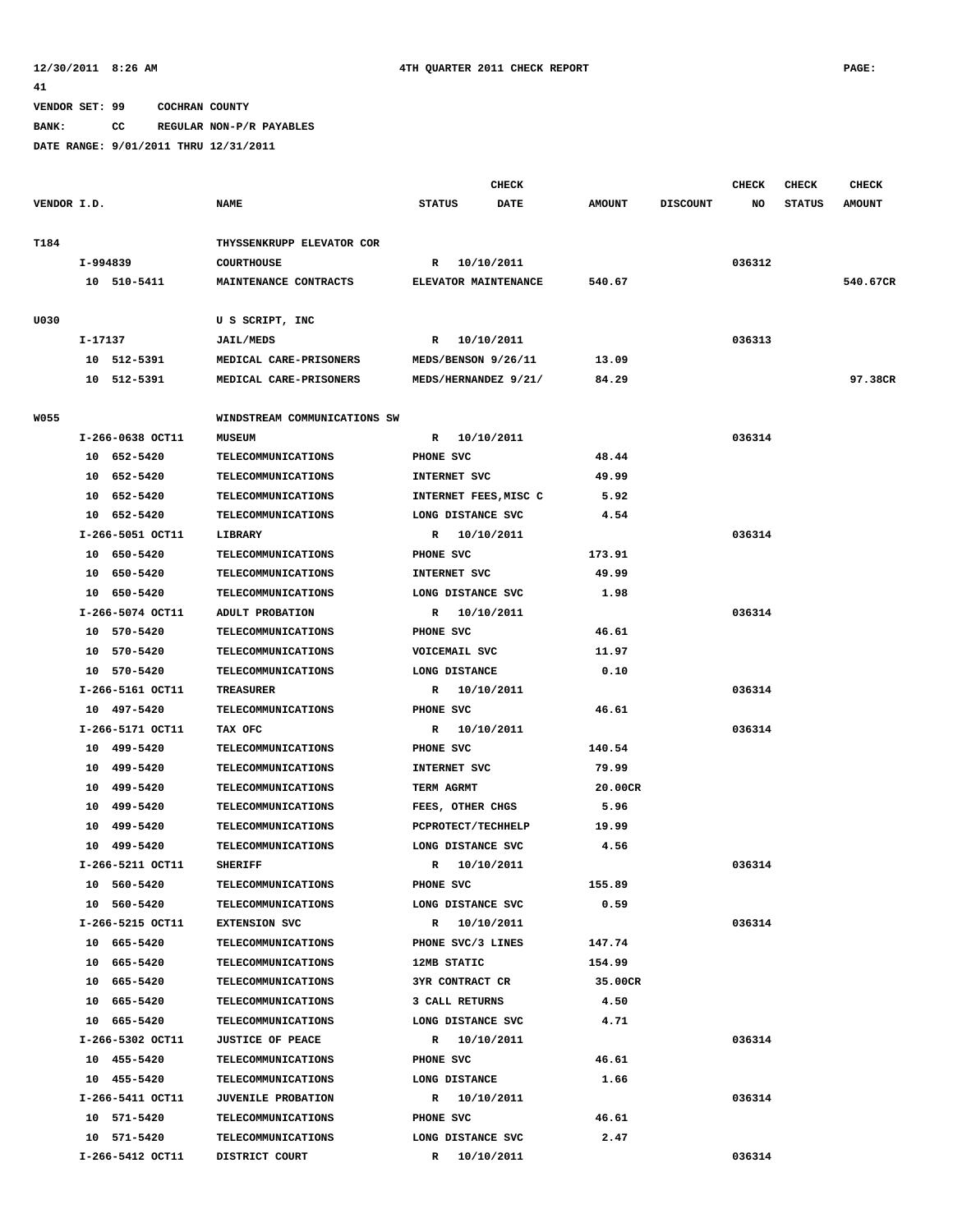# **VENDOR SET: 99 COCHRAN COUNTY**

**BANK: CC REGULAR NON-P/R PAYABLES DATE RANGE: 9/01/2011 THRU 12/31/2011**

|             |                  |                            |                      | CHECK      |               |                 | CHECK  | <b>CHECK</b>  | <b>CHECK</b>  |
|-------------|------------------|----------------------------|----------------------|------------|---------------|-----------------|--------|---------------|---------------|
| VENDOR I.D. |                  | <b>NAME</b>                | <b>STATUS</b>        | DATE       | <b>AMOUNT</b> | <b>DISCOUNT</b> | NO     | <b>STATUS</b> | <b>AMOUNT</b> |
| <b>W055</b> |                  | WINDSTREAM COMMUNICATICONT |                      |            |               |                 |        |               |               |
|             | I-266-5412 OCT11 | DISTRICT COURT             | R 10/10/2011         |            |               |                 | 036314 |               |               |
|             | 10 435-5420      | <b>TELECOMMUNICATIONS</b>  | PHONE SVC            |            | 100.70        |                 |        |               |               |
|             | 435-5420<br>10   | TELECOMMUNICATIONS         | 6MB DSL W/STATIC     |            | 79.99         |                 |        |               |               |
|             | 10 435-5420      | TELECOMMUNICATIONS         | 3YR CONTRACT CR      |            | 10.00CR       |                 |        |               |               |
|             | 10 435-5420      | TELECOMMUNICATIONS         | 12MB BROADBAND       |            | 59.99         |                 |        |               |               |
|             | 10 435-5420      | <b>TELECOMMUNICATIONS</b>  | TERM AGRMT           |            | 20.00CR       |                 |        |               |               |
|             | I-266-5450 OCT11 | COUNTY/DIST CLERK          | R 10/10/2011         |            |               |                 | 036314 |               |               |
|             | 10 403-5420      | <b>TELECOMMUNICATIONS</b>  | PHONE SVC            |            | 155.42        |                 |        |               |               |
|             | 10 403-5420      | <b>TELECOMMUNICATIONS</b>  | OTHER CHGS           |            | 3.00          |                 |        |               |               |
|             | 10 403-5420      | TELECOMMUNICATIONS         | LONG DISTANCE SVC    |            | 13.69         |                 |        |               |               |
|             | I-266-5508 OCT11 | COUNTY JUDGE/COMM'R CT     | R                    | 10/10/2011 |               |                 | 036314 |               |               |
|             | 15 610-5420      | <b>TELECOMMUNICATIONS</b>  | PHONE SVC/2 LINES    |            | 109.20        |                 |        |               |               |
|             | 15 610-5420      | <b>TELECOMMUNICATIONS</b>  | LONG DISTANCE SVC    |            | 0.21          |                 |        |               |               |
|             | I-266-5700 OCT11 | <b>SHERIFF</b>             | R 10/10/2011         |            |               |                 | 036314 |               |               |
|             | 10 560-5420      | <b>TELECOMMUNICATIONS</b>  | PHONE SVC            |            | 55.01         |                 |        |               |               |
|             | 10 560-5420      | TELECOMMUNICATIONS         | LONG DISTANCE SVC    |            | 8.85          |                 |        |               |               |
|             | I-266-5822 OCT11 | AUDITOR&NON-DEPT'L         | R 10/10/2011         |            |               |                 | 036314 |               |               |
|             | 10 495-5420      | <b>TELECOMMUNICATIONS</b>  | PHONE SVC/1 LINE     |            | 46.60         |                 |        |               |               |
|             | 10 495-5420      | <b>TELECOMMUNICATIONS</b>  | BUS BROADBAND        |            | 59.99         |                 |        |               |               |
|             | 10 495-5420      | <b>TELECOMMUNICATIONS</b>  | 3YR CONTR CR         |            | 35.00CR       |                 |        |               |               |
|             | 10 495-5420      | <b>TELECOMMUNICATIONS</b>  | LONG DISTANCE        |            | 0.15          |                 |        |               |               |
|             | 10 409-5420      | <b>TELECOMMUNICATIONS</b>  | FAX LINE 266-5629    |            | 46.61         |                 |        |               |               |
|             | 10 409-5420      | <b>TELECOMMUNICATIONS</b>  | FAX LONG DISTANCE    |            | 1.21          |                 |        |               |               |
|             | 409-5420<br>10   | <b>TELECOMMUNICATIONS</b>  | INTERNET SVC         |            | 154.99        |                 |        |               |               |
|             | 10 409-5420      | <b>TELECOMMUNICATIONS</b>  | 3YR CONTR CR         |            | 10.00CR       |                 |        |               |               |
|             | I-266-8661 OCT11 | <b>ATTORNEY</b>            | $\mathbb{R}$         | 10/10/2011 |               |                 | 036314 |               |               |
|             | 10 475-5420      | <b>TELECOMMUNICATIONS</b>  | PHONE SVC            |            | 104.78        |                 |        |               |               |
|             | 10 475-5420      | TELECOMMUNICATIONS         | INTERNET SVC         |            | 79.99         |                 |        |               |               |
|             | 10 475-5420      | TELECOMMUNICATIONS         | TERM AGRMT           |            | 20.00CR       |                 |        |               |               |
|             | 10 475-5420      | <b>TELECOMMUNICATIONS</b>  | LONG DISTANCE        |            | 0.30          |                 |        |               |               |
|             | I-266-8888 OCT11 | <b>SHERIFF</b>             | R                    | 10/10/2011 |               |                 | 036314 |               |               |
|             | 10 560-5420      | TELECOMMUNICATIONS         | FAX LINE & CRIME CON |            | 43.99         |                 |        |               |               |
|             | 10 560-5420      | TELECOMMUNICATIONS         | LONG DISTANCE SVC    |            | 1.01          |                 |        |               | 2,232.55CR    |
| W062        |                  | WAL-MART COMMUNITY         |                      |            |               |                 |        |               |               |
|             | I-4286 100611    | <b>JAIL</b>                | R 10/10/2011         |            |               |                 | 036316 |               |               |
|             | 10 512-5333      | <b>FOOD-PRISONERS</b>      | CRISCO SPRAY/2       |            | 3.96          |                 |        |               |               |
|             | 10 512-5333      | <b>FOOD-PRISONERS</b>      | PKG SALAD/2          |            | 5.36          |                 |        |               | 9.32CR        |
| W070        |                  | R D WALLACE OIL CO INC     |                      |            |               |                 |        |               |               |
|             | $I-1400$ 09/11   | PREC 4                     | R 10/10/2011         |            |               |                 | 036317 |               |               |
|             | 15 624-5330      | FUEL AND OIL               | 53GL UNL             |            | 180.74        |                 |        |               |               |
|             | $I-3540$ 09/11   | PREC <sub>3</sub>          | R 10/10/2011         |            |               |                 | 036317 |               |               |
|             | 15 623-5330      | FUEL AND OIL               | 147GL HS DIESEL      |            | 515.97        |                 |        |               |               |
|             | 15 623-5330      | FUEL AND OIL               | 80-OZ PWR SVC        |            | 11.86         |                 |        |               |               |
|             | 15 623-5330      | FUEL AND OIL               | 250GL HS DIESEL      |            | 865.00        |                 |        |               |               |
|             | 15 623-5330      | FUEL AND OIL               | 80-OZ PWR SVC        |            | 11.86         |                 |        |               |               |
|             |                  |                            |                      |            |               |                 |        |               |               |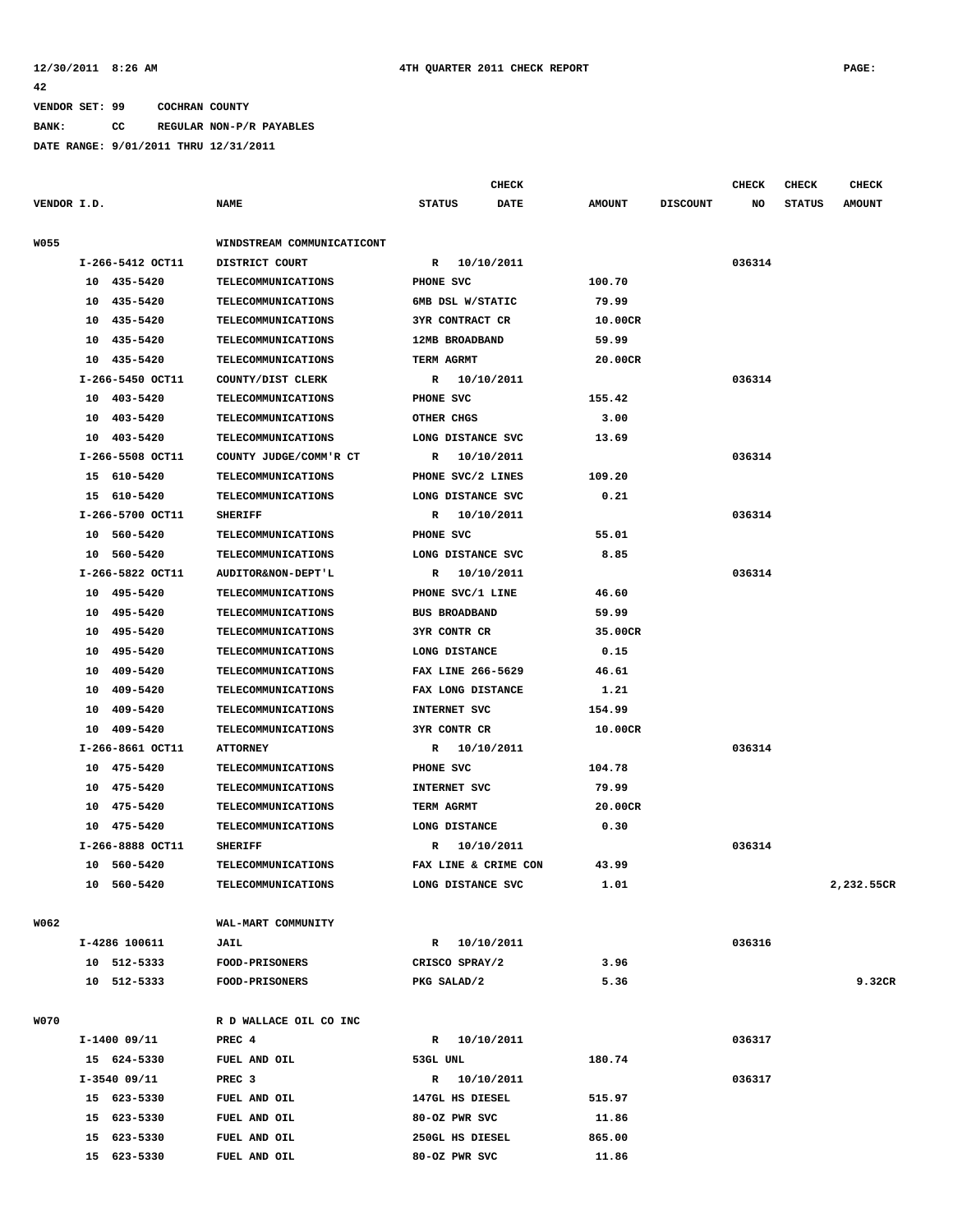#### **VENDOR SET: 99 COCHRAN COUNTY BANK: CC REGULAR NON-P/R PAYABLES**

**DATE RANGE: 9/01/2011 THRU 12/31/2011**

|             |                |                            |               | <b>CHECK</b>      |               |                 | <b>CHECK</b> | <b>CHECK</b>  | <b>CHECK</b>  |
|-------------|----------------|----------------------------|---------------|-------------------|---------------|-----------------|--------------|---------------|---------------|
| VENDOR I.D. |                | <b>NAME</b>                | <b>STATUS</b> | <b>DATE</b>       | <b>AMOUNT</b> | <b>DISCOUNT</b> | <b>NO</b>    | <b>STATUS</b> | <b>AMOUNT</b> |
|             |                |                            |               |                   |               |                 |              |               |               |
| <b>W070</b> |                | R D WALLACE OIL CO INCCONT |               |                   |               |                 |              |               |               |
|             | I-3540 09/11   | PREC <sub>3</sub>          | R             | 10/10/2011        |               |                 | 036317       |               |               |
|             | 15 623-5330    | FUEL AND OIL               |               | 305.1GL HS DIESEL | 1,009.88      |                 |              |               |               |
|             | 623-5330<br>15 | FUEL AND OIL               |               | 2 80-OZ PWR SVC   | 23.72         |                 |              |               |               |
|             | 623-5330<br>15 | FUEL AND OIL               |               | 71GL LS DIESEL    | 252.41        |                 |              |               |               |
|             | 15 623-5330    | FUEL AND OIL               | 37.1GL UNL    |                   | 126.44        |                 |              |               |               |
|             | $I-3620$ 09/11 | <b>CEMETERY</b>            | R             | 10/10/2011        |               |                 | 036317       |               |               |

|             | $I-3540$ 09/11                          | PREC <sub>3</sub>              | R 10/10/2011         |          | 036317     |
|-------------|-----------------------------------------|--------------------------------|----------------------|----------|------------|
|             | 15 623-5330                             | FUEL AND OIL                   | 305.1GL HS DIESEL    | 1,009.88 |            |
|             | 15 623-5330                             | FUEL AND OIL                   | 2 80-OZ PWR SVC      | 23.72    |            |
|             | 15 623-5330                             | FUEL AND OIL                   | 71GL LS DIESEL       | 252.41   |            |
|             | 15 623-5330                             | FUEL AND OIL                   | 37.1GL UNL           | 126.44   |            |
|             | $I-3620$ 09/11                          | <b>CEMETERY</b>                | R 10/10/2011         |          | 036317     |
|             | 10 516-5330                             | FUEL & OIL                     | 20.1GL UNL           | 68.44    |            |
|             | $I-3700$ 09/11                          | <b>SHERIFF</b>                 | R 10/10/2011         |          | 036317     |
|             | 10 560-5330                             | FUEL AND OIL                   | 34GL UNL/#111        | 113.98   |            |
|             | 10 560-5330                             | FUEL AND OIL                   | 31GL UNL/#122        | 105.87   |            |
|             | 10 560-5330                             | FUEL AND OIL                   | 51.6GL UNL/#123      | 175.99   |            |
|             | 10 560-5330                             | FUEL AND OIL                   | 37.5GL UNL/#134      | 128.06   |            |
|             | 10 560-5330                             | FUEL AND OIL                   | 25GL UNL/#137        | 85.25    | 3,675.47CR |
|             |                                         |                                |                      |          |            |
| WO92        |                                         | WTG FUELS, INC                 |                      |          |            |
|             | I-15006-03496 OCT11                     | <b>SHERIFF</b>                 | R 10/10/2011         |          | 036318     |
|             | 10 560-5330                             | FUEL AND OIL                   | 35.52GL UNL/#112     | 117.85   |            |
|             | 10 560-5330                             | FUEL AND OIL                   | 46.72GL UNL/#125     | 162.26   |            |
|             | 10 560-5330                             | FUEL AND OIL                   | 60.65GL UNL/#123     | 210.76   |            |
|             | 10 560-5330                             | FUEL AND OIL                   | 99.09GL UNL/#137     | 344.23   |            |
|             | 10 560-5330                             | FUEL AND OIL                   | 20GL UNL/#134        | 65.52    |            |
|             | 10 560-5330                             | FUEL AND OIL                   | 1737GL UNL/#135      | 603.09   |            |
|             | 10 560-5330                             | FUEL AND OIL                   | 90.63GL UNL/#136     | 315.53   | 1,819.24CR |
|             |                                         |                                |                      |          |            |
| WO92        |                                         | WTG FUELS, INC                 |                      |          |            |
|             | I-15006-47129 OCT11 JUVENILE PROBATION  |                                | R 10/10/2011         |          | 036319     |
|             | 10 571-5330                             | FUEL                           | 19.01GL UNL          | 59.05    | 59.05CR    |
|             |                                         |                                |                      |          |            |
| W206        |                                         | WEST TEXAS RURAL COUNTIES ASSN |                      |          |            |
|             | I-'11 PROF ED/ALLEN COMMISSIONERS COURT |                                | R 10/10/2011         |          | 036320     |
|             | 15 610-5427                             | COMM-CONTINUING EDUCATION      | PROF. ED. CONF 11/9- | 160.00   | 160.00CR   |
|             |                                         |                                |                      |          |            |
| <b>x001</b> |                                         | XCEL ENERGY                    |                      |          |            |
|             | I-54-1324315-7 OCT11 ALMOST ALL DEPTS   |                                | R 10/10/2011         |          | 036321     |
|             | 30 518-5440                             | UTILITIES                      | 300210167 RUNWAY LIG | 90.04    |            |
|             |                                         |                                |                      |          |            |

|  | 10 510-5440 | UTILITIES         |                        |                    | 300240736 COURTHOUSE | 1,986.09 |
|--|-------------|-------------------|------------------------|--------------------|----------------------|----------|
|  | 10 660-5440 |                   | UTILITIES & IRRIGATION |                    | 300265059 SOFTBALL P | 21.60    |
|  | 10 580-5440 | UTILITIES [TOWER] |                        | 300282806 TOWER    |                      | 100.24   |
|  | 15 621-5440 | UTILITIES         |                        |                    | 300294119 PREC 1 SHO | 59.41    |
|  | 10 650-5440 | UTILITIES         |                        | 300338546 LIBRARY  |                      | 456.28   |
|  | 10 652-5440 | UTILITIES         |                        | 300342232 MUSEUM   |                      | 62.58    |
|  | 10 662-5440 | UTILITIES         |                        |                    | 300390484 ACTIVITY B | 768.51   |
|  | 10 660-5440 |                   | UTILITIES & IRRIGATION | 300410370 PARK     |                      | 477.61   |
|  | 10 660-5440 |                   | UTILITIES & IRRIGATION |                    | 300457515 PARK/SHOP  | 11.55    |
|  | 10 660-5440 |                   | UTILITIES & IRRIGATION |                    | 300505444 HOFMAN BAS | 28.62    |
|  | 10 516-5440 | UTILITIES         |                        | 300555198 CEMETERY |                      | 239.53   |

 **10 409-5440 UTILITIES 300577364 102 N MAIN 11.32**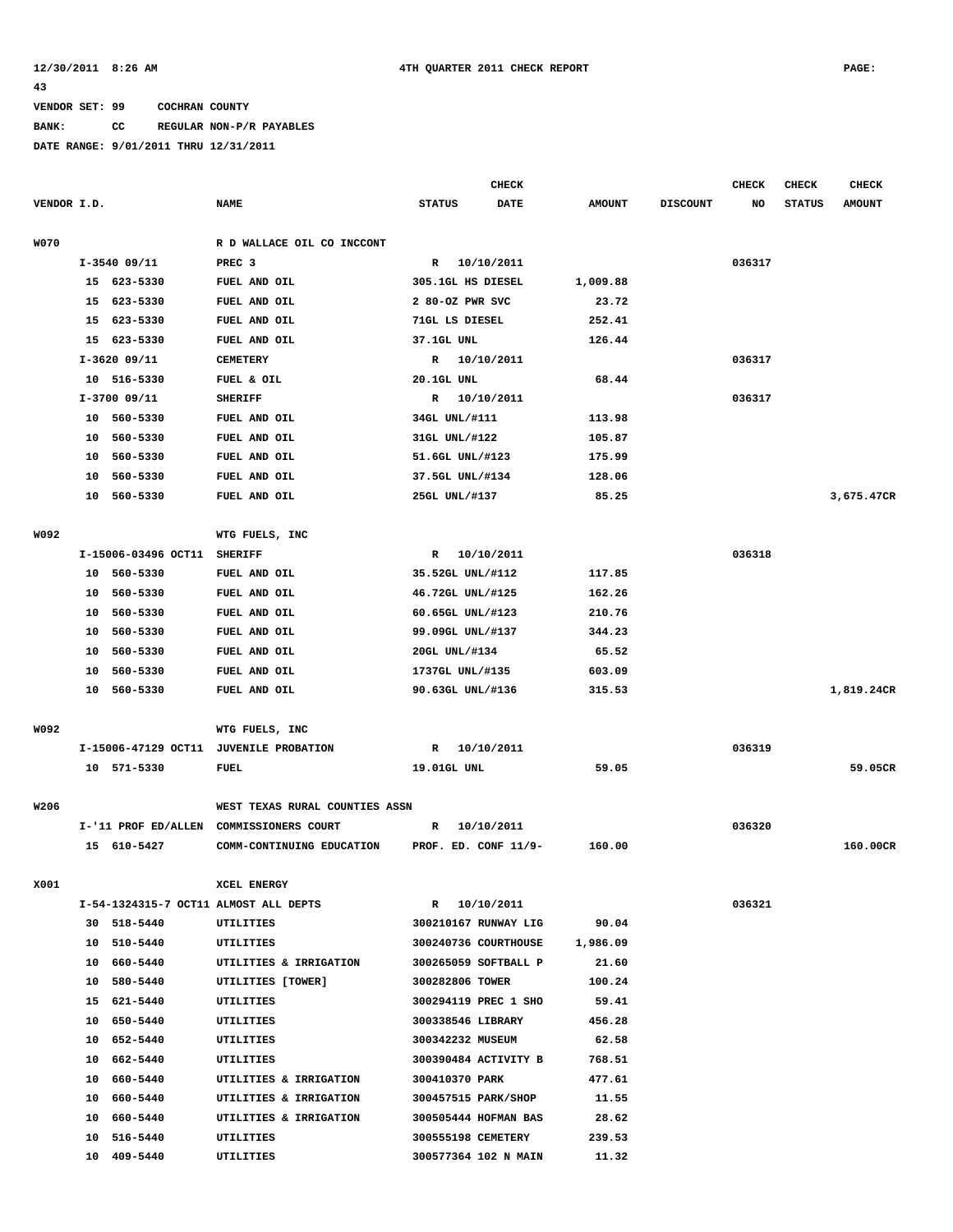#### **VENDOR SET: 99 COCHRAN COUNTY BANK: CC REGULAR NON-P/R PAYABLES**

|             |          |                                     |                                       |                 | <b>CHECK</b>          |               |                 | <b>CHECK</b> | <b>CHECK</b>  | <b>CHECK</b>  |
|-------------|----------|-------------------------------------|---------------------------------------|-----------------|-----------------------|---------------|-----------------|--------------|---------------|---------------|
| VENDOR I.D. |          |                                     | <b>NAME</b>                           | <b>STATUS</b>   | <b>DATE</b>           | <b>AMOUNT</b> | <b>DISCOUNT</b> | NO           | <b>STATUS</b> | <b>AMOUNT</b> |
| X001        |          |                                     | XCEL ENERGY<br><b>CONT</b>            |                 |                       |               |                 |              |               |               |
|             |          |                                     | I-54-1324315-7 OCT11 ALMOST ALL DEPTS |                 | R 10/10/2011          |               |                 | 036321       |               |               |
|             |          | 10 660-5440                         | UTILITIES & IRRIGATION                |                 | 300587052 SHOWBARN    | 31.48         |                 |              |               |               |
|             |          | 10 660-5440                         | UTILITIES & IRRIGATION                |                 | 300587753 RODEO GROU  | 38.34         |                 |              |               |               |
|             | 10       | 516-5440                            | UTILITIES                             |                 | 300603417 CEMETERY    | 123.90        |                 |              |               |               |
|             | 10       | 516-5440                            | UTILITIES                             |                 | 300637038 CEMETERY S  | 332.58        |                 |              |               |               |
|             | 10       | 650-5440                            | <b>UTILITIES</b>                      |                 | AREA LIGHT LIBRARY    | 15.01         |                 |              |               |               |
|             | 10       | 662-5440                            | UTILITIES                             |                 | 2 AREA LIGHTS ACT BL  | 45.00         |                 |              |               |               |
|             |          | 10 660-5440                         | UTILITIES & IRRIGATION                |                 | AREA LIGHT PARK SHOP  | 14.68         |                 |              |               | 4,914.37CR    |
| C015        |          |                                     | COCHRAN COUNTY SENIOR                 |                 |                       |               |                 |              |               |               |
|             |          | I-ICE MACHINE 10/11 SENIOR CITIZENS |                                       |                 | R 10/11/2011          |               |                 | 036322       |               |               |
|             |          | 10 663-5334                         | OTHER SUPPLIES                        |                 | ICE MACHINE 9/15/11   | 2,559.21      |                 |              |               | 2,559.21CR    |
|             |          |                                     |                                       |                 |                       |               |                 |              |               |               |
| A155        |          |                                     | AREA WIDE MEDICAL INC.                |                 |                       |               |                 |              |               |               |
|             | I-142659 |                                     | <b>JAIL</b>                           | R               | 10/28/2011            |               |                 | 036356       |               |               |
|             |          | 10 512-5392                         | MISCELLANEOUS SUPPLIES                |                 | TRNSFR BENCH, BATH    | 115.00        |                 |              |               | 115.00CR      |
| A165        |          |                                     | AFFILIATED COMPUTER SERVICES          |                 |                       |               |                 |              |               |               |
|             | I-717206 |                                     | <b>CLERK</b>                          | R               | 10/28/2011            |               |                 | 036357       |               |               |
|             |          | 10 403-5310                         | OFFICE SUPPLIES                       | 3 RECEIPT PAPER |                       | 8.73          |                 |              |               |               |
|             |          | 10 403-5310                         | OFFICE SUPPLIES                       | <b>FREIGHT</b>  |                       | 11.21         |                 |              |               |               |
|             | I-718906 |                                     | <b>CLERK</b>                          | R               | 10/28/2011            |               |                 | 036357       |               |               |
|             |          | 10 403-5416                         | FILMING & INDEXING                    |                 | 20/20 PERFECT VISION  | 1,000.00      |                 |              |               |               |
|             |          | 10 403-5416                         | FILMING & INDEXING                    |                 | 190 ARCHIVAL PRINTS   | 169.10        |                 |              |               |               |
|             |          | 10 403-5416                         | FILMING & INDEXING                    | <b>FREIGHT</b>  |                       | 45.42         |                 |              |               | 1,234.46CR    |
| A178        |          |                                     | <b>AMAZON</b>                         |                 |                       |               |                 |              |               |               |
|             |          | I-128313113295                      | LIBRARY                               | R               | 10/28/2011            |               |                 | 036358       |               |               |
|             |          | 10 650-5590                         | <b>BOOKS</b>                          |                 | HEROES OF OLYMPUS     | 10.73         |                 |              |               |               |
|             |          | I-211885581146                      | LIBRARY                               | R               | 10/28/2011            |               |                 | 036358       |               |               |
|             |          | 10 650-5590                         | <b>BOOKS</b>                          |                 | IF YOU GIVE A PIG A   | 13.25         |                 |              |               |               |
|             |          | 10 650-5590                         | <b>BOOKS</b>                          | PARANORMALCY    |                       | 9.65          |                 |              |               |               |
|             |          | 10 650-5590                         | <b>BOOKS</b>                          |                 | PINKALICIOUS AND PIN  | 11.52         |                 |              |               |               |
|             |          | 10 650-5590                         | <b>BOOKS</b>                          |                 | PINKALICIOUS: TICKLE  | 11.52         |                 |              |               |               |
|             |          | 10 650-5590                         | <b>BOOKS</b>                          |                 | TIINY ADVENTURES/TIN  | 3.99          |                 |              |               |               |
|             |          | 10 650-5590                         | <b>BOOKS</b>                          |                 | HOT AIR/EDGAR & ELLE  | 9.99          |                 |              |               |               |
|             |          | 10 650-5590                         | <b>BOOKS</b>                          | <b>DISCOUNT</b> |                       | 1.96CR        |                 |              |               |               |
|             |          | I-211887039891                      | LIBRARY                               |                 | R 10/28/2011          |               |                 | 036358       |               |               |
|             |          | 10 650-5590                         | <b>BOOKS</b>                          |                 | SINCE YOU'RE LEAVING  | 7.99          |                 |              |               |               |
|             |          | 10 650-5590                         | <b>BOOKS</b>                          | <b>DISCOUNT</b> |                       | 1.12CR        |                 |              |               |               |
|             |          | I-21883910556                       | LIBRARY                               |                 | R 10/28/2011          |               |                 | 036358       |               |               |
|             |          | 10 650-5590                         | <b>BOOKS</b>                          | ANNE OF AVONLEA |                       | 4.50          |                 |              |               |               |
|             |          | 10 650-5590                         | <b>BOOKS</b>                          |                 | DRAGONBREATH: CURSE O | 7.92          |                 |              |               |               |
|             |          | 10 650-5590                         | <b>BOOKS</b>                          |                 | WEBSTER'S ALL-IN-ONE  | 9.48          |                 |              |               |               |
|             |          | 10 650-5590                         | <b>BOOKS</b>                          | THE MAZE RUNNER |                       | 6.80          |                 |              |               |               |
|             |          | 10 650-5590                         | <b>BOOKS</b>                          | <b>DISCOUNT</b> |                       | 0.64CR        |                 |              |               | 103.62CR      |
|             |          |                                     |                                       |                 |                       |               |                 |              |               |               |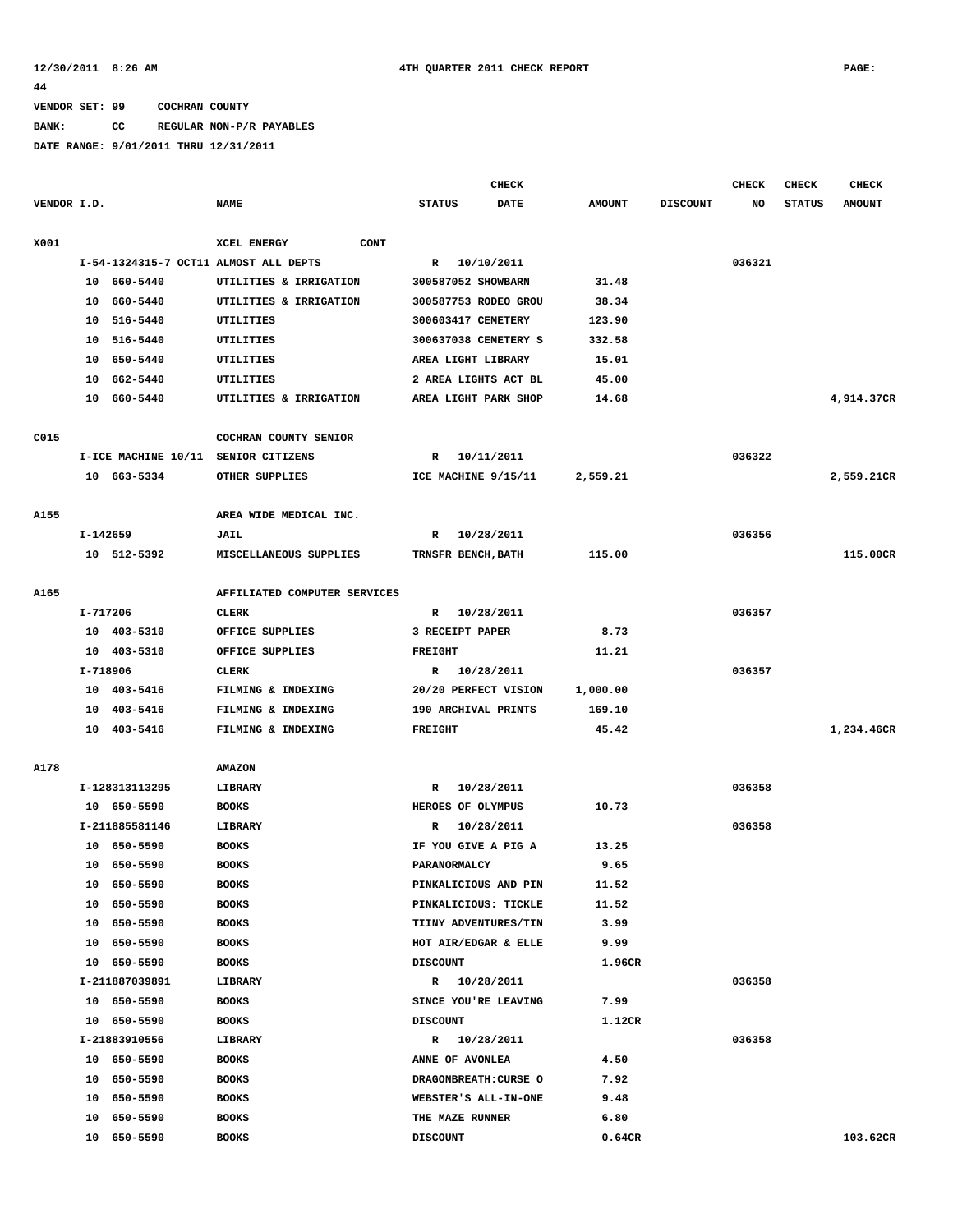#### **VENDOR SET: 99 COCHRAN COUNTY**

# **BANK: CC REGULAR NON-P/R PAYABLES**

|             |         |                |                                |                |                    | <b>CHECK</b>            |               |                 | CHECK  | <b>CHECK</b>  | <b>CHECK</b>  |
|-------------|---------|----------------|--------------------------------|----------------|--------------------|-------------------------|---------------|-----------------|--------|---------------|---------------|
| VENDOR I.D. |         |                | <b>NAME</b>                    | <b>STATUS</b>  |                    | DATE                    | <b>AMOUNT</b> | <b>DISCOUNT</b> | NO     | <b>STATUS</b> | <b>AMOUNT</b> |
| <b>B007</b> |         |                | BOB BARKER COMPANY, INC.       |                |                    |                         |               |                 |        |               |               |
|             |         | I-WEB000190992 | SHERIFF, JAIL                  |                | R 10/28/2011       |                         |               |                 | 036359 |               |               |
|             |         | 10 560-5334    | OTHER SUPPLIES                 |                | RESCUE TOOL W/CASE |                         | 65.90         |                 |        |               |               |
|             |         | 10 512-5392    | MISCELLANEOUS SUPPLIES         |                | 5DZ WASH CLOTHS    |                         | 17.25         |                 |        |               |               |
|             |         | 10 512-5392    | MISCELLANEOUS SUPPLIES         |                | 4PR 2XL ORG SANDAL |                         | 11.96         |                 |        |               |               |
|             |         | 10 512-5392    | MISCELLANEOUS SUPPLIES         |                | 6PR LG ORG SANDAL  |                         | 17.94         |                 |        |               |               |
|             |         | 10 512-5392    | MISCELLANEOUS SUPPLIES         |                | 6PR MD ORG SANDAL  |                         | 17.94         |                 |        |               |               |
|             |         | 10 512-5392    | MISCELLANEOUS SUPPLIES         |                | 2PR XL ORG SANDAL  |                         | 5.98          |                 |        |               |               |
|             |         | 10 512-5392    | MISCELLANEOUS SUPPLIES         | 1GL SHAMPOO    |                    |                         | 34.95         |                 |        |               |               |
|             |         | 10 512-5392    |                                | <b>FREIGHT</b> |                    |                         | 45.74         |                 |        |               | 217.66CR      |
|             |         |                | MISCELLANEOUS SUPPLIES         |                |                    |                         |               |                 |        |               |               |
| B029        |         |                | BRUCKNER'S TRUCK SALES, INC    |                |                    |                         |               |                 |        |               |               |
|             |         | I-299926L      | PREC 1                         | R              | 10/28/2011         |                         |               |                 | 036360 |               |               |
|             |         | 15 621-5451    | <b>REPAIRS</b>                 | WHEEL SEAL     |                    |                         | 42.74         |                 |        |               | 42.74CR       |
|             |         |                |                                |                |                    |                         |               |                 |        |               |               |
| B074        |         |                | <b>BUSINESS FORM SOLUTIONS</b> |                |                    |                         |               |                 |        |               |               |
|             | I-16694 |                | TAX A/C                        | $\mathbb{R}$   | 10/28/2011         |                         |               |                 | 036361 |               |               |
|             |         | 10 499-5310    | OFFICE SUPPLIES                |                |                    | 5000 #10ENV TAX A/C     | 175.00        |                 |        |               |               |
|             |         | 10 499-5310    | OFFICE SUPPLIES                | <b>FREIGHT</b> |                    |                         | 25.70         |                 |        |               |               |
|             | I-16695 |                | TAX A/C                        |                | R 10/28/2011       |                         |               |                 | 036361 |               |               |
|             |         | 10 499-5310    | OFFICE SUPPLIES                |                | 25,000 STMT PAPER  |                         | 297.50        |                 |        |               |               |
|             |         | 10 499-5310    | OFFICE SUPPLIES                | <b>FREIGHT</b> |                    |                         | 25.00         |                 |        |               | 523.20CR      |
| C008        |         |                | CITY OF WHITEFACE              |                |                    |                         |               |                 |        |               |               |
|             |         | $I-409$ 10/11  | PREC <sub>2</sub>              |                | R 10/28/2011       |                         |               |                 | 036362 |               |               |
|             |         | 15 622-5440    | UTILITIES                      | GAS SVC        |                    |                         | 16.25         |                 |        |               |               |
|             |         | 15 622-5440    | UTILITIES                      | WATER SVC      |                    |                         | 14.00         |                 |        |               |               |
|             |         | 15 622-5440    | UTILITIES                      | GARBAGE SVC    |                    |                         | 50.10         |                 |        |               |               |
|             |         | 15 622-5440    | UTILITIES                      | SEWER SVC      |                    |                         | 22.50         |                 |        |               | 102.85CR      |
|             |         |                |                                |                |                    |                         |               |                 |        |               |               |
| C064        |         |                | CITY OF MORTON F D             |                |                    |                         |               |                 |        |               |               |
|             |         | I-SEPT 2011    | PUBLIC SAFETY*OTHER            | $\mathbb{R}$   | 10/28/2011         |                         |               |                 | 036363 |               |               |
|             |         | 10 580-5414    | FIRE PROTECTION CONTRACTS      |                |                    | 214&CR240, GRASS 9/3/   | 350.00        |                 |        |               |               |
|             |         | 10 580-5414    | FIRE PROTECTION CONTRACTS      |                |                    | S SH125, OFF2195, GRAS  | 350.00        |                 |        |               |               |
|             |         | 10 580-5414    | FIRE PROTECTION CONTRACTS      |                |                    | 1MI N/LMN 214, VEH RL   | 300.00        |                 |        |               |               |
|             |         | 10 580-5414    | FIRE PROTECTION CONTRACTS      |                |                    | 1/2MI S 125/769, GRSS   |               |                 |        |               |               |
|             |         | 10 580-5414    | FIRE PROTECTION CONTRACTS      |                | SH114, GRASS, 9/27 |                         |               |                 |        |               |               |
|             |         | 10 580-5414    | FIRE PROTECTION CONTRACTS      |                |                    | 597, CR225, GRASS, 9/27 |               |                 |        |               | 1,000.00CR    |
|             |         |                |                                |                |                    |                         |               |                 |        |               |               |
| C069        |         |                | COUNTRY DUMPSTERS, INC.        |                |                    |                         |               |                 |        |               |               |
|             | I-27301 |                | PREC 3, PREC 4                 | R              | 10/28/2011         |                         |               |                 | 036364 |               |               |
|             |         | 15 623-5440    | UTILITIES                      |                | NOV DUMPSTER SVC   |                         | 47.75         |                 |        |               |               |
|             |         | 15 624-5440    | UTILITIES                      |                | NOV DUMPSTER SVC   |                         | 47.75         |                 |        |               | 95.50CR       |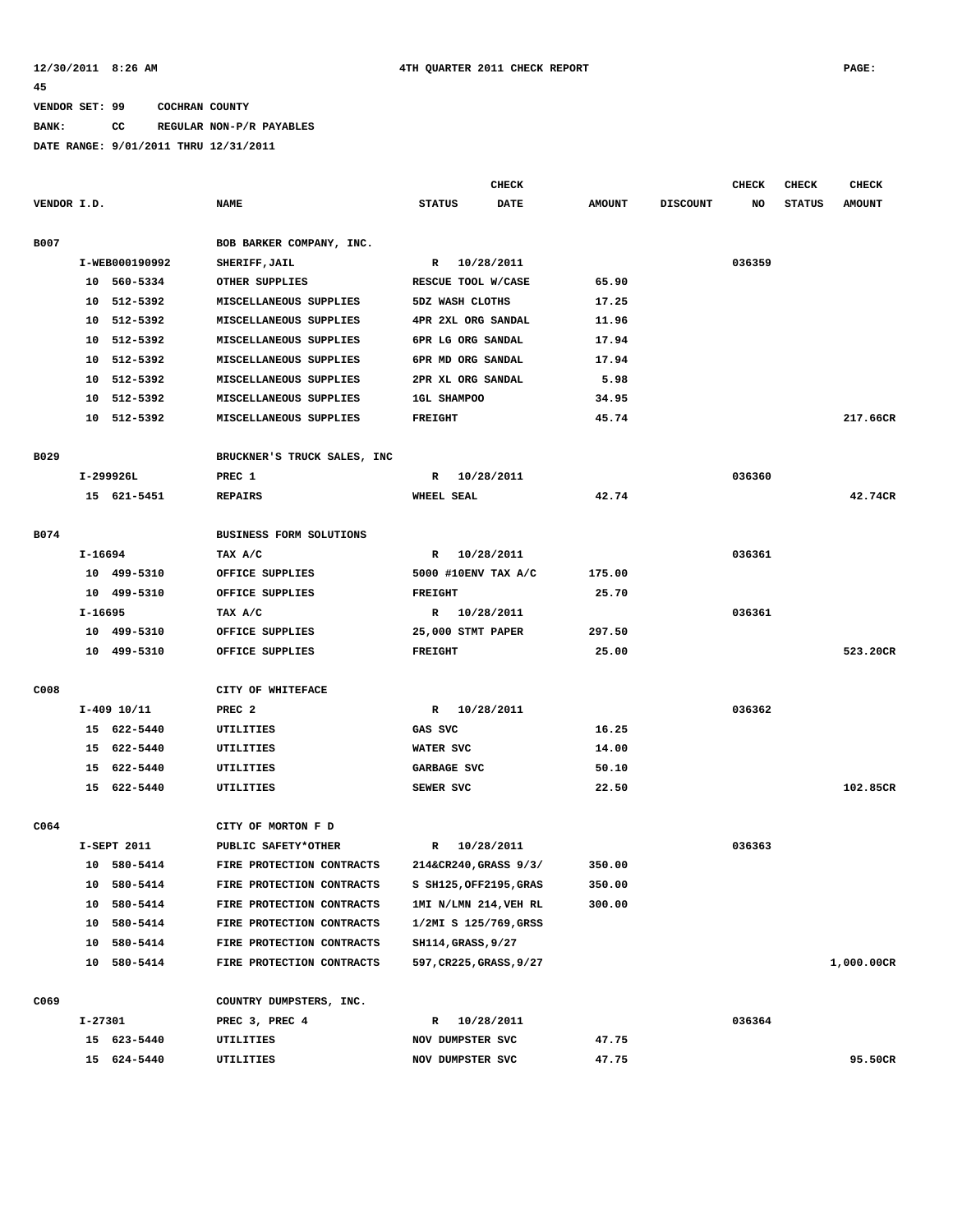### **VENDOR SET: 99 COCHRAN COUNTY**

# **BANK: CC REGULAR NON-P/R PAYABLES**

|             |                                    |                                                  | <b>CHECK</b>                           |               |                 | <b>CHECK</b> | <b>CHECK</b>  | <b>CHECK</b>  |
|-------------|------------------------------------|--------------------------------------------------|----------------------------------------|---------------|-----------------|--------------|---------------|---------------|
| VENDOR I.D. |                                    | <b>NAME</b>                                      | DATE<br><b>STATUS</b>                  | <b>AMOUNT</b> | <b>DISCOUNT</b> | NO           | <b>STATUS</b> | <b>AMOUNT</b> |
|             |                                    |                                                  |                                        |               |                 |              |               |               |
| C094        |                                    | MICHELLE CARDENAS                                |                                        |               |                 |              |               |               |
|             | I-DW#14588                         | <b>ACTIVITY BLDG</b>                             | 10/28/2011<br>R                        |               |                 | 036365       |               |               |
|             | 10 000-4370.101                    | RENT-ACTIVITY BUILDING                           | REF DEP FOR 10/15/11                   | 125.00        |                 |              |               | 125.00CR      |
|             |                                    |                                                  |                                        |               |                 |              |               |               |
| E057        |                                    | ELECTION SYSTEMS & SOFTWARE                      |                                        |               |                 |              |               |               |
|             | I-786837                           | <b>ELECTIONS</b>                                 | 10/28/2011<br>$\mathbb{R}$             |               |                 | 036366       |               |               |
|             | 10 490-5411                        | MAINTENANCE CONTRACTS                            | 4 FRMWR USAGE AGRMT-                   | 142.80        |                 |              |               |               |
|             | 10 490-5411                        | MAINTENANCE CONTRACTS                            | 8 FRMWR USAGE AGRMT-                   | 285.60        |                 |              |               |               |
|             | 10 490-5411                        | MAINTENANCE CONTRACTS                            | 8 HDW MAINT/SPRT-AUT                   | 2,778.32      |                 |              |               |               |
|             | 10 490-5411                        | MAINTENANCE CONTRACTS                            | 4 HDW MAINT/SPRT-M10                   | 965.80        |                 |              |               | 4,172.52CR    |
| G031        |                                    | <b>GRAINGER</b>                                  |                                        |               |                 |              |               |               |
|             | I-9652033649                       | JAIL                                             | 10/28/2011<br>$\mathbb{R}$             |               |                 | 036367       |               |               |
|             | 10 512-5451                        | <b>REPAIR</b>                                    | LOW PROF LIGHT FIXTU                   | 37.77         |                 |              |               |               |
|             | I-9661546540                       | PARK, AUDITOR                                    | 10/28/2011<br>$\mathbf{R}$             |               |                 | 036367       |               |               |
|             | 10 660-5332                        | <b>CUSTODIAL SUPPLIES</b>                        | FRP ADHESIVE                           | 20.43         |                 |              |               |               |
|             | 10 495-5310                        | OFFICE SUPPLIES                                  | 10PK AA BATT                           | 10.07         |                 |              |               |               |
|             | 10 495-5310                        | OFFICE SUPPLIES                                  | LED FLASHLIGHT, BLK                    | 11.66         |                 |              |               |               |
|             | 10 495-5310                        | OFFICE SUPPLIES                                  | 4PK D BATT                             | 12.08         |                 |              |               |               |
|             | I-9662660738                       | COURTHOUSE SECURITY                              | 10/28/2011<br>R                        |               |                 | 036367       |               |               |
|             | 24 510-5499                        | COURTHOUSE SECURITY CCP102.0 2PK LITH BATT/SMOKE |                                        | 48.38         |                 |              |               | 140.39CR      |
|             |                                    |                                                  |                                        |               |                 |              |               |               |
| G145        |                                    | GT DISTRIBUTORS, INC.                            |                                        |               |                 |              |               |               |
|             | I-0369852                          | <b>SHERIFF</b>                                   | 10/28/2011<br>R                        |               |                 | 036368       |               |               |
|             | 10 560-5571                        | CAPITAL OUTLAY                                   | HAND HELD SIREN/2012                   | 307.44        |                 |              |               | 307.44CR      |
|             |                                    |                                                  |                                        |               |                 |              |               |               |
| H026        |                                    | RICHARD L. HUSEN, ATTY.                          |                                        |               |                 |              |               |               |
|             | I-11-01-1397 102011 DISTRICT COURT |                                                  | 10/28/2011<br>$\mathbb{R}$             |               |                 | 036369       |               |               |
|             | 10 435-5400                        | ATTORNEY AD LITEM                                | (F) REV HRNG/JASON C                   | 350.00        |                 |              |               | 350.00CR      |
|             |                                    |                                                  |                                        |               |                 |              |               |               |
| H126        |                                    | HOLLAND'S OFFICE TECHNOLOGIES                    |                                        |               |                 |              |               |               |
|             | I-93023                            | TAX ROLL, TAX A/C                                | 10/28/2011<br>R                        |               |                 | 036370       |               |               |
|             | 10 499-5310                        | OFFICE SUPPLIES                                  | CALC PAPER, 12/PK                      | 7.99          |                 |              |               |               |
|             | 10 499-5310                        | OFFICE SUPPLIES                                  | 4 BK/RD CALC RIBBON                    | 11.44         |                 |              |               |               |
|             | 10 499-5310<br>10 499-5408         | OFFICE SUPPLIES                                  | INDEX BNDR, 5CL RD<br>1CS 8.5X11 PAPER | 1.33<br>37.99 |                 |              |               |               |
|             | 10 499-5408                        | TAX ROLL<br>TAX ROLL                             | 6 EA BNDR, 5" DR, BK                   | 263.04        |                 |              |               |               |
|             | I-93252                            | AUDITOR                                          | R 10/28/2011                           |               |                 | 036370       |               |               |
|             | 10 495-5310                        | OFFICE SUPPLIES                                  | SMART UPS BATT PK                      | 579.00        |                 |              |               | 900.79CR      |
|             |                                    |                                                  |                                        |               |                 |              |               |               |
| J040        |                                    | JONES MCCLURE PUBLISHING                         |                                        |               |                 |              |               |               |
|             | I-100248951                        | DISTRICT COURT                                   | R 10/28/2011                           |               |                 | 036371       |               |               |
|             | 10 435-5310                        | OFFICE SUPPLIES                                  | PROBATE CODE+ 2011-1                   | 79.00         |                 |              |               |               |
|             | 10 435-5310                        | OFFICE SUPPLIES                                  | CPRC+ 2011-12                          | 79.00         |                 |              |               |               |
|             | 10 435-5310                        | OFFICE SUPPLIES                                  | SHIPPING                               | 10.00         |                 |              |               |               |
|             | I-100250424                        | DISTRICT COURT                                   | R 10/28/2011                           |               |                 | 036371       |               |               |
|             | 10 435-5310                        | OFFICE SUPPLIES                                  | PROP CODE+ 2011-12                     | 79.00         |                 |              |               |               |
|             | 10 435-5310                        | OFFICE SUPPLIES                                  | SHIPPING                               | 3.00          |                 |              |               |               |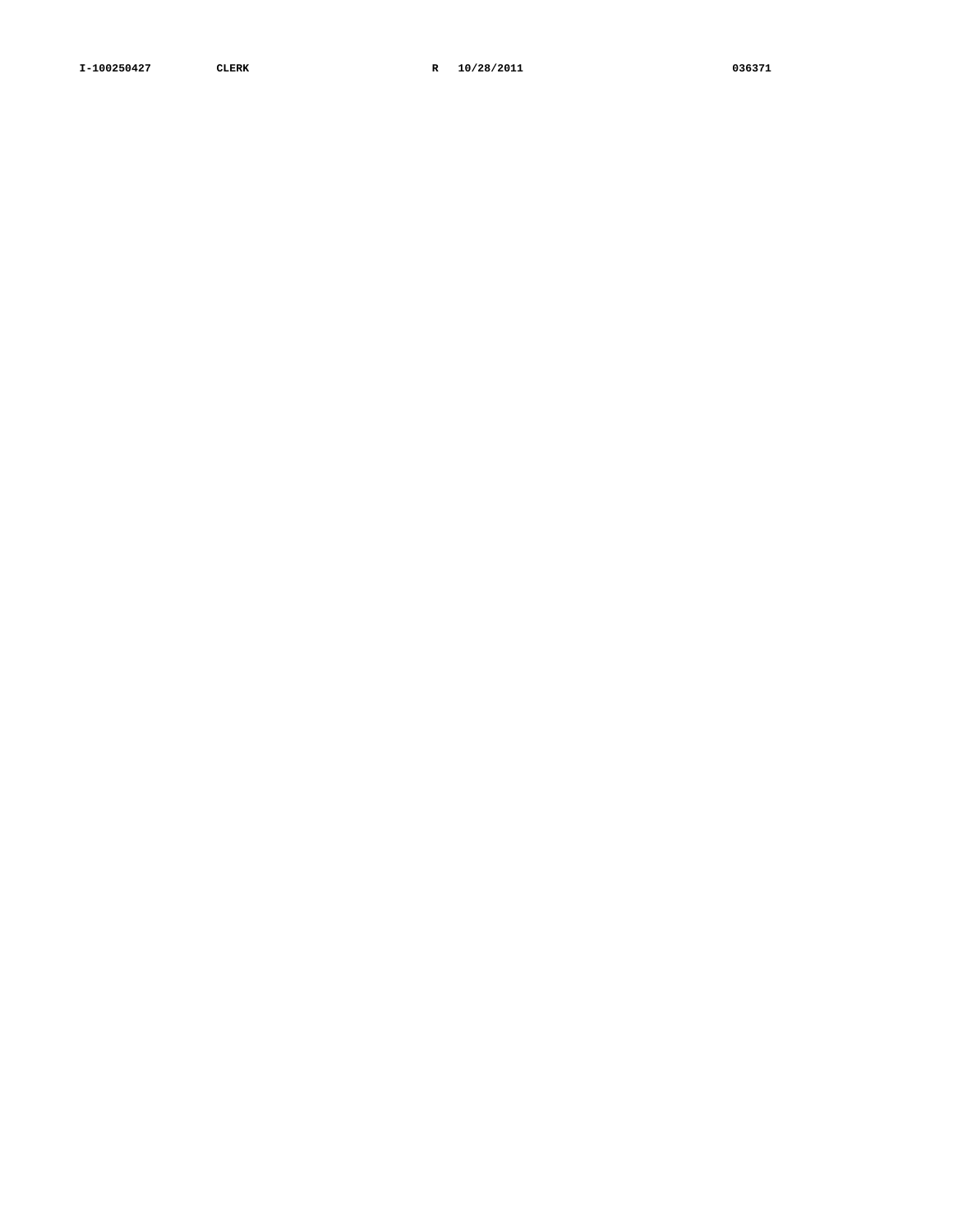# **VENDOR SET: 99 COCHRAN COUNTY**

# **BANK: CC REGULAR NON-P/R PAYABLES**

| <b>CHECK</b>   |                                                                                                                                                                                                                                                                      |                                                                                                                                                                                                                                                                                      |                                            | <b>CHECK</b><br><b>CHECK</b><br><b>CHECK</b>                                                                                                                                                                                                                                                                                                                                                                                                                                                                                                                                                                            |                                                                                      |        |                                      |               |
|----------------|----------------------------------------------------------------------------------------------------------------------------------------------------------------------------------------------------------------------------------------------------------------------|--------------------------------------------------------------------------------------------------------------------------------------------------------------------------------------------------------------------------------------------------------------------------------------|--------------------------------------------|-------------------------------------------------------------------------------------------------------------------------------------------------------------------------------------------------------------------------------------------------------------------------------------------------------------------------------------------------------------------------------------------------------------------------------------------------------------------------------------------------------------------------------------------------------------------------------------------------------------------------|--------------------------------------------------------------------------------------|--------|--------------------------------------|---------------|
|                | <b>NAME</b>                                                                                                                                                                                                                                                          | <b>STATUS</b>                                                                                                                                                                                                                                                                        | <b>DATE</b>                                | <b>AMOUNT</b>                                                                                                                                                                                                                                                                                                                                                                                                                                                                                                                                                                                                           | <b>DISCOUNT</b>                                                                      | NO     | <b>STATUS</b>                        | <b>AMOUNT</b> |
|                |                                                                                                                                                                                                                                                                      |                                                                                                                                                                                                                                                                                      |                                            |                                                                                                                                                                                                                                                                                                                                                                                                                                                                                                                                                                                                                         |                                                                                      |        |                                      |               |
|                | JONES MCCLURE PUBLISHICONT                                                                                                                                                                                                                                           |                                                                                                                                                                                                                                                                                      |                                            |                                                                                                                                                                                                                                                                                                                                                                                                                                                                                                                                                                                                                         |                                                                                      |        |                                      |               |
| I-100250427    | <b>CLERK</b>                                                                                                                                                                                                                                                         | R                                                                                                                                                                                                                                                                                    |                                            |                                                                                                                                                                                                                                                                                                                                                                                                                                                                                                                                                                                                                         |                                                                                      | 036371 |                                      |               |
| 10 403-5310    | OFFICE SUPPLIES                                                                                                                                                                                                                                                      |                                                                                                                                                                                                                                                                                      |                                            | 79.00                                                                                                                                                                                                                                                                                                                                                                                                                                                                                                                                                                                                                   |                                                                                      |        |                                      |               |
| 10 403-5310    | OFFICE SUPPLIES                                                                                                                                                                                                                                                      | SHIPPING                                                                                                                                                                                                                                                                             |                                            | 3.00                                                                                                                                                                                                                                                                                                                                                                                                                                                                                                                                                                                                                    |                                                                                      |        |                                      | 332.00CR      |
|                |                                                                                                                                                                                                                                                                      |                                                                                                                                                                                                                                                                                      |                                            |                                                                                                                                                                                                                                                                                                                                                                                                                                                                                                                                                                                                                         |                                                                                      |        |                                      |               |
|                | JOHN DEERE FINANCIAL                                                                                                                                                                                                                                                 |                                                                                                                                                                                                                                                                                      |                                            |                                                                                                                                                                                                                                                                                                                                                                                                                                                                                                                                                                                                                         |                                                                                      |        |                                      |               |
| I-6029342      | PREC 1                                                                                                                                                                                                                                                               | R                                                                                                                                                                                                                                                                                    |                                            |                                                                                                                                                                                                                                                                                                                                                                                                                                                                                                                                                                                                                         |                                                                                      | 036372 |                                      |               |
|                | <b>REPAIRS</b>                                                                                                                                                                                                                                                       |                                                                                                                                                                                                                                                                                      |                                            |                                                                                                                                                                                                                                                                                                                                                                                                                                                                                                                                                                                                                         |                                                                                      |        |                                      | 58.76CR       |
|                |                                                                                                                                                                                                                                                                      |                                                                                                                                                                                                                                                                                      |                                            |                                                                                                                                                                                                                                                                                                                                                                                                                                                                                                                                                                                                                         |                                                                                      |        |                                      |               |
|                |                                                                                                                                                                                                                                                                      |                                                                                                                                                                                                                                                                                      |                                            |                                                                                                                                                                                                                                                                                                                                                                                                                                                                                                                                                                                                                         |                                                                                      |        |                                      |               |
|                |                                                                                                                                                                                                                                                                      |                                                                                                                                                                                                                                                                                      |                                            |                                                                                                                                                                                                                                                                                                                                                                                                                                                                                                                                                                                                                         |                                                                                      |        |                                      |               |
|                |                                                                                                                                                                                                                                                                      |                                                                                                                                                                                                                                                                                      |                                            |                                                                                                                                                                                                                                                                                                                                                                                                                                                                                                                                                                                                                         |                                                                                      |        |                                      |               |
|                |                                                                                                                                                                                                                                                                      |                                                                                                                                                                                                                                                                                      |                                            |                                                                                                                                                                                                                                                                                                                                                                                                                                                                                                                                                                                                                         |                                                                                      |        |                                      | 50.00CR       |
|                |                                                                                                                                                                                                                                                                      |                                                                                                                                                                                                                                                                                      |                                            |                                                                                                                                                                                                                                                                                                                                                                                                                                                                                                                                                                                                                         |                                                                                      |        |                                      |               |
|                |                                                                                                                                                                                                                                                                      |                                                                                                                                                                                                                                                                                      |                                            |                                                                                                                                                                                                                                                                                                                                                                                                                                                                                                                                                                                                                         |                                                                                      |        |                                      |               |
|                |                                                                                                                                                                                                                                                                      |                                                                                                                                                                                                                                                                                      |                                            |                                                                                                                                                                                                                                                                                                                                                                                                                                                                                                                                                                                                                         |                                                                                      |        |                                      | 66.82CR       |
|                |                                                                                                                                                                                                                                                                      |                                                                                                                                                                                                                                                                                      |                                            |                                                                                                                                                                                                                                                                                                                                                                                                                                                                                                                                                                                                                         |                                                                                      |        |                                      |               |
|                |                                                                                                                                                                                                                                                                      |                                                                                                                                                                                                                                                                                      |                                            |                                                                                                                                                                                                                                                                                                                                                                                                                                                                                                                                                                                                                         |                                                                                      |        |                                      |               |
|                |                                                                                                                                                                                                                                                                      | R                                                                                                                                                                                                                                                                                    |                                            |                                                                                                                                                                                                                                                                                                                                                                                                                                                                                                                                                                                                                         |                                                                                      | 036375 |                                      |               |
| 10 510-5451    | <b>REPAIR</b>                                                                                                                                                                                                                                                        |                                                                                                                                                                                                                                                                                      |                                            | 225.00                                                                                                                                                                                                                                                                                                                                                                                                                                                                                                                                                                                                                  |                                                                                      |        |                                      |               |
| I-101911 PARK  | PARK/SHOWBARN                                                                                                                                                                                                                                                        | R                                                                                                                                                                                                                                                                                    |                                            |                                                                                                                                                                                                                                                                                                                                                                                                                                                                                                                                                                                                                         |                                                                                      | 036375 |                                      |               |
| 10 660-5451    | <b>REPAIR</b>                                                                                                                                                                                                                                                        |                                                                                                                                                                                                                                                                                      |                                            | 1,245.00                                                                                                                                                                                                                                                                                                                                                                                                                                                                                                                                                                                                                |                                                                                      |        |                                      |               |
| 10 660-5451    | <b>REPAIR</b>                                                                                                                                                                                                                                                        |                                                                                                                                                                                                                                                                                      |                                            |                                                                                                                                                                                                                                                                                                                                                                                                                                                                                                                                                                                                                         |                                                                                      |        |                                      | 1,470.00CR    |
|                |                                                                                                                                                                                                                                                                      |                                                                                                                                                                                                                                                                                      |                                            |                                                                                                                                                                                                                                                                                                                                                                                                                                                                                                                                                                                                                         |                                                                                      |        |                                      |               |
|                | <b>MANTEK</b>                                                                                                                                                                                                                                                        |                                                                                                                                                                                                                                                                                      |                                            |                                                                                                                                                                                                                                                                                                                                                                                                                                                                                                                                                                                                                         |                                                                                      |        |                                      |               |
| I-491625       | <b>COURTHOUSE</b>                                                                                                                                                                                                                                                    | R                                                                                                                                                                                                                                                                                    |                                            |                                                                                                                                                                                                                                                                                                                                                                                                                                                                                                                                                                                                                         |                                                                                      | 036376 |                                      |               |
| 10 510-5332    | CUSTODIAL SUPPLIES                                                                                                                                                                                                                                                   |                                                                                                                                                                                                                                                                                      |                                            | 238.00                                                                                                                                                                                                                                                                                                                                                                                                                                                                                                                                                                                                                  |                                                                                      |        |                                      |               |
| I-501657       | LIBRARY                                                                                                                                                                                                                                                              | R                                                                                                                                                                                                                                                                                    |                                            |                                                                                                                                                                                                                                                                                                                                                                                                                                                                                                                                                                                                                         |                                                                                      | 036376 |                                      |               |
| 10 650-5332    | CUSTODIAL SUPPLIES                                                                                                                                                                                                                                                   |                                                                                                                                                                                                                                                                                      |                                            | 35.65                                                                                                                                                                                                                                                                                                                                                                                                                                                                                                                                                                                                                   |                                                                                      |        |                                      |               |
| 10 650-5332    | CUSTODIAL SUPPLIES                                                                                                                                                                                                                                                   |                                                                                                                                                                                                                                                                                      |                                            | 53.55                                                                                                                                                                                                                                                                                                                                                                                                                                                                                                                                                                                                                   |                                                                                      |        |                                      |               |
| 650-5332<br>10 | CUSTODIAL SUPPLIES                                                                                                                                                                                                                                                   |                                                                                                                                                                                                                                                                                      |                                            | 24.95                                                                                                                                                                                                                                                                                                                                                                                                                                                                                                                                                                                                                   |                                                                                      |        |                                      |               |
| 10 650-5332    | <b>CUSTODIAL SUPPLIES</b>                                                                                                                                                                                                                                            | SHIPPING                                                                                                                                                                                                                                                                             |                                            | 48.56                                                                                                                                                                                                                                                                                                                                                                                                                                                                                                                                                                                                                   |                                                                                      |        |                                      | 400.71CR      |
|                |                                                                                                                                                                                                                                                                      |                                                                                                                                                                                                                                                                                      |                                            |                                                                                                                                                                                                                                                                                                                                                                                                                                                                                                                                                                                                                         |                                                                                      |        |                                      |               |
|                | MUNICIPAL SERVICES BUREAU                                                                                                                                                                                                                                            |                                                                                                                                                                                                                                                                                      |                                            |                                                                                                                                                                                                                                                                                                                                                                                                                                                                                                                                                                                                                         |                                                                                      |        |                                      |               |
| I-T58938       | <b>JUVENILE PROBATION</b>                                                                                                                                                                                                                                            | $\mathbf{R}$                                                                                                                                                                                                                                                                         |                                            |                                                                                                                                                                                                                                                                                                                                                                                                                                                                                                                                                                                                                         |                                                                                      | 036377 |                                      |               |
| 10 571-5427    | CONTINUING EDUCATION                                                                                                                                                                                                                                                 |                                                                                                                                                                                                                                                                                      |                                            | 2.07                                                                                                                                                                                                                                                                                                                                                                                                                                                                                                                                                                                                                    |                                                                                      |        |                                      |               |
|                | CONTINUING EDUCATION                                                                                                                                                                                                                                                 |                                                                                                                                                                                                                                                                                      |                                            |                                                                                                                                                                                                                                                                                                                                                                                                                                                                                                                                                                                                                         |                                                                                      |        |                                      |               |
|                | CONTINUING EDUCATION                                                                                                                                                                                                                                                 |                                                                                                                                                                                                                                                                                      |                                            |                                                                                                                                                                                                                                                                                                                                                                                                                                                                                                                                                                                                                         |                                                                                      |        |                                      | 3.67CR        |
|                |                                                                                                                                                                                                                                                                      |                                                                                                                                                                                                                                                                                      |                                            |                                                                                                                                                                                                                                                                                                                                                                                                                                                                                                                                                                                                                         |                                                                                      |        |                                      |               |
|                |                                                                                                                                                                                                                                                                      |                                                                                                                                                                                                                                                                                      |                                            |                                                                                                                                                                                                                                                                                                                                                                                                                                                                                                                                                                                                                         |                                                                                      |        |                                      |               |
|                |                                                                                                                                                                                                                                                                      |                                                                                                                                                                                                                                                                                      |                                            |                                                                                                                                                                                                                                                                                                                                                                                                                                                                                                                                                                                                                         |                                                                                      |        |                                      |               |
|                |                                                                                                                                                                                                                                                                      |                                                                                                                                                                                                                                                                                      |                                            |                                                                                                                                                                                                                                                                                                                                                                                                                                                                                                                                                                                                                         |                                                                                      |        |                                      |               |
|                |                                                                                                                                                                                                                                                                      |                                                                                                                                                                                                                                                                                      |                                            |                                                                                                                                                                                                                                                                                                                                                                                                                                                                                                                                                                                                                         |                                                                                      |        |                                      |               |
|                |                                                                                                                                                                                                                                                                      |                                                                                                                                                                                                                                                                                      |                                            |                                                                                                                                                                                                                                                                                                                                                                                                                                                                                                                                                                                                                         |                                                                                      |        |                                      |               |
|                |                                                                                                                                                                                                                                                                      |                                                                                                                                                                                                                                                                                      |                                            |                                                                                                                                                                                                                                                                                                                                                                                                                                                                                                                                                                                                                         |                                                                                      |        |                                      |               |
| 10 665-5427    | CO AGENT-TRAVEL-OUT OF COUNTY 1 NITE, BRNWD, TO LOME                                                                                                                                                                                                                 |                                                                                                                                                                                                                                                                                      |                                            | 85.00                                                                                                                                                                                                                                                                                                                                                                                                                                                                                                                                                                                                                   |                                                                                      |        |                                      |               |
|                | VENDOR I.D.<br>15 621-5451<br>I-SEP '11 ADR FEES<br>19 435-5409<br>19 435-5409<br>I-OCT 11 TRAVEL<br>10 663-5427<br>I-101911 CRTHSE<br>10 571-5427<br>10 571-5427<br>I-OCT 11 FUEL<br>10 665-5330<br>10 665-5330<br>I-OCT 11 TRAVEL<br>10 665-5427<br>665–5427<br>10 | LUBBOCK COUNTY, TEXAS<br>DISTRICT COURT<br>A.D.R. CONTRACT<br>A.D.R. CONTRACT<br>NANCY LUPER<br>SENIOR CITIZENS<br>CONTINUING EDUCATION<br>RUBEN LEAL dba<br><b>COURTHOUSE</b><br><b>JEFF MOLLOY</b><br><b>EXTENSION SVC</b><br>FUEL AND OIL<br>FUEL AND OIL<br><b>EXTENSION SVC</b> | R<br>DIST ADR<br>COUNTY ADR<br>R<br>R<br>R | 10/28/2011<br>PROP CODE+ 2011-12<br>10/28/2011<br>4 HY-GARD OIL<br>10/28/2011<br>10/28/2011<br>SPAG DIR MTG, 10/19/1<br>10/28/2011<br>CHG CUT-OFF VALVE<br>10/28/2011<br>REPL WATER LINES, RMV<br>RPL COMODE, PATCH WAL<br>10/28/2011<br>1DZ POTPOURRI SPRAY<br>10/28/2011<br>3'X4' GRAY MAT<br>3'X6' GRAY MAT<br>RES'D HCAP PRK SIGN<br>10/28/2011<br>TOLL CHG 9/28/11; PAR<br>9/28/11, LAKELINE PL<br>PROCESSING FEE<br>10/28/2011<br>$6.05$ GL UNL, LBK, $9/30/$<br>7.828GL UNL, OLTON, 10<br>10/28/2011<br>CO AGENT-TRAVEL-OUT OF COUNTY 1 NITE, AMARILLO, RN<br>CO AGENT-TRAVEL-OUT OF COUNTY MEALS 10/8,9 AMARILL | 58.76<br>40.00<br>10.00<br>66.82<br>0.60<br>1.00<br>19.54<br>27.39<br>77.00<br>25.76 |        | 036373<br>036374<br>036378<br>036378 |               |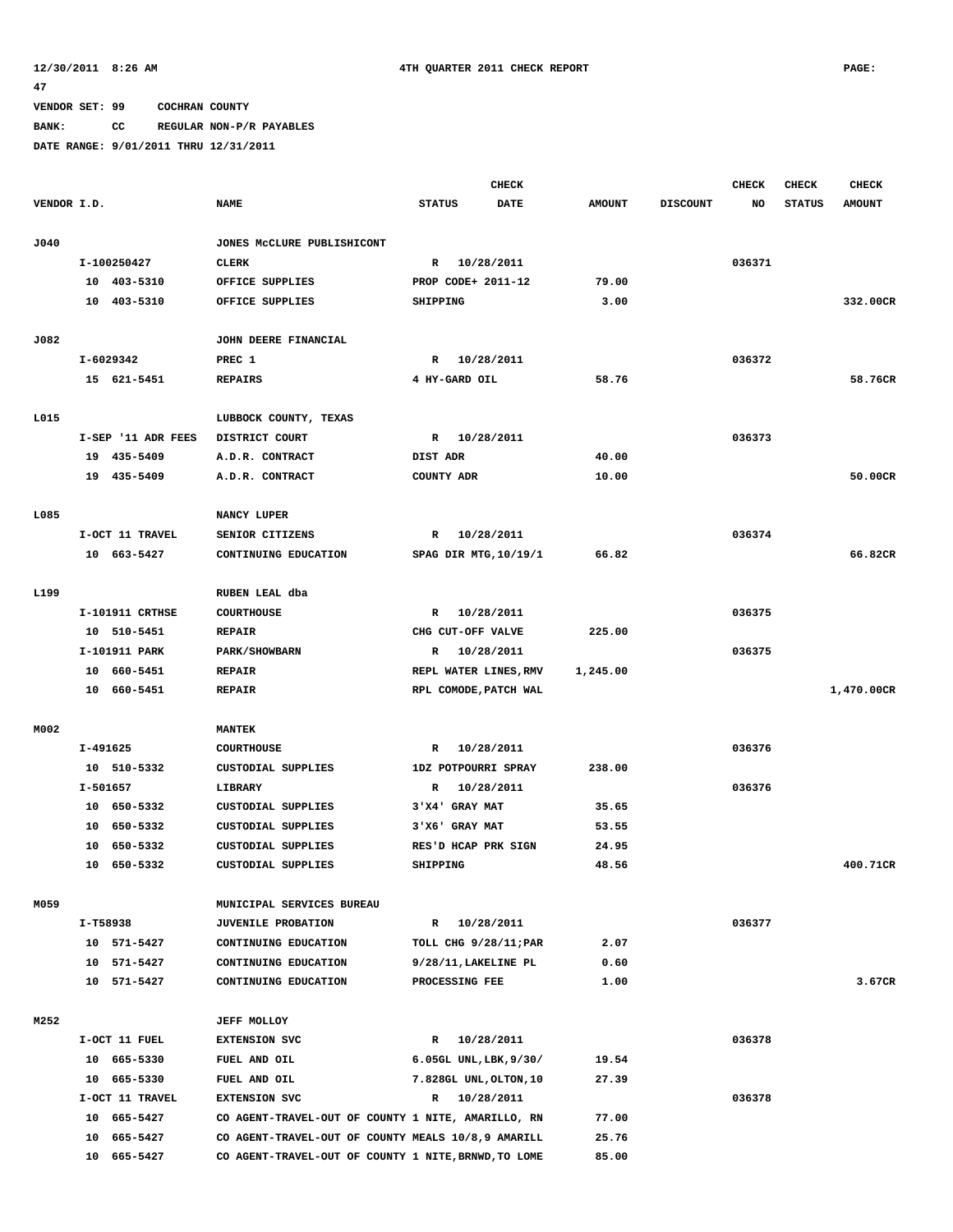## **VENDOR SET: 99 COCHRAN COUNTY**

# **BANK: CC REGULAR NON-P/R PAYABLES**

|             |                                     |                                                       | <b>CHECK</b>          |             |               |                 | <b>CHECK</b> | <b>CHECK</b>  | <b>CHECK</b>  |
|-------------|-------------------------------------|-------------------------------------------------------|-----------------------|-------------|---------------|-----------------|--------------|---------------|---------------|
| VENDOR I.D. |                                     | <b>NAME</b>                                           | <b>STATUS</b>         | <b>DATE</b> | <b>AMOUNT</b> | <b>DISCOUNT</b> | NO           | <b>STATUS</b> | <b>AMOUNT</b> |
|             |                                     |                                                       |                       |             |               |                 |              |               |               |
| M252        |                                     | <b>JEFF MOLLOY</b><br><b>CONT</b>                     |                       |             |               |                 |              |               |               |
|             | I-OCT 11 TRAVEL                     | <b>EXTENSION SVC</b>                                  | R                     | 10/28/2011  |               |                 | 036378       |               |               |
|             | 10 665-5427                         | CO AGENT-TRAVEL-OUT OF COUNTY MEAL, SWEETWATER, 10/1  |                       |             | 6.24          |                 |              |               |               |
|             | 665–5427<br>10                      | CO AGENT-TRAVEL-OUT OF COUNTY 1 NITE, BRNWD, 10/18, R |                       |             | 77.00         |                 |              |               |               |
|             | 665–5427<br>10                      | CO AGENT-TRAVEL-OUT OF COUNTY MEAL, ABILENE, 10/19    |                       |             | 12.58         |                 |              |               |               |
|             | 10 665-5427                         | CO AGENT-TRAVEL-OUT OF COUNTY 1 NITE, PAMPA, PIG SAL  |                       |             | 77.00         |                 |              |               | 407.51CR      |
|             |                                     |                                                       |                       |             |               |                 |              |               |               |
| N070        |                                     | <b>NUNLEY BROTHERS</b>                                |                       |             |               |                 |              |               |               |
|             | I-102711                            | PREC <sub>2</sub>                                     | R                     | 10/28/2011  |               |                 | 036379       |               |               |
|             | 15 622-5356                         | ROAD MATERIALS & SUPPLIES                             | 11 BELLY DUMPS @4.00  |             | 880.00        |                 |              |               | 880.00CR      |
| 0037        |                                     | ANGELA OVERMAN, ATTY AT LAW                           |                       |             |               |                 |              |               |               |
|             | I-10-05-4178CPS, CHL DISTRICT COURT |                                                       | R                     | 10/28/2011  |               |                 | 036380       |               |               |
|             | 10 435-5400                         | ATTORNEY AD LITEM                                     | FINAL HRNG, CHILDREN  |             | 300.00        |                 |              |               | 300.00CR      |
|             |                                     |                                                       |                       |             |               |                 |              |               |               |
| 0039        |                                     | NAOMIE OLGUIN                                         |                       |             |               |                 |              |               |               |
|             | I-DW#14587                          | <b>ACTIVITY BLDG</b>                                  | R                     | 10/28/2011  |               |                 | 036381       |               |               |
|             | 10 000-4370.101                     | RENT-ACTIVITY BUILDING                                | REF DEP FOR 10/9/11   |             | 125.00        |                 |              |               | 125.00CR      |
|             |                                     |                                                       |                       |             |               |                 |              |               |               |
| 0109        |                                     | 110TH JUDICIAL DISTRICT JUVENI                        |                       |             |               |                 |              |               |               |
|             | I-200/JUV#810                       | <b>JUVENILE PROBATION</b>                             | R                     | 10/28/2011  |               |                 | 036382       |               |               |
|             | 17 575-5413                         | PURCHASED RESIDENTIAL SERVICE 30 DAYS/JUV#810         |                       |             | 2,100.00      |                 |              |               |               |
|             | 17 575-5413                         | PURCHASED RESIDENTIAL SERVICE MEDICAL VISIT/#810-I    |                       |             | 85.00         |                 |              |               | 2,185.00CR    |
|             |                                     |                                                       |                       |             |               |                 |              |               |               |
| R033        |                                     | <b>GERALD RAMSEY</b>                                  |                       |             |               |                 |              |               |               |
|             | I-NOV '11 RENT                      | NON-DEPT'L/STORAGE                                    | R                     | 10/28/2011  |               |                 | 036383       |               |               |
|             | 10 409-5499                         | MISCELLANEOUS                                         | STORAGE BLDG RENT NO  |             | 300.00        |                 |              |               | 300.00CR      |
|             |                                     |                                                       |                       |             |               |                 |              |               |               |
| R043        |                                     | <b>RAY RAMON</b>                                      |                       |             |               |                 |              |               |               |
|             | I-926255                            | <b>COURTHOUSE</b>                                     | R                     | 10/28/2011  |               |                 | 036384       |               |               |
|             | 10 510-5411                         | MAINTENANCE CONTRACTS                                 | YARD CUT              |             | 150.00        |                 |              |               | 150.00CR      |
| R047        |                                     | MARCELO RODRIGUEZ                                     |                       |             |               |                 |              |               |               |
|             | I-180608                            | PREC 1                                                | R 10/28/2011          |             |               |                 | 036385       |               |               |
|             | 15 621-5451                         | <b>REPAIRS</b>                                        | RMV/RPL WHL SEAL ON   |             | 135.00        |                 |              |               |               |
|             | 15 621-5451                         | <b>REPAIRS</b>                                        | ADJ BRAKES, FILL GEAR |             |               |                 |              |               |               |
|             | 15 621-5451                         | <b>REPAIRS</b>                                        | MACK CL700            |             |               |                 |              |               | 135.00CR      |
|             |                                     |                                                       |                       |             |               |                 |              |               |               |
| R099        |                                     | CYNDIA LEA GUAJARDO dba                               |                       |             |               |                 |              |               |               |
|             | I-99610                             | PREC 1                                                | R 10/28/2011          |             |               |                 | 036386       |               |               |
|             | 15 621-5454                         | TIRES                                                 | 4 WANLI 5350 TIRES    |             | 1,395.80      |                 |              |               |               |
|             | I-99646                             | <b>SHERIFF</b>                                        | R 10/28/2011          |             |               |                 | 036386       |               |               |
|             | 10 560-5454                         | TIRES                                                 | 235/55/17 FLAT R/R    |             | 13.00         |                 |              |               |               |
|             | I-99680                             | PREC 1                                                | R 10/28/2011          |             |               |                 | 036386       |               |               |
|             | 15 621-5454                         | TIRES                                                 | 11R225 IN FLAT        |             | 30.00         |                 |              |               |               |
|             | 15 621-5454                         | TIRES                                                 | #2 BOOT               |             | 4.95          |                 |              |               |               |
|             | I-99695                             | PREC 1                                                | R 10/28/2011          |             |               |                 | 036386       |               |               |
|             | 15 621-5454                         | TIRES                                                 | 1122571 R/R FLAT      |             | 30.00         |                 |              |               |               |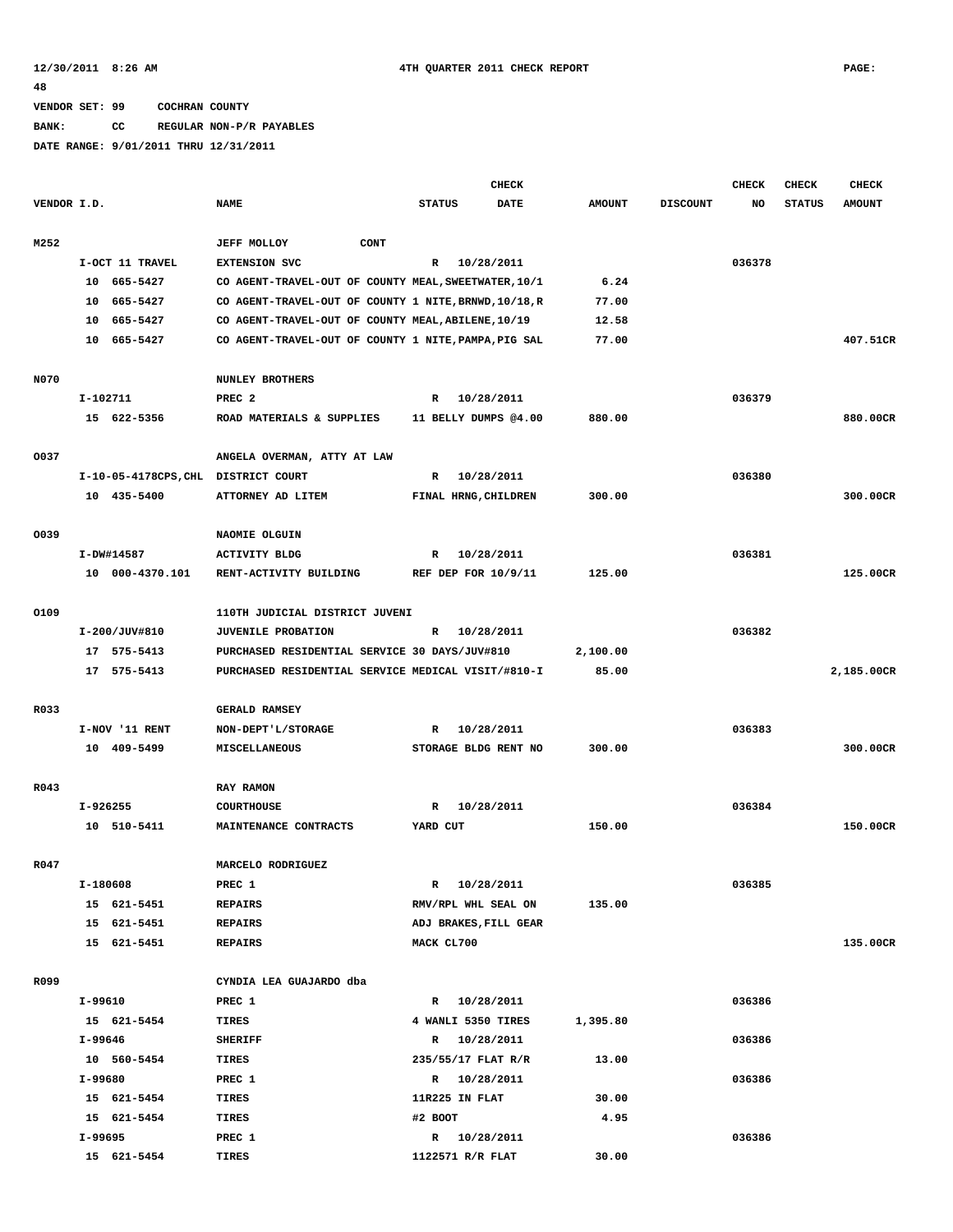#### **VENDOR SET: 99 COCHRAN COUNTY**

# **BANK: CC REGULAR NON-P/R PAYABLES**

|             |             |                     |                              | <b>CHECK</b>    |                        |               |                 | CHECK  | <b>CHECK</b>  | <b>CHECK</b>  |
|-------------|-------------|---------------------|------------------------------|-----------------|------------------------|---------------|-----------------|--------|---------------|---------------|
| VENDOR I.D. |             |                     | <b>NAME</b>                  | <b>STATUS</b>   | DATE                   | <b>AMOUNT</b> | <b>DISCOUNT</b> | NO     | <b>STATUS</b> | <b>AMOUNT</b> |
|             |             |                     |                              |                 |                        |               |                 |        |               |               |
| R099        |             |                     | CYNDIA LEA GUAJARDO dbCONT   |                 |                        |               |                 |        |               |               |
|             | I-99695     |                     | PREC 1                       |                 | R 10/28/2011           |               |                 | 036386 |               |               |
|             |             | 15 621-5454         | TIRES                        | #4 PATCH        |                        | 4.00          |                 |        |               |               |
|             | I-99719     |                     | <b>SHERIFF</b>               |                 | R 10/28/2011           |               |                 | 036386 |               |               |
|             |             | 10 560-5454         | TIRES                        |                 | 235/55/17 FLAT R/R,#   | 13.00         |                 |        |               |               |
|             | I-99800     |                     | <b>SHERIFF</b>               | R               | 10/28/2011             |               |                 | 036386 |               |               |
|             |             | 10 560-5454         | TIRES                        |                 | 235/55/17 FLAT R/R     | 13.00         |                 |        |               |               |
|             | I-99817     |                     | PREC <sub>3</sub>            |                 | R 10/28/2011           |               |                 | 036386 |               |               |
|             |             | 15 623-5454         | TIRES                        |                 | 2 SAMSON 6.70-15       | 119.90        |                 |        |               |               |
|             |             | 15 623-5454         | <b>TIRES</b>                 |                 | 2 KR14-15 TUBES        | 25.90         |                 |        |               |               |
|             |             | 15 623-5454         | TIRES                        | 2 TDF           |                        | 6.00          |                 |        |               |               |
|             |             | 15 623-5454         | TIRES                        | 2 TIRE CHGS     |                        | 16.00         |                 |        |               | 1,671.55CR    |
|             |             |                     |                              |                 |                        |               |                 |        |               |               |
| S047        |             |                     | SHELL FLEET PLUS             |                 |                        |               |                 |        |               |               |
|             |             | I-065174922110      | <b>JUVENILE PROBATION</b>    | $\mathbb{R}$    | 10/28/2011             |               |                 | 036387 |               |               |
|             |             | 10 571-5330         | <b>FUEL</b>                  |                 | 25.756GL UNL, ROUND R  | 86.00         |                 |        |               |               |
|             |             | 10 571-5330         | <b>FUEL</b>                  | CR FED TAX      |                        | 4.71CR        |                 |        |               | 81.29CR       |
| S071        |             |                     | SCRIPT OFFICE PRODUCTS, INC. |                 |                        |               |                 |        |               |               |
|             | I-37562     |                     | <b>AUDITOR</b>               |                 | R 10/28/2011           |               |                 | 036388 |               |               |
|             |             | 10 495-5310         | OFFICE SUPPLIES              |                 | 1PK ADD MCHN ROLL      | 8.95          |                 |        |               |               |
|             | $I - 37565$ |                     | <b>SHERIFF</b>               |                 | R 10/28/2011           |               |                 | 036388 |               |               |
|             |             | 10 560-5310         | OFFICE SUPPLIES              |                 | 2CS 8.5X11 COPY PAPE   | 79.00         |                 |        |               |               |
|             |             | 10 560-5310         | OFFICE SUPPLIES              |                 | 10BX PAPER CLIP        | 4.95          |                 |        |               |               |
|             | I-37566     |                     | CO JUDGE/COMM'R CT           | R               | 10/28/2011             |               |                 | 036388 |               |               |
|             |             | 15 610-5310         | OFFICE SUPPLIES              |                 | 2 RL 3/4" TAPE         | 3.90          |                 |        |               |               |
|             |             | 15 610-5310         | OFFICE SUPPLIES              |                 | 1 74XL CARTRIDGE       | 35.95         |                 |        |               |               |
|             |             | 15 610-5310         | OFFICE SUPPLIES              |                 | 1BX LEGAL FILE FOLDE   | 12.95         |                 |        |               |               |
|             | I-37667     |                     | <b>TREASURER</b>             |                 | R 10/28/2011           |               |                 | 036388 |               |               |
|             |             | 10 497-5310         | OFFICE SUPPLIES              | <b>HP TONER</b> |                        | 134.95        |                 |        |               | 280.65CR      |
|             |             |                     |                              |                 |                        |               |                 |        |               |               |
| S212        |             |                     | WALLACE STALCUP              |                 |                        |               |                 |        |               |               |
|             |             | I-102511 TRNSPRT    | <b>SHERIFF</b>               | R               | 10/28/2011             |               |                 | 036389 |               |               |
|             |             | 10 560-5427         | CONTINUING EDUCATION         |                 | MEALS/TRNSPRT INMATE   | 22.61         |                 |        |               |               |
|             |             | I-102611 PAULA TRNG | <b>SHERIFF</b>               |                 | R 10/28/2011           |               |                 | 036389 |               |               |
|             |             | 10 560-5427         | CONTINUING EDUCATION         |                 | 2 NITES/CORPUS 10/19   | 258.00        |                 |        |               |               |
|             |             | 10 560-5427         | CONTINUING EDUCATION         | LODGING TAX     |                        | 38.70         |                 |        |               |               |
|             |             | 10 560-5427         | CONTINUING EDUCATION         | PARKING/2       |                        | 14.00         |                 |        |               |               |
|             |             | 10 560-5427         | CONTINUING EDUCATION         |                 | 16.879GL UNL, LBK, 10/ | 54.00         |                 |        |               |               |
|             |             | 10 560-5427         | CONTINUING EDUCATION         |                 | 15.593GL UNL, WHITSET  | 53.00         |                 |        |               |               |
|             |             | 10 560-5427         | CONTINUING EDUCATION         |                 | MEAL, CORPUS, 10/20    | 25.77         |                 |        |               |               |
|             | 10          | 560-5427            | CONTINUING EDUCATION         |                 | 1218.6MI TO/FRM CORP   | 676.32        |                 |        |               | 1,142.40CR    |
|             |             |                     |                              |                 |                        |               |                 |        |               |               |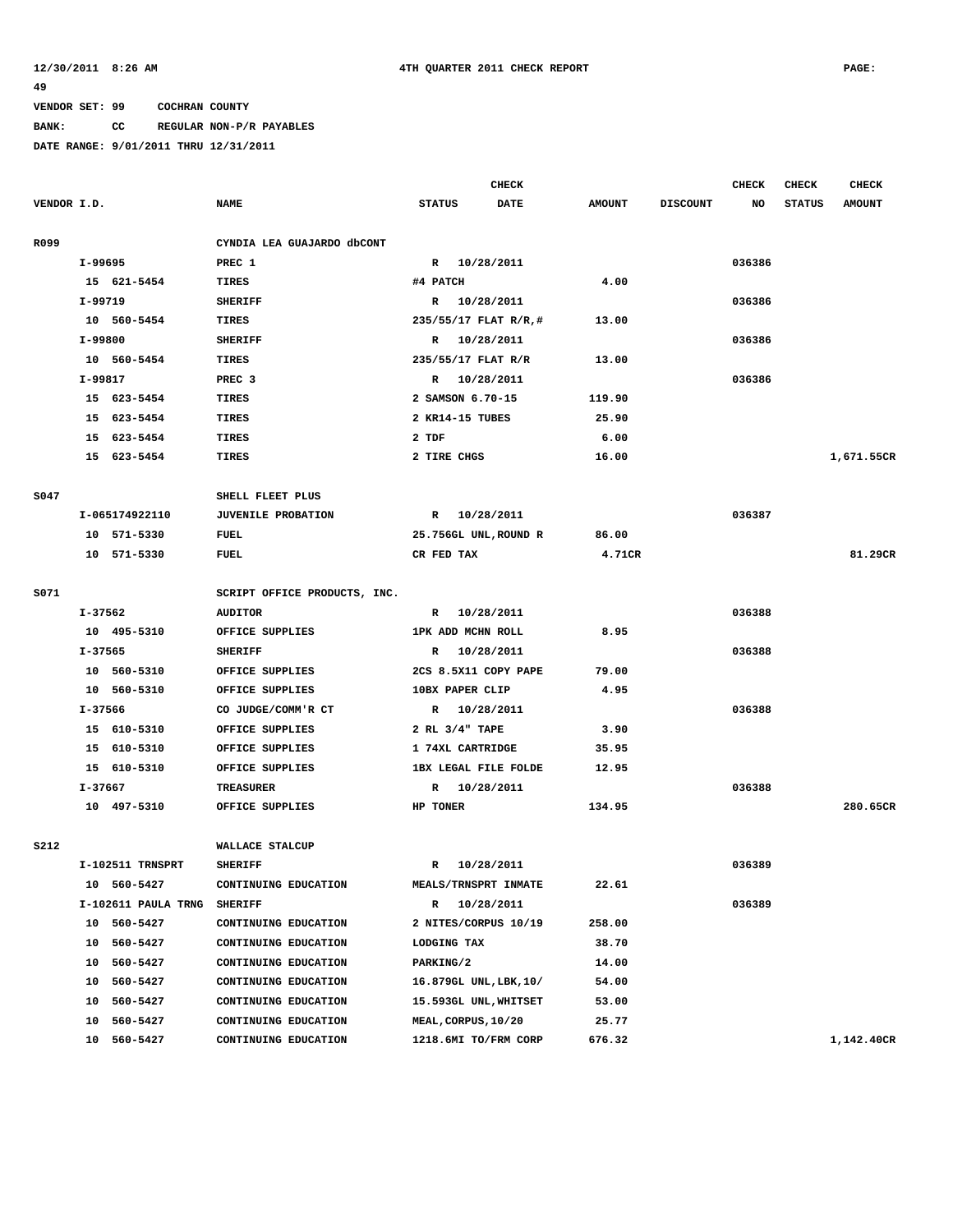### **VENDOR SET: 99 COCHRAN COUNTY BANK: CC REGULAR NON-P/R PAYABLES**

|             |             |                   |                                                      |                       | <b>CHECK</b> |               |                 | <b>CHECK</b> | <b>CHECK</b>  | <b>CHECK</b>  |
|-------------|-------------|-------------------|------------------------------------------------------|-----------------------|--------------|---------------|-----------------|--------------|---------------|---------------|
| VENDOR I.D. |             |                   | <b>NAME</b>                                          | <b>STATUS</b>         | DATE         | <b>AMOUNT</b> | <b>DISCOUNT</b> | NO           | <b>STATUS</b> | <b>AMOUNT</b> |
| <b>S222</b> |             |                   | SOUTH PLAINS COMMUNICATIONS                          |                       |              |               |                 |              |               |               |
|             | I-643260    |                   | PUBLIC SAFETY*OTHER                                  | R                     | 10/28/2011   |               |                 | 036390       |               |               |
|             |             | 10 580-5571       | CAPITAL OUTLAY                                       | 18" TRENCH ARND COMM  |              | 1,935.00      |                 |              |               |               |
|             | 10          | 580-5571          | CAPITAL OUTLAY                                       | SET 7 GR RODS, CADWEL |              |               |                 |              |               |               |
|             | 10          | 580-5571          | CAPITAL OUTLAY                                       | WIRE; RUN WIRES; MV   |              |               |                 |              |               |               |
|             | 10          | 580-5571          | CAPITAL OUTLAY                                       | TO NEW BLDG; INSTL JM |              |               |                 |              |               |               |
|             | 10          | 580-5571          | CAPITAL OUTLAY                                       | GROUND BLDG TO EQPMT  |              |               |                 |              |               |               |
|             | 10          | 580-5571          | CAPITAL OUTLAY                                       | $1/2$ " JMPRS, $6$    |              | 210.00        |                 |              |               |               |
|             | 10          | 580-5571          | CAPITAL OUTLAY                                       | GROUND RODS/7         |              | 140.00        |                 |              |               |               |
|             | 10          | 580-5571          | CAPITAL OUTLAY                                       | #2 GROUND WIRE/100'   |              | 125.00        |                 |              |               |               |
|             | 10          | 580-5571          | CAPITAL OUTLAY                                       | CADWELDS/9            |              | 90.00         |                 |              |               |               |
|             | 10          | 580-5571          | CAPITAL OUTLAY                                       | MILEAGE               |              | 180.00        |                 |              |               | 2,680.00CR    |
| <b>S242</b> |             |                   | SAM'S CLUB                                           |                       |              |               |                 |              |               |               |
|             |             | I-2943 101311     | <b>JAIL</b>                                          | R                     | 10/28/2011   |               |                 | 036391       |               |               |
|             | 10          | 512-5392          | MISCELLANEOUS SUPPLIES                               | <b>BATH TISSUE</b>    |              | 18.98         |                 |              |               |               |
|             | 10          | 512-5392          | MISCELLANEOUS SUPPLIES                               | HEFTY PLATES          |              | 12.94         |                 |              |               |               |
|             | 10          | 512-5392          | MISCELLANEOUS SUPPLIES                               | DISINFECTANT/3        |              | 19.08         |                 |              |               |               |
|             | 10          | 512-5392          | MISCELLANEOUS SUPPLIES                               | <b>FORKS</b>          |              | 8.98          |                 |              |               |               |
|             | 10          | 512-5392          | MISCELLANEOUS SUPPLIES                               | <b>SPOONS</b>         |              | 8.98          |                 |              |               |               |
|             | 10          | 512-5392          | MISCELLANEOUS SUPPLIES                               | ZIPLOC SAND           |              | 8.68          |                 |              |               |               |
|             | 10          | 512-5392          | MISCELLANEOUS SUPPLIES                               | LAUNDRY DET           |              | 14.88         |                 |              |               |               |
|             | 10          | 512-5392          | MISCELLANEOUS SUPPLIES                               | <b>BOUNCE 250CT</b>   |              | 7.98          |                 |              |               |               |
|             | 10          | 512-5333          | <b>FOOD-PRISONERS</b>                                | VARIETY PACK          |              | 11.98         |                 |              |               |               |
|             | 10          | 512-5392          | MISCELLANEOUS SUPPLIES                               | CLOROX ULTRA          |              | 8.54          |                 |              |               |               |
|             | 10          | 512-5392          | MISCELLANEOUS SUPPLIES                               | BOUNTY 12SR           |              | 19.48         |                 |              |               |               |
|             | 10          | 512-5392          | MISCELLANEOUS SUPPLIES                               | BOUNTY 12SR           |              | 19.48         |                 |              |               | 159.98CR      |
|             |             |                   |                                                      |                       |              |               |                 |              |               |               |
| S281        |             |                   | <b>STAPLES</b>                                       |                       |              |               |                 |              |               |               |
|             | $I - 20676$ |                   | <b>SHERIFF</b>                                       | R                     | 10/28/2011   |               |                 | 036392       |               |               |
|             |             | 10 560-5310       | OFFICE SUPPLIES                                      | PLANNER CVR           |              | 10.99         |                 |              |               |               |
|             |             | I-2369999001      | <b>SHERIFF</b>                                       | R                     | 10/28/2011   |               |                 | 036392       |               |               |
|             |             | 10 560-5310       | OFFICE SUPPLIES                                      | BLK/CLR TAPE          |              | 18.99         |                 |              |               |               |
|             |             | 10 560-5310       | OFFICE SUPPLIES                                      | 2 BLACK/WHI TAPE      |              | 37.98         |                 |              |               | 67.96CR       |
| S294        |             |                   | SHIRLEY SEARS                                        |                       |              |               |                 |              |               |               |
|             |             | I-SEPT '11 TRAVEL | <b>EXTENSION SVC</b>                                 | $\mathbb{R}$          | 10/28/2011   |               |                 | 036393       |               |               |
|             |             | 10 665-5428       | FCS AGENT-TRAVEL-OUT OF COUNTYFOOD SHOW CMT MTG 9/   |                       |              | 69.93         |                 |              |               |               |
|             |             | 10 665-5428       | FCS AGENT-TRAVEL-OUT OF COUNTYFOOD SHOW MTG REGIS    |                       |              | 9.00          |                 |              |               |               |
|             |             | 10 665-5428       | FCS AGENT-TRAVEL-OUT OF COUNTYD-2 ADMIN MTG REGIS,   |                       |              | 16.00         |                 |              |               |               |
|             |             | 10 665-5428       | FCS AGENT-TRAVEL-OUT OF COUNTYSO PLAINS FAIR ART 9   |                       |              | 69.93         |                 |              |               |               |
|             |             | 10 665-5428       | FCS AGENT-TRAVEL-OUT OF COUNTYSO PLAINS FAIR ART 9   |                       |              | 69.93         |                 |              |               |               |
|             |             | 10 665-5428       | FCS AGENT-TRAVEL-OUT OF COUNTYNATL FCS CONF, ALBQ, 9 |                       |              |               |                 |              |               |               |
|             |             | 10 665-5428       | FCS AGENT-TRAVEL-OUT OF COUNTY71 MI @\$.555          |                       |              | 39.41         |                 |              |               |               |
|             |             | 10 665-5428       | FCS AGENT-TRAVEL-OUT OF COUNTYMEALS, NATL CONF       |                       |              | 52.37         |                 |              |               |               |
|             | 10          | 665-5428          | FCS AGENT-TRAVEL-OUT OF COUNTYLODGING, 4 NITES @84.  |                       |              | 338.00        |                 |              |               |               |
|             |             | 10 665-5428       | FCS AGENT-TRAVEL-OUT OF COUNTYLODGING TAX            |                       |              | 43.96         |                 |              |               |               |
|             |             | 10 665-5428       | FCS AGENT-TRAVEL-OUT OF COUNTYPHOTOCOPIES            |                       |              | 2.00          |                 |              |               | 710.53CR      |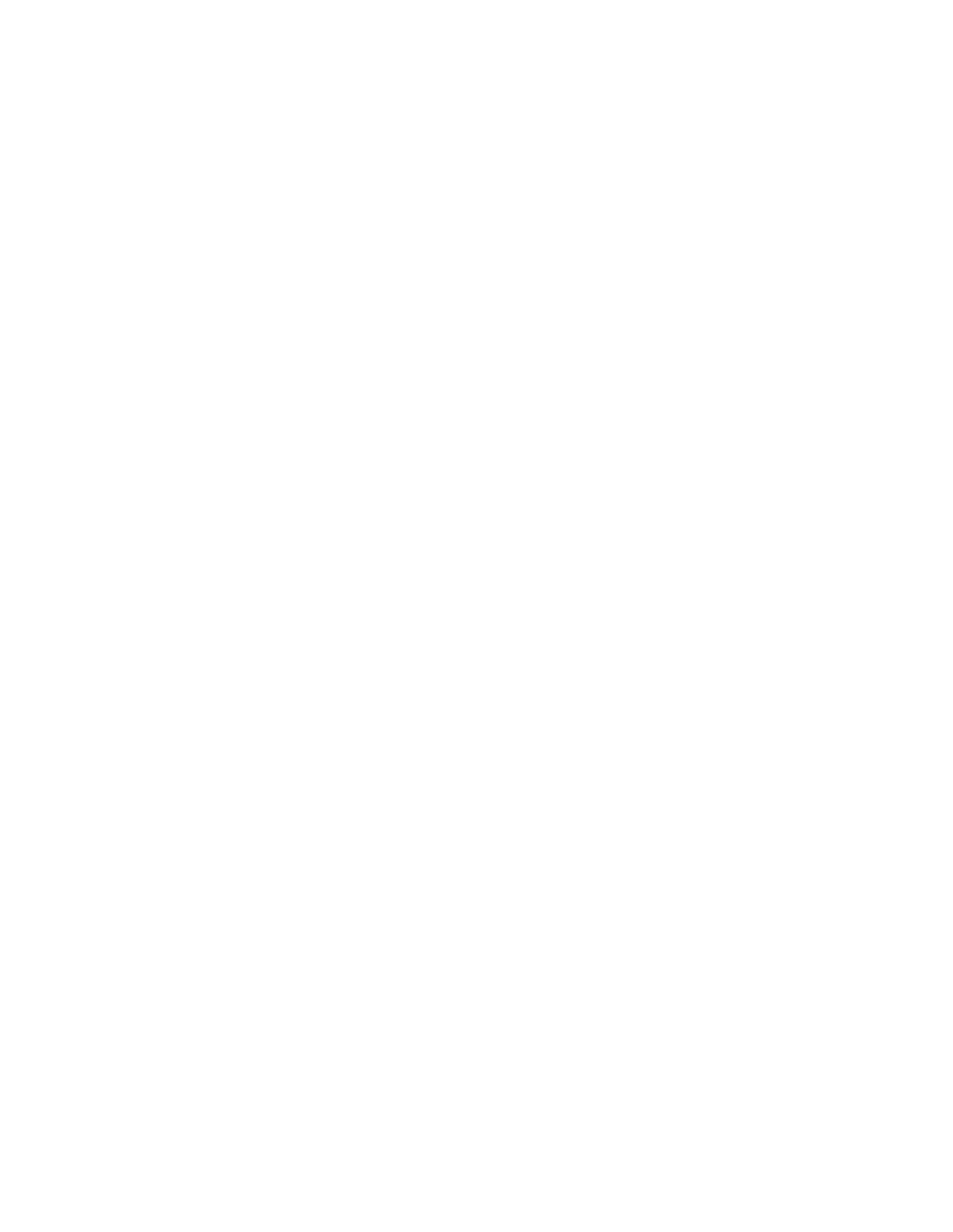## **VENDOR SET: 99 COCHRAN COUNTY**

# **BANK: CC REGULAR NON-P/R PAYABLES**

|             |                                   |                                | <b>CHECK</b>           |             |               |                 | CHECK  | <b>CHECK</b>  | <b>CHECK</b>  |
|-------------|-----------------------------------|--------------------------------|------------------------|-------------|---------------|-----------------|--------|---------------|---------------|
| VENDOR I.D. |                                   | <b>NAME</b>                    | <b>STATUS</b>          | <b>DATE</b> | <b>AMOUNT</b> | <b>DISCOUNT</b> | NO     | <b>STATUS</b> | <b>AMOUNT</b> |
|             |                                   |                                |                        |             |               |                 |        |               |               |
| S331        |                                   | STANDARD COFFEE SERVICE        |                        |             |               |                 |        |               |               |
|             | I-8311-76970                      | NON-DEPT'L                     | R 10/28/2011           |             |               |                 | 036394 |               |               |
|             | 10 409-5300                       | COUNTY-WIDE SUPPLIES           | TEA                    |             | 27.71         |                 |        |               |               |
|             | 10 409-5300                       | COUNTY-WIDE SUPPLIES           | FREN VAN CRMR          |             | 7.33          |                 |        |               |               |
|             | 10 409-5300                       | COUNTY-WIDE SUPPLIES           | HOT CHOC W/MRSH        |             | 18.91         |                 |        |               |               |
|             | 10 409-5300                       | COUNTY-WIDE SUPPLIES           | AAA EXC DECAF          |             | 47.55         |                 |        |               |               |
|             | 10 409-5300                       | COUNTY-WIDE SUPPLIES           | 3 AAA EXC REG          |             | 119.70        |                 |        |               |               |
|             | 10 409-5300                       | COUNTY-WIDE SUPPLIES           | FUEL ADJ               |             | 3.95          |                 |        |               | 225.15CR      |
|             |                                   |                                |                        |             |               |                 |        |               |               |
| T083        |                                   | TYLER TECHNOLOGIES, INC        |                        |             |               |                 |        |               |               |
|             | I-31685                           | NON-DEPT'L                     | 10/28/2011<br>R        |             |               |                 | 036395 |               |               |
|             | 10 409-5411                       | MAINTENANCE CONTRACTS          | MONTHLY NETWORK FEE    |             | 200.00        |                 |        |               | 200.00CR      |
| T087        |                                   | TEXAS DEPARTMENT OF HEALTH     |                        |             |               |                 |        |               |               |
|             | I-14688                           | <b>CLERK</b>                   | 10/28/2011<br>R        |             |               |                 | 036396 |               |               |
|             | 10 403-5310                       | OFFICE SUPPLIES                | 7 REMOTE BIRTH ACCES   |             | 12.81         |                 |        |               | 12.81CR       |
|             |                                   |                                |                        |             |               |                 |        |               |               |
| T222        |                                   | TEXAS JUDICIAL ACADEMY         |                        |             |               |                 |        |               |               |
|             | I-191558/400 2011                 | COUNTY COURT                   | 10/28/2011<br>R        |             |               |                 | 036397 |               |               |
|             | 10 426-5481                       | DUES AND REGISTRATION          | MMBR FEE 9/1/11-8/31   |             | 200.00        |                 |        |               | 200.00CR      |
|             |                                   |                                |                        |             |               |                 |        |               |               |
| T242        |                                   | TEXAS AGRILIFE EXTENSION       |                        |             |               |                 |        |               |               |
|             | I-VG YOUNG 11/11                  | TAX A/C                        | 10/28/2011<br>v        |             |               |                 | 036398 |               | 170.00CR      |
|             |                                   |                                |                        |             |               |                 |        |               |               |
| T242        |                                   | TEXAS AGRILIFE EXTENSION       |                        |             |               |                 |        |               |               |
|             | M-CHECK                           | TEXAS AGRILIFE EXTENSIONUNPOST | v<br>11/10/2011        |             |               |                 | 036398 |               | 170.00CR      |
|             |                                   |                                |                        |             |               |                 |        |               |               |
| <b>W007</b> |                                   | WEST, A THOMSON REUTERS BUSINE |                        |             |               |                 |        |               |               |
|             | I-823725531                       | CO ATTY/LAW LIBRARY            | 10/28/2011<br>R        |             |               |                 | 036399 |               |               |
|             | 10 475-5590                       | LAW LIBRARY MTRLS/UPDATES      | 5 COPIES TX PENAL CO   |             | 232.50        |                 |        |               |               |
|             | 10 475-5590                       | LAW LIBRARY MTRLS/UPDATES      | (4 RETURNED)           |             |               |                 |        |               | 232.50CR      |
|             |                                   |                                |                        |             |               |                 |        |               |               |
| W010        |                                   | WEST TEXAS GAS INC             |                        |             |               |                 |        |               |               |
|             | I-004036001501 1111 PARK/SHOP     |                                | R 10/28/2011           |             |               |                 | 036400 |               |               |
|             | 10 660-5440                       | UTILITIES & IRRIGATION         | .7 MCF $9/2 - 10/7/11$ |             | 13.51         |                 |        |               |               |
|             | I-004036002501 1111 PARK/SHOWBARN |                                | R 10/28/2011           |             |               |                 | 036400 |               |               |
|             | 10 660-5440                       | UTILITIES & IRRIGATION         | .2 MCF $9/2 - 10/7/11$ |             | 10.28         |                 |        |               |               |
|             | I-004049022001 1011 PREC 3        |                                | R 10/28/2011           |             |               |                 | 036400 |               |               |
|             | 15 623-5440                       | UTILITIES                      | GAS BILL FOR $9/7-10/$ |             | 9.00          |                 |        |               | 32.79CR       |
| W062        |                                   | WAL-MART COMMUNITY             |                        |             |               |                 |        |               |               |
|             | I-3047 101411                     | JAIL                           | R 10/28/2011           |             |               |                 | 036401 |               |               |
|             | 10 512-5333                       | <b>FOOD-PRISONERS</b>          | JD SEC CROIS           |             | 8.67          |                 |        |               |               |
|             | 10 512-5333                       | <b>FOOD-PRISONERS</b>          | SGE CHZ BISC/2         |             | 13.56         |                 |        |               |               |
|             | 10 512-5333                       | FOOD-PRISONERS                 | JD PNS 8CT             |             | 8.67          |                 |        |               |               |
|             | 10 512-5333                       | <b>FOOD-PRISONERS</b>          | SGE CHZ BISC           |             | 6.78          |                 |        |               |               |
|             | 10 512-5333                       | <b>FOOD-PRISONERS</b>          | JD SEC CROIS           |             | 8.67          |                 |        |               |               |
|             | 10 512-5333                       | FOOD-PRISONERS                 | 10 BQT SALS STK        |             | 8.80          |                 |        |               |               |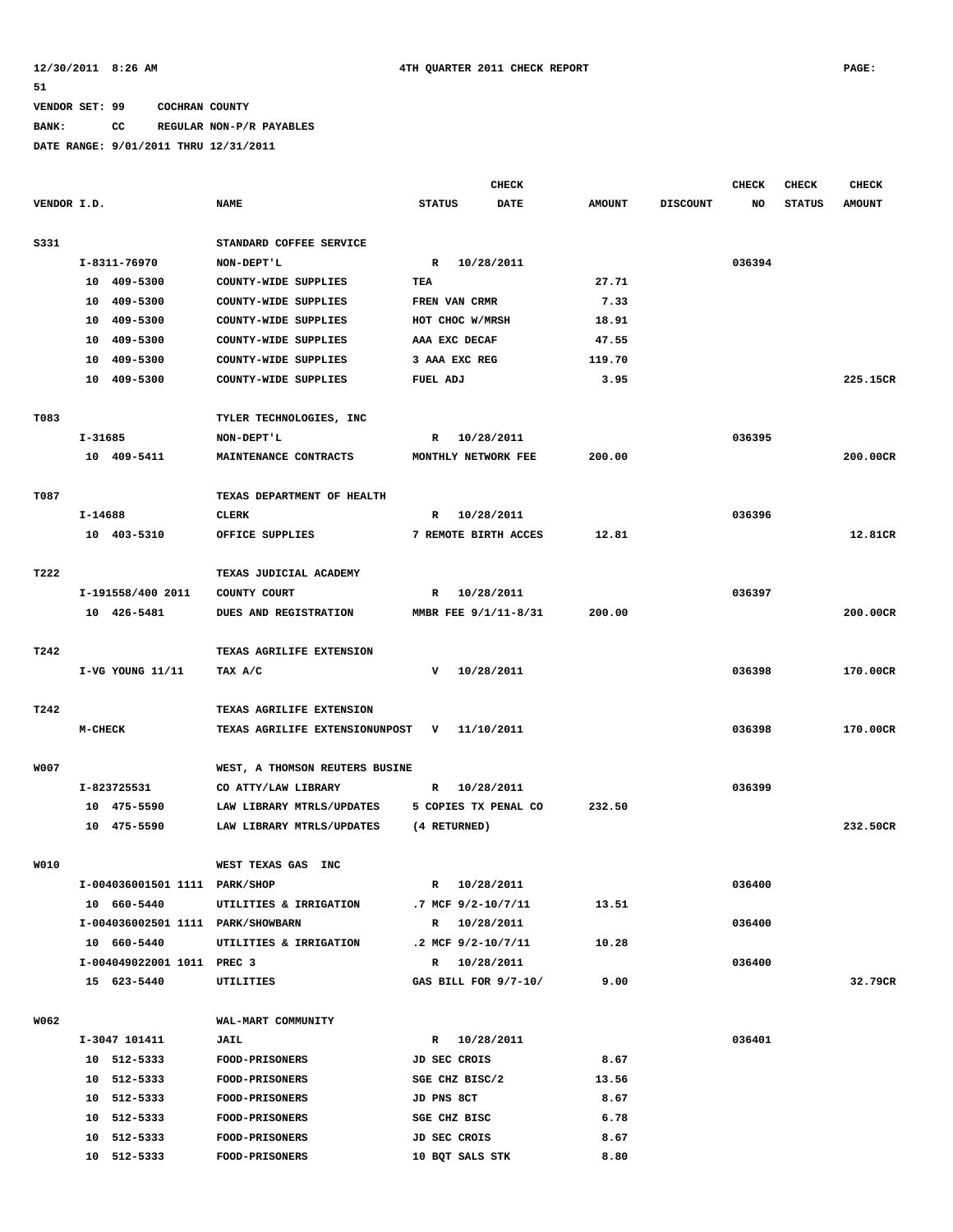### **VENDOR SET: 99 COCHRAN COUNTY BANK: CC REGULAR NON-P/R PAYABLES**

|             |         |               |                         |             |                       | <b>CHECK</b> |               |                 | CHECK  | <b>CHECK</b>  | <b>CHECK</b>  |
|-------------|---------|---------------|-------------------------|-------------|-----------------------|--------------|---------------|-----------------|--------|---------------|---------------|
| VENDOR I.D. |         |               | <b>NAME</b>             |             | <b>STATUS</b>         | <b>DATE</b>  | <b>AMOUNT</b> | <b>DISCOUNT</b> | NO     | <b>STATUS</b> | <b>AMOUNT</b> |
| W062        |         |               | WAL-MART COMMUNITY      | <b>CONT</b> |                       |              |               |                 |        |               |               |
|             |         | I-3047 101411 | <b>JAIL</b>             |             | R<br>10/28/2011       |              |               |                 | 036401 |               |               |
|             |         | 10 512-5333   | <b>FOOD-PRISONERS</b>   |             | <b>NESTLE WATER/2</b> |              | 7.96          |                 |        |               |               |
|             | 10      | 512-5333      | FOOD-PRISONERS          |             | 11 BQT TURKEY         |              | 9.68          |                 |        |               |               |
|             | 10      | 512-5333      | FOOD-PRISONERS          |             | 12 BQT FRD CKN        |              | 10.56         |                 |        |               |               |
|             | 10      | 512-5333      | <b>FOOD-PRISONERS</b>   |             | 13 BOT CKN FRY        |              | 11.44         |                 |        |               |               |
|             | 10      | 512-5333      | FOOD-PRISONERS          |             | 13 BAN FETT AL        |              | 11.44         |                 |        |               |               |
|             | 10      | 512-5333      | FOOD-PRISONERS          |             | 9 BAN MEATLOAF        |              | 7.92          |                 |        |               |               |
|             | 10      | 512-5333      | <b>FOOD-PRISONERS</b>   |             | 9 BQT SWED MB         |              | 7.92          |                 |        |               |               |
|             | 10      | 512-5333      | FOOD-PRISONERS          |             | 7 CHKN DNR            |              | 17.29         |                 |        |               |               |
|             | 10      | 512-5333      | <b>FOOD-PRISONERS</b>   |             | 4 ORANGES             |              | 3.88          |                 |        |               |               |
|             | 10      | 512-5333      | <b>FOOD-PRISONERS</b>   |             | 4 ORANGES             |              | 3.88          |                 |        |               |               |
|             | 10      | 512-5333      | FOOD-PRISONERS          |             | PKG SALAD             |              | 2.68          |                 |        |               |               |
|             | 10      | 512-5333      | <b>FOOD-PRISONERS</b>   |             | STEAK DINNER/3        |              | 7.41          |                 |        |               |               |
|             | 10      | 512-5333      | <b>FOOD-PRISONERS</b>   |             | 6 TURKEY DNR          |              | 14.82         |                 |        |               |               |
|             | 10      | 512-5333      | FOOD-PRISONERS          |             | 11 EC SALTILLO        |              | 23.76         |                 |        |               |               |
|             | 10      | 512-5333      | <b>FOOD-PRISONERS</b>   |             | 5 COUPONS @ \$.55     |              | 2.75CR        |                 |        |               |               |
|             | 10      | 512-5333      | <b>FOOD-PRISONERS</b>   |             | 11 STEAK STRPS        |              | 27.17         |                 |        |               |               |
|             | 10      | 512-5333      | FOOD-PRISONERS          |             | 4 FRIED CHKN          |              | 11.12         |                 |        |               |               |
|             | 10      | 512-5333      | FOOD-PRISONERS          |             | HMAN CHICKEN          |              | 2.47          |                 |        |               |               |
|             | 10      | 512-5333      | <b>FOOD-PRISONERS</b>   |             | 10 CHOPPED STK        |              | 24.70         |                 |        |               |               |
|             | 10      | 512-5333      | FOOD-PRISONERS          |             | BNLSS PORK/5          |              | 12.35         |                 |        |               |               |
|             | 10      | 512-5333      | <b>FOOD-PRISONERS</b>   |             | 11 MEATLOAF           |              | 27.17         |                 |        |               |               |
|             | 10      | 512-5333      | <b>FOOD-PRISONERS</b>   |             | 12 BEEF ENCH          |              | 25.92         |                 |        |               |               |
|             | 10      | 512-5333      | <b>FOOD-PRISONERS</b>   |             | 6 COUPONS @\$.55      |              | 3.30CR        |                 |        |               |               |
|             |         | 10 512-5333   | <b>FOOD-PRISONERS</b>   |             | 8 STEAK DNR           |              | 19.76         |                 |        |               | 340.40CR      |
|             |         |               |                         |             |                       |              |               |                 |        |               |               |
| W097        |         |               | WILDRED L. MATHENY dba  |             |                       |              |               |                 |        |               |               |
|             | I-28946 |               | CRTHSE/ACT BLDG/LIBRARY |             | R                     | 10/28/2011   |               |                 | 036402 |               |               |
|             |         | 10 510-5332   | CUSTODIAL SUPPLIES      |             | SPRAY BUGS            |              | 70.00         |                 |        |               |               |
|             | 10      | 662-5332      | CUSTODIAL SUPPLIES      |             | SPRAY BUGS            |              | 45.00         |                 |        |               |               |
|             |         | 10 650-5332   | CUSTODIAL SUPPLIES      |             | SPRAY BUGS            |              | 35.00         |                 |        |               | 150.00CR      |
|             |         |               |                         |             |                       |              |               |                 |        |               |               |
| W164        |         |               | <b>WARREN CAT</b>       |             |                       |              |               |                 |        |               |               |
|             |         | I-PS020227519 | PREC 3                  |             | R 10/28/2011          |              |               |                 | 036403 |               |               |
|             |         | 15 623-5451   | <b>REPAIRS</b>          |             | 4 #1317 STRIP-WEAR    |              | 158.68        |                 |        |               |               |
|             |         | 15 623-5451   | <b>REPAIRS</b>          |             | 4 #1318 STRIP-WEAR    |              | 142.80        |                 |        |               |               |
|             |         | 15 623-5451   | <b>REPAIRS</b>          |             | 4 #1319 STRIP-WEAR    |              | 122.76        |                 |        |               |               |
|             |         | 15 623-5451   | <b>REPAIRS</b>          |             | 2 COVER               |              | 43.28         |                 |        |               |               |
|             |         | 15 623-5451   | <b>REPAIRS</b>          |             | 4 #6376 ELEMENT ASM   |              | 143.16        |                 |        |               |               |
|             |         | 15 623-5451   | <b>REPAIRS</b>          |             | 4 #6375 ELEMENT ASM   |              | 228.76        |                 |        |               |               |
|             |         | 15 623-5451   | <b>REPAIRS</b>          |             | 2 #1912 AIR FILTERS   |              | 79.16         |                 |        |               |               |
|             |         | 15 623-5451   | <b>REPAIRS</b>          |             | 2 #2660 AIR FILTERS   |              | 53.28         |                 |        |               |               |
|             |         | I-PS020227520 | PREC 3                  |             | R 10/28/2011          |              |               |                 | 036403 |               |               |
|             |         | 15 623-5451   | <b>REPAIRS</b>          |             | 12 #0762 FUEL FILTER  |              | 337.56        |                 |        |               |               |
|             |         | 15 623-5451   | <b>REPAIRS</b>          |             | <b>DISCOUNT</b>       |              | 33.72CR       |                 |        |               |               |
|             |         | 15 623-5451   | <b>REPAIRS</b>          |             | 12 #1644 FILTERS      |              | 378.36        |                 |        |               |               |
|             |         | 15 623-5451   | <b>REPAIRS</b>          |             | <b>DISCOUNT</b>       |              | 37.80CR       |                 |        |               |               |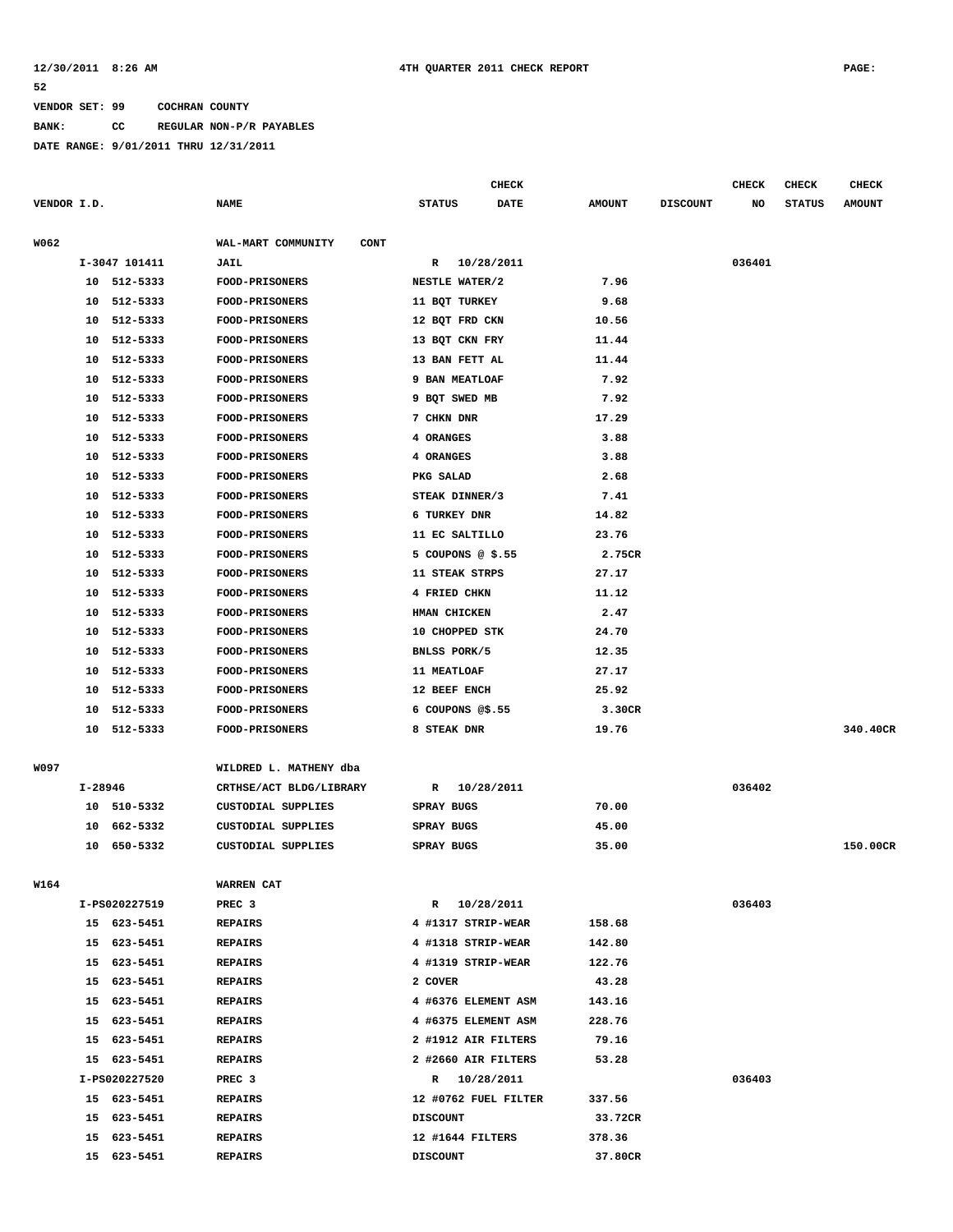#### **VENDOR SET: 99 COCHRAN COUNTY**

**BANK: CC REGULAR NON-P/R PAYABLES**

|             |            |               |                                  | <b>CHECK</b>          |            |               |                 | <b>CHECK</b> | <b>CHECK</b>  | <b>CHECK</b>  |
|-------------|------------|---------------|----------------------------------|-----------------------|------------|---------------|-----------------|--------------|---------------|---------------|
| VENDOR I.D. |            |               | <b>NAME</b>                      | <b>STATUS</b>         | DATE       | <b>AMOUNT</b> | <b>DISCOUNT</b> | NO           | <b>STATUS</b> | <b>AMOUNT</b> |
|             |            |               |                                  |                       |            |               |                 |              |               |               |
| W164        |            |               | <b>CONT</b><br><b>WARREN CAT</b> |                       |            |               |                 |              |               |               |
|             |            | I-PS020227520 | PREC <sub>3</sub>                | $\mathbb{R}$          | 10/28/2011 |               |                 | 036403       |               |               |
|             |            | 15 623-5451   | <b>REPAIRS</b>                   | 12 #1807 LUBE FILTER  |            | 170.88        |                 |              |               |               |
|             |            | 15 623-5451   | <b>REPAIRS</b>                   | <b>DISCOUNT</b>       |            | 17.04CR       |                 |              |               | 1,770.12CR    |
|             |            |               |                                  |                       |            |               |                 |              |               |               |
| W209        |            |               | WRIGHT COLLISION CENTER, INC     |                       |            |               |                 |              |               |               |
|             | $I - 2058$ |               | <b>SHERIFF</b>                   | R                     | 10/28/2011 |               |                 | 036404       |               |               |
|             |            | 10 560-5451   | MACHINERY-NON-OFFICE REPAIR      | TOW CHG, 2007 FORD CR |            | 150.00        |                 |              |               |               |
|             |            | 10 560-5451   | MACHINERY-NON-OFFICE REPAIR      | MILEAGE FRM 7MI W/WH  |            | 140.00        |                 |              |               |               |
|             |            | 10 560-5451   | MACHINERY-NON-OFFICE REPAIR      | <b>FUEL SURCHG</b>    |            | 10.50         |                 |              |               |               |
|             | I-2066     |               | <b>SHERIFF</b>                   | R                     | 10/28/2011 |               |                 | 036404       |               |               |
|             |            | 10 560-5499   | MISCELLANEOUS                    | WRECKER-ABORTED ARRE  |            | 150.00        |                 |              |               |               |
|             |            | 10 560-5499   | MISCELLANEOUS                    | MILEAGE-ABORTED ARRE  |            | 108.00        |                 |              |               |               |
|             |            | 10 560-5499   | MISCELLANEOUS                    | FUEL SURCHG-ABORTED   |            | 10.50         |                 |              |               | 569.00CR      |
|             |            |               |                                  |                       |            |               |                 |              |               |               |
| X001        |            |               | XCEL ENERGY                      |                       |            |               |                 |              |               |               |
|             |            | I-0392365928  | PREC <sub>2</sub>                | $\mathbb{R}$          | 10/28/2011 | 11.70         |                 | 036405       |               |               |
|             |            | 15 622-5440   | UTILITIES                        | 6KWH 9/12-10/11/11    |            |               |                 |              |               |               |
|             |            | 15 622-5440   | UTILITIES                        | AREA LIGHT            |            | 15.67         |                 |              |               | 27.37CR       |
| X002        |            |               | XTREME ACCESSORIES               |                       |            |               |                 |              |               |               |
|             | $I - 753$  |               | <b>SHERIFF</b>                   | R                     | 10/28/2011 |               |                 | 036406       |               |               |
|             |            | 10 560-5571   | CAPITAL OUTLAY                   | ACCESS FOR 2012 F250  |            |               |                 |              |               |               |
|             |            | 10 560-5571   | CAPITAL OUTLAY                   | BAK BOX               |            | 325.99        |                 |              |               |               |
|             | 10         | 560-5571      | CAPITAL OUTLAY                   | BED COVER             |            | 1,100.00      |                 |              |               |               |
|             |            | 10 560-5571   | CAPITAL OUTLAY                   | 5TH WHEEL BOX         |            | 399.99        |                 |              |               |               |
|             |            | 10 560-5571   | CAPITAL OUTLAY                   | JOTTO DESK            |            | 317.99        |                 |              |               |               |
|             |            | 10 560-5571   | CAPITAL OUTLAY                   | W/W BLK OVAL NERF BA  |            | 489.99        |                 |              |               |               |
|             |            | 10 560-5571   | CAPITAL OUTLAY                   | LABOR TO INSTL BED C  |            | 192.50        |                 |              |               |               |
|             |            | 10 560-5571   | CAPITAL OUTLAY                   | COMP DESK, TOOL BXS   |            |               |                 |              |               | 2,826.46CR    |
|             |            |               |                                  |                       |            |               |                 |              |               |               |
| A235        |            |               | AIRE SERV                        |                       |            |               |                 |              |               |               |
|             | I-24573    |               | <b>COURTHOUSE</b>                | R                     | 11/04/2011 |               |                 | 036407       |               |               |
|             |            | 10 510-5451   | <b>REPAIR</b>                    | R&R, RESEAL HOT WATER |            | 1,325.00      |                 |              |               | 1,325.00CR    |
|             |            |               |                                  |                       |            |               |                 |              |               |               |
| B059        |            |               | <b>B E IMPLEMENT CO</b>          |                       |            |               |                 |              |               |               |
|             |            | I-1357326     | COUNTY PARK                      | R 11/04/2011          |            |               |                 | 036408       |               |               |
|             |            | 10 660-5571   | CAPITAL OUTLAY                   | JD TRACTR LV5625R264  |            | 20,000.00     |                 |              |               |               |
|             |            | 10 660-5571   | CAPITAL OUTLAY                   | LESS: 4430 TRADEIN-85 |            | 7,000.00CR    |                 |              |               | 13,000.00CR   |
|             |            |               |                                  |                       |            |               |                 |              |               |               |
| <b>B190</b> |            |               | DYRL BUSH, dba                   |                       |            |               |                 |              |               |               |
|             | I-1276     |               | <b>SHERIFF</b>                   | $\mathbb{R}$          | 11/04/2011 |               |                 | 036409       |               |               |
|             |            | 10 560-5499   | MISCELLANEOUS                    | WRECKER FEE, #136,8/3 |            | 100.00        |                 |              |               | 100.00CR      |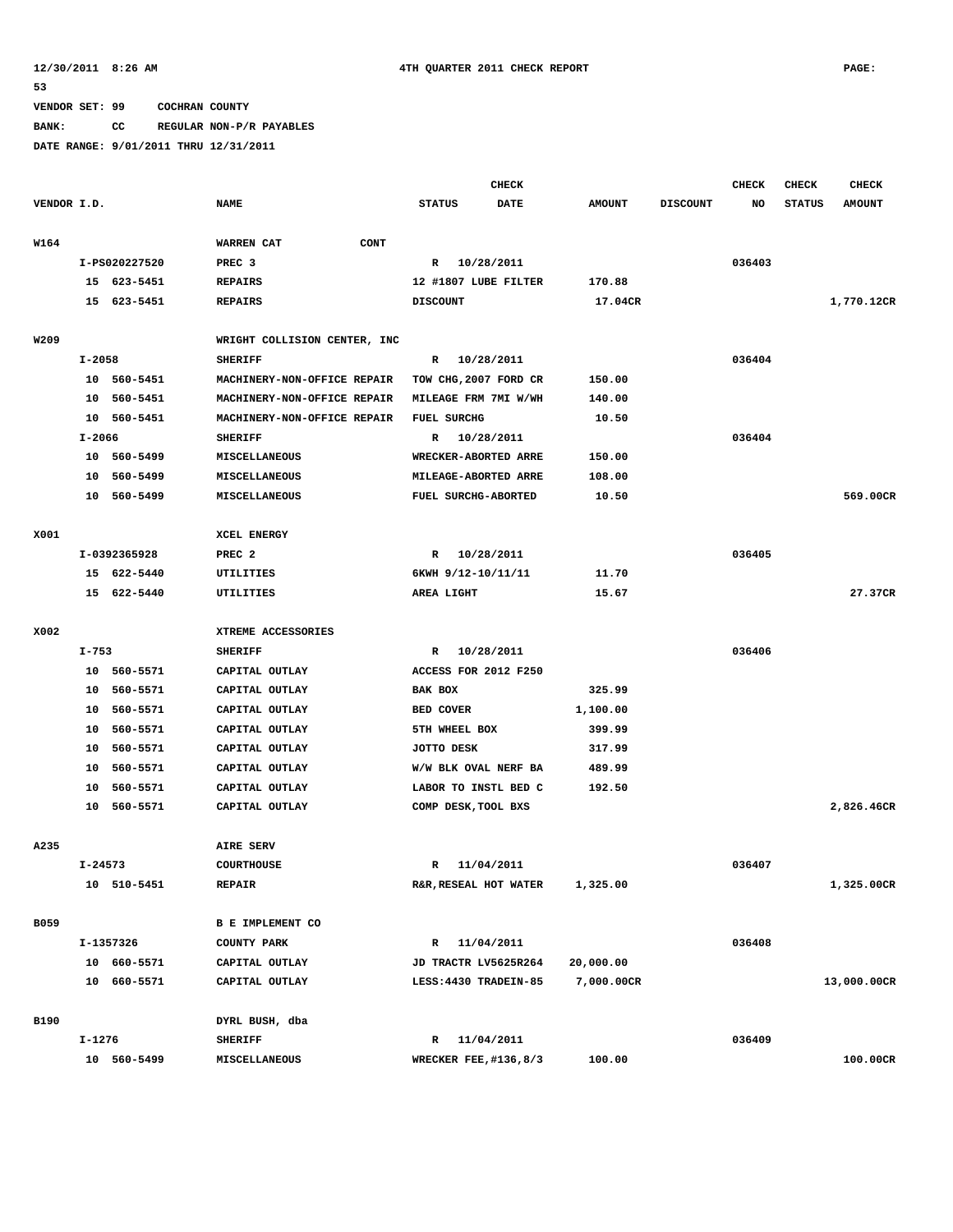#### **VENDOR SET: 99 COCHRAN COUNTY BANK: CC REGULAR NON-P/R PAYABLES**

|             |                |                         | <b>CHECK</b>                 |               |                 | <b>CHECK</b> | <b>CHECK</b>  | <b>CHECK</b>  |
|-------------|----------------|-------------------------|------------------------------|---------------|-----------------|--------------|---------------|---------------|
| VENDOR I.D. |                | <b>NAME</b>             | <b>STATUS</b><br><b>DATE</b> | <b>AMOUNT</b> | <b>DISCOUNT</b> | NO           | <b>STATUS</b> | <b>AMOUNT</b> |
| C007        |                | CITY OF MORTON          |                              |               |                 |              |               |               |
|             | I-103111       | LIB/MUS/ACT BLDG/CRTHSE | R 11/04/2011                 |               |                 | 036410       |               |               |
|             | 10 650-5440    | UTILITIES               | LIBRARY GAS                  | 19.00         |                 |              |               |               |
|             | 650-5440<br>10 | UTILITIES               | LIBRARY WATER                | 13.50         |                 |              |               |               |
|             | 650-5440<br>10 | UTILITIES               | LIBRARY GARBAGE              | 45.00         |                 |              |               |               |
|             | 10<br>650-5440 | UTILITIES               | LIBRARY SEWER                | 15.50         |                 |              |               |               |
|             | 652-5440<br>10 | UTILITIES               | <b>MUSEUM GAS</b>            | 19.00         |                 |              |               |               |
|             | 652-5440<br>10 | UTILITIES               | <b>MUSEUM WATER</b>          | 13.50         |                 |              |               |               |
|             | 652-5440<br>10 | UTILITIES               | <b>MUSEUM GARBAGE</b>        | 21.50         |                 |              |               |               |
|             | 652-5440<br>10 | UTILITIES               | <b>MUSEUM SEWER</b>          | 13.50         |                 |              |               |               |
|             | 662-5440<br>10 | UTILITIES               | ACTIVITY BLDG GAS            | 40.99         |                 |              |               |               |
|             | 10<br>662-5440 | UTILITIES               | ACT. BLDG WATER              | 13.50         |                 |              |               |               |
|             | 662-5440<br>10 | UTILITIES               | ACT. BLDG GARBAGE            | 70.50         |                 |              |               |               |
|             | 662-5440<br>10 | UTILITIES               | ACT. BLDG SEWER              | 40.50         |                 |              |               |               |
|             | 510-5440<br>10 | UTILITIES               | <b>COURTHOUSE GAS</b>        | 26.33         |                 |              |               |               |
|             | 510-5440<br>10 | UTILITIES               | <b>COURTHOUSE WATER</b>      | 66.75         |                 |              |               |               |
|             | 510-5440<br>10 | UTILITIES               | <b>CRTHSE GARBAGE</b>        | 250.50        |                 |              |               |               |
|             | 10<br>510-5440 | UTILITIES               | <b>COURTHOUSE SEWER</b>      | 46.50         |                 |              |               |               |
|             | 621-5440<br>15 | UTILITIES               | PREC 1 GAS                   | 19.00         |                 |              |               |               |
|             | 621-5440<br>15 | UTILITIES               | PREC 1 WATER                 | 13.50         |                 |              |               |               |
|             | 15 621-5440    | UTILITIES               | PREC 1 GARBAGE               | 45.00         |                 |              |               | 793.57CR      |
|             |                |                         |                              |               |                 |              |               |               |
| C015        |                | COCHRAN COUNTY SENIOR   |                              |               |                 |              |               |               |
|             | I-NOV 11 MEAT  | SENIOR CITIZENS         | 11/04/2011<br>$\mathbb{R}$   |               |                 | 036411       |               |               |
|             | 10 663-5333    | FOOD                    | MEAT/US FOOD SVC, 10/        | 150.00        |                 |              |               | 150.00CR      |
|             |                |                         |                              |               |                 |              |               |               |
| C035        |                | COX AUTO SUPPLY CO      |                              |               |                 |              |               |               |
|             | C-176303       | PREC <sub>2</sub>       | R 11/04/2011                 |               |                 | 036412       |               |               |
|             | 15 622-5451    | <b>REPAIRS</b>          | CORE RET/STARTER             | 50.00CR       |                 |              |               |               |
|             | C-176380       | <b>COURTHOUSE</b>       | R<br>11/04/2011              |               |                 | 036412       |               |               |
|             | 10 510-5451    | <b>REPAIR</b>           | RET FAUCET/INV 17304         | 4.79CR        |                 |              |               |               |
|             | 510-5451<br>10 | <b>REPAIR</b>           | RET VALVE                    | 10.09CR       |                 |              |               |               |
|             | 10 510-5451    | <b>REPAIR</b>           | RET BALL VALVE               | 8.39CR        |                 |              |               |               |
|             | 10 510-5451    | <b>REPAIR</b>           | RET 2 FITTINGS               | 3.38CR        |                 |              |               |               |
|             | 10 510-5451    | REPAIR                  | RET 2 FITTINGS               | 2.38CR        |                 |              |               |               |
|             | I-173405       | PREC 4                  | R 11/04/2011                 |               |                 | 036412       |               |               |
|             | 15 624-5451    | REPAIRS                 | 3M WATER FILTER/2            | 75.98         |                 |              |               |               |
|             | I-173489       | <b>EXTENSION SVC</b>    | R 11/04/2011                 |               |                 | 036412       |               |               |
|             | 10 665-5334    | OTHER SUPPLIES          | <b>WASHER FLUID</b>          | 3.29          |                 |              |               |               |
|             | 10 665-5334    | OTHER SUPPLIES          | <b>FIX-FLAT</b>              | 4.65          |                 |              |               |               |
|             | 10 665-5334    | OTHER SUPPLIES          | INJ CLNR                     | 4.05          |                 |              |               |               |
|             | I-173793       | PUBLIC SAFETY*OTHER     | R 11/04/2011                 |               |                 | 036412       |               |               |
|             | 10 580-5571    | CAPITAL OUTLAY          | COMM BLDG SUPPLIES           |               |                 |              |               |               |
|             | 10 580-5571    | CAPITAL OUTLAY          | CONDUIT                      | 3.31          |                 |              |               |               |
|             | 10 580-5571    | CAPITAL OUTLAY          | WIRE RED                     | 5.76          |                 |              |               |               |
|             | 10 580-5571    | CAPITAL OUTLAY          | WIRE BLK                     | 5.76          |                 |              |               |               |
|             | 10 580-5571    | CAPITAL OUTLAY          | WIRE TIE 9                   | 8.58          |                 |              |               |               |
|             | 580-5571<br>10 | CAPITAL OUTLAY          | WIRE TIE M                   | 2.67          |                 |              |               |               |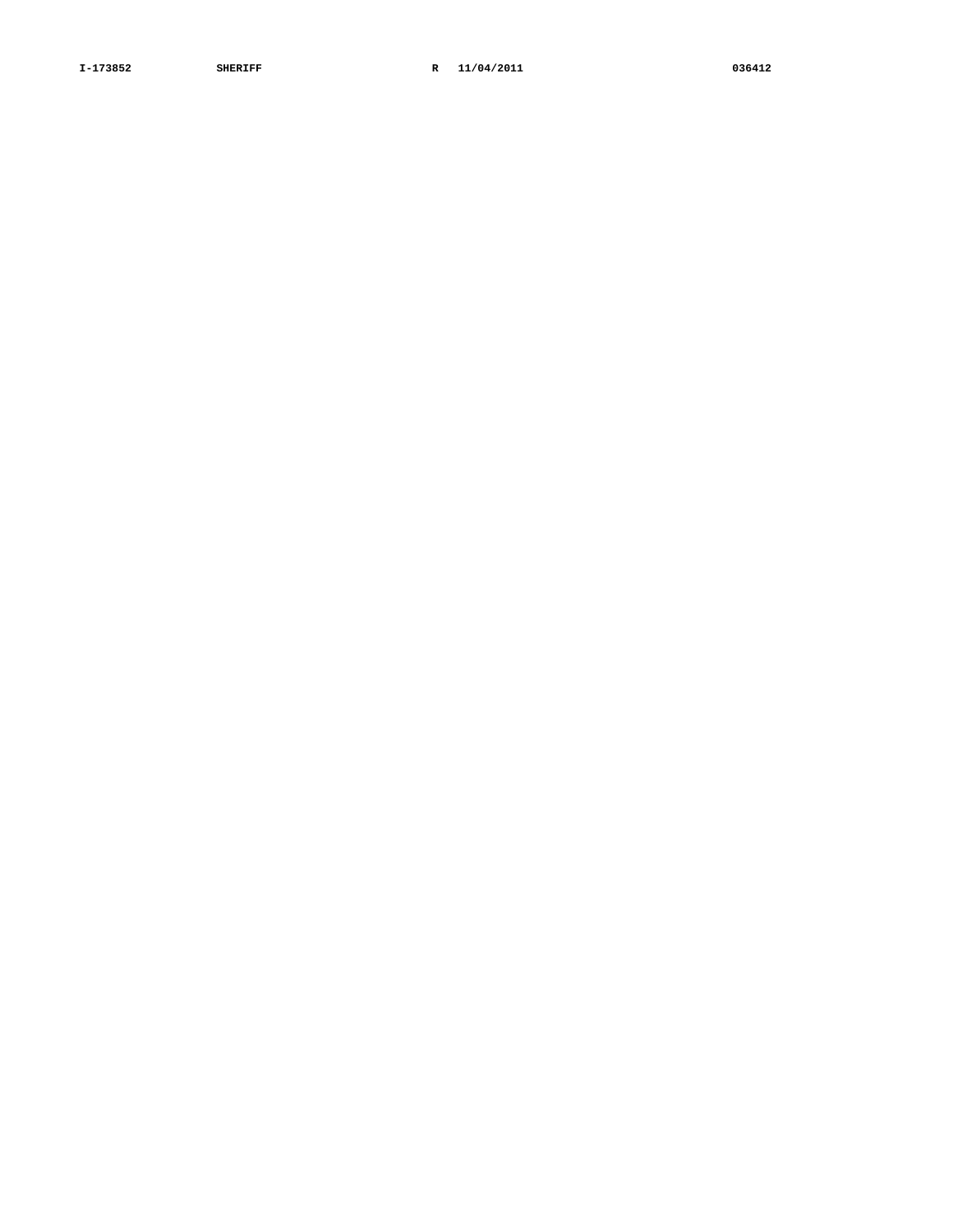### **VENDOR SET: 99 COCHRAN COUNTY BANK: CC REGULAR NON-P/R PAYABLES**

|             |                                            |                            |                                   |                                      | <b>CHECK</b> |               |                 | <b>CHECK</b> | <b>CHECK</b>  | <b>CHECK</b>  |
|-------------|--------------------------------------------|----------------------------|-----------------------------------|--------------------------------------|--------------|---------------|-----------------|--------------|---------------|---------------|
| VENDOR I.D. |                                            |                            | <b>NAME</b>                       | <b>STATUS</b>                        | <b>DATE</b>  | <b>AMOUNT</b> | <b>DISCOUNT</b> | NO           | <b>STATUS</b> | <b>AMOUNT</b> |
| C035        |                                            |                            | COX AUTO SUPPLY CO<br><b>CONT</b> |                                      |              |               |                 |              |               |               |
|             | I-173852                                   |                            | <b>SHERIFF</b>                    | R 11/04/2011                         |              |               |                 | 036412       |               |               |
|             |                                            | 10 560-5334                | OTHER SUPPLIES                    | LIQ WAXY SUDS                        |              | 9.99          |                 |              |               |               |
|             |                                            | 10 560-5334                | OTHER SUPPLIES                    | BUG/TAR RMVR                         |              | 3.49          |                 |              |               |               |
|             |                                            | 10 560-5334                | OTHER SUPPLIES                    | <b>ARMOR-ALL</b>                     |              | 7.99          |                 |              |               |               |
|             |                                            | 10 560-5334                | OTHER SUPPLIES                    | <b>CHAMOIS</b>                       |              | 16.99         |                 |              |               |               |
|             | I-173869                                   |                            | <b>SHERIFF</b>                    | R 11/04/2011                         |              |               |                 | 036412       |               |               |
|             |                                            | 10 560-5451                | MACHINERY-NON-OFFICE REPAIR       | <b>MALE-HOSE-END</b>                 |              | 1.85          |                 |              |               |               |
|             | I-173943                                   |                            | PREC <sub>2</sub>                 | R 11/04/2011                         |              |               |                 | 036412       |               |               |
|             |                                            | 15 622-5356                | ROAD MATERIALS & SUPPLIES         | BLUE SHOP TOWELS/2                   |              | 5.58          |                 |              |               |               |
|             |                                            | 15 622-5356                | ROAD MATERIALS & SUPPLIES         | TOILET PAPER                         |              | 1.99          |                 |              |               |               |
|             |                                            | 15 622-5356                | ROAD MATERIALS & SUPPLIES         | EZ-SLIDE/2                           |              | 15.18         |                 |              |               |               |
|             |                                            | 15 622-5356                | ROAD MATERIALS & SUPPLIES         | OCTANE BOOST                         |              | 5.99          |                 |              |               |               |
|             | I-174140                                   |                            | PREC 1                            | R 11/04/2011                         |              |               |                 | 036412       |               |               |
|             |                                            | 15 621-5356                | ROAD MATERIALS & SUPPLIES         | <b>BATTERY CHRGR</b>                 |              | 67.99         |                 |              |               |               |
|             | I-174237                                   |                            | PREC 1                            | R 11/04/2011                         |              |               |                 | 036412       |               |               |
|             |                                            | 15 621-5451                | <b>REPAIRS</b>                    | <b>BATTERY</b>                       |              | 26.99         |                 |              |               |               |
|             |                                            | 15 621-5451                | REPAIRS                           | STATE BATT FEE                       |              | 3.00          |                 |              |               |               |
|             | I-174491                                   |                            | <b>SHERIFF</b>                    | R 11/04/2011                         |              |               |                 | 036412       |               |               |
|             |                                            | 10 560-5451                | MACHINERY-NON-OFFICE REPAIR       | WIPER BLADES/2, UNIT                 |              | 14.38         |                 |              |               |               |
|             |                                            |                            |                                   | R 11/04/2011                         |              |               |                 | 036412       |               |               |
|             | I-174663<br><b>CEMETERY</b><br>10 516-5451 |                            | <b>REPAIR</b>                     | FUEL HOSE                            |              | 40.89         |                 |              |               |               |
|             | I-174749                                   |                            | <b>SHERIFF</b>                    | R 11/04/2011                         |              |               |                 | 036412       |               |               |
|             |                                            | 10 560-5451                | MACHINERY-NON-OFFICE REPAIR       | BATTERY/UNIT 134                     |              | 92.99         |                 |              |               |               |
|             |                                            | 10 560-5451                | MACHINERY-NON-OFFICE REPAIR       | STATE BATT FEE                       |              | 3.00          |                 |              |               |               |
|             | I-174794                                   |                            | <b>ACTIVITY BLDG</b>              | R 11/04/2011                         |              |               |                 | 036412       |               |               |
|             |                                            | 10 662-5451                | <b>REPAIR</b>                     | WALL SWITCH                          |              | 1.95          |                 |              |               |               |
|             | I-175341                                   |                            | <b>SHERIFF</b>                    | $\mathbb{R}$                         | 11/04/2011   |               |                 | 036412       |               |               |
|             |                                            | 10 560-5451                | MACHINERY-NON-OFFICE REPAIR       | AMSOIL FULL SYNTH/UN                 |              | 11.99         |                 |              |               |               |
|             |                                            | I-175394                   | PREC 3                            | R                                    | 11/04/2011   |               |                 | 036412       |               |               |
|             |                                            | 15 623-5356                | ROAD MATERIALS & SUPPLIES         | <b>TESTER</b>                        |              | 1.99          |                 |              |               |               |
|             |                                            | 15 623-5356                | ROAD MATERIALS & SUPPLIES         | 6QT 50/50 ANTI-FREEZ                 |              | 77.94         |                 |              |               |               |
|             |                                            | 15 623-5451                | <b>REPAIRS</b>                    | OIL FILTER                           |              | 5.73          |                 |              |               |               |
|             |                                            |                            |                                   |                                      |              |               |                 |              |               |               |
|             |                                            | 15 623-5451<br>I-175448    | REPAIRS<br>PREC 1                 | 1CS 10/30 QS OIL<br>R 11/04/2011     |              | 53.99         |                 | 036412       |               |               |
|             |                                            | 15 621-5356                | ROAD MATERIALS & SUPPLIES         | BLUE SHOP TOWELS/2                   |              | 6.18          |                 |              |               |               |
|             |                                            | 15 621-5356                | ROAD MATERIALS & SUPPLIES         |                                      |              | 3.49          |                 |              |               |               |
|             |                                            | 15 621-5356                | ROAD MATERIALS & SUPPLIES         | <b>SILICONE</b><br><b>GLASS CLNR</b> |              | 3.15          |                 |              |               |               |
|             |                                            | 15 621-5356                | ROAD MATERIALS & SUPPLIES         | <b>BRAKE CLNR</b>                    |              | 9.38          |                 |              |               |               |
|             |                                            | I-175555                   | PREC 4                            | R 11/04/2011                         |              |               |                 | 036412       |               |               |
|             |                                            |                            |                                   | <b>BEARING</b>                       |              | 11.99         |                 |              |               |               |
|             |                                            | 15 624-5451<br>15 624-5451 | REPAIRS                           |                                      |              |               |                 |              |               |               |
|             |                                            |                            | <b>REPAIRS</b>                    | <b>BRUSHES</b>                       |              | 52.50         |                 |              |               |               |
|             | 15 624-5451<br><b>REPAIRS</b>              |                            |                                   | LABOR/REPAIR ALT                     |              | 25.00         |                 |              |               |               |
|             |                                            | I-175600                   | <b>JUVENILE PROBATION</b>         | R 11/04/2011                         |              |               |                 | 036412       |               |               |
|             |                                            | 10 571-5451                | <b>REPAIR</b>                     | OIL FILTER                           |              | 7.69          |                 |              |               |               |
|             |                                            | 10 571-5451                | <b>REPAIR</b>                     | 8 MOB SY OIL                         |              | 67.92         |                 |              |               |               |
|             |                                            | 10 571-5451                | <b>REPAIR</b>                     | <b>WASHER FLUID</b>                  |              | 3.29          |                 |              |               |               |
|             |                                            | 10 571-5451                | <b>REPAIR</b>                     | LABOR/OIL CHG                        |              | 8.00          |                 |              |               |               |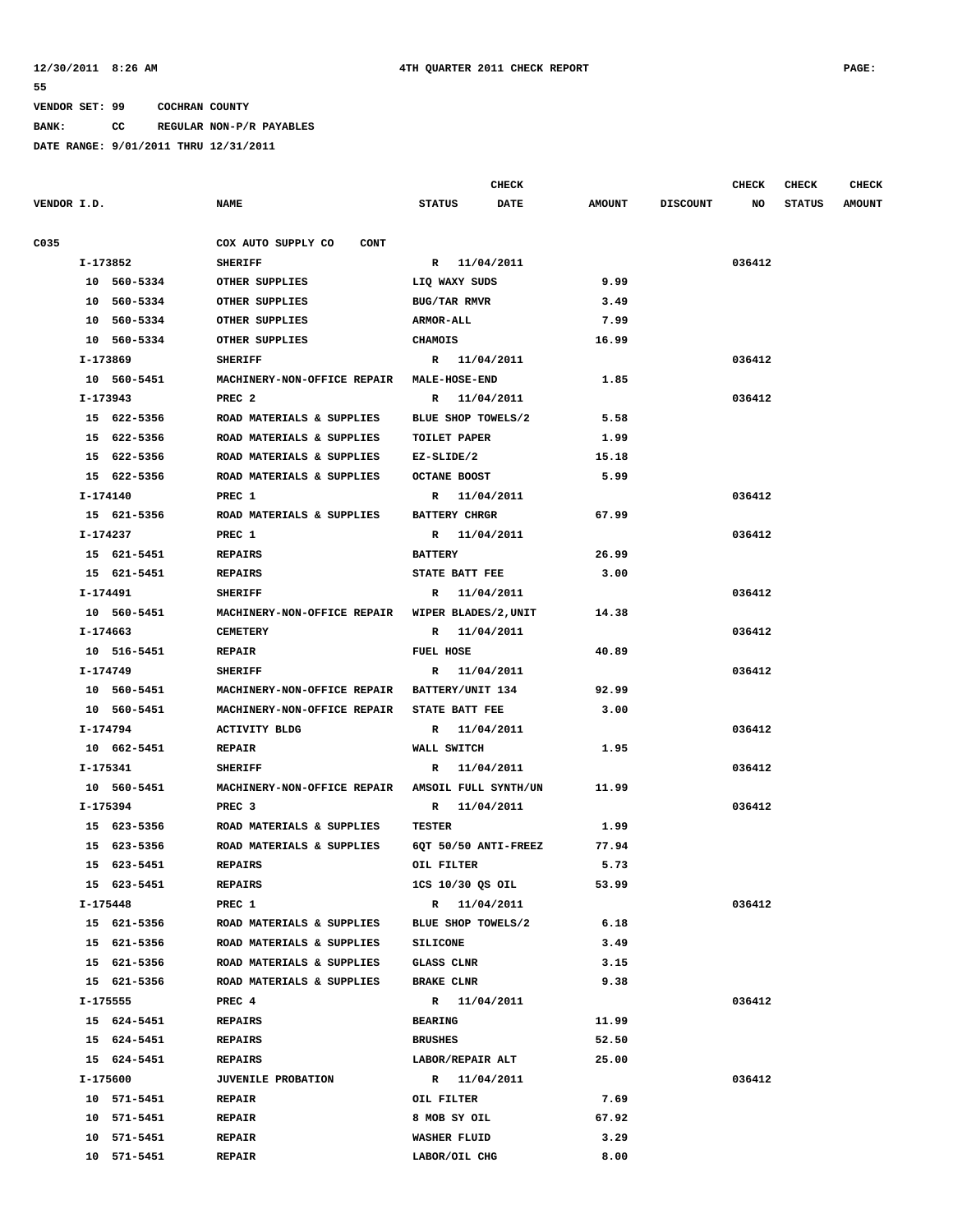**I-175701 101911 SHERIFF R 11/04/2011 036412**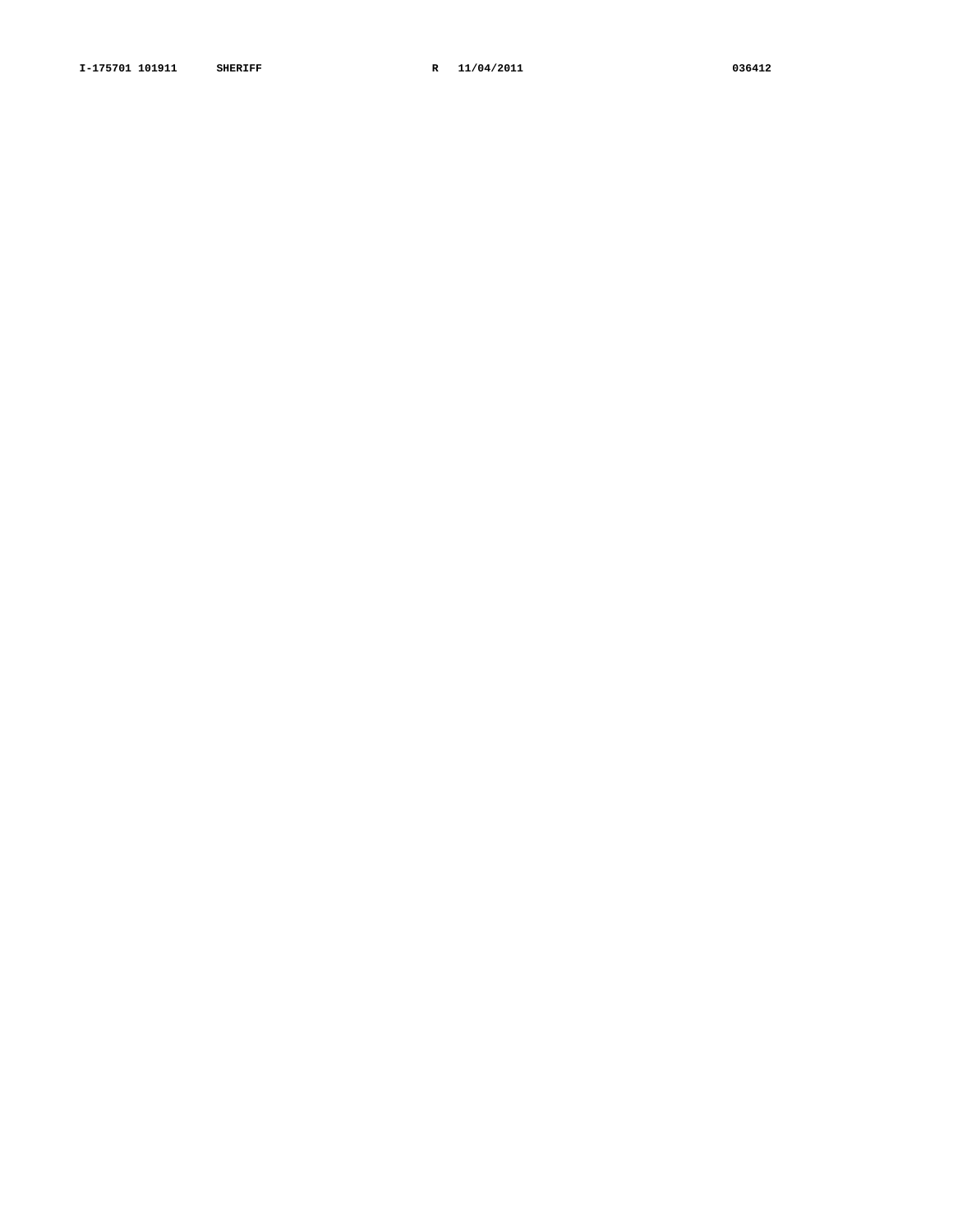## **VENDOR SET: 99 COCHRAN COUNTY**

# **BANK: CC REGULAR NON-P/R PAYABLES**

|             |                                     |                 |                                                    |                  |                     | CHECK                |               |                 | <b>CHECK</b> | <b>CHECK</b>  | <b>CHECK</b>  |
|-------------|-------------------------------------|-----------------|----------------------------------------------------|------------------|---------------------|----------------------|---------------|-----------------|--------------|---------------|---------------|
| VENDOR I.D. |                                     |                 | <b>NAME</b>                                        | <b>STATUS</b>    |                     | <b>DATE</b>          | <b>AMOUNT</b> | <b>DISCOUNT</b> | NO           | <b>STATUS</b> | <b>AMOUNT</b> |
| C035        |                                     |                 | COX AUTO SUPPLY CO<br><b>CONT</b>                  |                  |                     |                      |               |                 |              |               |               |
|             |                                     | I-175701 101911 | <b>SHERIFF</b>                                     |                  | R 11/04/2011        |                      |               |                 | 036412       |               |               |
|             |                                     | 10 560-5451     | MACHINERY-NON-OFFICE REPAIR                        | 2 BULBS          |                     |                      | 18.90         |                 |              |               |               |
|             | I-175796                            |                 | <b>SHERIFF</b>                                     |                  | R 11/04/2011        |                      |               |                 | 036412       |               |               |
|             |                                     | 10 560-5451     | MACHINERY-NON-OFFICE REPAIR MINI LAMP/STEFFLER     |                  |                     |                      | 0.69          |                 |              |               |               |
|             | I-175954                            |                 | <b>SHERIFF</b>                                     | $\mathbb{R}$     |                     | 11/04/2011           |               |                 | 036412       |               |               |
|             |                                     | 10 560-5451     | MACHINERY-NON-OFFICE REPAIR 4 CONNECTORS/STEFFLE   |                  |                     |                      | 2.36          |                 |              |               |               |
|             |                                     | 10 560-5451     | MACHINERY-NON-OFFICE REPAIR                        | <b>WIRE-CONN</b> |                     |                      | 0.29          |                 |              |               |               |
|             |                                     | I-175964        | PREC 4                                             |                  | R 11/04/2011        |                      |               |                 | 036412       |               |               |
|             |                                     | 15 624-5356     | ROAD MATERIALS & SUPPLIES                          |                  | PAPER TOWELS/2      |                      | 7.98          |                 |              |               |               |
|             |                                     | 15 624-5356     | ROAD MATERIALS & SUPPLIES                          | BUG WASH/2       |                     |                      | 6.58          |                 |              |               |               |
|             | I-175965<br>15 623-5356<br>I-175969 |                 | PREC 3                                             |                  | R 11/04/2011        |                      |               |                 | 036412       |               |               |
|             |                                     |                 | ROAD MATERIALS & SUPPLIES                          |                  | BUG-WASH/2          |                      | 6.58          |                 |              |               |               |
|             |                                     |                 | LIBRARY                                            |                  | R 11/04/2011        |                      |               |                 | 036412       |               |               |
|             |                                     | 10 650-5332     | CUSTODIAL SUPPLIES                                 | <b>SOUEEGEE</b>  |                     |                      | 3.99          |                 |              |               |               |
|             |                                     | I-175997        | <b>SHERIFF</b>                                     |                  | R 11/04/2011        |                      |               |                 | 036412       |               |               |
|             |                                     | 10 560-5451     | MACHINERY-NON-OFFICE REPAIR BATT TERM              |                  |                     |                      | 9.18          |                 |              |               |               |
|             |                                     | 10 560-5451     | MACHINERY-NON-OFFICE REPAIR SILICONE               |                  |                     |                      | 2.99          |                 |              |               |               |
|             | I-176166                            |                 | <b>SHERIFF</b>                                     |                  | R 11/04/2011        |                      |               |                 | 036412       |               |               |
|             |                                     | 10 560-5451     | MACHINERY-NON-OFFICE REPAIR                        |                  |                     | BRAKE FLUID/UNIT 123 | 2.09          |                 |              |               |               |
|             |                                     | I-176256        | PREC <sub>2</sub>                                  |                  | R 11/04/2011        |                      |               |                 | 036412       |               |               |
|             |                                     | 15 622-5451     | <b>REPAIRS</b>                                     | <b>STARTER</b>   |                     | 155.70               |               |                 |              |               |               |
|             |                                     | 15 622-5451     | <b>REPAIRS</b>                                     |                  | STARTER CORE CHG    |                      | 50.00         |                 |              |               |               |
|             |                                     | I-176375        | <b>SHERIFF</b>                                     | R 11/04/2011     |                     |                      |               | 036412          |              |               |               |
|             |                                     | 10 560-5451     | MACHINERY-NON-OFFICE REPAIR                        |                  | 8QT AMSOIL/WEBER    |                      | 87.92         |                 |              |               |               |
|             |                                     | 10 560-5451     | MACHINERY-NON-OFFICE REPAIR                        |                  | <b>WASHER FLUID</b> |                      | 3.29          |                 |              |               |               |
|             |                                     | 10 560-5451     | MACHINERY-NON-OFFICE REPAIR                        | OIL FILTER       |                     |                      | 7.51          |                 |              |               |               |
|             |                                     | 10 560-5451     | MACHINERY-NON-OFFICE REPAIR                        |                  | LABOR/OIL CHG       |                      | 8.00          |                 |              |               |               |
|             | I-176566                            |                 | PARK/AIRPORT                                       |                  | R 11/04/2011        |                      |               |                 | 036412       |               |               |
|             |                                     | 30 518-5332     | CUSTODIAL SUPPLIES                                 | $5/30$ OIL       |                     |                      | 4.79          |                 |              |               |               |
|             |                                     | 30 518-5332     | <b>CUSTODIAL SUPPLIES</b>                          | <b>BLK TAPE</b>  |                     |                      | 0.79          |                 |              |               |               |
|             |                                     | I-176653        | PREC 1                                             |                  | R 11/04/2011        |                      |               |                 | 036412       |               |               |
|             |                                     | 15 621-5451     | REPAIRS                                            | LED LAMP         |                     |                      | 7.26          |                 |              |               |               |
|             |                                     | 15 621-5356     | ROAD MATERIALS & SUPPLIES                          | WD40/2           |                     |                      | 13.50         |                 |              |               |               |
|             |                                     | 15 621-5356     | ROAD MATERIALS & SUPPLIES                          | <b>SCRAPER</b>   |                     |                      | 2.49          |                 |              |               | 1,108.37CR    |
| C084        |                                     |                 | CLERK, SEVENTH COURT OF APPEAL                     |                  |                     |                      |               |                 |              |               |               |
|             | $I-OCT$ 11                          |                 | <b>STATE FEES</b>                                  |                  | R 11/04/2011        |                      |               |                 | 036415       |               |               |
|             |                                     | 90 000-4379.002 | 7th Crt of Appeal Gov't22.20810CT COLLECTIONS/CO C |                  |                     |                      | 10.00         |                 |              |               |               |
|             |                                     | 90 000-4379.002 | 7th Crt of Appeal Gov't22.20810CT COLLECTIONS/DIST |                  |                     |                      | 5.00          |                 |              |               | 15.00CR       |
| C092        |                                     |                 | CCH                                                |                  |                     |                      |               |                 |              |               |               |
|             |                                     | I-9984649-02    | ATTORNEY/LAW LIBRARY                               |                  | R 11/04/2011        |                      |               |                 | 036416       |               |               |
|             |                                     | 10 475-5590     | LAW LIBRARY MTRLS/UPDATES                          |                  |                     | 2ND QTRLY LOISLAW FE | 675.00        |                 |              |               | 675.00CR      |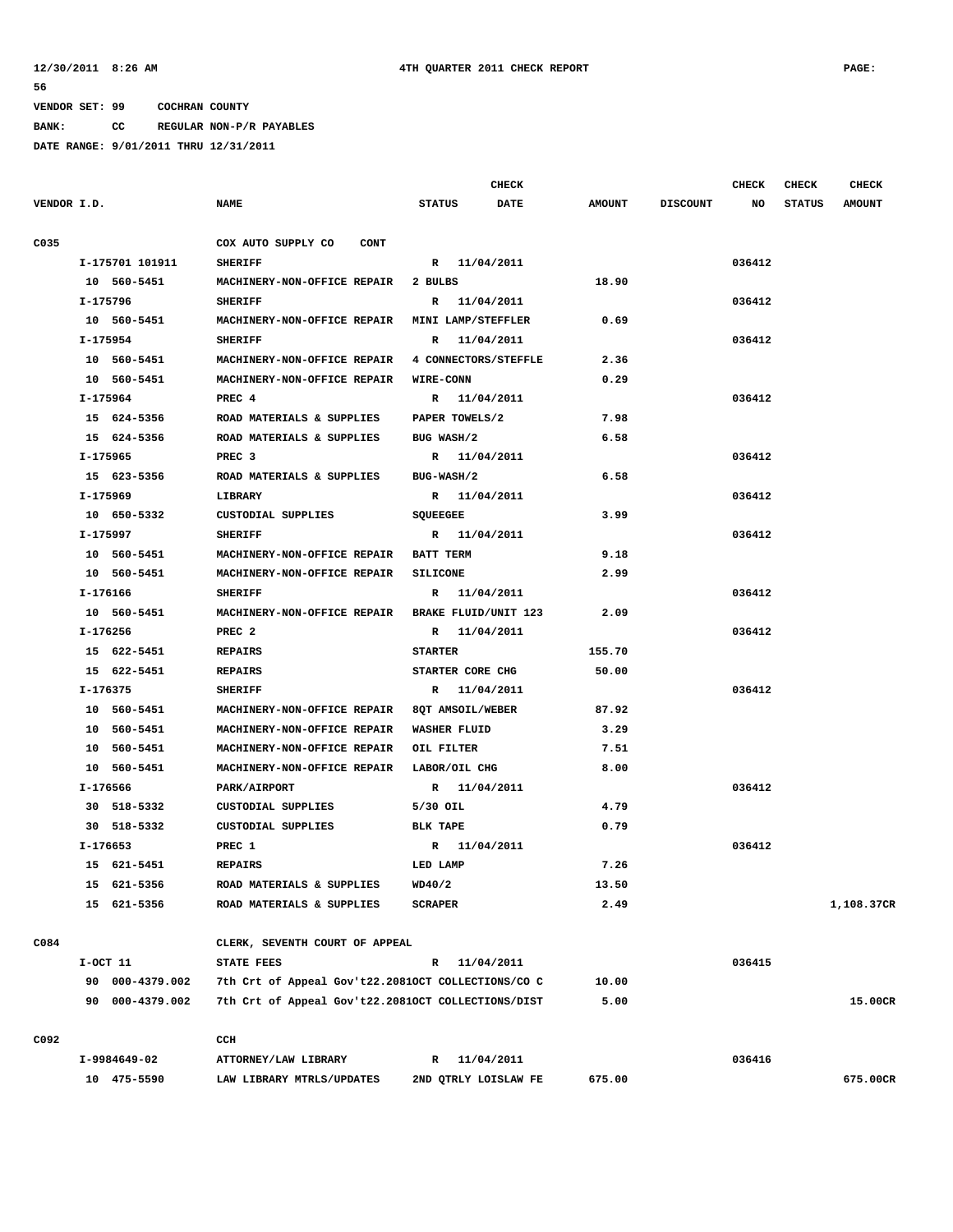## **VENDOR SET: 99 COCHRAN COUNTY**

**BANK: CC REGULAR NON-P/R PAYABLES**

|                  |          |                  |                             | <b>CHECK</b>          |             |               |                 | <b>CHECK</b> | <b>CHECK</b>  | <b>CHECK</b>  |
|------------------|----------|------------------|-----------------------------|-----------------------|-------------|---------------|-----------------|--------------|---------------|---------------|
| VENDOR I.D.      |          |                  | <b>NAME</b>                 | <b>STATUS</b>         | <b>DATE</b> | <b>AMOUNT</b> | <b>DISCOUNT</b> | NO           | <b>STATUS</b> | <b>AMOUNT</b> |
|                  |          |                  |                             |                       |             |               |                 |              |               |               |
| C <sub>255</sub> |          |                  | COCHRAN COUNTY AIRPORT FUND |                       |             |               |                 |              |               |               |
|                  |          | I-11/02/11       | <b>AIRPORT FUND</b>         | $\mathbb{R}$          | 11/04/2011  |               |                 | 036417       |               |               |
|                  |          | 10 700-5700      | TRANSFERS TO OTHER FUNDS    | TRANSFER TO AIRPORT   |             | 10,000.00     |                 |              |               | 10,000.00CR   |
| D187             |          |                  | DAVID'S FARM SERVICE        |                       |             |               |                 |              |               |               |
|                  | I-11954  |                  | <b>EXTENSION SVC</b>        | $\mathbb{R}$          | 11/04/2011  |               |                 | 036418       |               |               |
|                  |          | 10 665-5334      | OTHER SUPPLIES              | WOOD CHIPS, 9@\$5.50  |             | 49.50         |                 |              |               |               |
|                  |          | 10 665-5334      | OTHER SUPPLIES              | FOR LIVESTOCK TRAILE  |             |               |                 |              |               | 49.50CR       |
|                  |          |                  |                             |                       |             |               |                 |              |               |               |
| E002             |          |                  | EASTERN EQUIPMENT SUPPLY    |                       |             |               |                 |              |               |               |
|                  |          | I-D84737         | PREC <sub>2</sub>           | $\mathbb{R}$          | 11/04/2011  |               |                 | 036419       |               |               |
|                  |          | 15 622-5356      | ROAD MATERIALS & SUPPLIES   | ANNUAL OXY CYL LEASE  |             | 50.00         |                 |              |               |               |
|                  | I-D84738 |                  | PREC <sub>2</sub>           | $\mathbb{R}$          | 11/04/2011  |               |                 | 036419       |               |               |
|                  |          | 15 622-5356      | ROAD MATERIALS & SUPPLIES   | ANNUAL ACET CYL LEAS  |             | 50.00         |                 |              |               | 100.00CR      |
| F010             |          |                  | FIVE-AREA TELEPHONE CO-OP   |                       |             |               |                 |              |               |               |
|                  |          | I-927-5510 NOV11 | PREC <sub>4</sub>           | $\mathbb{R}$          | 11/04/2011  |               |                 | 036420       |               |               |
|                  |          | 15 624-5440      | <b>UTILITIES</b>            | NOV PHONE SVC         |             | 40.24         |                 |              |               | 40.24CR       |
|                  |          |                  |                             |                       |             |               |                 |              |               |               |
| G005             |          |                  | <b>GENERAL FUND</b>         |                       |             |               |                 |              |               |               |
|                  |          | I-LEASE #7       | <b>JUVENILE PROBATION</b>   | $\mathbb{R}$          | 11/04/2011  |               |                 | 036421       |               |               |
|                  |          | 10 571-5464      | <b>VEHICLE LEASE</b>        | VEHICLE LEASE 10/25-  |             | 833.00        |                 |              |               | 833.00CR      |
|                  |          |                  |                             |                       |             |               |                 |              |               |               |
| G031             |          |                  | <b>GRAINGER</b>             |                       |             |               |                 |              |               |               |
|                  |          | I-9671998384     | NON-DEPT'L, CRTHSE          | $\mathbf{R}$          | 11/04/2011  |               |                 | 036422       |               |               |
|                  |          | 10 409-5300      | COUNTY-WIDE SUPPLIES        | DIGITAL SCALE         |             | 62.55         |                 |              |               |               |
|                  |          | 10 510-5451      | <b>REPAIR</b>               | 2 TRIPPER, TIMER, ON/ |             | 3.44          |                 |              |               | 65.99CR       |
| G145             |          |                  | GT DISTRIBUTORS, INC.       |                       |             |               |                 |              |               |               |
|                  |          | I-INV0372364     | <b>SHERIFF</b>              | R                     | 11/04/2011  |               |                 | 036423       |               |               |
|                  |          | 10 560-5334      | OTHER SUPPLIES              | 2BX CCI.40 GOLD DOT   |             | 873.68        |                 |              |               | 873.68CR      |
|                  |          |                  |                             |                       |             |               |                 |              |               |               |
| H091             |          |                  | HIGGINBOTHAM-BARTLETT CO    |                       |             |               |                 |              |               |               |
|                  | I-92029  |                  | PUBLIC SAFETY*OTHER         | R 11/04/2011          |             |               |                 | 036424       |               |               |
|                  |          | 10 580-5571      | CAPITAL OUTLAY              | 2 4-1/2" BRACE BAND   |             | 2.58          |                 |              |               |               |
|                  |          | 10 580-5571      | CAPITAL OUTLAY              | 6 4-1/2" TENSION BAN  |             | 7.74          |                 |              |               |               |
|                  |          | 10 580-5571      | CAPITAL OUTLAY              | 2 1-5/8" RAIL END CU  |             | 1.98          |                 |              |               |               |
|                  |          | 10 580-5571      | CAPITAL OUTLAY              | ROLO LATCH            |             | 11.99         |                 |              |               | 24.29CR       |
| H257             |          |                  | HOME DEPOT CREDIT SERVICES  |                       |             |               |                 |              |               |               |
|                  |          | I-9974438        | PUBLIC SAFETY*OTHER         | R 11/04/2011          |             |               |                 | 036425       |               |               |
|                  |          | 10 580-5571      | CAPITAL OUTLAY              | 1/2 LIQUIDTITE NON-M  |             | 9.99          |                 |              |               |               |
|                  |          | 10 580-5571      | CAPITAL OUTLAY              | MOTION SENSOR 240DEG  |             | 39.97         |                 |              |               |               |
|                  |          | 10 580-5571      | CAPITAL OUTLAY              | 10-2 NM W/G 50FT      |             | 64.82         |                 |              |               |               |
|                  |          | 10 580-5571      | CAPITAL OUTLAY              | 5 LIQTITE CONN STEEL  |             | 21.90         |                 |              |               |               |
|                  |          | 10 580-5571      | CAPITAL OUTLAY              | 3/4" EMT STRAP 20/BG  |             | 3.10          |                 |              |               |               |
|                  |          | 10 580-5571      | CAPITAL OUTLAY              | .22CAL YLW PDR 100PK  |             | 5.96          |                 |              |               |               |
|                  |          | 10 580-5571      | CAPITAL OUTLAY              | .300X1 PIN W/WSHR, 10 |             | 12.48         |                 |              |               |               |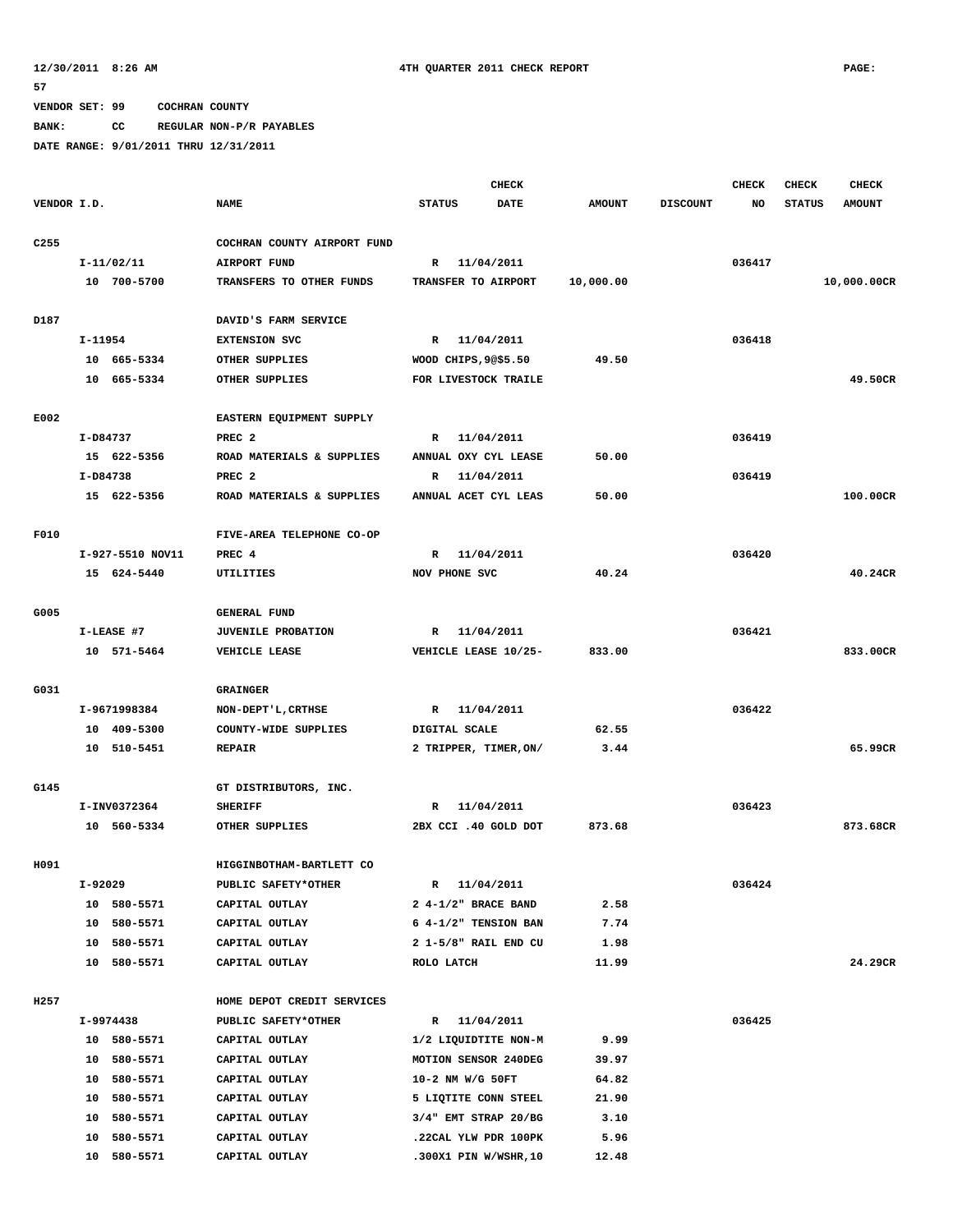#### **VENDOR SET: 99 COCHRAN COUNTY**

# **BANK: CC REGULAR NON-P/R PAYABLES**

|             |           |             |                              |                             | <b>CHECK</b> |               |                 | <b>CHECK</b> | <b>CHECK</b>  | <b>CHECK</b>  |
|-------------|-----------|-------------|------------------------------|-----------------------------|--------------|---------------|-----------------|--------------|---------------|---------------|
| VENDOR I.D. |           |             | <b>NAME</b>                  | <b>STATUS</b>               | DATE         | <b>AMOUNT</b> | <b>DISCOUNT</b> | NO           | <b>STATUS</b> | <b>AMOUNT</b> |
| H257        |           |             | HOME DEPOT CREDIT SERVCONT   |                             |              |               |                 |              |               |               |
|             |           | I-9974438   | PUBLIC SAFETY*OTHER          | R 11/04/2011                |              |               |                 | 036425       |               |               |
|             |           | 10 580-5571 | CAPITAL OUTLAY               | T-BOX RECT $1/2$ ", $3/4$ " |              | 18.94         |                 |              |               |               |
|             |           | 10 580-5571 | CAPITAL OUTLAY               | LIQTITE NM 1/2"             |              | 7.88          |                 |              |               |               |
|             |           | 10 580-5571 | CAPITAL OUTLAY               | MILWAUKEE 1-1/4" HOL        |              | 10.97         |                 |              |               |               |
|             | 10        | 580-5571    | CAPITAL OUTLAY               | 1/4" MILWAUKEE PILOT        |              | 3.99          |                 |              |               |               |
|             |           | 10 580-5571 | CAPITAL OUTLAY               | 2 GANG BLANK                |              | 4.94          |                 |              |               | 204.94CR      |
| J082        |           |             | JOHN DEERE FINANCIAL         |                             |              |               |                 |              |               |               |
|             | I-508596  |             | PREC <sub>2</sub>            | R 11/04/2011                |              |               |                 | 036426       |               |               |
|             |           | 15 622-5451 | <b>REPAIRS</b>               | WINDSHIELD/JD544E           |              | 264.60        |                 |              |               |               |
|             |           | 15 622-5451 | <b>REPAIRS</b>               | <b>ISOLATOR</b>             |              | 187.44        |                 |              |               |               |
|             |           | 15 622-5356 | ROAD MATERIALS & SUPPLIES    | HAND CLNR                   |              | 4.37          |                 |              |               |               |
|             |           | 15 622-5451 | <b>REPAIRS</b>               | LABOR                       |              | 252.00        |                 |              |               |               |
|             |           | 15 622-5451 | <b>REPAIRS</b>               | SVC ACCESSORIES             |              | 3.78          |                 |              |               |               |
|             |           | 15 622-5451 | <b>REPAIRS</b>               | EPA-SHOP CHG                |              | 11.34         |                 |              |               |               |
|             |           | I-6029450   | PREC 1                       | R 11/04/2011                |              |               |                 | 036426       |               |               |
|             |           | 15 621-5451 | <b>REPAIRS</b>               | 3 PLUS-50 OIL               |              | 43.02         |                 |              |               |               |
|             |           | I-6029664   | PREC 1                       | R 11/04/2011                |              |               |                 | 036426       |               |               |
|             |           | 15 621-5451 | <b>REPAIRS</b>               | 2 HY-GARD OIL               |              | 70.86         |                 |              |               |               |
|             |           | I-6029746   | PREC 1                       | R 11/04/2011                |              |               |                 | 036426       |               |               |
|             |           | 15 621-5451 | <b>REPAIRS</b>               | 2 CAP SCREWS                |              | 7.12          |                 |              |               |               |
|             |           | 15 621-5451 | <b>REPAIRS</b>               | NUT                         |              | 1.93          |                 |              |               |               |
|             |           | 15 621-5451 | <b>REPAIRS</b>               | 3 NUTS/BOLTS                |              | 1.17          |                 |              |               | 847.63CR      |
|             |           |             |                              |                             |              |               |                 |              |               |               |
| L010        |           |             | LEWIS FARM & RANCH STORE INC |                             |              |               |                 |              |               |               |
|             | $C-28027$ |             | <b>ACTIVITY BLDG</b>         | R                           | 11/04/2011   |               |                 | 036427       |               |               |
|             |           | 10 662-5451 | <b>REPAIR</b>                | RET LIGHT SWITCH            |              | 2.06CR        |                 |              |               |               |
|             | I-26809   |             | PREC 4                       | $\mathbb{R}$                | 11/04/2011   |               |                 | 036427       |               |               |
|             |           | 15 624-5451 | <b>REPAIRS</b>               | <b>FILTER</b>               |              | 37.99         |                 |              |               |               |
|             |           | 15 624-5451 | <b>REPAIRS</b>               | LESS DISC                   |              | 3.80CR        |                 |              |               |               |
|             | I-26826   |             | <b>COURTHOUSE</b>            | R 11/04/2011                |              |               |                 | 036427       |               |               |
|             |           | 10 510-5332 | CUSTODIAL SUPPLIES           | 4 MR CLEAN                  |              | 13.16         |                 |              |               |               |
|             |           | 10 510-5332 | CUSTODIAL SUPPLIES           | CARPET FRESH                |              | 2.49          |                 |              |               |               |
|             |           | 10 510-5332 | CUSTODIAL SUPPLIES           | PAPER TOWELS                |              | 38.70         |                 |              |               |               |
|             |           | 10 510-5332 | CUSTODIAL SUPPLIES           | SOAP                        |              | 2.49          |                 |              |               |               |
|             |           | 10 510-5332 | CUSTODIAL SUPPLIES           | 12PK LIGHT BULBS            |              | 21.48         |                 |              |               |               |
|             |           | 10 510-5332 | CUSTODIAL SUPPLIES           | LESS DISC                   |              | 7.83CR        |                 |              |               |               |
|             | I-26942   |             | PARK                         | R 11/04/2011                |              |               |                 | 036427       |               |               |
|             |           | 10 660-5451 | <b>REPAIR</b>                | 1RL 3-1/2X24" INSULA        |              | 46.79         |                 |              |               |               |
|             | I-27094   |             | <b>CEMETERY</b>              | R 11/04/2011                |              |               |                 | 036427       |               |               |
|             |           | 10 516-5451 | <b>REPAIR</b>                | THREAD LOCK                 |              | 2.99          |                 |              |               |               |
|             |           | 10 516-5451 | <b>REPAIR</b>                | TEFLON TAPE                 |              | 1.99          |                 |              |               |               |
|             |           | 10 516-5451 | <b>REPAIR</b>                | TAPE                        |              | 13.95         |                 |              |               |               |
|             |           | 10 516-5451 | <b>REPAIR</b>                | 2 ANTI-FREEZE               |              | 8.58          |                 |              |               |               |
|             |           | 10 516-5451 | <b>REPAIR</b>                | LESS DISC                   |              | 2.75CR        |                 |              |               |               |
|             | I-27184   |             | PREC 1                       | R 11/04/2011                |              |               |                 | 036427       |               |               |
|             |           | 15 621-5356 | ROAD MATERIALS & SUPPLIES    | ROPE                        |              | 25.99         |                 |              |               |               |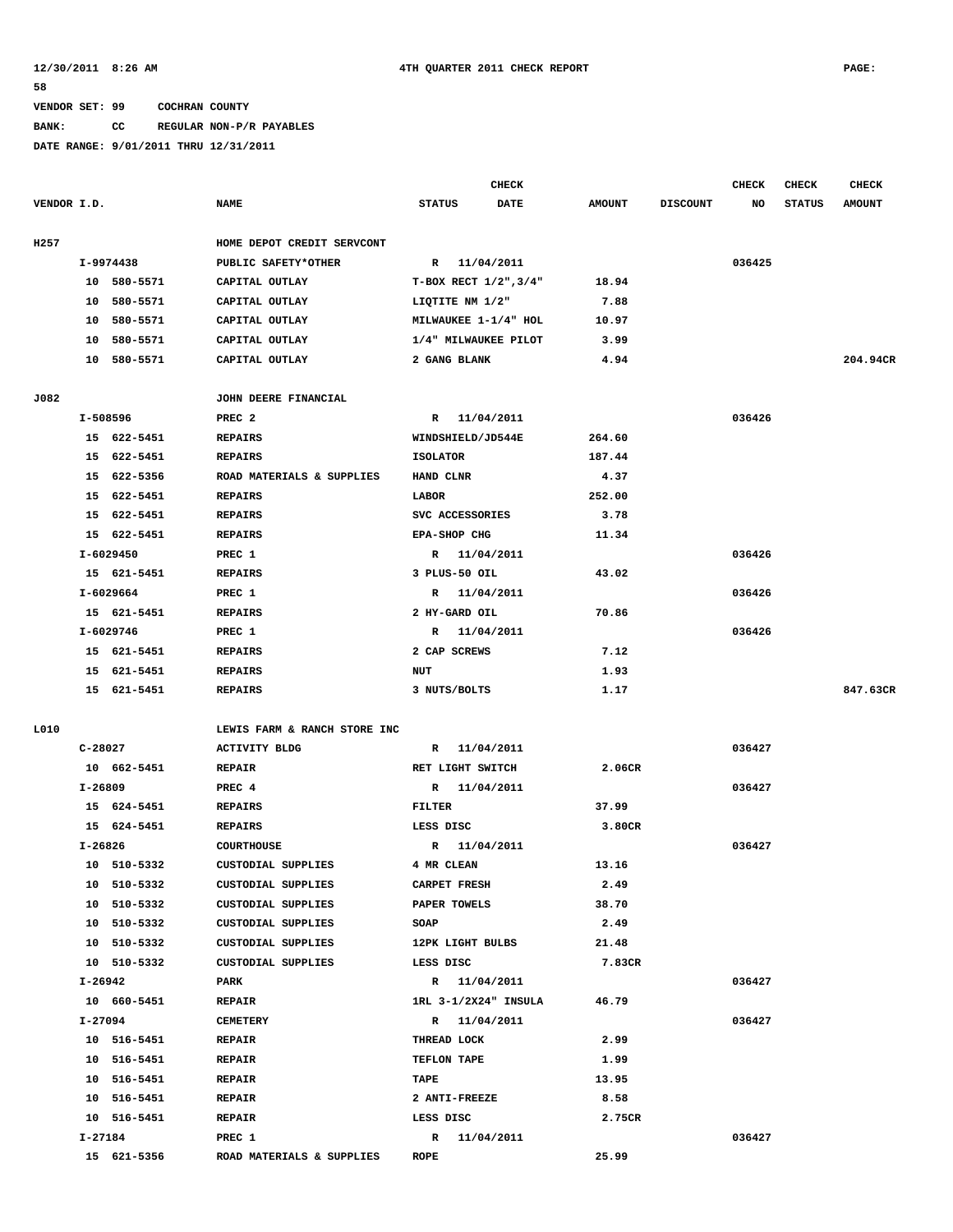## **VENDOR SET: 99 COCHRAN COUNTY**

**BANK: CC REGULAR NON-P/R PAYABLES**

|             |               |                            |                            | <b>CHECK</b> |               |                 | CHECK  | <b>CHECK</b>  | <b>CHECK</b>  |
|-------------|---------------|----------------------------|----------------------------|--------------|---------------|-----------------|--------|---------------|---------------|
| VENDOR I.D. |               | <b>NAME</b>                | <b>STATUS</b>              | <b>DATE</b>  | <b>AMOUNT</b> | <b>DISCOUNT</b> | NO     | <b>STATUS</b> | <b>AMOUNT</b> |
| L010        |               | LEWIS FARM & RANCH STOCONT |                            |              |               |                 |        |               |               |
|             | I-27184       | PREC 1                     | R 11/04/2011               |              |               |                 | 036427 |               |               |
|             | 15 621-5356   | ROAD MATERIALS & SUPPLIES  | LESS DISC                  |              | 2.40CR        |                 |        |               |               |
|             | I-27391 10/11 | PREC 4                     | R 11/04/2011               |              |               |                 | 036427 |               |               |
|             | 15 624-5451   | <b>REPAIRS</b>             | TOILET LINE                |              | 5.49          |                 |        |               |               |
|             | 15 624-5451   | <b>REPAIRS</b>             | <b>VALVE</b>               |              | 11.99         |                 |        |               |               |
|             | 15 624-5451   | <b>REPAIRS</b>             | LESS DISC                  |              | 1.75CR        |                 |        |               |               |
|             | I-27524       | PREC <sub>3</sub>          | R 11/04/2011               |              |               |                 | 036427 |               |               |
|             | 15 623-5356   | ROAD MATERIALS & SUPPLIES  | COFFEE, CUPS, FILTERS      |              | 22.92         |                 |        |               |               |
|             | I-27628       | <b>EXTENSION SVC</b>       | R 11/04/2011               |              |               |                 | 036427 |               |               |
|             | 10 665-5334   | OTHER SUPPLIES             | AIR HORN, 4-H              |              | 23.99         |                 |        |               |               |
|             | I-27865       | PREC 4                     | R 11/04/2011               |              |               |                 | 036427 |               |               |
|             | 15 624-5356   | ROAD MATERIALS & SUPPLIES  | 3 SUGAR                    |              | 5.85          |                 |        |               |               |
|             | 15 624-5356   | ROAD MATERIALS & SUPPLIES  | 1 CRMR                     |              |               |                 |        |               |               |
|             |               |                            |                            |              | 1.95          |                 |        |               |               |
|             | I-27907       | <b>COURTHOUSE</b>          | R 11/04/2011               |              |               |                 | 036427 |               |               |
|             | 10 510-5332   | CUSTODIAL SUPPLIES         | <b>6 CARPET FRESH</b>      |              | 14.94         |                 |        |               |               |
|             | I-27939       | <b>ACTIVITY BLDG</b>       | R 11/04/2011               |              |               |                 | 036427 |               |               |
|             | 10 662-5451   | <b>REPAIR</b>              | LIGHT SWITCH               |              | 2.06          |                 |        |               |               |
|             | I-28062       | <b>ACTIVITY BLDG</b>       | R 11/04/2011               |              |               |                 | 036427 |               |               |
|             | 10 662-5451   | <b>REPAIR</b>              | 2 LIGHT SWITCHES           |              | 6.10          |                 |        |               |               |
|             | $I - 28141$   | <b>CEMETERY</b>            | R 11/04/2011               |              |               |                 | 036427 |               |               |
|             | 10 516-5332   | CUSTODIAL SUPPLIES         | <b>INSULATION</b>          |              | 4.29          |                 |        |               |               |
|             | I-28152       | JAIL                       | R 11/04/2011               |              |               |                 | 036427 |               |               |
|             | 10 512-5451   | <b>REPAIR</b>              | 2 1X12X16                  |              | 44.80         |                 |        |               |               |
|             | 10 512-5451   | <b>REPAIR</b>              | 2# NAILS                   |              | 2.20          |                 |        |               |               |
|             | 10 512-5451   | <b>REPAIR</b>              | 4 ANCHORS                  |              | 0.12          |                 |        |               |               |
|             | 10 512-5451   | <b>REPAIR</b>              | 4 SCREWS                   |              | 0.40          |                 |        |               |               |
|             | 10 512-5451   | <b>REPAIR</b>              | <b>GLUE</b>                |              | 5.49          |                 |        |               |               |
|             | I-28388       | <b>SHERIFF</b>             | R 11/04/2011               |              |               |                 | 036427 |               |               |
|             | 10 560-5334   | OTHER SUPPLIES             | <b>BRUSH</b>               |              | 8.99          |                 |        |               |               |
|             | $I - 28569$   | LIBRARY                    | 11/04/2011<br>$\mathbb{R}$ |              |               |                 | 036427 |               |               |
|             | 10 650-5332   | CUSTODIAL SUPPLIES         | WASHER FLUID               |              | 2.24          |                 |        |               | 359.83CR      |
| L018        |               | LUBBOCK GRADER BLADE, INC  |                            |              |               |                 |        |               |               |
|             | I-43013       | PREC <sub>2</sub>          | R 11/04/2011               |              |               |                 | 036429 |               |               |
|             | 15 622-5356   | ROAD MATERIALS & SUPPLIES  | (4) 5/8"X8"X7' HT GR       |              | 427.00        |                 |        |               | 427.00CR      |
|             |               |                            |                            |              |               |                 |        |               |               |
| M277        |               | <b>MORTON SUPERMARKET</b>  |                            |              |               |                 |        |               |               |
|             | I-09103102811 | <b>JAIL</b>                | R 11/04/2011               |              |               |                 | 036430 |               |               |
|             | 10 512-5333   | <b>FOOD-PRISONERS</b>      | SF CRNKL CUT FF            |              | 2.99          |                 |        |               |               |
|             | 10 512-5333   | <b>FOOD-PRISONERS</b>      | NAVEL ORANGE               |              | 3.51          |                 |        |               |               |
|             | 10 512-5333   | <b>FOOD-PRISONERS</b>      | LETTUCE CELLO              |              | 2.78          |                 |        |               |               |
|             | 10 512-5333   | <b>FOOD-PRISONERS</b>      | SF CRNK CUT FF             |              | 2.99          |                 |        |               |               |
|             | 10 512-5333   | <b>FOOD-PRISONERS</b>      | SF TATER TOTS/3            |              | 8.97          |                 |        |               |               |
|             | 10 512-5333   | <b>FOOD-PRISONERS</b>      | SF HASH BROWNS SO          |              | 2.39          |                 |        |               |               |
|             | 10 512-5333   | <b>FOOD-PRISONERS</b>      | BAR S BACON SLCD THI       |              | 11.67         |                 |        |               |               |
|             | 10 512-5333   | <b>FOOD-PRISONERS</b>      | GAL MILK/2                 |              | 8.38          |                 |        |               |               |
|             | 10 512-5333   | <b>FOOD-PRISONERS</b>      | 18CT LG EGGS               |              | 2.89          |                 |        |               |               |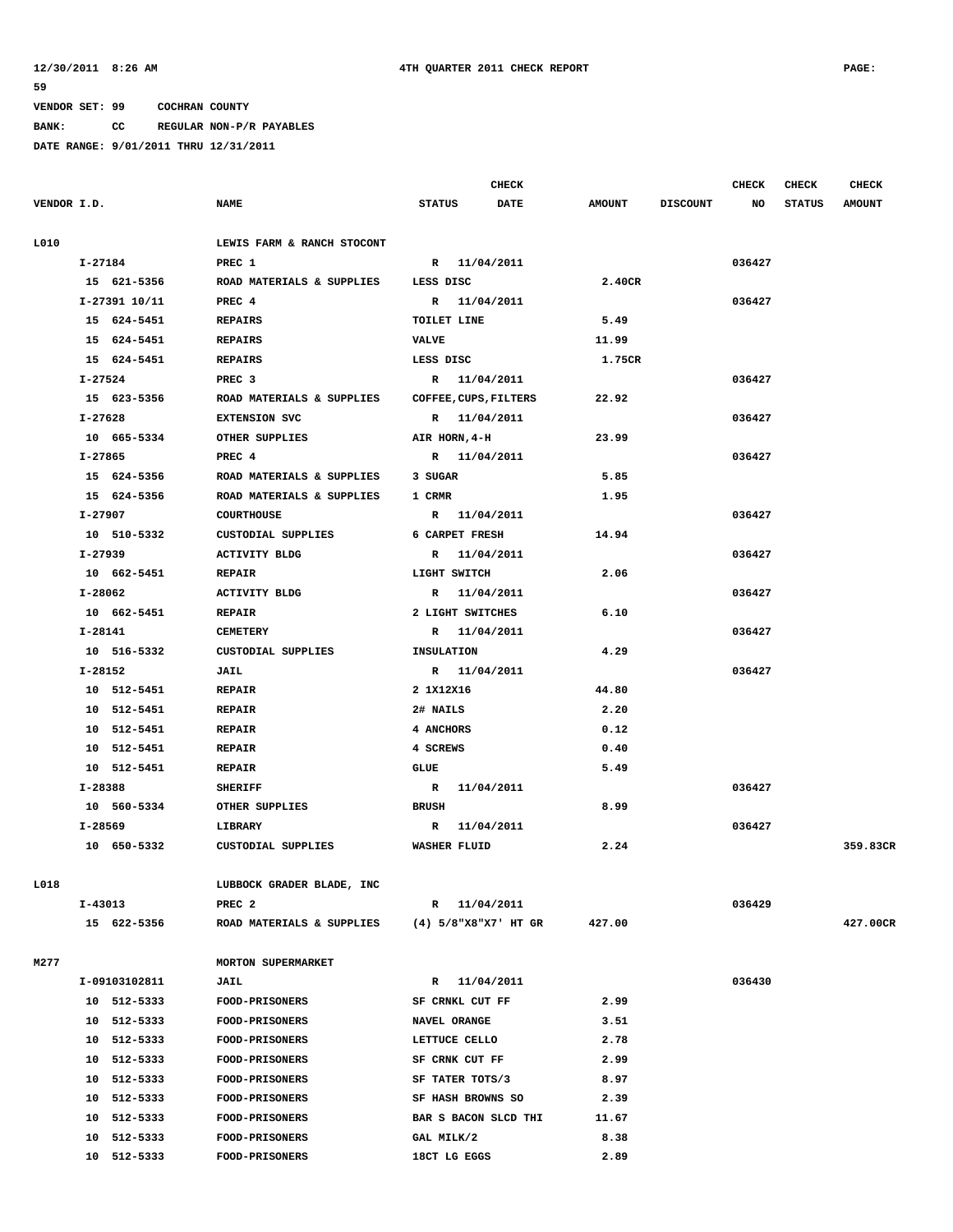#### **VENDOR SET: 99 COCHRAN COUNTY BANK: CC REGULAR NON-P/R PAYABLES**

|             |               |                                   |                      | <b>CHECK</b> |               |                 | <b>CHECK</b> | CHECK         | <b>CHECK</b>  |
|-------------|---------------|-----------------------------------|----------------------|--------------|---------------|-----------------|--------------|---------------|---------------|
| VENDOR I.D. |               | <b>NAME</b>                       | <b>STATUS</b>        | DATE         | <b>AMOUNT</b> | <b>DISCOUNT</b> | NO           | <b>STATUS</b> | <b>AMOUNT</b> |
| M277        |               | MORTON SUPERMARKET<br><b>CONT</b> |                      |              |               |                 |              |               |               |
|             | I-09103102811 | <b>JAIL</b>                       | R 11/04/2011         |              |               |                 | 036430       |               |               |
|             | 10 512-5333   | FOOD-PRISONERS                    | APPLES/2             |              | 6.18          |                 |              |               |               |
| 10          | 512-5333      | <b>FOOD-PRISONERS</b>             | J DEAN SAUS HOT/3    |              | 11.67         |                 |              |               |               |
| 10          | 512-5333      | <b>FOOD-PRISONERS</b>             | SALAD BLEND/2        |              | 6.58          |                 |              |               |               |
| 10          | 512-5333      | <b>FOOD-PRISONERS</b>             | <b>SS FLOUR</b>      |              | 1.99          |                 |              |               |               |
| 10          | 512-5333      | <b>FOOD-PRISONERS</b>             | GRANDMAS TORTILLAS/3 |              | 5.97          |                 |              |               |               |
| 10          | 512-5333      | <b>FOOD-PRISONERS</b>             | SF SUGAR/2           |              | 14.18         |                 |              |               |               |
|             | I-18101101611 | JAIL                              | R 11/04/2011         |              |               |                 | 036430       |               |               |
|             | 10 512-5333   | <b>FOOD-PRISONERS</b>             | SF DANISH HAM/3      |              | 9.57          |                 |              |               |               |
|             | 10 512-5333   | <b>FOOD-PRISONERS</b>             | KR VELVEETA IWS/5    |              | 24.95         |                 |              |               |               |
|             | I-25101100411 | JAIL                              | R 11/04/2011         |              |               |                 | 036430       |               |               |
|             | 10 512-5333   | <b>FOOD-PRISONERS</b>             | J DEAN BRK BOWL SAUS |              | 25.52         |                 |              |               |               |
|             | 10 512-5333   | <b>FOOD-PRISONERS</b>             | J DEAN BRK BOWL PAN/ |              | 26.32         |                 |              |               |               |
| 10          | 512-5333      | FOOD-PRISONERS                    | NAVEL ORANGE         |              | 3.22          |                 |              |               |               |
| 10          | 512-5333      | FOOD-PRISONERS                    | BIMBO WHEAT BRD/8    |              | 17.52         |                 |              |               |               |
|             | 10 512-5333   | FOOD-PRISONERS                    | CLASSIC MI           |              | 7.99          |                 |              |               |               |
|             | I-30103101111 | JAIL                              | R 11/04/2011         |              |               |                 | 036430       |               |               |
| 10          | 512-5333      | <b>FOOD-PRISONERS</b>             | BIMBO SFT WHITE/4    |              | 8.76          |                 |              |               |               |
| 10          | 512-5333      | <b>FOOD-PRISONERS</b>             | BIMBO WHEAT BRD/7    |              | 15.33         |                 |              |               |               |
| 10          | 512-5333      | <b>FOOD-PRISONERS</b>             | LETTUCE CELLO/2      |              | 2.78          |                 |              |               |               |
| 10          | 512-5333      | <b>FOOD-PRISONERS</b>             | NAVEL ORANGE         |              | 2.32          |                 |              |               |               |
| 10          | 512-5333      | <b>FOOD-PRISONERS</b>             | NAVEL ORANGE         |              | 2.36          |                 |              |               |               |
| 10          | 512-5333      | FOOD-PRISONERS                    | RED DEL APPLES/2     |              | 6.18          |                 |              |               |               |
| 10          | 512-5333      | <b>FOOD-PRISONERS</b>             | BAR-S BOLO THICK/2   |              | 3.18          |                 |              |               |               |
| 10          | 512-5392      | MISCELLANEOUS SUPPLIES            | WF TAMPON/3          |              | 9.57          |                 |              |               |               |
| 10          | 512-5392      | MISCELLANEOUS SUPPLIES            | WF TAMPON/2          |              | 6.38          |                 |              |               |               |
| 10          | 512-5333      | <b>FOOD-PRISONERS</b>             | SF DRNK MIX CHERRY/3 |              | 8.67          |                 |              |               |               |
| 10          | 512-5333      | <b>FOOD-PRISONERS</b>             | SF DRNK MX FRT PNCH/ |              | 8.67          |                 |              |               |               |
| 10          | 512-5333      | FOOD-PRISONERS                    | SF DRNK MX LEMONADE/ |              | 8.67          |                 |              |               |               |
| 10          | 512-5333      | <b>FOOD-PRISONERS</b>             | SF FLOUR             |              | 2.59          |                 |              |               |               |
| 10          | 512-5333      | FOOD-PRISONERS                    | <b>DAIRY</b>         |              | 4.09          |                 |              |               |               |
| 10          | 512-5333      | FOOD-PRISONERS                    | BLUE BONNET SPRD     |              | 5.09          |                 |              |               |               |
|             | I-52100100311 | <b>JAIL</b>                       | R 11/04/2011         |              |               |                 | 036430       |               |               |
|             | 10 512-5333   | FOOD-PRISONERS                    | SF TATER TOTS/2      |              | 5.98          |                 |              |               |               |
|             | 10 512-5333   | FOOD-PRISONERS                    | 2 SF PORK SAUS HOT   |              | 6.78          |                 |              |               |               |
|             | 10 512-5333   | FOOD-PRISONERS                    | SF SUGAR             |              | 7.09          |                 |              |               |               |
|             | 10 512-5333   | FOOD-PRISONERS                    | SF KETCHUP SQZ/4     |              | 5.96          |                 |              |               |               |
|             | 10 512-5333   | FOOD-PRISONERS                    | 18CT LG EGGS         |              | 2.69          |                 |              |               |               |
|             | 10 512-5333   | <b>FOOD-PRISONERS</b>             | <b>GAL MILK</b>      |              | 4.09          |                 |              |               |               |
|             | 10 512-5333   | FOOD-PRISONERS                    | LETTUCE CELLO        |              | 1.39          |                 |              |               |               |
|             | 10 512-5333   | FOOD-PRISONERS                    | RED DEL APPLES       |              | 3.09          |                 |              |               |               |
|             | I-55101011011 | <b>JAIL</b>                       | R 11/04/2011         |              |               |                 | 036430       |               |               |
|             | 10 512-5333   | <b>FOOD-PRISONERS</b>             | <b>BAKING SODA</b>   |              | 3.49          |                 |              |               |               |
|             | 10 512-5333   | <b>FOOD-PRISONERS</b>             | <b>GAL MILK</b>      |              | 4.09          |                 |              |               |               |
|             | I-57100102211 | <b>JAIL</b>                       | R 11/04/2011         |              |               |                 | 036430       |               |               |
|             | 10 512-5333   | <b>FOOD-PRISONERS</b>             | SF SUGAR/2           |              | 14.18         |                 |              |               |               |
|             | 10 512-5333   | FOOD-PRISONERS                    | GAL MILK/2           |              | 8.38          |                 |              |               |               |
|             |               |                                   |                      |              |               |                 |              |               |               |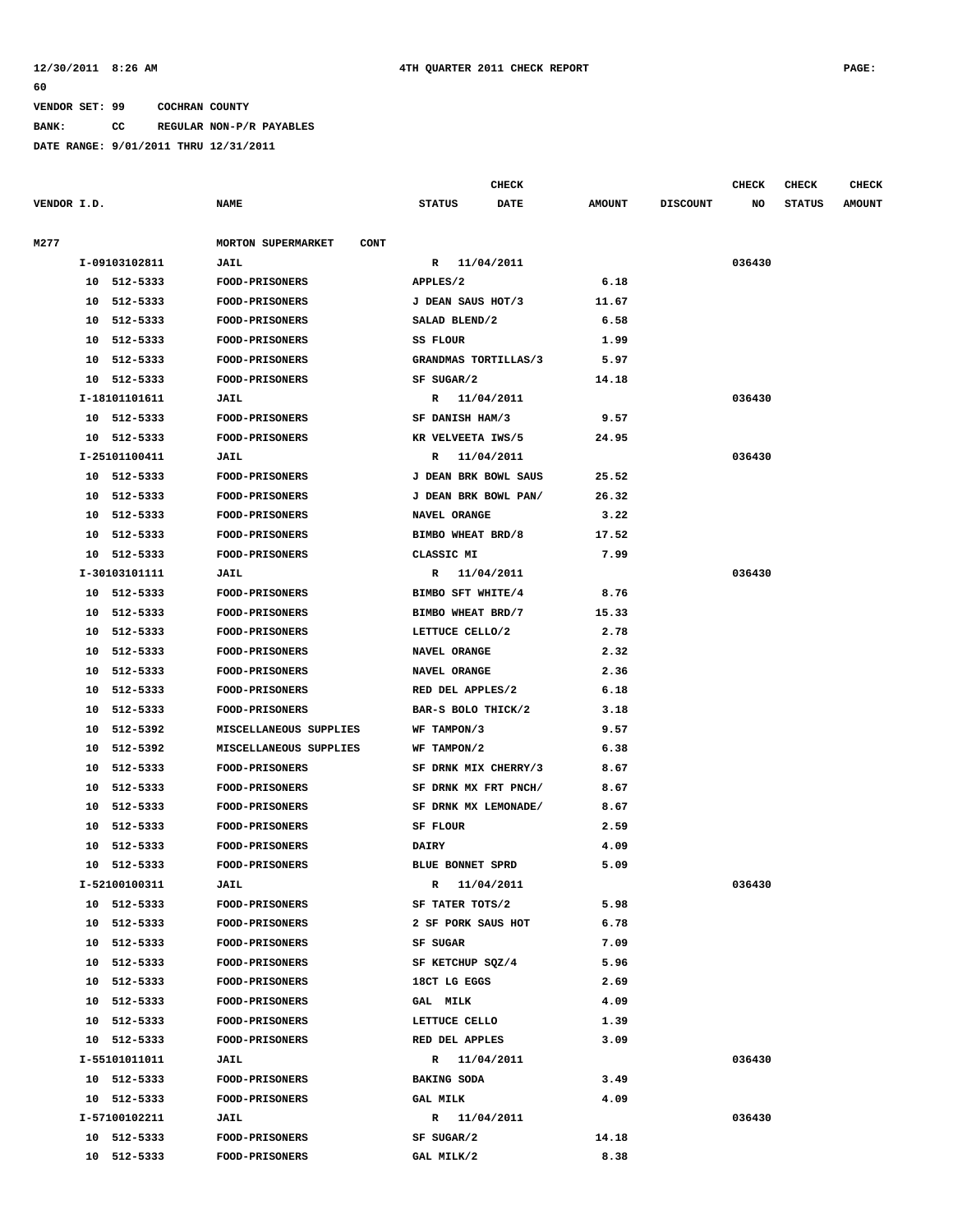**I-62100101311 JAIL R 11/04/2011 036430**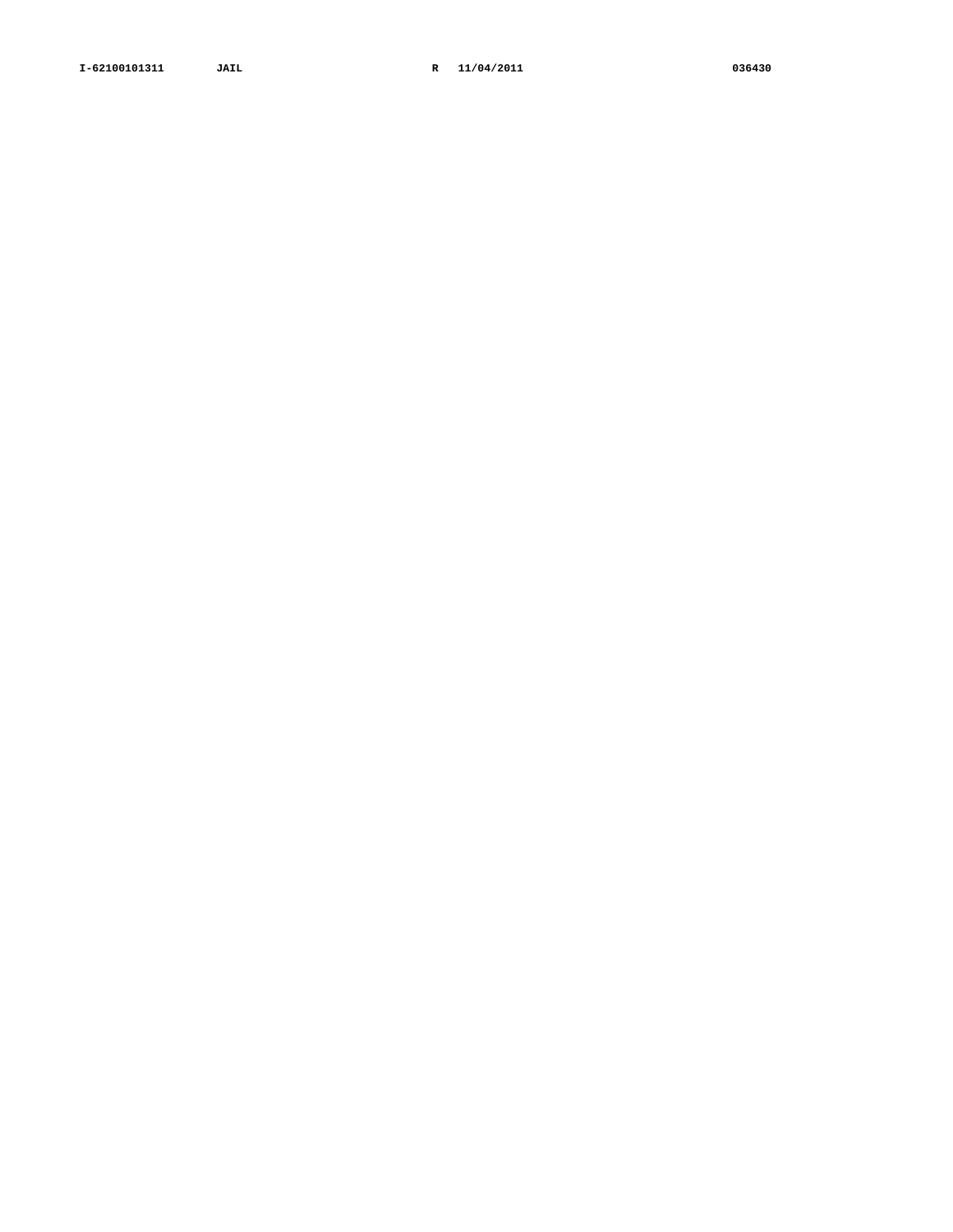# **VENDOR SET: 99 COCHRAN COUNTY BANK: CC REGULAR NON-P/R PAYABLES**

|             |               |                                   |                      | <b>CHECK</b> |               |                 | <b>CHECK</b> | <b>CHECK</b>  | <b>CHECK</b>  |
|-------------|---------------|-----------------------------------|----------------------|--------------|---------------|-----------------|--------------|---------------|---------------|
| VENDOR I.D. |               | <b>NAME</b>                       | <b>STATUS</b>        | DATE         | <b>AMOUNT</b> | <b>DISCOUNT</b> | NO           | <b>STATUS</b> | <b>AMOUNT</b> |
| M277        |               | MORTON SUPERMARKET<br><b>CONT</b> |                      |              |               |                 |              |               |               |
|             | I-62100101311 | <b>JAIL</b>                       | R                    | 11/04/2011   |               |                 | 036430       |               |               |
|             | 10 512-5333   | FOOD-PRISONERS                    | 18CT LG EGGS         |              | 2.69          |                 |              |               |               |
|             | 10 512-5333   | FOOD-PRISONERS                    | 2 GAL MILK           |              | 8.18          |                 |              |               |               |
|             | I-75101101511 | JAIL                              | R 11/04/2011         |              |               |                 | 036430       |               |               |
|             | 10 512-5333   | FOOD-PRISONERS                    | <b>GAL MILK</b>      |              | 4.09          |                 |              |               |               |
| 10          | 512-5333      | <b>FOOD-PRISONERS</b>             | SF PORK SAUS REG/2   |              | 6.18          |                 |              |               |               |
| 10          | 512-5333      | FOOD-PRISONERS                    | SF SLICED BACON      |              | 4.69          |                 |              |               |               |
|             | I-81100101911 | JAIL                              | R                    | 11/04/2011   |               |                 | 036430       |               |               |
|             | 10 512-5333   | FOOD-PRISONERS                    | PIERRE BIG AZ W/CHS/ |              | 13.95         |                 |              |               |               |
| 10          | 512-5333      | <b>FOOD-PRISONERS</b>             | PIERRE BIG AZ FRIED/ |              | 14.95         |                 |              |               |               |
| 10          | 512-5333      | FOOD-PRISONERS                    | BIG AZ JALAPENO/7    |              | 20.23         |                 |              |               |               |
| 10          | 512-5333      | <b>FOOD-PRISONERS</b>             | PIERRE BIG AZ FRIED  |              | 2.99          |                 |              |               |               |
| 10          | 512-5333      | <b>FOOD-PRISONERS</b>             | PIERRE BIG AZ W/CHS  |              | 2.79          |                 |              |               |               |
| 10          | 512-5333      | FOOD-PRISONERS                    | PIERRE JBO CHZBRGR   |              | 2.49          |                 |              |               |               |
| 10          | 512-5333      | <b>FOOD-PRISONERS</b>             | BIG AZ JALAPENO/3    |              | 8.67          |                 |              |               |               |
| 10          | 512-5333      | <b>FOOD-PRISONERS</b>             | PIERRE JBO JALP CHEE |              | 25.90         |                 |              |               |               |
| 10          | 512-5333      | FOOD-PRISONERS                    | PIERRE JBO CHZBRGR/1 |              | 24.90         |                 |              |               |               |
| 10          | 512-5333      | <b>FOOD-PRISONERS</b>             | BIMBO WHEAT BRD/8    |              | 17.52         |                 |              |               |               |
| 10          | 512-5333      | FOOD-PRISONERS                    | BIMBO SFT WHITE/4    |              | 8.76          |                 |              |               |               |
| 10          | 512-5333      | FOOD-PRISONERS                    | SF SLCD BACON/3      |              | 14.07         |                 |              |               |               |
| 10          | 512-5333      | <b>FOOD-PRISONERS</b>             | SF SHRD CHDDR/JACK   |              | 2.49          |                 |              |               |               |
| 10          | 512-5333      | <b>FOOD-PRISONERS</b>             | SF MEX BLND SHRD     |              | 2.49          |                 |              |               |               |
| 10          | 512-5333      | FOOD-PRISONERS                    | SF AMER DLX CHZ SLCD |              | 4.69          |                 |              |               |               |
| 10          | 512-5333      | FOOD-PRISONERS                    | <b>PRODUCE</b>       |              | 3.09          |                 |              |               |               |
| 10          | 512-5333      | <b>FOOD-PRISONERS</b>             | SALAD BLEND/2        |              | 6.58          |                 |              |               |               |
| 10          | 512-5333      | FOOD-PRISONERS                    | NAVEL ORANGE         |              | 3.54          |                 |              |               |               |
| 10          | 512-5333      | FOOD-PRISONERS                    | LETTUCE CELLO        |              | 1.39          |                 |              |               |               |
| 10          | 512-5333      | FOOD-PRISONERS                    | BLUE BONNET SPRD     |              | 3.59          |                 |              |               |               |
| 10          | 512-5333      | FOOD-PRISONERS                    | SF CHOPPED HAM/5     |              | 12.45         |                 |              |               |               |
| 10          | 512-5333      | <b>FOOD-PRISONERS</b>             | GAL MILK/2           |              | 8.18          |                 |              |               |               |
| 10          | 512-5333      | FOOD-PRISONERS                    | SF KETCHUP SQZ/3     |              | 4.47          |                 |              |               |               |
| 10          | 512-5333      | <b>FOOD-PRISONERS</b>             | KR MIR WHP SQZ/3     |              | 18.57         |                 |              |               |               |
|             | 10 512-5333   | <b>FOOD-PRISONERS</b>             | GRANDMAS TORTILLAS/4 |              | 7.96          |                 |              |               |               |
|             | 10 512-5333   | <b>FOOD-PRISONERS</b>             | 18CT LG EGGS         |              | 2.89          |                 |              |               |               |
|             | I-88100100711 | JAIL                              | R 11/04/2011         |              |               |                 | 036430       |               |               |
|             | 10 512-5333   | <b>FOOD-PRISONERS</b>             | C&H SUGAR/2          |              | 16.78         |                 |              |               |               |
|             | 10 512-5333   | FOOD-PRISONERS                    | GAL MILK/2           |              | 8.18          |                 |              |               |               |
|             | 10 512-5333   | <b>FOOD-PRISONERS</b>             | RED DEL APPLES/2     |              | 6.18          |                 |              |               |               |
|             | 10 512-5333   | <b>FOOD-PRISONERS</b>             | SF HASH BROWNS/2     |              | 4.78          |                 |              |               |               |
|             | 10 512-5333   | <b>FOOD-PRISONERS</b>             | RED DEL APPLES       |              | 3.09          |                 |              |               |               |
|             | 10 512-5333   | <b>FOOD-PRISONERS</b>             | NAVEL ORANGES        |              | 5.22          |                 |              |               | 679.74CR      |
|             |               |                                   |                      |              |               |                 |              |               |               |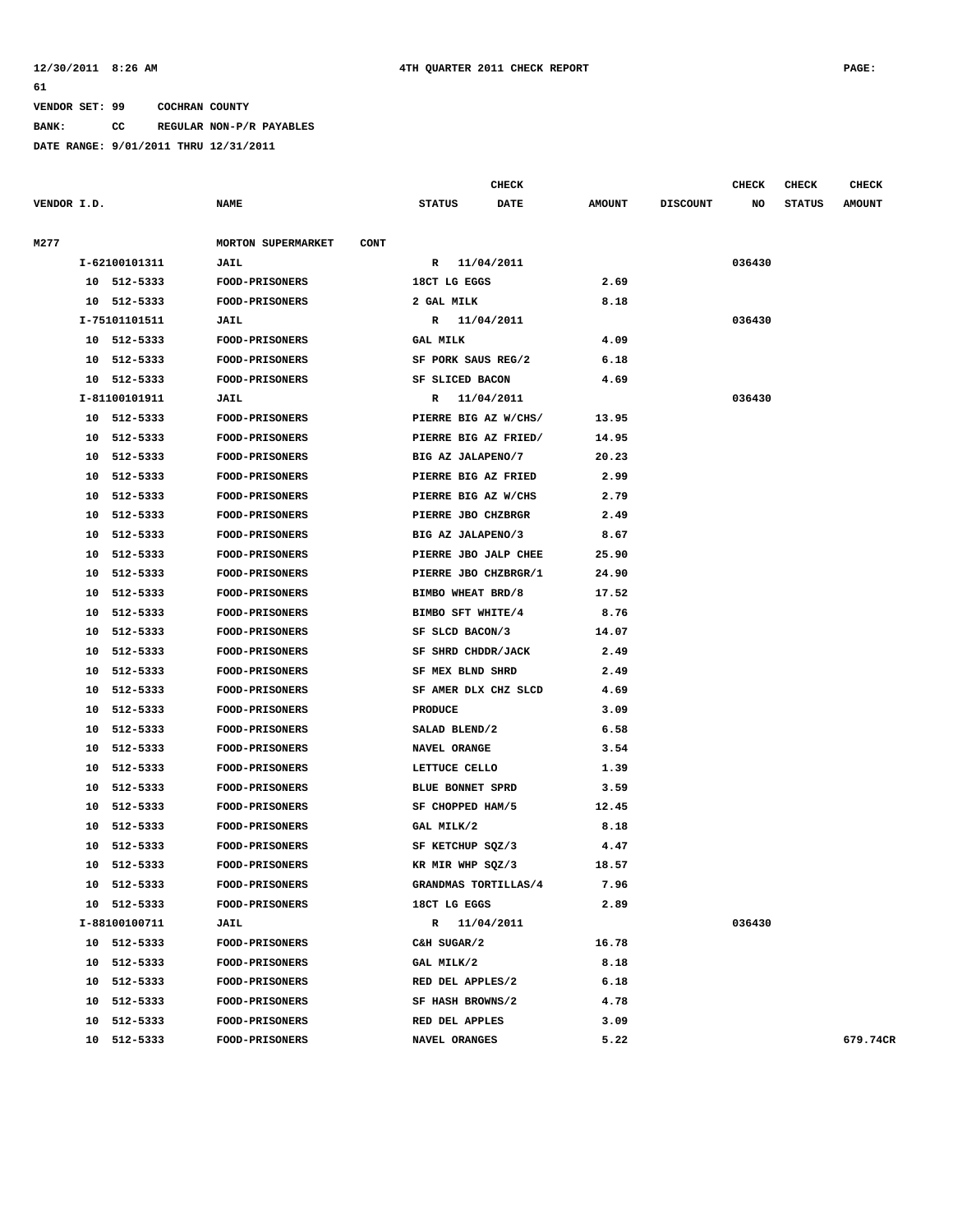#### **VENDOR SET: 99 COCHRAN COUNTY**

# **BANK: CC REGULAR NON-P/R PAYABLES**

|             |                      |                                   | <b>CHECK</b>          |            |               |                 | <b>CHECK</b> | <b>CHECK</b>  | <b>CHECK</b>  |
|-------------|----------------------|-----------------------------------|-----------------------|------------|---------------|-----------------|--------------|---------------|---------------|
| VENDOR I.D. |                      | <b>NAME</b>                       | <b>STATUS</b>         | DATE       | <b>AMOUNT</b> | <b>DISCOUNT</b> | NO           | <b>STATUS</b> | <b>AMOUNT</b> |
|             |                      |                                   |                       |            |               |                 |              |               |               |
| 0037        |                      | ANGELA OVERMAN, ATTY AT LAW       |                       |            |               |                 |              |               |               |
|             | I-6280/6242 110311   | COUNTY COURT                      | R 11/04/2011          |            |               |                 | 036431       |               |               |
|             | 10 426-5400          | ATTORNEY AD LITEM                 | REV HRNG/JASON GRANT  |            | 250.00        |                 |              |               |               |
|             | 10 426-5400          | ATTORNEY AD LITEM                 | REV HRNG/R CORNISH, 1 |            | 300.00        |                 |              |               | 550.00CR      |
|             |                      |                                   |                       |            |               |                 |              |               |               |
| P017        |                      | POSTMASTER                        |                       |            |               |                 |              |               |               |
|             | I-SHERIFF 102711     | <b>SHERIFF</b>                    | R 11/04/2011          |            |               |                 | 036432       |               |               |
|             | 10 560-5311          | POSTAL EXPENSES                   | 2 ROLLS \$.44 STAMPS  |            | 88.00         |                 |              |               |               |
|             | I-TREASURER 101111   | TREASURER                         | R 11/04/2011          |            |               |                 | 036432       |               |               |
|             | 10 497-5311          | POSTAL EXPENSES                   | 11 BOOKS @ \$8.80     |            | 96.80         |                 |              |               | 184.80CR      |
| P202        |                      | THE PRODUCTIVITY CENTER           |                       |            |               |                 |              |               |               |
|             | I-CCSD311111         | <b>SHERIFF</b>                    | R                     | 11/04/2011 |               |                 | 036433       |               |               |
|             | 10 560-5481          | DUES AND REGISTRATION             | 01/12-01/13 TCLEDDS   |            | 295.00        |                 |              |               | 295.00CR      |
|             |                      |                                   |                       |            |               |                 |              |               |               |
| P221        |                      | PERDUE, BRANDON, FIELDER, COLLINS |                       |            |               |                 |              |               |               |
|             | I-OCT 2011 FEES      | <b>JUSTICE OF PEACE</b>           | $\mathbb{R}$          | 11/04/2011 |               |                 | 036434       |               |               |
|             | 10 000-2206.002      | ATTORNEY COLLECTION FEES          | OCTOBER COLLECTION F  |            | 676.86        |                 |              |               | 676.86CR      |
|             |                      |                                   |                       |            |               |                 |              |               |               |
| <b>S005</b> |                      | DORIS SEALY, COUNTY TREAS         |                       |            |               |                 |              |               |               |
|             | I-POSTAGE 10/11      | <b>TREASURER</b>                  | R 11/04/2011          |            |               |                 | 036435       |               |               |
|             | 10 497-5311          | POSTAL EXPENSES                   | IRS 941/CERT 10/2/11  |            | 5.15          |                 |              |               |               |
|             | 10 497-5311          | POSTAL EXPENSES                   | FMLA LTR CERT 10/6/1  |            | 5.59          |                 |              |               |               |
|             | 10 497-5311          | POSTAL EXPENSES                   | FMLA LTR CERT 10/7/1  |            | 5.59          |                 |              |               | 16.33CR       |
|             |                      |                                   |                       |            |               |                 |              |               |               |
| S010        |                      | SILVERS COMPANY                   |                       |            |               |                 |              |               |               |
|             | I-CEMETERY 10/11     | <b>CEMETERY</b>                   | R 11/04/2011          |            |               |                 | 036436       |               |               |
|             | 10 516-5330          | FUEL & OIL                        | 75GL HS DIESEL        |            | 247.50        |                 |              |               |               |
|             | I-CONSTABLE 10/11    | <b>CONSTABLE</b>                  | R 11/04/2011          |            |               |                 | 036436       |               |               |
|             | 10 550-5330          | FUEL & OIL                        | 20.71GL PREM UNL      |            | 76.61         |                 |              |               |               |
|             | 10 550-5330          | FUEL & OIL                        | CR FED TAX ON 20.71G  |            | 3.81CR        |                 |              |               |               |
|             | $I-EXT$ SVC $10/11$  | <b>EXTENSION SVC</b>              | $\mathbb{R}$          | 11/04/2011 |               |                 | 036436       |               |               |
|             | 10 665-5330          | FUEL AND OIL                      | 228.16GL UNL          |            | 796.71        |                 |              |               |               |
|             | 10 665-5330          | FUEL AND OIL                      | CR FED TAX ON 228.16  |            | 41.98CR       |                 |              |               |               |
|             | $I-JUV$ PROB $10/11$ | <b>JUVENILE PROBATION</b>         | R 11/04/2011          |            |               |                 | 036436       |               |               |
|             | 10 571-5330          | FUEL                              | 50.79GL UNL           |            | 176.86        |                 |              |               |               |
|             | 10 571-5330          | FUEL                              | CR FED TAX ON 50.79G  |            | 9.35CR        |                 |              |               |               |
|             | $I-NON-DEFT 10/11$   | TAX A/C                           | R 11/04/2011          |            |               |                 | 036436       |               |               |
|             | 10 499-5427          | CONTINUING EDUCATION              | 4.79GL UNL 10/13/11   |            | 16.76         |                 |              |               |               |
|             | 10 499-5427          | CONTINUING EDUCATION              | CR FED TAX ON 4.79GL  |            | 0.88CR        |                 |              |               |               |
|             | I-PARK 10/11         | PARK, AIRPORT                     | R 11/04/2011          |            |               |                 | 036436       |               |               |
|             | 10 660-5330          | <b>FUEL AND OIL</b>               | 290GL HS DIESEL       |            | 957.00        |                 |              |               |               |
|             | 30 518-5330          | FUEL & OIL                        | 25.41GL UNL           |            | 88.91         |                 |              |               |               |
|             | 30 518-5330          | FUEL & OIL                        | CR FED TAX ON 25.41G  |            | 4.68CR        |                 |              |               |               |
|             | I-PREC 1 10/11       | PREC 1                            | R 11/04/2011          |            |               |                 | 036436       |               |               |
|             | 15 621-5330          | FUEL & OIL                        | CR FED TAX ON 53.6GL  |            | 9.86CR        |                 |              |               |               |
|             | 15 621-5330          | FUEL & OIL                        | <b>34GL HS DIESEL</b> |            | 110.50        |                 |              |               |               |
|             | 15 621-5330          | FUEL & OIL                        | 26.8GL UNL, 10/6      |            | 93.77         |                 |              |               |               |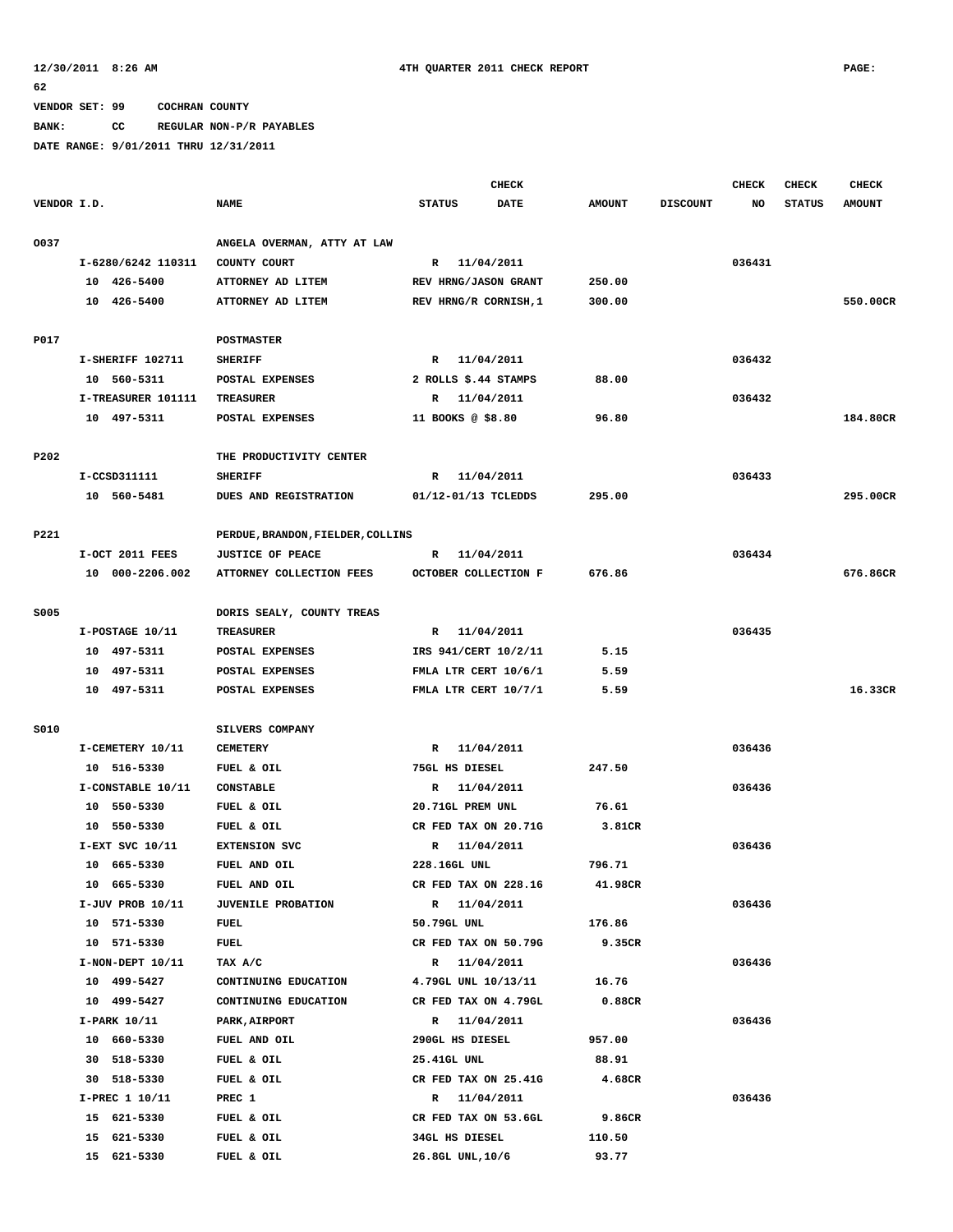### **VENDOR SET: 99 COCHRAN COUNTY BANK: CC REGULAR NON-P/R PAYABLES DATE RANGE: 9/01/2011 THRU 12/31/2011**

|             |         |                 |                              | <b>CHECK</b>      |              |                      |               |                 | <b>CHECK</b> | <b>CHECK</b>  | <b>CHECK</b>  |
|-------------|---------|-----------------|------------------------------|-------------------|--------------|----------------------|---------------|-----------------|--------------|---------------|---------------|
| VENDOR I.D. |         |                 | <b>NAME</b>                  | <b>STATUS</b>     |              | <b>DATE</b>          | <b>AMOUNT</b> | <b>DISCOUNT</b> | NO           | <b>STATUS</b> | <b>AMOUNT</b> |
| S010        |         |                 | SILVERS COMPANY<br>CONT      |                   |              |                      |               |                 |              |               |               |
|             |         | I-PREC 1 10/11  | PREC 1                       |                   | R 11/04/2011 |                      |               |                 | 036436       |               |               |
|             |         | 15 621-5330     | FUEL & OIL                   | 75GL HS DIESEL    |              |                      | 243.75        |                 |              |               |               |
|             |         | 15 621-5330     | FUEL & OIL                   |                   |              | 122.8GL LS DIESEL (1 | 199.86        |                 |              |               |               |
|             |         | 15 621-5330     | FUEL & OIL                   |                   |              | STATE TAX ON 122.8GL | 12.28         |                 |              |               |               |
|             |         | 15 621-5330     | FUEL & OIL                   | 82GL LS DIESEL    |              |                      | 266.91        |                 |              |               |               |
|             |         | 15 621-5330     | FUEL & OIL                   | STATE TAX         |              |                      | 16.40         |                 |              |               |               |
|             |         | 15 621-5330     | FUEL & OIL                   | 70GL HS DIESEL    |              |                      | 227.50        |                 |              |               |               |
|             |         | 15 621-5330     | FUEL & OIL                   |                   |              | 70GL HS DIESEL, 10/1 | 227.50        |                 |              |               |               |
|             |         | 15 621-5330     | FUEL & OIL                   | 69GL HS DIESEL    |              |                      | 224.25        |                 |              |               |               |
|             |         | 15 621-5330     | FUEL & OIL                   | 26.8GL UNL, 10/24 |              |                      | 93.77         |                 |              |               |               |
|             |         | 15 621-5330     | FUEL & OIL                   | 145.6GL HS DIESEL |              |                      | 489.22        |                 |              |               |               |
|             |         | I-PREC 2 10/11  | PREC <sub>2</sub>            |                   | R 11/04/2011 |                      |               |                 | 036436       |               |               |
|             |         | 15 622-5330     | FUEL AND OIL                 | 782.4GL HS DIESEL |              |                      | 2,581.92      |                 |              |               |               |
|             |         | I-PREC 4 10/11  | PREC 4                       |                   | R 11/04/2011 |                      |               |                 | 036436       |               |               |
|             |         | 15 624-5330     | FUEL AND OIL                 | 835.6GL HS DIESEL |              |                      | 2,757.48      |                 |              |               |               |
|             |         | 15 624-5330     | FUEL AND OIL                 | 6GL HS DIESEL     |              |                      | 19.86         |                 |              |               |               |
|             |         | 15 624-5330     | FUEL AND OIL                 |                   |              | 122.8GL LS DIESEL (1 | 199.86        |                 |              |               |               |
|             |         | 15 624-5330     | FUEL AND OIL                 |                   |              | STATE TAX ON 122.8GL | 12.28         |                 |              |               |               |
|             |         | I-SHERIFF 10/11 | <b>SHERIFF</b>               |                   | R 11/04/2011 |                      |               |                 | 036436       |               |               |
|             |         | 10 560-5330     | FUEL AND OIL                 |                   |              | CR FED TAX ON 293.15 | 53.94CR       |                 |              |               |               |
|             | 10      | 560-5330        | FUEL AND OIL                 | 20GL UNL/#640     |              |                      | 69.98         |                 |              |               |               |
|             |         | 10 560-5330     | FUEL AND OIL                 | 11.53GL UNL/#697  |              |                      | 40.34         |                 |              |               |               |
|             | 10      | 560-5330        | FUEL AND OIL                 | 72.04GL UNL/#720  |              |                      | 251.44        |                 |              |               |               |
|             |         | 10 560-5330     | FUEL AND OIL                 | 13GL UNL/#720     |              |                      | 45.49         |                 |              |               |               |
|             |         | 10 560-5330     | FUEL AND OIL                 | 48.51GL UNL/#759  |              |                      | 169.75        |                 |              |               |               |
|             | 10      | 560-5330        | FUEL AND OIL                 | 81.01GL UNL/#799  |              |                      | 282.36        |                 |              |               |               |
|             | 10      | 560-5330        | FUEL AND OIL                 | 47.06GL UNL/#692  |              |                      | 163.50        |                 |              |               | 11,035.82CR   |
| S071        |         |                 | SCRIPT OFFICE PRODUCTS, INC. |                   |              |                      |               |                 |              |               |               |
|             | I-37276 |                 | COUNTY/DIST CLERK            |                   | R 11/04/2011 |                      |               |                 | 036437       |               |               |
|             |         | 10 403-5310     | OFFICE SUPPLIES              |                   |              | 2PK SAN 207 REFILL,  | 5.38          |                 |              |               |               |
|             |         | 10 403-5310     | OFFICE SUPPLIES              | <b>1BX STAPLE</b> |              |                      | 3.95          |                 |              |               |               |
|             |         | 10 403-5310     | OFFICE SUPPLIES              |                   |              | HP Q5942A CARTRIDGE  | 167.95        |                 |              |               |               |
|             |         | 10 403-5310     | OFFICE SUPPLIES              |                   |              | HP CB402A CARTRIDGE, | 267.95        |                 |              |               |               |
|             |         | 10 403-5310     | OFFICE SUPPLIES              |                   |              | HP CB403A CARTRIDGE, | 267.95        |                 |              |               |               |
|             | I-37716 |                 | <b>SHERIFF</b>               |                   | R 11/04/2011 |                      |               |                 | 036437       |               |               |
|             |         | 10 560-5310     | OFFICE SUPPLIES              |                   |              | VINYL CHAIR SAF3490B | 483.00        |                 |              |               |               |
|             |         | 10 560-5310     | OFFICE SUPPLIES              | ARM KIT SAF3498BL |              |                      | 120.00        |                 |              |               |               |
|             | I-37718 |                 | <b>AUDITOR</b>               |                   | R 11/04/2011 |                      |               |                 | 036437       |               |               |
|             |         | 10 495-5310     | OFFICE SUPPLIES              |                   |              | 2 WALL CALENDARS 201 | 31.80         |                 |              |               |               |
|             |         | 10 495-5310     | OFFICE SUPPLIES              | POST-IT FLAGS, RD |              |                      | 6.95          |                 |              |               |               |
|             |         | 10 495-5310     | OFFICE SUPPLIES              | POST-IT FLAGS, BE |              |                      | 6.95          |                 |              |               |               |
|             |         | 10 495-5310     | OFFICE SUPPLIES              | POST-IT FLAGS, YW |              |                      | 6.95          |                 |              |               |               |
|             |         | 10 495-5310     | OFFICE SUPPLIES              | POST-IT FLAGS, GN |              |                      | 6.95          |                 |              |               | 1,375.78CR    |
|             |         |                 |                              |                   |              |                      |               |                 |              |               |               |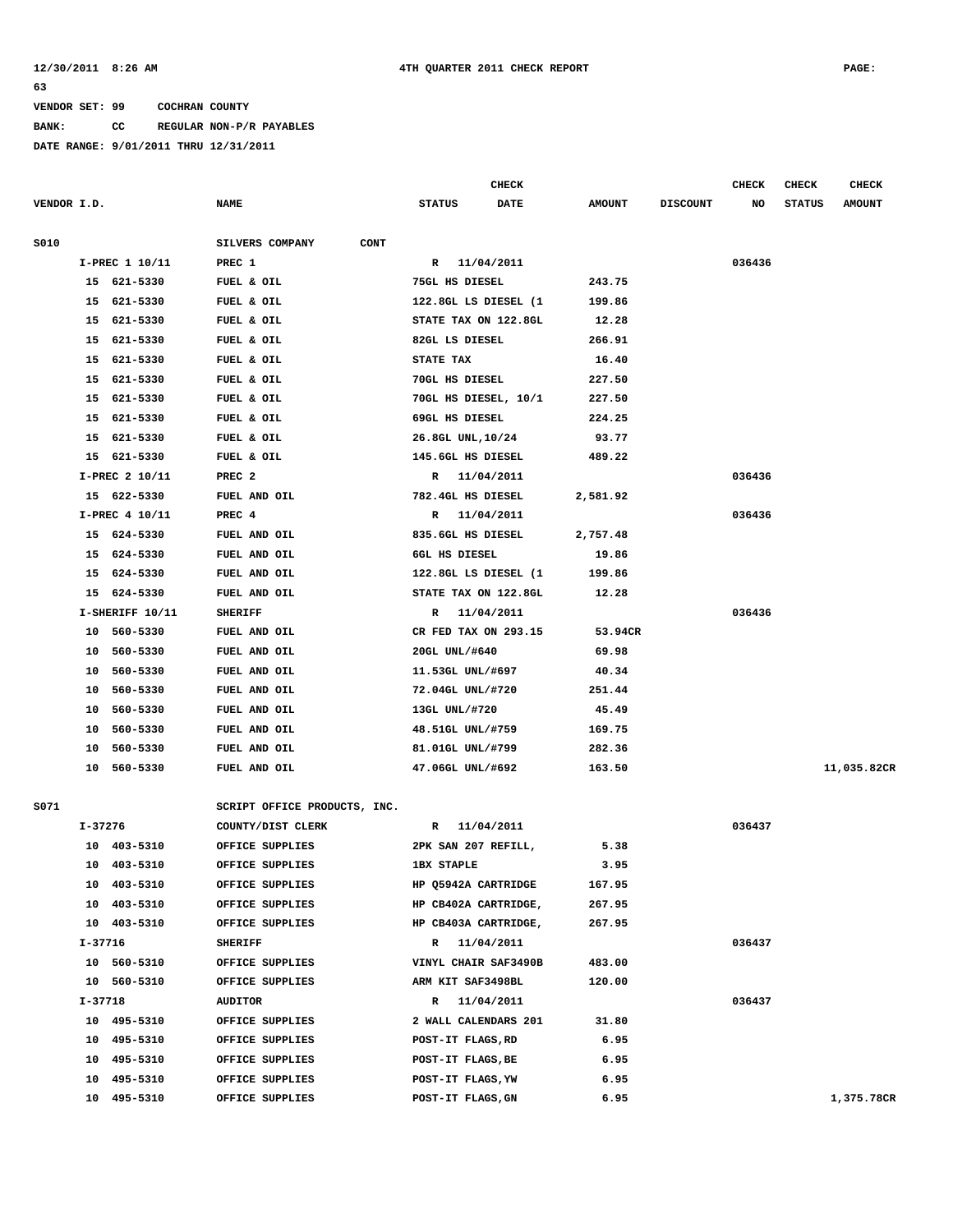#### **VENDOR SET: 99 COCHRAN COUNTY BANK: CC REGULAR NON-P/R PAYABLES DATE RANGE: 9/01/2011 THRU 12/31/2011**

|             |                  |                                                      | CHECK                        |               |                 | CHECK  | <b>CHECK</b>  | <b>CHECK</b>  |
|-------------|------------------|------------------------------------------------------|------------------------------|---------------|-----------------|--------|---------------|---------------|
| VENDOR I.D. |                  | <b>NAME</b>                                          | <b>STATUS</b><br><b>DATE</b> | <b>AMOUNT</b> | <b>DISCOUNT</b> | NO     | <b>STATUS</b> | <b>AMOUNT</b> |
| <b>S212</b> |                  | WALLACE STALCUP                                      |                              |               |                 |        |               |               |
|             | I-11/01/11       | JAIL                                                 | 11/04/2011<br>R              |               |                 | 036438 |               |               |
|             | 10 512-5499      | MISCELLANEOUS                                        | MEAL/TRANSPORT INMAT         | 20.45         |                 |        |               | 20.45CR       |
|             |                  |                                                      |                              |               |                 |        |               |               |
| S242        |                  | SAM'S CLUB                                           |                              |               |                 |        |               |               |
|             | I-1034 102811    | JAIL                                                 | 11/04/2011<br>R              |               |                 | 036439 |               |               |
|             | 10 512-5333      | <b>FOOD-PRISONERS</b>                                | TROP 100% OJ/2               | 16.66         |                 |        |               |               |
|             | 10<br>512-5333   | <b>FOOD-PRISONERS</b>                                | <b>GRAPE JUICE</b>           | 11.96         |                 |        |               |               |
|             | 512-5333<br>10   | FOOD-PRISONERS                                       | OS 100% CRAN                 | 5.48          |                 |        |               |               |
|             | 512-5333<br>10   | FOOD-PRISONERS                                       | MM APPLE/2                   | 9.88          |                 |        |               |               |
|             | 512-5333<br>10   | <b>FOOD-PRISONERS</b>                                | OS CRANGRAPE/2               | 7.96          |                 |        |               |               |
|             | 10 512-5392      | MISCELLANEOUS SUPPLIES                               | 20 OZ FOAM CUPS              | 18.74         |                 |        |               |               |
|             | 512-5392<br>10   | MISCELLANEOUS SUPPLIES                               | LYSOL 3PK/2                  | 22.56         |                 |        |               |               |
|             | 512-5333<br>10   | FOOD-PRISONERS                                       | SIMPLE FIT                   | 19.96         |                 |        |               |               |
|             | 512-5333<br>10   | <b>FOOD-PRISONERS</b>                                | FLAVOR PK                    | 11.98         |                 |        |               |               |
|             | 512-5391<br>10   | MEDICAL CARE-PRISONERS                               | ZEGERID                      | 22.42         |                 |        |               |               |
|             | 10<br>512-5391   | MEDICAL CARE-PRISONERS                               | ZANTAC                       | 19.88         |                 |        |               |               |
|             | 10 512-5392      | MISCELLANEOUS SUPPLIES                               | PINE-SOL/3                   | 23.94         |                 |        |               |               |
|             | 512-5392<br>10   | MISCELLANEOUS SUPPLIES                               | DISINFECTANT/6               | 38.16         |                 |        |               |               |
|             | 512-5392<br>10   | MISCELLANEOUS SUPPLIES                               | CLOROX ULTRA/2               | 17.08         |                 |        |               |               |
|             | 512-5392<br>10   | MISCELLANEOUS SUPPLIES                               | 6# WHITE                     | 9.22          |                 |        |               |               |
|             | I-807 102811     | <b>JAIL</b>                                          | 11/04/2011<br>R              |               |                 | 036439 |               |               |
|             | 10 512-5392      | MISCELLANEOUS SUPPLIES                               | 80Z FOAM CUPS/2              | 28.96         |                 |        |               | 284.84CR      |
|             |                  |                                                      |                              |               |                 |        |               |               |
| S294        |                  | SHIRLEY SEARS                                        |                              |               |                 |        |               |               |
|             | I-OCT '11 TRAVEL | <b>EXTENSION SVC</b>                                 | 11/04/2011<br>R              |               |                 | 036440 |               |               |
|             | 10 665-5428      | FCS AGENT-TRAVEL-OUT OF COUNTY10/6 CHRSTMS PROG, LT  |                              | 45.51         |                 |        |               |               |
|             | 10 665-5428      | FCS AGENT-TRAVEL-OUT OF COUNTY10/7 CHRSTMS PROG, ML  |                              | 36.63         |                 |        |               |               |
|             | 10<br>665–5428   | FCS AGENT-TRAVEL-OUT OF COUNTY10/13 GRO STR PROG, L  |                              | 45.51         |                 |        |               |               |
|             | 665-5428<br>10   | FCS AGENT-TRAVEL-OUT OF COUNTY10/15 JDG FD SHOW, LT  |                              | 45.51         |                 |        |               |               |
|             | 665-5428<br>10   | FCS AGENT-TRAVEL-OUT OF COUNTY10/18 TAE4HA MTG, POS  |                              | 106.56        |                 |        |               |               |
|             | 10<br>665-5428   | FCS AGENT-TRAVEL-OUT OF COUNTY10/24-25, FOOD PRG MT  |                              | 91.02         |                 |        |               |               |
|             | 10<br>665-5428   | FCS AGENT-TRAVEL-OUT OF COUNTY10/28, FD SH/WRK DA, L |                              | 69.93         |                 |        |               |               |
|             | 10 665-5428      | FCS AGENT-TRAVEL-OUT OF COUNTYNEAFCS MMBRSHP FEE 2   |                              | 155.00        |                 |        |               | 595.67CR      |
| S387        |                  | IRENE SEALY                                          |                              |               |                 |        |               |               |
|             | I-102211         | LIBRARY                                              | 11/04/2011<br>$\mathbb{R}$   |               |                 | 036441 |               |               |
|             | 10 650-5499      | <b>MISCELLANEOUS</b>                                 |                              | 13.44         |                 |        |               |               |
|             |                  |                                                      | 3 BAGS CANDY, TRUNK/T        |               |                 |        |               | 13.44CR       |
| T075        |                  | TEXAS TOOL & EQUIPMENT                               |                              |               |                 |        |               |               |
|             | I-328374         | PREC <sub>3</sub>                                    | R 11/04/2011                 |               |                 | 036442 |               |               |
|             | 15 623-5356      | ROAD MATERIALS & SUPPLIES                            | 1336MD IMPACT SET            | 145.00        |                 |        |               |               |
|             | 15 623-5356      | ROAD MATERIALS & SUPPLIES                            | 1300D                        | 55.00         |                 |        |               |               |
|             | 15 623-5356      | ROAD MATERIALS & SUPPLIES                            | <b>RATCHET</b>               | 21.95         |                 |        |               | 221.95CR      |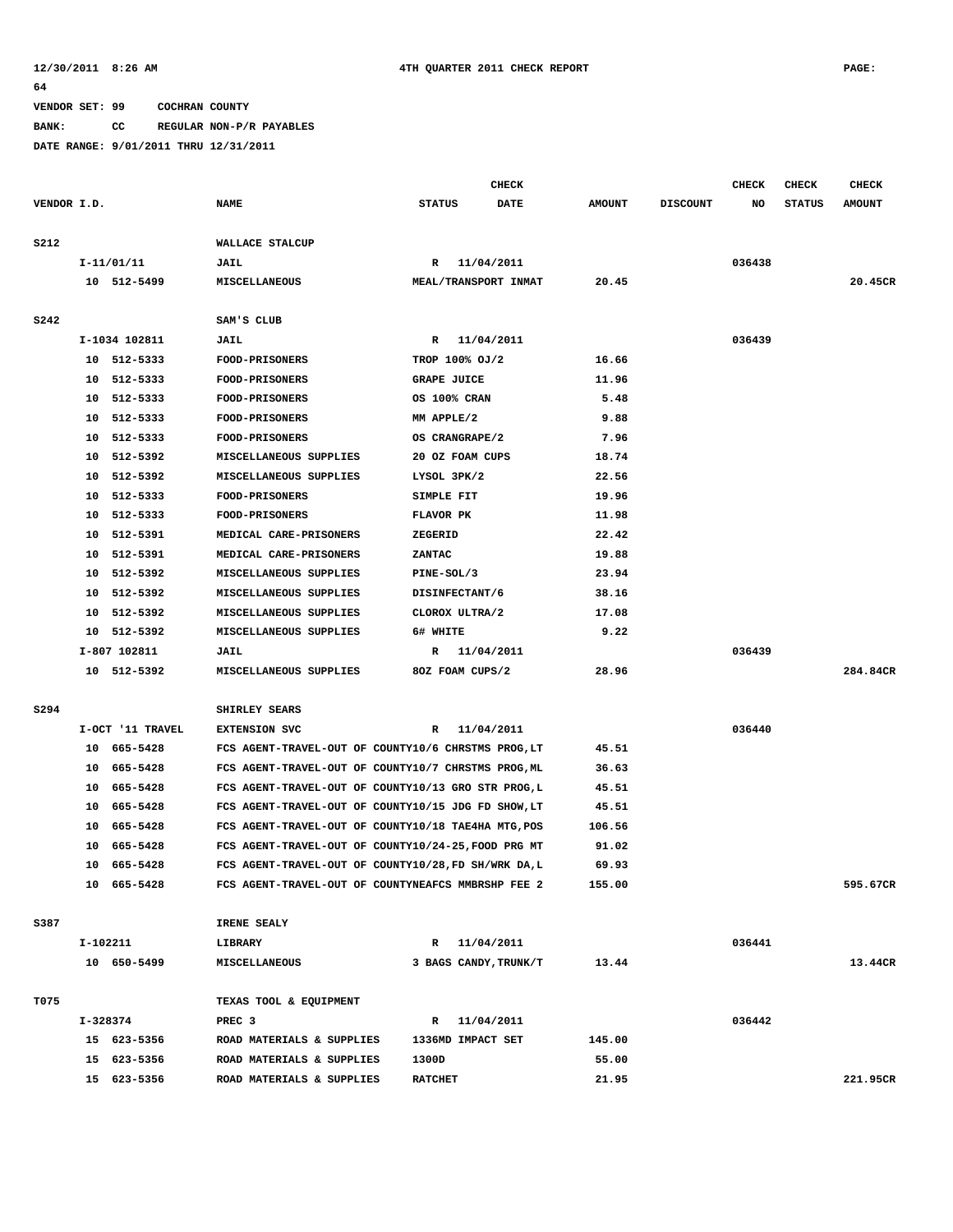#### **VENDOR SET: 99 COCHRAN COUNTY**

**BANK: CC REGULAR NON-P/R PAYABLES**

|             |          |                 |                                         |                   | <b>CHECK</b>         |      |               |                 | CHECK  | <b>CHECK</b>  | CHECK         |
|-------------|----------|-----------------|-----------------------------------------|-------------------|----------------------|------|---------------|-----------------|--------|---------------|---------------|
| VENDOR I.D. |          |                 | <b>NAME</b>                             | <b>STATUS</b>     |                      | DATE | <b>AMOUNT</b> | <b>DISCOUNT</b> | NO     | <b>STATUS</b> | <b>AMOUNT</b> |
|             |          |                 |                                         |                   |                      |      |               |                 |        |               |               |
| T148        |          |                 | TASCOSA OFFICE MACHINES INC             |                   |                      |      |               |                 |        |               |               |
|             | I-9B6098 |                 | <b>SHERIFF</b>                          | R                 | 11/04/2011           |      |               |                 | 036443 |               |               |
|             |          | 10 560-5411     | MAINTENANCE CONTRACTS                   |                   | COPIER MAINTENANCE   |      | 69.00         |                 |        |               | 69.00CR       |
|             |          |                 |                                         |                   |                      |      |               |                 |        |               |               |
| T184        |          |                 | THYSSENKRUPP ELEVATOR COR               |                   |                      |      |               |                 |        |               |               |
|             | I-21393  |                 | <b>COURTHOUSE</b>                       | R                 | 11/04/2011           |      |               |                 | 036444 |               |               |
|             |          | 10 510-5411     | MAINTENANCE CONTRACTS                   |                   | ELEVATOR MAINTENANCE |      | 540.67        |                 |        |               | 540.67CR      |
| U019        |          |                 |                                         |                   |                      |      |               |                 |        |               |               |
|             |          | I-2472680102911 | UNITED SUPERMARKETS, INC<br><b>JAIL</b> | R                 | 11/04/2011           |      |               |                 | 036445 |               |               |
|             |          | 10 512-5333     | <b>FOOD-PRISONERS</b>                   |                   | HUNGRY MAN/13        |      | 43.33         |                 |        |               |               |
|             | 10       | 512-5333        | <b>FOOD-PRISONERS</b>                   |                   | HGRY MAN FRD/11      |      | 36.67         |                 |        |               |               |
|             | 10       | 512-5333        | FOOD-PRISONERS                          |                   | HM TURKEY DNR/10     |      | 33.34         |                 |        |               |               |
|             | 10       | 512-5333        | <b>FOOD-PRISONERS</b>                   |                   | PUB FVR CHPPE/10     |      | 33.34         |                 |        |               |               |
|             | 10       | 512-5333        | <b>FOOD-PRISONERS</b>                   |                   | HNG MAN DINNER/10    |      | 33.33         |                 |        |               |               |
|             | 10       | 512-5333        | FOOD-PRISONERS                          |                   | HM CHKN SANDW/13     |      | 32.50         |                 |        |               |               |
|             | 10       | 512-5333        | <b>FOOD-PRISONERS</b>                   |                   | HM CHKN & CHE/9      |      | 30.00         |                 |        |               |               |
|             | 10       | 512-5333        | FOOD-PRISONERS                          |                   | SWN HM CHICKEN S/9   |      | 30.00         |                 |        |               |               |
|             | 10       | 512-5333        | FOOD-PRISONERS                          |                   | SWANSON ENTREE/9     |      | 30.00         |                 |        |               |               |
|             | 10       | 512-5333        | <b>FOOD-PRISONERS</b>                   |                   | BNQT BRDSTK/22       |      | 27.50         |                 |        |               |               |
|             | 10       | 512-5333        | <b>FOOD-PRISONERS</b>                   |                   | HM BBQ SANDW/11      |      | 27.50         |                 |        |               |               |
|             | 10       | 512-5333        | FOOD-PRISONERS                          |                   | HM PORK RIB DIN/8    |      | 26.67         |                 |        |               |               |
|             | 10       | 512-5333        | <b>FOOD-PRISONERS</b>                   |                   | AJ EGG/SAUSAGE/16    |      | 26.67         |                 |        |               |               |
|             | 10       | 512-5333        | <b>FOOD-PRISONERS</b>                   |                   | HNG MAN DINNER/8     |      | 26.67         |                 |        |               |               |
|             | 10       | 512-5333        | <b>FOOD-PRISONERS</b>                   |                   | HM CHKN STEAK/8      |      | 26.67         |                 |        |               |               |
|             | 10       | 512-5333        | <b>FOOD-PRISONERS</b>                   |                   | HM GRLD BRBN STK/8   |      | 26.67         |                 |        |               |               |
|             | 10       | 512-5333        | <b>FOOD-PRISONERS</b>                   |                   | HM CHICKEN SANDW/10  |      | 25.00         |                 |        |               |               |
|             | 10       | 512-5333        | <b>FOOD-PRISONERS</b>                   |                   | HM CHKN DINNER/7     |      | 23.34         |                 |        |               |               |
|             | 10       | 512-5333        | <b>FOOD-PRISONERS</b>                   |                   | HNG MAN DINNER/7     |      | 23.34         |                 |        |               |               |
|             | 10       | 512-5333        | <b>FOOD-PRISONERS</b>                   |                   | BANQ LASAGNA/16      |      | 20.00         |                 |        |               |               |
|             | 10       | 512-5333        | <b>FOOD-PRISONERS</b>                   |                   | HNG MAN DINNER/6     |      | 20.00         |                 |        |               |               |
|             | 10       | 512-5333        | <b>FOOD-PRISONERS</b>                   |                   | HM PORK RIB DIN/5    |      | 16.67         |                 |        |               |               |
|             | 10       | 512-5333        | <b>FOOD-PRISONERS</b>                   |                   | HM TURKEY DIN/5      |      | 16.66         |                 |        |               |               |
|             |          | 10 512-5333     | <b>FOOD-PRISONERS</b>                   |                   | AJ FRENCH TOAST/9    |      | 15.00         |                 |        |               |               |
|             | 10       | 512-5333        | <b>FOOD-PRISONERS</b>                   |                   | BANQ SPAG MTG/11     |      | 13.75         |                 |        |               |               |
|             | 10       | 512-5333        | <b>FOOD-PRISONERS</b>                   |                   | AJ PANCAKE/SAUS/8    |      | 13.34         |                 |        |               |               |
|             | 10       | 512-5333        | FOOD-PRISONERS                          |                   | HM CHKN STEAK/4      |      | 13.33         |                 |        |               |               |
|             | 10       | 512-5333        | <b>FOOD-PRISONERS</b>                   |                   | AJ EGG/BACON/FRI/7   |      | 11.67         |                 |        |               |               |
|             | 10       | 512-5333        | <b>FOOD-PRISONERS</b>                   |                   | BANQ QUESADILLA/9    |      | 11.25         |                 |        |               |               |
|             | 10       | 512-5333        | FOOD-PRISONERS                          |                   | HM CHICKEN & CHE/3   |      | 10.00         |                 |        |               |               |
|             | 10       | 512-5333        | <b>FOOD-PRISONERS</b>                   |                   | SWN HM CHICKEN S/3   |      | 10.00         |                 |        |               |               |
|             | 10       | 512-5333        | <b>FOOD-PRISONERS</b>                   |                   | HM SANDWICH/4        |      | 10.00         |                 |        |               |               |
|             | 10       | 512-5333        | <b>FOOD-PRISONERS</b>                   |                   | BANQ SPAG MTB/6      |      | 7.50          |                 |        |               |               |
|             | 10       | 512-5333        | <b>FOOD-PRISONERS</b>                   |                   | AJ PANCAKE/SAUSAGE/4 |      | 6.66          |                 |        |               |               |
|             |          | 10 512-5333     | <b>FOOD-PRISONERS</b>                   |                   | HM CHICKEN & CHE     |      | 3.34          |                 |        |               |               |
|             | 10       | 512-5333        | <b>FOOD-PRISONERS</b>                   | <b>HUNGRY MAN</b> |                      |      | 3.34          |                 |        |               |               |
|             | 10       | 512-5333        | <b>FOOD-PRISONERS</b>                   |                   | HM GRLD BRBN STK/2   |      | 6.67          |                 |        |               |               |
|             | 10       | 512-5333        | <b>FOOD-PRISONERS</b>                   |                   | AJ BREAKFAST ENT/3   |      | 5.01          |                 |        |               |               |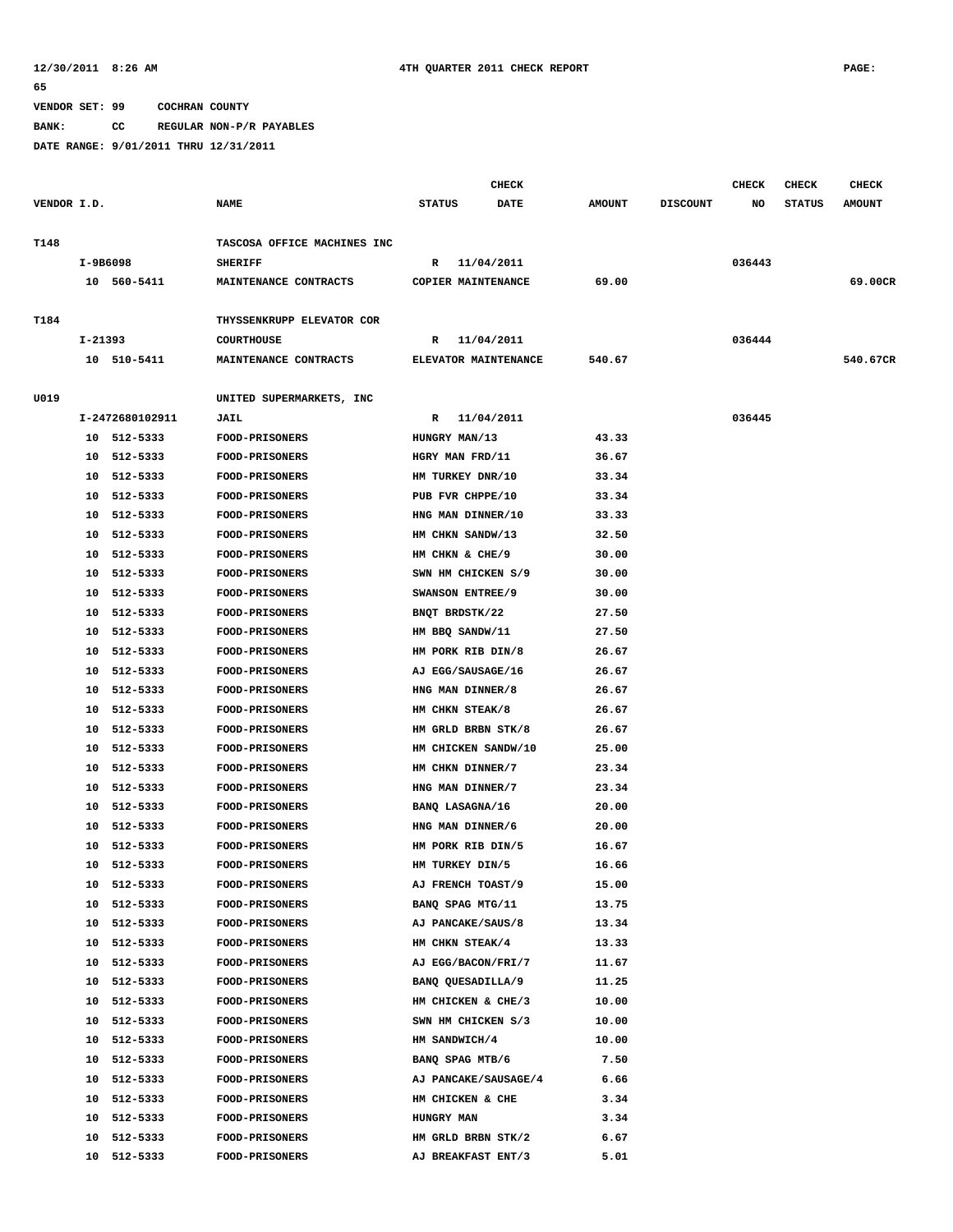#### **VENDOR SET: 99 COCHRAN COUNTY**

# **BANK: CC REGULAR NON-P/R PAYABLES**

|             |                  |                                | <b>CHECK</b>                 |               |                 | CHECK  | <b>CHECK</b>  | <b>CHECK</b>  |
|-------------|------------------|--------------------------------|------------------------------|---------------|-----------------|--------|---------------|---------------|
| VENDOR I.D. |                  | <b>NAME</b>                    | <b>STATUS</b><br><b>DATE</b> | <b>AMOUNT</b> | <b>DISCOUNT</b> | NO     | <b>STATUS</b> | <b>AMOUNT</b> |
| U019        |                  | UNITED SUPERMARKETS, ICONT     |                              |               |                 |        |               |               |
|             | I-2472680102911  | JAIL                           | 11/04/2011<br>$\mathbb{R}$   |               |                 | 036445 |               |               |
|             | 10 512-5333      | <b>FOOD-PRISONERS</b>          | BANQUET DINNER/4             | 6.68          |                 |        |               |               |
|             | 10 512-5333      | <b>FOOD-PRISONERS</b>          | AJ PANCAKE/SAUS              | 1.67          |                 |        |               |               |
|             | 10 512-5333      | <b>FOOD-PRISONERS</b>          | AJ BREAKFAST ENT             | 1.66          |                 |        |               |               |
|             | 10 512-5333      | <b>FOOD-PRISONERS</b>          | BANQUET DINNER/2             | 3.32          |                 |        |               |               |
|             | 10 512-5333      | <b>FOOD-PRISONERS</b>          | RET AJ PANCAKE/SAUS          | 1.67CR        |                 |        |               |               |
|             | 10 512-5333      | <b>FOOD-PRISONERS</b>          | TOOTSIE R/2                  | 17.98         |                 |        |               | 806.37CR      |
| W007        |                  | WEST, A THOMSON REUTERS BUSINE |                              |               |                 |        |               |               |
|             | I-6075630893     | COUNTY COURT                   | 11/04/2011<br>$\mathbb{R}$   |               |                 | 036446 |               |               |
|             | 10 426-5310      | OFFICE SUPPLIES                | TX PENAL CODE PAM            | 62.00         |                 |        |               | 62.00CR       |
| W055        |                  | WINDSTREAM COMMUNICATIONS SW   |                              |               |                 |        |               |               |
|             | I-266-0638 NOV11 | <b>MUSEUM</b>                  | 11/04/2011<br>R              |               |                 | 036447 |               |               |
|             | 10 652-5420      | <b>TELECOMMUNICATIONS</b>      | PHONE SVC                    | 48.49         |                 |        |               |               |
|             | 10 652-5420      | TELECOMMUNICATIONS             | INTERNET SVC                 | 55.91         |                 |        |               |               |
|             | 10 652-5420      | TELECOMMUNICATIONS             | LONG DISTANCE SVC            | 4.54          |                 |        |               |               |
|             | 10 652-5420      | <b>TELECOMMUNICATIONS</b>      | LATE CHGS                    | 5.43          |                 |        |               |               |
|             | I-266-5051 NOV11 | LIBRARY                        | 11/04/2011<br>R              |               |                 | 036447 |               |               |
|             | 10 650-5420      | TELECOMMUNICATIONS             | PHONE SVC                    | 174.13        |                 |        |               |               |
|             | 10 650-5420      | <b>TELECOMMUNICATIONS</b>      | LESS ISDN CHARGES            | 54.37CR       |                 |        |               |               |
|             | 10 650-5420      | TELECOMMUNICATIONS             | INTERNET SVC                 | 49.99         |                 |        |               |               |
|             | 10 650-5420      | <b>TELECOMMUNICATIONS</b>      | LONG DISTANCE SVC            | 2.59          |                 |        |               |               |
|             | I-266-5074 NOV11 | ADULT PROBATION                | 11/04/2011<br>R              |               |                 | 036447 |               |               |
|             | 10 570-5420      | <b>TELECOMMUNICATIONS</b>      | PHONE SVC                    | 46.61         |                 |        |               |               |
|             |                  |                                |                              |               |                 |        |               |               |
|             | 10 570-5420      | <b>TELECOMMUNICATIONS</b>      | VOICEMAIL SVC                | 11.97         |                 |        |               |               |
|             | 10 570-5420      | <b>TELECOMMUNICATIONS</b>      | LONG DISTANCE SVC            | 0.44          |                 | 036447 |               |               |
|             | I-266-5161 NOV11 | TREASURER                      | R<br>11/04/2011              |               |                 |        |               |               |
|             | 10 497-5420      | <b>TELECOMMUNICATIONS</b>      | PHONE SVC                    | 46.69         |                 |        |               |               |
|             | 10 497-5420      | <b>TELECOMMUNICATIONS</b>      | LONG DISTANCE SVC            | 0.76          |                 |        |               |               |
|             | I-266-5171 NOV11 | TAX OFC                        | 11/04/2011<br>R              |               |                 | 036447 |               |               |
|             | 10 499-5420      | TELECOMMUNICATIONS             | PHONE SVC                    | 140.78        |                 |        |               |               |
|             | 499-5420<br>10   | <b>TELECOMMUNICATIONS</b>      | DSL W/STATIC IP              | 79.99         |                 |        |               |               |
|             | 499-5420<br>10   | <b>TELECOMMUNICATIONS</b>      | TERM AGRMT CR                | 20.00CR       |                 |        |               |               |
|             | 10 499-5420      | <b>TELECOMMUNICATIONS</b>      | FEES, OTHER CHGS             | 5.96          |                 |        |               |               |
|             | 10 499-5420      | <b>TELECOMMUNICATIONS</b>      | PCPROTECT, TECHHELP          | 19.99         |                 |        |               |               |
|             | 10 499-5420      | <b>TELECOMMUNICATIONS</b>      | LONG DISTANCE SVC            | 4.64          |                 |        |               |               |
|             | I-266-5211 NOV11 | SHERIFF                        | R 11/04/2011                 |               |                 | 036447 |               |               |
|             | 10 560-5420      | <b>TELECOMMUNICATIONS</b>      | PHONE SVC                    | 156.13        |                 |        |               |               |
|             | 10 560-5420      | TELECOMMUNICATIONS             | LONG DISTANCE SVC            | 1.61          |                 |        |               |               |
|             | I-266-5215 NOV11 | <b>EXTENSION SVC</b>           | R 11/04/2011                 |               |                 | 036447 |               |               |
|             | 10 665-5420      | <b>TELECOMMUNICATIONS</b>      | PHONE SVC/3 LINES            | 148.00        |                 |        |               |               |
|             | 10 665-5420      | <b>TELECOMMUNICATIONS</b>      | INTERNET SVC                 | 154.99        |                 |        |               |               |
|             | 10 665-5420      | <b>TELECOMMUNICATIONS</b>      | 3 YR CONTRACT CR             | 35.00CR       |                 |        |               |               |
|             | 10 665-5420      | <b>TELECOMMUNICATIONS</b>      | CALL RETURN/5                | 7.50          |                 |        |               |               |
|             | 665-5420<br>10   | <b>TELECOMMUNICATIONS</b>      | 3-WAY CALLING                | 1.50          |                 |        |               |               |
|             | 10 665-5420      | TELECOMMUNICATIONS             | CALL RETURN/4                | 6.00          |                 |        |               |               |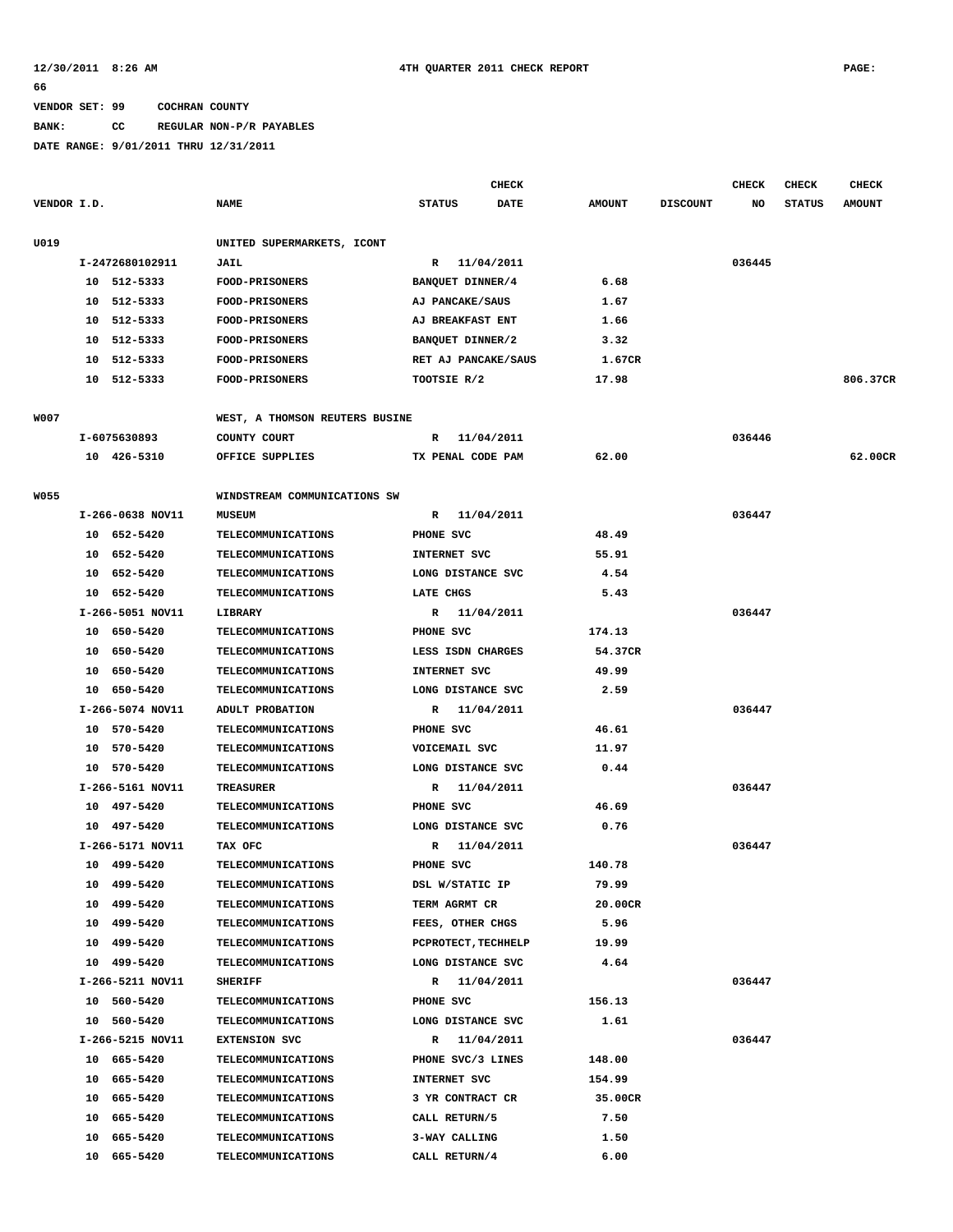### **VENDOR SET: 99 COCHRAN COUNTY BANK: CC REGULAR NON-P/R PAYABLES**

|             |                  |                            |                      | CHECK      |               |                 | <b>CHECK</b> | <b>CHECK</b>  | <b>CHECK</b>  |
|-------------|------------------|----------------------------|----------------------|------------|---------------|-----------------|--------------|---------------|---------------|
| VENDOR I.D. |                  | <b>NAME</b>                | <b>STATUS</b>        | DATE       | <b>AMOUNT</b> | <b>DISCOUNT</b> | NO           | <b>STATUS</b> | <b>AMOUNT</b> |
| <b>W055</b> |                  | WINDSTREAM COMMUNICATICONT |                      |            |               |                 |              |               |               |
|             | I-266-5215 NOV11 | <b>EXTENSION SVC</b>       | R 11/04/2011         |            |               |                 | 036447       |               |               |
|             | 10 665-5420      | <b>TELECOMMUNICATIONS</b>  | LONG DISTANCE SVC    |            | 2.19          |                 |              |               |               |
|             | I-266-5302 NOV11 | <b>JUSTICE OF PEACE</b>    | R                    | 11/04/2011 |               |                 | 036447       |               |               |
|             | 10 455-5420      | <b>TELECOMMUNICATIONS</b>  | PHONE SVC            |            | 46.69         |                 |              |               |               |
|             | 10 455-5420      | <b>TELECOMMUNICATIONS</b>  | LONG DISTANCE SVC    |            | 0.95          |                 |              |               |               |
|             | I-266-5411 NOV11 | <b>JUVENILE PROBATION</b>  | R                    | 11/04/2011 |               |                 | 036447       |               |               |
|             | 10 571-5420      | <b>TELECOMMUNICATIONS</b>  | PHONE SVC            |            | 46.69         |                 |              |               |               |
|             | 10 571-5420      | TELECOMMUNICATIONS         | LONG DISTANCE SVC    |            | 3.24          |                 |              |               |               |
|             | I-266-5412 NOV11 | DISTRICT COURT             | R                    | 11/04/2011 |               |                 | 036447       |               |               |
|             | 10 435-5420      | <b>TELECOMMUNICATIONS</b>  | PHONE SVC            |            | 100.86        |                 |              |               |               |
|             | 10 435-5420      | <b>TELECOMMUNICATIONS</b>  | DSL SVC              |            | 79.99         |                 |              |               |               |
|             | 10 435-5420      | TELECOMMUNICATIONS         | 3 YR CONTRACT CR     |            | 10.00CR       |                 |              |               |               |
|             | 10 435-5420      | <b>TELECOMMUNICATIONS</b>  | <b>BUS BROADBAND</b> |            | 59.99         |                 |              |               |               |
|             | 10 435-5420      | <b>TELECOMMUNICATIONS</b>  | TERM AGRMT           |            | 20.00CR       |                 |              |               |               |
|             | 10 435-5420      | <b>TELECOMMUNICATIONS</b>  | PREV BALANCE/ADJ     |            | 0.01CR        |                 |              |               |               |
|             | I-266-5450 NOV11 | COUNTY/DIST CLERK          | R 11/04/2011         |            |               |                 | 036447       |               |               |
|             | 10 403-5420      | <b>TELECOMMUNICATIONS</b>  | PHONE SVC            |            | 155.76        |                 |              |               |               |
|             | 10 403-5420      | <b>TELECOMMUNICATIONS</b>  | OTHER CHGS           |            | 3.00          |                 |              |               |               |
|             | 10 403-5420      | <b>TELECOMMUNICATIONS</b>  | LONG DISTANCE SVC    |            | 9.11          |                 |              |               |               |
|             | I-266-5508 NOV11 | COUNTY JUDGE/COMM'R CT     | R 11/04/2011         |            |               |                 | 036447       |               |               |
|             | 15 610-5420      | <b>TELECOMMUNICATIONS</b>  | PHONE SVC/2 LINES    |            | 109.46        |                 |              |               |               |
|             | 15 610-5420      | <b>TELECOMMUNICATIONS</b>  | LONG DISTANCE SVC    |            | 0.30          |                 |              |               |               |
|             | I-266-5700 NOV11 | <b>SHERIFF</b>             | R 11/04/2011         |            |               |                 | 036447       |               |               |
|             | 10 560-5420      | TELECOMMUNICATIONS         | PHONE SVC            |            | 55.06         |                 |              |               |               |
|             | 10 560-5420      | <b>TELECOMMUNICATIONS</b>  | LONG DISTANCE SVC    |            | 5.26          |                 |              |               |               |
|             | I-266-5822 NOV11 | AUDITOR, NON-DEPT'L        | R 11/04/2011         |            |               |                 | 036447       |               |               |
|             | 10 495-5420      | TELECOMMUNICATIONS         | PHONE SVC/1 LINE     |            | 46.68         |                 |              |               |               |
|             | 10 495-5420      | <b>TELECOMMUNICATIONS</b>  | <b>BUS BROADBAND</b> |            | 59.99         |                 |              |               |               |
|             | 10 495-5420      | <b>TELECOMMUNICATIONS</b>  | 3 YR CONTRACT CR     |            | 35.00CR       |                 |              |               |               |
|             | 10 495-5420      | <b>TELECOMMUNICATIONS</b>  | LONG DISTANCE SVC    |            | 0.17          |                 |              |               |               |
|             | 10<br>409-5420   | <b>TELECOMMUNICATIONS</b>  | FAX LINE 266-5629    |            | 46.69         |                 |              |               |               |
|             | 10 409-5420      | <b>TELECOMMUNICATIONS</b>  | FAX LONG DISTANCE    |            | 1.27          |                 |              |               |               |
|             | 10 409-5420      | <b>TELECOMMUNICATIONS</b>  | INTERNET SVC         |            | 154.99        |                 |              |               |               |
|             | 10 409-5420      | <b>TELECOMMUNICATIONS</b>  | 3 YR CONTRACT CR     |            | 10.00CR       |                 |              |               |               |
|             | I-266-8661 NOV11 | <b>ATTORNEY</b>            | R 11/04/2011         |            |               |                 | 036447       |               |               |
|             | 10 475-5420      | <b>TELECOMMUNICATIONS</b>  | PHONE SVC            |            | 104.94        |                 |              |               |               |
|             | 10 475-5420      | <b>TELECOMMUNICATIONS</b>  | INTERNET SVC         |            | 79.99         |                 |              |               |               |
|             | 10 475-5420      | <b>TELECOMMUNICATIONS</b>  | TERM AGRMT           |            | 20.00CR       |                 |              |               |               |
|             | I-266-8888 NOV11 | <b>SHERIFF</b>             | R 11/04/2011         |            |               |                 | 036447       |               |               |
|             | 10 560-5420      | <b>TELECOMMUNICATIONS</b>  | FAX LINE & CRIME CON |            | 43.99         |                 |              |               |               |
|             | 10 560-5420      | <b>TELECOMMUNICATIONS</b>  | LONG DISTANCE SVC    |            | 2.07          |                 |              |               | 2,189.59CR    |
|             |                  |                            |                      |            |               |                 |              |               |               |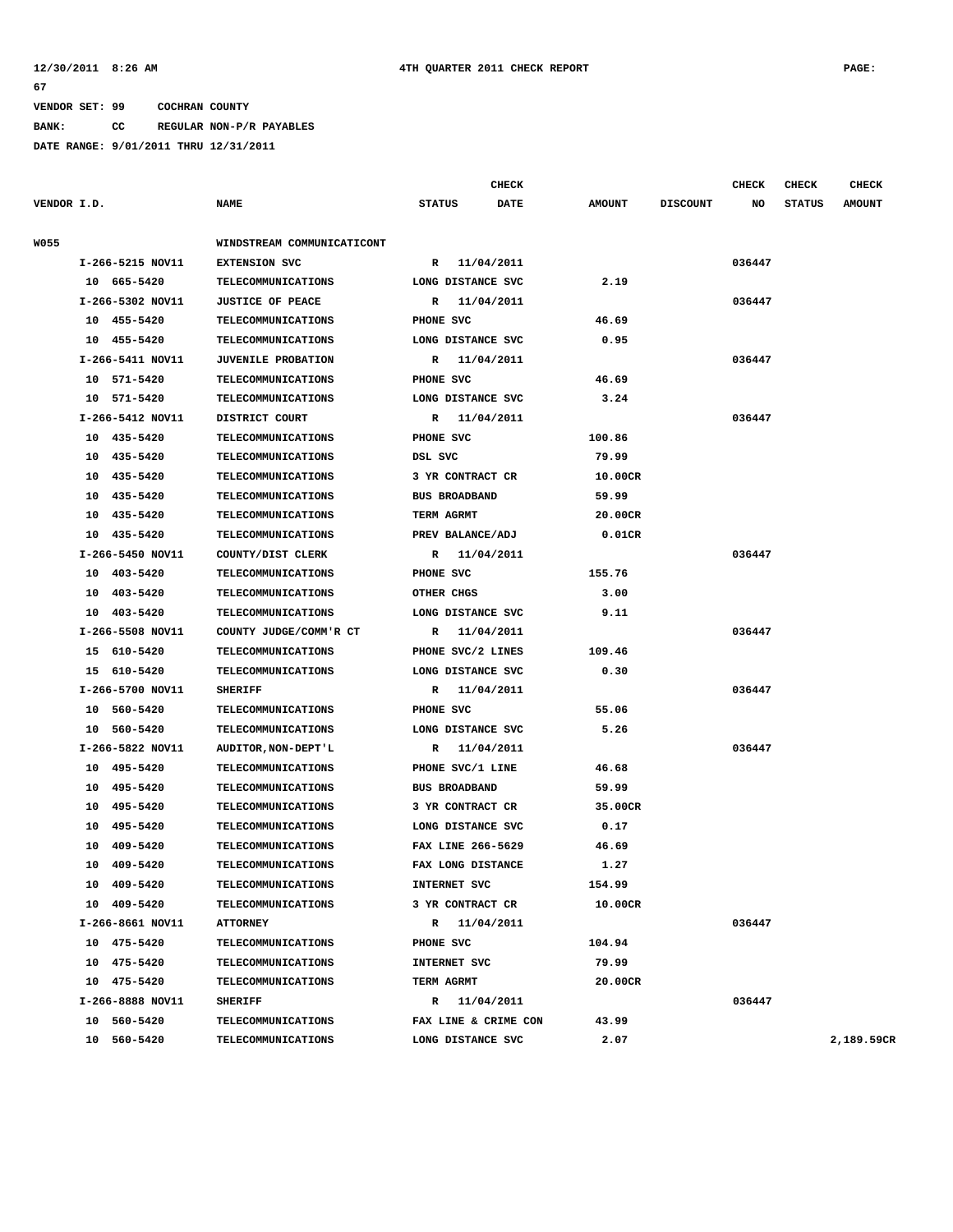### **VENDOR SET: 99 COCHRAN COUNTY BANK: CC REGULAR NON-P/R PAYABLES**

|             |              |                  |                                       |                      | <b>CHECK</b> |               |                 | CHECK  | CHECK         | CHECK         |
|-------------|--------------|------------------|---------------------------------------|----------------------|--------------|---------------|-----------------|--------|---------------|---------------|
| VENDOR I.D. |              |                  | <b>NAME</b>                           | <b>STATUS</b>        | DATE         | <b>AMOUNT</b> | <b>DISCOUNT</b> | NO     | <b>STATUS</b> | <b>AMOUNT</b> |
| W070        |              |                  | R D WALLACE OIL CO INC                |                      |              |               |                 |        |               |               |
|             |              | I-1400 10/11     | PREC 4                                | $\mathbb{R}$         | 11/04/2011   |               |                 | 036449 |               |               |
|             |              | 15 624-5330      | FUEL AND OIL                          | 60.9GL UNL           |              | 200.06        |                 |        |               |               |
|             |              | $I-3540$ 10/11   | PREC <sub>3</sub>                     | $\mathbb{R}$         | 11/04/2011   |               |                 | 036449 |               |               |
|             |              | 15 623-5330      | FUEL AND OIL                          | 293GL HS DIESEL      |              | 969.83        |                 |        |               |               |
|             |              | 15 623-5330      | FUEL AND OIL                          | 80 OZ PWR SVC        |              | 11.86         |                 |        |               |               |
|             |              | 15 623-5330      | FUEL AND OIL                          | 83.6GL UNL, d10      |              | 277.13        |                 |        |               |               |
|             |              | 15 623-5330      | FUEL AND OIL                          | 23GL UNL/#001        |              | 75.56         |                 |        |               |               |
|             |              | $I-3600$ $10/11$ | PARK                                  | R                    | 11/04/2011   |               |                 | 036449 |               |               |
|             |              | 10 660-5330      | FUEL AND OIL                          | 22.5GL UNL           |              | 73.91         |                 |        |               |               |
|             |              | $I-3700$ 10/11   | <b>SHERIFF</b>                        | $\mathbb{R}$         | 11/04/2011   |               |                 | 036449 |               |               |
|             |              | 10 560-5330      | FUEL AND OIL                          | 67.4GL UNL/#123      |              | 221.41        |                 |        |               |               |
|             |              | 10 560-5330      | FUEL AND OIL                          | 15GL UNL/#125        |              | 49.28         |                 |        |               |               |
|             |              | 10 560-5330      | FUEL AND OIL                          | 52GL UNL/#134        |              | 170.82        |                 |        |               |               |
|             |              | 10 560-5330      | FUEL AND OIL                          | 46.4GL UNL/#137      |              | 152.42        |                 |        |               | 2,202.28CR    |
|             |              |                  |                                       |                      |              |               |                 |        |               |               |
| X001        |              |                  | XCEL ENERGY                           |                      |              |               |                 |        |               |               |
|             |              |                  | I-54-1324315-7 NOV11 ALMOST ALL DEPTS | R                    | 11/04/2011   |               |                 | 036450 |               |               |
|             | 30           | 518-5440         | UTILITIES                             | 300210167 RUNWAY LIG |              | 77.32         |                 |        |               |               |
|             | 10           | 510-5440         | UTILITIES                             | 300240736 COURTHOUSE |              | 1,564.48      |                 |        |               |               |
|             | 10           | 660-5440         | UTILITIES & IRRIGATION                | 300265059 SOFTBALL P |              | 21.60         |                 |        |               |               |
|             | 10           | 580-5440         | UTILITIES [TOWER]                     | 300282806 TOWER      |              | 74.88         |                 |        |               |               |
|             | 15           | 621-5440         | UTILITIES                             | 300294119 PREC 1 SHO |              | 41.89         |                 |        |               |               |
|             | 10           | 650-5440         | UTILITIES                             | 300338546 LIBRARY    |              | 326.41        |                 |        |               |               |
|             | 10           | 652-5440         | UTILITIES                             | 300342232 MUSEUM     |              | 26.02         |                 |        |               |               |
|             | 10           | 662-5440         | UTILITIES                             | 300390484 ACTIVITY B |              | 525.75        |                 |        |               |               |
|             | 10           | 660-5440         | UTILITIES & IRRIGATION                | 300410370 PARK       |              | 89.56         |                 |        |               |               |
|             | 10           | 660-5440         | UTILITIES & IRRIGATION                | 300457515 PARK/SHOP  |              | 10.91         |                 |        |               |               |
|             | 10           | 660-5440         | UTILITIES & IRRIGATION                | 300505444 HOFMAN BAS |              | 25.05         |                 |        |               |               |
|             | 10           | 516-5440         | UTILITIES                             | 300555198 CEMETERY   |              | 21.60         |                 |        |               |               |
|             | 10           | 409-5440         | UTILITIES                             | 300577364 102 N MAIN |              | 13.83         |                 |        |               |               |
|             | 10           | 660-5440         | UTILITIES & IRRIGATION                | 300587052 SHOWBARN   |              | 32.00         |                 |        |               |               |
|             |              | 10 660-5440      | UTILITIES & IRRIGATION                | 300587753 RODEO GROU |              | 91.40         |                 |        |               |               |
|             |              | 10 516-5440      | UTILITIES                             | 300603417 CEMETERY   |              | 14.86         |                 |        |               |               |
|             |              | 10 516-5440      | UTILITIES                             | 300637038 CEMETERY S |              | 21.60         |                 |        |               |               |
|             |              | 10 650-5440      | UTILITIES                             | AREA LIGHT LIBRARY   |              | 15.04         |                 |        |               |               |
|             |              | 10 662-5440      | UTILITIES                             | 2 AREA LIGHTS ACT BL |              | 45.11         |                 |        |               |               |
|             |              | 10 660-5440      | UTILITIES & IRRIGATION                | AREA LIGHT PARK SHOP |              | 14.48         |                 |        |               | 3,053.79CR    |
|             |              |                  |                                       |                      |              |               |                 |        |               |               |
| B001        |              |                  | BAILEY CO. ELECTRIC COOP              |                      |              |               |                 |        |               |               |
|             | I-247263     |                  | PREC 4                                | R 11/14/2011         |              |               |                 | 036451 |               |               |
|             |              | 15 624-5440      | UTILITIES                             | SVC 9/23-10/25/11    |              | 29.57         |                 |        |               |               |
|             |              | 15 624-5440      | UTILITIES                             | AREA LIGHT           |              | 7.98          |                 |        |               |               |
|             | $I - 247264$ |                  | PREC <sub>3</sub>                     | R 11/14/2011         |              |               |                 | 036451 |               |               |
|             |              | 15 623-5440      | UTILITIES                             | svc 9/20-10/19;11    |              | 18.69         |                 |        |               |               |
|             |              | 15 623-5440      | UTILITIES                             | 2 AREA LIGHTS        |              | 18.22         |                 |        |               |               |
|             | I-247265     |                  | NON-DEPT'L/SHERIFF POSSE              | R 11/14/2011         |              |               |                 | 036451 |               |               |
|             |              | 10 409-5440      | UTILITIES                             | 1.17KWH 9/9-10/11/11 |              | 29.06         |                 |        |               | 103.52CR      |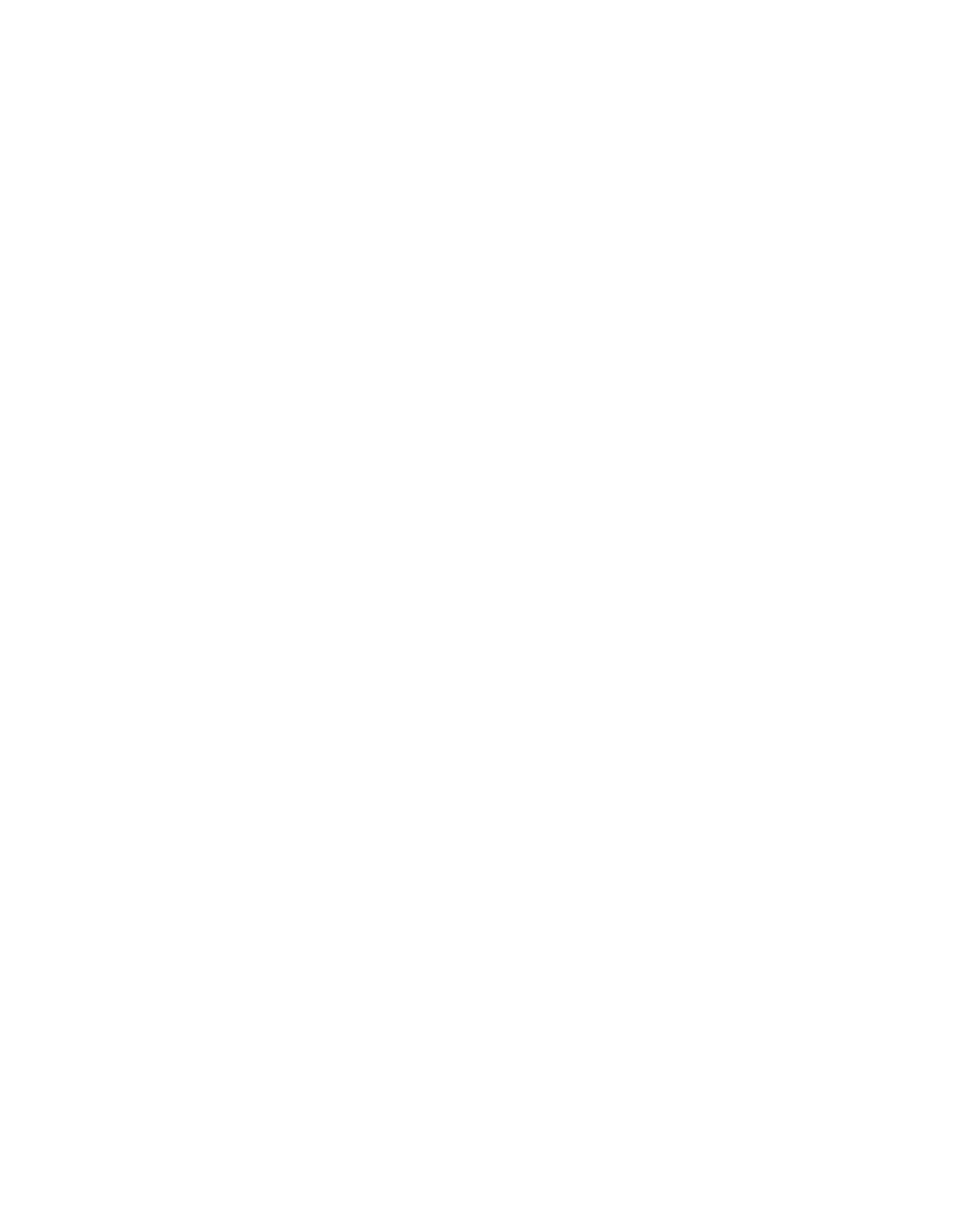# **VENDOR SET: 99 COCHRAN COUNTY**

**BANK: CC REGULAR NON-P/R PAYABLES**

|             |                            |                                                | <b>CHECK</b>                             |             |               |                 | <b>CHECK</b> | <b>CHECK</b>  | <b>CHECK</b>  |
|-------------|----------------------------|------------------------------------------------|------------------------------------------|-------------|---------------|-----------------|--------------|---------------|---------------|
| VENDOR I.D. |                            | <b>NAME</b>                                    | <b>STATUS</b>                            | <b>DATE</b> | <b>AMOUNT</b> | <b>DISCOUNT</b> | NO           | <b>STATUS</b> | <b>AMOUNT</b> |
|             |                            |                                                |                                          |             |               |                 |              |               |               |
| B026        |                            | BLEDSOE WATER SUPPLY CORP                      |                                          |             |               |                 |              |               |               |
|             | I-3004 1111                | PREC <sub>3</sub>                              | R 11/14/2011                             |             |               |                 | 036452       |               |               |
|             | 15 623-5440                | UTILITIES                                      | WATER BILL DATED 11/                     |             | 20.10         |                 |              |               | 20.10CR       |
|             |                            |                                                |                                          |             |               |                 |              |               |               |
| D048        |                            | DATA-LINE OFFICE SYSTEMS                       |                                          |             |               |                 |              |               |               |
|             | I-59188                    | LIBRARY                                        | R 11/14/2011                             |             |               |                 | 036453       |               |               |
|             | 10 650-5411<br>10 650-5411 | MAINTENANCE CONTRACTS<br>MAINTENANCE CONTRACTS | COPIER MAINTENANCE<br><b>FUEL SURCHG</b> |             | 37.50<br>1.50 |                 |              |               |               |
|             | I-59616                    | LIBRARY                                        | R 11/14/2011                             |             |               |                 | 036453       |               |               |
|             | 10 650-5411                | MAINTENANCE CONTRACTS                          | 141 COLOR COPIES/MAI                     |             | 14.10         |                 |              |               | 53.10CR       |
|             |                            |                                                |                                          |             |               |                 |              |               |               |
| G098        |                            | GALL'S INC.                                    |                                          |             |               |                 |              |               |               |
|             | C-2092583002949            | <b>SHERIFF</b>                                 | R                                        | 11/14/2011  |               |                 | 036454       |               |               |
|             | 10 560-5451                | MACHINERY-NON-OFFICE REPAIR                    | UNKNOWN CREDIT                           |             | 102.47CR      |                 |              |               |               |
|             | I-511493713                | <b>SHERIFF</b>                                 | R 11/14/2011                             |             |               |                 | 036454       |               |               |
|             | 10 560-5334                | <b>OTHER SUPPLIES</b>                          | FLSHLT BATT CHRGR BA                     |             | 39.99         |                 |              |               |               |
|             | 10 560-5334                | OTHER SUPPLIES                                 | SHIPPING                                 |             | 8.99          |                 |              |               |               |
|             | I-511654242                | <b>SHERIFF</b>                                 | R 11/14/2011                             |             |               |                 | 036454       |               |               |
|             | 10 560-5571                | CAPITAL OUTLAY                                 | 2 THINLINE LED LIGHT                     |             | 119.98        |                 |              |               | 66.49CR       |
|             |                            |                                                |                                          |             |               |                 |              |               |               |
| H029        |                            | TAYLOR CORPORATION dba                         |                                          |             |               |                 |              |               |               |
|             | I-INV0063929               | <b>TREASURER</b>                               | R 11/14/2011                             |             |               |                 | 036455       |               |               |
|             | 10 497-5310                | OFFICE SUPPLIES                                | 2 ATTENDANCE CALENDA                     |             | 64.13         |                 |              |               |               |
|             | 10 497-5310                | OFFICE SUPPLIES                                | SHIPPING                                 |             | 19.83         |                 |              |               | 83.96CR       |
|             |                            |                                                |                                          |             |               |                 |              |               |               |
| J040        |                            | JONES MCCLURE PUBLISHING                       |                                          |             |               |                 |              |               |               |
|             | I-100253926                | <b>CLERK</b>                                   | R 11/14/2011                             |             |               |                 | 036456       |               |               |
|             | 10 403-5310                | OFFICE SUPPLIES                                | CRIM CODE+ 11-12                         |             | 79.00         |                 |              |               |               |
|             | 10 403-5310                | OFFICE SUPPLIES                                | SHIPPING                                 |             | 7.00          |                 |              |               | 86.00CR       |
|             |                            |                                                |                                          |             |               |                 |              |               |               |
| L057        | I-4611                     | L KENLEY, dba<br>TAX OFC                       | R 11/14/2011                             |             |               |                 | 036457       |               |               |
|             | 10 499-5499                | MISCELLANEOUS                                  | NO TRSPSS SIGN, LOT 1                    |             | 40.00         |                 |              |               |               |
|             | I-4658                     | <b>EXTENSION SVC</b>                           | R 11/14/2011                             |             |               |                 | 036457       |               |               |
|             | 10 665-5334                | OTHER SUPPLIES                                 | 4X8 SIGN/PARKS&WILDL                     |             | 300.00        |                 |              |               |               |
|             | 10 665-5334                | OTHER SUPPLIES                                 | FOR TRAPSHOOT                            |             |               |                 |              |               | 340.00CR      |
|             |                            |                                                |                                          |             |               |                 |              |               |               |
| L189        |                            | HOCKLEY COUNTY PUBLISHING CO.I                 |                                          |             |               |                 |              |               |               |
|             | I-11/02/11                 | COMMISSIONERS COURT                            | R 11/14/2011                             |             |               |                 | 036458       |               |               |
|             | 15 610-5430                | LEGAL NOTICES                                  | TREAS QTRLY REPORT 1                     |             | 192.00        |                 |              |               |               |
|             | 15 610-5430                | LEGAL NOTICES                                  | CONSOL ELECTION NOTI                     |             | 96.00         |                 |              |               | 288.00CR      |
|             |                            |                                                |                                          |             |               |                 |              |               |               |
| M031        |                            | MILLER PAPER & PACKAGING CO                    |                                          |             |               |                 |              |               |               |
|             | I-S2056509.001             | <b>ACTIVITY BLDG</b>                           | R 11/14/2011                             |             |               |                 | 036459       |               |               |
|             | 10 662-5332                | CUSTODIAL SUPPLIES                             | 1CS SCOTT WHITE RL T                     |             | 114.88        |                 |              |               |               |
|             | 10 662-5332                | CUSTODIAL SUPPLIES                             | 2CS NEUTRA SHINE DIS                     |             | 95.92         |                 |              |               |               |
|             | 10 662-5332                | CUSTODIAL SUPPLIES                             | 1CS 19" RED SPRAY BU                     |             | 22.40         |                 |              |               | 233.20CR      |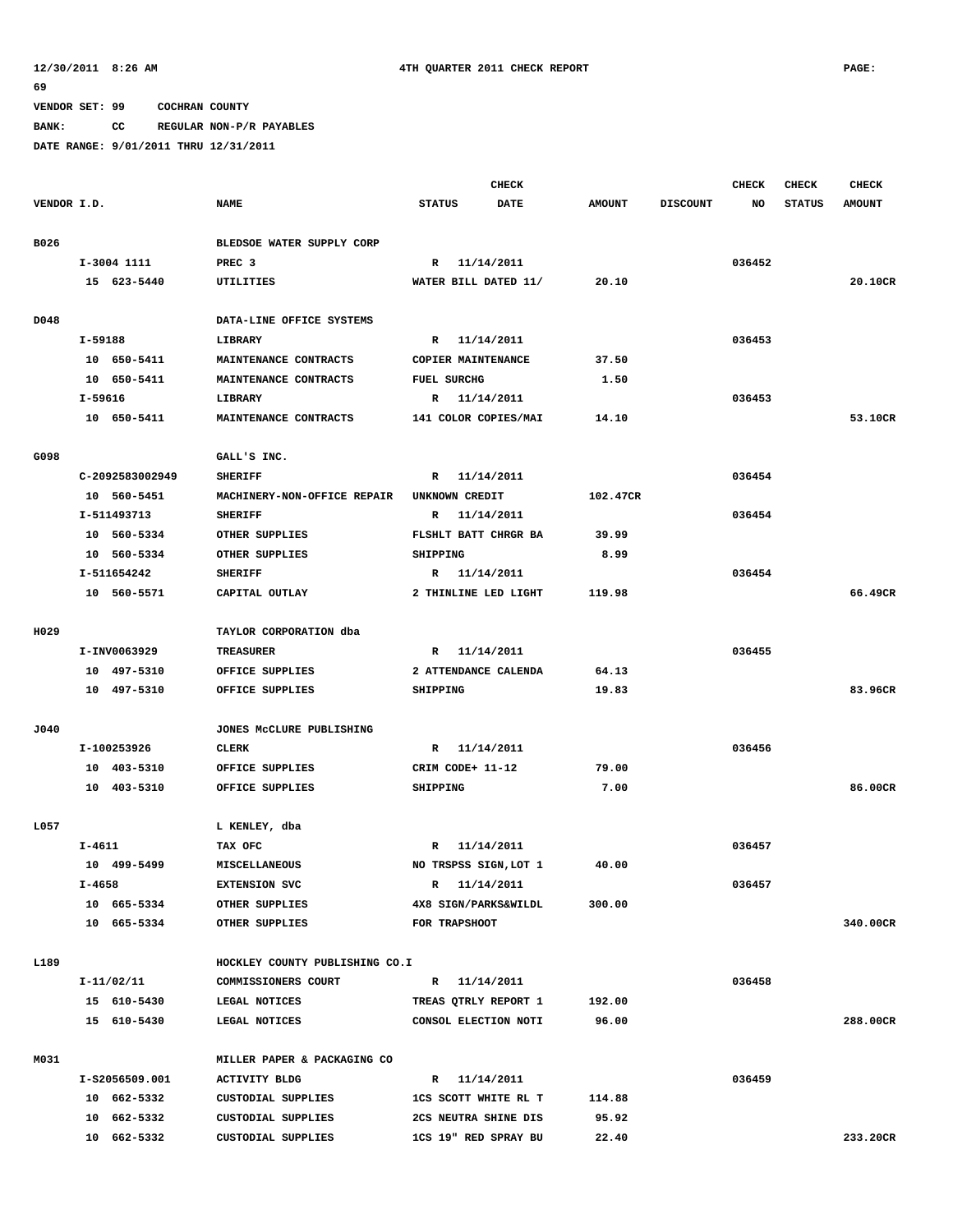#### **VENDOR SET: 99 COCHRAN COUNTY**

**BANK: CC REGULAR NON-P/R PAYABLES**

|             |            |                                    |                                                       |                       | <b>CHECK</b>           |               |                 | CHECK  | <b>CHECK</b>  | <b>CHECK</b>  |
|-------------|------------|------------------------------------|-------------------------------------------------------|-----------------------|------------------------|---------------|-----------------|--------|---------------|---------------|
| VENDOR I.D. |            |                                    | <b>NAME</b>                                           | <b>STATUS</b>         | <b>DATE</b>            | <b>AMOUNT</b> | <b>DISCOUNT</b> | NO     | <b>STATUS</b> | <b>AMOUNT</b> |
| M252        |            |                                    | <b>JEFF MOLLOY</b>                                    |                       |                        |               |                 |        |               |               |
|             |            | I-11/10/11 MILEAGE                 | <b>EXTENSION SVC</b>                                  | R                     | 11/14/2011             |               |                 | 036460 |               |               |
|             | 10         | 665-5427                           | CO AGENT-TRAVEL-OUT OF COUNTY 448 MI, SAN ANGELO, 10  |                       |                        | 248.64        |                 |        |               |               |
|             | 10         | 665-5427                           | CO AGENT-TRAVEL-OUT OF COUNTY 321 MI, SHAMROCK, 10/2  |                       |                        | 178.16        |                 |        |               |               |
|             | 10         | 665–5427                           | CO AGENT-TRAVEL-OUT OF COUNTY 197 MI, MEMPHIS/MRTN,   |                       |                        | 109.34        |                 |        |               |               |
|             | 10         | 665–5427                           | CO AGENT-TRAVEL-OUT OF COUNTY 54 MI, B BUTLER, 10/31  |                       |                        | 29.97         |                 |        |               |               |
|             | 10         | 665-5427                           | CO AGENT-TRAVEL-OUT OF COUNTY 44 MI, SHEDS/WHTFC, 11  |                       |                        | 24.42         |                 |        |               |               |
|             | 10         | 665-5427                           | CO AGENT-TRAVEL-OUT OF COUNTY 38 MI, J TIMMONS, 11/2  |                       |                        | 21.09         |                 |        |               |               |
|             | 10         | 665-5427                           | CO AGENT-TRAVEL-OUT OF COUNTY 78 MI, LTLFLD, P/U, 11/ |                       |                        | 43.29         |                 |        |               |               |
|             |            | I-11/10/11 TRAVEL                  | <b>EXTENSION SVC</b>                                  | R                     | 11/14/2011             |               |                 | 036460 |               |               |
|             |            | 10 665-5427                        | CO AGENT-TRAVEL-OUT OF COUNTY 1 NITE, BRNWD, 11/3     |                       |                        | 77.00         |                 |        |               |               |
|             | 10         | 665–5427                           | CO AGENT-TRAVEL-OUT OF COUNTY 1 NITE, PAMPA, 11/4     |                       |                        | 77.00         |                 |        |               | 808.91CR      |
| N066        |            |                                    | NTS COMMUNICATIONS                                    |                       |                        |               |                 |        |               |               |
|             |            | I-8062660032 1111                  | COMM'R CT/CO JUDGE                                    | R                     | 11/14/2011             |               |                 | 036461 |               |               |
|             |            | 15 610-5420                        | TELECOMMUNICATIONS                                    | WATTS LINE CHG        |                        | 1.00          |                 |        |               |               |
|             |            | 15 610-5420                        | <b>TELECOMMUNICATIONS</b>                             | FEES                  |                        | 4.99          |                 |        |               | 5.99CR        |
| 0037        |            |                                    | ANGELA OVERMAN, ATTY AT LAW                           |                       |                        |               |                 |        |               |               |
|             |            | I-JUV#615                          | COUNTY COURT                                          | R                     | 11/14/2011             |               |                 | 036462 |               |               |
|             |            | 10 426-5400                        | ATTORNEY AD LITEM                                     | JUV#615 HRNG          |                        | 300.00        |                 |        |               | 300.00CR      |
|             |            |                                    |                                                       |                       |                        |               |                 |        |               |               |
| P017        |            |                                    | POSTMASTER                                            |                       |                        |               |                 |        |               |               |
|             |            | I-2011 RENT, BX 1081               | TAX OFFICE                                            | R                     | 11/14/2011             |               |                 | 036463 |               |               |
|             |            | 10 499-5311                        | POSTAL EXPENSES                                       | BOX RENT FOR 2012     |                        | 70.00         |                 |        |               |               |
|             |            | I-LIBRARY 110411                   | LIBRARY                                               | R                     | 11/14/2011             |               |                 | 036463 |               |               |
|             | 10         | 650-5311                           | POSTAL EXPENSES                                       | $1$ RL $$.41$ STAMPS  |                        | 41.00         |                 |        |               |               |
|             | 10         | 650-5311                           | POSTAL EXPENSES                                       | $6$ \$2.00 STAMPS     |                        | 12.00         |                 |        |               |               |
|             | 10         | 650-5311                           | POSTAL EXPENSES                                       | 85 \$1 STAMPS         |                        | 85.00         |                 |        |               |               |
|             | 10         | 650-5311                           | POSTAL EXPENSES                                       | $60$ \$.28 STAMPS     |                        | 16.80         |                 |        |               | 224.80CR      |
| P093        |            |                                    | POS WORLD, INC                                        |                       |                        |               |                 |        |               |               |
|             | $I-464616$ |                                    | TAX A/C                                               | R                     | 11/14/2011             |               |                 | 036464 |               |               |
|             |            | 10 499-5310                        | OFFICE SUPPLIES                                       | MAGTEK DYNAMAG CARD   |                        | 90.00         |                 |        |               | 90.00CR       |
| R144        |            |                                    | ANNA J RICKER dba                                     |                       |                        |               |                 |        |               |               |
|             |            | I-4249,4027 11/4/11 DISTRICT COURT |                                                       | $\mathbb{R}$          | 11/14/2011             |               |                 | 036465 |               |               |
|             |            | 10 435-5400                        | ATTORNEY AD LITEM                                     |                       | 11-09-4249, CPS CHILD  | 300.00        |                 |        |               |               |
|             |            | 10 435-5400                        | ATTORNEY AD LITEM                                     |                       | 07-02-4027, CPS CHIL   | 300.00        |                 |        |               | 600.00CR      |
| S047        |            |                                    | SHELL FLEET PLUS                                      |                       |                        |               |                 |        |               |               |
|             |            | I-065177891110                     | <b>EXTENSION SVC</b>                                  | $\mathbf{R}$          | 11/14/2011             |               |                 | 036466 |               |               |
|             |            | 10 665-5330                        | FUEL AND OIL                                          |                       | 24.643GL UNL, AMARILL  | 81.30         |                 |        |               |               |
|             |            | 10 665-5330                        | FUEL AND OIL                                          |                       | 20.593GL UNL, LBK.10/  | 65.88         |                 |        |               |               |
|             | 10         | 665-5330                           | FUEL AND OIL                                          |                       | 18.67GL UNL, SWTWTR, 1 | 63.48         |                 |        |               |               |
|             |            | 10 665-5330                        | FUEL AND OIL                                          |                       | 11.361GL UNL, EARLY, 1 | 38.63         |                 |        |               |               |
|             | 10         | 665-5330                           | FUEL AND OIL                                          | 13.511GL UNL, STRLNG  |                        | 45.40         |                 |        |               |               |
|             |            | 10 665-5330                        | FUEL AND OIL                                          | 21.902GL UNL, CLAUDE, |                        | 76.66         |                 |        |               |               |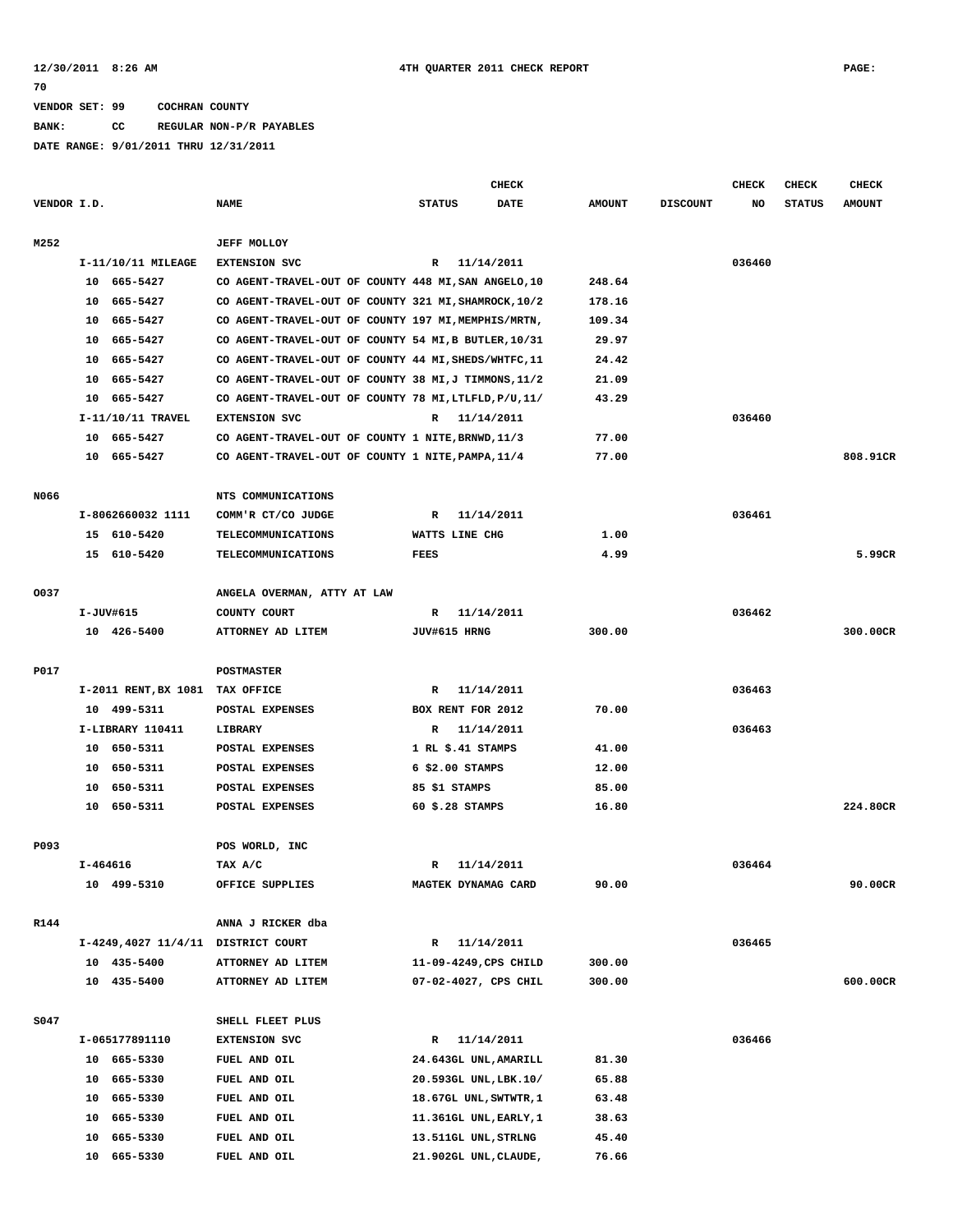## **VENDOR SET: 99 COCHRAN COUNTY**

# **BANK: CC REGULAR NON-P/R PAYABLES**

|             |            |                                    |                                 | <b>CHECK</b>           |             |               |                 | <b>CHECK</b> | <b>CHECK</b>  | <b>CHECK</b>  |
|-------------|------------|------------------------------------|---------------------------------|------------------------|-------------|---------------|-----------------|--------------|---------------|---------------|
| VENDOR I.D. |            |                                    | <b>NAME</b>                     | <b>STATUS</b>          | <b>DATE</b> | <b>AMOUNT</b> | <b>DISCOUNT</b> | NO           | <b>STATUS</b> | <b>AMOUNT</b> |
|             |            |                                    |                                 |                        |             |               |                 |              |               |               |
| S047        |            |                                    | SHELL FLEET PLUS<br><b>CONT</b> |                        |             |               |                 |              |               |               |
|             |            | I-065177891110                     | <b>EXTENSION SVC</b>            | $\mathbb{R}$           | 11/14/2011  |               |                 | 036466       |               |               |
|             |            | 10 665-5330                        | FUEL AND OIL                    | 24.613GL UNL, AMARILL  |             | 83.66         |                 |              |               |               |
|             |            | 10 665-5330                        | FUEL AND OIL                    | 23.045GL SUPR, LOMETA  |             | 76.72         |                 |              |               |               |
|             |            | 10 665-5330                        | FUEL AND OIL                    | 24.691GL UNL, LBK, 10/ |             | 83.95         |                 |              |               |               |
|             |            | 10 665-5330                        | FUEL AND OIL                    | 18.232GL UNL, SNYDER,  |             | 61.99         |                 |              |               |               |
|             |            | 10 665-5330                        | FUEL AND OIL                    | CR FED TAX ON 201.2G   |             | 36.84CR       |                 |              |               | 640.83CR      |
| T087        |            |                                    | TEXAS DEPARTMENT OF HEALTH      |                        |             |               |                 |              |               |               |
|             | I-14868    |                                    | <b>CLERK</b>                    | R                      | 11/14/2011  |               |                 | 036467       |               |               |
|             |            | 10 403-5310                        | OFFICE SUPPLIES                 | 9 REMOTE BIRTH ACCES   |             | 16.47         |                 |              |               | 16.47CR       |
|             |            |                                    |                                 |                        |             |               |                 |              |               |               |
| T267        |            |                                    | TEXAS WIND ENERGY CLEARINGHOUS  |                        |             |               |                 |              |               |               |
|             |            | I-11-01-07                         | COMMISSIONERS COURT             | R                      | 11/14/2011  |               |                 | 036468       |               |               |
|             |            | 15 610-5481                        | DUES AND REGISTRATION           | MEMBERSHIP FEE 01/12   |             | 250.00        |                 |              |               | 250.00CR      |
|             |            |                                    |                                 |                        |             |               |                 |              |               |               |
| U030        |            |                                    | U S SCRIPT, INC                 |                        |             |               |                 |              |               |               |
|             | I-17162    |                                    | <b>JAIL/MEDS</b>                | R                      | 11/14/2011  |               |                 | 036469       |               |               |
|             |            | 10 512-5391                        | MEDICAL CARE-PRISONERS          | MEDS/J BENSON          |             | 12.02         |                 |              |               |               |
|             |            | 10 512-5391                        | MEDICAL CARE-PRISONERS          | MED#1/A HERNANDEZ      |             | 58.02         |                 |              |               |               |
|             |            | 10 512-5391                        | MEDICAL CARE-PRISONERS          | MED#2/A HERNANDEZ      |             | 5.89          |                 |              |               |               |
|             |            | 10 512-5391                        | MEDICAL CARE-PRISONERS          | MED#3/A HERNANDEZ      |             | 15.88         |                 |              |               | 91.81CR       |
| W010        |            |                                    | WEST TEXAS GAS INC              |                        |             |               |                 |              |               |               |
|             |            | I-004036001501 NOV11 PARK/SHOP     |                                 | R                      | 11/14/2011  |               |                 | 036470       |               |               |
|             |            | 10 660-5440                        | UTILITIES & IRRIGATION          | 1 MCF 10/7-10/31/11    |             | 15.19         |                 |              |               |               |
|             |            | I-004036002501 NOV11 PARK/SHOWBARN |                                 | R                      | 11/14/2011  |               |                 | 036470       |               |               |
|             |            | 10 660-5440                        | UTILITIES & IRRIGATION          | .3 MCF 10/7-10/31/11   |             | 10.86         |                 |              |               |               |
|             |            | I-004049022001 NOV11 PREC 3        |                                 | R                      | 11/14/2011  |               |                 | 036470       |               |               |
|             |            | 15 623-5440                        | UTILITIES                       | GAS SVC 10/5-11/1/11   |             | 9.00          |                 |              |               | 35.05CR       |
|             |            |                                    |                                 |                        |             |               |                 |              |               |               |
| W048        |            |                                    | WEST TEXAS MICROGRAPHICS        |                        |             |               |                 |              |               |               |
|             | $I - 3706$ |                                    | TAX ASSESSOR/COLLECTOR          | R                      | 11/14/2011  |               |                 | 036471       |               |               |
|             |            | 10 499-5408                        | TAX ROLL                        | 27,098 LASER PRINT T   |             | 1,083.92      |                 |              |               |               |
|             |            | 10 499-5408                        | TAX ROLL                        | 4431 RENDERING         |             | 265.86        |                 |              |               |               |
|             |            | 10 499-5408                        | TAX ROLL                        | 4431 1ST INSERT        |             | 44.31         |                 |              |               |               |
|             |            | 10 499-5408                        | TAX ROLL                        | 4431 DPV/LACS UPDATE   |             | 22.16         |                 |              |               |               |
|             |            | 10 499-5408                        | TAX ROLL                        | 28 FLATS               |             | 14.00         |                 |              |               |               |
|             |            | 10 499-5408                        | TAX ROLL                        | 4365 PRE-SORT          |             | 109.13        |                 |              |               |               |
|             |            | 10 499-5408                        | TAX ROLL                        | 4393 POSTAGE ACTUAL    |             | 1,819.25      |                 |              |               | 3,358.63CR    |
| W092        |            |                                    | WTG FUELS, INC                  |                        |             |               |                 |              |               |               |
|             |            | I-15006-03496 NOV11 SHERIFF        |                                 | R 11/14/2011           |             |               |                 | 036472       |               |               |
|             |            | 10 560-5330                        | FUEL AND OIL                    | 66.07GL UNL/#123       |             | 218.96        |                 |              |               |               |
|             |            | 10 560-5330                        | FUEL AND OIL                    | 81.53GL UNL/#137       |             | 269.94        |                 |              |               |               |
|             |            | 10 560-5330                        | FUEL AND OIL                    | 47.57GL UNL/#134       |             | 150.39        |                 |              |               |               |
|             |            | 10 560-5330                        | FUEL AND OIL                    | 126.64GL UNL/#135      |             | 419.72        |                 |              |               |               |
|             |            | 10 560-5330                        | FUEL AND OIL                    | 154.96GL UNL/#136      |             | 514.47        |                 |              |               |               |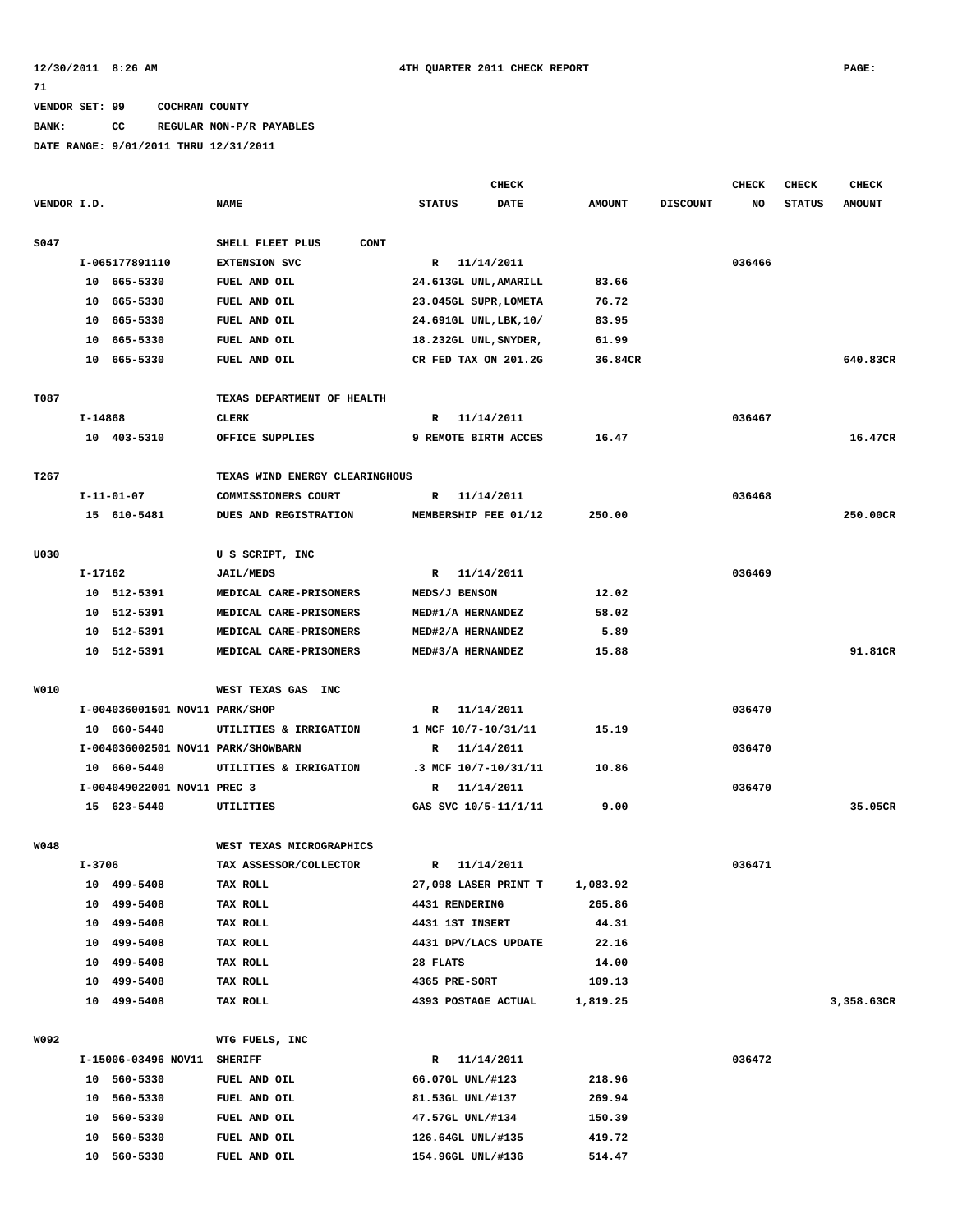#### **VENDOR SET: 99 COCHRAN COUNTY BANK: CC REGULAR NON-P/R PAYABLES**

|             |                     |                                       | <b>CHECK</b>               |             |               | <b>CHECK</b>    | <b>CHECK</b> | <b>CHECK</b>  |               |
|-------------|---------------------|---------------------------------------|----------------------------|-------------|---------------|-----------------|--------------|---------------|---------------|
| VENDOR I.D. |                     | <b>NAME</b>                           | <b>STATUS</b>              | <b>DATE</b> | <b>AMOUNT</b> | <b>DISCOUNT</b> | NO           | <b>STATUS</b> | <b>AMOUNT</b> |
|             |                     |                                       |                            |             |               |                 |              |               |               |
| W092        |                     | WTG FUELS, INC<br>CONT                |                            |             |               |                 |              |               |               |
|             | I-15006-03496 NOV11 | <b>SHERIFF</b>                        | 11/14/2011<br>R            |             |               |                 | 036472       |               |               |
|             | 10 560-5330         | FUEL AND OIL                          | 43.51GL UNL/#122           |             | 139.16        |                 |              |               | 1,712.64CR    |
|             |                     |                                       |                            |             |               |                 |              |               |               |
| <b>W097</b> |                     | WILDRED L. MATHENY dba                |                            |             |               |                 |              |               |               |
|             | I-28423             | CRTHSE/ACT BLDG/LIBRARY               | $\mathbb{R}$               | 11/14/2011  |               |                 | 036473       |               |               |
|             | 10 510-5332         | CUSTODIAL SUPPLIES                    | SPRAY BUGS                 |             | 70.00         |                 |              |               |               |
|             | 10 662-5332         | CUSTODIAL SUPPLIES                    | <b>SPRAY BUGS</b>          |             | 45.00         |                 |              |               |               |
|             | 10 650-5332         | <b>CUSTODIAL SUPPLIES</b>             | SPRAY BUGS                 |             | 35.00         |                 |              |               | 150.00CR      |
| C096        |                     | C & R CAFE                            |                            |             |               |                 |              |               |               |
|             | I-THANKSGIVING '11  | NON-DEPT'L                            | 11/14/2011<br>$\mathbb{R}$ |             |               |                 | 036474       |               |               |
|             | 10 409-5499         | MISCELLANEOUS                         | 50 PLATES @ \$5            |             | 250.00        |                 |              |               | 250.00CR      |
|             |                     |                                       |                            |             |               |                 |              |               |               |
| M277        |                     | <b>MORTON SUPERMARKET</b>             |                            |             |               |                 |              |               |               |
|             | I-THNKS MEAT '11    | NON-DEPT'L                            | R                          | 11/14/2011  |               |                 | 036475       |               |               |
|             | 10 409-5499         | MISCELLANEOUS                         | MEAT FOR LUNCHEON          |             | 11.36         |                 |              |               |               |
|             | 10 409-5499         | <b>MISCELLANEOUS</b>                  | MEAT FOR LUNCHEON          |             | 29.33         |                 |              |               | 40.69CR       |
|             |                     |                                       |                            |             |               |                 |              |               |               |
| T058        |                     | RITA TYSON, CO & DIST CLERK           |                            |             |               |                 |              |               |               |
|             | I-THNKS LUNCH '11   | NON-DEPT'L                            | 11/14/2011<br>$\mathbb{R}$ |             |               |                 | 036476       |               |               |
|             | 10 409-5499         | MISCELLANEOUS                         | FOIL PANS                  |             | 8.97          |                 |              |               |               |
|             | 10 409-5499         | MISCELLANEOUS                         | TURKEY BREAST              |             | 13.25         |                 |              |               |               |
|             | 409-5499<br>10      | MISCELLANEOUS                         | BLK FOREST HAM             |             | 11.48         |                 |              |               |               |
|             | 10 409-5499         | MISCELLANEOUS                         | TAX                        |             | 0.74          |                 |              |               | 34.44CR       |
|             |                     |                                       |                            |             |               |                 |              |               |               |
| A044        | I-PROF ED CONF '11  | <b>MARGARET ALLEN</b><br>COMM'R COURT | $\mathbb{R}$               | 11/29/2011  |               |                 | 036510       |               |               |
|             | 15 610-5427         | COMM-CONTINUING EDUCATION             | 428 MI TO/FR ABILENE       |             | 237.54        |                 |              |               |               |
|             | 15 610-5427         | COMM-CONTINUING EDUCATION             | <b>MEALS</b>               |             | 18.72         |                 |              |               |               |
|             | 15 610-5427         | COMM-CONTINUING EDUCATION             | 2 NITES, ABILENE, 11/8     |             | 170.00        |                 |              |               |               |
|             | 15 610-5427         | COMM-CONTINUING EDUCATION             | LODGING TAX                |             | 25.50         |                 |              |               | 451.76CR      |
|             |                     |                                       |                            |             |               |                 |              |               |               |
| A111        |                     | <b>MAXINE ADAMS</b>                   |                            |             |               |                 |              |               |               |
|             | I-AMEND ELEC 2011   | <b>ELECTIONS</b>                      | R 11/29/2011               |             |               |                 | 036511       |               |               |
|             | 10 490-5102         | ELECTION SALARIES                     | 13.83 HRS @ \$10.00        |             | 138.33        |                 |              |               |               |
|             | 10 490-5102         | ELECTION SALARIES                     | DEL FEE                    |             | 25.00         |                 |              |               | 163.33CR      |
|             |                     |                                       |                            |             |               |                 |              |               |               |
| A173        |                     | HARLIE ADAMS                          |                            |             |               |                 |              |               |               |
|             | I-AMEND ELEC 2011   | <b>ELECTIONS</b>                      | R 11/29/2011               |             |               |                 | 036512       |               |               |
|             | 10 490-5102         | ELECTION SALARIES                     | 13.83 HRS @ \$10.00        |             | 138.33        |                 |              |               | 138.33CR      |
| A178        |                     | <b>AMAZON</b>                         |                            |             |               |                 |              |               |               |
|             | I-108691202569      | LIBRARY                               | R 11/29/2011               |             |               |                 | 036513       |               |               |
|             | 10 650-5590         | <b>BOOKS</b>                          | THE LITIGATORS             |             | 15.22         |                 |              |               |               |
|             | I-108691327986      | LIBRARY                               | R 11/29/2011               |             |               |                 | 036513       |               |               |
|             | 10 650-5590         | <b>BOOKS</b>                          | SMOKIN 17: A STEPHAN       |             | 18.21         |                 |              |               |               |
|             | 10 650-5590         | <b>BOOKS</b>                          | WHAT IF YOU NEED TO        |             | 6.95          |                 |              |               |               |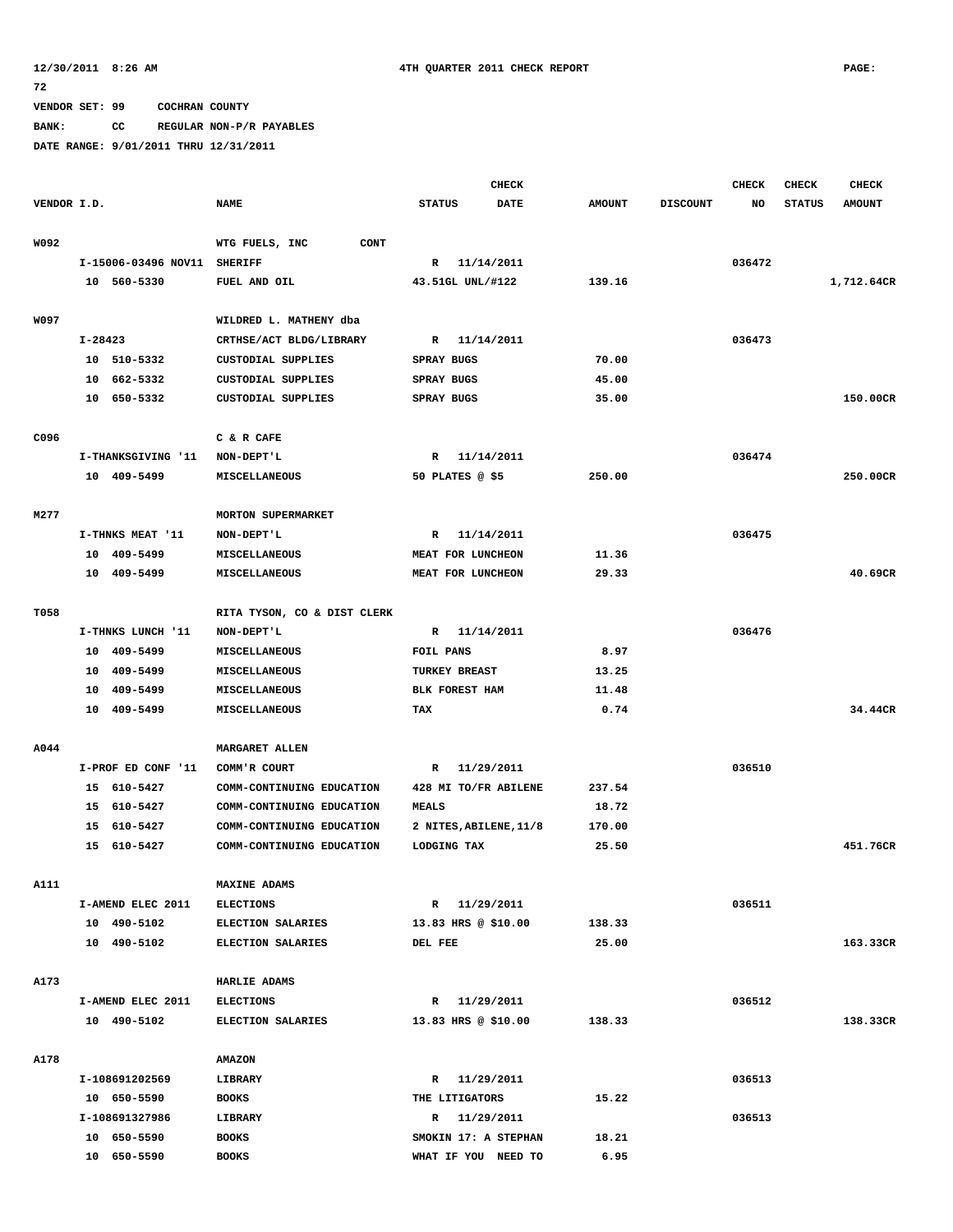### **VENDOR SET: 99 COCHRAN COUNTY BANK: CC REGULAR NON-P/R PAYABLES**

|      |                               |                              | <b>CHECK</b>                 |               |                 | <b>CHECK</b> | <b>CHECK</b>  | CHECK         |
|------|-------------------------------|------------------------------|------------------------------|---------------|-----------------|--------------|---------------|---------------|
|      | VENDOR I.D.                   | <b>NAME</b>                  | <b>STATUS</b><br><b>DATE</b> | <b>AMOUNT</b> | <b>DISCOUNT</b> | NO           | <b>STATUS</b> | <b>AMOUNT</b> |
| A178 |                               | <b>CONT</b><br><b>AMAZON</b> |                              |               |                 |              |               |               |
|      | I-108691327986                | LIBRARY                      | R 11/29/2011                 |               |                 | 036513       |               |               |
|      | 10 650-5590                   | <b>BOOKS</b>                 | <b>DISCOUNT</b>              | 0.53CR        |                 |              |               |               |
|      | I-108694171385                | LIBRARY                      | 11/29/2011<br>R              |               |                 | 036513       |               |               |
|      | 10 650-5590                   | <b>BOOKS</b>                 | MISS CHILD HAS GONE          | 3.99          |                 |              |               |               |
|      | 10 650-5590                   | <b>BOOKS</b>                 | SATURDAY MORNING: A          | 10.19         |                 |              |               |               |
|      | 10<br>650–5590                | <b>BOOKS</b>                 | DISAPPEARANCE OF DRO         | 11.99         |                 |              |               |               |
|      | 650-5590<br>10                | <b>BOOKS</b>                 | <b>DISCOUNT</b>              | 1.05CR        |                 |              |               |               |
|      | I-108694853421                | LIBRARY                      | R 11/29/2011                 |               |                 | 036513       |               |               |
|      | 10 650-5590                   | <b>BOOKS</b>                 | MR HARRISON IS EMBAR         | 3.99          |                 |              |               |               |
|      | 10 650-5590                   | <b>BOOKS</b>                 | BEFORE I GO TO SLEEP         | 16.97         |                 |              |               |               |
|      | 650-5590<br>10                | <b>BOOKS</b>                 | ROOM: A NOVEL                | 13.05         |                 |              |               |               |
|      | 10<br>650-5590                | <b>BOOKS</b>                 | <b>SHOCK WAVE</b>            | 14.70         |                 |              |               |               |
|      | 650-5590<br>10                | <b>BOOKS</b>                 | MEMOIRS OF A GEISHA          | 10.85         |                 |              |               |               |
|      | 10<br>650-5590                | <b>BOOKS</b>                 | FULL BLACK: A THRILL         | 15.21         |                 |              |               |               |
|      | 10<br>650-5590                | <b>BOOKS</b>                 | THE BURNING SOUL: A          | 17.16         |                 |              |               |               |
|      | 10<br>650-5590                | <b>BOOKS</b>                 | IN MY TIME: A PERSON         | 21.97         |                 |              |               |               |
|      | 10<br>650-5590                | <b>BOOKS</b>                 | FROSTBITE (VAMPIRE A         | 8.99          |                 |              |               |               |
|      | 10<br>650-5590                | <b>BOOKS</b>                 | SHADOW KISS (VAMPIRE         |               |                 |              |               |               |
|      |                               |                              |                              | 8.99          |                 |              |               |               |
|      | 650-5590<br>10                | <b>BOOKS</b>                 | BLOOD PROMISE (VAMPI         | 9.99          |                 |              |               |               |
|      | 650-5590<br>10                | <b>BOOKS</b>                 | DONDE VIVEN LOS MONS         | 9.26          |                 |              |               |               |
|      | 10 650-5590<br>I-108697852954 | <b>BOOKS</b><br>LIBRARY      | <b>DISCOUNT</b>              | 2.41CR        |                 | 036513       |               |               |
|      |                               | <b>BOOKS</b>                 | R 11/29/2011<br>ZERO DAY     | 14.72         |                 |              |               |               |
|      | 10 650-5590                   |                              |                              |               |                 |              |               |               |
|      | I-211880490067                | LIBRARY                      | 11/29/2011<br>R              |               |                 | 036513       |               |               |
|      | 10 650-5590                   | <b>BOOKS</b>                 | PRIZED (BIRTHMARKED          | 10.25         |                 |              |               |               |
|      | I-211887214413                | LIBRARY                      | 11/29/2011<br>R              |               |                 | 036513       |               |               |
|      | 10 650-5590                   | <b>BOOKS</b>                 | CROSSED (MATCHED)            | 8.99          |                 |              |               | 247.65CR      |
| A235 |                               | <b>AIRE SERV</b>             |                              |               |                 |              |               |               |
|      | I-24707                       | COURTHOUSE-EMERGENCY A/C     | 11/29/2011                   |               |                 | 036514       |               |               |
|      | 10 510-5571                   | CAPITAL OUTLAY               | INSTL MINI SPLIT, 2 G        | 6,681.60      |                 |              |               |               |
|      | 10 510-5571                   | CAPITAL OUTLAY               | DUCT BOOSTER IN SO, D        |               |                 |              |               | 6,681.60CR    |
|      |                               |                              |                              |               |                 |              |               |               |
| C008 |                               | CITY OF WHITEFACE            |                              |               |                 |              |               |               |
|      | $I-409$ $11/11$               | PREC <sub>2</sub>            | R 11/29/2011                 |               |                 | 036515       |               |               |
|      | 15 622-5440                   | UTILITIES                    | 400 MCG 10/18-11/15/         | 16.25         |                 |              |               |               |
|      | 15 622-5440                   | <b>UTILITIES</b>             | <b>WATER</b>                 | 14.00         |                 |              |               |               |
|      | 15 622-5440                   | UTILITIES                    | GARBAGE SVC                  | 50.10         |                 |              |               |               |
|      | 15 622-5440                   | UTILITIES                    | SEWER SVC                    | 22.50         |                 |              |               | 102.85CR      |
| C093 |                               | CARRIER CORPORATION          |                              |               |                 |              |               |               |
|      | I-B002228147                  | <b>COURTHOUSE</b>            | R 11/29/2011                 |               |                 | 036516       |               |               |
|      | 10 510-5451                   | <b>REPAIR</b>                | OIL EQLZ LINE, OIL HE        | 1,272.00      |                 |              |               |               |
|      | I-B002228148                  | <b>COURTHOUSE</b>            | R 11/29/2011                 |               |                 | 036516       |               |               |
|      | 10 510-5451                   | <b>REPAIR</b>                | R-22 FOR YORK CHILLE         | 1,244.00      |                 |              |               |               |
|      | I-B002230477                  | <b>COURTHOUSE</b>            | R 11/29/2011                 |               |                 | 036516       |               |               |
|      | 10 510-5451                   | <b>REPAIR</b>                | REPL 3 SCROLL COMPRE         | 18,909.00     |                 |              |               | 21,425.00CR   |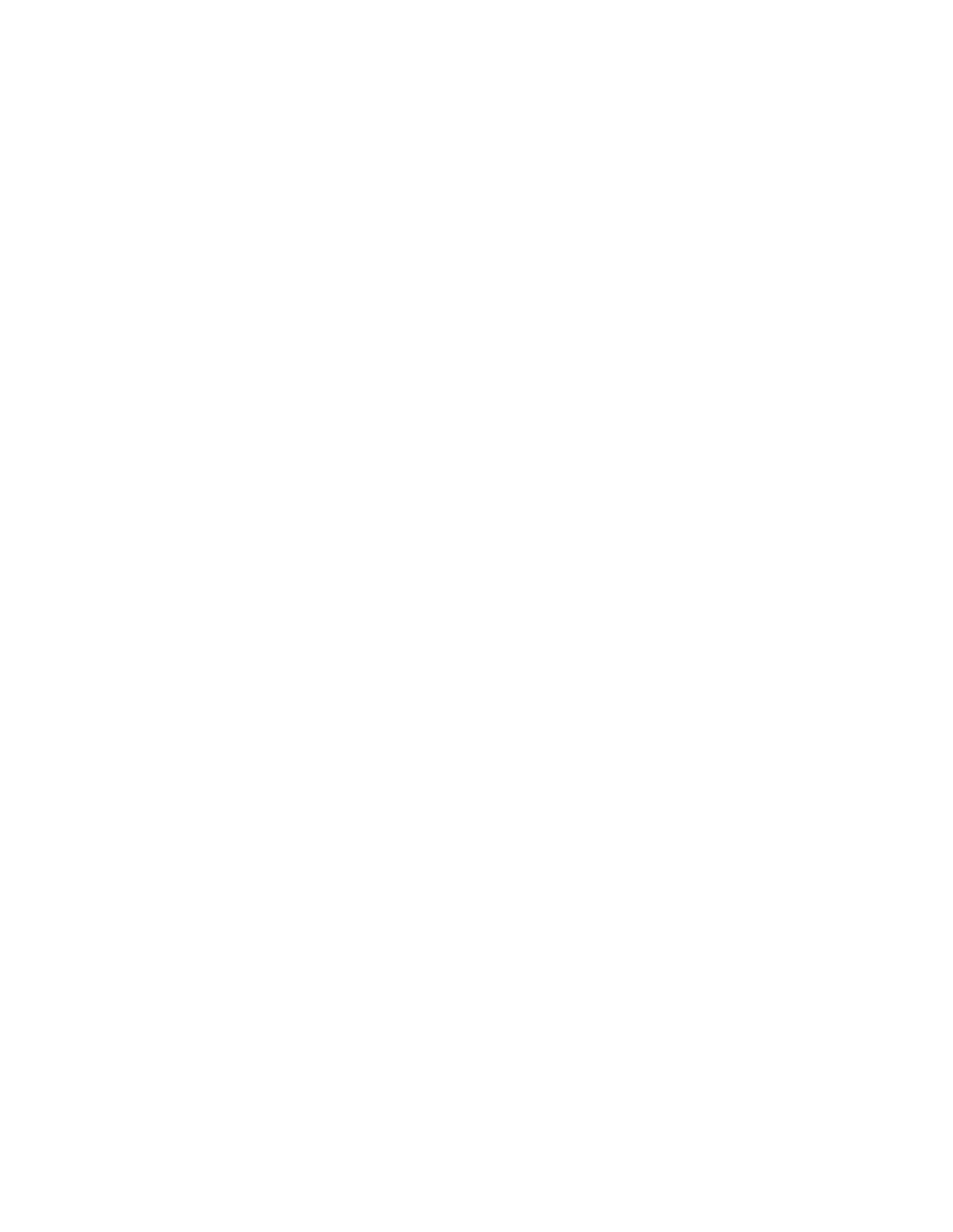#### **VENDOR SET: 99 COCHRAN COUNTY**

# **BANK: CC REGULAR NON-P/R PAYABLES**

|             | <b>CHECK</b><br><b>CHECK</b><br><b>CHECK</b> |                                    |                                                 | <b>CHECK</b>    |                             |                |                 |        |               |               |
|-------------|----------------------------------------------|------------------------------------|-------------------------------------------------|-----------------|-----------------------------|----------------|-----------------|--------|---------------|---------------|
| VENDOR I.D. |                                              |                                    | <b>NAME</b>                                     | <b>STATUS</b>   | DATE                        | <b>AMOUNT</b>  | <b>DISCOUNT</b> | NO     | <b>STATUS</b> | <b>AMOUNT</b> |
|             |                                              |                                    |                                                 |                 |                             |                |                 |        |               |               |
| C097        |                                              |                                    | CHUY CASTILLO                                   |                 |                             |                |                 |        |               |               |
|             |                                              | I-DW#14631                         | <b>PARK</b>                                     | R               | 11/29/2011                  |                |                 | 036517 |               |               |
|             |                                              | 10 000-4370.102                    | RENT-PARK FACILITIES                            |                 | REF DEP FOR CIRCUS 1        | 200.00         |                 |        |               | 200.00CR      |
|             |                                              |                                    |                                                 |                 |                             |                |                 |        |               |               |
| C293        |                                              |                                    | CAVENDER'S WESTERN OUTFITTER                    |                 |                             |                |                 |        |               |               |
|             |                                              | $I - 8 - 10015/2$                  | <b>SHERIFF</b>                                  | R               | 11/29/2011                  |                |                 | 036518 |               |               |
|             |                                              | 10 560-5205                        | UNIFORMS                                        |                 | 2PR CHOC WRANGLER/BE        | 56.08          |                 |        |               | 56.08CR       |
|             |                                              |                                    |                                                 |                 |                             |                |                 |        |               |               |
| D056        |                                              | I-CARB 11/15/11                    | STACEY DUNN<br>PREC 3-JACKIE'S AUTOMOTIVE LBB R |                 | 11/29/2011                  |                |                 | 036519 |               |               |
|             |                                              | 15 623-5451                        | REPAIRS                                         |                 | LABOR PD TO JACKIE'S        | 124.50         |                 |        |               |               |
|             |                                              | 15 623-5451                        | <b>REPAIRS</b>                                  | CARB KIT & TAX  |                             | 53.58          |                 |        |               | 178.08CR      |
|             |                                              |                                    |                                                 |                 |                             |                |                 |        |               |               |
| E011        |                                              |                                    | EXXONMOBIL                                      |                 |                             |                |                 |        |               |               |
|             |                                              | I-718732826530662611 EXTENSION SVC |                                                 | $\mathbb{R}$    | 11/29/2011                  |                |                 | 036520 |               |               |
|             |                                              | 10 665-5330                        | FUEL AND OIL                                    |                 | 19.572GL UNL, EDEN, 10      | 66.35          |                 |        |               |               |
|             |                                              | 10 665-5330                        | FUEL AND OIL                                    | CR FED TAX      |                             | 3.58CR         |                 |        |               | 62.77CR       |
|             |                                              |                                    |                                                 |                 |                             |                |                 |        |               |               |
| E015        |                                              |                                    | ERS - TEXAS SOCIAL SECURITY PR                  |                 |                             |                |                 |        |               |               |
|             |                                              | I-SS ADMIN FEE 2012 NON-DEPT'L     |                                                 | R               | 11/29/2011                  |                |                 | 036521 |               |               |
|             |                                              | 10 409-5499                        | MISCELLANEOUS                                   |                 | ANN FEE TO ADMIN SOC        | 35.00          |                 |        |               | 35.00CR       |
|             |                                              |                                    |                                                 |                 |                             |                |                 |        |               |               |
| G031        |                                              |                                    | <b>GRAINGER</b>                                 |                 |                             |                |                 |        |               |               |
|             |                                              | I-9682030607                       | ACT BLDG, COURTHOUSE                            | R               | 11/29/2011                  |                |                 | 036522 |               |               |
|             |                                              | 10 662-5451                        | <b>REPAIR</b>                                   |                 | V-BELT PULLEY 5/8 BO        | 86.60          |                 |        |               |               |
|             |                                              | 10 510-5451                        | <b>REPAIR</b>                                   |                 | 2 THERMOSTATS, PNEUM        | 213.40         |                 |        |               | 300.00CR      |
|             |                                              |                                    |                                                 |                 |                             |                |                 |        |               |               |
| G186        |                                              |                                    | GAYLORD BROS.                                   |                 |                             |                |                 |        |               |               |
|             |                                              | I-1628108                          | LIBRARY                                         | R               | 11/29/2011                  |                |                 | 036523 |               |               |
|             |                                              | 10 650-5590                        | <b>BOOKS</b>                                    |                 | 2RLS POLY 1.5MIL            | 77.26          |                 |        |               |               |
|             |                                              | I-1628503                          | LIBRARY                                         | R               | 11/29/2011                  |                |                 | 036523 |               |               |
|             |                                              | 10 650-5310                        | OFFICE SUPPLIES                                 |                 | 2 SIGN HLDR 11X8.5X4        | 13.42          |                 |        |               |               |
|             |                                              | 10 650-5310                        | OFFICE SUPPLIES                                 |                 | 2 SIGN HLDR 5X7X4           | 9.84           |                 |        |               |               |
|             |                                              | 10 650-5590                        | <b>BOOKS</b>                                    |                 | 500 DATE DUE SLIPS          | 15.38          |                 |        |               |               |
|             |                                              | 10 650-5590                        | <b>BOOKS</b>                                    |                 | <b>4RLS LABEL PROT 2MIL</b> | 73.60          |                 |        |               | 189.50CR      |
|             |                                              |                                    |                                                 |                 |                             |                |                 |        |               |               |
| H126        |                                              |                                    | HOLLAND'S OFFICE TECHNOLOGIES                   |                 |                             |                |                 |        |               |               |
|             | I-93660                                      |                                    | TAX A/C                                         |                 | R 11/29/2011                |                |                 | 036524 |               |               |
|             |                                              | 10 499-5310                        | OFFICE SUPPLIES                                 |                 | 3 RIBBON, IBM WHL           | 26.97          |                 |        |               |               |
|             |                                              | 10 499-5310<br>10 499-5310         | OFFICE SUPPLIES<br>OFFICE SUPPLIES              | 6 RIBBON, MCRLN | 1PK POST-IT, 2X2            | 104.94<br>7.29 |                 |        |               |               |
|             |                                              | 10 499-5310                        | OFFICE SUPPLIES                                 |                 | 1PK JMBO PAPER CLIPS        | 7.09           |                 |        |               | 146.29CR      |
|             |                                              |                                    |                                                 |                 |                             |                |                 |        |               |               |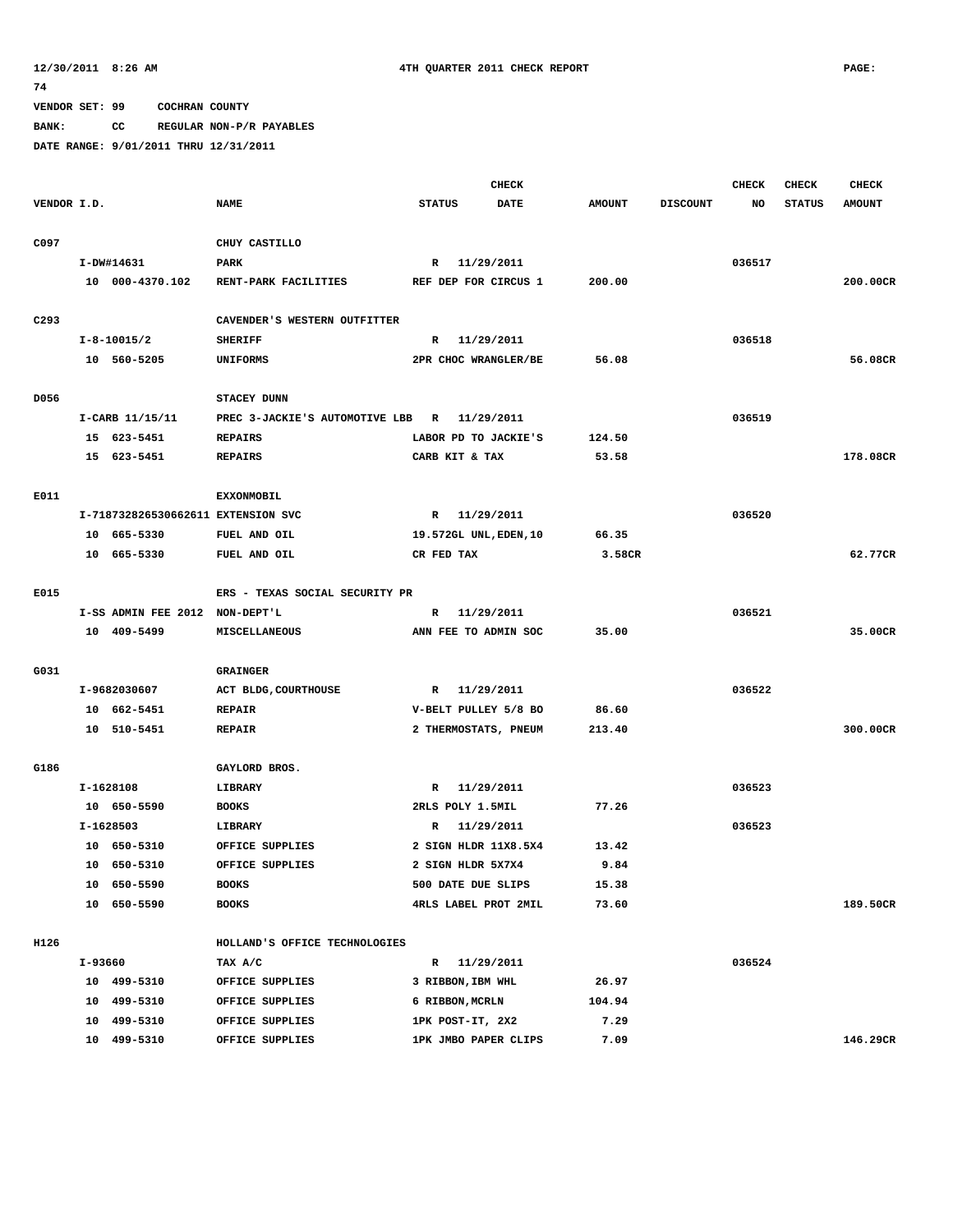## **VENDOR SET: 99 COCHRAN COUNTY**

# **BANK: CC REGULAR NON-P/R PAYABLES**

|             |                      |                                                   | <b>CHECK</b><br><b>STATUS</b><br><b>DATE</b> |            |               |                 | <b>CHECK</b> | <b>CHECK</b>  | <b>CHECK</b>  |
|-------------|----------------------|---------------------------------------------------|----------------------------------------------|------------|---------------|-----------------|--------------|---------------|---------------|
| VENDOR I.D. |                      | <b>NAME</b>                                       |                                              |            | <b>AMOUNT</b> | <b>DISCOUNT</b> | NO           | <b>STATUS</b> | <b>AMOUNT</b> |
|             |                      |                                                   |                                              |            |               |                 |              |               |               |
| J040        |                      | JONES MCCLURE PUBLISHING                          |                                              |            |               |                 |              |               |               |
|             | I-100253936          | DISTRICT COURT                                    | R                                            | 11/29/2011 |               |                 | 036525       |               |               |
|             | 10 435-5310          | OFFICE SUPPLIES                                   | O'CONNOR'S FAM CODE+                         |            | 79.00         |                 |              |               |               |
|             | 10 435-5310          | OFFICE SUPPLIES                                   | SHIPPING                                     |            | 7.00          |                 |              |               | 86.00CR       |
| J044        |                      | JAMES PUBLISHING INC.                             |                                              |            |               |                 |              |               |               |
|             | I-2921968            | CO ATTY/LAW LIBRARY                               | R                                            | 11/29/2011 |               |                 | 036526       |               |               |
|             | 10 475-5590          | LAW LIBRARY MTRLS/UPDATES                         | TCJ12 REV W/CD ROM                           |            | 79.99         |                 |              |               |               |
|             | 10 475-5590          | LAW LIBRARY MTRLS/UPDATES                         | SHIPPING                                     |            | 7.95          |                 |              |               | 87.94CR       |
|             |                      |                                                   |                                              |            |               |                 |              |               |               |
| L015        |                      | LUBBOCK COUNTY, TEXAS                             |                                              |            |               |                 |              |               |               |
|             | I-OCT 11 ADR FEES    | DISTRICT COURT                                    | R                                            | 11/29/2011 |               |                 | 036527       |               |               |
|             | 19 435-5409          | A.D.R. CONTRACT                                   | DISTRICT ADR                                 |            | 10.00         |                 |              |               |               |
|             | 19 435-5409          | A.D.R. CONTRACT                                   | COUNTY ADR                                   |            | 20.00         |                 |              |               | 30.00CR       |
|             |                      |                                                   |                                              |            |               |                 |              |               |               |
| M241        |                      | ROSA MARTINEZ                                     |                                              |            |               |                 |              |               |               |
|             | I-DW#14621           | <b>ACTIVITY BLDG</b>                              | R                                            | 11/29/2011 |               |                 | 036528       |               |               |
|             | 10 000-4370.101      | RENT-ACTIVITY BUILDING                            | REF DEP FOR 11/5/11                          |            | 125.00        |                 |              |               | 125.00CR      |
| N055        |                      | <b>JEFF NICHOLSON</b>                             |                                              |            |               |                 |              |               |               |
|             | I-11-07-1402         | DISTRICT COURT                                    | R 11/29/2011                                 |            |               |                 | 036529       |               |               |
|             | 10 435-5400          | ATTORNEY AD LITEM                                 | 11-07-1402, BENSON, FE                       |            | 600.00        |                 |              |               | 600.00CR      |
|             |                      |                                                   |                                              |            |               |                 |              |               |               |
| 0013        |                      | OLD REPUBLIC SURETY COMPA                         |                                              |            |               |                 |              |               |               |
|             | I-LP01036980 2012    | COUNTY AUDITOR                                    | R                                            | 11/29/2011 |               |                 | 036530       |               |               |
|             | 10 495-5480          | BONDS & NOTARY FEES                               | PUB OFF BOND RENEWAL                         |            | 50.00         |                 |              |               | 50.00CR       |
|             |                      |                                                   |                                              |            |               |                 |              |               |               |
| 0101        |                      | OSCAR'S AUTOMOTIVE                                |                                              |            |               |                 |              |               |               |
|             | $I - 11/7/11$        | PREC <sub>2</sub>                                 | R                                            | 11/29/2011 |               |                 | 036531       |               |               |
|             | 15 622-5451          | <b>REPAIRS</b>                                    | REPL FUEL FILTER '08                         |            | 15.00         |                 |              |               |               |
|             | 15 622-5451          | <b>REPAIRS</b>                                    | FUEL FILTER                                  |            | 18.08         |                 |              |               | 33.08CR       |
|             |                      | 110TH JUDICIAL DISTRICT JUVENI                    |                                              |            |               |                 |              |               |               |
| 0109        |                      |                                                   |                                              | 11/29/2011 |               |                 | 036532       |               |               |
|             | I-210<br>10 571-5413 | <b>JUVENILE PROBATION</b><br>RESIDENTIAL SERVICES | R<br>31 DAYS, JUV#810                        |            | 2,170.00      |                 |              |               | 2,170.00CR    |
|             |                      |                                                   |                                              |            |               |                 |              |               |               |
| 0111        |                      | BENNIE O'BRIEN                                    |                                              |            |               |                 |              |               |               |
|             | I-AMEND ELEC 2011    | <b>ELECTIONS</b>                                  | R 11/29/2011                                 |            |               |                 | 036533       |               |               |
|             | 10 490-5102          | ELECTION SALARIES                                 | 13.83 HRS @ \$10.00                          |            | 138.33        |                 |              |               | 138.33CR      |
|             |                      |                                                   |                                              |            |               |                 |              |               |               |
| Q001        |                      | QUILL CORPORATION                                 |                                              |            |               |                 |              |               |               |
|             | I-7952105            | LIBRARY                                           | R 11/29/2011                                 |            |               |                 | 036534       |               |               |
|             | 10 650-5332          | CUSTODIAL SUPPLIES                                | <b>1CS SPARKLE WHITE PK</b>                  |            | 9.48          |                 |              |               |               |
|             | 10 650-5332          | CUSTODIAL SUPPLIES                                | 5 CLOROX DISINF WIPE                         |            | 24.95         |                 |              |               |               |
|             | 10 650-5310          | OFFICE SUPPLIES                                   | QUILL MOUSE PAD                              |            | 28.40         |                 |              |               |               |
|             | 10 650-5310          | OFFICE SUPPLIES                                   | $1"X2-5/8"$ LASER WHT                        |            | 26.99         |                 |              |               |               |
|             | 10 650-5310          | OFFICE SUPPLIES                                   | $3-3/3$ "X4" LASER WHT                       |            | 31.19         |                 |              |               |               |
|             | 10 650-5310          | OFFICE SUPPLIES                                   | 2 9X12.5 CLIPBOARDS                          |            | 2.54          |                 |              |               |               |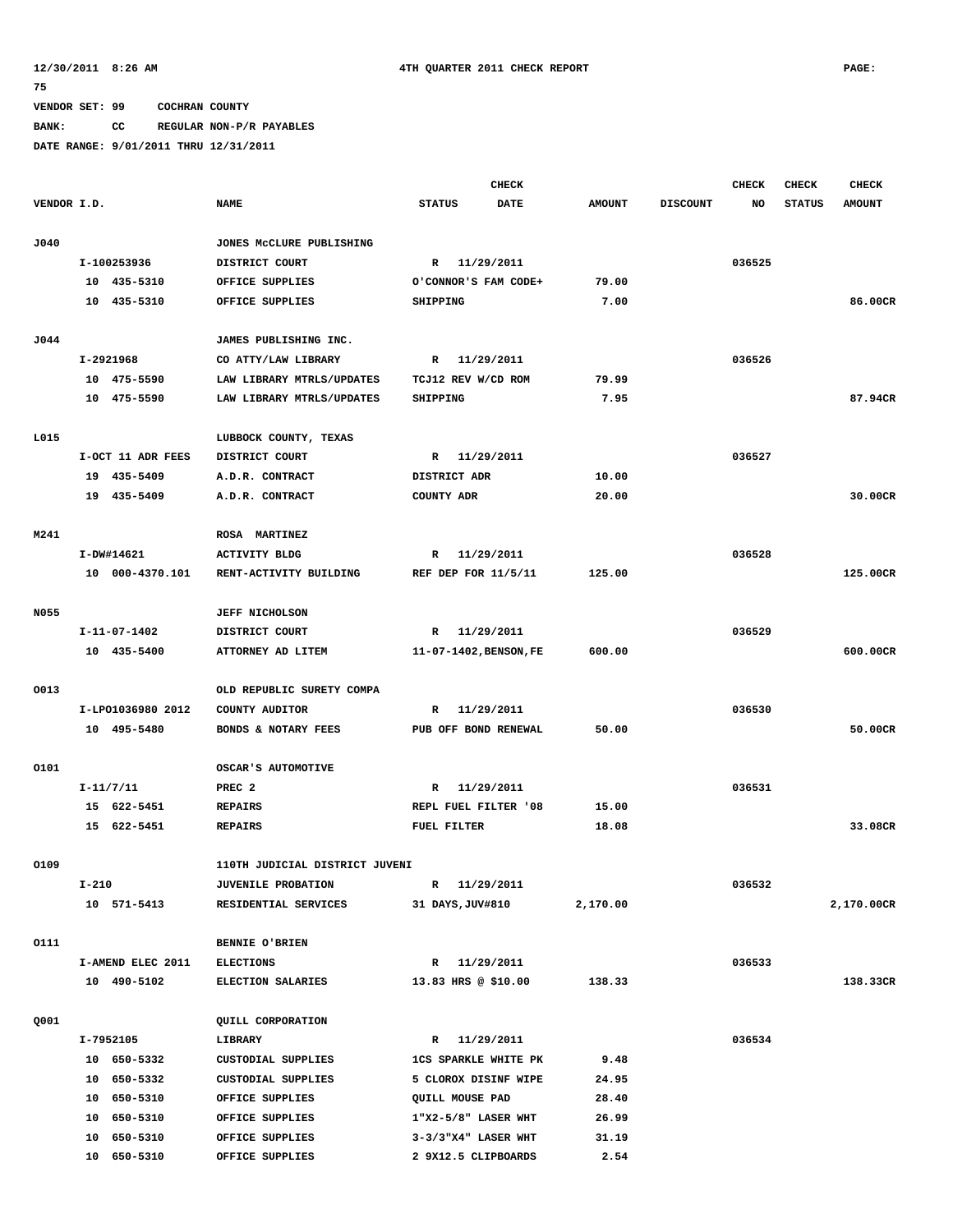## **VENDOR SET: 99 COCHRAN COUNTY BANK: CC REGULAR NON-P/R PAYABLES**

|             |         |                 |                              |                      | CHECK                |               |                 | <b>CHECK</b> | <b>CHECK</b>  | <b>CHECK</b>  |
|-------------|---------|-----------------|------------------------------|----------------------|----------------------|---------------|-----------------|--------------|---------------|---------------|
| VENDOR I.D. |         |                 | <b>NAME</b>                  | <b>STATUS</b>        | <b>DATE</b>          | <b>AMOUNT</b> | <b>DISCOUNT</b> | NO           | <b>STATUS</b> | <b>AMOUNT</b> |
| Q001        |         |                 | QUILL CORPORATION<br>CONT    |                      |                      |               |                 |              |               |               |
|             |         | I-7952105       | LIBRARY                      |                      | R 11/29/2011         |               |                 | 036534       |               |               |
|             |         | 10 650-5310     | OFFICE SUPPLIES              |                      | SWINGLINE PAPER CUTT | 94.99         |                 |              |               |               |
|             |         | 10 650-5310     | OFFICE SUPPLIES              |                      | MINI CHEST 7DRS W/OR | 48.79         |                 |              |               |               |
|             |         | 10 650-5310     | OFFICE SUPPLIES              |                      | 1BX KRAFT PAD MAILER | 9.59          |                 |              |               |               |
|             |         | 10 650-5310     | OFFICE SUPPLIES              |                      | 1BX SELF SEAL PAD MA | 10.79         |                 |              |               |               |
|             |         | 10 650-5499     | MISCELLANEOUS                |                      | TAZO TEA ASST FLAVOR |               |                 |              |               |               |
|             |         | 10 650-5310     | OFFICE SUPPLIES              |                      | CORK BOARD W/ALUM FR | 30.79         |                 |              |               |               |
|             |         | 10 650-5310     | OFFICE SUPPLIES              | 2012 DESK PAD        |                      | 4.99          |                 |              |               |               |
|             |         | I-7992195       | LIBRARY                      |                      | R 11/29/2011         |               |                 | 036534       |               |               |
|             |         | 10 650-5310     | OFFICE SUPPLIES              |                      | UTILITY TABLE W/SHEL | 145.79        |                 |              |               | 469.28CR      |
|             |         |                 |                              |                      |                      |               |                 |              |               |               |
| R033        |         |                 | GERALD RAMSEY                |                      |                      |               |                 |              |               |               |
|             |         | I-DEC '11 RENT  | NON-DEPT'L/STORAGE           | R                    | 11/29/2011           |               |                 | 036535       |               |               |
|             |         | 10 409-5499     | <b>MISCELLANEOUS</b>         |                      | STORAGE BLDG RENT DE | 300.00        |                 |              |               | 300.00CR      |
| R124        |         |                 | JOHN ROLEY AUTOCENTER LTD    |                      |                      |               |                 |              |               |               |
|             | I-14333 |                 | <b>EXTENSION SVC</b>         | R                    | 11/29/2011           |               |                 | 036536       |               |               |
|             |         | 10 665-5451     | <b>REPAIRS</b>               |                      | REPL STR WHL POS SNS | 212.50        |                 |              |               |               |
|             |         | 10 665-5451     | <b>REPAIRS</b>               | <b>SENSOR</b>        |                      | 108.71        |                 |              |               |               |
|             |         | 10 665-5451     | <b>REPAIRS</b>               | OIL CHG LABOR        |                      | 10.00         |                 |              |               |               |
|             |         | 10 665-5451     | <b>REPAIRS</b>               | OIL FILTER           |                      | 46.30         |                 |              |               |               |
|             |         | 10 665-5451     | <b>REPAIRS</b>               | <b>SHOP SUPPLIES</b> |                      | 17.80         |                 |              |               | 395.31CR      |
|             |         |                 |                              |                      |                      |               |                 |              |               |               |
| S005        |         |                 | DORIS SEALY, COUNTY TREAS    |                      |                      |               |                 |              |               |               |
|             |         | I-ELLIPTICAL    | NON-DEPT'L                   | R                    | 11/29/2011           |               |                 | 036537       |               |               |
|             |         | 10 409-5300     | COUNTY-WIDE SUPPLIES         |                      | E25 SOLE ELLIPTICAL/ | 999.99        |                 |              |               |               |
|             |         | I-HR W/S 2011   | <b>TREASURER, AUDITOR</b>    | R                    | 11/29/2011           |               |                 | 036537       |               |               |
|             |         | 10 497-5427     | CONTINUING EDUCATION         |                      | 122 MI LBK, HR WORKS | 33.86         |                 |              |               |               |
|             |         | 10 495-5427     | CONTINUING EDUCATION         | 122 MI HR WORKSHOP   |                      | 33.85         |                 |              |               | 1,067.70CR    |
| S017        |         |                 | SOUTH PLAINS E. M. S. INC    |                      |                      |               |                 |              |               |               |
|             |         | $I-11/12$ SPEMS | PUBLIC SAFETY*OTHER          | R                    | 11/29/2011           |               |                 | 036538       |               |               |
|             |         | 10 580-5404     | MEDICAL-E.M.S. SUBSIDIES     |                      | 2011/12 SPEMS ASSESS | 3,500.00      |                 |              |               | 3,500.00CR    |
| S063        |         |                 | ANGEL RAMIREZ, dba           |                      |                      |               |                 |              |               |               |
|             | I-9281  |                 | PREC <sub>2</sub>            |                      | R 11/29/2011         |               |                 | 036539       |               |               |
|             |         | 15 622-5454     | TIRES                        | 2 MT/DISMT, 07 FORD  |                      | 70.00         |                 |              |               |               |
|             |         | 15 622-5454     | TIRES                        |                      | 1 MT/DSMT, BELLY DUM | 35.00         |                 |              |               |               |
|             |         | 15 622-5454     | TIRES                        | TIRE VOLCANIZE       |                      | 65.00         |                 |              |               | 170.00CR      |
|             |         |                 |                              |                      |                      |               |                 |              |               |               |
| S071        |         |                 | SCRIPT OFFICE PRODUCTS, INC. |                      |                      |               |                 |              |               |               |
|             | I-37798 |                 | <b>JUSTICE OF PEACE</b>      | R 11/29/2011         |                      |               |                 | 036540       |               |               |
|             |         | 10 455-5310     | OFFICE SUPPLIES              | 1 HP TONER           |                      | 78.95         |                 |              |               |               |
|             |         | 10 455-5310     | OFFICE SUPPLIES              | 1 TN360 TONER        |                      | 68.49         |                 |              |               |               |
|             |         | 10 455-5310     | OFFICE SUPPLIES              | 1 DESK CALENDAR      |                      | 15.95         |                 |              |               |               |
|             | I-37871 |                 | <b>SHERIFF</b>               |                      | R 11/29/2011         |               |                 | 036540       |               |               |
|             |         | 10 560-5310     | OFFICE SUPPLIES              |                      | DIFF IN CHAIR EXCH ( | 190.40        |                 |              |               |               |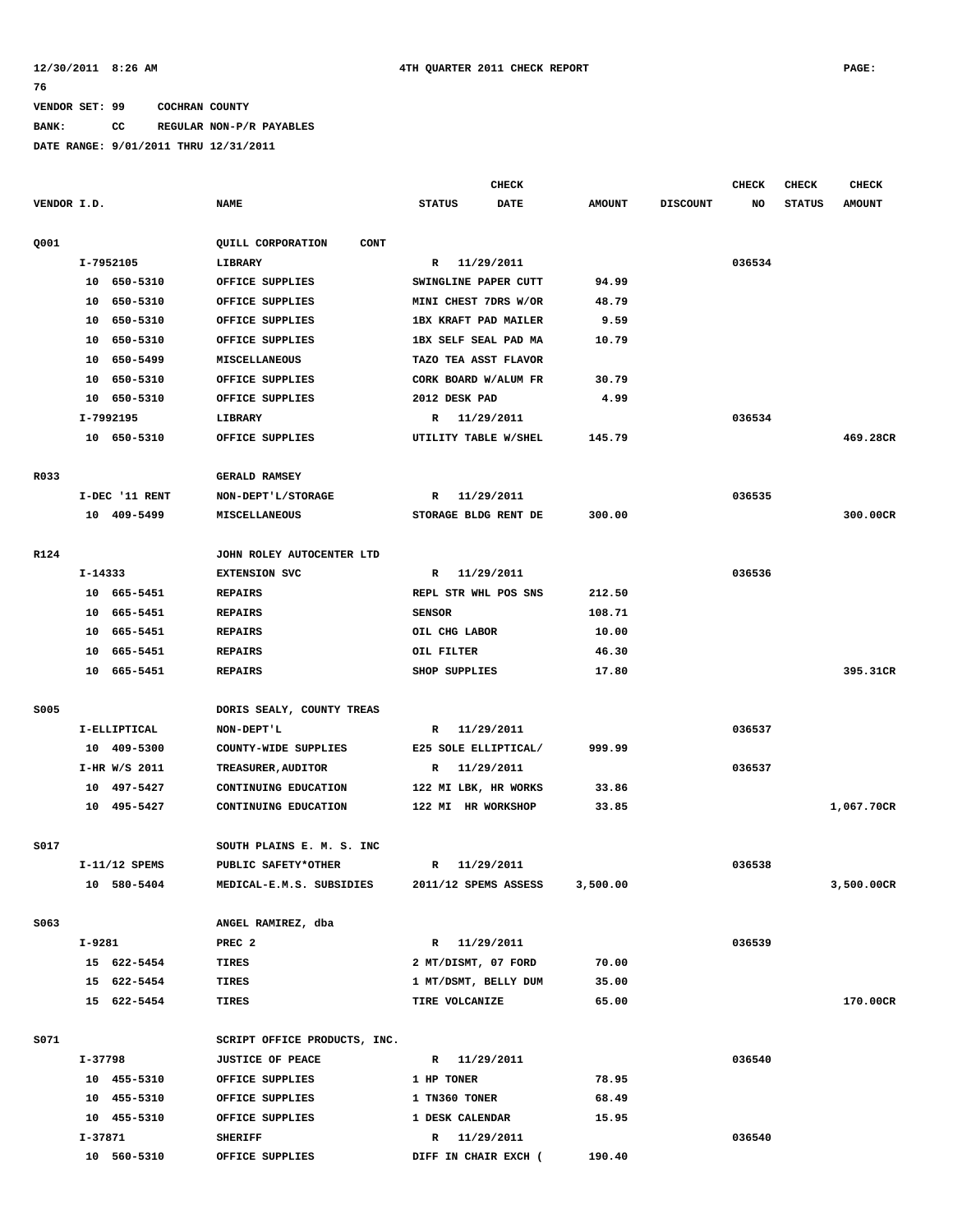#### **VENDOR SET: 99 COCHRAN COUNTY**

# **BANK: CC REGULAR NON-P/R PAYABLES**

|             |           |                              |                                | <b>CHECK</b><br><b>STATUS</b><br><b>DATE</b> |            |               |                 | <b>CHECK</b> | <b>CHECK</b>  | <b>CHECK</b>  |
|-------------|-----------|------------------------------|--------------------------------|----------------------------------------------|------------|---------------|-----------------|--------------|---------------|---------------|
| VENDOR I.D. |           |                              | <b>NAME</b>                    |                                              |            | <b>AMOUNT</b> | <b>DISCOUNT</b> | NO           | <b>STATUS</b> | <b>AMOUNT</b> |
|             |           |                              |                                |                                              |            |               |                 |              |               |               |
| S071        |           |                              | SCRIPT OFFICE PRODUCTSCONT     |                                              |            |               |                 |              |               |               |
|             | I-37871   |                              | <b>SHERIFF</b>                 | $\mathbb{R}$                                 | 11/29/2011 |               |                 | 036540       |               |               |
|             |           | 10 560-5310                  | OFFICE SUPPLIES                | HON 3528NT AT                                |            |               |                 |              |               |               |
|             | I-37914   |                              | TREASURER                      | R                                            | 11/29/2011 |               |                 | 036540       |               |               |
|             |           | 10 497-5310                  | OFFICE SUPPLIES                | WALL CALENDAR                                |            | 15.95         |                 |              |               | 369.74CR      |
|             |           |                              |                                |                                              |            |               |                 |              |               |               |
| S149        |           |                              | SHERIFFS' ASSOCIATION OF       |                                              |            |               |                 |              |               |               |
|             |           | I-26315 2012/STALCUP SHERIFF |                                | R                                            | 11/29/2011 |               |                 | 036541       |               |               |
|             |           | 10 560-5481                  | DUES AND REGISTRATION          | SHERIFF'S DUES FOR 2                         |            | 25.00         |                 |              |               | 25.00CR       |
|             |           |                              |                                |                                              |            |               |                 |              |               |               |
| <b>S222</b> |           |                              | SOUTH PLAINS COMMUNICATIONS    |                                              |            |               |                 | 036542       |               |               |
|             | I-643445  |                              | <b>SHERIFF</b>                 | R                                            | 11/29/2011 |               |                 |              |               |               |
|             |           | 10 560-5452<br>10 560-5452   | OFFICE EQUIPMENT REPAIR        | PRIMARY, BKUP REPAIR                         |            | 292.50        |                 |              |               |               |
|             |           |                              | OFFICE EQUIPMENT REPAIR        | CNCTRS, JUMPERS                              |            |               |                 |              |               |               |
|             |           | 10 560-5452                  | OFFICE EQUIPMENT REPAIR        | MILEAGE CHG                                  |            | 60.00         |                 |              |               | 352.50CR      |
| S281        |           |                              | <b>STAPLES</b>                 |                                              |            |               |                 |              |               |               |
|             |           | I-2055557001                 | <b>SHERIFF</b>                 | R                                            | 11/29/2011 |               |                 | 036543       |               |               |
|             |           | 10 560-5310                  | OFFICE SUPPLIES                | #10 SEC ENV/2BX                              |            | 17.98         |                 |              |               |               |
|             |           | 10 560-5310                  | OFFICE SUPPLIES                | 1DZ TAPE 3PK                                 |            | 19.99         |                 |              |               |               |
|             |           | 10 560-5310                  | OFFICE SUPPLIES                | 3DZ RULED GLD PADS                           |            | 59.97         |                 |              |               |               |
|             | 10        | 560-5310                     | OFFICE SUPPLIES                | 8GB SANDISK                                  |            | 19.99         |                 |              |               |               |
|             |           | 10 560-5310                  | OFFICE SUPPLIES                | <b>1PK LASER LABELS</b>                      |            | 12.79         |                 |              |               |               |
|             |           | I-2055557002                 | <b>SHERIFF</b>                 | R                                            | 11/29/2011 |               |                 | 036543       |               |               |
|             |           | 10 560-5310                  | OFFICE SUPPLIES                | 3DZ 5X8 GOLD PADS                            |            | 41.97         |                 |              |               | 172.69CR      |
|             |           |                              |                                |                                              |            |               |                 |              |               |               |
| S331        |           |                              | STANDARD COFFEE SERVICE        |                                              |            |               |                 |              |               |               |
|             |           | I-8311-77937                 | NON-DEPT'L                     | R                                            | 11/29/2011 |               |                 | 036544       |               |               |
|             |           | 10 409-5300                  | COUNTY-WIDE SUPPLIES           | 1 CIDER                                      |            | 8.46          |                 |              |               |               |
|             |           | 10 409-5300                  | COUNTY-WIDE SUPPLIES           | 8 FR VAN CRMR                                |            | 58.64         |                 |              |               |               |
|             |           | 10 409-5300                  | COUNTY-WIDE SUPPLIES           | 2 FR VAN CAPP                                |            | 15.16         |                 |              |               |               |
|             | 10        | 409-5300                     | COUNTY-WIDE SUPPLIES           | NESTLE HOT CHOC                              |            | 16.36         |                 |              |               |               |
|             |           | 10 409-5300                  | COUNTY-WIDE SUPPLIES           | AAA EXC DECAF                                |            | 47.55         |                 |              |               |               |
|             |           | 10 409-5300                  | COUNTY-WIDE SUPPLIES           | 5 AAA EXC REG                                |            | 199.50        |                 |              |               |               |
|             |           | 10 409-5300                  | COUNTY-WIDE SUPPLIES           | FUEL ADJ                                     |            | 3.85          |                 |              |               | 349.52CR      |
|             |           |                              |                                |                                              |            |               |                 |              |               |               |
| S379        |           |                              | SOUTH PLAINS FORENSIC PATHOLOG |                                              |            |               |                 |              |               |               |
|             | $I - 530$ |                              | <b>JUSTICE OF PEACE</b>        | R 11/29/2011                                 |            |               |                 | 036545       |               |               |
|             |           | 10 455-5405                  | <b>AUTOPSY</b>                 | AUTOPSY/WM LAVINDER                          |            | 2,000.00      |                 |              |               | 2,000.00CR    |
|             |           |                              |                                |                                              |            |               |                 |              |               |               |
| S387        |           |                              | IRENE SEALY                    |                                              |            |               |                 |              |               |               |
|             |           | I-WTLS MTG 11/10/11 LIBRARY  |                                | R 11/29/2011                                 |            |               |                 | 036546       |               |               |
|             |           | 10 650-5427                  | CONTINUING EDUCATION           | 191 MI@ \$.555, TO/FR                        |            | 106.01        |                 |              |               |               |
|             |           | 10 650-5427                  | CONTINUING EDUCATION           | <b>WORKSHOP FEE</b>                          |            | 5.00          |                 |              |               | 111.01CR      |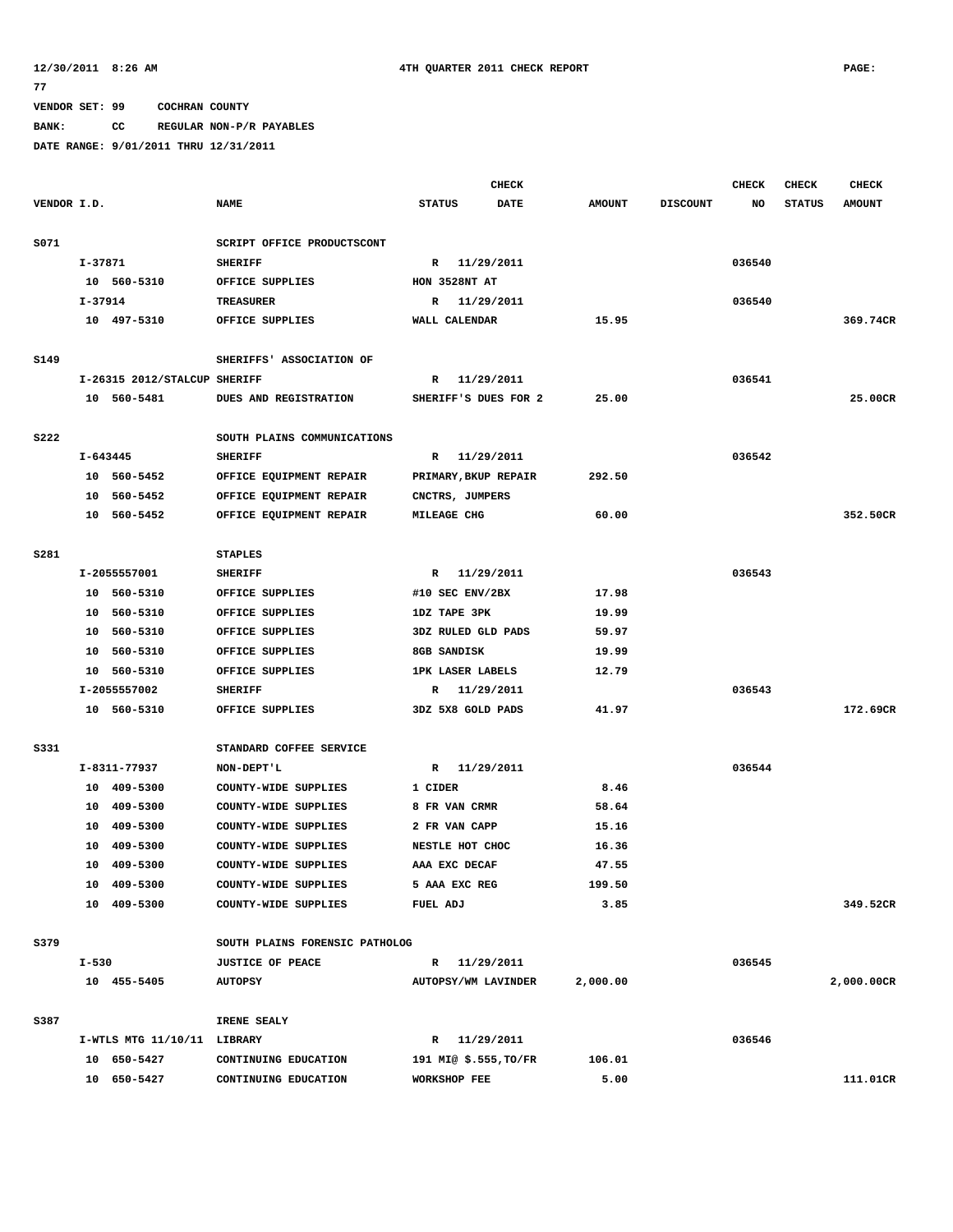# **VENDOR SET: 99 COCHRAN COUNTY**

# **BANK: CC REGULAR NON-P/R PAYABLES**

|             |                                  |                                                        |                                              | <b>CHECK</b> |                |                 | <b>CHECK</b> | <b>CHECK</b>  | <b>CHECK</b>  |
|-------------|----------------------------------|--------------------------------------------------------|----------------------------------------------|--------------|----------------|-----------------|--------------|---------------|---------------|
| VENDOR I.D. |                                  | <b>NAME</b>                                            | <b>STATUS</b>                                | DATE         | <b>AMOUNT</b>  | <b>DISCOUNT</b> | NO           | <b>STATUS</b> | <b>AMOUNT</b> |
|             |                                  |                                                        |                                              |              |                |                 |              |               |               |
| T077        |                                  | TEXAS PARKS & WILDLIFE                                 |                                              |              |                |                 |              |               |               |
|             | I-10 ISSUES 11/11                | LIBRARY                                                | R                                            | 11/29/2011   |                |                 | 036547       |               |               |
|             | 10 650-5590                      | <b>BOOKS</b>                                           | 10 ISSUES TX P&W MAG                         |              | 12.00          |                 |              |               | 12.00CR       |
| T083        |                                  | TYLER TECHNOLOGIES, INC                                |                                              |              |                |                 |              |               |               |
|             | I-32785                          | NON-DEPT'L                                             | R                                            | 11/29/2011   |                |                 | 036548       |               |               |
|             | 10 409-5411                      | MAINTENANCE CONTRACTS                                  | MONTHLY NETWORK FEE                          |              | 200.00         |                 |              |               | 200.00CR      |
|             |                                  |                                                        |                                              |              |                |                 |              |               |               |
| T184        |                                  | THYSSENKRUPP ELEVATOR COR                              |                                              |              |                |                 |              |               |               |
|             | I-111276                         | <b>COURTHOUSE</b>                                      | R                                            | 11/29/2011   |                |                 | 036549       |               |               |
|             | 10 510-5411                      | MAINTENANCE CONTRACTS                                  | ELEVATOR MAINTENANCE                         |              | 540.67         |                 |              |               | 540.67CR      |
| U031        |                                  | UNIQUE SPECIALTIES                                     |                                              |              |                |                 |              |               |               |
|             | I-101111B                        | JUVENILE PROBATION                                     | R                                            | 11/29/2011   |                |                 | 036550       |               |               |
|             | 10 571-5310                      | OFFICE SUPPLIES                                        | <b>BADGE STYLE B2075</b>                     |              | 67.50          |                 |              |               | 67.50CR       |
|             |                                  |                                                        |                                              |              |                |                 |              |               |               |
| W007        |                                  | WEST, A THOMSON REUTERS BUSINE                         |                                              |              |                |                 |              |               |               |
|             | I-6076061998                     | CO ATTY/LAW LIBRARY                                    | R                                            | 11/29/2011   |                |                 | 036551       |               |               |
|             | 10 475-5590                      | LAW LIBRARY MTRLS/UPDATES                              | 2012 LGC PAMPHLET                            |              | 70.00          |                 |              |               |               |
|             | 10 475-5310                      | OFFICE SUPPLIES                                        | 2012 LGC PAMPHLET                            |              | 70.00          |                 |              |               |               |
|             | I-823890837                      | CO ATTY/LAW LIBRARY                                    | 11/29/2011<br>R                              |              |                |                 | 036551       |               |               |
|             | 10 475-5590                      | LAW LIBRARY MTRLS/UPDATES                              | 2012 PROBATE CODE PM                         |              | 47.00          |                 |              |               |               |
|             | 10 475-5590                      | LAW LIBRARY MTRLS/UPDATES                              | TX VERN STAT ALC BEV                         |              | 28.00          |                 |              |               |               |
|             | 10 475-5590                      | LAW LIBRARY MTRLS/UPDATES                              | TX VERN STAT ALC BEV                         |              | 28.00          |                 |              |               |               |
|             | 475-5590<br>10                   | LAW LIBRARY MTRLS/UPDATES                              | TX VERN STAT CIV PR,                         |              | 28.00          |                 |              |               |               |
|             | 475-5590<br>10                   | LAW LIBRARY MTRLS/UPDATES                              | TX VERN STAT CIV PR,                         |              | 28.00          |                 |              |               |               |
|             | 475-5590<br>10                   | LAW LIBRARY MTRLS/UPDATES                              | TX VERN STAT CIV PR,                         |              | 28.00          |                 |              |               |               |
|             | 475-5590<br>10                   | LAW LIBRARY MTRLS/UPDATES                              | TX VERN STAT CIV PR,                         |              | 28.00          |                 |              |               |               |
|             | 475-5590<br>10                   | LAW LIBRARY MTRLS/UPDATES                              | TX VERN STAT CIV PR,                         |              | 28.00          |                 |              |               |               |
|             | 475-5590<br>10                   | LAW LIBRARY MTRLS/UPDATES                              | TX VERN STAT CIV PR,                         |              | 28.00          |                 |              |               |               |
|             | 475-5590<br>10                   | LAW LIBRARY MTRLS/UPDATES                              | TX VERN STAT CIV PR,                         |              | 28.00          |                 |              |               |               |
|             | 475-5590<br>10                   | LAW LIBRARY MTRLS/UPDATES                              | TX VERN STAT CIV PR,                         |              | 28.00          |                 |              |               |               |
|             | 10<br>475-5590                   | LAW LIBRARY MTRLS/UPDATES                              | TX VERN STAT EDUC V1                         |              | 28.00          |                 |              |               |               |
|             | 475-5590<br>10                   | LAW LIBRARY MTRLS/UPDATES                              | TX VERN STAT EDUC V1<br>TX VERN STAT EDUC V2 |              | 28.00          |                 |              |               |               |
|             | 475-5590<br>10<br>475-5590<br>10 | LAW LIBRARY MTRLS/UPDATES<br>LAW LIBRARY MTRLS/UPDATES | TX VERN STAT EDUC V3                         |              | 28.00<br>28.00 |                 |              |               |               |
|             | 475-5590<br>10                   | LAW LIBRARY MTRLS/UPDATES                              | TX VERN STAT EDUC V4                         |              | 28.00          |                 |              |               |               |
|             | 475-5590<br>10                   | LAW LIBRARY MTRLS/UPDATES                              | TX VERN STAT ELEC V1                         |              | 28.00          |                 |              |               |               |
|             | 475-5590<br>10                   | LAW LIBRARY MTRLS/UPDATES                              | TX VERN STAT ELEC V1                         |              | 28.00          |                 |              |               |               |
|             | 475-5590<br>10                   | LAW LIBRARY MTRLS/UPDATES                              | TX VERN STAT ELEC V2                         |              | 28.00          |                 |              |               |               |
|             | 475-5590<br>10                   | LAW LIBRARY MTRLS/UPDATES                              | TX VERN STAT FAMILY                          |              | 28.00          |                 |              |               |               |
|             | 475-5590<br>10                   | LAW LIBRARY MTRLS/UPDATES                              | TX VERN STAT FAMILY                          |              | 28.00          |                 |              |               |               |
|             | 475-5590<br>10                   | LAW LIBRARY MTRLS/UPDATES                              | TX VERN STAT FAMILY                          |              | 28.00          |                 |              |               |               |
|             | 475-5590<br>10                   | LAW LIBRARY MTRLS/UPDATES                              | TX VERN STAT FAMILY                          |              | 28.00          |                 |              |               |               |
|             | 475-5590<br>10                   | LAW LIBRARY MTRLS/UPDATES                              | TX VERN STAT FAMILY                          |              | 28.00          |                 |              |               |               |
|             | 475-5590<br>10                   | LAW LIBRARY MTRLS/UPDATES                              | TX VERN STAT FAMILY                          |              | 28.00          |                 |              |               |               |
|             | 475-5590<br>10                   | LAW LIBRARY MTRLS/UPDATES                              | TX VERN STAT FAMILY                          |              | 28.00          |                 |              |               |               |
|             | 10 475-5590                      | LAW LIBRARY MTRLS/UPDATES                              | TX VERN STAT FINANCE                         |              | 28.00          |                 |              |               |               |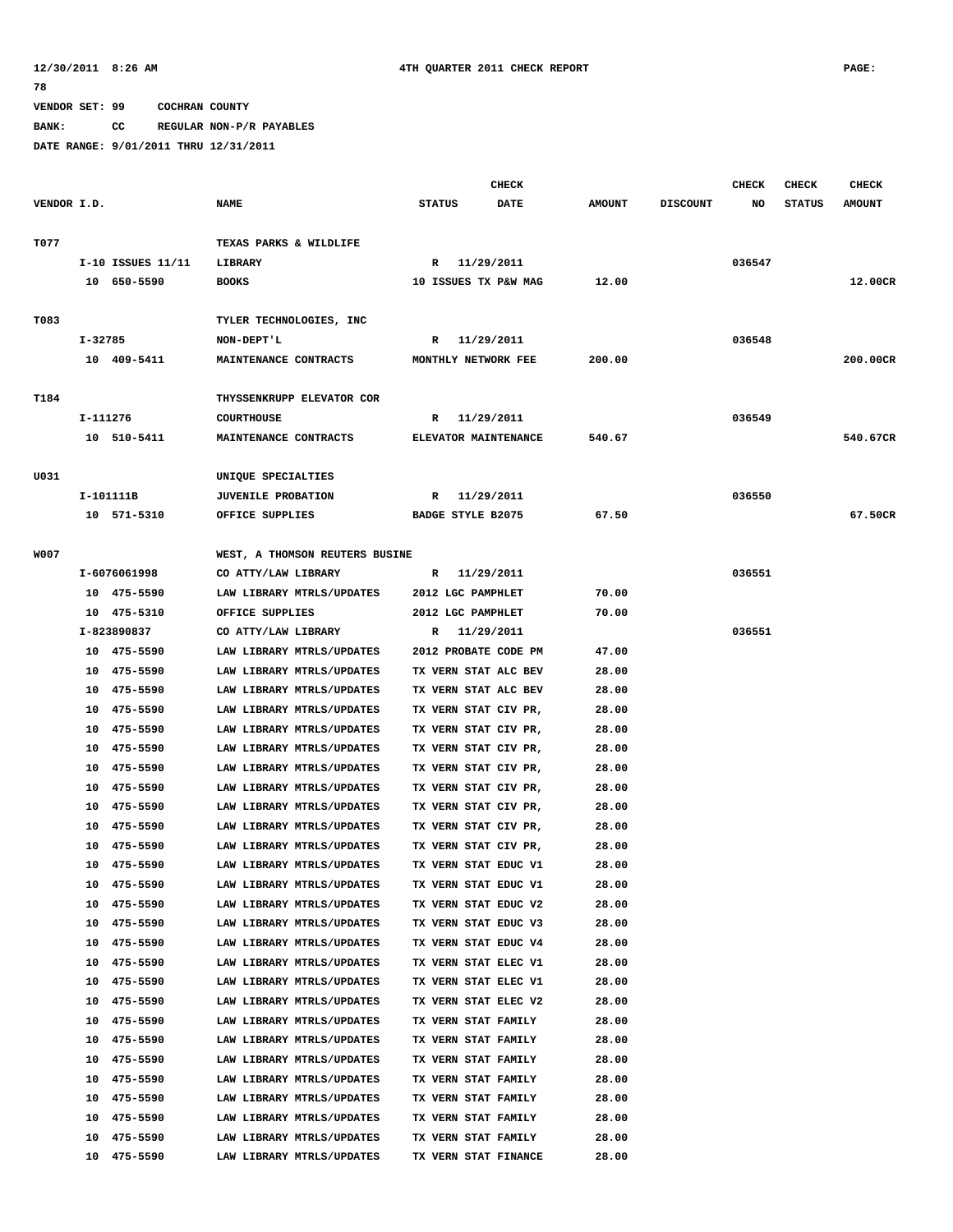# **VENDOR SET: 99 COCHRAN COUNTY**

**BANK: CC REGULAR NON-P/R PAYABLES**

|             |    |             |                            |               |            | <b>CHECK</b>                |               |                 | <b>CHECK</b> | <b>CHECK</b>  | CHECK         |
|-------------|----|-------------|----------------------------|---------------|------------|-----------------------------|---------------|-----------------|--------------|---------------|---------------|
| VENDOR I.D. |    |             | <b>NAME</b>                | <b>STATUS</b> |            | DATE                        | <b>AMOUNT</b> | <b>DISCOUNT</b> | NO           | <b>STATUS</b> | <b>AMOUNT</b> |
| W007        |    |             | WEST, A THOMSON REUTERCONT |               |            |                             |               |                 |              |               |               |
|             |    | I-823890837 | CO ATTY/LAW LIBRARY        | R             | 11/29/2011 |                             |               |                 | 036551       |               |               |
|             | 10 | 475-5590    | LAW LIBRARY MTRLS/UPDATES  |               |            | TX VERN STAT FINANCE        | 28.00         |                 |              |               |               |
|             | 10 | 475-5590    | LAW LIBRARY MTRLS/UPDATES  |               |            | TX VERN STAT FINANCE        | 28.00         |                 |              |               |               |
|             | 10 | 475-5590    | LAW LIBRARY MTRLS/UPDATES  |               |            | TX VERN STAT FINANCE        | 28.00         |                 |              |               |               |
|             | 10 | 475-5590    | LAW LIBRARY MTRLS/UPDATES  |               |            | TX VERN STAT GOVT V1        | 28.00         |                 |              |               |               |
|             | 10 | 475-5590    | LAW LIBRARY MTRLS/UPDATES  |               |            | TX VERN STAT GOVT V2        | 28.00         |                 |              |               |               |
|             | 10 | 475-5590    | LAW LIBRARY MTRLS/UPDATES  |               |            | TX VERN STAT GOVT V2        | 28.00         |                 |              |               |               |
|             | 10 | 475-5590    | LAW LIBRARY MTRLS/UPDATES  |               |            | TX VERN STAT GOVT V3        | 28.00         |                 |              |               |               |
|             | 10 | 475-5590    | LAW LIBRARY MTRLS/UPDATES  |               |            | TX VERN STAT GOVT V3        | 28.00         |                 |              |               |               |
|             | 10 | 475-5590    | LAW LIBRARY MTRLS/UPDATES  |               |            | TX VERN STAT GOVT V3        | 28.00         |                 |              |               |               |
|             | 10 | 475-5590    | LAW LIBRARY MTRLS/UPDATES  |               |            | TX VERN STAT GOVT V4        | 28.00         |                 |              |               |               |
|             | 10 | 475-5590    | LAW LIBRARY MTRLS/UPDATES  |               |            | TX VERN STAT GOVT V4        | 28.00         |                 |              |               |               |
|             | 10 | 475-5590    | LAW LIBRARY MTRLS/UPDATES  |               |            | TX VERN STAT GOVT V5        | 28.00         |                 |              |               |               |
|             | 10 | 475-5590    | LAW LIBRARY MTRLS/UPDATES  |               |            | TX VERN STAT GOVT V5        | 28.00         |                 |              |               |               |
|             | 10 | 475-5590    | LAW LIBRARY MTRLS/UPDATES  |               |            | TX VERN STAT GOVT V6        | 28.00         |                 |              |               |               |
|             | 10 | 475-5590    | LAW LIBRARY MTRLS/UPDATES  |               |            | TX VERN STAT GOVT V6        | 28.00         |                 |              |               |               |
|             | 10 | 475-5590    | LAW LIBRARY MTRLS/UPDATES  |               |            | TX VERN STAT GOVT V7        | 28.00         |                 |              |               |               |
|             | 10 | 475-5590    | LAW LIBRARY MTRLS/UPDATES  |               |            | TX VERN STAT GOVT V8        | 28.00         |                 |              |               |               |
|             | 10 | 475-5590    | LAW LIBRARY MTRLS/UPDATES  |               |            | TX VERN STAT GOVT V9        | 28.00         |                 |              |               |               |
|             | 10 | 475-5590    | LAW LIBRARY MTRLS/UPDATES  |               |            | TX VERN STAT GOVT V1        | 28.00         |                 |              |               |               |
|             | 10 | 475-5590    | LAW LIBRARY MTRLS/UPDATES  |               |            | TX VERN STAT GOVT V1        | 28.00         |                 |              |               |               |
|             | 10 | 475-5590    | LAW LIBRARY MTRLS/UPDATES  |               |            | TX VERN STAT GOVT V1        | 28.00         |                 |              |               |               |
|             | 10 | 475-5590    | LAW LIBRARY MTRLS/UPDATES  |               |            | TX VERN STAT TAX COD        | 28.00         |                 |              |               |               |
|             | 10 | 475-5590    | LAW LIBRARY MTRLS/UPDATES  |               |            | TX VERN STAT TAX COD        | 28.00         |                 |              |               |               |
|             | 10 | 475-5590    | LAW LIBRARY MTRLS/UPDATES  |               |            | TX VERN STAT TAX COD        | 28.00         |                 |              |               |               |
|             | 10 | 475-5590    | LAW LIBRARY MTRLS/UPDATES  |               |            | TX VERN STAT TAX COD        | 28.00         |                 |              |               |               |
|             | 10 | 475-5590    | LAW LIBRARY MTRLS/UPDATES  |               |            | TX VERN STAT TAX COD        | 28.00         |                 |              |               |               |
|             | 10 | 475-5590    | LAW LIBRARY MTRLS/UPDATES  |               |            | TX VERN STAT TRANS V        | 28.00         |                 |              |               |               |
|             | 10 | 475-5590    | LAW LIBRARY MTRLS/UPDATES  |               |            | TX VERN STAT TRANS V        | 28.00         |                 |              |               |               |
|             | 10 | 475-5590    | LAW LIBRARY MTRLS/UPDATES  |               |            | TX VERN STAT TRANS V        | 28.00         |                 |              |               |               |
|             | 10 | 475-5590    | LAW LIBRARY MTRLS/UPDATES  |               |            | TX VERN STAT TRANS V        | 28.00         |                 |              |               |               |
|             | 10 | 475-5590    | LAW LIBRARY MTRLS/UPDATES  |               |            | TX VERN STAT UTILITI        | 28.00         |                 |              |               |               |
|             | 10 | 475-5590    | LAW LIBRARY MTRLS/UPDATES  |               |            | <b>TX VERN STAT UTILITI</b> | 28.00         |                 |              |               |               |
|             | 10 | 475-5590    | LAW LIBRARY MTRLS/UPDATES  |               |            | TX VERN STAT CONST V        | 28.00         |                 |              |               |               |
|             | 10 | 475-5590    | LAW LIBRARY MTRLS/UPDATES  |               |            | TX VERN STAT CONST V        | 28.00         |                 |              |               |               |
|             | 10 | 475-5590    | LAW LIBRARY MTRLS/UPDATES  |               |            | TX VERN STAT CONST V        | 28.00         |                 |              |               |               |
|             | 10 | 475-5590    | LAW LIBRARY MTRLS/UPDATES  |               |            | TX VERN STAT CONST V        | 28.00         |                 |              |               |               |
|             | 10 | 475-5590    | LAW LIBRARY MTRLS/UPDATES  |               |            | TX VERN STAT CONST V        | 28.00         |                 |              |               |               |
|             | 10 | 475-5590    | LAW LIBRARY MTRLS/UPDATES  |               |            | TX VERN STAT CONST V        | 28.00         |                 |              |               |               |
|             | 10 | 475-5590    | LAW LIBRARY MTRLS/UPDATES  |               |            | TX VERN STAT CONST V        | 28.00         |                 |              |               |               |
|             | 10 | 475-5590    | LAW LIBRARY MTRLS/UPDATES  |               |            | TX VERN STAT CONST V        | 28.00         |                 |              |               |               |
|             | 10 | 475-5590    | LAW LIBRARY MTRLS/UPDATES  |               |            | TX VERN STAT CRIM V1        | 28.00         |                 |              |               |               |
|             | 10 | 475-5590    | LAW LIBRARY MTRLS/UPDATES  |               |            | TX VERN STAT CRIM V1        | 28.00         |                 |              |               |               |
|             | 10 | 475-5590    | LAW LIBRARY MTRLS/UPDATES  |               |            | TX VERN STAT CRIM V1        | 28.00         |                 |              |               |               |
|             | 10 | 475-5590    | LAW LIBRARY MTRLS/UPDATES  |               |            | TX VERN STAT CRIM V2        | 28.00         |                 |              |               |               |
|             | 10 | 475-5590    | LAW LIBRARY MTRLS/UPDATES  |               |            | TX VERN STAT CRIM V2        | 28.00         |                 |              |               |               |
|             | 10 | 475-5590    | LAW LIBRARY MTRLS/UPDATES  |               |            | TX VERN STAT CRIM V2        | 28.00         |                 |              |               |               |
|             |    |             |                            |               |            |                             |               |                 |              |               |               |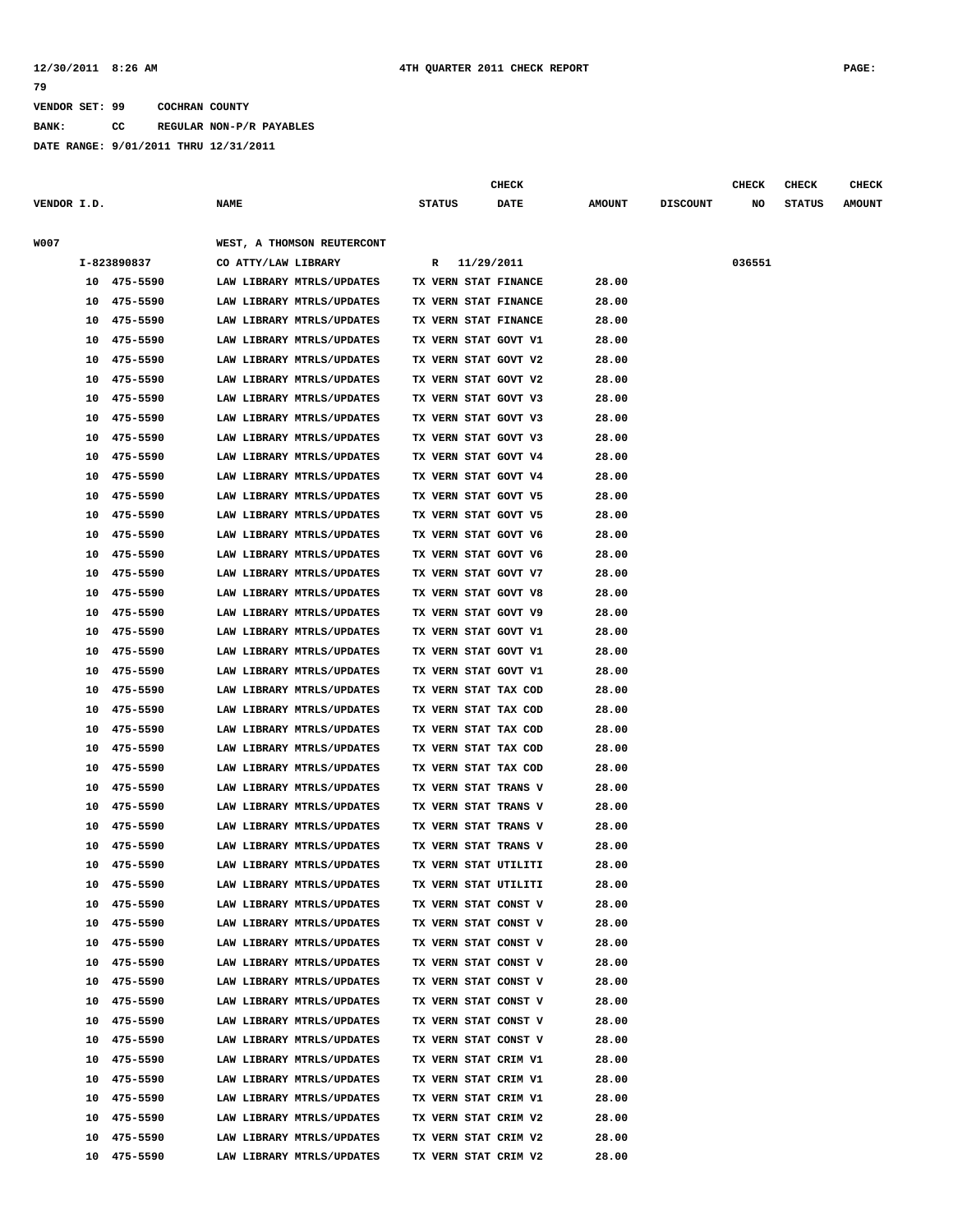# **VENDOR SET: 99 COCHRAN COUNTY**

**BANK: CC REGULAR NON-P/R PAYABLES**

|             |          |                      |                     |                                                        |                                            |            | <b>CHECK</b> |                |                 | CHECK  | <b>CHECK</b>  | <b>CHECK</b>  |
|-------------|----------|----------------------|---------------------|--------------------------------------------------------|--------------------------------------------|------------|--------------|----------------|-----------------|--------|---------------|---------------|
| VENDOR I.D. |          |                      | <b>NAME</b>         |                                                        | <b>STATUS</b>                              |            | <b>DATE</b>  | <b>AMOUNT</b>  | <b>DISCOUNT</b> | NO     | <b>STATUS</b> | <b>AMOUNT</b> |
| W007        |          |                      |                     | WEST, A THOMSON REUTERCONT                             |                                            |            |              |                |                 |        |               |               |
|             |          | I-823890837          | CO ATTY/LAW LIBRARY |                                                        | R                                          | 11/29/2011 |              |                |                 | 036551 |               |               |
|             |          | 10 475-5590          |                     | LAW LIBRARY MTRLS/UPDATES                              | TX VERN STAT CRIM V3                       |            |              | 28.00          |                 |        |               |               |
|             |          | 10 475-5590          |                     | LAW LIBRARY MTRLS/UPDATES                              | TX VERN STAT CRIM V3                       |            |              | 28.00          |                 |        |               |               |
|             |          | 10 475-5590          |                     | LAW LIBRARY MTRLS/UPDATES                              | TX VERN STAT CRIM V3                       |            |              | 28.00          |                 |        |               |               |
|             | 10       | 475–5590             |                     | LAW LIBRARY MTRLS/UPDATES                              | TX VERN STAT CRIM V3                       |            |              | 28.00          |                 |        |               |               |
|             | 10       | 475-5590             |                     | LAW LIBRARY MTRLS/UPDATES                              | TX VERN STAT CRIM V4                       |            |              | 28.00          |                 |        |               |               |
|             | 10       | 475-5590             |                     | LAW LIBRARY MTRLS/UPDATES                              | TX VERN STAT CRIM V4                       |            |              | 28.00          |                 |        |               |               |
|             | 10       | 475-5590             |                     | LAW LIBRARY MTRLS/UPDATES                              | TX VERN STAT CRIM V4                       |            |              | 28.00          |                 |        |               |               |
|             | 10       | 475-5590             |                     | LAW LIBRARY MTRLS/UPDATES                              | TX VERN STAT CRIM V5                       |            |              | 28.00          |                 |        |               |               |
|             | 10       | 475-5590             |                     | LAW LIBRARY MTRLS/UPDATES                              | TX VERN STAT CRIM V6                       |            |              | 28.00          |                 |        |               |               |
|             | 10       | 475-5590             |                     | LAW LIBRARY MTRLS/UPDATES                              | TX VERN STAT CRIM V7                       |            |              | 28.00          |                 |        |               |               |
|             | 10       | 475-5590             |                     | LAW LIBRARY MTRLS/UPDATES                              | TX VERN STAT CRIM V8                       |            |              | 28.00          |                 |        |               |               |
|             | 10       | 475-5590             |                     | LAW LIBRARY MTRLS/UPDATES                              | TX VERN STAT TRANS V                       |            |              | 28.00          |                 |        |               |               |
|             | 10       | 475-5590             |                     | LAW LIBRARY MTRLS/UPDATES                              | TX VERN STAT TRANS V                       |            |              | 28.00          |                 |        |               |               |
|             | 10       | 475-5590             |                     | LAW LIBRARY MTRLS/UPDATES                              | TX VERN STAT TRANS V                       |            |              | 28.00          |                 |        |               |               |
|             | 10       | 475-5590             |                     | LAW LIBRARY MTRLS/UPDATES                              | TX VERN STAT TRANS V                       |            |              | 28.00          |                 |        |               |               |
|             | 10       | 475-5590             |                     | LAW LIBRARY MTRLS/UPDATES                              | TX VERN STAT TRANS V                       |            |              | 28.00          |                 |        |               |               |
|             | 10       | 475-5590             |                     | LAW LIBRARY MTRLS/UPDATES                              | TX VERN STAT HEALTH                        |            |              | 28.00          |                 |        |               |               |
|             | 10       | 475-5590             |                     | LAW LIBRARY MTRLS/UPDATES                              | TX VERN STAT HEALTH                        |            |              | 28.00          |                 |        |               |               |
|             | 10       | 475-5590             |                     | LAW LIBRARY MTRLS/UPDATES                              | TX VERN STAT HEALTH                        |            |              | 28.00          |                 |        |               |               |
|             | 10       | 475-5590             |                     | LAW LIBRARY MTRLS/UPDATES                              | TX VERN STAT HEALTH                        |            |              | 28.00          |                 |        |               |               |
|             | 10       | 475-5590             |                     | LAW LIBRARY MTRLS/UPDATES                              | TX VERN STAT HEALTH                        |            |              | 28.00          |                 |        |               |               |
|             | 10       | 475-5590             |                     | LAW LIBRARY MTRLS/UPDATES                              | TX VERN STAT HEALTH                        |            |              | 28.00          |                 |        |               |               |
|             | 10       | 475-5590             |                     | LAW LIBRARY MTRLS/UPDATES                              | TX VERN STAT HEALTH                        |            |              | 28.00          |                 |        |               |               |
|             | 10       | 475-5590             |                     | LAW LIBRARY MTRLS/UPDATES                              | TX VERN STAT HEALTH                        |            |              | 28.00          |                 |        |               |               |
|             | 10       | 475-5590             |                     | LAW LIBRARY MTRLS/UPDATES                              | TX VERN STAT HEALTH                        |            |              | 28.00          |                 |        |               |               |
|             | 10       | 475-5590             |                     | LAW LIBRARY MTRLS/UPDATES                              | TX VERN STAT HEALTH                        |            |              | 28.00          |                 |        |               |               |
|             | 10       | 475-5590             |                     | LAW LIBRARY MTRLS/UPDATES                              | HR V1 11 SUPP                              |            |              | 28.00          |                 |        |               |               |
|             | 10       | 475-5590             |                     | LAW LIBRARY MTRLS/UPDATES                              | HR V2 11PP                                 |            |              | 28.00          |                 |        |               |               |
|             | 10       | 475-5590             |                     | LAW LIBRARY MTRLS/UPDATES                              | LABOR V1 11PP                              |            |              | 28.00          |                 |        |               |               |
|             | 10       | 475-5590             |                     | LAW LIBRARY MTRLS/UPDATES                              | LABOR V2 11PP                              |            |              | 28.00          |                 |        |               |               |
|             |          | 10 475-5590          |                     | LAW LIBRARY MTRLS/UPDATES                              | LABOR V3 11PP                              |            |              | 28.00          |                 |        |               |               |
|             | 10       | 475-5590             |                     | LAW LIBRARY MTRLS/UPDATES                              | LOC GOVT V1 11PP                           |            |              | 28.00          |                 |        |               |               |
|             | 10       | 475-5590             |                     | LAW LIBRARY MTRLS/UPDATES                              | LOC GOVT V1A 11PP                          |            |              | 28.00          |                 |        |               |               |
|             | 10       | 475-5590             |                     | LAW LIBRARY MTRLS/UPDATES                              | LOC GOVT V1B 11PP                          |            |              | 28.00          |                 |        |               |               |
|             | 10       | 475-5590             |                     | LAW LIBRARY MTRLS/UPDATES                              | LOC GOVT V2 11PP                           |            |              | 28.00          |                 |        |               |               |
|             | 10       | 475-5590             |                     | LAW LIBRARY MTRLS/UPDATES                              | LOC GOVT V3 11PP                           |            |              | 28.00          |                 |        |               |               |
|             | 10       | 475-5590             |                     | LAW LIBRARY MTRLS/UPDATES                              | LOC GOVT V4 11PP                           |            |              | 28.00          |                 |        |               |               |
|             |          | 10 475-5590          |                     | LAW LIBRARY MTRLS/UPDATES                              | LOC GOVT V5 11PP                           |            |              | 28.00          |                 |        |               |               |
|             | 10       | 475-5590             |                     | LAW LIBRARY MTRLS/UPDATES                              | LOC GOVT V6 11PP                           |            |              | 28.00          |                 |        |               |               |
|             | 10       | 475–5590             |                     | LAW LIBRARY MTRLS/UPDATES                              | NAT RES V1 11PP                            |            |              | 28.00          |                 |        |               |               |
|             |          | 475-5590             |                     |                                                        | NAT RES V2 11PP                            |            |              |                |                 |        |               |               |
|             | 10       | 475-5590             |                     | LAW LIBRARY MTRLS/UPDATES                              | NAT RES V3 11PP                            |            |              | 28.00<br>28.00 |                 |        |               |               |
|             | 10       |                      |                     | LAW LIBRARY MTRLS/UPDATES                              |                                            |            |              | 28.00          |                 |        |               |               |
|             | 10       | 475-5590             |                     | LAW LIBRARY MTRLS/UPDATES                              | NAT RES V4 11PP                            |            |              |                |                 |        |               |               |
|             | 10<br>10 | 475-5590<br>475-5590 |                     | LAW LIBRARY MTRLS/UPDATES<br>LAW LIBRARY MTRLS/UPDATES | OCCUPATIONS V1 11PP<br>OCCUPATIONS V2 11PP |            |              | 28.00<br>28.00 |                 |        |               |               |
|             |          |                      |                     |                                                        |                                            |            |              | 28.00          |                 |        |               |               |
|             |          | 10 475-5590          |                     | LAW LIBRARY MTRLS/UPDATES                              | OCCUPATIONS V3 11PP                        |            |              |                |                 |        |               |               |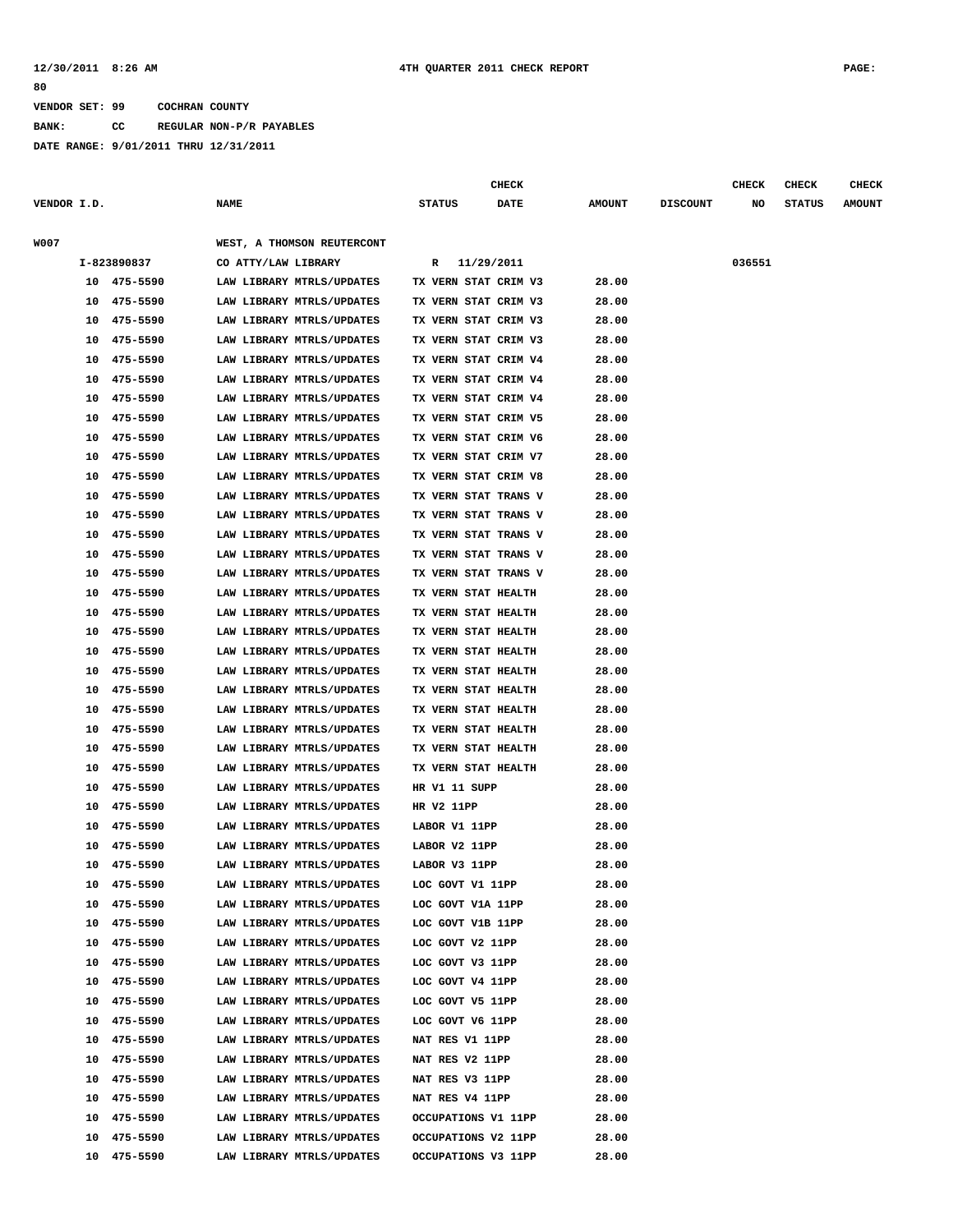## **VENDOR SET: 99 COCHRAN COUNTY**

# **BANK: CC REGULAR NON-P/R PAYABLES**

|             |    |                   |                                |                           | <b>CHECK</b> |               |                 | <b>CHECK</b> | <b>CHECK</b>  | <b>CHECK</b>  |
|-------------|----|-------------------|--------------------------------|---------------------------|--------------|---------------|-----------------|--------------|---------------|---------------|
| VENDOR I.D. |    |                   | <b>NAME</b>                    | <b>STATUS</b>             | DATE         | <b>AMOUNT</b> | <b>DISCOUNT</b> | NO           | <b>STATUS</b> | <b>AMOUNT</b> |
| W007        |    |                   | WEST, A THOMSON REUTERCONT     |                           |              |               |                 |              |               |               |
|             |    | I-823890837       | CO ATTY/LAW LIBRARY            | R 11/29/2011              |              |               |                 | 036551       |               |               |
|             |    | 10 475-5590       | LAW LIBRARY MTRLS/UPDATES      | OCCUPATIONS V4 11PP       |              | 28.00         |                 |              |               |               |
|             | 10 | 475-5590          | LAW LIBRARY MTRLS/UPDATES      | OCCUPATIONS V5 SUPP       |              | 28.00         |                 |              |               |               |
|             | 10 | 475-5590          | LAW LIBRARY MTRLS/UPDATES      | OCCUPATIONS V6 11PP       |              | 28.00         |                 |              |               |               |
|             | 10 | 475-5590          | LAW LIBRARY MTRLS/UPDATES      | OCCUPATIONS V7 11PP       |              | 28.00         |                 |              |               |               |
|             | 10 | 475-5590          | LAW LIBRARY MTRLS/UPDATES      | PARKS V1 11PP             |              | 28.00         |                 |              |               |               |
|             | 10 | 475-5590          | LAW LIBRARY MTRLS/UPDATES      | PARKS V2 11PP             |              | 28.00         |                 |              |               |               |
|             | 10 | 475-5590          | LAW LIBRARY MTRLS/UPDATES      | PENAL V1 11PP             |              | 28.00         |                 |              |               |               |
|             | 10 | 475-5590          | LAW LIBRARY MTRLS/UPDATES      | PENAL V2 11PP             |              | 28.00         |                 |              |               |               |
|             | 10 | 475-5590          | LAW LIBRARY MTRLS/UPDATES      | PENAL V3 11PP             |              | 28.00         |                 |              |               |               |
|             | 10 | 475-5590          | LAW LIBRARY MTRLS/UPDATES      | PENAL V4 11PP             |              | 28.00         |                 |              |               |               |
|             | 10 | 475-5590          | LAW LIBRARY MTRLS/UPDATES      | PENAL V5 11PP             |              | 28.00         |                 |              |               |               |
|             | 10 | 475-5590          | LAW LIBRARY MTRLS/UPDATES      | PENAL V6 11PP             |              | 28.00         |                 |              |               |               |
|             |    | I-823906257       | SHERIFF, CO ATTY, LAW LIBRARY  | R 11/29/2011              |              |               |                 | 036551       |               |               |
|             | 10 | 475-5590          | LAW LIBRARY MTRLS/UPDATES      | TX PROBATE CODE 2012      |              | 47.00         |                 |              |               |               |
|             | 10 | 560-5310          | OFFICE SUPPLIES                | 4 TX CRIM PROCEDURE       |              | 210.00        |                 |              |               |               |
|             | 10 | 475-5590          | LAW LIBRARY MTRLS/UPDATES      | 1 TX CRIM PROCEDURE       |              | 52.50         |                 |              |               |               |
|             | 10 | 475-5310          | OFFICE SUPPLIES                | 1 TX CRIM PROCEDURE       |              | 52.50         |                 |              |               |               |
|             | 10 | 475-5310          | OFFICE SUPPLIES                | (2 COPIES RETURNED 1      |              |               |                 |              |               |               |
|             |    | I-823908210       | <b>AUDITOR</b>                 | R 11/29/2011              |              |               |                 | 036551       |               |               |
|             |    | 10 495-5310       | OFFICE SUPPLIES                | TX VERN STAT LGC V1       |              | 28.00         |                 |              |               |               |
|             | 10 | 495-5310          | OFFICE SUPPLIES                | TX VERN STAT LGC V1A      |              | 28.00         |                 |              |               |               |
|             | 10 | 495-5310          | OFFICE SUPPLIES                | TX VERN STAT LGC V1B      |              | 28.00         |                 |              |               |               |
|             | 10 | 495-5310          | OFFICE SUPPLIES                | TX VERN STAT LGC V2       |              | 28.00         |                 |              |               |               |
|             | 10 | 495-5310          | OFFICE SUPPLIES                | TX VERN STAT LGC V3       |              | 28.00         |                 |              |               |               |
|             | 10 | 495-5310          | OFFICE SUPPLIES                | TX VERN STAT LGC V4       |              | 28.00         |                 |              |               |               |
|             | 10 | 495-5310          | OFFICE SUPPLIES                | TX VERN STAT LGC V5       |              | 28.00         |                 |              |               |               |
|             | 10 | 495-5310          | OFFICE SUPPLIES                | TX VERN STAT LGC V6       |              | 28.00         |                 |              |               | 4,413,00CR    |
|             |    |                   |                                |                           |              |               |                 |              |               |               |
| <b>W008</b> |    |                   | WEST TEXAS COUNTY JUDGES & COM |                           |              |               |                 |              |               |               |
|             |    | I-2012 DUES       | COUNTY JUDGE/COMM'R CT         | R                         | 11/29/2011   |               |                 | 036552       |               |               |
|             |    | 15 610-5481       | DUES AND REGISTRATION          | MEMBERSHIP DUES FOR       |              | 50.00         |                 |              |               | 50.00CR       |
| W049        |    |                   | TRINA WILLIAMS                 |                           |              |               |                 |              |               |               |
|             |    | I-AMEND ELEC 2011 | <b>ELECTIONS</b>               | R 11/29/2011              |              |               |                 | 036553       |               |               |
|             |    | 10 490-5102       | <b>ELECTION SALARIES</b>       | 13.83 HRS @ \$10.00       |              | 138.33        |                 |              |               | 138.33CR      |
| W062        |    |                   | WAL-MART COMMUNITY             |                           |              |               |                 |              |               |               |
|             |    | I-7338 111211     | SHERIFF, NON-DEPT'L            | R 11/29/2011              |              |               |                 | 036554       |               |               |
|             |    | 10 409-5300       | COUNTY-WIDE SUPPLIES           | 2PK CHROME TONGS/2        |              | 5.94          |                 |              |               |               |
|             |    | 10 409-5300       | COUNTY-WIDE SUPPLIES           | <b>BEVERAGE DISPENSER</b> |              | 18.86         |                 |              |               |               |
|             |    | 10 560-5310       | OFFICE SUPPLIES                | IS TAPE 15X2 WHT, FOR     |              | 19.97         |                 |              |               | 44.77CR       |
|             |    |                   |                                |                           |              |               |                 |              |               |               |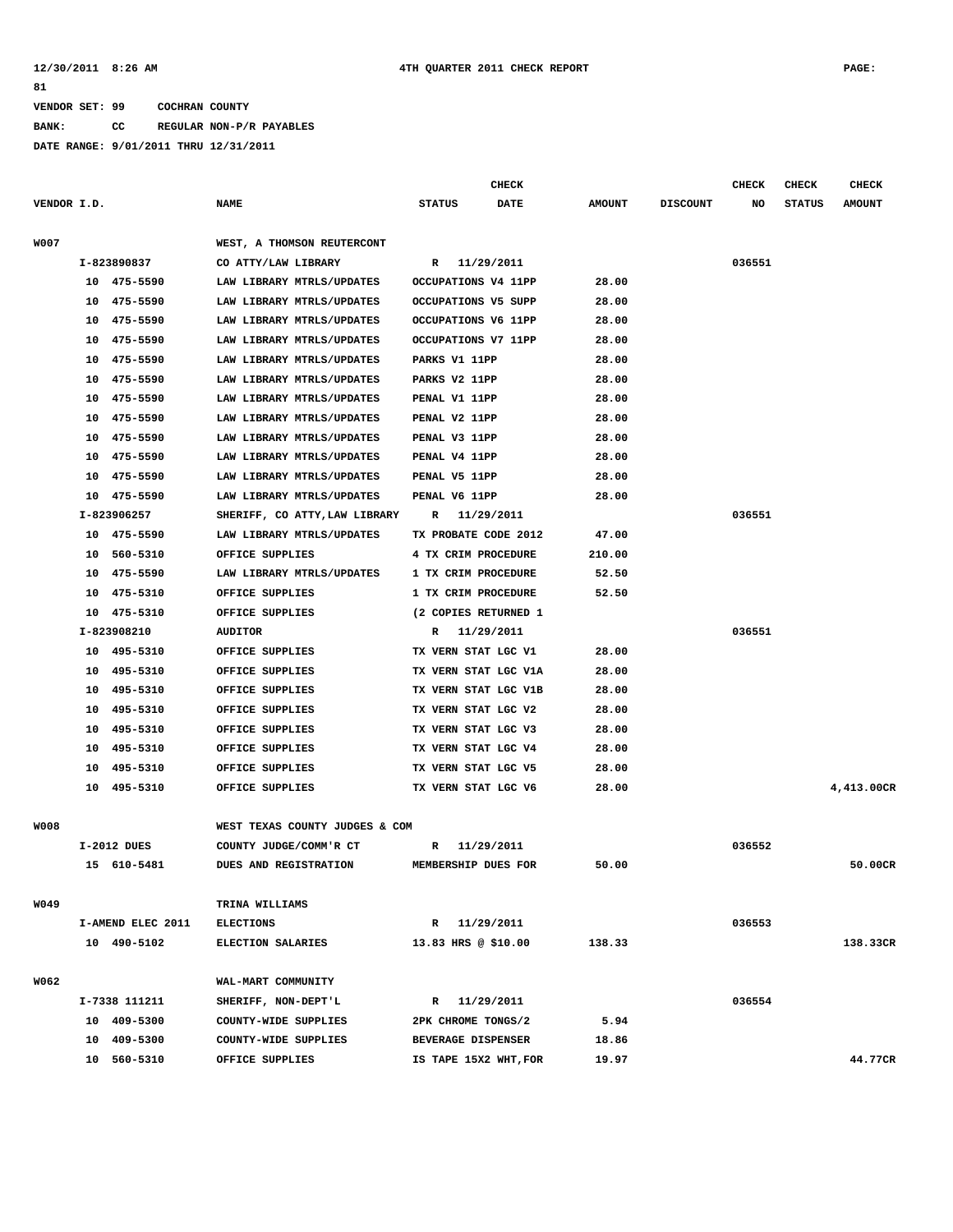## **VENDOR SET: 99 COCHRAN COUNTY**

# **BANK: CC REGULAR NON-P/R PAYABLES**

|                  |        |                            |                                                     | <b>CHECK</b>  |                  |                                             |                | CHECK           | CHECK  | CHECK         |               |
|------------------|--------|----------------------------|-----------------------------------------------------|---------------|------------------|---------------------------------------------|----------------|-----------------|--------|---------------|---------------|
| VENDOR I.D.      |        |                            | <b>NAME</b>                                         | <b>STATUS</b> |                  | <b>DATE</b>                                 | <b>AMOUNT</b>  | <b>DISCOUNT</b> | NO     | <b>STATUS</b> | <b>AMOUNT</b> |
|                  |        |                            |                                                     |               |                  |                                             |                |                 |        |               |               |
| X001             |        |                            | XCEL ENERGY                                         |               |                  |                                             |                |                 |        |               |               |
|                  |        | I-303414053                | PREC <sub>2</sub>                                   | R             |                  | 11/29/2011                                  |                |                 | 036555 |               |               |
|                  |        | 15 622-5440                | UTILITIES                                           |               |                  | 6 KWH, 10/11-11/09/11                       | 11.67          |                 |        |               |               |
|                  | 15     | 622-5440                   | UTILITIES                                           | AREA LIGHT    |                  |                                             | 15.68          |                 |        |               | 27.35CR       |
| C <sub>253</sub> |        |                            | COCHRAN COUNTY MONEY MKT                            |               |                  |                                             |                |                 |        |               |               |
|                  |        |                            | I-Add"l Deposit 2011 TCDRS-DEPOSIT TO SUBD ACC FUND | R             |                  | 11/29/2011                                  |                |                 | 036556 |               |               |
|                  | 10     | 400-5203                   | RETIREMENT                                          |               |                  | Add'l deposit SAF 20                        | 11,057.67      |                 |        |               |               |
|                  | 10     | 403-5203                   | RETIREMENT                                          |               |                  | Add'l deposit SAF 20                        | 14,790.54      |                 |        |               |               |
|                  | 10     | 435-5203                   | RETIREMENT                                          |               |                  | Add'l deposit SAF 20                        | 2,347.43       |                 |        |               |               |
|                  | 10     | 455-5203                   | RETIREMENT                                          |               |                  | Add'l deposit SAF 20                        | 7,121.23       |                 |        |               |               |
|                  | 10     | 475-5203                   | RETIREMENT                                          |               |                  | Add'l deposit SAF 20                        | 13,698.20      |                 |        |               |               |
|                  | 10     | 476-5203                   | RETIREMENT                                          |               |                  | Add'l deposit SAF 20                        | 2,394.08       |                 |        |               |               |
|                  | 10     | 495-5203                   | RETIREMENT                                          |               |                  | Add'l deposit SAF 20                        | 9,750.21       |                 |        |               |               |
|                  | 10     | 497-5203                   | RETIREMENT                                          |               |                  | Add'l deposit SAF 20                        | 5,578.84       |                 |        |               |               |
|                  | 10     | 499-5203                   | RETIREMENT                                          |               |                  | Add'l deposit SAF 20                        | 14,839.69      |                 |        |               |               |
|                  | 10     | 510-5203                   | RETIREMENT                                          |               |                  | Add'l deposit SAF 20                        | 4,402.17       |                 |        |               |               |
|                  | 10     | 512-5203                   | RETIREMENT                                          |               |                  | Add'l deposit SAF 20                        | 11,436.58      |                 |        |               |               |
|                  | 10     | 516-5203                   | RETIREMENT                                          |               |                  | Add'l deposit SAF 20                        | 4,234.12       |                 |        |               |               |
|                  | 10     | 550-5203                   | RETIREMENT                                          |               |                  | Add'l deposit SAF 20                        | 3,401.73       |                 |        |               |               |
|                  | 10     | 560-5203                   | RETIREMENT                                          |               |                  | Add'l deposit SAF 20                        | 55,272.79      |                 |        |               |               |
|                  | 10     | 571-5203                   | RETIREMENT                                          |               |                  | Add'l deposit SAF 20                        | 5,766.50       |                 |        |               |               |
|                  | 10     | 650-5203                   | RETIREMENT                                          |               |                  | Add'l deposit SAF 20                        | 4,258.84       |                 |        |               |               |
|                  | 10     | 652-5203                   | RETIREMENT                                          |               |                  | Add'l deposit SAF 20                        | 230.68         |                 |        |               |               |
|                  | 10     | 660-5203                   | RETIREMENT                                          |               |                  | Add'l deposit SAF 20                        | 2,898.43       |                 |        |               |               |
|                  | 10     | 662-5203                   | RETIREMENT                                          |               |                  | Add'l deposit SAF 20                        | 4,152.17       |                 |        |               |               |
|                  | 10     | 663-5203                   | RETIREMENT                                          |               |                  | Add'l deposit SAF 20                        | 5,725.75       |                 |        |               |               |
|                  | 10     | 665-5203                   | RETIREMENT                                          |               |                  | Add'l deposit SAF 20                        | 4,197.78       |                 |        |               |               |
|                  | 15     | 610-5203                   | RETIREMENT                                          |               |                  | Add'l deposit SAF 20                        | 22,906.15      |                 |        |               |               |
|                  | 15     | 621-5203                   | RETIREMENT                                          |               |                  | Add'l deposit SAF 20                        | 9,868.75       |                 |        |               |               |
|                  | 15     | 622-5203                   | RETIREMENT                                          |               |                  | Add'l deposit SAF 20                        | 9,700.49       |                 |        |               |               |
|                  | 15     | 623-5203                   | RETIREMENT                                          |               |                  | Add'l deposit SAF 20                        | 9,423.68       |                 |        |               |               |
|                  | 15     | 624-5203                   | RETIREMENT                                          |               |                  | Add'l deposit SAF 20                        | 9,303.30       |                 |        |               |               |
|                  |        | 30 518-5203                | RETIREMENT                                          |               |                  | Add'l deposit SAF 20                        | 1,242.20       |                 |        |               | 250,000.00CR  |
| A109             |        |                            |                                                     |               |                  |                                             |                |                 |        |               |               |
|                  |        |                            | ALBUS FARM EQUIPMENT<br>EXTENSION SVC               |               | R 12/12/2011     |                                             |                |                 | 036557 |               |               |
|                  | I-2098 |                            |                                                     |               |                  |                                             |                |                 |        |               |               |
|                  |        | 10 665-5334<br>10 665-5334 | OTHER SUPPLIES<br>OTHER SUPPLIES                    |               |                  | 21FT 1-1/2 PIPE #80<br>24FT 3/16X1-1/4X1-1/ | 95.55<br>54.00 |                 |        |               |               |
|                  |        | 10 665-5334                | OTHER SUPPLIES                                      |               | 3HR WELDING SIGN |                                             | 150.00         |                 |        |               |               |
|                  | I-4301 |                            | PREC 1                                              |               | R 12/12/2011     |                                             |                |                 | 036557 |               |               |
|                  |        | 15 621-5356                | ROAD MATERIALS & SUPPLIES                           |               |                  | 5FT 1/8X1X1 ANGLE IR                        | 5.50           |                 |        |               |               |
|                  | I-4342 |                            | PREC 1                                              |               | R 12/12/2011     |                                             |                |                 | 036557 |               |               |
|                  |        | 15 621-5451                | <b>REPAIRS</b>                                      |               | STRAIGHTEN RIM   |                                             | 30.00          |                 |        |               | 335.05CR      |
|                  |        |                            |                                                     |               |                  |                                             |                |                 |        |               |               |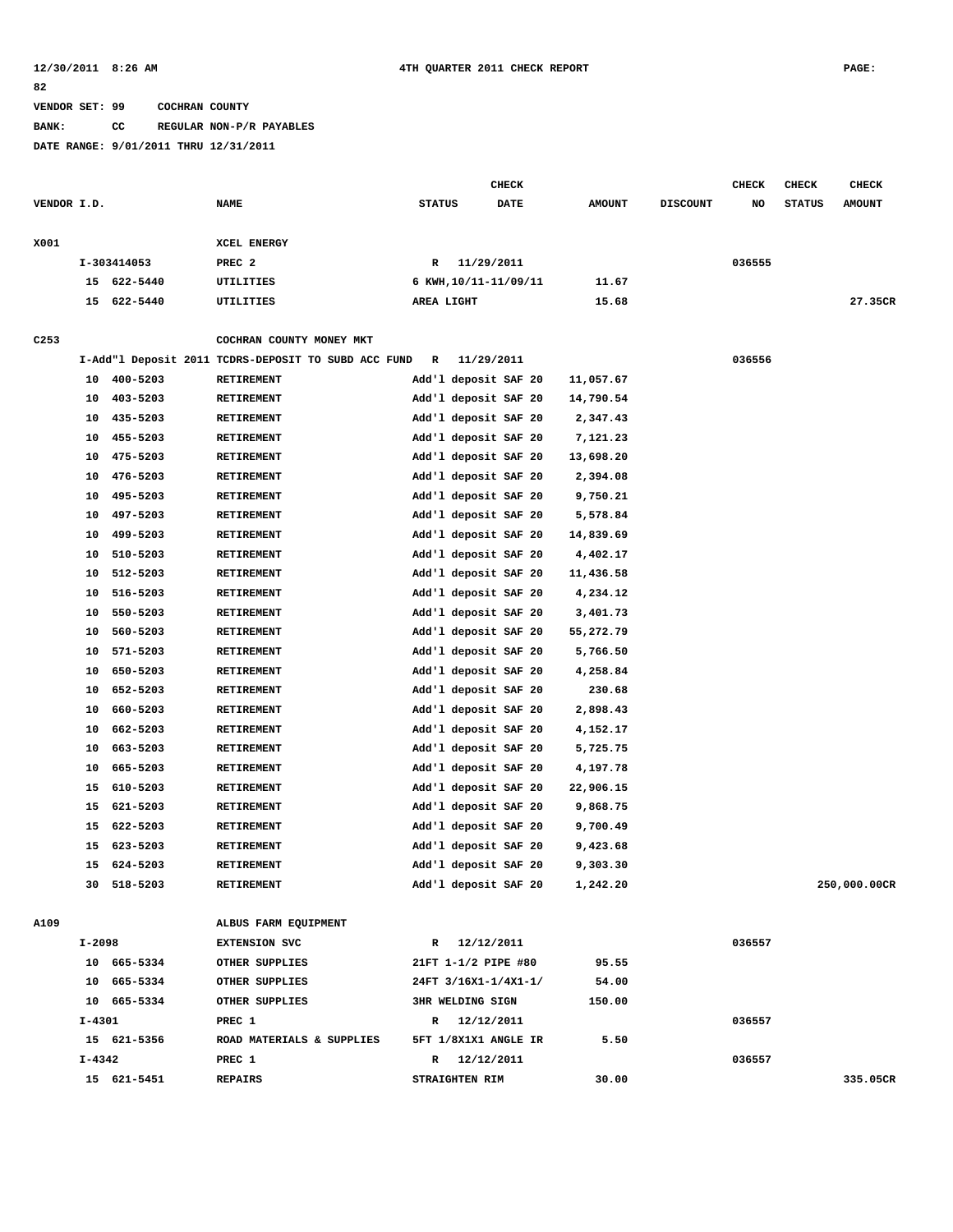### **VENDOR SET: 99 COCHRAN COUNTY**

**BANK: CC REGULAR NON-P/R PAYABLES**

|             |              |                            |                                             | <b>CHECK</b><br><b>STATUS</b><br><b>DATE</b> |                                      |  |                    | <b>CHECK</b>    | <b>CHECK</b> | <b>CHECK</b>  |               |
|-------------|--------------|----------------------------|---------------------------------------------|----------------------------------------------|--------------------------------------|--|--------------------|-----------------|--------------|---------------|---------------|
| VENDOR I.D. |              |                            | <b>NAME</b>                                 |                                              |                                      |  | <b>AMOUNT</b>      | <b>DISCOUNT</b> | NO           | <b>STATUS</b> | <b>AMOUNT</b> |
|             |              |                            |                                             |                                              |                                      |  |                    |                 |              |               |               |
| A133        |              |                            | ALLIED COMPLIANCE SERVICE                   |                                              |                                      |  |                    |                 |              |               |               |
|             | I-21768      |                            | COMMISSIONERS COURT                         | $\mathbb{R}$                                 | 12/12/2011                           |  |                    |                 | 036558       |               |               |
|             |              | 15 610-5499                | MISCELLANEOUS                               |                                              | DOT RANDOM ALCOHOL S                 |  | 32.00              |                 |              |               |               |
|             |              | 15 610-5499                | MISCELLANEOUS                               | ON SITE FEE                                  |                                      |  | 55.00              |                 |              |               | 87.00CR       |
|             |              |                            |                                             |                                              |                                      |  |                    |                 |              |               |               |
| A165        |              |                            | AFFILIATED COMPUTER SERVICES                |                                              |                                      |  |                    |                 |              |               |               |
|             | I-729489     |                            | <b>CLERK</b>                                | $\mathbf{R}$                                 | 12/12/2011                           |  |                    |                 | 036559       |               |               |
|             |              | 10 403-5416                | FILMING & INDEXING                          |                                              | ARCHIVAL REC PAPER/3                 |  | 75.00              |                 |              |               |               |
|             |              | 10 403-5416                | FILMING & INDEXING                          | <b>FREIGHT</b>                               |                                      |  | 16.79              |                 |              |               |               |
|             | I-729653     | 10 403-5416                | CLERK<br>FILMING & INDEXING                 |                                              | R 12/12/2011<br>20/20 PERFECT VISION |  |                    |                 | 036559       |               |               |
|             |              | 10 403-5416                | FILMING & INDEXING                          |                                              | 132 ARCHIVAL PRINTS                  |  | 1,000.00<br>117.48 |                 |              |               |               |
|             |              | 10 403-5416                | FILMING & INDEXING                          | <b>FREIGHT</b>                               |                                      |  | 34.07              |                 |              |               | 1,243.34CR    |
|             |              |                            |                                             |                                              |                                      |  |                    |                 |              |               |               |
| B001        |              |                            | BAILEY CO. ELECTRIC COOP                    |                                              |                                      |  |                    |                 |              |               |               |
|             | $I-249262$   |                            | PREC <sub>4</sub>                           | $\mathbb{R}$                                 | 12/12/2011                           |  |                    |                 | 036560       |               |               |
|             |              | 15 624-5440                | <b>UTILITIES</b>                            |                                              | 300 KWH 10/25-11/16/                 |  | 37.70              |                 |              |               |               |
|             |              | 15 624-5440                | UTILITIES                                   | AREA LIGHT                                   |                                      |  | 8.69               |                 |              |               |               |
|             | I-249263     |                            | PREC <sub>3</sub>                           | R                                            | 12/12/2011                           |  |                    |                 | 036560       |               |               |
|             |              | 15 623-5440                | UTILITIES                                   |                                              | 43 KWH 10/19-11/14/1                 |  | 15.85              |                 |              |               |               |
|             |              | 15 623-5440                | UTILITIES                                   | 2 AREA LIGHTS                                |                                      |  | 19.27              |                 |              |               |               |
|             | I-249264     |                            | NON-DEPT'L/SHERIFF POSSE                    | R                                            | 12/12/2011                           |  |                    |                 | 036560       |               |               |
|             |              | 10 409-5440                | UTILITIES                                   |                                              | ELEC SVC 10/11-11/07                 |  | 29.06              |                 |              |               | 110.57CR      |
|             |              |                            |                                             |                                              |                                      |  |                    |                 |              |               |               |
| B026        |              |                            | BLEDSOE WATER SUPPLY CORP                   |                                              |                                      |  |                    |                 |              |               |               |
|             |              | I-3004 1211                | PREC <sub>3</sub>                           | R                                            | 12/12/2011                           |  |                    |                 | 036561       |               |               |
|             |              | 15 623-5440                | UTILITIES                                   |                                              | WATER BILL DATED 12/                 |  | 20.10              |                 |              |               | 20.10CR       |
|             |              |                            |                                             |                                              |                                      |  |                    |                 |              |               |               |
| B102        |              |                            | BEAR GRAPHICS INC.                          |                                              |                                      |  |                    |                 |              |               |               |
|             | $I - 611320$ |                            | <b>JUSTICE OF PEACE</b>                     | R                                            | 12/12/2011                           |  |                    |                 | 036562       |               |               |
|             |              | 10 455-5310                | OFFICE SUPPLIES                             |                                              | <b>JUSTICE CRIM DOCKET</b>           |  | 475.00             |                 |              |               |               |
|             |              | 10 455-5310                | OFFICE SUPPLIES                             | <b>FREIGHT</b>                               |                                      |  | 15.93              |                 |              |               | 490.93CR      |
|             |              |                            |                                             |                                              |                                      |  |                    |                 |              |               |               |
| C007        |              |                            | CITY OF MORTON                              |                                              |                                      |  |                    |                 |              |               |               |
|             | I-113011     |                            | LIB/MUS/ACT BLDG/CRTHSE/PREC 1 R 12/12/2011 |                                              |                                      |  |                    |                 | 036563       |               |               |
|             |              | 10 650-5440                | UTILITIES                                   | <b>LIBRARY GAS</b>                           |                                      |  | 83.62              |                 |              |               |               |
|             |              | 10 650-5440                | UTILITIES                                   |                                              | LIBRARY WATER                        |  | 13.50              |                 |              |               |               |
|             |              | 10 650-5440                | UTILITIES                                   |                                              | LIBRARY GARBAGE                      |  | 45.00              |                 |              |               |               |
|             |              | 10 650-5440                | UTILITIES                                   | LIBRARY SEWER                                |                                      |  | 15.50              |                 |              |               |               |
|             |              | 10 652-5440<br>10 652-5440 | UTILITIES                                   | <b>MUSEUM GAS</b><br><b>MUSEUM WATER</b>     |                                      |  | 62.08<br>13.50     |                 |              |               |               |
|             |              | 10 652-5440                | UTILITIES<br>UTILITIES                      |                                              | <b>MUSEUM GARBAGE</b>                |  | 21.50              |                 |              |               |               |
|             |              | 10 652-5440                | UTILITIES                                   | <b>MUSEUM SEWER</b>                          |                                      |  | 13.50              |                 |              |               |               |
|             |              | 10 662-5440                | UTILITIES                                   |                                              | ACTIVITY BLDG GAS                    |  | 293.84             |                 |              |               |               |
|             |              | 10 662-5440                | UTILITIES                                   |                                              | ACT. BLDG WATER                      |  | 13.50              |                 |              |               |               |
|             |              | 10 662-5440                | UTILITIES                                   |                                              | ACT. BLDG GARBAGE                    |  | 70.50              |                 |              |               |               |
|             |              | 10 662-5440                | UTILITIES                                   |                                              | ACT. BLDG SEWER                      |  | 40.50              |                 |              |               |               |
|             |              | 10 510-5440                | UTILITIES                                   |                                              | <b>COURTHOUSE GAS</b>                |  | 671.63             |                 |              |               |               |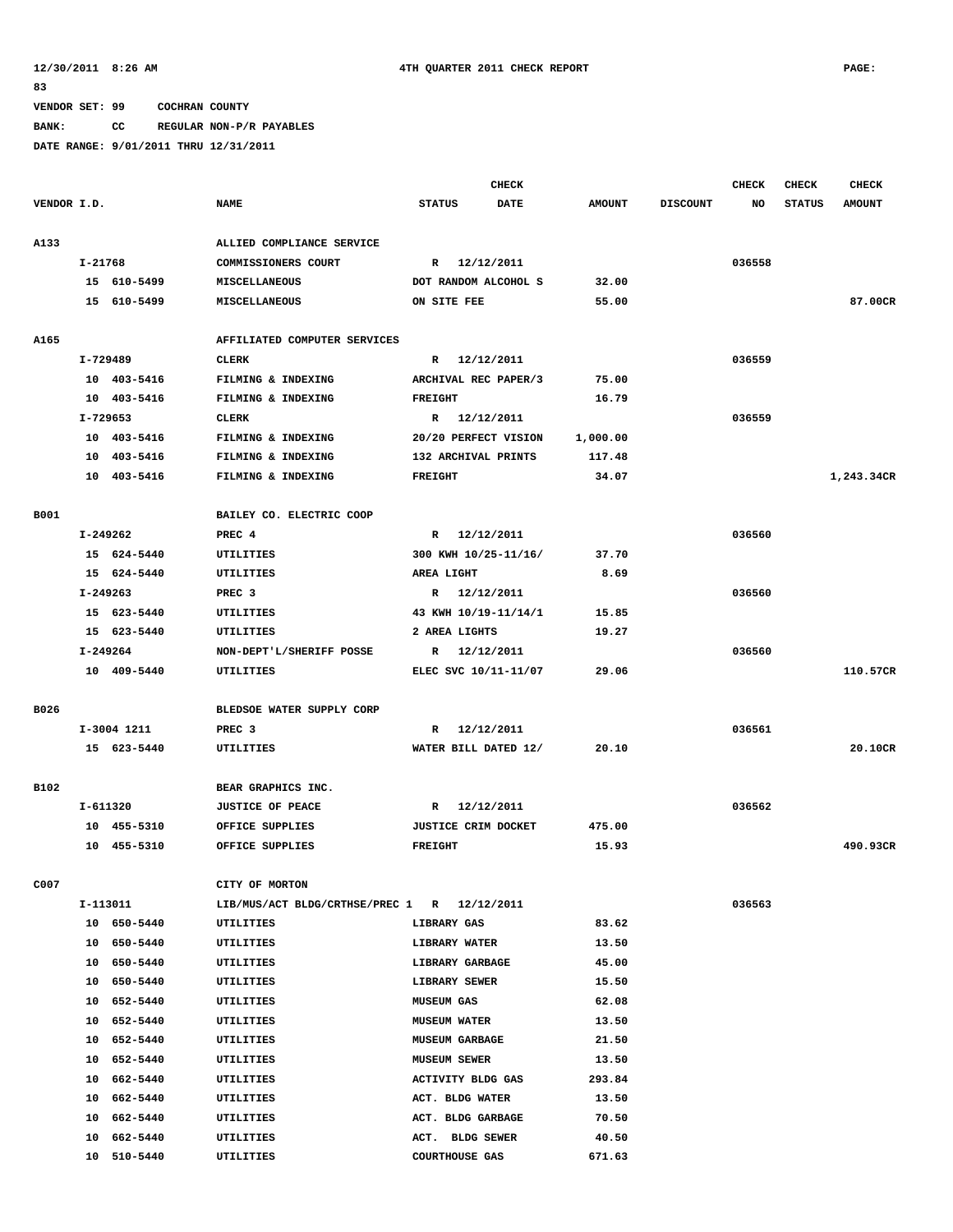## **VENDOR SET: 99 COCHRAN COUNTY**

# **BANK: CC REGULAR NON-P/R PAYABLES**

|             |               |                                             | <b>CHECK</b>               |               |                 | <b>CHECK</b> | <b>CHECK</b>  | <b>CHECK</b>  |
|-------------|---------------|---------------------------------------------|----------------------------|---------------|-----------------|--------------|---------------|---------------|
| VENDOR I.D. |               | <b>NAME</b>                                 | <b>STATUS</b><br>DATE      | <b>AMOUNT</b> | <b>DISCOUNT</b> | NO           | <b>STATUS</b> | <b>AMOUNT</b> |
| C007        |               | CITY OF MORTON<br>CONT                      |                            |               |                 |              |               |               |
|             | I-113011      | LIB/MUS/ACT BLDG/CRTHSE/PREC 1 R 12/12/2011 |                            |               |                 | 036563       |               |               |
|             | 10 510-5440   | UTILITIES                                   | <b>COURTHOUSE WATER</b>    | 57.00         |                 |              |               |               |
|             | 10 510-5440   | UTILITIES                                   | <b>CRTHSE GARBAGE</b>      | 250.50        |                 |              |               |               |
|             | 10 510-5440   | UTILITIES                                   | <b>COURTHOUSE SEWER</b>    | 46.50         |                 |              |               |               |
|             | 15 621-5440   | UTILITIES                                   | PREC 1 GAS                 | 76.44         |                 |              |               |               |
|             | 15 621-5440   | <b>UTILITIES</b>                            | PREC 1 WATER               | 13.50         |                 |              |               |               |
|             | 15 621-5440   | UTILITIES                                   | PREC 1 GARBAGE             | 45.00         |                 |              |               | 1,847.11CR    |
| C015        |               | COCHRAN COUNTY SENIOR                       |                            |               |                 |              |               |               |
|             | I-DEC 11 MEAT | SENIOR CITIZENS                             | 12/12/2011<br>$\mathbb{R}$ |               |                 | 036564       |               |               |
|             | 10 663-5333   | FOOD                                        | GROUND BEEF/US FOODS       | 150.00        |                 |              |               | 150.00CR      |
| C035        |               | COX AUTO SUPPLY CO                          |                            |               |                 |              |               |               |
|             | I-177229      | PREC 1                                      | R 12/12/2011               |               |                 | 036565       |               |               |
|             | 15 621-5356   | ROAD MATERIALS & SUPPLIES                   | 2 15/16 COMB WRENCH        | 12.38         |                 |              |               |               |
|             | I-177469      | PREC 1                                      | R 12/12/2011               |               |                 | 036565       |               |               |
|             | 15 621-5356   | ROAD MATERIALS & SUPPLIES                   | (2) BLUE SHOP TOWEL        | 6.18          |                 |              |               |               |
|             | 15 621-5356   | ROAD MATERIALS & SUPPLIES                   | <b>GLASS CLNR</b>          | 3.15          |                 |              |               |               |
|             | 15 621-5451   | <b>REPAIRS</b>                              | 1/2 DR UNV JOINT           | 4.99          |                 |              |               |               |
|             | I-177513      | PREC 4                                      | R 12/12/2011               |               |                 | 036565       |               |               |
|             | 15 624-5451   | <b>REPAIRS</b>                              | SPRAY PAINT                | 2.99          |                 |              |               |               |
|             | 15 624-5451   | <b>REPAIRS</b>                              | 3FT THRD ROD               | 5.99          |                 |              |               |               |
|             | 15 624-5451   | <b>REPAIRS</b>                              | 2 HEX NUTS                 | 0.46          |                 |              |               |               |
|             | 15 624-5451   | <b>REPAIRS</b>                              | 2 FLAT WSHRS               | 0.54          |                 |              |               |               |
|             | 15 624-5451   | <b>REPAIRS</b>                              | 2 LOCK WSHRS               | 0.22          |                 |              |               |               |
|             | 15 624-5451   | <b>REPAIRS</b>                              | 2 4" BOLTS                 | 5.30          |                 |              |               |               |
|             | 15 624-5451   | <b>REPAIRS</b>                              | $2 - 1/4$ " BOLT           | 1.26          |                 |              |               |               |
|             | I-177601      | <b>SHERIFF</b>                              | 12/12/2011<br>R            |               |                 | 036565       |               |               |
|             | 10 560-5334   | OTHER SUPPLIES                              | 2 IRON BRUSH               | 8.58          |                 |              |               |               |
|             | I-177606      | <b>SHERIFF</b>                              | 12/12/2011<br>R            |               |                 | 036565       |               |               |
|             | 10 580-5499   | MISCELLANEOUS                               | 2 SWIVEL WHEELS/GENE       | 25.98         |                 |              |               |               |
|             | 10 580-5499   | MISCELLANEOUS                               | FOR COMM TRAILER           |               |                 |              |               |               |
|             | I-177615      | PREC 4                                      | R 12/12/2011               |               |                 | 036565       |               |               |
|             | 15 624-5451   | <b>REPAIRS</b>                              | <b>SPRAY PAINT</b>         | 5.05          |                 |              |               |               |
|             | I-177841      | PREC 1                                      | R 12/12/2011               |               |                 | 036565       |               |               |
|             | 15 621-5451   | <b>REPAIRS</b>                              | 7 BOLTS                    | 1.40          |                 |              |               |               |
|             | 15 621-5451   | REPAIRS                                     | 7 HEX NUTS                 | 0.56          |                 |              |               |               |
|             | 15 621-5451   | REPAIRS                                     | 7 LOCK WSHRS               | 0.28          |                 |              |               |               |
|             | I-177880      | PREC 1                                      | R 12/12/2011               |               |                 | 036565       |               |               |
|             | 15 621-5451   | <b>REPAIRS</b>                              | OIL FILTER                 | 5.73          |                 |              |               |               |
|             | 15 621-5451   | REPAIRS                                     | 1CS PEN 5/30               | 55.95         |                 |              |               |               |
|             | I-177899      | PREC <sub>2</sub>                           | R 12/12/2011               |               |                 | 036565       |               |               |
|             | 15 622-5451   | <b>REPAIRS</b>                              | OIL FILTER                 | 7.51          |                 |              |               |               |
|             | 15 622-5451   | <b>REPAIRS</b>                              | FILTER #49883              | 21.69         |                 |              |               |               |
|             | 15 622-5451   | <b>REPAIRS</b>                              | 2 FILTER #24066            | 42.66         |                 |              |               |               |
|             | 15 622-5451   | <b>REPAIRS</b>                              | 2 FILTERS #70002           | 19.58         |                 |              |               |               |
|             | 15 622-5451   | <b>REPAIRS</b>                              | CARB CLNR                  | 3.86          |                 |              |               |               |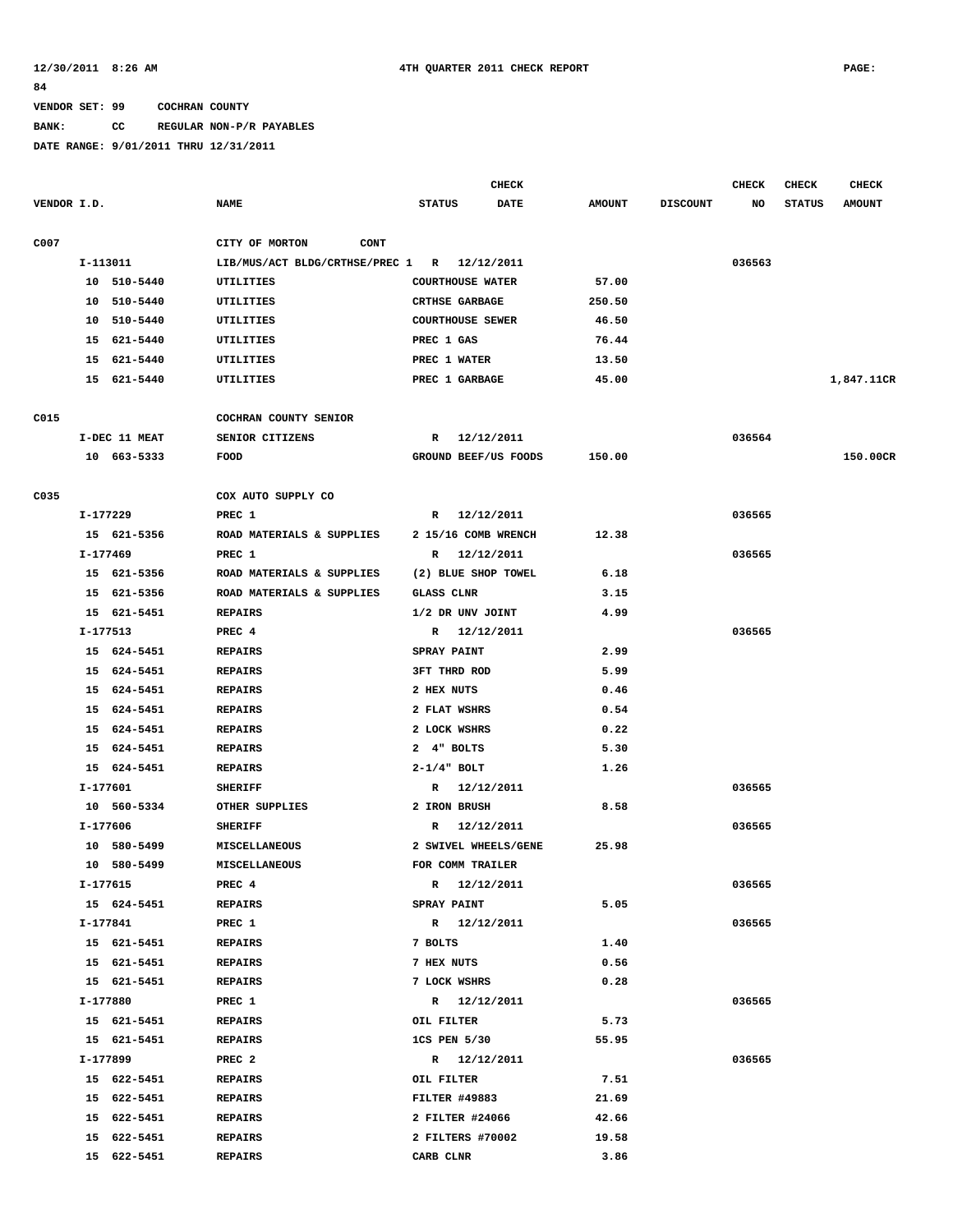### **VENDOR SET: 99 COCHRAN COUNTY BANK: CC REGULAR NON-P/R PAYABLES**

|             |          |             |                                   |                    | <b>CHECK</b>            |               |                 | CHECK  | <b>CHECK</b>  | <b>CHECK</b>  |
|-------------|----------|-------------|-----------------------------------|--------------------|-------------------------|---------------|-----------------|--------|---------------|---------------|
| VENDOR I.D. |          |             | <b>NAME</b>                       | <b>STATUS</b>      | <b>DATE</b>             | <b>AMOUNT</b> | <b>DISCOUNT</b> | NO     | <b>STATUS</b> | <b>AMOUNT</b> |
| C035        |          |             | COX AUTO SUPPLY CO<br><b>CONT</b> |                    |                         |               |                 |        |               |               |
|             | I-177899 |             | PREC <sub>2</sub>                 |                    | R 12/12/2011            |               |                 | 036565 |               |               |
|             |          | 15 622-5451 | <b>REPAIRS</b>                    | UPPER CYL LUB      |                         | 9.79          |                 |        |               |               |
|             |          | 15 622-5451 | <b>REPAIRS</b>                    | 1CS QS 10/40 OIL   |                         | 53.99         |                 |        |               |               |
|             | I-177912 |             | <b>COURTHOUSE</b>                 |                    | R 12/12/2011            |               |                 | 036565 |               |               |
|             |          | 10 510-5451 | <b>REPAIR</b>                     | NIPPLE             |                         | 0.45          |                 |        |               |               |
|             |          | 10 510-5451 | <b>REPAIR</b>                     | <b>NUT</b>         |                         | 0.25          |                 |        |               |               |
|             |          | 10 510-5451 | <b>REPAIR</b>                     | <b>SOCKET</b>      |                         | 2.79          |                 |        |               |               |
|             | I-178162 |             | PREC 4                            |                    | R 12/12/2011            |               |                 | 036565 |               |               |
|             |          | 15 624-5356 | ROAD MATERIALS & SUPPLIES         | 7 ZIP TIES         |                         | 3.50          |                 |        |               |               |
|             | I-178211 |             | <b>CEMETERY</b>                   |                    | R 12/12/2011            |               |                 | 036565 |               |               |
|             |          | 10 516-5332 | CUSTODIAL SUPPLIES                | 2 KEYS MADE        |                         | 2.00          |                 |        |               |               |
|             | I-178212 |             | PARK                              |                    | R 12/12/2011            |               |                 | 036565 |               |               |
|             |          | 10 560-5330 | FUEL AND OIL                      | 1CS FORD 5/20 OIL  |                         | 49.99         |                 |        |               |               |
|             | I-178318 |             | ACTIVITY BLDG                     |                    | R 12/12/2011            |               |                 | 036565 |               |               |
|             |          | 10 662-5332 | CUSTODIAL SUPPLIES                | 300W BULB          |                         | 6.59          |                 |        |               |               |
|             | I-178656 |             | <b>ACTIVITY BLDG</b>              |                    | R 12/12/2011            |               |                 | 036565 |               |               |
|             |          | 10 662-5332 | CUSTODIAL SUPPLIES                | PLUNGER            |                         | 6.19          |                 |        |               |               |
|             | I-178669 |             | PREC 1                            |                    | R 12/12/2011            |               |                 | 036565 |               |               |
|             |          | 15 621-5451 | <b>REPAIRS</b>                    | 12 BOLTS           |                         | 1.56          |                 |        |               |               |
|             |          | 15 621-5451 | <b>REPAIRS</b>                    | 12 LOCK WSHRS      |                         | 0.48          |                 |        |               |               |
|             |          | 15 621-5451 | <b>REPAIRS</b>                    | 12 FLAT WSHRS      |                         | 0.60          |                 |        |               |               |
|             |          | 15 621-5356 | ROAD MATERIALS & SUPPLIES         |                    | $(2)$ 1/2 COMB WRENCH   | 5.18          |                 |        |               |               |
|             | I-178765 |             | PREC 1                            |                    | R 12/12/2011            |               |                 | 036565 |               |               |
|             |          | 15 621-5451 | <b>REPAIRS</b>                    | 8 SCREWS           |                         | 0.40          |                 |        |               |               |
|             |          | 15 621-5451 | <b>REPAIRS</b>                    | 8 WSHRS            |                         | 0.40          |                 |        |               |               |
|             |          | 15 621-5451 | <b>REPAIRS</b>                    | 8 STOP-NUTS        |                         | 0.80          |                 |        |               |               |
|             | I-178942 |             | PREC 3                            |                    | R 12/12/2011            |               |                 | 036565 |               |               |
|             |          | 15 623-5451 | <b>REPAIRS</b>                    | AIR FILTER         |                         | 48.95         |                 |        |               |               |
|             |          | 15 623-5451 | <b>REPAIRS</b>                    | STD 6865 GM TRKS   |                         | 47.89         |                 |        |               |               |
|             |          | 15 623-5451 | <b>REPAIRS</b>                    | DIST CAP           |                         | 27.52         |                 |        |               |               |
|             |          | 15 623-5451 | <b>REPAIRS</b>                    | DIST ROTO          |                         | 9.29          |                 |        |               |               |
|             |          | 15 623-5356 | ROAD MATERIALS & SUPPLIES         | <b>DEGREASER</b>   |                         | 5.99          |                 |        |               |               |
|             |          | 15 623-5356 | ROAD MATERIALS & SUPPLIES         | DEGREASER          |                         | 13.49         |                 |        |               |               |
|             |          | 15 623-5451 | <b>REPAIRS</b>                    |                    | 8 AC SPARK PLUGS        | 16.72         |                 |        |               |               |
|             |          | 15 623-5451 | REPAIRS                           | VALVE CVR SET      |                         | 32.58         |                 |        |               |               |
|             |          | I-179047    | PREC 4                            |                    | R 12/12/2011            |               |                 | 036565 |               |               |
|             |          | 15 624-5356 | ROAD MATERIALS & SUPPLIES         | 2 BLUE SHOP TOWEL  |                         | 5.98          |                 |        |               |               |
|             |          | 15 624-5356 | ROAD MATERIALS & SUPPLIES         | PAPER TOWELS       |                         | 3.99          |                 |        |               |               |
|             |          | 15 624-5356 | ROAD MATERIALS & SUPPLIES         | LIQ WRENCH LUB     |                         | 2.99          |                 |        |               |               |
|             |          | I-179071    | <b>COURTHOUSE</b>                 |                    | R 12/12/2011            |               |                 | 036565 |               |               |
|             |          | 10 510-5451 | <b>REPAIR</b>                     | DRILL BIT          |                         | 9.59          |                 |        |               |               |
|             |          | 10 510-5451 | REPAIR                            | 2 EYE-BOLTS        |                         | 7.78          |                 |        |               |               |
|             |          | 10 510-5451 | <b>REPAIR</b>                     |                    | $(4)$ $1/2$ " FLT WSHRS | 0.56          |                 |        |               |               |
|             |          | 10 510-5451 | <b>REPAIR</b>                     | $(2)$ $1/2$ " NUTS |                         | 0.26          |                 |        |               |               |
|             |          | I-179191    | PREC <sub>3</sub>                 |                    | R 12/12/2011            |               |                 | 036565 |               |               |
|             |          | 15 623-5451 | REPAIRS                           | 3PC UNV JOINT ST   |                         | 10.99         |                 |        |               |               |
|             |          | 15 623-5451 | <b>REPAIRS</b>                    | SPRAY GUN          |                         | 3.29          |                 |        |               |               |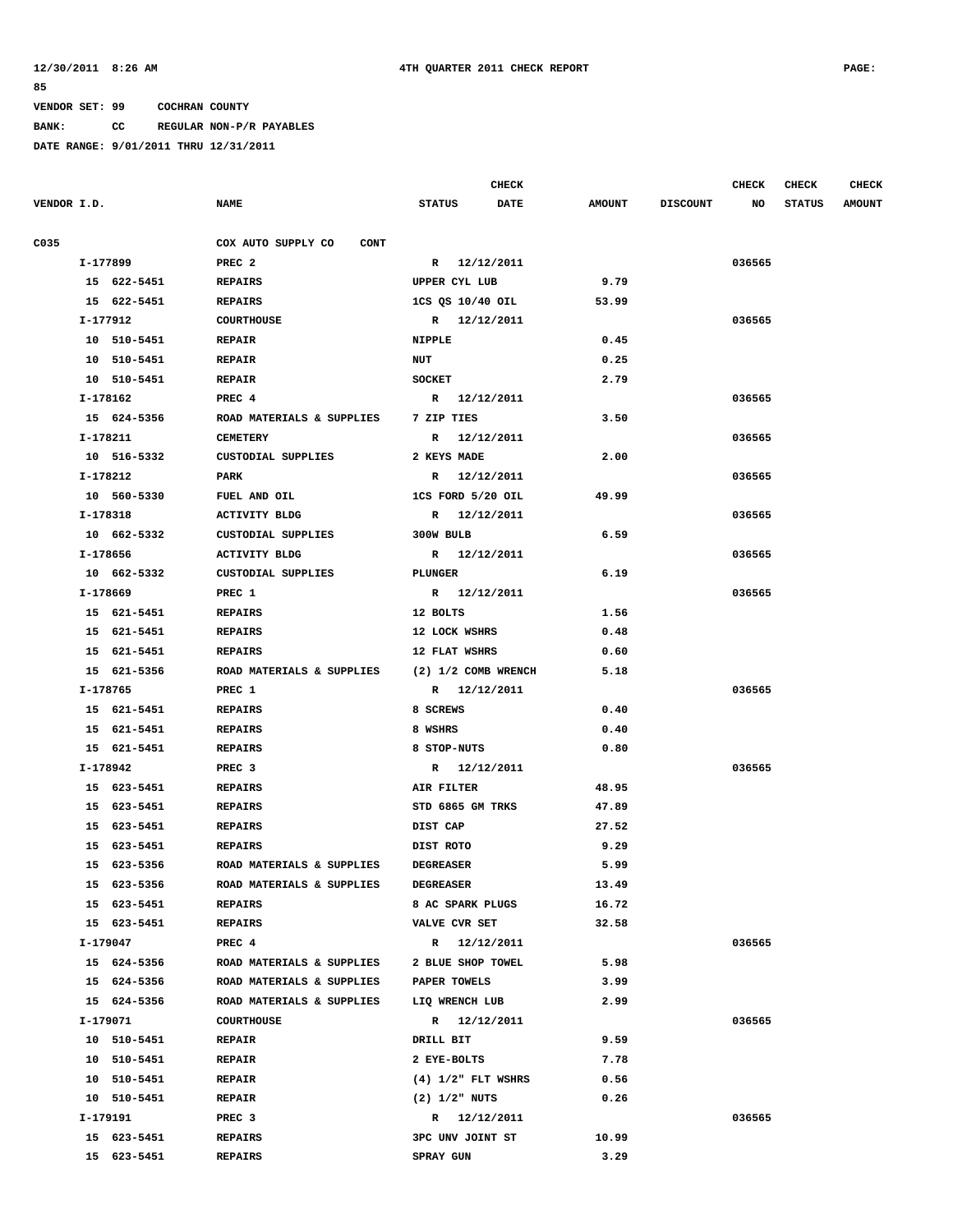## **VENDOR SET: 99 COCHRAN COUNTY**

# **BANK: CC REGULAR NON-P/R PAYABLES**

|             |             |                  |                                                    |                  |                        | <b>CHECK</b>           |               |                 | CHECK  | <b>CHECK</b>  | <b>CHECK</b>  |
|-------------|-------------|------------------|----------------------------------------------------|------------------|------------------------|------------------------|---------------|-----------------|--------|---------------|---------------|
| VENDOR I.D. |             |                  | <b>NAME</b>                                        | <b>STATUS</b>    |                        | <b>DATE</b>            | <b>AMOUNT</b> | <b>DISCOUNT</b> | NO     | <b>STATUS</b> | <b>AMOUNT</b> |
|             |             |                  |                                                    |                  |                        |                        |               |                 |        |               |               |
| C035        |             |                  | COX AUTO SUPPLY CO<br><b>CONT</b>                  |                  |                        |                        |               |                 |        |               |               |
|             | I-179191    |                  | PREC 3                                             |                  | R 12/12/2011           |                        |               |                 | 036565 |               |               |
|             |             | 15 623-5451      | <b>REPAIRS</b>                                     |                  | SPRAY PAINT            |                        | 4.69          |                 |        |               |               |
|             | I-179421    |                  | PREC <sub>3</sub>                                  |                  | R 12/12/2011           |                        |               |                 | 036565 |               |               |
|             |             | 15 623-5451      | <b>REPAIRS</b>                                     | <b>GROMMET</b>   |                        |                        | 3.42          |                 |        |               |               |
|             | I-179648    |                  | PREC 4                                             |                  | R 12/12/2011           |                        |               |                 | 036565 |               |               |
|             |             | 15 624-5356      | ROAD MATERIALS & SUPPLIES                          | <b>CLOROX</b>    |                        |                        | 2.99          |                 |        |               |               |
|             |             | 15 624-5356      | ROAD MATERIALS & SUPPLIES                          | TANK CLNR        |                        |                        | 2.99          |                 |        |               |               |
|             |             | 15 624-5356      | ROAD MATERIALS & SUPPLIES                          | <b>AIR-FRESH</b> |                        |                        | 2.49          |                 |        |               |               |
|             |             | 15 624-5356      | ROAD MATERIALS & SUPPLIES                          |                  | <b>SCOTCHGARD</b>      |                        | 0.99          |                 |        |               |               |
|             | I-179662    |                  | <b>SHERIFF</b>                                     | R                | 12/12/2011             |                        |               |                 | 036565 |               |               |
|             |             | 10 560-5334      | OTHER SUPPLIES                                     | <b>GAUGE</b>     |                        |                        | 5.84          |                 |        |               | 658.52CR      |
| C084        |             |                  | CLERK, SEVENTH COURT OF APPEAL                     |                  |                        |                        |               |                 |        |               |               |
|             | I-NOV 11    |                  | <b>STATE FEES</b>                                  | $\mathbb{R}$     |                        | 12/12/2011             |               |                 | 036568 |               |               |
|             |             | 90 000-4379.002  |                                                    |                  |                        |                        | 5.00          |                 |        |               | 5.00CR        |
|             |             |                  | 7th Crt of Appeal Gov't22.2081NOV COLLECTIONS/CO C |                  |                        |                        |               |                 |        |               |               |
| D048        |             |                  | DATA-LINE OFFICE SYSTEMS                           |                  |                        |                        |               |                 |        |               |               |
|             | I-59993     |                  | LIBRARY                                            |                  | R 12/12/2011           |                        |               |                 | 036569 |               |               |
|             |             | 10 650-5411      | MAINTENANCE CONTRACTS                              |                  |                        | COPIER MAINTENANCE     | 37.50         |                 |        |               |               |
|             |             | 10 650-5411      | MAINTENANCE CONTRACTS                              |                  | <b>FUEL SURCHG</b>     |                        | 1.50          |                 |        |               |               |
|             | $I - 60415$ |                  | LIBRARY                                            | R                |                        | 12/12/2011             |               |                 | 036569 |               |               |
|             |             | 10 650-5411      | MAINTENANCE CONTRACTS                              |                  |                        | 53 COLOR COPIES/MAIN   | 5.30          |                 |        |               | 44.30CR       |
|             |             |                  |                                                    |                  |                        |                        |               |                 |        |               |               |
| F010        |             |                  | FIVE-AREA TELEPHONE CO-OP                          |                  |                        |                        |               |                 |        |               |               |
|             |             | I-927-5510 DEC11 | PREC 4                                             |                  | R 12/12/2011           |                        |               |                 | 036570 |               |               |
|             |             | 15 624-5420      | TELECOMMUNICATIONS                                 |                  | DEC PHONE SVC          |                        | 40.24         |                 |        |               | 40.24CR       |
|             |             |                  |                                                    |                  |                        |                        |               |                 |        |               |               |
| F073        |             |                  | FRONTIER VALLEY INC.                               |                  |                        |                        |               |                 |        |               |               |
|             | I-355242    |                  | <b>ACTIVITY BLDG</b>                               | R                |                        | 12/12/2011             |               |                 | 036571 |               |               |
|             |             | 10 662-5451      | <b>REPAIR</b>                                      |                  | 1/2" CORD CNCTR        |                        | 2.07          |                 |        |               |               |
|             |             | 10 662-5451      | <b>REPAIR</b>                                      |                  | (3) WIRE NUT           |                        | 0.42          |                 |        |               |               |
|             |             | 10 662-5451      | <b>REPAIR</b>                                      |                  |                        | RPL MTR TO EAST A/C    | 89.00         |                 |        |               |               |
|             | I-355243    |                  | <b>COURTHOUSE</b>                                  |                  | R 12/12/2011           |                        |               |                 | 036571 |               |               |
|             |             | 10 510-5451      | REPAIR                                             |                  |                        | RMV LT FXTR, MEN'S RM  | 89.00         |                 |        |               |               |
|             | I-355249    |                  | PARK/AIRPORT                                       |                  | R 12/12/2011           |                        |               |                 | 036571 |               |               |
|             |             | 30 518-5451      | REPAIR                                             |                  |                        | 120V PHOTOCELL TORK    | 20.58         |                 |        |               |               |
|             |             | 30 518-5451      | <b>REPAIR</b>                                      | HANDYBOX         |                        |                        | 2.00          |                 |        |               |               |
|             |             | 30 518-5451      | <b>REPAIR</b>                                      |                  | HANDYBOX CVR           |                        | 1.21          |                 |        |               |               |
|             |             | 30 518-5451      | <b>REPAIR</b>                                      |                  |                        | $(6)$ 12/4 BX CABLE W/ | 10.38         |                 |        |               |               |
|             |             | 30 518-5451      | REPAIR                                             |                  | $(2)$ $1/2$ " BX CNCTR |                        | 2.08          |                 |        |               |               |
|             |             | 30 518-5451      | <b>REPAIR</b>                                      |                  | (6) WIRE NUT           |                        | 0.60          |                 |        |               |               |
|             |             | 30 518-5451      | REPAIR                                             |                  |                        | RPR WIRING TO AUTO O   |               |                 |        |               |               |
|             |             | 30 518-5451      | <b>REPAIR</b>                                      |                  |                        | BEACON LTS AT AIRPOR   | 89.00         |                 |        |               | 306.34CR      |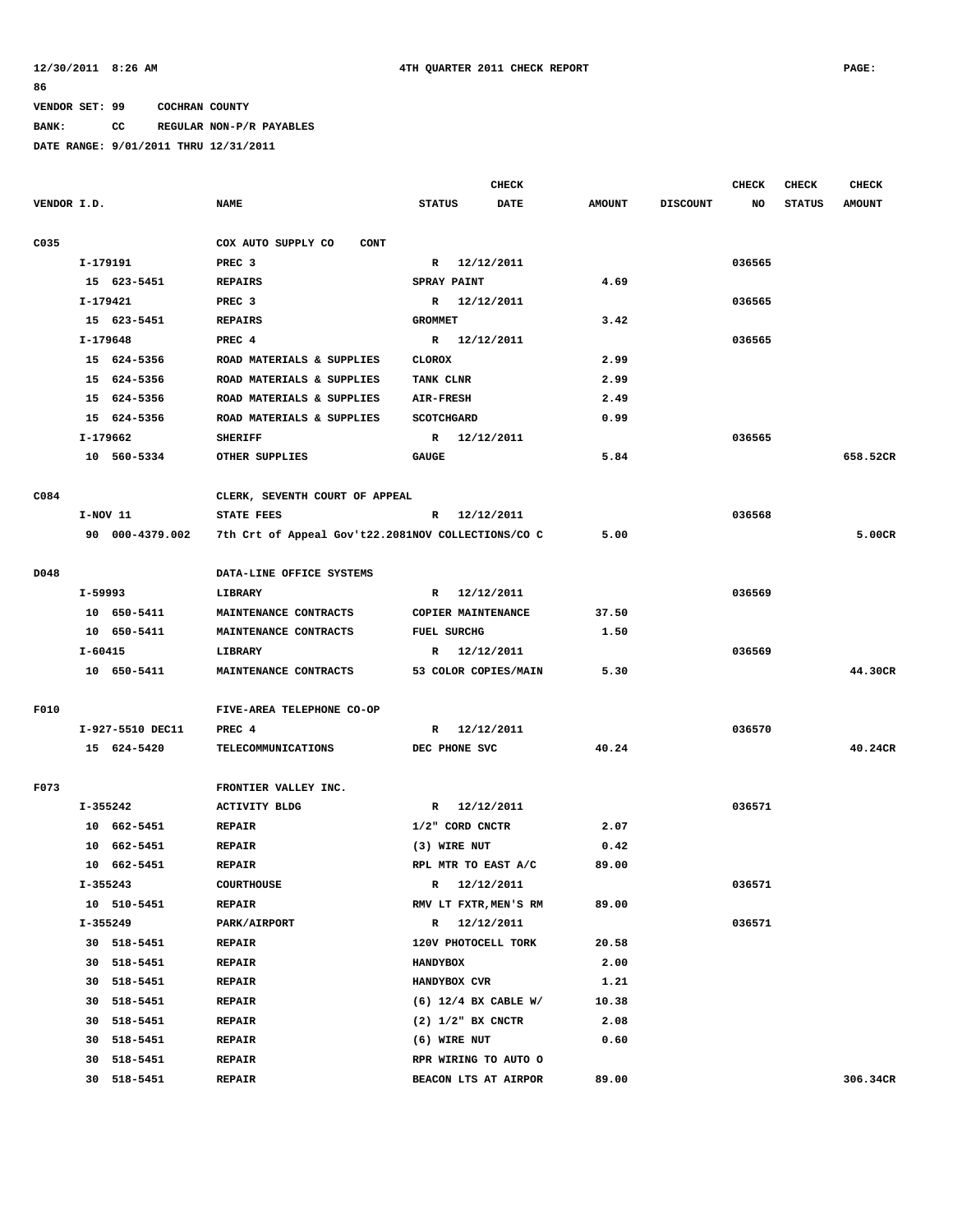#### **VENDOR SET: 99 COCHRAN COUNTY**

# **BANK: CC REGULAR NON-P/R PAYABLES**

|             |            |             |                                                                           |                   | <b>CHECK</b>            |               |                 | CHECK  | <b>CHECK</b>  |               |
|-------------|------------|-------------|---------------------------------------------------------------------------|-------------------|-------------------------|---------------|-----------------|--------|---------------|---------------|
| VENDOR I.D. |            |             | <b>NAME</b>                                                               | <b>STATUS</b>     | DATE                    | <b>AMOUNT</b> | <b>DISCOUNT</b> | NO     | <b>STATUS</b> | <b>AMOUNT</b> |
| G005        |            |             | <b>GENERAL FUND</b>                                                       |                   |                         |               |                 |        |               |               |
|             | I-LEASE #8 |             | <b>JUVENILE PROBATION</b>                                                 |                   | R 12/12/2011            |               |                 | 036572 |               |               |
|             |            | 10 571-5464 | <b>VEHICLE LEASE</b>                                                      |                   | VEHICLE LEASE 11/25-    | 833.00        |                 |        |               | 833.00CR      |
|             |            |             |                                                                           |                   |                         |               |                 |        |               |               |
| H126        |            |             | HOLLAND'S OFFICE TECHNOLOGIES                                             |                   |                         |               |                 |        |               |               |
|             | I-93788    |             | TAX A/C                                                                   |                   | R 12/12/2011            |               |                 | 036573 |               |               |
|             |            | 10 499-5310 | OFFICE SUPPLIES                                                           |                   | 1CS 8.5X11 PAPER        | 37.99         |                 |        |               |               |
|             |            | 10 499-5310 | OFFICE SUPPLIES                                                           |                   | 1BX 10X13 ENVELOPE      | 53.22         |                 |        |               |               |
|             | I-93965    |             | TAX A/C                                                                   |                   | R 12/12/2011            |               |                 | 036573 |               |               |
|             |            | 10 499-5310 | OFFICE SUPPLIES                                                           |                   | 1BX 6X9 ENVELOPE        | 54.99         |                 |        |               |               |
|             |            | 10 499-5310 | OFFICE SUPPLIES                                                           |                   | WALL CALENDAR           | 11.92         |                 |        |               |               |
|             | I-94035    |             | TAX A/C                                                                   |                   | R 12/12/2011            |               |                 | 036573 |               |               |
|             |            | 10 499-5310 | OFFICE SUPPLIES                                                           |                   | 1CS 8.5X11 PAPER        | 37.99         |                 |        |               | 196.11CR      |
|             |            |             |                                                                           |                   |                         |               |                 |        |               |               |
| J049        |            |             | <b>JUVENILE PROBATION FUND</b><br>I-YR END '11 SUBSIDY JUVENILE PROBATION |                   | R 12/12/2011            |               |                 | 036574 |               |               |
|             |            | 10 571-5201 | SOCIAL SECURITY                                                           |                   | SUBSIDY FOR SOC SECU    | 888.00        |                 |        |               |               |
|             |            | 10 571-5202 | GROUP INSURANCE                                                           |                   | SUBSIDY FOR GRP INS     | 2,512.00      |                 |        |               | 3,400.00CR    |
|             |            |             |                                                                           |                   |                         |               |                 |        |               |               |
| J082        |            |             | JOHN DEERE FINANCIAL                                                      |                   |                         |               |                 |        |               |               |
|             | I-6029905  |             | PREC 1                                                                    |                   | R 12/12/2011            |               |                 | 036575 |               |               |
|             |            | 15 621-5451 | <b>REPAIRS</b>                                                            |                   | NUTS & BOLTS            | 12.09         |                 |        |               | 12.09CR       |
| L010        |            |             | LEWIS FARM & RANCH STORE INC                                              |                   |                         |               |                 |        |               |               |
|             | I-28959    |             | PREC 1                                                                    | R                 | 12/12/2011              |               |                 | 036576 |               |               |
|             |            | 15 621-5356 | ROAD MATERIALS & SUPPLIES                                                 | TRASH BAGS        |                         | 5.99          |                 |        |               |               |
|             | I-28984    |             | <b>ACTIVITY BLDG</b>                                                      |                   | R 12/12/2011            |               |                 | 036576 |               |               |
|             |            | 10 662-5451 | <b>REPAIR</b>                                                             |                   | 2 FAUCET CVR            | 5.58          |                 |        |               |               |
|             |            | 10 662-5451 | <b>REPAIR</b>                                                             | <b>TAPE</b>       |                         | 8.95          |                 |        |               |               |
|             |            | 10 662-5451 | <b>REPAIR</b>                                                             | LESS DISC         |                         | 1.96CR        |                 |        |               |               |
|             | I-29223    |             | PARK/AIRPORT                                                              |                   | R 12/12/2011            |               |                 | 036576 |               |               |
|             |            | 30 518-5451 | <b>REPAIR</b>                                                             | EPOXY PUTTY       |                         | 4.29          |                 |        |               |               |
|             |            | 30 518-5451 | <b>REPAIR</b>                                                             | SAND PAPER        |                         | 0.39          |                 |        |               |               |
|             |            | 30 518-5451 | <b>REPAIR</b>                                                             | LESS DISC         |                         | 0.47CR        |                 |        |               |               |
|             | I-29274    |             | <b>EXTENSION SVC</b>                                                      |                   | R 12/12/2011            |               |                 | 036576 |               |               |
|             |            | 10 665-5334 | OTHER SUPPLIES                                                            |                   | $7/16$ SYRINGE/8        | 26.32         |                 |        |               |               |
|             |            | 10 665-5334 | OTHER SUPPLIES                                                            | NEEDLES/4         |                         | 1.20          |                 |        |               |               |
|             | I-29306    |             | <b>ACTIVITY BLDG</b>                                                      |                   | R 12/12/2011            |               |                 | 036576 |               |               |
|             |            | 10 662-5332 | CUSTODIAL SUPPLIES                                                        | 10 LT BULBS       |                         | 24.90         |                 |        |               |               |
|             |            | 10 662-5332 | CUSTODIAL SUPPLIES                                                        | FILTER            |                         | 13.99         |                 |        |               |               |
|             |            | 10 662-5332 | CUSTODIAL SUPPLIES                                                        | DRUM LINERS       |                         | 18.99         |                 |        |               |               |
|             |            | 10 662-5332 | CUSTODIAL SUPPLIES                                                        |                   | PAPER TOWELS            | 13.99         |                 |        |               |               |
|             |            | 10 662-5332 | CUSTODIAL SUPPLIES                                                        |                   | PAPER TOWELS            | 13.99         |                 |        |               |               |
|             |            | 10 662-5332 | CUSTODIAL SUPPLIES                                                        | LESS DISC         |                         | 8.59CR        |                 |        |               |               |
|             | I-29356    |             | <b>COURTHOUSE</b>                                                         |                   | R 12/12/2011            |               |                 | 036576 |               |               |
|             |            | 10 510-5332 | CUSTODIAL SUPPLIES                                                        |                   | <b>1CS PAPER TOWELS</b> | 38.70         |                 |        |               |               |
|             |            | 10 510-5332 | CUSTODIAL SUPPLIES                                                        | <b>1CS BLEACH</b> |                         | 14.94         |                 |        |               |               |
|             |            | 10 510-5332 | CUSTODIAL SUPPLIES                                                        |                   | 7 CARPET FRESH          | 13.93         |                 |        |               |               |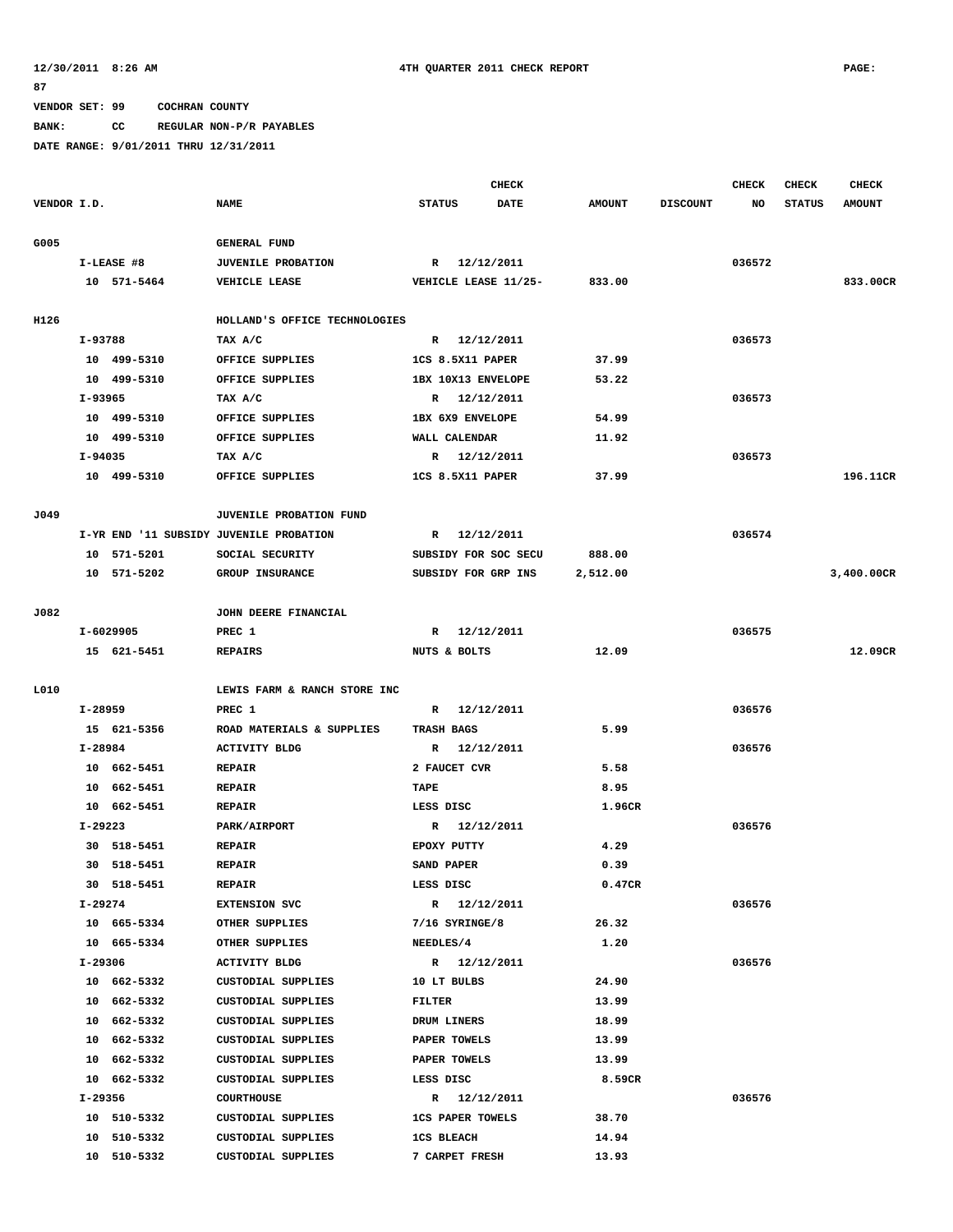### **VENDOR SET: 99 COCHRAN COUNTY BANK: CC REGULAR NON-P/R PAYABLES**

|             |                   |                             | CHECK                       |             |               |                 |        | <b>CHECK</b>  | <b>CHECK</b>  |
|-------------|-------------------|-----------------------------|-----------------------------|-------------|---------------|-----------------|--------|---------------|---------------|
| VENDOR I.D. |                   | <b>NAME</b>                 | <b>STATUS</b>               | <b>DATE</b> | <b>AMOUNT</b> | <b>DISCOUNT</b> | NO     | <b>STATUS</b> | <b>AMOUNT</b> |
| L010        |                   | LEWIS FARM & RANCH STOCONT  |                             |             |               |                 |        |               |               |
|             | I-29356           | <b>COURTHOUSE</b>           | R 12/12/2011                |             |               |                 | 036576 |               |               |
|             | 10 510-5332       | CUSTODIAL SUPPLIES          | <b>1CS GLASS CLNR</b>       |             | 33.48         |                 |        |               |               |
|             | 10 510-5332       | CUSTODIAL SUPPLIES          | LESS DISC                   |             | 10.11CR       |                 |        |               |               |
|             | I-29362           | <b>COURTHOUSE</b>           | R 12/12/2011                |             |               |                 | 036576 |               |               |
|             | 10 510-5332       | CUSTODIAL SUPPLIES          | 4 PAPER TOWELS              |             | 19.16         |                 |        |               |               |
|             | 10 510-5332       | CUSTODIAL SUPPLIES          | LESS DISC                   |             | 1.92CR        |                 |        |               |               |
|             | I-29489           | PREC 1                      | R 12/12/2011                |             |               |                 | 036576 |               |               |
|             | 15 621-5356       | ROAD MATERIALS & SUPPLIES   | STEEL TAPE                  |             | 10.49         |                 |        |               |               |
|             | I-29573           | PREC 1                      | R 12/12/2011                |             |               |                 | 036576 |               |               |
|             | 15 621-5356       | ROAD MATERIALS & SUPPLIES   | OIL SPOUT                   |             | 7.99          |                 |        |               |               |
|             | 15 621-5356       | ROAD MATERIALS & SUPPLIES   | LESS DISC                   |             | 0.80CR        |                 |        |               |               |
|             | I-29847           | <b>JAIL</b>                 | R 12/12/2011                |             |               |                 | 036576 |               |               |
|             | 10 512-5392       | MISCELLANEOUS SUPPLIES      | 30 TISSUES                  |             | 89.70         |                 |        |               |               |
|             | 10 512-5392       | MISCELLANEOUS SUPPLIES      | 6 LT BULBS                  |             | 10.74         |                 |        |               |               |
|             | 10 512-5392       | MISCELLANEOUS SUPPLIES      | 2 SOAP                      |             | 7.98          |                 |        |               |               |
|             | 10 512-5392       | MISCELLANEOUS SUPPLIES      | SHOP TOWELS                 |             | 11.99         |                 |        |               |               |
|             | 10 512-5392       | MISCELLANEOUS SUPPLIES      | LESS DISC                   |             | 12.04CR       |                 |        |               |               |
|             | I-29936           | <b>CEMETERY</b>             | R 12/12/2011                |             |               |                 | 036576 |               |               |
|             | 10 516-5451       | <b>REPAIR</b>               | $(2)$ $1/2$ " PVC JOINTS    |             | 9.98          |                 |        |               |               |
|             | 10 516-5451       | <b>REPAIR</b>               | LESS DISC                   |             | 1.00CR        |                 |        |               |               |
|             | I-29974           | PARK                        | R 12/12/2011                |             |               |                 | 036576 |               |               |
|             | 10 660-5332       | CUSTODIAL SUPPLIES          | <b>SHOP HEATER</b>          |             | 359.99        |                 |        |               |               |
|             | 10 660-5332       | CUSTODIAL SUPPLIES          | LESS DISC                   |             | 36.00CR       |                 |        |               |               |
|             | I-30165           | PARK/AIRPORT                | R 12/12/2011                |             |               |                 | 036576 |               |               |
|             |                   |                             |                             |             |               |                 |        |               |               |
|             | 30 518-5332       | CUSTODIAL SUPPLIES          | <b>FOGGER</b>               |             | 6.99          |                 |        |               |               |
|             | 30 518-5332       | CUSTODIAL SUPPLIES          | <b>BLEACH</b>               |             | 2.79          |                 |        |               |               |
|             | 10 660-5332       | CUSTODIAL SUPPLIES          | 2 TOILET BOWL CLNR          |             | 12.98         |                 |        |               |               |
|             | 10 660-5332       | CUSTODIAL SUPPLIES          | LESS DISC                   |             | 2.28CR        |                 |        |               |               |
|             | I-30370           | PARK/AIRPORT                | R 12/12/2011                |             |               |                 | 036576 |               |               |
|             | 30 518-5332       | CUSTODIAL SUPPLIES          | <b>CLR</b>                  |             | 5.49          |                 |        |               |               |
|             | 30 518-5332       | <b>CUSTODIAL SUPPLIES</b>   | SCOURING STICK              |             | 3.29          |                 |        |               |               |
|             | I-30397           | <b>EXTENSION SVC</b>        | R 12/12/2011                |             |               |                 | 036576 |               |               |
|             | 10 665-5334       | OTHER SUPPLIES              | <b>TRASH BAGS</b>           |             | 18.99         |                 |        |               |               |
|             | 10 665-5334       | OTHER SUPPLIES              | <b>BATTERIES</b>            |             | 2.99          |                 |        |               |               |
|             | 10 665-5334       | OTHER SUPPLIES              | LESS DISC                   |             | 2.20CR        |                 |        |               | 743.80CR      |
| L015        |                   | LUBBOCK COUNTY, TEXAS       |                             |             |               |                 |        |               |               |
|             | I-NOV 11 ADR FEES | DISTRICT COURT              | R 12/12/2011                |             |               |                 | 036578 |               |               |
|             | 19 435-5409       | A.D.R. CONTRACT             | COUNTY ADR FEES             |             | 10.00         |                 |        |               | 10.00CR       |
|             |                   |                             |                             |             |               |                 |        |               |               |
| M031        |                   | MILLER PAPER & PACKAGING CO |                             |             |               |                 |        |               |               |
|             | I-S2076277.001    | <b>COURTHOUSE, PARK</b>     | R 12/12/2011                |             |               |                 | 036579 |               |               |
|             | 10 510-5332       | CUSTODIAL SUPPLIES          | 2DZ URINAL SCREEN, PL       |             | 35.94         |                 |        |               |               |
|             | 10 510-5332       | CUSTODIAL SUPPLIES          | <b>1CS FOAM SOAP</b>        |             | 69.59         |                 |        |               |               |
|             | 10 510-5332       | CUSTODIAL SUPPLIES          | 2CS NO RNS FLOOR CLN        |             | 77.92         |                 |        |               |               |
|             | 10 510-5332       | CUSTODIAL SUPPLIES          | <b>1CS METERED AIR FRSH</b> |             | 44.00         |                 |        |               |               |
|             | 10 510-5332       | CUSTODIAL SUPPLIES          | 2CS HI DENS LINER, 10       |             | 62.57         |                 |        |               |               |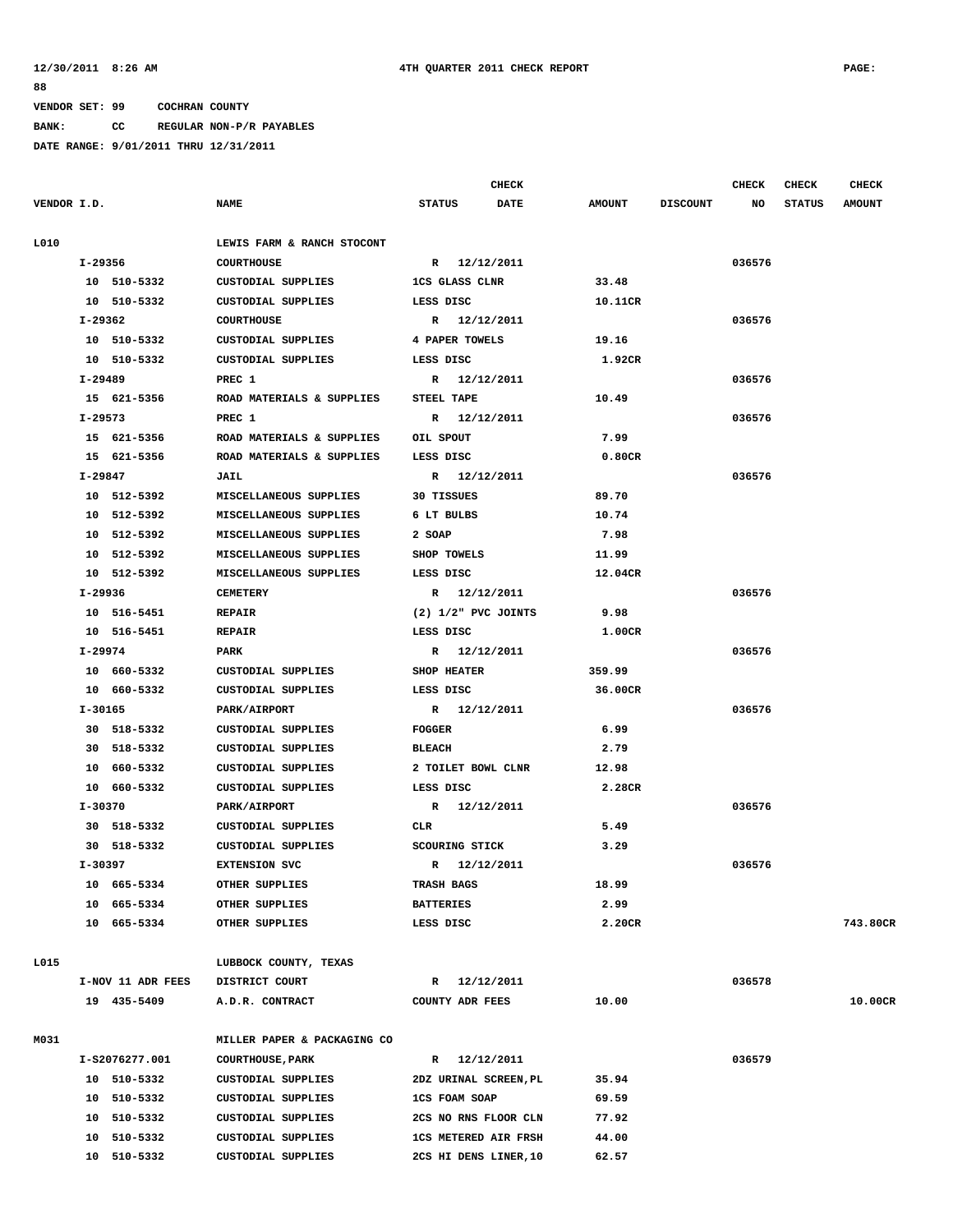## **VENDOR SET: 99 COCHRAN COUNTY**

# **BANK: CC REGULAR NON-P/R PAYABLES**

|             |             |                 |                               |                       | <b>CHECK</b> |               |                 | CHECK  | <b>CHECK</b>  | <b>CHECK</b>  |
|-------------|-------------|-----------------|-------------------------------|-----------------------|--------------|---------------|-----------------|--------|---------------|---------------|
| VENDOR I.D. |             |                 | <b>NAME</b>                   | <b>STATUS</b>         | <b>DATE</b>  | <b>AMOUNT</b> | <b>DISCOUNT</b> | NO     | <b>STATUS</b> | <b>AMOUNT</b> |
| M031        |             |                 | MILLER PAPER & PACKAGICONT    |                       |              |               |                 |        |               |               |
|             |             | I-S2076277.001  | <b>COURTHOUSE, PARK</b>       | R                     | 12/12/2011   |               |                 | 036579 |               |               |
|             |             | 10 510-5332     | CUSTODIAL SUPPLIES            | 3DZ TOILET RM HNGR, C |              | 38.26         |                 |        |               |               |
|             |             | 10 660-5332     | <b>CUSTODIAL SUPPLIES</b>     | 2DZ TOILET RM HNGR, C |              | 25.51         |                 |        |               |               |
|             |             | 10 510-5332     | CUSTODIAL SUPPLIES            | 1CS ANGEL SOFT TISSU  |              | 79.09         |                 |        |               |               |
|             |             | 10 510-5332     | CUSTODIAL SUPPLIES            | 3PK D BATT, ALK, 12PK |              | 42.71         |                 |        |               |               |
|             |             | I-S2076533.001  | <b>COURTHOUSE</b>             | R                     | 12/12/2011   |               |                 | 036579 |               |               |
|             |             | 10 510-5332     | CUSTODIAL SUPPLIES            | WALL CALENDAR         |              | 18.53         |                 |        |               |               |
|             |             | I-S2076533.002  | <b>COURTHOUSE</b>             | R                     | 12/12/2011   |               |                 | 036579 |               |               |
|             | 10 510-5332 |                 | CUSTODIAL SUPPLIES            | 2PK AA BATT, ALK      |              | 9.88          |                 |        |               | 504.00CR      |
| M053        |             |                 | MYATT BLUME & FIDALEO LTD LLP |                       |              |               |                 |        |               |               |
|             |             | I-119850        | NON-DEPARTMENTAL              | $\mathbb{R}$          | 12/12/2011   |               |                 | 036580 |               |               |
|             |             | 10 409-5401     | <b>OUTSIDE AUDIT</b>          | ANNUAL AUDIT CAL YR   |              | 17,500.00     |                 |        |               |               |
|             |             | 10 409-5401     | <b>OUTSIDE AUDIT</b>          | MEALS, TRAVEL TO SIT  |              | 233.31        |                 |        |               | 17,733.31CR   |
| M251        |             |                 | WILLIAM T. MCGEE              |                       |              |               |                 |        |               |               |
|             |             | I-121310-072111 | COUNTY COURT-ASSIGNED JUDGE   | R                     | 12/12/2011   |               |                 | 036581 |               |               |
|             |             | 10 426-5499     | MISCELLANEOUS                 | ASSIGNED JUDGE/2008-  |              |               |                 |        |               |               |
|             |             | 10 426-5499     | MISCELLANEOUS                 | .14 DAYS @\$555.56    |              | 77.78         |                 |        |               |               |
|             |             | 10 426-5499     | <b>MISCELLANEOUS</b>          | <b>POSTAGE</b>        |              | 0.44          |                 |        |               | 78.22CR       |
| M277        |             |                 | <b>MORTON SUPERMARKET</b>     |                       |              |               |                 |        |               |               |
|             |             | I-108101111511  | <b>JAIL</b>                   | R                     | 12/12/2011   |               |                 | 036582 |               |               |
|             |             | 10 512-5333     | FOOD-PRISONERS                | <b>WHEAT BRD</b>      |              | 2.19          |                 |        |               |               |
|             |             | 10 512-5333     | <b>FOOD-PRISONERS</b>         | 3 BIMBO BRD @2.19     |              | 6.57          |                 |        |               |               |
|             | 10          | 512-5333        | <b>FOOD-PRISONERS</b>         | 2 WHEAT BRD @2.19     |              | 4.38          |                 |        |               |               |
|             | 10          | 512-5333        | FOOD-PRISONERS                | <b>GL MILK</b>        |              | 4.19          |                 |        |               |               |
|             | 10          | 512-5333        | <b>FOOD-PRISONERS</b>         | <b>4LB ORANGES</b>    |              | 2.99          |                 |        |               |               |
|             | 10          | 512-5333        | <b>FOOD-PRISONERS</b>         | 2 BAG APPLES @3.09    |              | 6.18          |                 |        |               |               |
|             | 10          | 512-5333        | FOOD-PRISONERS                | 2 LETTUCE CELLO       |              | 3.38          |                 |        |               |               |
|             | 10          | 512-5333        | <b>FOOD-PRISONERS</b>         | 2 JD BRK BOWLS PAN    |              | 6.58          |                 |        |               |               |
|             |             | 10 512-5333     | <b>FOOD-PRISONERS</b>         | 2 JD BRKFST BOWLS @3  |              | 6.58          |                 |        |               |               |
|             |             | 10 512-5333     | <b>FOOD-PRISONERS</b>         | 2 JD BRK BOWLS PAN    |              | 6.58          |                 |        |               |               |
|             |             | 10 512-5333     | FOOD-PRISONERS                | 6 JD BRKFST BOWLS @3  |              | 19.74         |                 |        |               |               |
|             |             | I-108103110711  | <b>JAIL</b>                   | R 12/12/2011          |              |               |                 | 036582 |               |               |
|             |             | 10 512-5333     | <b>FOOD-PRISONERS</b>         | 6 WHEAT BRD @2.19     |              | 13.14         |                 |        |               |               |
|             |             | 10 512-5333     | <b>FOOD-PRISONERS</b>         | APPLES                |              | 5.38          |                 |        |               |               |
|             |             | 10 512-5333     | <b>FOOD-PRISONERS</b>         | GL MILK               |              | 4.09          |                 |        |               |               |
|             |             | I-15103112511   | JAIL                          | R 12/12/2011          |              |               |                 | 036582 |               |               |
|             |             | 10 512-5392     | MISCELLANEOUS SUPPLIES        | 4PK HVY/DTY CUTLERY   |              | 3.16          |                 |        |               |               |
|             |             | 10 512-5392     | MISCELLANEOUS SUPPLIES        | SALES TAX NOT PD \$.2 |              |               |                 |        |               |               |
|             |             | I-24103112311   | <b>JAIL</b>                   | R 12/12/2011          |              |               |                 | 036582 |               |               |
|             |             | 10 512-5333     | <b>FOOD-PRISONERS</b>         | 2 SALAD BLEND @3.29   |              | 6.58          |                 |        |               |               |
|             |             | 10 512-5333     | <b>FOOD-PRISONERS</b>         | LETTUCE CELLO         |              | 1.89          |                 |        |               |               |
|             |             | 10 512-5333     | FOOD-PRISONERS                | 2 KR VELVEETA IWS     |              | 9.98          |                 |        |               |               |
|             |             | 10 512-5333     | <b>FOOD-PRISONERS</b>         | 2 4LB ORANGES         |              | 5.98          |                 |        |               |               |
|             |             | 10 512-5333     | <b>FOOD-PRISONERS</b>         | <b>APPLES</b>         |              | 3.09          |                 |        |               |               |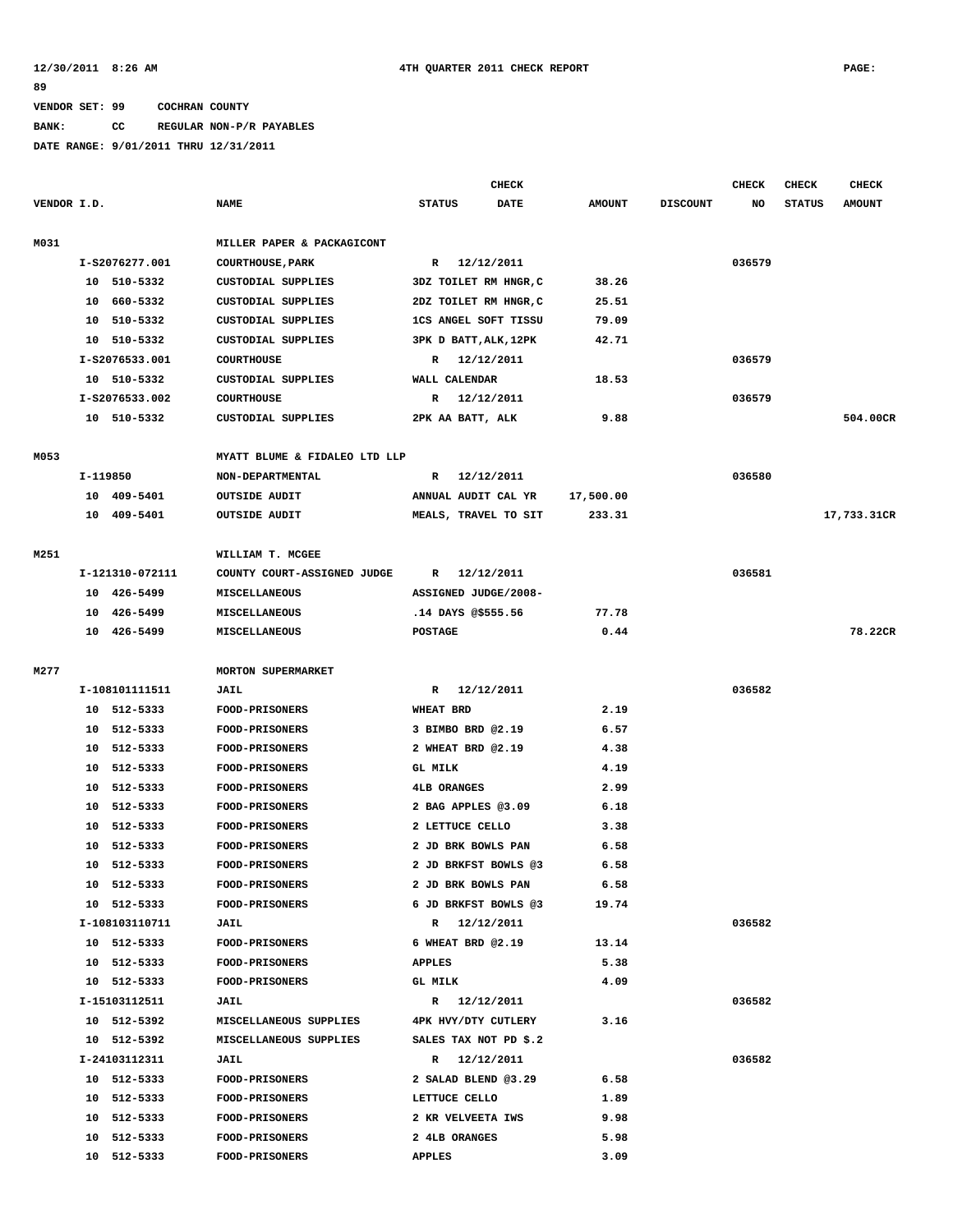# **VENDOR SET: 99 COCHRAN COUNTY**

**BANK: CC REGULAR NON-P/R PAYABLES**

|             |    |               |                                   |                       | <b>CHECK</b> |               |                 | <b>CHECK</b> | CHECK         | <b>CHECK</b>  |
|-------------|----|---------------|-----------------------------------|-----------------------|--------------|---------------|-----------------|--------------|---------------|---------------|
| VENDOR I.D. |    |               | <b>NAME</b>                       | <b>STATUS</b>         | DATE         | <b>AMOUNT</b> | <b>DISCOUNT</b> | NO           | <b>STATUS</b> | <b>AMOUNT</b> |
| M277        |    |               | MORTON SUPERMARKET<br><b>CONT</b> |                       |              |               |                 |              |               |               |
|             |    | I-24103112311 | <b>JAIL</b>                       | R 12/12/2011          |              |               |                 | 036582       |               |               |
|             |    | 10 512-5333   | FOOD-PRISONERS                    | 2GL MILK              |              | 8.38          |                 |              |               |               |
|             |    | I-46101110911 | <b>JAIL</b>                       | R                     | 12/12/2011   |               |                 | 036582       |               |               |
|             | 10 | 512-5333      | <b>FOOD-PRISONERS</b>             | 4 BIMBO BRD           |              | 8.76          |                 |              |               |               |
|             | 10 | 512-5333      | <b>FOOD-PRISONERS</b>             | 4 JD SAU EGG CHS M    |              | 23.56         |                 |              |               |               |
|             | 10 | 512-5333      | <b>FOOD-PRISONERS</b>             | 4 JD BRKFST BOWLS     |              | 13.16         |                 |              |               |               |
|             | 10 | 512-5333      | <b>FOOD-PRISONERS</b>             | 5 JD BRK BOWL SAUS    |              | 15.95         |                 |              |               |               |
|             | 10 | 512-5333      | FOOD-PRISONERS                    | 5 JD BRKFST BOWLS     |              | 16.45         |                 |              |               |               |
|             | 10 | 512-5333      | <b>FOOD-PRISONERS</b>             | 8 JD BRK BOWLS PAN    |              | 26.32         |                 |              |               |               |
|             | 10 | 512-5333      | <b>FOOD-PRISONERS</b>             | 2 SF CRNKL CUT FF     |              | 5.98          |                 |              |               |               |
|             | 10 | 512-5333      | FOOD-PRISONERS                    | 3 PRODUCE @3.09       |              | 9.27          |                 |              |               |               |
|             |    | I-47101112511 | <b>JAIL</b>                       | R                     | 12/12/2011   |               |                 | 036582       |               |               |
|             | 10 | 512-5333      | <b>FOOD-PRISONERS</b>             | <b>WHEAT BRD</b>      |              | 2.19          |                 |              |               |               |
|             | 10 | 512-5333      | FOOD-PRISONERS                    | 7 WHEAT BRD           |              | 15.33         |                 |              |               |               |
|             | 10 | 512-5333      | <b>FOOD-PRISONERS</b>             | 2SF DRNK MX FR PNCH   |              | 5.78          |                 |              |               |               |
|             | 10 | 512-5333      | <b>FOOD-PRISONERS</b>             | 2SF DRNK MX LEM       |              | 5.78          |                 |              |               |               |
|             | 10 | 512-5333      | <b>FOOD-PRISONERS</b>             | 2SF DRNK MX GR        |              | 5.78          |                 |              |               |               |
|             | 10 | 512-5333      | <b>FOOD-PRISONERS</b>             | SF DRNK MX CHR        |              | 2.89          |                 |              |               |               |
|             | 10 | 512-5333      | <b>FOOD-PRISONERS</b>             | C&H GRAN SUGAR        |              | 8.39          |                 |              |               |               |
|             | 10 | 512-5333      | FOOD-PRISONERS                    | SF SALT/2             |              | 0.98          |                 |              |               |               |
|             | 10 | 512-5333      | <b>FOOD-PRISONERS</b>             | CLASSIC MIX           |              | 7.29          |                 |              |               |               |
|             | 10 | 512-5333      | <b>FOOD-PRISONERS</b>             | SALES TAX NOT PD \$1. |              |               |                 |              |               |               |
|             |    | I-67100110611 | JAIL                              | R 12/12/2011          |              |               |                 | 036582       |               |               |
|             |    | 10 512-5333   | FOOD-PRISONERS                    | 2GL MILK              |              | 8.18          |                 |              |               |               |
|             | 10 | 512-5333      | <b>FOOD-PRISONERS</b>             | 2 LETTUCE CELLO       |              | 3.38          |                 |              |               |               |
|             |    | I-7101112811  | JAIL                              | R 12/12/2011          |              |               |                 | 036582       |               |               |
|             | 10 | 512-5333      | <b>FOOD-PRISONERS</b>             | 2GL MILK              |              | 8.38          |                 |              |               |               |
|             | 10 | 512-5333      | <b>FOOD-PRISONERS</b>             | 3 JD SAUS EGG CH B    |              | 19.47         |                 |              |               |               |
|             | 10 | 512-5333      | <b>FOOD-PRISONERS</b>             | 3 JD SAU EG CHS CR    |              | 19.47         |                 |              |               |               |
|             | 10 | 512-5333      | <b>FOOD-PRISONERS</b>             | 8 JD BRKFST BOWLS     |              | 26.32         |                 |              |               |               |
|             | 10 | 512-5333      | <b>FOOD-PRISONERS</b>             | 8 JD BRKFST BOWLS     |              | 26.32         |                 |              |               |               |
|             | 10 | 512-5333      | <b>FOOD-PRISONERS</b>             | 2 SF CRNKL CUT FF     |              | 5.98          |                 |              |               |               |
|             |    | 10 512-5333   | <b>FOOD-PRISONERS</b>             | 2 SF TATER TOTS       |              | 5.98          |                 |              |               |               |
|             |    | 10 512-5333   | <b>FOOD-PRISONERS</b>             | 4 SF KETCHUP SQZ      |              | 5.96          |                 |              |               |               |
|             |    | I-79101110211 | JAIL                              | R 12/12/2011          |              |               |                 | 036582       |               |               |
|             |    | 10 512-5333   | <b>FOOD-PRISONERS</b>             | 3 BIMBO BRD           |              | 6.57          |                 |              |               |               |
|             |    | 10 512-5333   | <b>FOOD-PRISONERS</b>             | 5 WHEAT BRD           |              | 10.95         |                 |              |               |               |
|             |    | 10 512-5333   | FOOD-PRISONERS                    | 2 SF DANISH HAM       |              | 6.38          |                 |              |               |               |
|             |    | 10 512-5333   | FOOD-PRISONERS                    | 2 KR VELVEETA IWS     |              | 9.98          |                 |              |               |               |
|             |    | 10 512-5333   | <b>FOOD-PRISONERS</b>             | <b>3LB APPLES</b>     |              | 3.09          |                 |              |               |               |
|             |    | 10 512-5333   | <b>FOOD-PRISONERS</b>             | <b>3BAGS ORANGES</b>  |              | 9.27          |                 |              |               |               |
|             |    | 10 512-5333   | <b>FOOD-PRISONERS</b>             | 2GL MILK              |              | 8.38          |                 |              |               |               |
|             |    | I-9101112111  | JAIL                              | R 12/12/2011          |              |               |                 | 036582       |               |               |
|             |    | 10 512-5333   | <b>FOOD-PRISONERS</b>             | 12 BQT TRKY DNR @1.2  |              | 15.48         |                 |              |               |               |
|             |    | 10 512-5333   | <b>FOOD-PRISONERS</b>             | 12 BQT PORK RIBLET M  |              | 15.48         |                 |              |               |               |
|             |    | 10 512-5333   | <b>FOOD-PRISONERS</b>             | 12 BQT CHKN FRIED ST  |              | 15.48         |                 |              |               |               |
|             |    | 10 512-5333   | <b>FOOD-PRISONERS</b>             | 12 CHKN NUGGET DNR    |              | 15.48         |                 |              |               |               |
|             |    |               |                                   |                       |              |               |                 |              |               |               |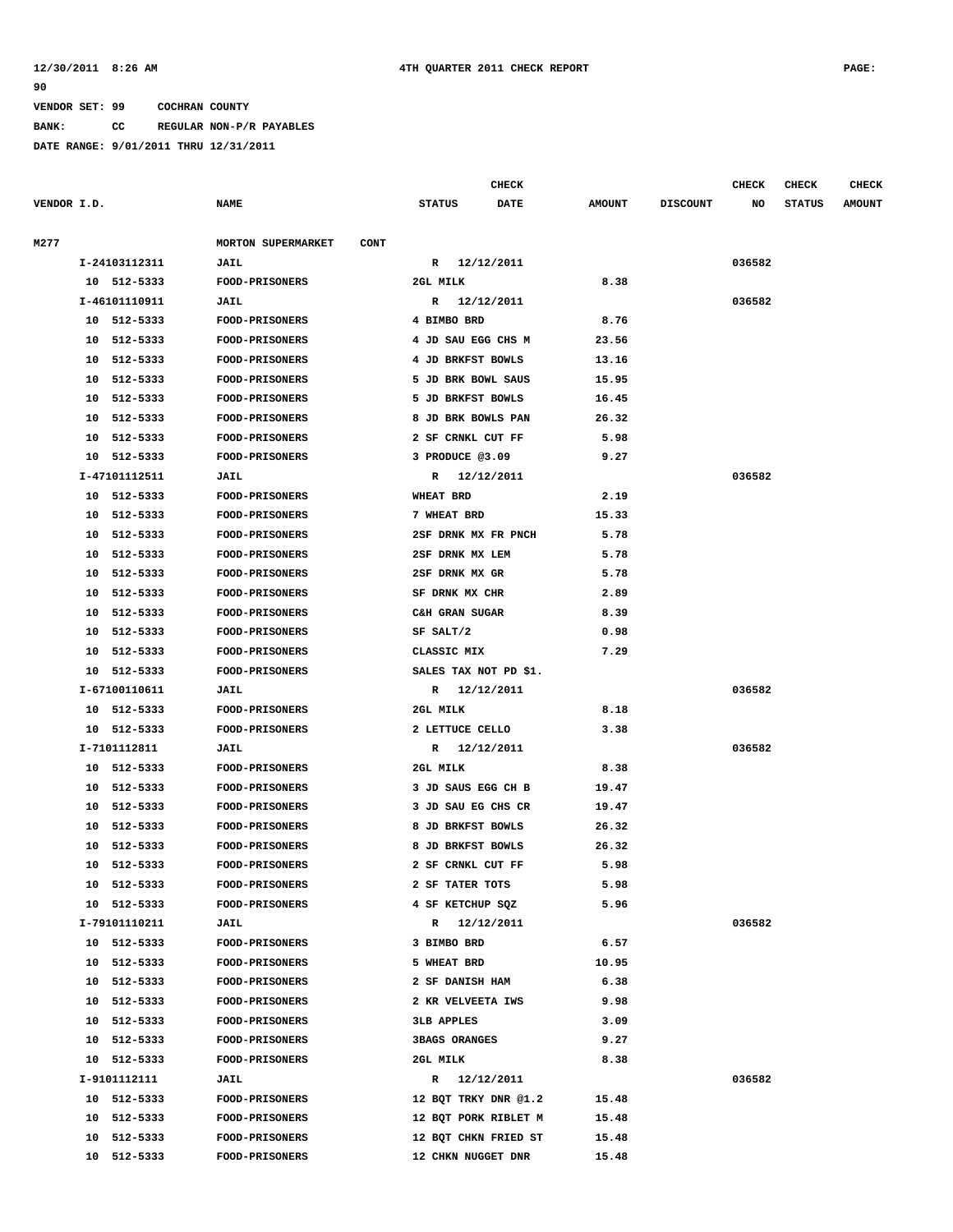#### **VENDOR SET: 99 COCHRAN COUNTY**

# **BANK: CC REGULAR NON-P/R PAYABLES**

|             |                    |                                   |                      | <b>CHECK</b> |               |                 | <b>CHECK</b> | <b>CHECK</b>  | <b>CHECK</b>  |
|-------------|--------------------|-----------------------------------|----------------------|--------------|---------------|-----------------|--------------|---------------|---------------|
| VENDOR I.D. |                    | <b>NAME</b>                       | <b>STATUS</b>        | DATE         | <b>AMOUNT</b> | <b>DISCOUNT</b> | NO           | <b>STATUS</b> | <b>AMOUNT</b> |
|             |                    |                                   |                      |              |               |                 |              |               |               |
| M277        |                    | MORTON SUPERMARKET<br><b>CONT</b> |                      |              |               |                 |              |               |               |
|             | I-9101112111       | JAIL                              | 12/12/2011<br>R      |              |               |                 | 036582       |               |               |
|             | 10 512-5333        | <b>FOOD-PRISONERS</b>             | 8 JD BRK BOWLS PAN @ |              | 26.32         |                 |              |               |               |
|             | 512-5333<br>10     | FOOD-PRISONERS                    | 8 JD BRK BOWL SAUS @ |              | 26.32         |                 |              |               |               |
|             | 512-5333<br>10     | FOOD-PRISONERS                    | 8 JD BRK BOWL SAUS @ |              | 25.52         |                 |              |               |               |
|             | 512-5333<br>10     | FOOD-PRISONERS                    | 8 JD BRK BOWL SAUS   |              | 25.52         |                 |              |               |               |
|             | 10 512-5333        | FOOD-PRISONERS                    | 12 BQT MEATLOAF DNR  |              | 21.48         |                 |              |               | 676.03CR      |
| M279        |                    | <b>BURL MCCASLAND</b>             |                      |              |               |                 |              |               |               |
|             | I-DW#14642         | <b>ACTIVITY BLDG</b>              | R                    | 12/12/2011   |               |                 | 036583       |               |               |
|             | 10 000-4370.101    | RENT-ACTIVITY BUILDING            | REF DEP FOR 11/19/11 |              | 125.00        |                 |              |               | 125.00CR      |
|             |                    |                                   |                      |              |               |                 |              |               |               |
| N066        |                    | NTS COMMUNICATIONS                |                      |              |               |                 |              |               |               |
|             | I-8062660032 12/11 | COMM'R CT/CO JUDGE                | R                    | 12/12/2011   |               |                 | 036584       |               |               |
|             | 15 610-5420        | TELECOMMUNICATIONS                | WATTS LINE CHG       |              | 1.00          |                 |              |               |               |
|             | 15 610-5420        | TELECOMMUNICATIONS                | <b>FEES</b>          |              | 4.99          |                 |              |               | 5.99CR        |
| P094        |                    | PEOPLE EN ESPANOL                 |                      |              |               |                 |              |               |               |
|             | I-22 issues        | LIBRARY                           | $\mathbb{R}$         | 12/12/2011   |               |                 | 036585       |               |               |
|             | 10 650-5590        | <b>BOOKS</b>                      | 22 ISSUES PEOPLE/SPA |              | 25.00         |                 |              |               | 25.00CR       |
|             |                    |                                   |                      |              |               |                 |              |               |               |
| P221        |                    | PERDUE, BRANDON, FIELDER, COLLINS |                      |              |               |                 |              |               |               |
|             | I-NOV 2011 FEES    | <b>JUSTICE OF PEACE</b>           | R                    | 12/12/2011   |               |                 | 036586       |               |               |
|             | 10 000-2206.002    | ATTORNEY COLLECTION FEES          | NOVEMBER COLLECTION  |              | 208.50        |                 |              |               | 208.50CR      |
|             |                    |                                   |                      |              |               |                 |              |               |               |
| R099        |                    | CYNDIA LEA GUAJARDO dba           |                      |              |               |                 |              |               |               |
|             | I-100035           | PREC <sub>4</sub>                 | R                    | 12/12/2011   |               |                 | 036587       |               |               |
|             | 15 624-5454        | TIRES                             | P235/75/17 FLAT ON R |              | 13.00         |                 |              |               |               |
|             | I-100121           | PREC 1                            | R                    | 12/12/2011   |               |                 | 036587       |               |               |
|             | 15 621-5454        | TIRES                             | 7.50X16 NEW TUBE TO  |              | 17.95         |                 |              |               |               |
|             | I-99810            | PREC 1                            | R                    | 12/12/2011   |               |                 | 036587       |               |               |
|             | 15 621-5454        | <b>TIRES</b>                      | 1400X24 FLAT         |              | 55.00         |                 |              |               |               |
|             | 15 621-5454        | TIRES                             | #4 RIM               |              | 4.00          |                 |              |               |               |
|             | I-99887            | <b>SHERIFF</b>                    | R 12/12/2011         |              |               |                 | 036587       |               |               |
|             | 10 560-5454        | TIRES                             | 275/60R17 FLAT ON LR |              | 13.00         |                 |              |               |               |
|             | I-99904            | <b>SHERIFF</b>                    | R 12/12/2011         |              |               |                 | 036587       |               |               |
|             | 10 560-5454        | TIRES                             | 2 235/55/17 FLATS    |              | 13.00         |                 |              |               |               |
|             | I-99956            | PREC 4                            | R 12/12/2011         |              |               |                 | 036587       |               |               |
|             | 15 624-5454        | TIRES                             | 1400/24 FLAT         |              | 55.00         |                 |              |               |               |
|             | I-99963            | PREC 1                            | R 12/12/2011         |              |               |                 | 036587       |               |               |
|             | 15 621-5454        | TIRES                             | 4 750X16 TIRE CHG    |              | 40.00         |                 |              |               |               |
|             | 15 621-5454        | TIRES                             | 4 750X16 TUBES       |              | 71.80         |                 |              |               |               |
|             | 15 621-5454        | TIRES                             | 3 TDF                |              | 9.00          |                 |              |               |               |
|             | I-99981            | PREC 1                            | R 12/12/2011         |              |               |                 | 036587       |               |               |
|             | 15 621-5454        | TIRES                             | 1400X24 TIRE CHG     |              | 55.00         |                 |              |               |               |
|             | 15 621-5454        | TIRES                             | 24" ORING INSTL      |              | 9.95          |                 |              |               |               |
|             | I-99984            | <b>SHERIFF</b>                    | R 12/12/2011         |              |               |                 | 036587       |               |               |
|             | 10 560-5454        | TIRES                             | 235/55/17 FLAT ON LR |              | 13.00         |                 |              |               | 369.70CR      |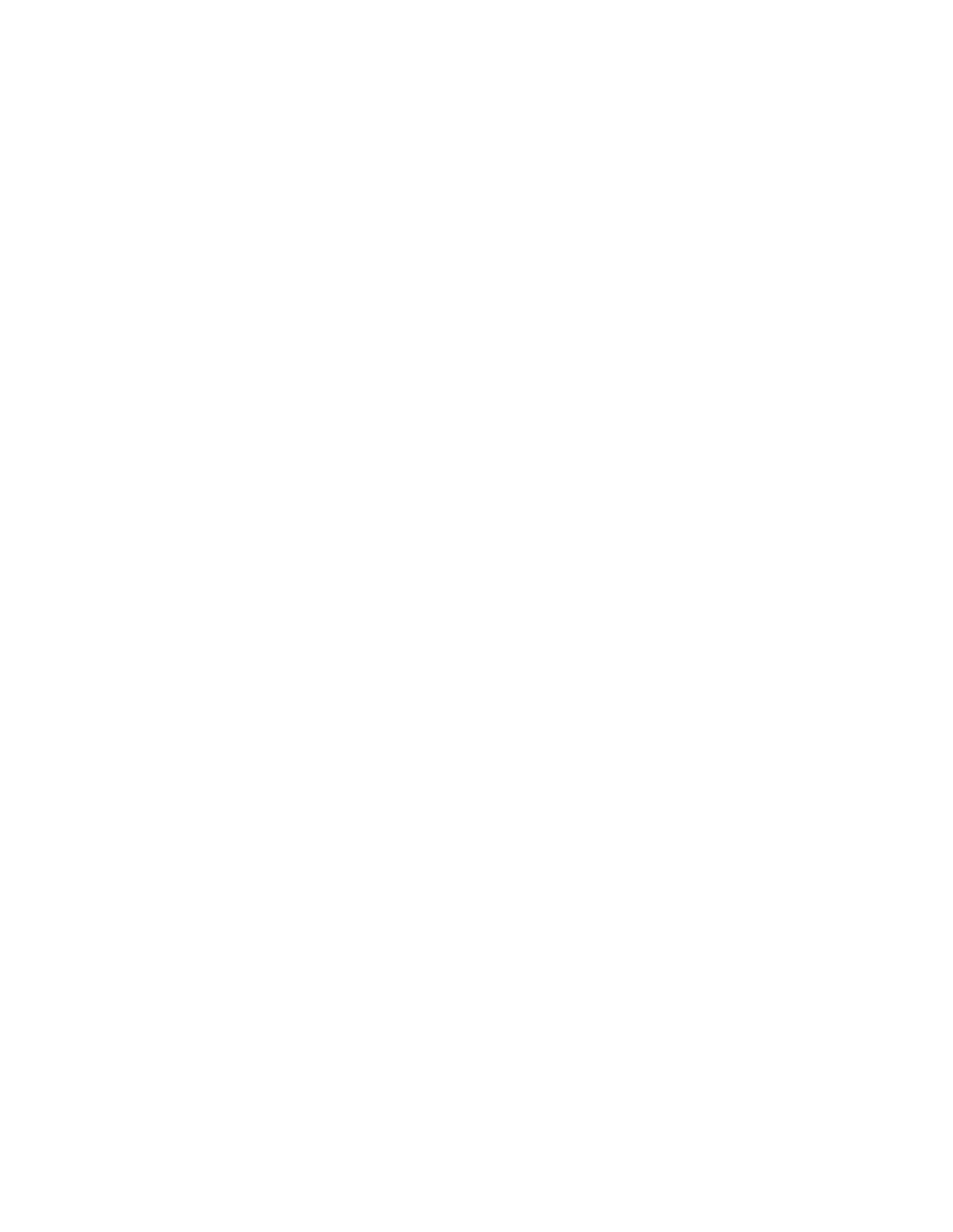#### **92 VENDOR SET: 99 COCHRAN COUNTY BANK: CC REGULAR NON-P/R PAYABLES DATE RANGE: 9/01/2011 THRU 12/31/2011**

|             |                |                     |                           |               | CHECK                 |               |                 | <b>CHECK</b> | <b>CHECK</b>  | <b>CHECK</b>  |
|-------------|----------------|---------------------|---------------------------|---------------|-----------------------|---------------|-----------------|--------------|---------------|---------------|
| VENDOR I.D. |                |                     | <b>NAME</b>               | <b>STATUS</b> | <b>DATE</b>           | <b>AMOUNT</b> | <b>DISCOUNT</b> | NO           | <b>STATUS</b> | <b>AMOUNT</b> |
| S010        |                |                     | SILVERS COMPANY           |               |                       |               |                 |              |               |               |
|             |                | I-CONSTABLE 11/11   | <b>CONSTABLE</b>          | $\mathbf{R}$  | 12/12/2011            |               |                 | 036588       |               |               |
|             | 10 550-5330    |                     | FUEL & OIL                |               | 17.89GL PREM UNL      | 66.18         |                 |              |               |               |
|             | 10 550-5330    |                     | FUEL & OIL                |               | CR FED TAX ON 17.89G  | 3.29CR        |                 |              |               |               |
|             |                | $I-EXT$ SVC $11/11$ | <b>EXTENSION SVC</b>      |               | R 12/12/2011          |               |                 | 036588       |               |               |
|             | 10 665-5330    |                     | FUEL AND OIL              | 167.2GL UNL   |                       | 581.18        |                 |              |               |               |
|             | 10 665-5330    |                     | FUEL AND OIL              |               | CR FED TAX ON 167.2G  | 30.76CR       |                 |              |               |               |
|             |                | I-JUV PROB 11/11    | <b>JUVENILE PROBATION</b> | $\mathbb{R}$  | 12/12/2011            |               |                 | 036588       |               |               |
|             | 10 571-5330    |                     | FUEL                      | 62.88GL UNL   |                       | 220.02        |                 |              |               |               |
|             | 10 571-5330    |                     | FUEL                      |               | CR FED TAX ON 62.88G  | 11.57CR       |                 |              |               |               |
|             |                | $I-NON-DEF$ 11/11   | <b>EXTENSION SVC</b>      | $\mathbb{R}$  | 12/12/2011            |               |                 | 036588       |               |               |
|             | 10 665-5330    |                     | FUEL AND OIL              | 15.5GL UNL    |                       | 52.68         |                 |              |               |               |
|             | 10 665-5330    |                     | FUEL AND OIL              |               | CR FED TAX ON 15.5GL  | 2.85CR        |                 |              |               |               |
|             | I-PREC 1 11/11 |                     | PREC 1                    | R             | 12/12/2011            |               |                 | 036588       |               |               |
|             | 15 621-5330    |                     | FUEL & OIL                | 6GL HS DIESEL |                       | 20.94         |                 |              |               |               |
|             | 15 621-5330    |                     | FUEL & OIL                |               | 29.2GL UNL, CO PICKUP | 102.17        |                 |              |               |               |
|             | 15 621-5330    |                     | FUEL & OIL                |               | CR FED TAX ON 29.2GL  | 5.37CR        |                 |              |               |               |
|             | 15 621-5330    |                     | FUEL & OIL                |               | 70GL HS DIESEL, M GR  | 244.30        |                 |              |               |               |
|             | 15             | 621-5330            | FUEL & OIL                |               | 18GL HS DIESEL        | 62.82         |                 |              |               |               |
|             | 15             | 621-5330            | FUEL & OIL                |               | 86GL HS DIESEL        | 284.66        |                 |              |               |               |
|             | 15 621-5330    |                     | FUEL & OIL                |               | 125GL LS DIESEL, B DU | 413.75        |                 |              |               |               |
|             | 15 621-5330    |                     | FUEL & OIL                | STATE TAX     |                       | 25.00         |                 |              |               |               |
|             | 15 621-5330    |                     | FUEL & OIL                |               | 41GL HS DIESEL, M GR  | 135.71        |                 |              |               |               |
|             | I-PREC 2 11/11 |                     | PREC <sub>2</sub>         |               | R 12/12/2011          |               |                 | 036588       |               |               |
|             | 15 622-5330    |                     |                           | 50.33GL UNL   |                       | 176.10        |                 |              |               |               |
|             |                |                     | FUEL AND OIL              |               | CR FED TAX ON 50.33G  | 9.26CR        |                 |              |               |               |
|             | 15             | 622-5330            | FUEL AND OIL              |               |                       |               |                 |              |               |               |
|             | 15 622-5330    |                     | FUEL AND OIL              | 1 CRTN JT6    |                       | 25.76         |                 |              |               |               |
|             | 15             | 622-5330            | FUEL AND OIL              | 488.7GL UNL   |                       | 1,497.86      |                 |              |               |               |
|             | 15             | 622-5330            | FUEL AND OIL              | STATE TAX     |                       | 97.74         |                 |              |               |               |
|             |                | I-SHERIFF 11/11     | <b>SHERIFF</b>            |               | R 12/12/2011          |               |                 | 036588       |               |               |
|             | 10             | 560-5330            | FUEL AND OIL              |               | 11.02GL UNL/#662      | 37.46         |                 |              |               |               |
|             | 10             | 560-5330            | FUEL AND OIL              |               | 37.99GL UNL/#697      | 131.63        |                 |              |               |               |
|             | 10 560-5330    |                     | FUEL AND OIL              |               | 107.22GL UNL/#720     | 371.69        |                 |              |               |               |
|             | 10             | 560-5330            | FUEL AND OIL              |               | 41.52GL UNL/#726      | 144.18        |                 |              |               |               |
|             | 10             | 560-5330            | FUEL AND OIL              |               | 47.52GL UNL/#759      | 165.17        |                 |              |               |               |
|             | 10             | 560-5330            | FUEL AND OIL              |               | 84.52GL UNL/#799      | 293.79        |                 |              |               |               |
|             | 10             | 560-5330            | FUEL AND OIL              |               | 57.61GL UNL/#692      | 200.63        |                 |              |               |               |
|             | 10             | 560-5330            | FUEL AND OIL              |               | CR FED TAX ON 387.4G  | 71.28CR       |                 |              |               |               |
|             | 10             | 560-5330            | FUEL AND OIL              |               | 2.8GL UNL/GENERATOR   | 9.80          |                 |              |               | 5,226.84CR    |
| S047        |                |                     | SHELL FLEET PLUS          |               |                       |               |                 |              |               |               |
|             | I-065177891111 |                     | <b>EXTENSION SVC</b>      | $\mathbf{R}$  | 12/12/2011            |               |                 | 036589       |               |               |
|             | 10 665-5330    |                     | FUEL AND OIL              |               | 16.674GL UNL, MULESHO | 54.51         |                 |              |               |               |
|             | 10             | 665-5330            | FUEL AND OIL              |               | 21.741GL UNL, ABILENE | 73.92         |                 |              |               |               |
|             | 10             | 665-5330            | FUEL AND OIL              |               | 18.411GL SUP, LOMETA, | 59.47         |                 |              |               |               |
|             | 10             | 665-5330            | FUEL AND OIL              |               | 16.041GL UNL, HAWLEY, | 52.92         |                 |              |               |               |
|             | 10             | 665-5330            | FUEL AND OIL              |               | 21.154GL UNL, CLAREND | 74.02         |                 |              |               |               |
|             | 10 665-5330    |                     | FUEL AND OIL              |               | 25.76GL UNL, AMARILLO | 85.01         |                 |              |               |               |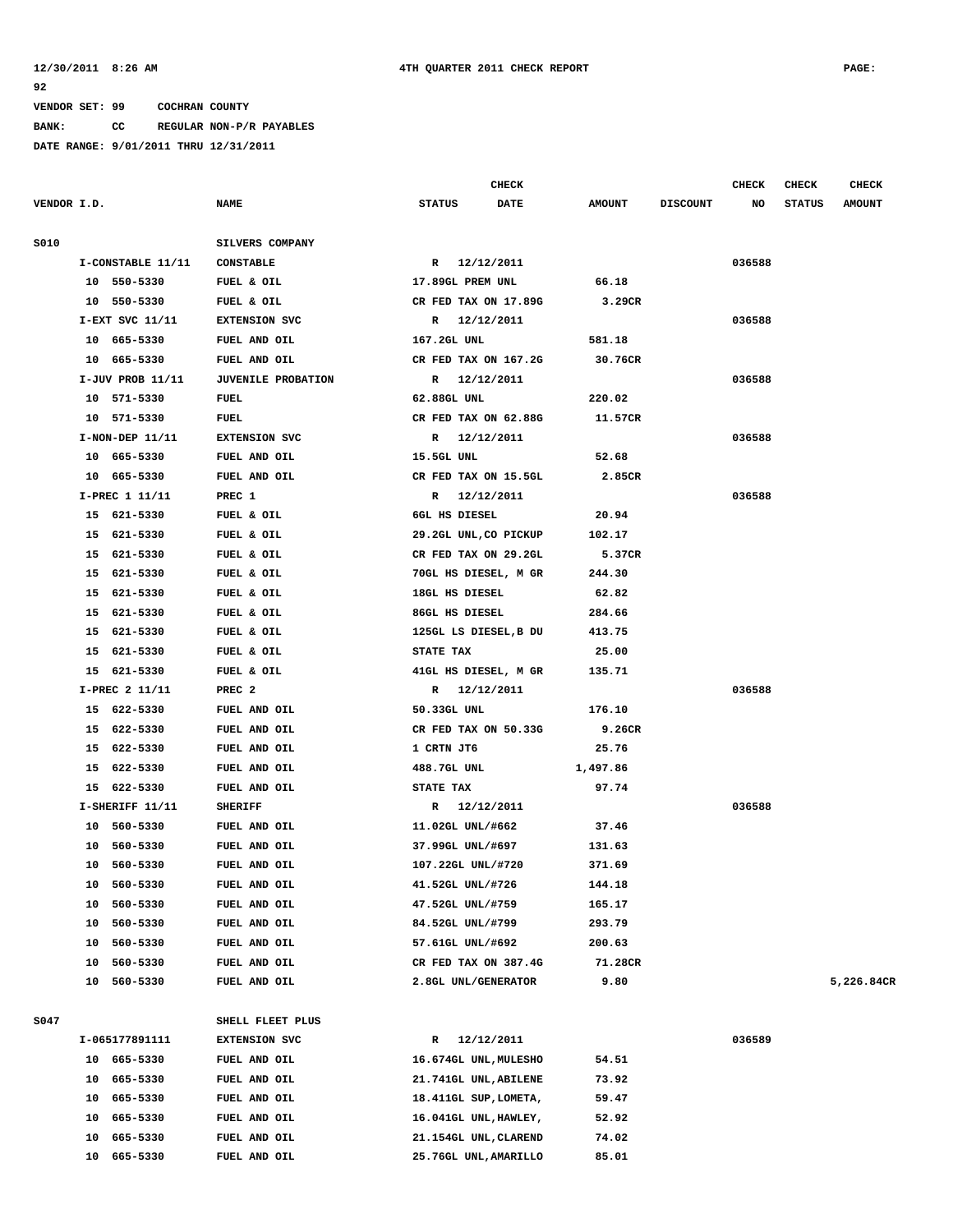#### **VENDOR SET: 99 COCHRAN COUNTY BANK: CC REGULAR NON-P/R PAYABLES**

|             |           |                |                                 | <b>CHECK</b>   |                          |               |                 | CHECK  | <b>CHECK</b>  | CHECK         |
|-------------|-----------|----------------|---------------------------------|----------------|--------------------------|---------------|-----------------|--------|---------------|---------------|
| VENDOR I.D. |           |                | <b>NAME</b>                     | <b>STATUS</b>  | <b>DATE</b>              | <b>AMOUNT</b> | <b>DISCOUNT</b> | NO     | <b>STATUS</b> | <b>AMOUNT</b> |
| S047        |           |                | SHELL FLEET PLUS<br><b>CONT</b> |                |                          |               |                 |        |               |               |
|             |           | I-065177891111 | <b>EXTENSION SVC</b>            |                | R 12/12/2011             |               |                 | 036589 |               |               |
|             |           | 10 665-5330    | FUEL AND OIL                    |                | 12.123GL UNL, IDALOU,    | 39.51         |                 |        |               |               |
|             |           | 10 665-5330    | FUEL AND OIL                    |                | 16.594GL UNL, SEYMOUR    | 56.42         |                 |        |               |               |
|             |           | 10 665-5330    | FUEL AND OIL                    |                | CR FED TAX ON 148.4G     | 27.18CR       |                 |        |               | 468.60CR      |
| S071        |           |                | SCRIPT OFFICE PRODUCTS, INC.    |                |                          |               |                 |        |               |               |
|             | I-37719   |                | CLERK                           |                | R 12/12/2011             |               |                 | 036590 |               |               |
|             |           | 10 403-5310    | OFFICE SUPPLIES                 |                | <b>3PK CORR TAPE</b>     | 23.85         |                 |        |               |               |
|             |           | 10 403-5310    | OFFICE SUPPLIES                 |                | 3 MECH PENCIL            | 5.10          |                 |        |               |               |
|             |           | 10 403-5310    | OFFICE SUPPLIES                 |                | DRY BOARD ERASER         | 3.33          |                 |        |               |               |
|             |           | 10 403-5310    | OFFICE SUPPLIES                 |                | 12 DRY ERASE MRKRS       | 19.56         |                 |        |               |               |
|             | I-37720   |                | <b>JUVENILE PROBATION</b>       |                | R 12/12/2011             |               |                 | 036590 |               |               |
|             |           | 10 571-5310    | OFFICE SUPPLIES                 | <b>PLANNER</b> |                          | 17.95         |                 |        |               |               |
|             | $I-37933$ |                | COMMR CT/CO JUDGE               |                | R 12/12/2011             |               |                 | 036590 |               |               |
|             |           | 15 610-5310    | OFFICE SUPPLIES                 |                | WALL CALENDAR            | 15.95         |                 |        |               |               |
|             |           | 15 610-5310    | OFFICE SUPPLIES                 |                | 920XL CARTRIDGE, BK      | 34.95         |                 |        |               |               |
|             |           | 15 610-5310    | OFFICE SUPPLIES                 |                | CARTRIDGE PK, 3CLR       | 29.95         |                 |        |               |               |
|             |           | 15 610-5310    | OFFICE SUPPLIES                 |                | 74XL CARTRIDGE, BK       | 35.95         |                 |        |               |               |
|             |           | 15 610-5310    | OFFICE SUPPLIES                 |                | 75XL CARTRIDGE CLR/2     | 83.90         |                 |        |               |               |
|             |           | 15 610-5310    | OFFICE SUPPLIES                 | 2RL TAPE       |                          | 3.90          |                 |        |               |               |
|             | I-37961   |                | AUDITOR/CO JUDGE                |                | R 12/12/2011             |               |                 | 036590 |               |               |
|             |           | 15 610-5310    | OFFICE SUPPLIES                 |                | $1/2CS$ 8.5X11 PAPER     | 19.75         |                 |        |               |               |
|             |           | 10 495-5310    | OFFICE SUPPLIES                 |                | $1 - 1/2$ CS 8.5X11 COPY | 59.25         |                 |        |               |               |
|             |           | 10 495-5310    | OFFICE SUPPLIES                 |                | 2 CK STORAGE BOXES       | 61.90         |                 |        |               |               |
|             | I-37962   |                | <b>TREASURER</b>                | R              | 12/12/2011               |               |                 | 036590 |               |               |
|             |           | 10 497-5310    | OFFICE SUPPLIES                 |                | 1CS 8.5X11 COPY PAPE     | 39.50         |                 |        |               |               |
|             | I-37970   |                | <b>JUVENILE PROBATION</b>       |                | R 12/12/2011             |               |                 | 036590 |               |               |
|             |           | 10 571-5310    | OFFICE SUPPLIES                 |                | HP C8765 INK CRTG        | 25.95         |                 |        |               | 480.74CR      |
| <b>S212</b> |           |                | WALLACE STALCUP                 |                |                          |               |                 |        |               |               |
|             | I-112911  |                | <b>JAIL/TRANSPORT</b>           |                | R 12/12/2011             |               |                 | 036591 |               |               |
|             |           | 10 512-5499    | <b>MISCELLANEOUS</b>            |                | 1 NITE/NAVASOTA 11/2     | 74.99         |                 |        |               |               |
|             |           | 10 512-5499    | MISCELLANEOUS                   | LODGING TAX    |                          | 9.75          |                 |        |               |               |
|             |           | 10 512-5499    | <b>MISCELLANEOUS</b>            |                | MEALS/TRANSPORT 11/2     | 18.50         |                 |        |               |               |
|             |           | 10 512-5333    | <b>FOOD-PRISONERS</b>           | GAL MILK       |                          | 3.49          |                 |        |               |               |
|             |           | 10 512-5391    | MEDICAL CARE-PRISONERS          |                | PREGNANCY TEST--INMA     | 4.00          |                 |        |               | 110.73CR      |
| <b>S222</b> |           |                | SOUTH PLAINS COMMUNICATIONS     |                |                          |               |                 |        |               |               |
|             | I-643493  |                | PUBLIC SAFETY*OTHER             |                | R 12/12/2011             |               |                 | 036592 |               |               |
|             |           | 10 580-5450    | <b>REPAIR</b>                   |                | 2.5 HRS; SVC CALL, VAN   | 225.00        |                 |        |               |               |
|             |           | 10 580-5450    | <b>REPAIR</b>                   |                | 5 HRS, RPL CNCTRS, I/C   | 450.00        |                 |        |               |               |
|             |           | 10 580-5450    | <b>REPAIR</b>                   |                | 2 MALE "N" CNCTRS        | 100.00        |                 |        |               |               |
|             |           | 10 580-5450    | <b>REPAIR</b>                   |                | 2 FEMALE SUPERFLEX C     | 70.00         |                 |        |               |               |
|             |           | 10 580-5450    | <b>REPAIR</b>                   |                | 2 TRIPS, MILEAGE         | 120.00        |                 |        |               | 965.00CR      |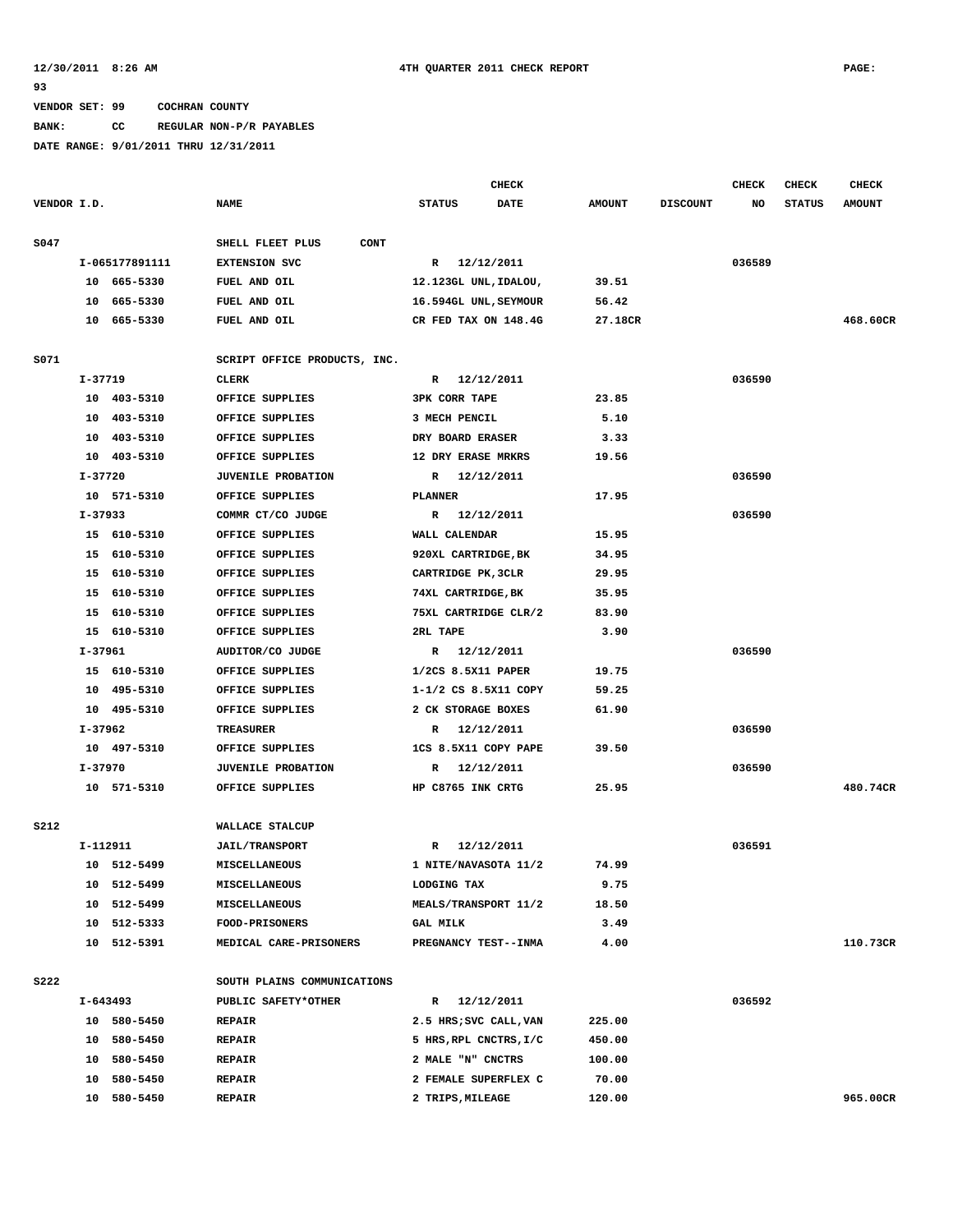#### **VENDOR SET: 99 COCHRAN COUNTY**

# **BANK: CC REGULAR NON-P/R PAYABLES**

|             |          |                   |                                                       |                      | <b>CHECK</b> |               |                 | <b>CHECK</b> | <b>CHECK</b>  | <b>CHECK</b>  |
|-------------|----------|-------------------|-------------------------------------------------------|----------------------|--------------|---------------|-----------------|--------------|---------------|---------------|
| VENDOR I.D. |          |                   | <b>NAME</b>                                           | <b>STATUS</b>        | <b>DATE</b>  | <b>AMOUNT</b> | <b>DISCOUNT</b> | NO           | <b>STATUS</b> | <b>AMOUNT</b> |
|             |          |                   |                                                       |                      |              |               |                 |              |               |               |
| <b>S242</b> |          |                   | SAM'S CLUB                                            |                      |              |               |                 |              |               |               |
|             |          | I-1017 113011     | <b>JAIL, COURTHOUSE</b>                               | $\mathbb{R}$         | 12/12/2011   |               |                 | 036593       |               |               |
|             |          | 10 512-5392       | MISCELLANEOUS SUPPLIES                                | 4PK FORKS @8.98      |              | 35.92         |                 |              |               |               |
|             | 10       | 409-5300          | COUNTY-WIDE SUPPLIES                                  | 2 PK FORKS @8.98     |              | 17.96         |                 |              |               |               |
|             | 10       | 409-5300          | COUNTY-WIDE SUPPLIES                                  | 300CT FORKS          |              | 9.28          |                 |              |               |               |
|             | 10       | 409-5300          | COUNTY-WIDE SUPPLIES                                  | 2PK FOAM PLATES @12. |              | 25.76         |                 |              |               |               |
|             | 10       | 409-5300          | COUNTY-WIDE SUPPLIES                                  | <b>1PK SPOONS</b>    |              | 8.98          |                 |              |               |               |
|             | 10       | 512-5392          | MISCELLANEOUS SUPPLIES                                | 2 DISINF             |              | 12.72         |                 |              |               |               |
|             | 10       | 512-5333          | <b>FOOD-PRISONERS</b>                                 | MM APPLE             |              | 9.88          |                 |              |               |               |
|             | 10       | 512-5333          | <b>FOOD-PRISONERS</b>                                 | CRANGRAPE            |              | 3.98          |                 |              |               |               |
|             | 10       | 512-5333          | <b>FOOD-PRISONERS</b>                                 | WELCH 2/640Z         |              | 4.91          |                 |              |               |               |
|             | 10       | 512-5392          | MISCELLANEOUS SUPPLIES                                | CLOROX ULTRA         |              | 8.54          |                 |              |               |               |
|             | 10       | 512-5333          | <b>FOOD-PRISONERS</b>                                 | FLVR PACK            |              | 11.98         |                 |              |               |               |
|             | 10       | 409-5300          | COUNTY-WIDE SUPPLIES                                  | 1PK 9 OZ CLR CUPS    |              | 16.68         |                 |              |               |               |
|             | 10       | 512-5392          | MISCELLANEOUS SUPPLIES                                | 20 OZ FOAM CUPS      |              | 18.74         |                 |              |               |               |
|             | 10       | 512-5333          | <b>FOOD-PRISONERS</b>                                 | 2PK 13GAL TRSH BAGS  |              | 19.96         |                 |              |               | 205.29CR      |
| S294        |          |                   | SHIRLEY SEARS                                         |                      |              |               |                 |              |               |               |
|             | I-112911 |                   | <b>EXTENSION SVC</b>                                  | R                    | 12/12/2011   |               |                 | 036594       |               |               |
|             |          | 10 665-5310       | OFFICE SUPPLIES                                       | FLX TRIPOD           |              | 9.01          |                 |              |               |               |
|             | 10       | 665-5310          | OFFICE SUPPLIES                                       | RED/BLACK DISC       |              | 6.00          |                 |              |               |               |
|             | 10       | 665-5310          | OFFICE SUPPLIES                                       | 4GB SDHC             |              | 9.99          |                 |              |               |               |
|             | 10       | 665-5310          | OFFICE SUPPLIES                                       | CANON POWERSHOT SX23 |              | 249.99        |                 |              |               |               |
|             |          | 10 665-5310       | OFFICE SUPPLIES                                       | REIMB SALES TAX      |              | 22.68         |                 |              |               |               |
|             |          | I-NOV 11 TRAVEL   | <b>EXTENSION SVC</b>                                  | R                    | 12/12/2011   |               |                 | 036594       |               |               |
|             |          | 10 665-5428       | FCS AGENT-TRAVEL-OUT OF COUNTY114 MI, BRNFLD, FDSHW   |                      |              | 63.27         |                 |              |               |               |
|             | 10       | 665–5428          | FCS AGENT-TRAVEL-OUT OF COUNTY74 MI, LTLFLD, GRO STO  |                      |              | 41.07         |                 |              |               |               |
|             | 10       | 665–5428          | FCS AGENT-TRAVEL-OUT OF COUNTY26 MI, LVND, FD SHOW, 1 |                      |              | 14.43         |                 |              |               |               |
|             |          | 10 665-5428       | FCS AGENT-TRAVEL-OUT OF COUNTYSALE, SAN ANTONIO, 1    |                      |              |               |                 |              |               |               |
|             |          | 10 665-5428       | FCS AGENT-TRAVEL-OUT OF COUNTYMEALS                   |                      |              | 68.39         |                 |              |               |               |
|             | 10       | 665–5428          | FCS AGENT-TRAVEL-OUT OF COUNTYLODGING                 |                      |              | 38.21         |                 |              |               |               |
|             | 10       | 665-5428          | FCS AGENT-TRAVEL-OUT OF COUNTYPARKING/3               |                      |              | 66.00         |                 |              |               |               |
|             |          | 10 665-5428       | FCS AGENT-TRAVEL-OUT OF COUNTYPARKING TAX             |                      |              | 5.37          |                 |              |               | 594.41CR      |
| S310        |          |                   | NATALIE SILHAN-TUCKER                                 |                      |              |               |                 |              |               |               |
|             |          | I-OFC SUPPL 11/11 | <b>EXTENSION SVC</b>                                  | $\mathbb{R}$         | 12/12/2011   |               |                 | 036595       |               |               |
|             |          | 10 665-5310       | OFFICE SUPPLIES                                       | 10RM CS 11" POLY(COP |              | 46.99         |                 |              |               |               |
|             |          | 10 665-5310       | OFFICE SUPPLIES                                       | MED BNDR CLIPS       |              | 17.79         |                 |              |               |               |
|             |          | 10 665-5310       | OFFICE SUPPLIES                                       | 3PK 4GB USB DR       |              | 39.99         |                 |              |               |               |
|             | 10       | 665-5310          | OFFICE SUPPLIES                                       | '12 MNTH DESK PAD    |              | 5.99          |                 |              |               |               |
|             |          | 10 665-5310       | OFFICE SUPPLIES                                       | WALL CALENDAR        |              | 14.99         |                 |              |               |               |
|             |          | 10 665-5310       | OFFICE SUPPLIES                                       | HP TONER Q6470A BK   |              | 149.99        |                 |              |               |               |
|             |          | 10 665-5310       | OFFICE SUPPLIES                                       | HP INK QUAD PACK BLK |              | 60.99         |                 |              |               | 336.73CR      |
|             |          |                   |                                                       |                      |              |               |                 |              |               |               |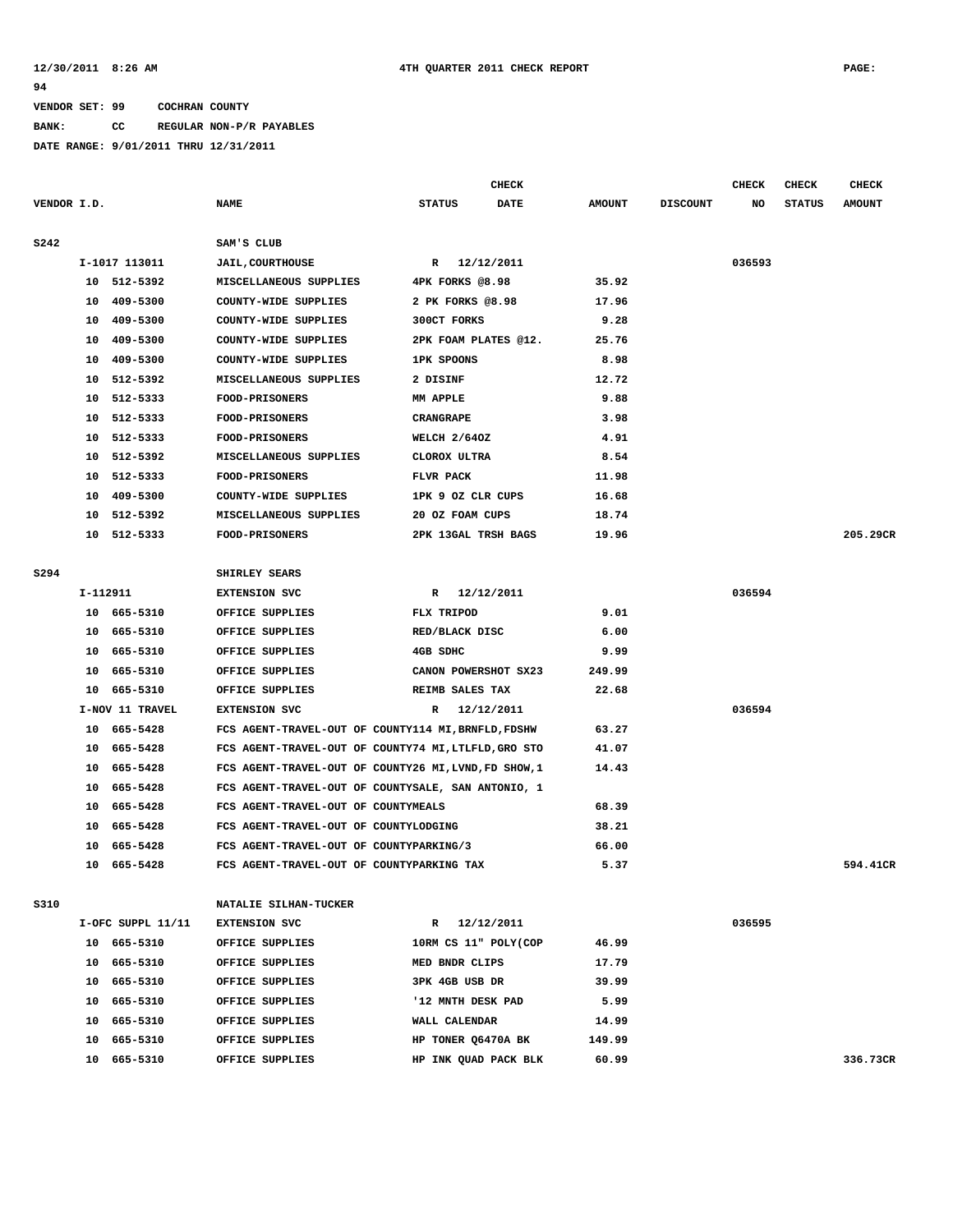#### **VENDOR SET: 99 COCHRAN COUNTY**

# **BANK: CC REGULAR NON-P/R PAYABLES**

|             |                                    |                               |                                           | <b>CHECK</b> |                   |                 | CHECK  | <b>CHECK</b>  | <b>CHECK</b>  |
|-------------|------------------------------------|-------------------------------|-------------------------------------------|--------------|-------------------|-----------------|--------|---------------|---------------|
| VENDOR I.D. |                                    | <b>NAME</b>                   | <b>STATUS</b>                             | DATE         | <b>AMOUNT</b>     | <b>DISCOUNT</b> | NO     | <b>STATUS</b> | <b>AMOUNT</b> |
|             |                                    |                               |                                           |              |                   |                 |        |               |               |
| S347        |                                    | SOUTHERN TIRE MART, LLC       |                                           |              |                   |                 | 036596 |               |               |
|             | I-70115861                         | PREC 1                        | R 12/12/2011                              |              |                   |                 |        |               |               |
|             | 15 621-5454<br>15 621-5454         | TIRES<br>TIRES                | (4) 7.50R15/16 LT<br>(4) 750-15 COMPACTOR |              | 64.00<br>1,100.00 |                 |        |               |               |
|             | 15 621-5454                        | TIRES                         | $(4)$ 750-15 FLAPS                        |              | 64.00             |                 |        |               |               |
|             | I-70117295                         | PREC <sub>2</sub>             | R 12/12/2011                              |              |                   |                 | 036596 |               |               |
|             | 15 622-5454                        | TIRES                         | (2) 25/16 ARMOUR                          |              | 1,900.00          |                 |        |               |               |
|             | 15 622-5454                        | TIRES                         | $(2)$ 25" ORINGS                          |              | 30.00             |                 |        |               | 3,158.00CR    |
|             |                                    |                               |                                           |              |                   |                 |        |               |               |
| S371        |                                    | SAN ANTONIO EQUIPMENT REPAIR, |                                           |              |                   |                 |        |               |               |
|             | I-32655                            | JAIL                          | R                                         | 12/12/2011   |                   |                 | 036597 |               |               |
|             | 10 512-5451                        | <b>REPAIR</b>                 | HANDLE, CARR GRIP RT                      |              | 80.58             |                 |        |               |               |
|             | 10 512-5451                        | <b>REPAIR</b>                 | FOOT HNDL W/GRPS                          |              | 151.54            |                 |        |               |               |
|             | 512-5451<br>10                     | <b>REPAIR</b>                 | HNDL W/CARR GRIP LT                       |              | 79.38             |                 |        |               |               |
|             | 512-5451<br>10                     | <b>REPAIR</b>                 | SHIPPING                                  |              | 13.99             |                 |        |               |               |
|             | 10 512-5451                        | <b>REPAIR</b>                 | PARTS FOR STAIR CHAI                      |              |                   |                 |        |               | 325.49CR      |
|             |                                    |                               |                                           |              |                   |                 |        |               |               |
| T058        |                                    | RITA TYSON, CO & DIST CLERK   |                                           |              |                   |                 |        |               |               |
|             | I-CHRISTMAS '11                    | NON-DEPT'L                    | $\mathbb{R}$                              | 12/12/2011   |                   |                 | 036598 |               |               |
|             | 10 409-5300                        | COUNTY-WIDE SUPPLIES          | 2 CHRISTMAS TREE BOW                      |              | 37.90             |                 |        |               |               |
|             | I-CONT ED 11/11                    | CLERK-ONLINE TRAINING         | R                                         | 12/12/2011   |                   |                 | 036598 |               |               |
|             | 10 403-5427                        | CONTINUING EDUCATION          | REGISTRY OF COURT TR                      |              | 15.00             |                 |        |               |               |
|             | 10 403-5427                        | CONTINUING EDUCATION          | FRAUDULENT FILING TR                      |              | 15.00             |                 |        |               | 67.90CR       |
|             |                                    | TEXAS DEPARTMENT OF HEALTH    |                                           |              |                   |                 |        |               |               |
| T087        | I-15082                            | CLERK                         | R                                         | 12/12/2011   |                   |                 | 036599 |               |               |
|             | 10 403-5310                        | OFFICE SUPPLIES               | 2 REMOTE BIRTH ACCES                      |              | 3.66              |                 |        |               | 3.66CR        |
|             |                                    |                               |                                           |              |                   |                 |        |               |               |
| T148        |                                    | TASCOSA OFFICE MACHINES INC   |                                           |              |                   |                 |        |               |               |
|             | I-9B8137                           | <b>SHERIFF</b>                | $\mathbb{R}$                              | 12/12/2011   |                   |                 | 036600 |               |               |
|             | 10 560-5411                        | MAINTENANCE CONTRACTS         | COPIER MAINTENANCE                        |              | 69.00             |                 |        |               |               |
|             | I-9B9755                           | <b>CLERK</b>                  | R                                         | 12/12/2011   |                   |                 | 036600 |               |               |
|             | 10 403-5411                        | MAINTENANCE CONTRACTS         | COPIER MAINTENANCE                        |              | 1,476.20          |                 |        |               | 1,545.20CR    |
|             |                                    |                               |                                           |              |                   |                 |        |               |               |
| T257        |                                    | LINA REYES TREVINO            |                                           |              |                   |                 |        |               |               |
|             | I-11-05-4235/PARENT DISTRICT COURT |                               | R 12/12/2011                              |              |                   |                 | 036601 |               |               |
|             | 10 435-5400                        | ATTORNEY AD LITEM             | MOTION TO ENFORCE                         |              | 300.00            |                 |        |               |               |
|             | I-PRE-IND/BLAKE                    | DISTRICT COURT                | R                                         | 12/12/2011   |                   |                 | 036601 |               |               |
|             | 10 435-5400                        | ATTORNEY AD LITEM             | DISMISS/FELONY                            |              | 150.00            |                 |        |               | 450.00CR      |
|             |                                    |                               |                                           |              |                   |                 |        |               |               |
| U008        |                                    | UNITED STATES POSTAL SERV     |                                           |              |                   |                 |        |               |               |
|             | I-18272104 1210                    | COUNTY & DIST CLERK           | R 12/12/2011                              |              |                   |                 | 036602 |               |               |
|             | 10 403-5311                        | POSTAL EXPENSES               | POSTAGE BY PHONE                          |              | 3,000.00          |                 |        |               | 3,000.00CR    |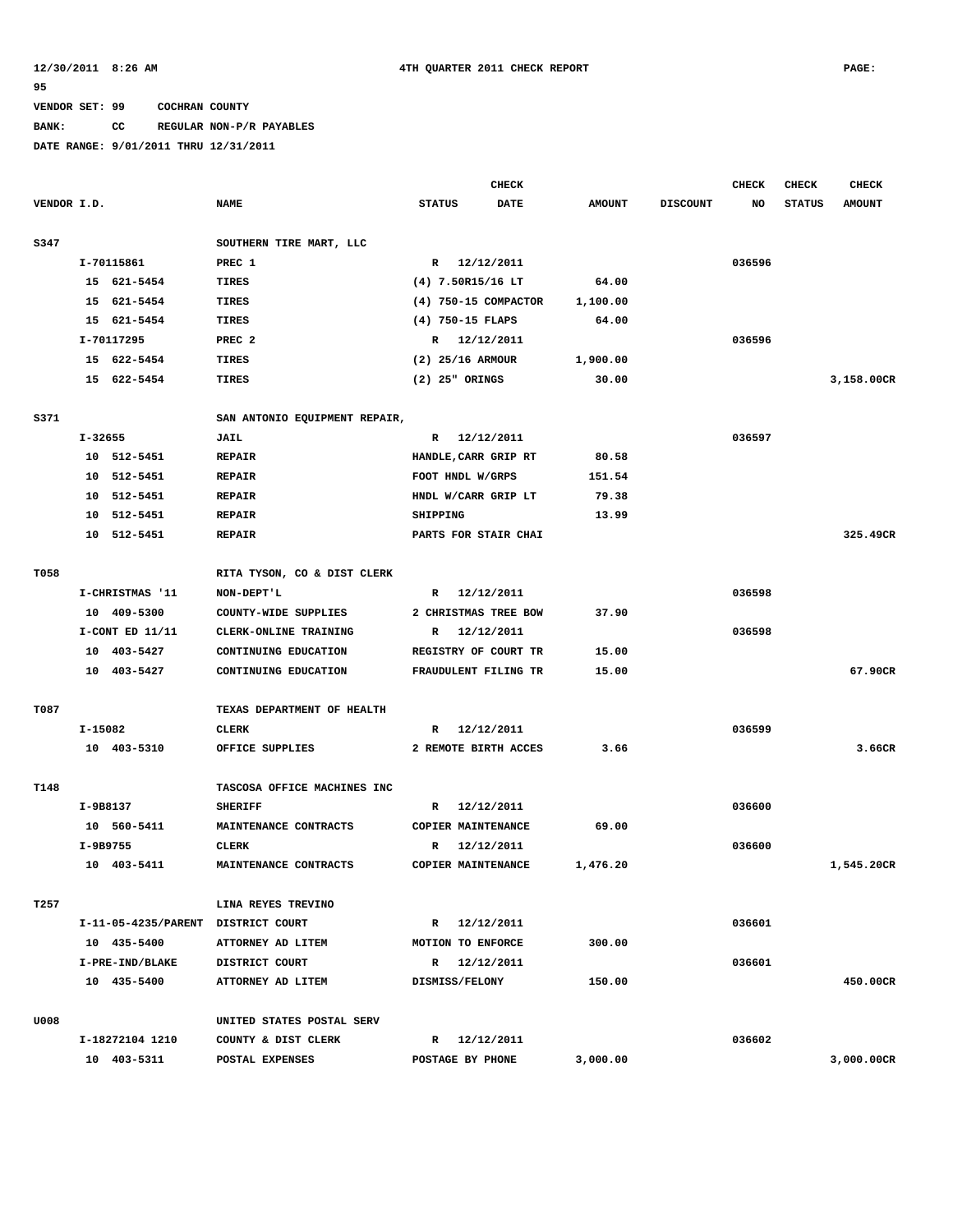## **VENDOR SET: 99 COCHRAN COUNTY**

**BANK: CC REGULAR NON-P/R PAYABLES**

|             |                  |                              |                      | <b>CHECK</b> |               |                 | <b>CHECK</b> | <b>CHECK</b>  | <b>CHECK</b>  |
|-------------|------------------|------------------------------|----------------------|--------------|---------------|-----------------|--------------|---------------|---------------|
| VENDOR I.D. |                  | <b>NAME</b>                  | <b>STATUS</b>        | DATE         | <b>AMOUNT</b> | <b>DISCOUNT</b> | NO           | <b>STATUS</b> | <b>AMOUNT</b> |
| U019        |                  | UNITED SUPERMARKETS, INC     |                      |              |               |                 |              |               |               |
|             | I-MEDS 11/04/11  | JAIL--MEDS/R CORNISH         | R 12/12/2011         |              |               |                 | 036603       |               |               |
|             | 10 512-5391      | MEDICAL CARE-PRISONERS       | RX#1/RHONDA CORNISH  |              | 61.27         |                 |              |               |               |
|             | 10 512-5391      | MEDICAL CARE-PRISONERS       | RX#2/RHONDA CORNISH  |              | 32.12         |                 |              |               | 93.39CR       |
|             |                  |                              |                      |              |               |                 |              |               |               |
| W055        |                  | WINDSTREAM COMMUNICATIONS SW |                      |              |               |                 |              |               |               |
|             | I-266-0638 DEC11 | <b>MUSEUM</b>                | R                    | 12/12/2011   |               |                 | 036604       |               |               |
|             | 10 652-5420      | <b>TELECOMMUNICATIONS</b>    | <b>PHONE</b>         |              | 48.49         |                 |              |               |               |
|             | 652-5420<br>10   | <b>TELECOMMUNICATIONS</b>    | INTERNET SVC         |              | 49.99         |                 |              |               |               |
|             | 499-5420<br>10   | TELECOMMUNICATIONS           | OPTIONAL SVC         |              | 5.92          |                 |              |               |               |
|             | 10<br>499-5420   | <b>TELECOMMUNICATIONS</b>    | LONG DISTANCE SVC    |              | 4.58          |                 |              |               |               |
|             | I-266-5051 DEC11 | LIBRARY                      | R                    | 12/12/2011   |               |                 | 036604       |               |               |
|             | 10 650-5420      | TELECOMMUNICATIONS           | PHONE SVC            |              | 71.13         |                 |              |               |               |
|             | 10<br>650-5420   | <b>TELECOMMUNICATIONS</b>    | INTERNET SVC         |              | 49.99         |                 |              |               |               |
|             | 650-5420<br>10   | <b>TELECOMMUNICATIONS</b>    | FEES                 |              | 29.66         |                 |              |               |               |
|             | 650-5420<br>10   | <b>TELECOMMUNICATIONS</b>    | SVC ADJ 11/4-11/21/1 |              | 36.81CR       |                 |              |               |               |
|             | 10<br>650-5420   | <b>TELECOMMUNICATIONS</b>    | LONG DISTANCE SVC    |              | 1.95          |                 |              |               |               |
|             | 10 650-5420      | <b>TELECOMMUNICATIONS</b>    | ISDN SVC ADJ 11/2/11 |              | 14.00CR       |                 |              |               |               |
|             | I-266-5074 DEC11 | ADULT PROBATION              | R                    | 12/12/2011   |               |                 | 036604       |               |               |
|             | 10 570-5420      | <b>TELECOMMUNICATIONS</b>    | DEC PHONE SVC        |              | 58.66         |                 |              |               |               |
|             | I-266-5161 DEC11 | <b>TREASURER</b>             | R                    | 12/12/2011   |               |                 | 036604       |               |               |
|             | 10 497-5420      | <b>TELECOMMUNICATIONS</b>    | PHONE SVC            |              | 46.69         |                 |              |               |               |
|             | 10 497-5420      | <b>TELECOMMUNICATIONS</b>    | LONG DISTANCE        |              | 0.05          |                 |              |               |               |
|             | I-266-5171 DEC11 | TAX A/C                      | R                    | 12/12/2011   |               |                 | 036604       |               |               |
|             | 10 499-5420      | TELECOMMUNICATIONS           | PHONE SVC            |              | 96.59         |                 |              |               |               |
|             | 10<br>499-5420   | <b>TELECOMMUNICATIONS</b>    | INTERNET SVC         |              | 79.99         |                 |              |               |               |
|             | 499-5420<br>10   | <b>TELECOMMUNICATIONS</b>    | TERM AGRMT CR        |              | 20.00CR       |                 |              |               |               |
|             | 499-5420<br>10   | TELECOMMUNICATIONS           | PCPROTECT, TECHHELP  |              | 19.99         |                 |              |               |               |
|             | 499-5420<br>10   | <b>TELECOMMUNICATIONS</b>    | PAPER BILL CHG       |              | 2.99          |                 |              |               |               |
|             | 499-5420<br>10   | <b>TELECOMMUNICATIONS</b>    | OPT SVC CHG          |              | 2.97          |                 |              |               |               |
|             | 499-5420<br>10   | TELECOMMUNICATIONS           | LONG DISTANCE SVC    |              | 4.87          |                 |              |               |               |
|             | 10 499-5420      | <b>TELECOMMUNICATIONS</b>    | OTHER FEES AND CHGS  |              | 44.19         |                 |              |               |               |
|             | I-266-5211 DEC11 | <b>SHERIFF</b>               | R                    | 12/12/2011   |               |                 | 036604       |               |               |
|             | 10 560-5420      | <b>TELECOMMUNICATIONS</b>    | PHONE SVC            |              | 156.13        |                 |              |               |               |
|             | 10 560-5420      | <b>TELECOMMUNICATIONS</b>    | LONG DISTANCE        |              | 1.59          |                 |              |               |               |
|             | I-266-5215 DEC11 | EXTENSION SVC                | R 12/12/2011         |              |               |                 | 036604       |               |               |
|             | 10 665-5420      | <b>TELECOMMUNICATIONS</b>    | PHONE SVC            |              | 103.39        |                 |              |               |               |
|             | 10 665-5420      | <b>TELECOMMUNICATIONS</b>    | INTERNET SVC         |              | 154.99        |                 |              |               |               |
|             | 10 665-5420      | <b>TELECOMMUNICATIONS</b>    | 3 YR CONTRACT CR     |              | 35.00CR       |                 |              |               |               |
|             | 10 665-5420      | <b>TELECOMMUNICATIONS</b>    | 5 CALL RETURN 266-52 |              | 7.50          |                 |              |               |               |
|             | 10 665-5420      | <b>TELECOMMUNICATIONS</b>    | 3-WAY CALLING        |              | 1.50          |                 |              |               |               |
|             | 10 665-5420      | <b>TELECOMMUNICATIONS</b>    | 2 CALL RETURN 266-88 |              | 3.00          |                 |              |               |               |
|             | 10 665-5420      | <b>TELECOMMUNICATIONS</b>    | LONG DISTANCE SVC    |              | 2.15          |                 |              |               |               |
|             | 10 665-5420      | <b>TELECOMMUNICATIONS</b>    | FEES AND CHGS        |              | 44.60         |                 |              |               |               |
|             | I-266-5302 DEC11 | <b>JUSTICE OF PEACE</b>      | R 12/12/2011         |              |               |                 | 036604       |               |               |
|             | 10 455-5420      | <b>TELECOMMUNICATIONS</b>    | PHONE SVC            |              | 46.69         |                 |              |               |               |
|             | 10 455-5420      | <b>TELECOMMUNICATIONS</b>    | LONG DISTANCE        |              | 0.21          |                 |              |               |               |
|             | I-266-5411 DEC11 | <b>JUVENILE PROBATION</b>    | $\mathbb{R}$         | 12/12/2011   |               |                 | 036604       |               |               |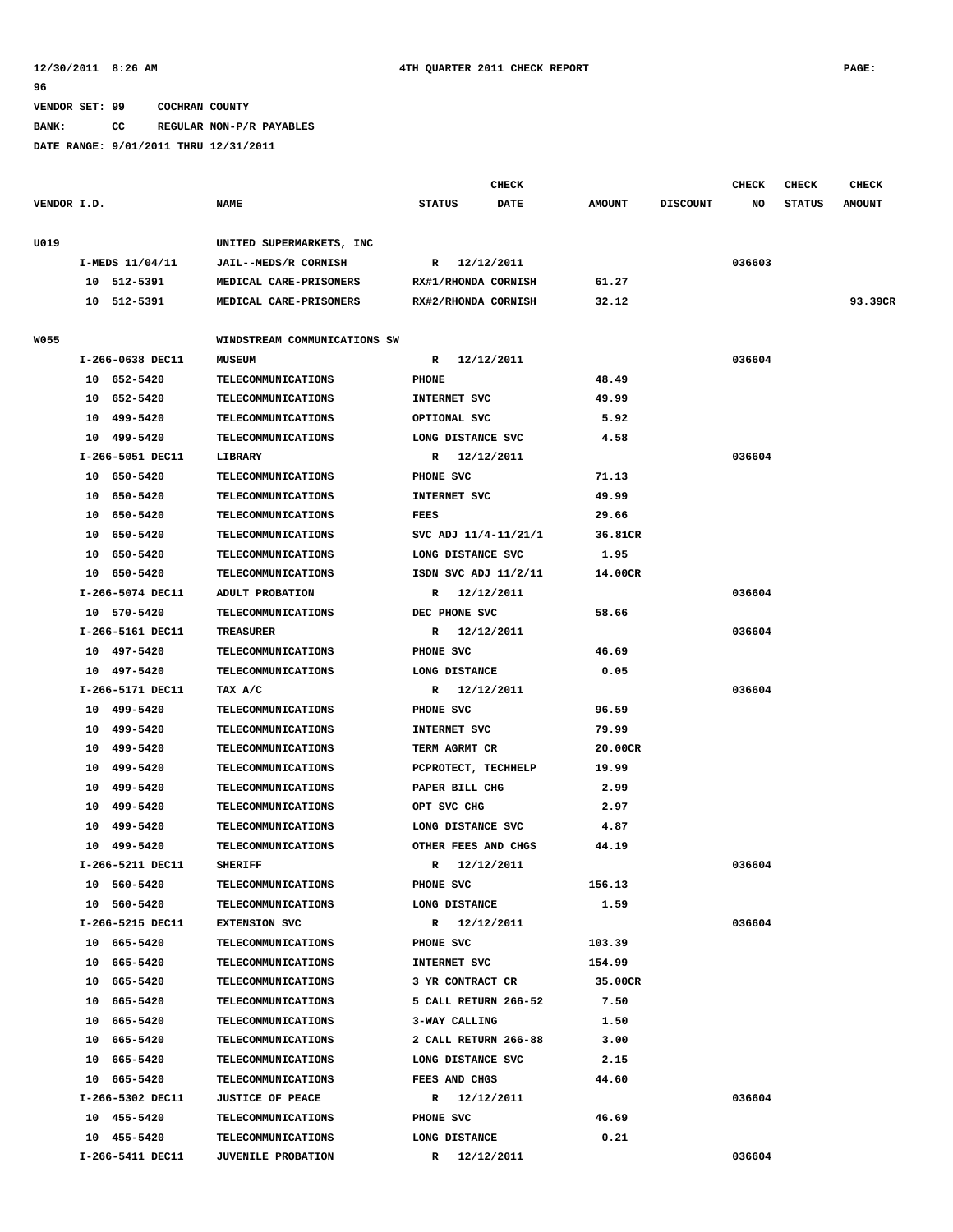## **VENDOR SET: 99 COCHRAN COUNTY BANK: CC REGULAR NON-P/R PAYABLES**

|             |                     |                                   | <b>CHECK</b>           |               |                 | <b>CHECK</b> | <b>CHECK</b>  | <b>CHECK</b>  |
|-------------|---------------------|-----------------------------------|------------------------|---------------|-----------------|--------------|---------------|---------------|
| VENDOR I.D. |                     | <b>NAME</b>                       | DATE<br><b>STATUS</b>  | <b>AMOUNT</b> | <b>DISCOUNT</b> | NO           | <b>STATUS</b> | <b>AMOUNT</b> |
| <b>W055</b> |                     | WINDSTREAM COMMUNICATICONT        |                        |               |                 |              |               |               |
|             | I-266-5411 DEC11    | <b>JUVENILE PROBATION</b>         | R 12/12/2011           |               |                 | 036604       |               |               |
|             | 10 571-5420         | <b>TELECOMMUNICATIONS</b>         | PHONE SVC              | 46.69         |                 |              |               |               |
|             | 10 571-5420         | TELECOMMUNICATIONS                | LONG DISTANCE          | 1.43          |                 |              |               |               |
|             | I-266-5412 DEC11    | DISTRICT COURT                    | R<br>12/12/2011        |               |                 | 036604       |               |               |
|             | 10 435-5420         | <b>TELECOMMUNICATIONS</b>         | PHONE SVC              | 100.86        |                 |              |               |               |
|             | 10 435-5420         | <b>TELECOMMUNICATIONS</b>         | HI-SPD INTERNET SVC    | 109.98        |                 |              |               |               |
|             | I-266-5450 DEC11    | CLERK                             | R<br>12/12/2011        |               |                 | 036604       |               |               |
|             | 10 403-5420         | <b>TELECOMMUNICATIONS</b>         | PHONE SVC              | 155.76        |                 |              |               |               |
|             | 403-5420<br>10      | <b>TELECOMMUNICATIONS</b>         | OPT SVC                | 3.00          |                 |              |               |               |
|             | 10 403-5420         | <b>TELECOMMUNICATIONS</b>         | LONG DISTANCE SVC      | 14.20         |                 |              |               |               |
|             | I-266-5508 DEC11    | COMM'R CT/CO JUDGE                | R<br>12/12/2011        |               |                 | 036604       |               |               |
|             | 15 610-5420         |                                   |                        |               |                 |              |               |               |
|             |                     | <b>TELECOMMUNICATIONS</b>         | PHONE SVC/2 LINES      | 109.46        |                 |              |               |               |
|             | 15 610-5420         | <b>TELECOMMUNICATIONS</b>         | LONG DISTANCE SVC      | 1.19          |                 |              |               |               |
|             | I-266-5700 DEC11    | <b>SHERIFF</b>                    | 12/12/2011<br>R        |               |                 | 036604       |               |               |
|             | 10 560-5420         | <b>TELECOMMUNICATIONS</b>         | PHONE SVC              | 55.06         |                 |              |               |               |
|             | 10 560-5420         | <b>TELECOMMUNICATIONS</b>         | LONG DISTANCE SVC      | 8.83          |                 |              |               |               |
|             | I-266-5822 DEC11    | AUDITOR, NON-DEPT'L               | R 12/12/2011           |               |                 | 036604       |               |               |
|             | 10<br>495–5420      | <b>TELECOMMUNICATIONS</b>         | PHONE SVC/1 LINE       | 46.68         |                 |              |               |               |
|             | 10<br>495-5420      | <b>TELECOMMUNICATIONS</b>         | <b>BUS BROADBAND</b>   | 59.99         |                 |              |               |               |
|             | 495-5420<br>10      | <b>TELECOMMUNICATIONS</b>         | <b>3YR CONTRACT CR</b> | 35.00CR       |                 |              |               |               |
|             | 495-5420<br>10      | <b>TELECOMMUNICATIONS</b>         | LONG DISTANCE          | 2.37          |                 |              |               |               |
|             | 10<br>409-5420      | <b>TELECOMMUNICATIONS</b>         | FAX LINE 266-5629      | 46.69         |                 |              |               |               |
|             | 409-5420<br>10      | <b>TELECOMMUNICATIONS</b>         | FAX LONG DISTANCE      | 2.70          |                 |              |               |               |
|             | 409-5420<br>10      | TELECOMMUNICATIONS                | INTERNET SVC           | 154.99        |                 |              |               |               |
|             | 10<br>409-5420      | <b>TELECOMMUNICATIONS</b>         | <b>3YR CONTRACT CR</b> | 10.00CR       |                 |              |               |               |
|             | I-266-8661 DEC11    | <b>ATTORNEY</b>                   | 12/12/2011<br>R        |               |                 | 036604       |               |               |
|             | 10 475-5420         | <b>TELECOMMUNICATIONS</b>         | PHONE SVC              | 104.94        |                 |              |               |               |
|             | 10<br>475-5420      | <b>TELECOMMUNICATIONS</b>         | INTERNET SVC           | 59.99         |                 |              |               |               |
|             | 10 475-5420         | <b>TELECOMMUNICATIONS</b>         | LONG DISTANCE          | 2.02          |                 |              |               |               |
|             | I-266-8888 DEC11    | <b>SHERIFF</b>                    | 12/12/2011<br>R        |               |                 | 036604       |               |               |
|             | 10<br>560-5420      | <b>TELECOMMUNICATIONS</b>         | FAX LINE & CRIME CON   | 44.04         |                 |              |               |               |
|             | 10 560-5420         | <b>TELECOMMUNICATIONS</b>         | LONG DISTANCE SVC      | 1.03          |                 |              |               | 2,121.54CR    |
|             |                     |                                   |                        |               |                 |              |               |               |
| W062        | $I-3669$ $11/28/11$ | WAL-MART COMMUNITY<br><b>JAIL</b> | R 12/12/2011           |               |                 | 036606       |               |               |
|             | 10 512-5392         | MISCELLANEOUS SUPPLIES            | 3 PK FORKS @\$1.48     | 4.44          |                 |              |               | 4.44CR        |
|             |                     |                                   |                        |               |                 |              |               |               |
| <b>W070</b> |                     | R D WALLACE OIL CO INC            |                        |               |                 |              |               |               |
|             | $I-1400$ $11/11$    | PREC 4                            | R 12/12/2011           |               |                 | 036607       |               |               |
|             | 15 624-5330         | FUEL AND OIL                      | 8GL DYED DIESEL        | 26.56         |                 |              |               |               |
|             | 15 624-5330         | FUEL AND OIL                      | 24.5GL UNL             | 76.32         |                 |              |               |               |
|             | I-3540 11/11        | PREC <sub>3</sub>                 | R 12/12/2011           |               |                 | 036607       |               |               |
|             | 15 623-5330         | FUEL AND OIL                      | 223GL DYED DIESEL      | 800.57        |                 |              |               |               |
|             | 15 623-5330         | FUEL AND OIL                      | 80 OZ POWER SVC        | 11.86         |                 |              |               |               |
|             | 15 623-5330         | FUEL AND OIL                      | 162.2GL DYED DIESEL    | 582.30        |                 |              |               |               |
|             | 15 623-5330         | FUEL AND OIL                      | 80 OZ POWER SVC        | 11.86         |                 |              |               |               |
|             | 15 623-5330         | FUEL AND OIL                      | 16.9GL UNL             | 56.02         |                 |              |               |               |
|             |                     |                                   |                        |               |                 |              |               |               |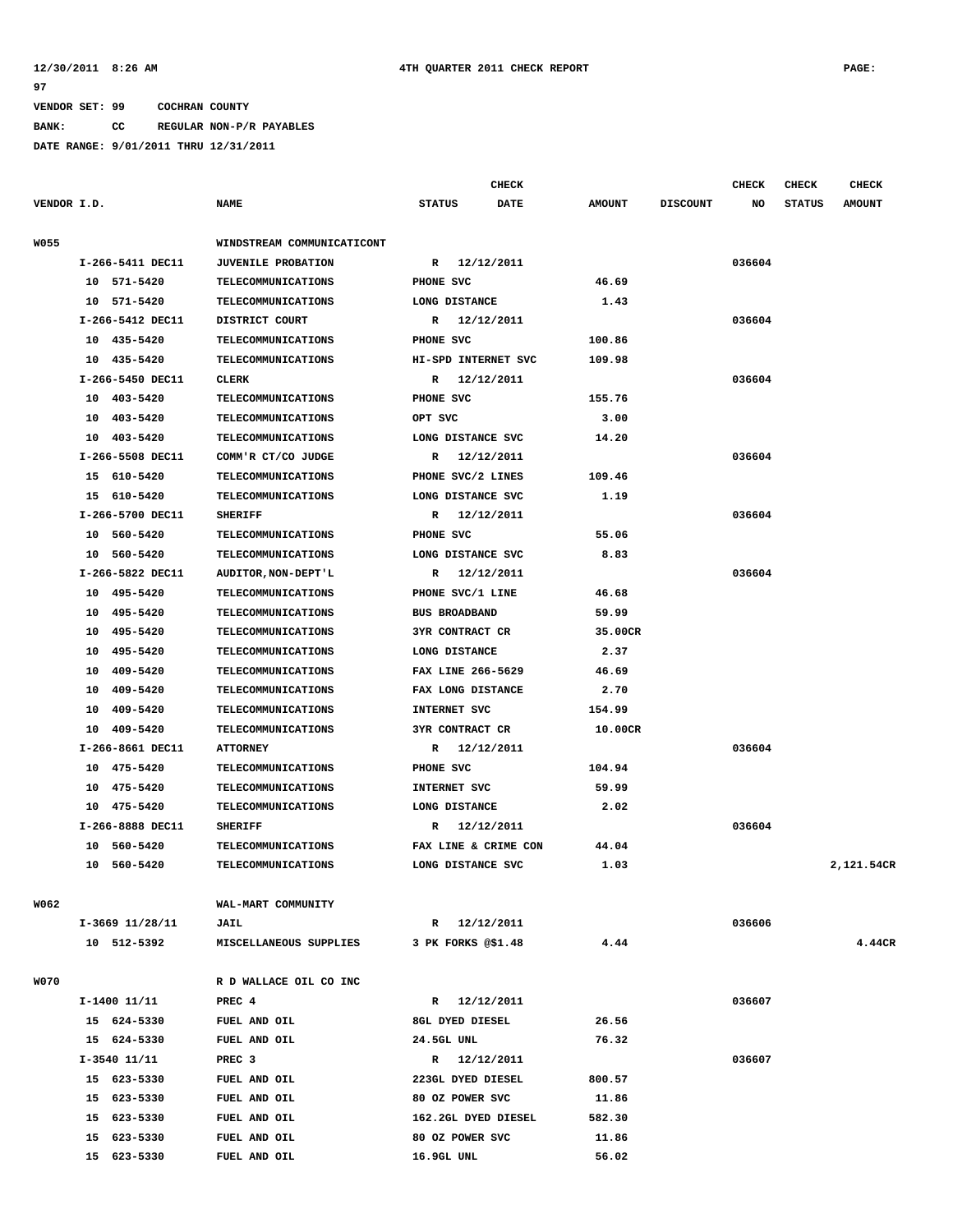## **VENDOR SET: 99 COCHRAN COUNTY**

# **BANK: CC REGULAR NON-P/R PAYABLES**

|             |    |                     |                                       |                    |              | <b>CHECK</b>         |               |                 | CHECK  | <b>CHECK</b>  | <b>CHECK</b>  |
|-------------|----|---------------------|---------------------------------------|--------------------|--------------|----------------------|---------------|-----------------|--------|---------------|---------------|
| VENDOR I.D. |    |                     | <b>NAME</b>                           | <b>STATUS</b>      |              | <b>DATE</b>          | <b>AMOUNT</b> | <b>DISCOUNT</b> | NO     | <b>STATUS</b> | <b>AMOUNT</b> |
|             |    |                     |                                       |                    |              |                      |               |                 |        |               |               |
| W070        |    |                     | R D WALLACE OIL CO INCCONT            |                    |              |                      |               |                 |        |               |               |
|             |    | $I-3540$ 11/11      | PREC <sub>3</sub>                     | R                  | 12/12/2011   |                      |               |                 | 036607 |               |               |
|             |    | 15 623-5330         | FUEL AND OIL                          | 25.8GL UNL         |              |                      | 80.37         |                 |        |               |               |
|             |    | 15 623-5330         | FUEL AND OIL                          | 24.2GL UNL/#001    |              |                      | 77.80         |                 |        |               |               |
|             |    | $I-3600$ 11/11      | PARK                                  |                    | R 12/12/2011 |                      |               |                 | 036607 |               |               |
|             |    | 10 660-5330         | FUEL AND OIL                          | 26GL UNL           |              |                      | 80.99         |                 |        |               |               |
|             |    | I-3620 11/11        | <b>CEMETERY</b>                       |                    | R 12/12/2011 |                      |               |                 | 036607 |               |               |
|             |    | 10 516-5330         | FUEL & OIL                            | 23GL UNL           |              |                      | 73.95         |                 |        |               |               |
|             |    | I-3700 11/11        | <b>SHERIFF</b>                        |                    | R 12/12/2011 |                      |               |                 | 036607 |               |               |
|             |    | 10 560-5330         | FUEL AND OIL                          | 18.2GL UNL/#111    |              |                      | 56.69         |                 |        |               |               |
|             |    | 10 560-5330         | FUEL AND OIL                          | 41GL UNL/#123      |              |                      | 129.77        |                 |        |               |               |
|             |    | 10 560-5330         | FUEL AND OIL                          | 12.1GL UNL/#125    |              |                      | 37.69         |                 |        |               |               |
|             | 10 | 560-5330            | FUEL AND OIL                          | 14GL UNL/#134      |              |                      | 43.61         |                 |        |               |               |
|             |    | 10 560-5330         | FUEL AND OIL                          | 24GL UNL/#137      |              |                      | 76.16         |                 |        |               | 2,222.52CR    |
|             |    |                     |                                       |                    |              |                      |               |                 |        |               |               |
| W092        |    |                     | WTG FUELS, INC                        |                    |              |                      |               |                 |        |               |               |
|             |    | I-15006-03496 DEC11 | <b>SHERIFF</b>                        | $\mathbb{R}$       | 12/12/2011   |                      |               |                 | 036608 |               |               |
|             |    | 10 560-5330         | FUEL AND OIL                          | 38.16GL UNL/#111   |              |                      | 117.14        |                 |        |               |               |
|             | 10 | 560-5330            | FUEL AND OIL                          | 26.19GL UNL/#125   |              |                      | 83.06         |                 |        |               |               |
|             | 10 | 560-5330            | FUEL AND OIL                          | 45.51GL UNL/#123   |              |                      | 150.45        |                 |        |               |               |
|             | 10 | 560-5330            | FUEL AND OIL                          | 121.07GL UNL/#137  |              |                      | 400.93        |                 |        |               |               |
|             | 10 | 560-5330            | FUEL AND OIL                          | 47GL UNL/#134      |              |                      | 144.90        |                 |        |               |               |
|             | 10 | 560-5330            | FUEL AND OIL                          | 113.57GL UNL/#135  |              |                      | 375.73        |                 |        |               |               |
|             | 10 | 560-5330            | FUEL AND OIL                          | 140.72GL UNL#136   |              |                      | 465.83        |                 |        |               |               |
|             |    | 10 560-5330         | FUEL AND OIL                          | 43.5GL UNL/#122    |              |                      | 126.92        |                 |        |               | 1,864.96CR    |
| W164        |    |                     | WARREN CAT                            |                    |              |                      |               |                 |        |               |               |
|             |    | C-CS020025044       | PREC <sub>2</sub>                     | R                  | 12/12/2011   |                      |               |                 | 036609 |               |               |
|             |    | 15 622-5451         | <b>REPAIRS</b>                        | RET 3 OIL HYDRO    |              |                      | 325.71CR      |                 |        |               |               |
|             |    | I-PS020228874       | PREC <sub>3</sub>                     | R                  | 12/12/2011   |                      |               |                 | 036609 |               |               |
|             |    | 15 623-5451         | <b>REPAIRS</b>                        | 3 OIL HYDRO        |              |                      | 325.71        |                 |        |               |               |
|             |    | I-PS020229953       | PREC <sub>2</sub>                     | R                  | 12/12/2011   |                      |               |                 | 036609 |               |               |
|             |    | 15 622-5451         | <b>REPAIRS</b>                        | 2 245-7365 FILTERS |              |                      | 114.38        |                 |        |               |               |
|             |    | 15 622-5451         | REPAIRS                               | 2 245-6376 FILTERS |              |                      | 71.58         |                 |        |               |               |
|             |    | 15 622-5451         | REPAIRS                               | 4 30W OIL 5GL      |              |                      | 418.80        |                 |        |               |               |
|             |    | 15 622-5451         | REPAIRS                               | 2 FUEL FILTERS     |              |                      | 56.26         |                 |        |               |               |
|             |    | 15 622-5451         | REPAIRS                               | 2 LUBE FILTER      |              |                      | 28.48         |                 |        |               | 689.50CR      |
|             |    |                     |                                       |                    |              |                      |               |                 |        |               |               |
| X001        |    |                     | XCEL ENERGY                           |                    |              |                      |               |                 |        |               |               |
|             |    |                     | I-54-1324315-7 DEC11 ALMOST ALL DEPTS |                    | R 12/12/2011 |                      |               |                 | 036610 |               |               |
|             |    | 30 518-5440         | UTILITIES                             |                    |              | 300210167 RUNWAY LIG | 90.88         |                 |        |               |               |
|             |    | 10 510-5440         | UTILITIES                             |                    |              | 300240736 COURTHOUSE | 1,689.23      |                 |        |               |               |
|             |    | 10 660-5440         | UTILITIES & IRRIGATION                |                    |              | 300265059 SOFTBALL P | 21.60         |                 |        |               |               |
|             |    | 10 580-5440         | UTILITIES [TOWER]                     | 300282806 TOWER    |              |                      | 69.52         |                 |        |               |               |
|             |    | 15 621-5440         | UTILITIES                             |                    |              | 300294119 PREC 1 SHO | 44.22         |                 |        |               |               |
|             |    | 10 650-5440         | UTILITIES                             | 300338546 LIBRARY  |              |                      | 235.81        |                 |        |               |               |
|             |    | 10 652-5440         | UTILITIES                             | 300342232 MUSEUM   |              |                      | 18.34         |                 |        |               |               |
|             |    | 10 662-5440         | UTILITIES                             |                    |              | 300390484 ACTIVITY B | 484.15        |                 |        |               |               |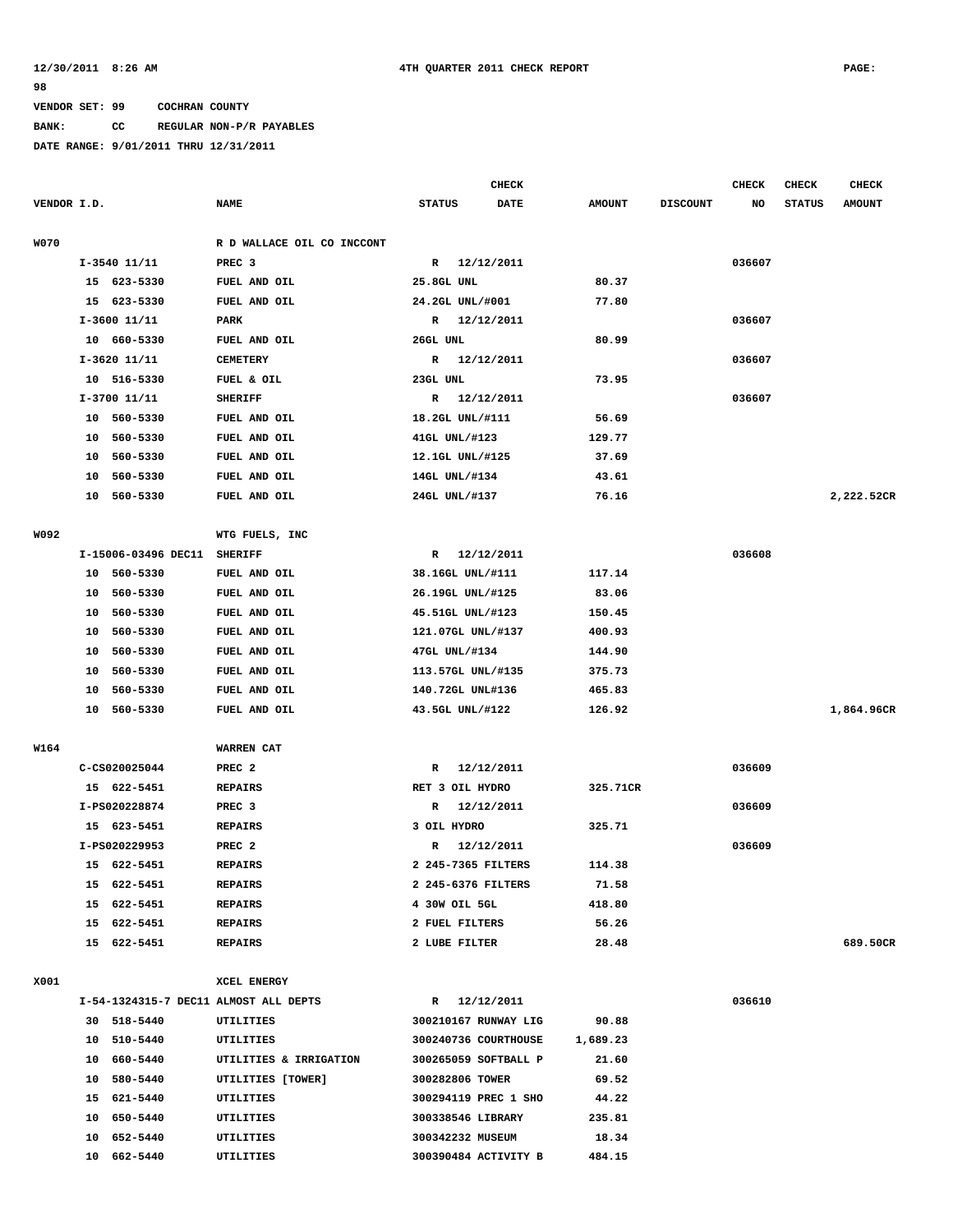### **VENDOR SET: 99 COCHRAN COUNTY BANK: CC REGULAR NON-P/R PAYABLES**

|             |          |             |                                       |                      | <b>CHECK</b> |               |                 | <b>CHECK</b> | <b>CHECK</b>  | <b>CHECK</b>  |
|-------------|----------|-------------|---------------------------------------|----------------------|--------------|---------------|-----------------|--------------|---------------|---------------|
| VENDOR I.D. |          |             | <b>NAME</b>                           | <b>STATUS</b>        | <b>DATE</b>  | <b>AMOUNT</b> | <b>DISCOUNT</b> | NO           | <b>STATUS</b> | <b>AMOUNT</b> |
| X001        |          |             | XCEL ENERGY<br><b>CONT</b>            |                      |              |               |                 |              |               |               |
|             |          |             | I-54-1324315-7 DEC11 ALMOST ALL DEPTS | 12/12/2011<br>R      |              |               |                 | 036610       |               |               |
|             | 10       | 660-5440    | UTILITIES & IRRIGATION                | 300410370 PARK       |              | 120.68        |                 |              |               |               |
|             | 10       | 660-5440    | UTILITIES & IRRIGATION                | 300457515 PARK/SHOP  |              | 25.82         |                 |              |               |               |
|             | 10       | 660-5440    | UTILITIES & IRRIGATION                | 300505444 HOFMAN BAS |              | 21.60         |                 |              |               |               |
|             | 10       | 516-5440    | UTILITIES                             | 300555198 CEMETERY   |              | 21.60         |                 |              |               |               |
|             | 10       | 409-5440    | UTILITIES                             | 300577364 102 N MAIN |              | 11.24         |                 |              |               |               |
|             | 10       | 660-5440    | UTILITIES & IRRIGATION                | 300587052 SHOWBARN   |              | 24.27         |                 |              |               |               |
|             | 10       | 660-5440    | UTILITIES & IRRIGATION                | 300587753 RODEO GROU |              | 21.60         |                 |              |               |               |
|             | 10       | 516-5440    | UTILITIES                             | 300603417 CEMETERY   |              | 11.76         |                 |              |               |               |
|             | 10       | 516-5440    | UTILITIES                             | 300637038 CEMETERY S |              | 21.60         |                 |              |               |               |
|             | 10       | 650-5440    | UTILITIES                             | AREA LIGHT LIBRARY   |              | 14.99         |                 |              |               |               |
|             | 10       | 662-5440    | UTILITIES                             | 2 AREA LIGHTS ACT BL |              | 45.03         |                 |              |               |               |
|             | 10       | 660-5440    | UTILITIES & IRRIGATION                | AREA LIGHT PARK SHOP |              | 14.56         |                 |              |               | 3,008.50CR    |
|             |          |             |                                       |                      |              |               |                 |              |               |               |
| A165        |          |             | AFFILIATED COMPUTER SERVICES          |                      |              |               |                 |              |               |               |
|             | I-739759 |             | <b>CLERK</b>                          | R                    | 12/29/2011   |               |                 | 036644       |               |               |
|             | 10       | 403-5416    | FILMING & INDEXING                    | 90 ARCHIVAL PRINTS   |              | 80.10         |                 |              |               |               |
|             | 10       | 403-5416    | FILMING & INDEXING                    | <b>FREIGHT</b>       |              | 55.47         |                 |              |               |               |
|             | 10       | 403-5416    | FILMING & INDEXING                    | 20/20 LAND RECORDS   |              | 1,250.00      |                 |              |               | 1,385.57CR    |
| A235        |          |             | AIRE SERV                             |                      |              |               |                 |              |               |               |
|             |          | I-24763A    | <b>COURTHOUSE</b>                     | R                    | 12/29/2011   |               |                 | 036645       |               |               |
|             |          | 10 510-5451 | <b>REPAIR</b>                         | INSTL BOILER CTRL    |              | 1,841.00      |                 |              |               | 1,841.00CR    |
| B029        |          |             | BRUCKNER'S TRUCK SALES, INC           |                      |              |               |                 |              |               |               |
|             |          | C-CM302993L | PREC 1                                | $\mathbb{R}$         | 12/29/2011   |               |                 | 036646       |               |               |
|             |          | 15 621-5451 | <b>REPAIRS</b>                        | CR BUSHING           |              | 4.64CR        |                 |              |               |               |
|             | 15       | 621-5451    | <b>REPAIRS</b>                        | CR 3 NEEDLES         |              | 37.83CR       |                 |              |               |               |
|             | 15       | 621-5451    | <b>REPAIRS</b>                        | CR KIT CR 03E3       |              | 68.64CR       |                 |              |               |               |
|             | 15       | 621-5451    | <b>REPAIRS</b>                        | CR SEAL              |              | 14.70CR       |                 |              |               |               |
|             | 15       | 621-5451    | <b>REPAIRS</b>                        | CR PLUG              |              | 1.76CR        |                 |              |               |               |
|             |          | 15 621-5451 | <b>REPAIRS</b>                        | CR CLUTCH            |              | 134.00CR      |                 |              |               |               |
|             |          | 15 621-5451 | <b>REPAIRS</b>                        | CR SHAFT 11B3        |              | 38.57CR       |                 |              |               |               |
|             |          | 15 621-5451 | REPAIRS                               | CR 3 SHAFTS S20A     |              | 12.42CR       |                 |              |               |               |
|             |          | 15 621-5451 | <b>REPAIRS</b>                        | CR GASKET            |              | 20.17CR       |                 |              |               |               |
|             |          | I-302915L   | PREC 1                                | R 12/29/2011         |              |               |                 | 036646       |               |               |
|             |          | 15 621-5451 | <b>REPAIRS</b>                        | CLUTCH               |              | 1,202.94      |                 |              |               |               |
|             |          | I-302993L   | PREC 1                                | R 12/29/2011         |              |               |                 | 036646       |               |               |
|             |          | 15 621-5451 | <b>REPAIRS</b>                        | <b>BUSHING</b>       |              | 4.64          |                 |              |               |               |
|             |          | 15 621-5451 | <b>REPAIRS</b>                        | 3 NEEDLES            |              | 37.83         |                 |              |               |               |
|             |          | 15 621-5451 | <b>REPAIRS</b>                        | PILOT                |              | 44.15         |                 |              |               |               |
|             |          | 15 621-5451 | <b>REPAIRS</b>                        | KIT                  |              | 68.64         |                 |              |               |               |
|             |          | 15 621-5451 | <b>REPAIRS</b>                        | SEAL                 |              | 14.70         |                 |              |               |               |
|             |          | 15 621-5451 | <b>REPAIRS</b>                        | PLUG                 |              | 1.76          |                 |              |               |               |
|             |          | 15 621-5451 | <b>REPAIRS</b>                        | CLUTCH               |              | 134.00        |                 |              |               |               |
|             |          | 15 621-5451 | <b>REPAIRS</b>                        | SHAFT #25085391      |              | 38.57         |                 |              |               |               |
|             |          | 15 621-5451 | <b>REPAIRS</b>                        | SHAFT #25502395      |              | 83.34         |                 |              |               |               |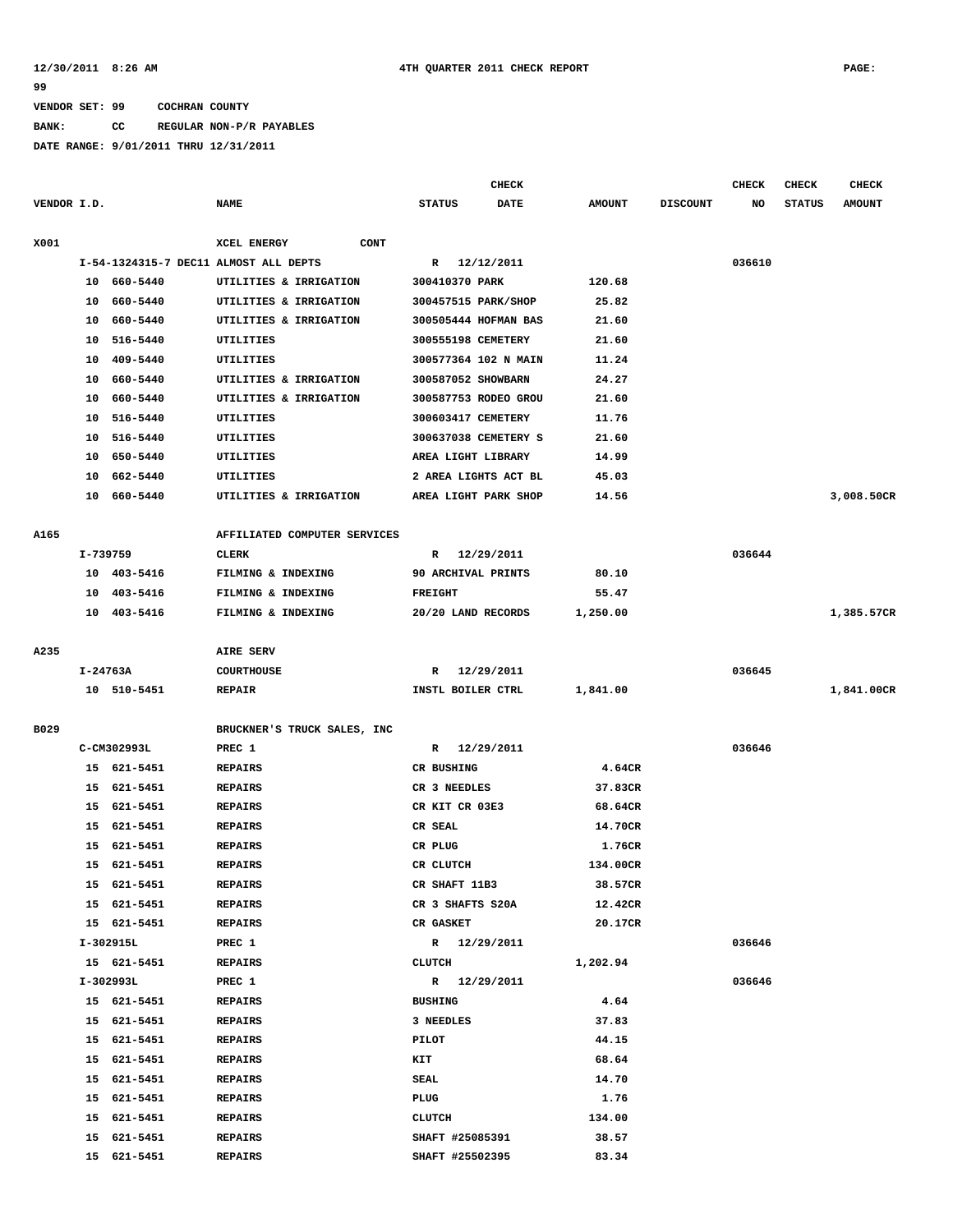## **VENDOR SET: 99 COCHRAN COUNTY**

**BANK: CC REGULAR NON-P/R PAYABLES**

|             |         |                             |                                |                  | <b>CHECK</b>           |               |                 | CHECK  | <b>CHECK</b>  | <b>CHECK</b>  |
|-------------|---------|-----------------------------|--------------------------------|------------------|------------------------|---------------|-----------------|--------|---------------|---------------|
| VENDOR I.D. |         |                             | <b>NAME</b>                    | <b>STATUS</b>    | <b>DATE</b>            | <b>AMOUNT</b> | <b>DISCOUNT</b> | NO     | <b>STATUS</b> | <b>AMOUNT</b> |
|             |         |                             |                                |                  |                        |               |                 |        |               |               |
| B029        |         |                             | BRUCKNER'S TRUCK SALESCONT     |                  |                        |               |                 |        |               |               |
|             |         | I-302993L                   | PREC 1                         |                  | R 12/29/2011           |               |                 | 036646 |               |               |
|             |         | 15 621-5451                 | <b>REPAIRS</b>                 |                  | 3 SHAFTS #9815         | 12.42         |                 |        |               |               |
|             |         | 15 621-5451                 | <b>REPAIRS</b>                 | <b>CLUTCH</b>    |                        | 22.60         |                 |        |               |               |
|             |         | 15 621-5451                 | <b>REPAIRS</b>                 | <b>BEARING</b>   |                        | 10.06         |                 |        |               |               |
|             |         | 15 621-5451                 | <b>REPAIRS</b>                 | <b>GASKET</b>    |                        | 20.17         |                 |        |               |               |
|             |         | $I-303164L$                 | PREC 1                         | $\mathbb{R}$     | 12/29/2011             |               |                 | 036646 |               |               |
|             |         | 15 621-5451                 | <b>REPAIRS</b>                 |                  | INSULATOR KIT          | 135.15        |                 |        |               |               |
|             |         | I-303291L                   | PREC 1                         | R                | 12/29/2011             |               |                 | 036646 |               |               |
|             |         | 15 621-5451                 | <b>REPAIRS</b>                 | YOKE             |                        | 54.04         |                 |        |               |               |
|             |         | 15 621-5451                 | <b>REPAIRS</b>                 | <b>SHAFT</b>     |                        | 24.28         |                 |        |               |               |
|             |         | 15 621-5451                 | <b>REPAIRS</b>                 | BUSHINGS/4       |                        | 7.24          |                 |        |               | 1,583.80CR    |
|             |         |                             |                                |                  |                        |               |                 |        |               |               |
| B190        |         |                             | DYRL BUSH, dba                 |                  |                        |               |                 |        |               |               |
|             | I-1459  |                             | <b>SHERIFF</b>                 | R                | 12/29/2011             |               |                 | 036647 |               |               |
|             |         | 10 560-5499                 | MISCELLANEOUS                  |                  | WINCH, PULL/SNOW, #123 | 100.00        |                 |        |               | 100.00CR      |
|             |         |                             |                                |                  |                        |               |                 |        |               |               |
| B191        |         |                             | BRUCKNER'S TRUCK SALES, INC    |                  |                        |               |                 |        |               |               |
|             |         | I-'12 BDT-40 BLY DMP PREC 1 |                                | $\mathbb{R}$     | 12/29/2011             |               |                 | 036648 |               |               |
|             |         | 15 621-5571                 | CAPITAL OUTLAY                 |                  | 2012 BDT-40 BELLY DU   | 30,350.00     |                 |        |               |               |
|             |         | 15 621-5571                 | CAPITAL OUTLAY                 |                  | VIN: 5TU114021CS0005   |               |                 |        |               | 30,350.00CR   |
|             |         |                             |                                |                  |                        |               |                 |        |               |               |
| C008        |         |                             | CITY OF WHITEFACE              |                  |                        |               |                 |        |               |               |
|             |         | $I-409$ 12/11               | PREC <sub>2</sub>              |                  | R 12/29/2011           |               |                 | 036649 |               |               |
|             |         | 15 622-5440                 | UTILITIES                      |                  | 3.6 MCF 11/15-12/15/   | 28.23         |                 |        |               |               |
|             |         | 15 622-5440                 | UTILITIES                      | 1000GL WATER     |                        | 14.00         |                 |        |               |               |
|             |         | 15 622-5440                 | UTILITIES                      | GARBAGE SVC      |                        | 50.10         |                 |        |               |               |
|             |         | 15 622-5440                 | UTILITIES                      | SEWER SVC        |                        | 22.50         |                 |        |               | 114.83CR      |
|             |         |                             |                                |                  |                        |               |                 |        |               |               |
| C057        |         |                             | CITY BANK AS DEPOSITORY        |                  |                        |               |                 |        |               |               |
|             |         | C-CORR '10 REFUND           | NON-DEPT'L                     | $\mathbb{R}$     | 12/29/2011             |               |                 | 036650 |               |               |
|             |         | 10 409-5406                 | APPRAISAL DISTRICT             |                  | CORR APP DIST '10 RE   | 464.54CR      |                 |        |               |               |
|             |         | I-1ST QTR 2012              | NON-DEPT'L                     | R                | 12/29/2011             |               |                 | 036650 |               |               |
|             |         | 10 409-5406                 | APPRAISAL DISTRICT             |                  | 1ST QTR ASSESSMENT 2   | 17,700.49     |                 |        |               | 17,235.95CR   |
|             |         |                             |                                |                  |                        |               |                 |        |               |               |
| D176        |         |                             | DATA FLEX BUSINESS PRODUCTS, L |                  |                        |               |                 |        |               |               |
|             | I-11088 |                             | TAX A/C                        |                  | R 12/29/2011           |               |                 | 036651 |               |               |
|             |         | 10 499-5310                 | OFFICE SUPPLIES                |                  | 250 LIC PLATE ENV      | 199.90        |                 |        |               |               |
|             |         | 10 499-5310                 | OFFICE SUPPLIES                | <b>FREIGHT</b>   |                        | 16.15         |                 |        |               | 216.05CR      |
|             |         |                             |                                |                  |                        |               |                 |        |               |               |
| E017        |         |                             | ELLIS AND SON INC              |                  |                        |               |                 |        |               |               |
|             |         | I-S HAWKINS                 | <b>JUSTICE OF PEACE</b>        |                  | R 12/29/2011           |               |                 | 036652 |               |               |
|             |         | 10 455-5405                 | <b>AUTOPSY</b>                 |                  | RMV/CEDRICK HAWKINS    | 65.00         |                 |        |               |               |
|             |         | 10 455-5405                 | <b>AUTOPSY</b>                 | <b>TRANSPORT</b> |                        | 50.00         |                 |        |               |               |
|             |         | 10 455-5405                 | <b>AUTOPSY</b>                 | <b>BDY BAG</b>   |                        | 35.00         |                 |        |               | 150.00CR      |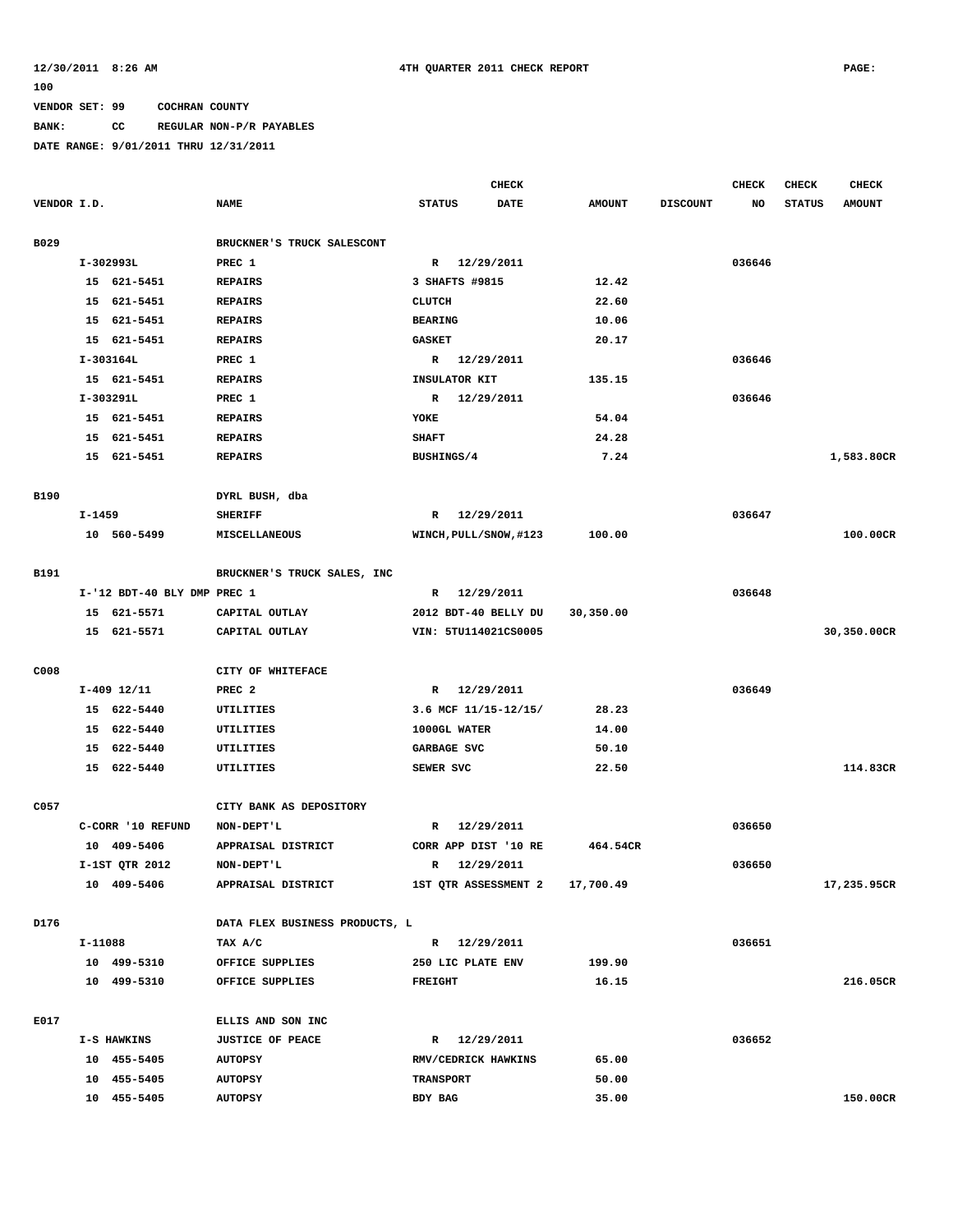### **VENDOR SET: 99 COCHRAN COUNTY BANK: CC REGULAR NON-P/R PAYABLES**

|             |                                    |                              | <b>CHECK</b>                      |             |               |                 | <b>CHECK</b> | <b>CHECK</b>  | <b>CHECK</b>  |
|-------------|------------------------------------|------------------------------|-----------------------------------|-------------|---------------|-----------------|--------------|---------------|---------------|
| VENDOR I.D. |                                    | <b>NAME</b>                  | <b>STATUS</b>                     | <b>DATE</b> | <b>AMOUNT</b> | <b>DISCOUNT</b> | NO           | <b>STATUS</b> | <b>AMOUNT</b> |
|             |                                    |                              |                                   |             |               |                 |              |               |               |
| E069        |                                    | <b>ENCARTELE</b>             |                                   |             |               |                 |              |               |               |
|             | I-PHONE CARDS 12/11 JAIL           |                              | 12/29/2011<br>R                   |             |               |                 | 036653       |               |               |
|             | 10 000-4380.200                    | OTHER [MISCELLANEOUS]        | 190 \$5 PHONE CARDS               |             | 950.00        |                 |              |               | 950.00CR      |
|             |                                    |                              |                                   |             |               |                 |              |               |               |
| F039        |                                    | DAISY FLORES                 |                                   |             |               |                 |              |               |               |
|             | I-DW#14645                         | <b>ACTIVITY BLDG</b>         | R                                 | 12/29/2011  |               |                 | 036654       |               |               |
|             | 10 000-4370.101                    | RENT-ACTIVITY BUILDING       | REF DEP FOR 12/3/11               |             | 125.00        |                 |              |               | 125.00CR      |
| H026        |                                    |                              |                                   |             |               |                 |              |               |               |
|             | I-07-01-1307 121911 DISTRICT COURT | RICHARD L. HUSEN, ATTY.      | R 12/29/2011                      |             |               |                 | 036655       |               |               |
|             | 10 435-5400                        | ATTORNEY AD LITEM            | FEL REV/CHRISTINA PE              |             | 350.00        |                 |              |               | 350.00CR      |
|             |                                    |                              |                                   |             |               |                 |              |               |               |
| I006        |                                    | INLAND TRUCK PARTS CO        |                                   |             |               |                 |              |               |               |
|             | I-32-30336                         | PREC 1                       | R 12/29/2011                      |             |               |                 | 036656       |               |               |
|             | 15 621-5451                        | <b>REPAIRS</b>               | RPR FLYWHEEL                      |             | 50.00         |                 |              |               |               |
|             | 15 621-5451                        | <b>REPAIRS</b>               | SHOP SUPPLIES                     |             | 2.50          |                 |              |               |               |
|             | 15 621-5451                        | <b>REPAIRS</b>               | <b>RPR GEARS</b>                  |             | 173.70        |                 |              |               |               |
|             | 15 621-5451                        | <b>REPAIRS</b>               | <b>GASKET SHIFT BAR</b>           |             | 3.95          |                 |              |               |               |
|             | 15 621-5451                        | <b>REPAIRS</b>               | SHOP SUPPLIES                     |             | 8.69          |                 |              |               | 238.84CR      |
|             |                                    |                              |                                   |             |               |                 |              |               |               |
| J040        |                                    | JONES MCCLURE PUBLISHING     |                                   |             |               |                 |              |               |               |
|             | I-100255759                        | DISTRICT COURT               | R 12/29/2011                      |             |               |                 | 036657       |               |               |
|             | 10 435-5310                        | OFFICE SUPPLIES              | '12 RULES OF EVID HD              |             | 89.00         |                 |              |               |               |
|             | 10 435-5310                        | OFFICE SUPPLIES              | SHIPPING                          |             | 3.00          |                 |              |               | 92.00CR       |
|             |                                    |                              |                                   |             |               |                 |              |               |               |
| J057        | I-132825                           | JUNIOR LIBRARY GUILD         |                                   |             |               |                 | 036658       |               |               |
|             | 10 650-5590                        | LIBRARY<br><b>BOOKS</b>      | $\mathbb{R}$<br>INTERMEDIATE RDRS | 12/29/2011  | 41.85         |                 |              |               |               |
|             | 10 650-5590                        | <b>BOOKS</b>                 | UPPER ELEM/JR HIGH R              |             | 41.85         |                 |              |               |               |
|             | 10 650-5590                        | <b>BOOKS</b>                 | ADVANCED C LEVEL                  |             | 41.85         |                 |              |               |               |
|             | 10 650-5590                        | <b>BOOKS</b>                 | ADVANCED C+                       |             | 41.85         |                 |              |               |               |
|             | 10 650-5590                        | <b>BOOKS</b>                 | <b>EASY READING</b>               |             | 41.85         |                 |              |               |               |
|             | 10 650-5590                        | <b>BOOKS</b>                 | INDEPENDENT RDRS                  |             | 41.85         |                 |              |               |               |
|             | 10 650-5590                        | <b>BOOKS</b>                 | KINDERGARTEN                      |             | 41.85         |                 |              |               |               |
|             | 10 650-5590                        | <b>BOOKS</b>                 | PRIMARY                           |             | 41.85         |                 |              |               |               |
|             | 10 650-5590                        | <b>BOOKS</b>                 | YOUNG ADULTS Y LEVEL              |             | 41.85         |                 |              |               |               |
|             | 10 650-5590                        | <b>BOOKS</b>                 | YOUNG ADULTS Y+ LEVE              |             | 41.85         |                 |              |               |               |
|             | 10 650-5590                        | <b>BOOKS</b>                 | MATURE YOUNG ADULTS               |             | 41.85         |                 |              |               | 460.35CR      |
|             |                                    |                              |                                   |             |               |                 |              |               |               |
| L010        |                                    | LEWIS FARM & RANCH STORE INC |                                   |             |               |                 |              |               |               |
|             | I-30873                            | <b>CEMETERY</b>              | R 12/29/2011                      |             |               |                 | 036659       |               |               |
|             | 10 516-5451                        | <b>REPAIR</b>                | 3 REBAR                           |             | 5.70          |                 |              |               |               |
|             | 10 516-5451                        | <b>REPAIR</b>                | LESS DISC                         |             | 0.57CR        |                 |              |               |               |
|             | I-31334                            | PREC 4                       | R 12/29/2011                      |             |               |                 | 036659       |               |               |
|             | 15 624-5356                        | ROAD MATERIALS & SUPPLIES    | 2 SUGAR                           |             | 3.90          |                 |              |               |               |
|             | 15 624-5356                        | ROAD MATERIALS & SUPPLIES    | CRMR                              |             | 1.95          |                 |              |               |               |
|             | 15 624-5356                        | ROAD MATERIALS & SUPPLIES    | <b>COFFEE</b>                     |             | 16.95         |                 |              |               |               |
|             | 15 624-5356                        | ROAD MATERIALS & SUPPLIES    | PAPER TOWELS                      |             | 4.99          |                 |              |               |               |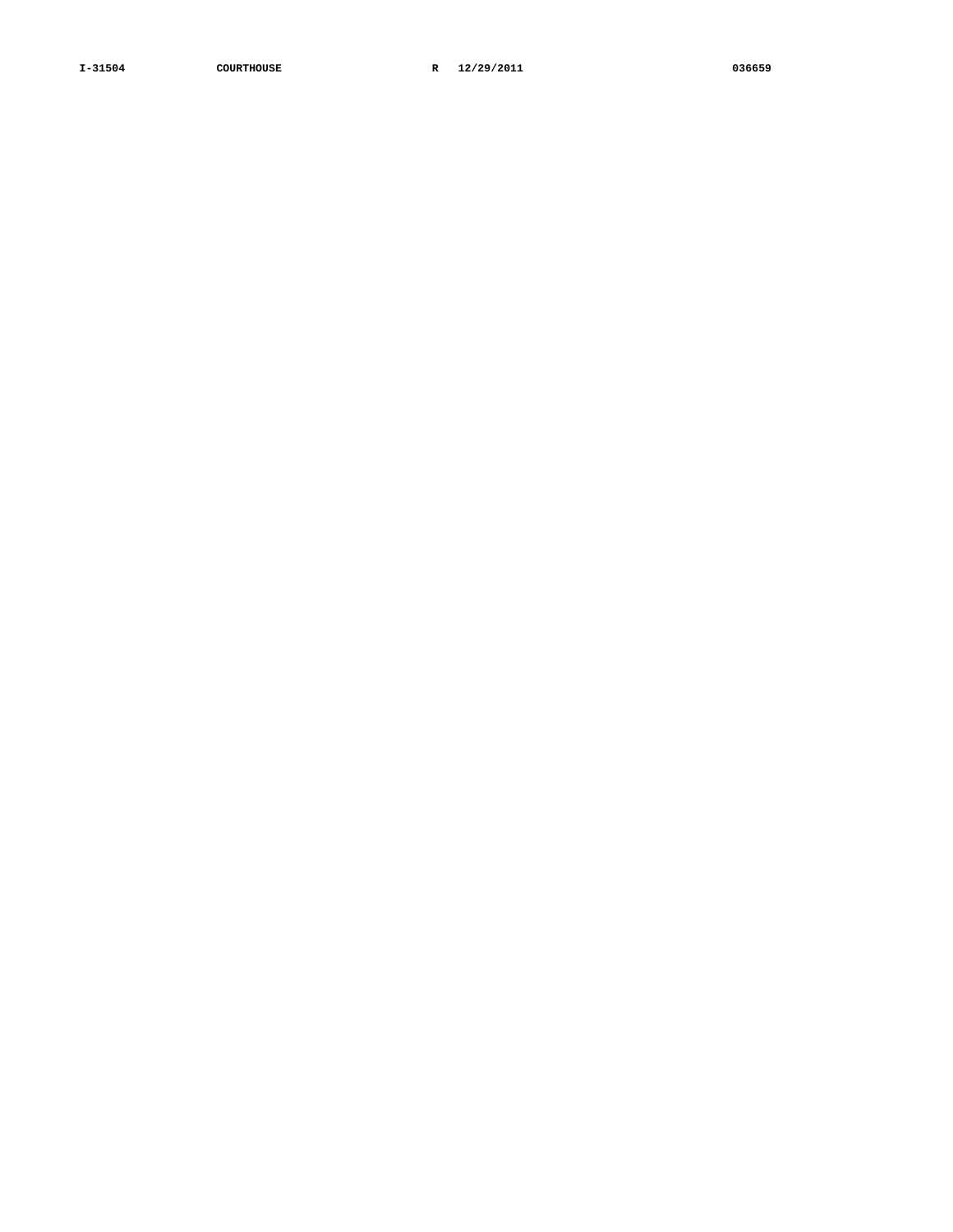### **VENDOR SET: 99 COCHRAN COUNTY BANK: CC REGULAR NON-P/R PAYABLES**

|             |                |                                |                      | <b>CHECK</b> |               |                 | <b>CHECK</b> | <b>CHECK</b>  | <b>CHECK</b>  |
|-------------|----------------|--------------------------------|----------------------|--------------|---------------|-----------------|--------------|---------------|---------------|
| VENDOR I.D. |                | <b>NAME</b>                    | <b>STATUS</b>        | <b>DATE</b>  | <b>AMOUNT</b> | <b>DISCOUNT</b> | NO           | <b>STATUS</b> | <b>AMOUNT</b> |
| L010        |                | LEWIS FARM & RANCH STOCONT     |                      |              |               |                 |              |               |               |
|             | I-31504        | <b>COURTHOUSE</b>              | R 12/29/2011         |              |               |                 | 036659       |               |               |
|             | 10 510-5332    | CUSTODIAL SUPPLIES             | SCOURING STICK       |              | 3.29          |                 |              |               |               |
|             | 10 510-5332    | CUSTODIAL SUPPLIES             | 2 GLOVE SETS         |              | 25.90         |                 |              |               |               |
|             | 10 510-5332    | CUSTODIAL SUPPLIES             | PAPER TOWELS         |              | 49.90         |                 |              |               |               |
|             | 10 510-5332    | CUSTODIAL SUPPLIES             | LESS DISC            |              |               |                 |              |               |               |
|             | I-31684        | PREC 1                         | R                    | 12/29/2011   |               |                 | 036659       |               |               |
|             | 15 621-5451    | <b>REPAIRS</b>                 | 4.5FT 3/4" GALV      |              | 8.06          |                 |              |               |               |
|             | $I - 31960$    | <b>ACTIVITY BLDG</b>           | R                    | 12/29/2011   |               |                 | 036659       |               |               |
|             | 10 662-5332    | CUSTODIAL SUPPLIES             | <b>PUSH BROOM</b>    |              | 15.29         |                 |              |               |               |
|             | I-31961        | LIBRARY                        | 12/29/2011<br>R      |              |               |                 | 036659       |               |               |
|             | 10 650-5332    | CUSTODIAL SUPPLIES             | <b>PUSH BROOM</b>    |              | 15.29         |                 |              |               |               |
|             | I-32042        | PARK/CEMETERY                  | R 12/29/2011         |              |               |                 | 036659       |               |               |
|             | 30 518-5332    | CUSTODIAL SUPPLIES             | TOOL SET             |              | 99.99         |                 |              |               |               |
|             | 30 518-5332    | CUSTODIAL SUPPLIES             | LESS DISC            |              | 10.00CR       |                 |              |               | 232.73CR      |
| L189        |                | HOCKLEY COUNTY PUBLISHING CO.I |                      |              |               |                 |              |               |               |
|             | I-3344         | COMMISSIONERS COURT            | R 12/29/2011         |              |               |                 | 036660       |               |               |
|             | 15 610-5430    | LEGAL NOTICES                  | 3 CIT BY PUB/CPS     |              | 351.60        |                 |              |               |               |
|             | $I - 3345$     | COMMISSIONERS COURT            | R                    | 12/29/2011   |               |                 | 036660       |               |               |
|             | 15 610-5430    | LEGAL NOTICES                  | 3 CIT BY PUB/CPS     |              | 351.60        |                 |              |               | 703.20CR      |
| M018        |                | MORTON INSURANCE AGENCY        |                      |              |               |                 |              |               |               |
|             | $I-BOND$ #2532 | <b>ATTORNEY</b>                | R 12/29/2011         |              |               |                 | 036661       |               |               |
|             | 10 475-5480    | BONDS & NOTARY FEES            | CO ATTY BOND/J ADAMS |              | 50.00         |                 |              |               |               |
|             | I-BOND #2579   | TAX OFFICE                     | 12/29/2011<br>R      |              |               |                 | 036661       |               |               |
|             | 10 499-5480    | BONDS & NOTARY FEES            | DEP TAX A/C WISELEY  |              | 50.00         |                 |              |               |               |
|             | $I-BOND$ #3944 | COMMISSIONERS COURT            | 12/29/2011<br>R      |              |               |                 | 036661       |               |               |
|             | 15 610-5480    | BONDS & NOTARY FEES            | COMMISSIONER ALLEN   |              | 50.00         |                 |              |               |               |
|             | $I-BOND$ #5087 | COMMISSIONERS COURT            | R                    | 12/29/2011   |               |                 | 036661       |               |               |
|             | 15 610-5480    | BONDS & NOTARY FEES            | COMMISSIONER TIMMONS |              | 50.00         |                 |              |               |               |
|             | I-BOND #5611   | <b>TREASURER</b>               | R                    | 12/29/2011   |               |                 | 036661       |               |               |
|             | 10 497-5480    | BONDS & NOTARY FEES            | CO TREASURER BOND/SE |              | 250.00        |                 |              |               |               |
|             | $I-BOND$ #5963 | TAX OFFICE                     | R                    | 12/29/2011   |               |                 | 036661       |               |               |
|             | 10 499-5480    | BONDS & NOTARY FEES            | STATE BOND RENEW/HUC |              | 75.00         |                 |              |               |               |
|             | $I-BOND$ #5974 | TAX OFFICE                     | R 12/29/2011         |              |               |                 | 036661       |               |               |
|             | 10 499-5480    | BONDS & NOTARY FEES            | COUNTY BOND RENEW/HU |              | 500.00        |                 |              |               |               |
|             | I-BOND #5990   | TAX OFFICE                     | R 12/29/2011         |              |               |                 | 036661       |               |               |
|             | 10 499-5480    | BONDS & NOTARY FEES            | DEP TAX A/C JACKSON  |              | 50.00         |                 |              |               |               |
|             | $I-BOND$ #8676 | DIST CLERK                     | R 12/29/2011         |              |               |                 | 036661       |               |               |
|             | 10 403-5480    | BONDS & NOTARY FEES            | DIST CLERK BOND/TYSO |              | 50.00         |                 |              |               |               |
|             | $I-BOND$ #8677 | COUNTY CLERK                   | $\mathbb{R}$         | 12/29/2011   |               |                 | 036661       |               |               |
|             | 10 403-5480    | BONDS & NOTARY FEES            | COUNTY CLERK BOND/TY |              | 50.00         |                 |              |               |               |
|             | I-BOND #9211   | COMM'RS COURT/CO JUDGE         | $\mathbb{R}$         | 12/29/2011   |               |                 | 036661       |               |               |
|             | 15 610-5480    | BONDS & NOTARY FEES            | CO JUDGE BOND/ST CLA |              | 50.00         |                 |              |               |               |
|             | I-BOND #9730   | NON-DEPT'L--BLANKET BOND       | $\mathbf{R}$         | 12/29/2011   |               |                 | 036661       |               |               |
|             | 10 409-5480    | BONDS & NOTARY FEES            | BLANKET BOND RENEWAL |              | 160.00        |                 |              |               | 1,385.00CR    |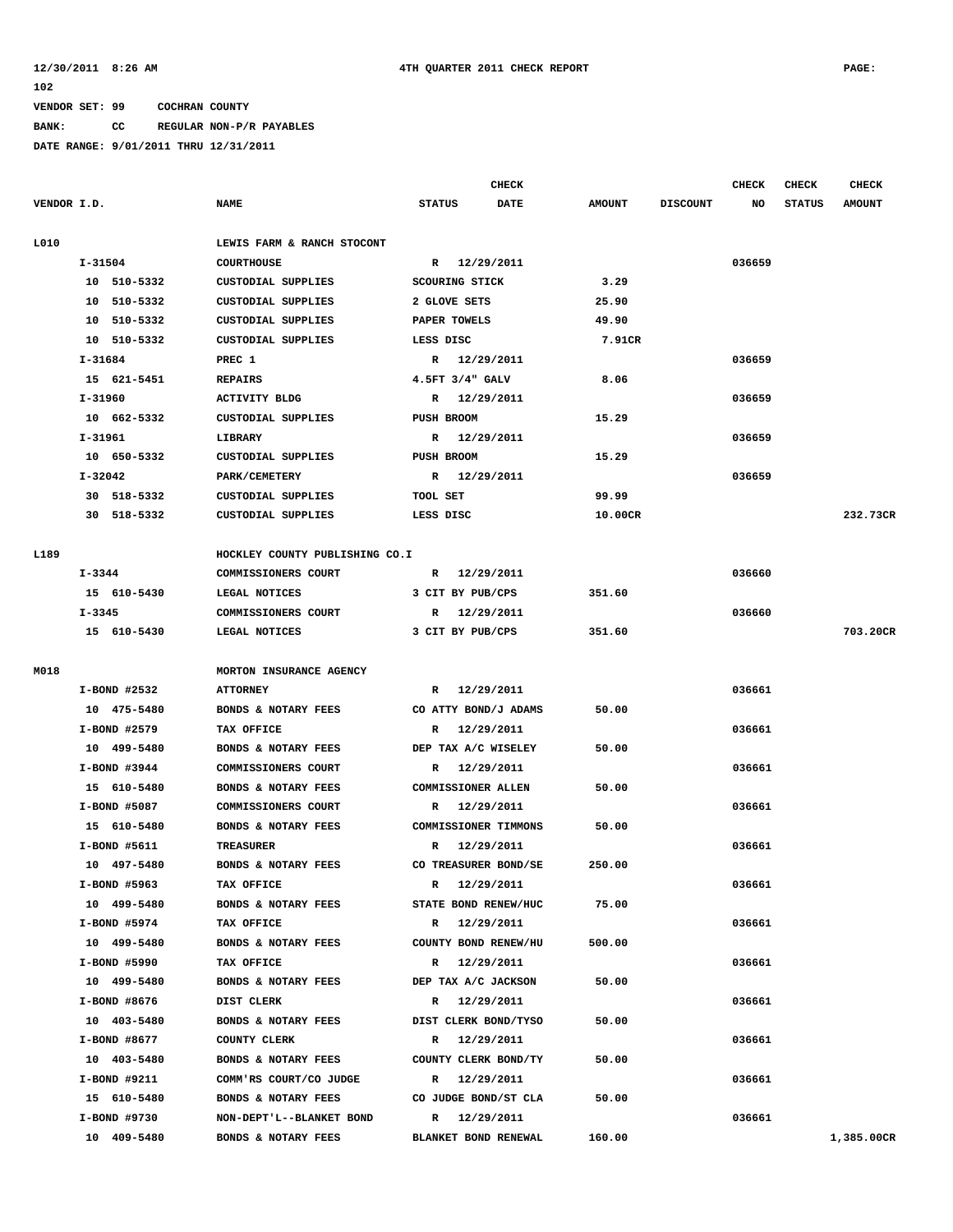# **VENDOR SET: 99 COCHRAN COUNTY**

**BANK: CC REGULAR NON-P/R PAYABLES**

|             |             |                                    |                                | CHECK                   |              |                      |               |                 | CHECK  | <b>CHECK</b>  | <b>CHECK</b>  |
|-------------|-------------|------------------------------------|--------------------------------|-------------------------|--------------|----------------------|---------------|-----------------|--------|---------------|---------------|
| VENDOR I.D. |             |                                    | <b>NAME</b>                    | <b>STATUS</b>           |              | <b>DATE</b>          | <b>AMOUNT</b> | <b>DISCOUNT</b> | NO     | <b>STATUS</b> | <b>AMOUNT</b> |
|             |             |                                    |                                |                         |              |                      |               |                 |        |               |               |
| M092        |             |                                    | SYLVIA MARTINEZ                |                         |              |                      |               |                 |        |               |               |
|             |             | I-OPEN HOUSE 2011                  | NON-DEPARTMENTAL               | $\mathbf{R}$            | 12/29/2011   |                      |               |                 | 036663 |               |               |
|             |             | 10 409-5300                        | COUNTY-WIDE SUPPLIES           | <b>10PK RED NAPKINS</b> |              |                      | 10.00         |                 |        |               |               |
|             |             | 10 409-5300                        | COUNTY-WIDE SUPPLIES           | 13PK RED PLATES         |              |                      | 13.00         |                 |        |               |               |
|             |             | 10 409-5300                        | COUNTY-WIDE SUPPLIES           | REIMB SALES TAX         |              |                      | 1.90          |                 |        |               | 24.90CR       |
|             |             |                                    |                                |                         |              |                      |               |                 |        |               |               |
| M179        |             |                                    | MEDICAL, ACCOUNTING &          |                         |              |                      |               |                 |        |               |               |
|             | $I - 28502$ |                                    | CLERK                          | R                       | 12/29/2011   |                      |               |                 | 036664 |               |               |
|             |             | 10 403-5451                        | <b>REPAIRS</b>                 |                         |              | PULL 2 NTWRK CAT5E D | 250.00        |                 |        |               |               |
|             |             | 10 403-5451                        | <b>REPAIRS</b>                 | FOR ACS UPGRADE         |              |                      |               |                 |        |               |               |
|             | I-28518     |                                    | CLERK                          | R                       | 12/29/2011   |                      |               |                 | 036664 |               |               |
|             |             | 10 403-5451                        | <b>REPAIRS</b>                 |                         |              | INSTL DROP FOR PB MA | 150.00        |                 |        |               | 400.00CR      |
|             |             |                                    |                                |                         |              |                      |               |                 |        |               |               |
| N088        |             |                                    | NATIONAL GEOGRAPHIC LITTLE KID |                         |              |                      |               |                 |        |               |               |
|             |             | I-2YR SUBSCRIPT                    | LIBRARY                        | R                       | 12/29/2011   |                      |               |                 | 036665 |               |               |
|             |             | 10 650-5590                        | <b>BOOKS</b>                   |                         |              | 2YR SUBSCRIPTION/LIT | 29.95         |                 |        |               | 29.95CR       |
|             |             |                                    |                                |                         |              |                      |               |                 |        |               |               |
| 0037        |             |                                    | ANGELA OVERMAN, ATTY AT LAW    |                         |              |                      |               |                 |        |               |               |
|             |             | I-05-07-1244 121911 DISTRICT COURT |                                |                         | R 12/29/2011 |                      |               |                 | 036666 |               |               |
|             |             | 10 435-5400                        | ATTORNEY AD LITEM              |                         |              | REV HRNG (F)/A HERNA | 350.00        |                 |        |               |               |
|             |             | I-10-05-4178/CPS                   | DISTRICT COURT                 | R                       | 12/29/2011   |                      |               |                 | 036666 |               |               |
|             |             | 10 435-5400                        | ATTORNEY AD LITEM              | CPS HRNG/VISIT          |              |                      | 300.00        |                 |        |               |               |
|             |             | I-11-06-4239 122011 DISTRICT COURT |                                | R                       | 12/29/2011   |                      |               |                 | 036666 |               |               |
|             |             | 10 435-5400                        | ATTORNEY AD LITEM              | CPS HRNG/VISIT          |              |                      | 300.00        |                 |        |               |               |
|             |             | I-JUV #617 12/21/11 COUNTY COURT   |                                | R                       | 12/29/2011   |                      |               |                 | 036666 |               |               |
|             |             | 10 426-5400                        | ATTORNEY AD LITEM              | JUV #617 HRNG           |              |                      | 300.00        |                 |        |               | 1,250.00CR    |
|             |             |                                    |                                |                         |              |                      |               |                 |        |               |               |
| 0109        |             |                                    | 110TH JUDICIAL DISTRICT JUVENI |                         |              |                      |               |                 |        |               |               |
|             | I-221       |                                    | <b>JUVENILE PROBATION</b>      | R                       | 12/29/2011   |                      |               |                 | 036667 |               |               |
|             |             | 10 571-5413                        | RESIDENTIAL SERVICES           | 11 DAYS/JUV#810         |              |                      | 770.00        |                 |        |               | 770.00CR      |
|             |             |                                    |                                |                         |              |                      |               |                 |        |               |               |
| P007        |             |                                    | PAYROLL CLEARING ACCT          |                         |              |                      |               |                 |        |               |               |
|             |             | I-4TH QTR 2011                     | WORKERS' COMP-ALL DEPTS        | R                       | 12/29/2011   |                      |               |                 | 036668 |               |               |
|             | 10          | 400-5204                           | WORKERS' COMPENSATION          |                         |              | W/C QTRLY DEPOSIT-CN | 46.81         |                 |        |               |               |
|             | 10          | 403-5204                           | WORKERS' COMPENSATION          |                         |              | W/C QTRLY DEPOSIT-CL | 58.54         |                 |        |               |               |
|             | 10          | 435-5204                           | WORKERS' COMPENSATION          |                         |              | W/C QTRLY DEPOSIT-DI | 9.46          |                 |        |               |               |
|             | 10          | 455-5204                           | WORKERS' COMPENSATION          |                         |              | W/C QRTRLY DEPOSIT-J | 23.54         |                 |        |               |               |
|             | 10          | 475-5204                           | WORKERS' COMPENSATION          |                         |              | W/C QTRLY DEPOSIT-CN | 35.20         |                 |        |               |               |
|             | 10          | 476-5204                           | WORKERS' COMPENSATION          |                         |              | W/C QTRLY DEPOSIT-DI | 59.66         |                 |        |               |               |
|             | 10          | 490-5204                           | WORKERS' COMPENSATION          |                         |              | W/C QTRLY DEPOSIT-EL |               |                 |        |               |               |
|             | 10          | 495-5204                           | WORKERS' COMPENSATION          |                         |              | W/C QTRLY DEPOSIT-AU | 40.58         |                 |        |               |               |
|             | 10          | 497-5204                           | WORKERS' COMPENSATION          |                         |              | W/C QTRLY DEPOSIT-TR | 22.56         |                 |        |               |               |
|             | 10          | 499-5204                           | WORKERS' COMPENSATION          |                         |              | W/C QTRLY DEPOSIT-TA | 59.10         |                 |        |               |               |
|             | 10          | 510-5204                           | WORKERS' COMPENSATION          |                         |              | W/C QTRLY DEPOSIT-CO | 465.88        |                 |        |               |               |
|             | 10          | 512-5204                           | WORKERS' COMPENSATION          |                         |              | W/C QTRLY DEPOSIT-JA | 678.79        |                 |        |               |               |
|             | 10          | 516-5204                           | WORKERS' COMPENSATION          |                         |              | W/C QTRLY DEPOSIT-CE | 416.38        |                 |        |               |               |
|             | 10          | 550-5204                           | WORKERS' COMPENSATION          |                         |              | W/C QTRLY DEPOSIT-CO | 190.82        |                 |        |               |               |
|             | 10          | 560-5204                           | WORKERS' COMPENSATION          |                         |              | W/C QTRLY DEPOSIT-SH | 2,411.52      |                 |        |               |               |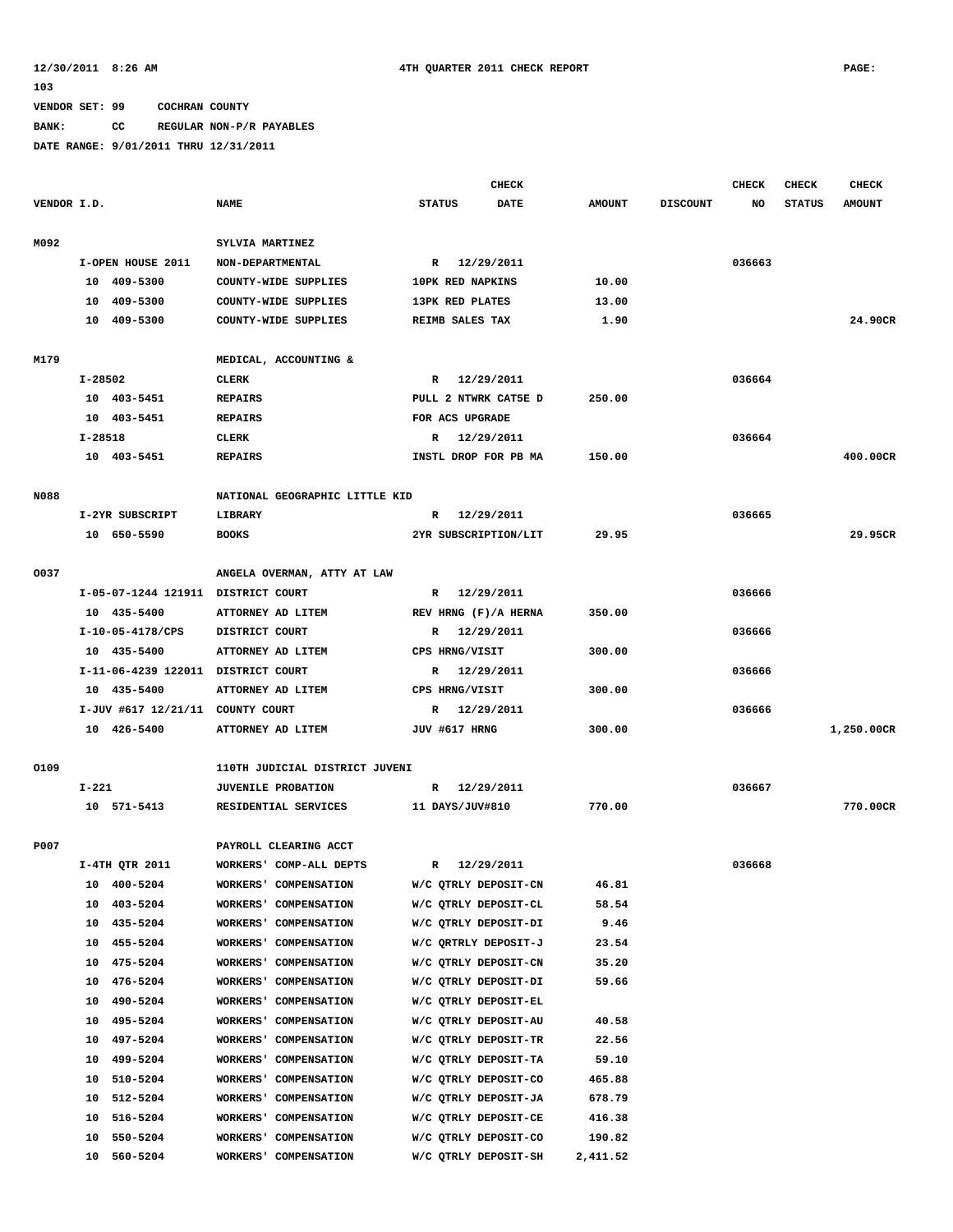### **VENDOR SET: 99 COCHRAN COUNTY BANK: CC REGULAR NON-P/R PAYABLES**

|             |                  |                                        | CHECK                 |               |                 | <b>CHECK</b> | <b>CHECK</b>  | <b>CHECK</b>  |
|-------------|------------------|----------------------------------------|-----------------------|---------------|-----------------|--------------|---------------|---------------|
| VENDOR I.D. |                  | <b>NAME</b>                            | <b>STATUS</b><br>DATE | <b>AMOUNT</b> | <b>DISCOUNT</b> | NO           | <b>STATUS</b> | <b>AMOUNT</b> |
| P007        |                  | PAYROLL CLEARING ACCT CONT             |                       |               |                 |              |               |               |
|             | I-4TH QTR 2011   | WORKERS' COMP-ALL DEPTS                | 12/29/2011<br>R       |               |                 | 036668       |               |               |
|             | 571-5204<br>10   | <b>WORKERS'</b><br><b>COMPENSATION</b> | W/C QTRLY DEPOSIT-JU  | 37.73         |                 |              |               |               |
|             | 650-5204<br>10   | COMPENSATION<br><b>WORKERS'</b>        | W/C QTRLY DEPOSIT-LI  | 56.18         |                 |              |               |               |
|             | 652-5204<br>10   | WORKERS' COMPENSATION                  | W/C QTRLY DEPOSIT-MU  | 17.49         |                 |              |               |               |
|             | 660-5204<br>10   | WORKERS' COMPENSATION                  | W/C QTRLY DEPOSIT-PA  | 280.22        |                 |              |               |               |
|             | 662-5204<br>10   | COMPENSATION<br><b>WORKERS'</b>        | W/C QTRLY DEPOSIT-AC  | 314.79        |                 |              |               |               |
|             | 663-5204<br>10   | WORKERS' COMPENSATION                  | W/C QTRLY DEPOSIT-SR  | 133.43        |                 |              |               |               |
|             | 665-5204<br>10   | <b>WORKERS'</b><br>COMPENSATION        | W/C QTRLY DEPOSIT-EX  | 17.48         |                 |              |               |               |
|             | 610-5204<br>15   | <b>WORKERS'</b><br>COMPENSATION        | W/C QTRLY DEPOSIT-CO  | 512.54        |                 |              |               |               |
|             | 621-5204<br>15   | WORKERS' COMPENSATION                  | W/C QTRLY DEPOSIT-PR  | 1,062.94      |                 |              |               |               |
|             | 15 622-5204      | WORKERS' COMPENSATION                  | W/C QTRLY DEPOSIT-PR  | 1,074.26      |                 |              |               |               |
|             | 15<br>623-5204   | <b>WORKERS'</b><br><b>COMPENSATION</b> | W/C QTRLY DEPOSIT-PR  | 1,073.28      |                 |              |               |               |
|             | 15<br>624-5204   | WORKERS' COMPENSATION                  | W/C QTRLY DEPOSIT-PR  | 1,073.28      |                 |              |               |               |
|             | 30<br>518-5204   | WORKERS COMPENSATION                   | W/C QTRLY DEPOSIT-AI  | 120.10        |                 |              |               | 10,292.56CR   |
| P013        |                  | PITNEY BOWES INC.                      |                       |               |                 |              |               |               |
|             | C-5600058068     | CLERK                                  | 12/29/2011<br>R       |               |                 | 036669       |               |               |
|             | 10 403-5311      | POSTAL EXPENSES                        | RET RED INK CRTG      | 61.00CR       |                 |              |               |               |
|             | $I - 753164$     | <b>CLERK</b>                           | 12/29/2011<br>R       |               |                 | 036669       |               |               |
|             | 10 403-5311      | POSTAL EXPENSES                        | RED FL INK            | 89.00         |                 |              |               |               |
|             | 403-5311<br>10   | POSTAL EXPENSES                        | <b>BLACK INK</b>      | 44.00         |                 |              |               |               |
|             | 403-5311<br>10   | POSTAL EXPENSES                        | E-Z SEAL              | 31.00         |                 |              |               |               |
|             | 10 403-5311      | POSTAL EXPENSES                        | SHIPPING              | 30.99         |                 |              |               | 133.99CR      |
| P017        |                  | POSTMASTER                             |                       |               |                 |              |               |               |
|             | I-CLERK 121911   | CLERK                                  | 12/29/2011<br>R       |               |                 | 036670       |               |               |
|             | 10 403-5311      | POSTAL EXPENSES                        | 1 ROLL \$.44 STAMPS   | 44.00         |                 |              |               |               |
|             | I-SHERIFF 121911 | <b>SHERIFF</b>                         | 12/29/2011<br>R       |               |                 | 036670       |               |               |
|             | 10 560-5311      | POSTAL EXPENSES                        | 2 ROLLS \$.44 STAMPS  | 88.00         |                 |              |               | 132.00CR      |
| P088        |                  | PITNEY BOWES CREDIT CORP               |                       |               |                 |              |               |               |
|             | I-6606405-DC11   | <b>CLERK</b>                           | 12/29/2011<br>R       |               |                 | 036671       |               |               |
|             | 10 403-5311      | POSTAL EXPENSES                        | POSTAGE MTR LEASE 4T  | 771.00        |                 |              |               | 771.00CR      |
| P088        |                  | PITNEY BOWES CREDIT CORP               |                       |               |                 |              |               |               |
|             | I-6617824-DC11   | TAX OFFICE                             | R 12/29/2011          |               |                 | 036672       |               |               |
|             | 10 499-5311      | POSTAL EXPENSES                        | 4TH QTR POSTAGE MTR   | 1,197.00      |                 |              |               | 1,197.00CR    |
| R033        |                  | <b>GERALD RAMSEY</b>                   |                       |               |                 |              |               |               |
|             | I-JAN '12 RENT   | NON-DEPT'L/STORAGE                     | R 12/29/2011          |               |                 | 036673       |               |               |
|             | 10 409-5499      | MISCELLANEOUS                          | STORAGE BLDG RENT JA  | 300.00        |                 |              |               | 300.00CR      |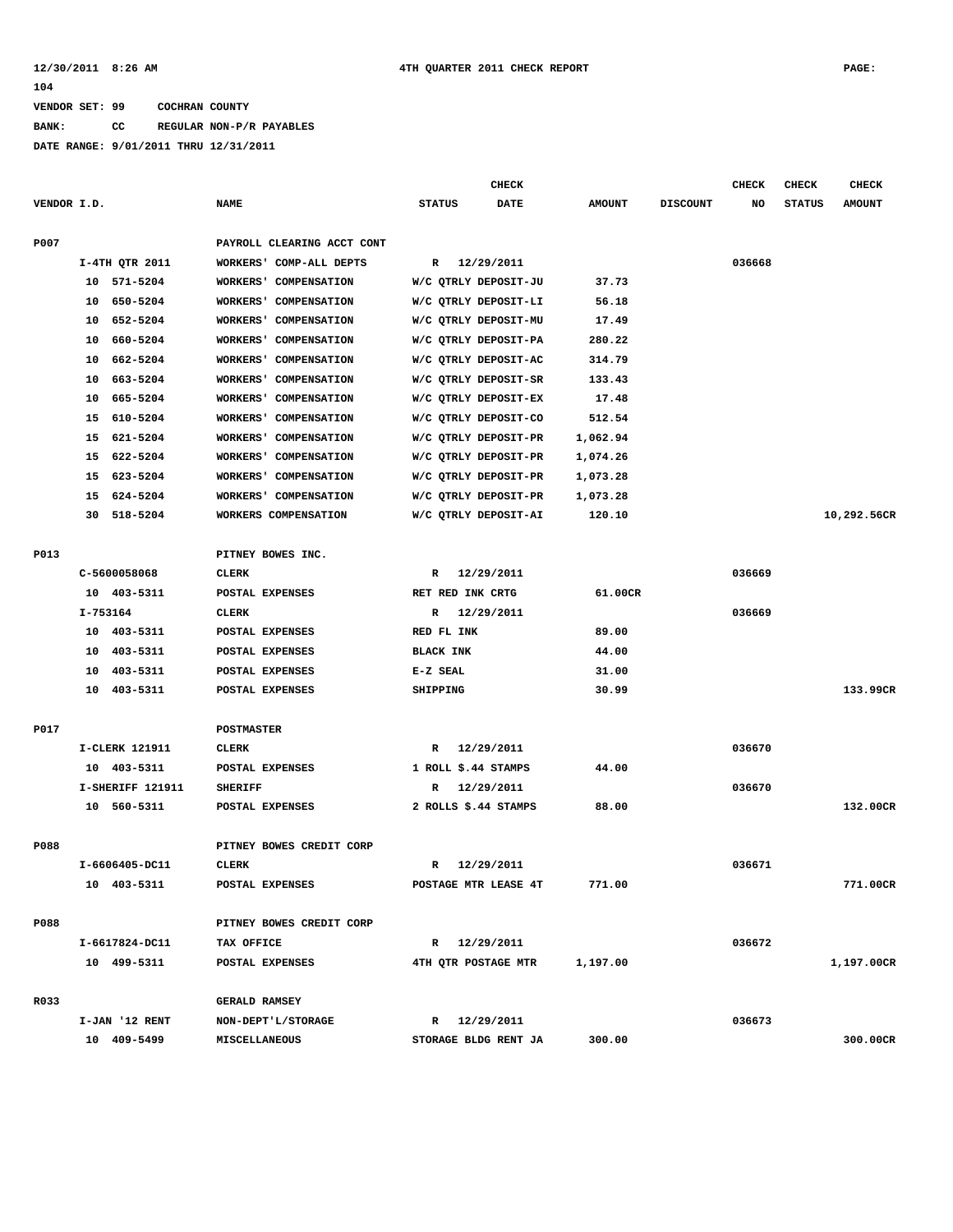### **VENDOR SET: 99 COCHRAN COUNTY BANK: CC REGULAR NON-P/R PAYABLES**

|             |                               |                                                |                                      | <b>CHECK</b> |               |                 | CHECK  | <b>CHECK</b>  | CHECK         |
|-------------|-------------------------------|------------------------------------------------|--------------------------------------|--------------|---------------|-----------------|--------|---------------|---------------|
| VENDOR I.D. |                               | <b>NAME</b>                                    | <b>STATUS</b>                        | <b>DATE</b>  | <b>AMOUNT</b> | <b>DISCOUNT</b> | NO     | <b>STATUS</b> | <b>AMOUNT</b> |
|             |                               |                                                |                                      |              |               |                 |        |               |               |
| R047        |                               | MARCELO RODRIGUEZ                              |                                      |              |               |                 |        |               |               |
|             | I-180630                      | PREC 1                                         | R 12/29/2011                         |              |               |                 | 036674 |               |               |
|             | 15 621-5451                   | <b>REPAIRS</b>                                 | RPR '94 MACK DRIVE L                 |              | 1,450.00      |                 |        |               |               |
|             | 15 621-5451                   | <b>REPAIRS</b>                                 | PTO, PUMP LINES, RPR                 |              |               |                 |        |               |               |
|             | 15 621-5451                   | <b>REPAIRS</b>                                 | CLUTCH ASSY; RPR CLUT                |              |               |                 |        |               |               |
|             | 15 621-5451                   | <b>REPAIRS</b>                                 | SHAFTS, BSHNGS, INSTL                |              |               |                 |        |               | 1,450.00CR    |
|             |                               |                                                |                                      |              |               |                 |        |               |               |
| R099        |                               | CYNDIA LEA GUAJARDO dba                        |                                      |              |               |                 |        |               |               |
|             | I-100246                      | <b>SHERIFF</b>                                 | R 12/29/2011                         |              |               |                 | 036675 |               |               |
|             | 10 560-5454                   | TIRES                                          | FLAT 245/75/17, #112                 |              | 13.00         |                 |        |               |               |
|             | I-100278                      | PREC 1                                         | R                                    | 12/29/2011   |               |                 | 036675 |               |               |
|             | 15 621-5454                   | TIRES                                          | 245/75/16 FLAT, L/4                  |              | 10.00         |                 |        |               |               |
|             | I-100296                      | <b>EXTENSION SVC</b>                           | R 12/29/2011                         |              |               |                 | 036675 |               |               |
|             | 10 665-5454                   | TIRES                                          | FLAT 235/80/16, R/R                  |              | 10.00         |                 |        |               |               |
|             | I-100327                      | <b>SHERIFF</b>                                 | R 12/29/2011                         |              |               |                 | 036675 |               |               |
|             | 10 560-5454                   | TIRES                                          | FLAT 235/55/17                       |              | 13.00         |                 |        |               |               |
|             | $I-100333$                    | <b>SHERIFF</b>                                 | R                                    | 12/29/2011   |               |                 | 036675 |               |               |
|             | 10 560-5454                   | TIRES                                          | FLAT 235/55/17, #23                  |              | 13.00         |                 |        |               |               |
|             | I-100364                      | <b>SHERIFF</b>                                 | R 12/29/2011                         |              |               |                 | 036675 |               |               |
|             | 10 560-5454                   | TIRES                                          | 235/55/17 FLAT L/R                   |              | 13.00         |                 |        |               | 72.00CR       |
|             |                               |                                                |                                      |              |               |                 |        |               |               |
| R152        |                               | REIMAN PUBLICATIONS                            |                                      |              |               |                 |        |               |               |
|             | I-2012 ANN RECIPES            | LIBRARY                                        | R                                    | 12/29/2011   |               |                 | 036676 |               |               |
|             | 10 650-5590                   | <b>BOOKS</b>                                   | 2012 PILLSBURY ANNUA                 |              | 10.00         |                 |        |               | 10.00CR       |
| R155        |                               |                                                |                                      |              |               |                 |        |               |               |
|             |                               | IRENE RIVERA                                   |                                      |              |               |                 |        |               |               |
|             | I-DW#14664<br>10 000-4370.101 | <b>ACTIVITY BLDG</b><br>RENT-ACTIVITY BUILDING | $\mathbb{R}$<br>REF DEP FOR 12/10/11 | 12/29/2011   | 125.00        |                 | 036677 |               | 125.00CR      |
|             |                               |                                                |                                      |              |               |                 |        |               |               |
| S010        |                               | SILVERS COMPANY                                |                                      |              |               |                 |        |               |               |
|             | $I-CO$ PARK $12/11$           | PARK                                           | R 12/29/2011                         |              |               |                 | 036678 |               |               |
|             | 10 660-5330                   | FUEL AND OIL                                   | 23.98GL UNL                          |              | 74.31         |                 |        |               |               |
|             | 10 660-5330                   | FUEL AND OIL                                   | CR FED TAX ON 23.98G                 |              | 4.41CR        |                 |        |               |               |
|             | $I-EXT$ SVC $12/11$           | EXTENSION SVC                                  | R 12/29/2011                         |              |               |                 | 036678 |               |               |
|             | 10 665-5330                   | FUEL AND OIL                                   | CR FED TAX ON 128.52                 |              | 23.65CR       |                 |        |               |               |
|             | 10 665-5330                   | FUEL AND OIL                                   | 128.52GL UNL                         |              | 421.70        |                 |        |               |               |
|             | I-JUV PROB 12/11              | JUVENILE PROBATION                             | R 12/29/2011                         |              |               |                 | 036678 |               |               |
|             | 10 571-5330                   | FUEL                                           | CR FED TAX ON 58.67G                 |              | 10.80CR       |                 |        |               |               |
|             | 10 571-5330                   | FUEL                                           | 58.67GL UNL                          |              | 195.41        |                 |        |               |               |
|             | I-PREC 1 12/11                | PREC 1                                         | R 12/29/2011                         |              |               |                 | 036678 |               |               |
|             | 15 621-5330                   | FUEL & OIL                                     | 41.6GL HS DIESEL                     |              | 133.12        |                 |        |               |               |
|             | 15 621-5330                   | FUEL & OIL                                     | 255GL LS DIESEL/3 TR                 |              | 845.33        |                 |        |               |               |
|             | 15 621-5330                   | FUEL & OIL                                     | STATE TAX ON 255GL                   |              | 51.00         |                 |        |               |               |
|             | 15 621-5330                   | FUEL & OIL                                     | 23GL UNL/CO P/U                      |              | 62.45         |                 |        |               |               |
|             | 15 621-5330                   | FUEL & OIL                                     | <b>STATE TAX</b>                     |              | 4.60          |                 |        |               |               |
|             | 15 621-5330                   | FUEL & OIL                                     | 157.9GL HS DIESEL                    |              | 511.60        |                 |        |               |               |
|             | 15 621-5330                   | FUEL & OIL                                     | 24.8GL UNL/CO P/U                    |              | 72.29         |                 |        |               |               |
|             | 15 621-5330                   | FUEL & OIL                                     | STATE TAX ON 24.8GL                  |              | 4.96          |                 |        |               |               |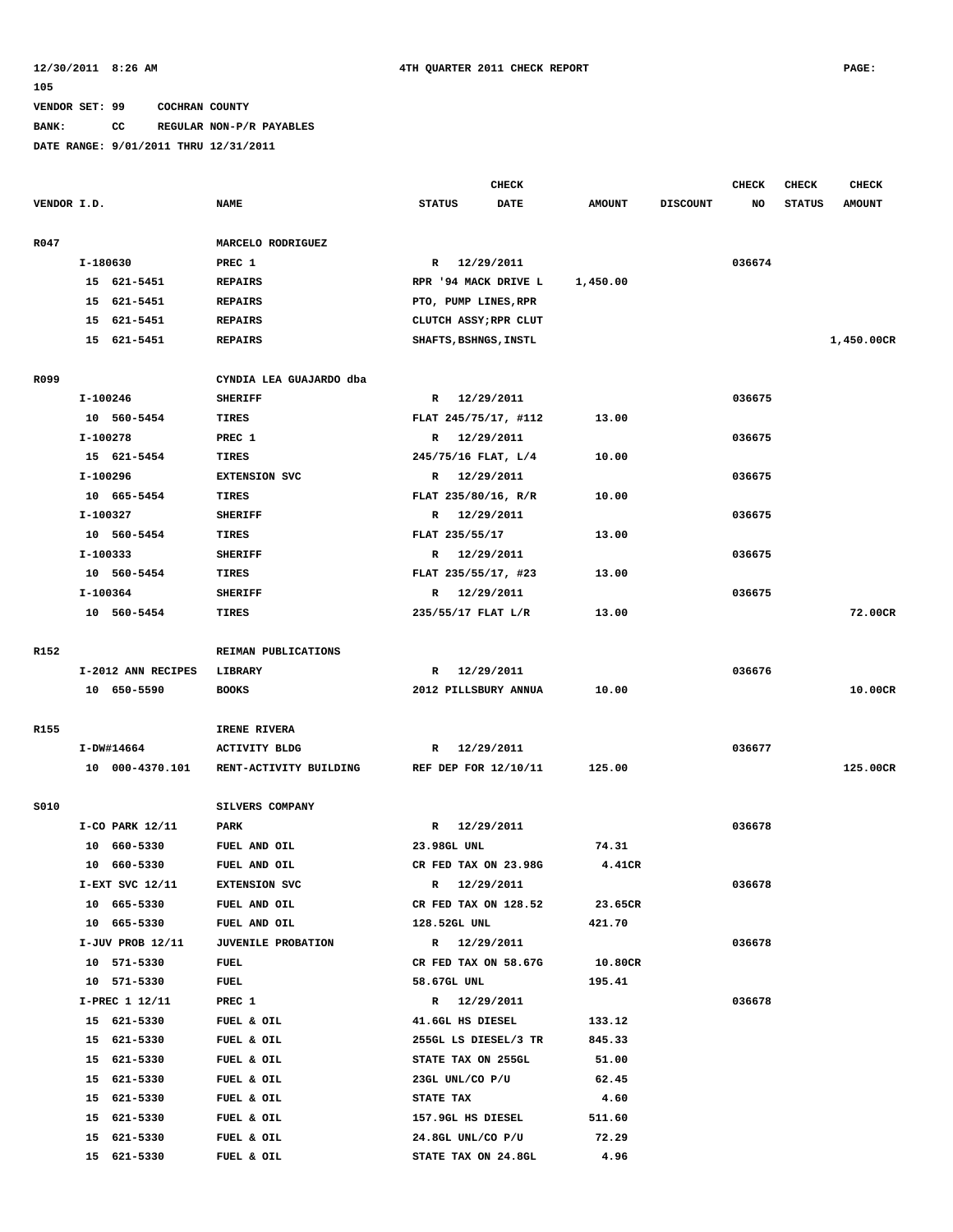### **VENDOR SET: 99 COCHRAN COUNTY BANK: CC REGULAR NON-P/R PAYABLES DATE RANGE: 9/01/2011 THRU 12/31/2011**

|             |                 |                              | CHECK                 |               |                 | <b>CHECK</b> | <b>CHECK</b>  | <b>CHECK</b>  |
|-------------|-----------------|------------------------------|-----------------------|---------------|-----------------|--------------|---------------|---------------|
| VENDOR I.D. |                 | <b>NAME</b>                  | <b>STATUS</b><br>DATE | <b>AMOUNT</b> | <b>DISCOUNT</b> | NO           | <b>STATUS</b> | <b>AMOUNT</b> |
| S010        |                 | SILVERS COMPANY<br>CONT      |                       |               |                 |              |               |               |
|             | I-PREC 1 12/11  | PREC 1                       | 12/29/2011<br>R       |               |                 | 036678       |               |               |
|             | 15 621-5330     | FUEL & OIL                   | 130GL GHS DIESEL/MTR  | 429.00        |                 |              |               |               |
|             | 15 621-5330     | FUEL & OIL                   | 25GL HS DIESEL/LOADE  | 83.75         |                 |              |               |               |
|             | 15<br>621-5330  | FUEL & OIL                   | 28GL HS DIESEL/MTR G  | 93.80         |                 |              |               |               |
|             | 15 621-5330     | FUEL & OIL                   | 88GL HS DIESEL        | 294.80        |                 |              |               |               |
|             | 15 621-5330     | FUEL & OIL                   | 23GL HS DIESEL/LOADE  | 77.05         |                 |              |               |               |
|             | I-PREC 2 12/11  | PREC <sub>2</sub>            | 12/29/2011<br>R       |               |                 | 036678       |               |               |
|             | 15 622-5330     | FUEL AND OIL                 | 246.3GL LS DIESEL     | 828.80        |                 |              |               |               |
|             | 15 622-5330     | FUEL AND OIL                 | STATE TAX ON 246.3GL  | 49.26         |                 |              |               |               |
|             | 15 622-5330     | FUEL AND OIL                 | 701.3GL HS DIESEL     | 2,243.20      |                 |              |               |               |
|             | I-PREC 4 12/11  | PREC 4                       | R 12/29/2011          |               |                 | 036678       |               |               |
|             | 15 624-5330     | FUEL AND OIL                 | 370GL LP GAS @2.28    | 843.60        |                 |              |               |               |
|             | 15<br>624-5330  | FUEL AND OIL                 | 512GL HS DIESEL       | 1,684.48      |                 |              |               |               |
|             | 15 624-5440     | UTILITIES                    | 300GL LP GAS @2.17    | 651.00        |                 |              |               |               |
|             | I-SHERIFF 12/11 | <b>SHERIFF</b>               | R 12/29/2011          |               |                 | 036678       |               |               |
|             | 10 560-5330     | FUEL AND OIL                 | CR FED TAX ON 333.32  | 61.33CR       |                 |              |               |               |
|             | 10 560-5330     | FUEL AND OIL                 | 46.77GL UNL/#697      | 154.29        |                 |              |               |               |
|             | 560-5330<br>10  | FUEL AND OIL                 | 82.04GL UNL/#720      | 272.25        |                 |              |               |               |
|             | 10<br>560-5330  | FUEL AND OIL                 | 26.75GL UNL/#759      | 86.20         |                 |              |               |               |
|             | 560-5330<br>10  | FUEL AND OIL                 | 14.98GL UNL/#760      | 49.42         |                 |              |               |               |
|             | 560-5330<br>10  | FUEL AND OIL                 | 69.97GL UNL/#799      | 230.84        |                 |              |               |               |
|             | 10<br>560-5330  | FUEL AND OIL                 | 19.71GL UNL/#616      | 61.08         |                 |              |               |               |
|             | 10 560-5330     | FUEL AND OIL                 | 73.1GL UNL/#692       | 239.13        |                 |              |               | 10,648.53CR   |
|             |                 |                              |                       |               |                 |              |               |               |
| S016        |                 | SOUTH PLAINS ASSN. OF GOV    |                       |               |                 |              |               |               |
|             | I-2012-008      | COMMISSIONERS COURT          | R 12/29/2011          |               |                 | 036679       |               |               |
|             | 15 610-5481     | DUES AND REGISTRATION        | MEMBER SVC FEE 10/1/  | 234.53        |                 |              |               | 234.53CR      |
| S047        |                 | SHELL FLEET PLUS             |                       |               |                 |              |               |               |
|             | I-065174922112  | <b>JUVENILE PROBATION</b>    | R<br>12/29/2011       |               |                 | 036680       |               |               |
|             | 10 571-5330     | FUEL                         | 15.312GL UNL, BOERNE, | 49.00         |                 |              |               |               |
|             | 10 571-5330     | <b>FUEL</b>                  | 11.531GL UNL, SAN ANG | 37.58         |                 |              |               |               |
|             | 10 571-5330     | FUEL                         | CR FED TAX ON 26.8GL  | 4.91CR        |                 |              |               | 81.67CR       |
|             |                 |                              |                       |               |                 |              |               |               |
| S058        |                 | SCOTT-MERRIMAN, INC.         |                       |               |                 |              |               |               |
|             | $I - 46513$     | CLERK                        | R 12/29/2011          |               |                 | 036681       |               |               |
|             | 10 403-5310     | OFFICE SUPPLIES              | MARRIAGE LICENSE #12  | 452.77        |                 |              |               |               |
|             | 10 403-5310     | OFFICE SUPPLIES              | SHIPPING              | 18.10         |                 |              |               | 470.87CR      |
| S071        |                 | SCRIPT OFFICE PRODUCTS, INC. |                       |               |                 |              |               |               |
|             | I-38031         | <b>JUSTICE OF PEACE</b>      | R 12/29/2011          |               |                 | 036682       |               |               |
|             | 10 455-5310     | OFFICE SUPPLIES              | 2BX #10 ENVELOPES     | 23.90         |                 |              |               |               |
|             | $I - 38032$     | COMM'R CT/CO JUDGE           | R 12/29/2011          |               |                 | 036682       |               |               |
|             | 15 610-5310     | OFFICE SUPPLIES              | 1BX MINI BINDER CLIP  | 0.95          |                 |              |               |               |
|             | 15 610-5310     | OFFICE SUPPLIES              | 1 74XL CARTRIDGE, BK  | 35.95         |                 |              |               |               |
|             | 15 610-5310     | OFFICE SUPPLIES              | 1 75XL CARTRIDGE, CL  | 41.95         |                 |              |               |               |
|             | I-38076         | <b>TREASURER</b>             | R 12/29/2011          |               |                 | 036682       |               |               |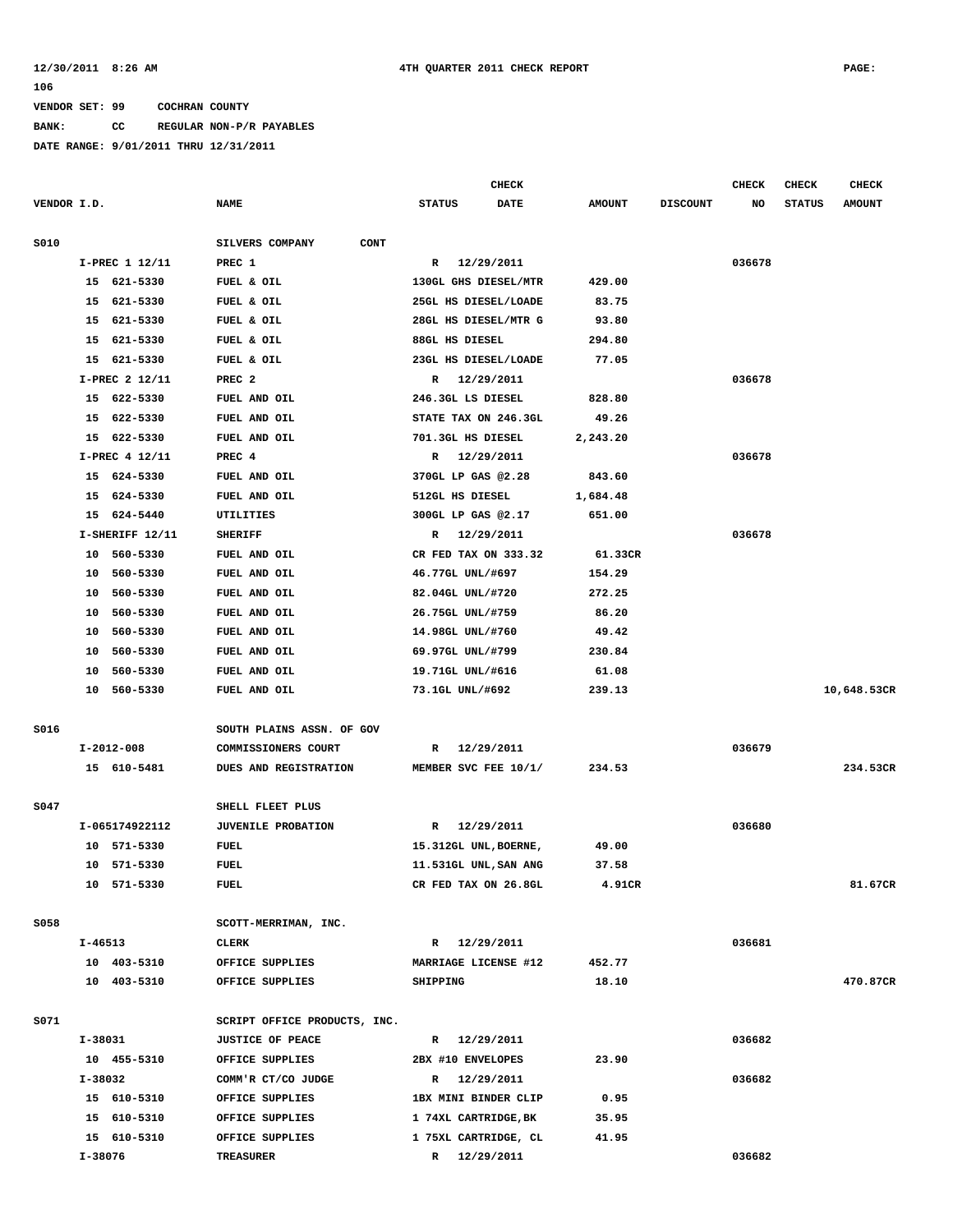# **VENDOR SET: 99 COCHRAN COUNTY**

## **BANK: CC REGULAR NON-P/R PAYABLES**

|             |                                  |                             | <b>CHECK</b>          |             |               | <b>CHECK</b>    | <b>CHECK</b> | <b>CHECK</b>  |               |
|-------------|----------------------------------|-----------------------------|-----------------------|-------------|---------------|-----------------|--------------|---------------|---------------|
| VENDOR I.D. |                                  | <b>NAME</b>                 | <b>STATUS</b>         | <b>DATE</b> | <b>AMOUNT</b> | <b>DISCOUNT</b> | NO           | <b>STATUS</b> | <b>AMOUNT</b> |
|             |                                  |                             |                       |             |               |                 |              |               |               |
| S071        |                                  | SCRIPT OFFICE PRODUCTSCONT  |                       |             |               |                 |              |               |               |
|             | I-38076                          | <b>TREASURER</b>            | 12/29/2011<br>R       |             |               |                 | 036682       |               |               |
|             | 10 497-5310                      | OFFICE SUPPLIES             | CARTRIDGE KYDTK132    |             | 113.95        |                 |              |               |               |
|             | I-38131                          | CO JUDGE/COMM'R CT          | R                     | 12/29/2011  |               |                 | 036682       |               |               |
|             | 15 610-5310                      | OFFICE SUPPLIES             | HP 920XL CRTRDG BLK   |             | 34.95         |                 |              |               |               |
|             | 15 610-5310                      | OFFICE SUPPLIES             | HP CN 066FN 3CLR PK   |             | 30.95         |                 |              |               | 282.60CR      |
|             |                                  |                             |                       |             |               |                 |              |               |               |
| S212        |                                  | <b>WALLACE STALCUP</b>      |                       |             |               |                 |              |               |               |
|             | I-121911 TRANSPORT               | <b>JAIL/TRANSPORT</b>       | R                     | 12/29/2011  |               |                 | 036683       |               |               |
|             | 10 512-5499                      | MISCELLANEOUS               | 1 NITE/PALESTINE, TX  |             | 69.99         |                 |              |               |               |
|             | 10 512-5499                      | <b>MISCELLANEOUS</b>        | LODGING TAX           |             | 9.10          |                 |              |               |               |
|             | 10 512-5499                      | MISCELLANEOUS               | <b>MEAL/TRANSPORT</b> |             | 6.58          |                 |              |               |               |
|             | I-122011                         | JAIL                        | R                     | 12/29/2011  |               |                 | 036683       |               |               |
|             | 10 512-5333                      | <b>FOOD-PRISONERS</b>       | 2 GAL MILK            |             | 7.98          |                 |              |               | 93.65CR       |
|             |                                  |                             |                       |             |               |                 |              |               |               |
| <b>S222</b> |                                  | SOUTH PLAINS COMMUNICATIONS |                       |             |               |                 |              |               |               |
|             | I-643639                         | <b>SHERIFF</b>              | R                     | 12/29/2011  |               |                 | 036684       |               |               |
|             | 10 560-5452                      | OFFICE EQUIPMENT REPAIR     | RPR FTSWITCH TOGGLE   |             | 225.00        |                 |              |               |               |
|             | 10 560-5452                      | OFFICE EQUIPMENT REPAIR     | <b>MILEAGE</b>        |             | 60.00         |                 |              |               | 285.00CR      |
|             |                                  |                             |                       |             |               |                 |              |               |               |
| S242        |                                  | SAM'S CLUB                  |                       |             |               |                 |              |               |               |
|             | I-935 120911                     | JAIL                        | $\mathbb{R}$          | 12/29/2011  |               |                 | 036685       |               |               |
|             | 10 512-5392                      | MISCELLANEOUS SUPPLIES      | 2 BOUNTY 12RL         |             | 38.96         |                 |              |               |               |
|             | 10 512-5333                      | <b>FOOD-PRISONERS</b>       | HVR DRESSING          |             | 9.88          |                 |              |               |               |
|             | 10 512-5392                      | MISCELLANEOUS SUPPLIES      | <b>CHARMIN BLUE</b>   |             | 19.98         |                 |              |               |               |
|             | 10 512-5392                      | MISCELLANEOUS SUPPLIES      | ZIPLOC SANDWICH BAGS  |             | 8.68          |                 |              |               |               |
|             | 10 512-5333                      | <b>FOOD-PRISONERS</b>       | 2 TROP OJ             |             | 16.66         |                 |              |               |               |
|             | 512-5333<br>10                   | <b>FOOD-PRISONERS</b>       | 2 GRAPE JUICE         |             | 11.96         |                 |              |               |               |
|             | 10 512-5392                      | MISCELLANEOUS SUPPLIES      | CLOROX ULTRA          |             | 8.54          |                 |              |               | 114.66CR      |
|             |                                  |                             |                       |             |               |                 |              |               |               |
| S315        |                                  | DARLON JAMES SOJAK          |                       |             |               |                 |              |               |               |
|             | I-JUV #603 12/21/11 COUNTY COURT |                             | R                     | 12/29/2011  |               |                 | 036686       |               |               |
|             | 10 426-5400                      | ATTORNEY AD LITEM           | JUV #603, 11/9-11/16  |             | 300.00        |                 |              |               | 300.00CR      |
|             |                                  |                             |                       |             |               |                 |              |               |               |
| S316        |                                  | BRYANT SEARS                |                       |             |               |                 |              |               |               |
|             | I-DRUG KITS 12/11                | <b>JUVENILE PROBATION</b>   | R                     | 12/29/2011  |               |                 | 036687       |               |               |
|             | 17 573-5499                      | OPERATING EXPENSES          | DRUG TEST KITS        |             | 160.00        |                 |              |               | 160.00CR      |
| S325        |                                  | DONNA SCHMIDT               |                       |             |               |                 |              |               |               |
|             | I-NEW JDG CONF #1                | <b>JUSTICE OF PEACE</b>     | R 12/29/2011          |             |               |                 | 036688       |               |               |
|             | 10 455-5427                      | CONTINUING EDUCATION        | 877 MI TO/FRM AUSTIN  |             | 486.74        |                 |              |               |               |
|             | 10 455-5427                      | CONTINUING EDUCATION        | VALET PARKING/3@\$25  |             | 75.00         |                 |              |               |               |
|             | 10 455-5427                      | CONTINUING EDUCATION        | VALET PARKING TAX     |             | 6.18          |                 |              |               |               |
|             | 10 455-5427                      | CONTINUING EDUCATION        | 3 NITES @ \$59.50     |             | 178.50        |                 |              |               |               |
|             | 10 455-5427                      | CONTINUING EDUCATION        | LODGING TAX           |             | 26.79         |                 |              |               |               |
|             | 10 455-5427                      | CONTINUING EDUCATION        | <b>MEALS</b>          |             | 25.90         |                 |              |               | 799.11CR      |
|             |                                  |                             |                       |             |               |                 |              |               |               |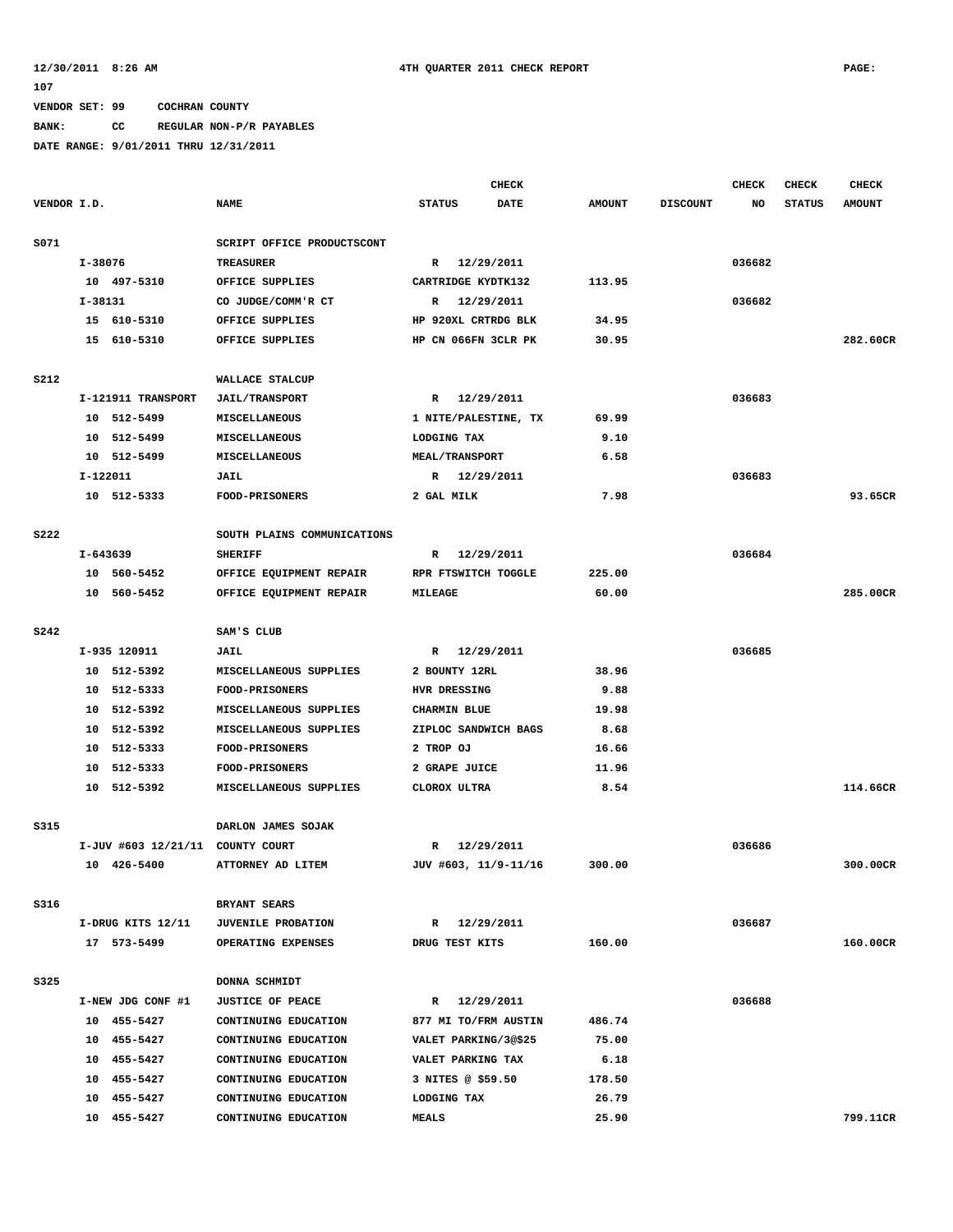# **VENDOR SET: 99 COCHRAN COUNTY**

**BANK: CC REGULAR NON-P/R PAYABLES**

|             |             |                            |                                                    |                                       |              | <b>CHECK</b>         |                |                 | CHECK  | <b>CHECK</b>  | <b>CHECK</b>  |
|-------------|-------------|----------------------------|----------------------------------------------------|---------------------------------------|--------------|----------------------|----------------|-----------------|--------|---------------|---------------|
| VENDOR I.D. |             |                            | <b>NAME</b>                                        | <b>STATUS</b>                         |              | DATE                 | <b>AMOUNT</b>  | <b>DISCOUNT</b> | NO     | <b>STATUS</b> | <b>AMOUNT</b> |
|             |             |                            |                                                    |                                       |              |                      |                |                 |        |               |               |
| S331        |             |                            | STANDARD COFFEE SERVICE                            |                                       |              |                      |                |                 |        |               |               |
|             |             | I-8311-78869               | NON-DEPT'L                                         | R                                     |              | 12/29/2011           |                |                 | 036689 |               |               |
|             |             | 10 409-5300                | COUNTY-WIDE SUPPLIES                               | 8 HAZELNUT CRMR                       |              |                      | 58.64          |                 |        |               |               |
|             | 10          | 409-5300                   | COUNTY-WIDE SUPPLIES                               | 2 HOT CHOC                            |              |                      | 32.72          |                 |        |               |               |
|             | 10          | 409-5300                   | COUNTY-WIDE SUPPLIES                               | 1 AAA EXC DECAF                       |              |                      | 47.55          |                 |        |               |               |
|             | 10          | 409-5300                   | COUNTY-WIDE SUPPLIES                               | 3 AAA EXC REG                         |              |                      | 119.70         |                 |        |               |               |
|             | 10          | 409-5300                   | COUNTY-WIDE SUPPLIES                               | FUEL ADJ                              |              |                      | 3.80           |                 |        |               | 262.41CR      |
|             |             |                            |                                                    |                                       |              |                      |                |                 |        |               |               |
| T009        |             |                            | TEXAS ASSOCIATION OF COUNTIES                      |                                       |              |                      |                |                 |        |               |               |
|             |             | I-230125 '12 CONF          | COMMISSIONERS COURT                                | R                                     |              | 12/29/2011           |                |                 | 036690 |               |               |
|             |             | 15 610-5428                | CO. JUDGE-CONTINUING EDUCATIONCT ASST CONF REGIS/S |                                       |              |                      | 100.00         |                 |        |               | 100.00CR      |
|             |             |                            |                                                    |                                       |              |                      |                |                 |        |               |               |
| T050        |             |                            | TAC UNEMPLOYMENT FUND                              |                                       |              |                      |                |                 |        |               |               |
|             |             | I-4TH QTR 2011             | UNEMPLOYMENT-ALL DEPT'S                            | R                                     |              | 12/29/2011           |                |                 | 036691 |               |               |
|             |             | 10 400-5206                | UNEMPLOYMENT                                       |                                       |              | QTRLY UNEMPLYMNT-CO  | 15.51          |                 |        |               |               |
|             | 10          | 403-5206                   | UNEMPLOYMENT                                       |                                       |              | QTRLY UNEMPLYMNT-CLE | 31.46          |                 |        |               |               |
|             | 10          | 435-5206                   | UNEMPLOYMENT                                       |                                       |              | QTRLY UNEMPLYMNT-DIS | 5.96           |                 |        |               |               |
|             |             | 10 455-5206                | UNEMPLOYMENT                                       |                                       |              | QTRLY UNEMPLYMNT-J P |                |                 |        |               |               |
|             | 10          | 475-5206                   | UNEMPLOYMENT                                       |                                       |              | QTRLY UNEMPLYMNT-CO  | 16.45          |                 |        |               |               |
|             | 10          | 476-5206                   | UNEMPLOYMENT                                       |                                       |              | QTRLYUNEMPLYMNT-DIST | 6.13           |                 |        |               |               |
|             | 10          | 495-5206                   | UNEMPLOYMENT                                       |                                       |              | QTRLY UNEMPLYMNT-CO  | 34.80          |                 |        |               |               |
|             | 10          | 497-5206                   | UNEMPLOYMENT                                       |                                       |              | QTRLY UNEMPLYMNT-TRE | 0.74           |                 |        |               |               |
|             | 10          | 499-5206                   | UNEMPLOYMENT                                       |                                       |              | QTRLY UNEMPLYMNT-TAX | 32.44          |                 |        |               |               |
|             | 10          | 510-5206                   | UNEMPLOYMENT                                       |                                       |              | QTRLY UNEMPLYMNT-CRT | 21.98          |                 |        |               |               |
|             | 10          | 512-5206                   | UNEMPLOYMENT                                       |                                       |              | QTRLY UNEMPLYMNT-JAI | 46.45          |                 |        |               |               |
|             | 10          | 516-5206                   | UNEMPLOYMENT                                       |                                       |              | QTRLY UNEMPLYMNT-CEM | 16.47          |                 |        |               |               |
|             | 10          | 560-5206                   | UNEMPLOYMENT                                       |                                       |              | QTRLY UNEMPLYMNT-SHE | 171.47         |                 |        |               |               |
|             | 10          | 571-5206                   | UNEMPLOYMENT                                       |                                       |              | QTRLY UNEMPLYMNT-JUV | 19.73          |                 |        |               |               |
|             | 10          | 650-5206                   | UNEMPLOYMENT                                       |                                       |              | QTRLY UNEMPLYMNT-LIB | 15.56          |                 |        |               |               |
|             | 10          | 660-5206                   | UNEMPLOYMENT                                       |                                       |              | QTRLY UNEMPLYMNT-PAR | 12.89          |                 |        |               |               |
|             | 10          | 662-5206                   | UNEMPLOYMENT                                       |                                       |              | QTRLY UNEMPLYMNT-ACT | 16.47          |                 |        |               |               |
|             | 10          | 663–5206                   | UNEMPLOYMENT                                       |                                       |              | QTRLY UNEMPLYMNT-SR  | 20.72          |                 |        |               |               |
|             | 10          | 665-5206                   | UNEMPLOYMENT                                       |                                       |              | QTRLY UNEMPLYMNT-EXT | 25.97          |                 |        |               |               |
|             |             | 15 621-5206                | UNEMPLOYMENT                                       |                                       |              | QTRLY UNEMPLYMNT-PRE | 32.94          |                 |        |               |               |
|             |             | 15 622-5206                | UNEMPLOYMENT                                       |                                       |              | QTRLY UNEMPLYMNT-PRE | 33.34          |                 |        |               |               |
|             |             | 15 623-5206                | UNEMPLOYMENT                                       |                                       |              | QTRLY UNEMPLYMNT-PRE | 33.22          |                 |        |               |               |
|             |             | 15 624-5206                | UNEMPLOYMENT                                       |                                       |              | QTRLY UNEMPLYMNT-PRE | 33.22          |                 |        |               | 643.92CR      |
|             |             |                            |                                                    |                                       |              |                      |                |                 |        |               |               |
| T083        |             |                            | TYLER TECHNOLOGIES, INC                            |                                       |              |                      |                |                 |        |               |               |
|             | I-025-34522 |                            | NON-DEPT'L                                         | R                                     |              | 12/29/2011           |                |                 | 036692 |               |               |
|             |             | 10 409-5411                | MAINTENANCE CONTRACTS                              |                                       |              | MONTHLY NETWORK FEE  | 200.00         |                 |        |               | 200.00CR      |
|             |             |                            |                                                    |                                       |              |                      |                |                 |        |               |               |
| U019        |             |                            | UNITED SUPERMARKETS, INC                           |                                       |              |                      |                |                 |        |               |               |
|             |             | I-4420 38 121411           | <b>JAIL</b>                                        |                                       | R 12/29/2011 |                      |                |                 | 036693 |               |               |
|             |             | 10 512-5333                | <b>FOOD-PRISONERS</b>                              | 12 TURKEY DNR                         |              |                      | 40.00          |                 |        |               |               |
|             |             | 10 512-5333                | <b>FOOD-PRISONERS</b>                              | 11 SWANSON ENTREE                     |              |                      | 36.67          |                 |        |               |               |
|             |             | 10 512-5333<br>10 512-5333 | <b>FOOD-PRISONERS</b><br><b>FOOD-PRISONERS</b>     | 11 GRLD BRBN STK<br>11 PUB FVR CHPPED |              |                      | 36.67<br>36.67 |                 |        |               |               |
|             |             |                            |                                                    |                                       |              |                      |                |                 |        |               |               |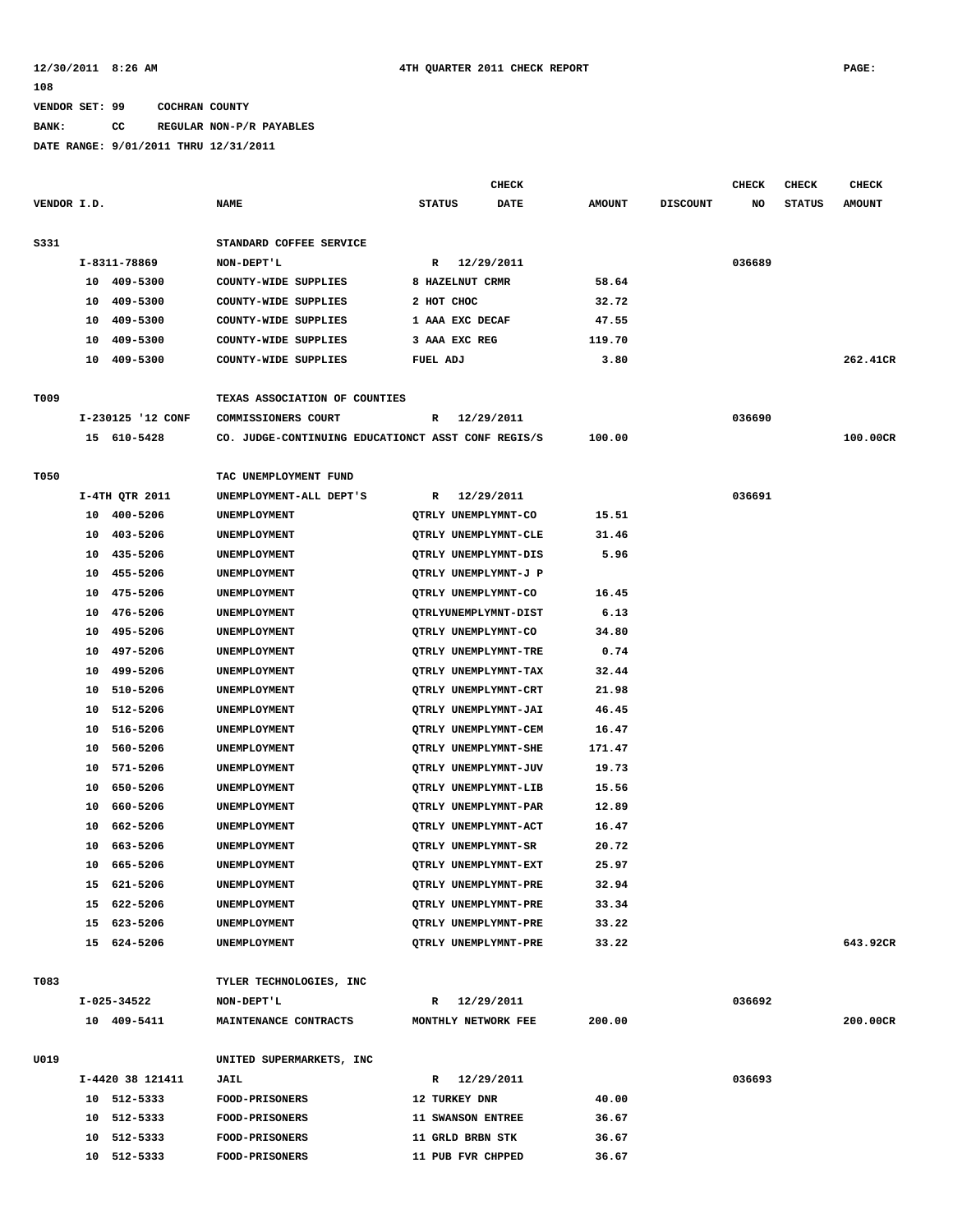### **VENDOR SET: 99 COCHRAN COUNTY BANK: CC REGULAR NON-P/R PAYABLES**

|             |    |                            |                                    |               | <b>CHECK</b>         |               |                 | CHECK  | <b>CHECK</b>  | <b>CHECK</b>  |
|-------------|----|----------------------------|------------------------------------|---------------|----------------------|---------------|-----------------|--------|---------------|---------------|
| VENDOR I.D. |    |                            | <b>NAME</b>                        | <b>STATUS</b> | DATE                 | <b>AMOUNT</b> | <b>DISCOUNT</b> | NO     | <b>STATUS</b> | <b>AMOUNT</b> |
|             |    |                            |                                    |               |                      |               |                 |        |               |               |
| U019        |    | I-4420 38 121411           | UNITED SUPERMARKETS, ICONT<br>JAIL | $\mathbb{R}$  | 12/29/2011           |               |                 | 036693 |               |               |
|             |    |                            |                                    |               |                      | 33.34         |                 |        |               |               |
|             |    | 10 512-5333<br>10 512-5333 | <b>FOOD-PRISONERS</b>              |               | 10 HNG MAN DNR       | 30.00         |                 |        |               |               |
|             |    |                            | <b>FOOD-PRISONERS</b>              |               | 9 SWN HM CHICKEN     |               |                 |        |               |               |
|             |    | 10 512-5333                | <b>FOOD-PRISONERS</b>              | 8 HUNGRY MAN  |                      | 26.67         |                 |        |               |               |
|             |    | 10 512-5333                | <b>FOOD-PRISONERS</b>              | 8 HM DNR      |                      | 26.67         |                 |        |               |               |
|             | 10 | 512-5333                   | <b>FOOD-PRISONERS</b>              |               | 7 CHICKEN & CHE      | 23.34         |                 |        |               |               |
|             | 10 | 512-5333                   | <b>FOOD-PRISONERS</b>              |               | 12 BANQUET DINNER @1 | 22.68         |                 |        |               |               |
|             | 10 | 512-5333                   | <b>FOOD-PRISONERS</b>              |               | 14 BANQUET DINNER @2 | 21.00         |                 |        |               |               |
|             | 10 | 512-5333                   | <b>FOOD-PRISONERS</b>              |               | 14 SWEDISH MEATB     | 21.00         |                 |        |               |               |
|             |    | 10 512-5333                | <b>FOOD-PRISONERS</b>              |               | 6 HNG MAN DINNER     | 20.00         |                 |        |               |               |
|             | 10 | 512-5333                   | <b>FOOD-PRISONERS</b>              |               | 13 BANQUET PIZZA ME  | 19.50         |                 |        |               |               |
|             | 10 | 512-5333                   | <b>FOOD-PRISONERS</b>              |               | 5 HNG MAN DINNER     | 16.67         |                 |        |               |               |
|             | 10 | 512-5333                   | <b>FOOD-PRISONERS</b>              |               | 5 HM PUB FVR CHPPED  | 16.67         |                 |        |               |               |
|             | 10 | 512-5333                   | <b>FOOD-PRISONERS</b>              |               | 4 HM CHKN STEAK      | 13.34         |                 |        |               |               |
|             | 10 | 512-5333                   | <b>FOOD-PRISONERS</b>              |               | 4 HM CHKN DINNER     | 13.33         |                 |        |               |               |
|             | 10 | 512-5333                   | FOOD-PRISONERS                     |               | 3 HM PORK RIB DIN    | 10.00         |                 |        |               |               |
|             | 10 | 512-5333                   | <b>FOOD-PRISONERS</b>              |               | 3 SWANSON ENTREE     | 10.00         |                 |        |               |               |
|             |    | 10 512-5333                | <b>FOOD-PRISONERS</b>              |               | 5 BANQUET DINNER     | 7.50          |                 |        |               |               |
|             | 10 | 512-5333                   | <b>FOOD-PRISONERS</b>              |               | 2 HM CHKN DINNER     | 6.67          |                 |        |               |               |
|             | 10 | 512-5333                   | <b>FOOD-PRISONERS</b>              |               | SWN HGRY MAN FRD     | 3.49          |                 |        |               |               |
|             | 10 | 512-5333                   | <b>FOOD-PRISONERS</b>              |               | HM PORK RIB DIN      | 3.34          |                 |        |               |               |
|             | 10 | 512-5333                   | <b>FOOD-PRISONERS</b>              | 3 HUNGRY MAN  |                      | 10.00         |                 |        |               |               |
|             | 10 | 512-5333                   | <b>FOOD-PRISONERS</b>              | HM CHKN STEAK |                      | 3.33          |                 |        |               |               |
|             | 10 | 512-5333                   | <b>FOOD-PRISONERS</b>              | NAVEL ORANGES |                      | 5.99          |                 |        |               |               |
|             | 10 | 512-5333                   | <b>FOOD-PRISONERS</b>              |               | RED DEL APPLES       | 3.77          |                 |        |               |               |
|             | 10 | 512-5333                   | <b>FOOD-PRISONERS</b>              |               | 5LB BAG GRANNY S     | 3.77          |                 |        |               |               |
|             | 10 | 512-5333                   | <b>FOOD-PRISONERS</b>              |               | DOLE SALAD 12 OZ     | 1.59          |                 |        |               |               |
|             | 10 | 512-5333                   | <b>FOOD-PRISONERS</b>              |               | ICEBERG LETTUCE      | 1.29          |                 |        |               | 524.96CR      |
| <b>W007</b> |    |                            | WEST, A THOMSON REUTERS BUSINE     |               |                      |               |                 |        |               |               |

| I-824064585      | <b>SHERIFF</b>                 | 12/29/2011<br>$\mathbf{R}$ |        | 036694 |
|------------------|--------------------------------|----------------------------|--------|--------|
| 10 560-5310      | OFFICE SUPPLIES                | '12 FAMILY CODE PMPH       | 47.00  |        |
| I-824065241      | <b>TREASURER</b>               | 12/29/2011<br>$\mathbf{R}$ |        | 036694 |
| 10 497-5310      | OFFICE SUPPLIES                | '12 LOC GOVT CODE PM       | 52.50  |        |
| I-824073001      | COUNTY ATTORNEY                | $\mathbf{R}$<br>12/29/2011 |        | 036694 |
| 10 475-5310      | OFFICE SUPPLIES                | CRIM LAW V6 '11-'12        | 59.50  |        |
| I-824090698      | SHERIFF, JUV PROB, LAW LIBRARY | R 12/29/2011               |        | 036694 |
| 10 560-5310      | OFFICE SUPPLIES                | 2012 FAM CODE PMPH         | 47.00  |        |
| 571-5310<br>10   | OFFICE SUPPLIES                | 2012 FAM CODE PMPH         | 47.00  |        |
| 10 475-5590      | LAW LIBRARY MTRLS/UPDATES      | 2012 FAM CODE PMPH         | 47.00  |        |
| 475-5310<br>10   | OFFICE SUPPLIES                | 2012 FAM CODE PMPH         | 47.00  |        |
| 475-5590<br>10   | LAW LIBRARY MTRLS/UPDATES      | 2012 SUPR CT REPORTE       | 133.00 |        |
| 10 475-5590      | LAW LIBRARY MTRLS/UPDATES      | 2012 CIV PRACTICE.RE       | 47.00  |        |
| 10 475-5590      | LAW LIBRARY MTRLS/UPDATES      | 2012 PROP CODE PMPH        | 47.00  |        |
| I-824093187      | <b>CLERK</b>                   | 12/29/2011<br>$\mathbb{R}$ |        | 036694 |
| 10 403-5310      | OFFICE SUPPLIES                | $(2)$ '12 LOCAL GOV'T      | 105.00 |        |
| I-DEL#0695173075 | COUNTY ATTY                    | 12/29/2011<br>$\mathbf{R}$ |        | 036694 |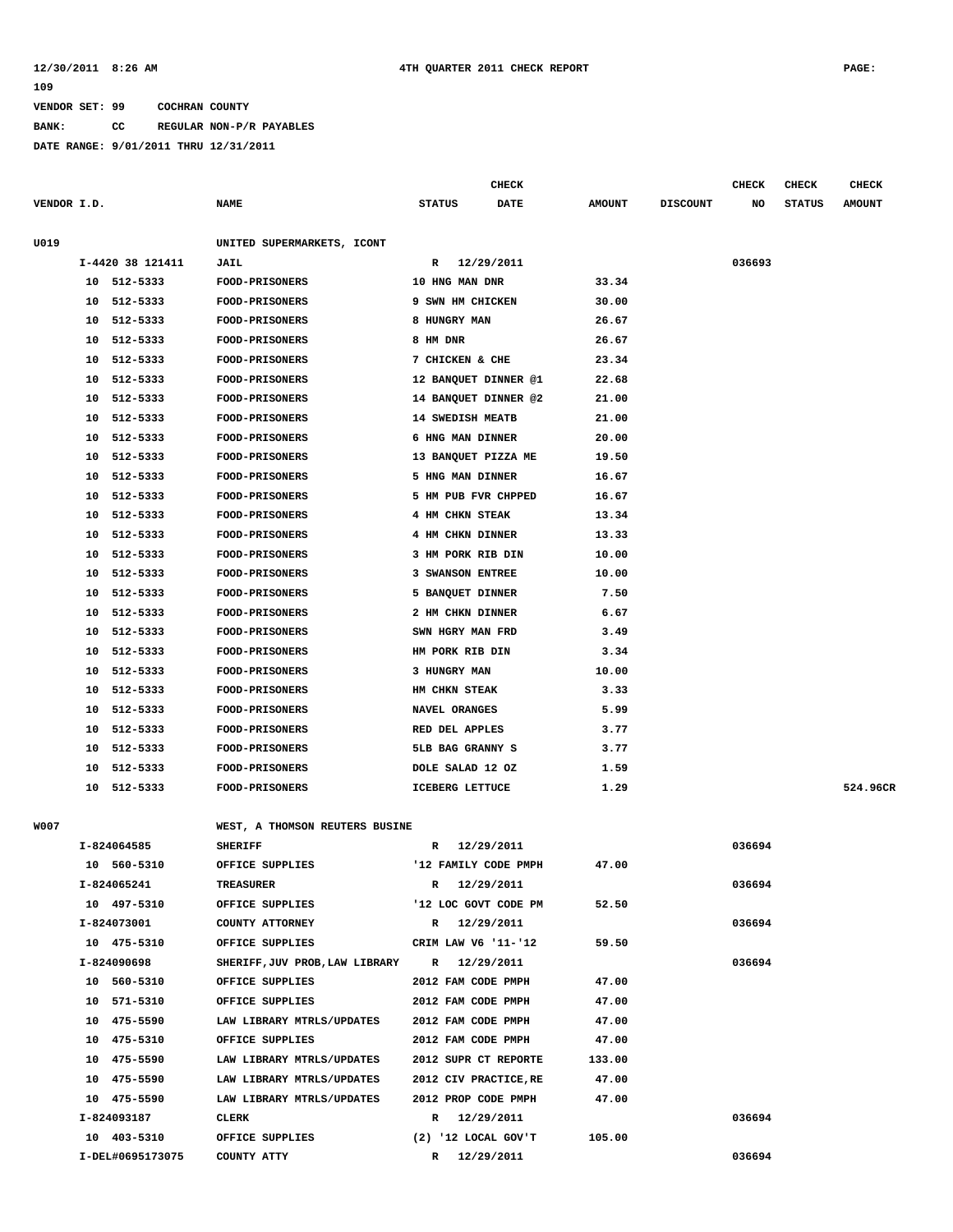### **VENDOR SET: 99 COCHRAN COUNTY BANK: CC REGULAR NON-P/R PAYABLES**

|             |                                    |                            |                            | <b>CHECK</b> |               |                 | CHECK  | <b>CHECK</b>  | <b>CHECK</b>  |
|-------------|------------------------------------|----------------------------|----------------------------|--------------|---------------|-----------------|--------|---------------|---------------|
| VENDOR I.D. |                                    | <b>NAME</b>                | <b>STATUS</b>              | <b>DATE</b>  | <b>AMOUNT</b> | <b>DISCOUNT</b> | NO     | <b>STATUS</b> | <b>AMOUNT</b> |
|             |                                    |                            |                            |              |               |                 |        |               |               |
| W007        |                                    | WEST, A THOMSON REUTERCONT |                            |              |               |                 |        |               |               |
|             | I-DEL#0695173075                   | COUNTY ATTY                | R                          | 12/29/2011   |               |                 | 036694 |               |               |
|             | 10 475-5310                        | OFFICE SUPPLIES            | 2012 PROBATE CODE PM       |              | 47.00         |                 |        |               | 726.00CR      |
|             |                                    |                            |                            |              |               |                 |        |               |               |
| W010        |                                    | WEST TEXAS GAS INC         |                            |              |               |                 |        |               |               |
|             | I-004036001501 DEC11 PARK/SHOP     |                            | R 12/29/2011               |              |               |                 | 036695 |               |               |
|             | 10 660-5440                        | UTILITIES & IRRIGATION     | .8 MCF 10/31-12/1/11       |              | 13.82         |                 |        |               |               |
|             | I-004036002501 DEC11 PARK/SHOWBARN |                            | 12/29/2011<br>R            |              |               |                 | 036695 |               |               |
|             | 10 660-5440                        | UTILITIES & IRRIGATION     | 30.9 MCF 10/31-12/1/       |              | 195.17        |                 |        |               |               |
|             | 10 660-5440                        | UTILITIES & IRRIGATION     | (COST OF GAS 3.605)        |              |               |                 |        |               |               |
|             | I-004049022001 DEC11 PREC 3        |                            | 12/29/2011<br>R            |              |               |                 | 036695 |               |               |
|             | 15 623-5440                        | UTILITIES                  | 1.7 MCF 11/1-12/1/11       |              | 19.23         |                 |        |               | 228.22CR      |
| <b>W014</b> |                                    | WHITEFACE CEMETERY ASSOCI  |                            |              |               |                 |        |               |               |
|             | I-2012 CONTRACT                    | CEMETERY-WHITEFACE         | R                          | 12/29/2011   |               |                 | 036696 |               |               |
|             | 10 516-5471                        | CARE OF WHFC CEMETERY      | 2012 CONTRACT              |              | 3,000.00      |                 |        |               | 3,000.00CR    |
|             |                                    |                            |                            |              |               |                 |        |               |               |
| W021        |                                    | SUSAN WISELEY              |                            |              |               |                 |        |               |               |
|             | I-WRLS MOUSE 12/11                 | TAX OFFICE                 | 12/29/2011<br>$\mathbb{R}$ |              |               |                 | 036697 |               |               |
|             | 10 499-5310                        | OFFICE SUPPLIES            | WIRELESS MOUSE 12/21       |              | 24.88         |                 |        |               | 24.88CR       |
|             |                                    |                            |                            |              |               |                 |        |               |               |
| W052        |                                    | DANNY WISELEY              |                            |              |               |                 |        |               |               |
|             | I-12/14/11 FRAME                   | <b>AUDITOR</b>             | R                          | 12/29/2011   |               |                 | 036698 |               |               |
|             | 10 495-5310                        | OFFICE SUPPLIES            | FRAME FOR GOLD CIRCL       |              | 7.99          |                 |        |               |               |
|             | 10 495-5310                        | OFFICE SUPPLIES            | FRAME HARDWARE             |              | 2.99          |                 |        |               | 10.98CR       |
|             |                                    |                            |                            |              |               |                 |        |               |               |
| W062        |                                    | WAL-MART COMMUNITY         |                            |              |               |                 |        |               |               |
|             | I-14796 121411                     | <b>JAIL/COURTHOUSE</b>     | R 12/29/2011               |              |               |                 | 036699 |               |               |
|             | 10 409-5300                        | COUNTY-WIDE SUPPLIES       | BEV DISPENSER 5GL          |              | 18.86         |                 |        |               |               |
|             | 10 512-5333                        | FOOD-PRISONERS             | 41 FROZEN DINNERS          |              | 41.00         |                 |        |               |               |
|             | 10 512-5333                        | <b>FOOD-PRISONERS</b>      | SQZ MUSTARD                |              | 1.26          |                 |        |               |               |
|             | 512-5333<br>10                     | <b>FOOD-PRISONERS</b>      | <b>KETCHUP</b>             |              | 1.68          |                 |        |               |               |
|             | 10 512-5333                        | FOOD-PRISONERS             | SQZ MUSTARD                |              | 1.26          |                 |        |               |               |
|             | 10 512-5333                        | <b>FOOD-PRISONERS</b>      | <b>KETCHUP</b>             |              | 1.68          |                 |        |               |               |
|             | 10 512-5333                        | FOOD-PRISONERS             | SQZ MUSTARD                |              | 1.26          |                 |        |               | 67.00CR       |
|             |                                    |                            |                            |              |               |                 |        |               |               |
| W097        |                                    | WILDRED L. MATHENY dba     |                            |              |               |                 |        |               |               |
|             | I-28454                            | CRTHSE/ACT BLDG/LIBRARY    | R 12/29/2011               |              |               |                 | 036700 |               |               |
|             | 10 510-5332                        | CUSTODIAL SUPPLIES         | <b>SPRAY BUGS</b>          |              | 70.00         |                 |        |               |               |
|             | 10 662-5332                        | CUSTODIAL SUPPLIES         | SPRAY BUGS                 |              | 45.00         |                 |        |               |               |
|             | 10 650-5332                        | CUSTODIAL SUPPLIES         | SPRAY BUGS                 |              | 35.00         |                 |        |               | 150.00CR      |
| X001        |                                    | XCEL ENERGY                |                            |              |               |                 |        |               |               |
|             | I-54-1528893-8 12/11 WELFARE       |                            | v                          | 12/29/2011   |               |                 | 036701 |               | 126.71CR      |
|             |                                    |                            |                            |              |               |                 |        |               |               |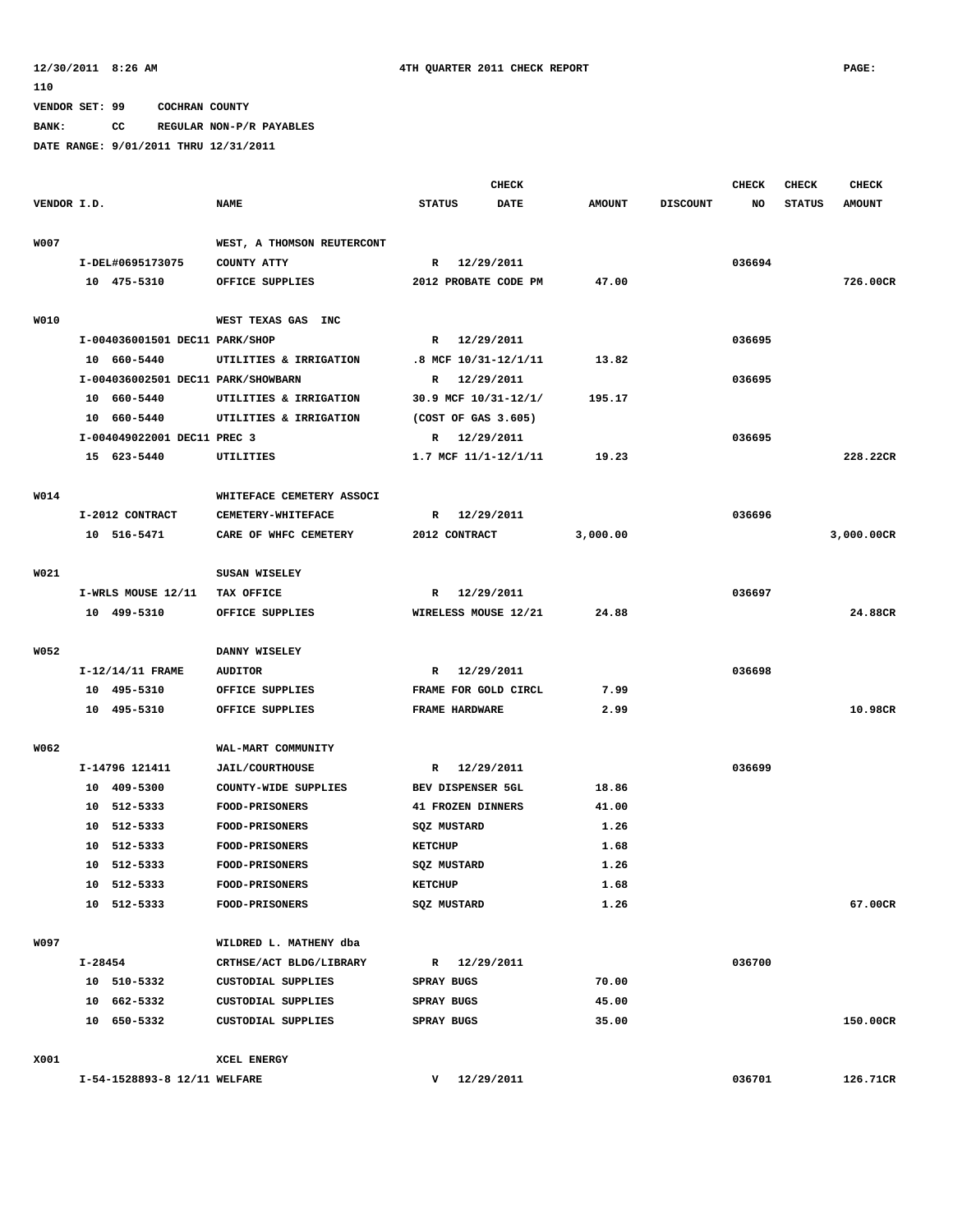**VENDOR SET: 99 COCHRAN COUNTY**

**BANK: CC REGULAR NON-P/R PAYABLES**

**DATE RANGE: 9/01/2011 THRU 12/31/2011**

|                |                  |                             |              |                               |                                                                                                                                       |                 | <b>CHECK</b> | <b>CHECK</b>  | <b>CHECK</b>  |
|----------------|------------------|-----------------------------|--------------|-------------------------------|---------------------------------------------------------------------------------------------------------------------------------------|-----------------|--------------|---------------|---------------|
| VENDOR I.D.    | <b>NAME</b>      |                             |              | DATE                          | <b>AMOUNT</b>                                                                                                                         | <b>DISCOUNT</b> | NO           | <b>STATUS</b> | <b>AMOUNT</b> |
|                |                  |                             |              |                               |                                                                                                                                       |                 |              |               |               |
|                | XCEL ENERGY      |                             |              |                               |                                                                                                                                       |                 |              |               |               |
| M-CHECK        | XCEL ENERGY      | VOIDED<br>v                 |              |                               |                                                                                                                                       |                 | 036701       |               | 126.71CR      |
|                |                  |                             |              |                               |                                                                                                                                       |                 |              |               |               |
|                | XCEL ENERGY      |                             |              |                               |                                                                                                                                       |                 |              |               |               |
|                |                  |                             |              |                               |                                                                                                                                       |                 | 036702       |               |               |
| 622-5440<br>15 | UTILITIES        |                             |              |                               | 35.66                                                                                                                                 |                 |              |               |               |
| 622-5440<br>15 | UTILITIES        |                             |              |                               | 16.22                                                                                                                                 |                 |              |               | 51.88CR       |
|                |                  |                             |              |                               |                                                                                                                                       |                 |              |               |               |
|                | XCEL ENERGY      |                             |              |                               |                                                                                                                                       |                 |              |               |               |
| I-54-1528893-8 | WELFARE          |                             |              |                               |                                                                                                                                       |                 | 036703       |               |               |
| 10 640-5440    | <b>UTILITIES</b> |                             |              |                               | 42.53                                                                                                                                 |                 |              |               | 42.53CR       |
|                |                  | I-54-1829977-7 DEC11 PREC 2 | $\mathbf{R}$ | <b>STATUS</b><br>$\mathbb{R}$ | <b>CHECK</b><br>12/29/2011<br>12/29/2011<br>324 KWH 11/9-12/12/1<br>1 AREA LIGHT, 74 KWH<br>12/29/2011<br><b>BOBBY ORNELAS WELFAR</b> |                 |              |               |               |

| ** TOTALS **    | <b>NO</b>           |          | INVOICE AMOUNT | <b>DISCOUNTS</b> | CHECK AMOUNT |
|-----------------|---------------------|----------|----------------|------------------|--------------|
| REGULAR CHECKS: | 449                 |          | 0.00           | 0.00             | 782,473.81CR |
| HAND CHECKS:    | 0                   |          | 0.00           | 0.00             | 0.00         |
| DRAFTS:         | 0                   |          | 0.00           | 0.00             | 0.00         |
| EFT:            | 0                   |          | 0.00           | 0.00             | 0.00         |
| NON CHECKS:     | 0                   |          | 0.00           | 0.00             | 0.00         |
|                 |                     |          |                |                  |              |
| VOID CHECKS:    | 2 VOID DEBITS       | 0.00     |                |                  |              |
|                 | <b>VOID CREDITS</b> | 296.71CR | 296.71CR       | 0.00             |              |

**TOTAL ERRORS: 0**

| AC <sup>r</sup><br>יזור<br>. | <b>NAME</b> |  |
|------------------------------|-------------|--|
|                              |             |  |

|    | 10 000-2206.002 | ATTORNEY COLLECTION FEES                  | 2,068.38  |
|----|-----------------|-------------------------------------------|-----------|
| 10 |                 | $000-2500.10$ RESERVE FOR W/C, UNEMPLYMNT | 6,082.00  |
| 10 | 000-4370.101    | RENT-ACTIVITY BUILDING                    | 1,035.00  |
|    |                 | 10 000-4370.102 RENT-PARK FACILITIES      | 200.00    |
|    | 10 000-4380.200 | OTHER [MISCELLANEOUS]                     | 1,032.74  |
| 10 | 400-5203        | <b>RETIREMENT</b>                         | 11,057.67 |
| 10 | 400-5204        | WORKERS' COMPENSATION                     | 93.62     |
|    | 10 400-5206     | UNEMPLOYMENT                              | 31.02     |
|    | 10 403-5203     | <b>RETIREMENT</b>                         | 14,790.54 |
|    | 10 403-5204     | WORKERS' COMPENSATION                     | 124.15    |
|    | 10 403-5206     | UNEMPLOYMENT                              | 69.00     |
|    | 10 403-5310     | OFFICE SUPPLIES                           | 2,755.62  |
|    | 10 403-5311     | POSTAL EXPENSES                           | 4,719.99  |
|    | 10 403-5411     | MAINTENANCE CONTRACTS                     | 6,476.20  |
|    | 10 403-5416     | FILMING & INDEXING                        | 5,034.62  |
| 10 | 403-5420        | <b>TELECOMMUNICATIONS</b>                 | 512.94    |
|    | 10 403-5427     | CONTINUING EDUCATION                      | 45.00     |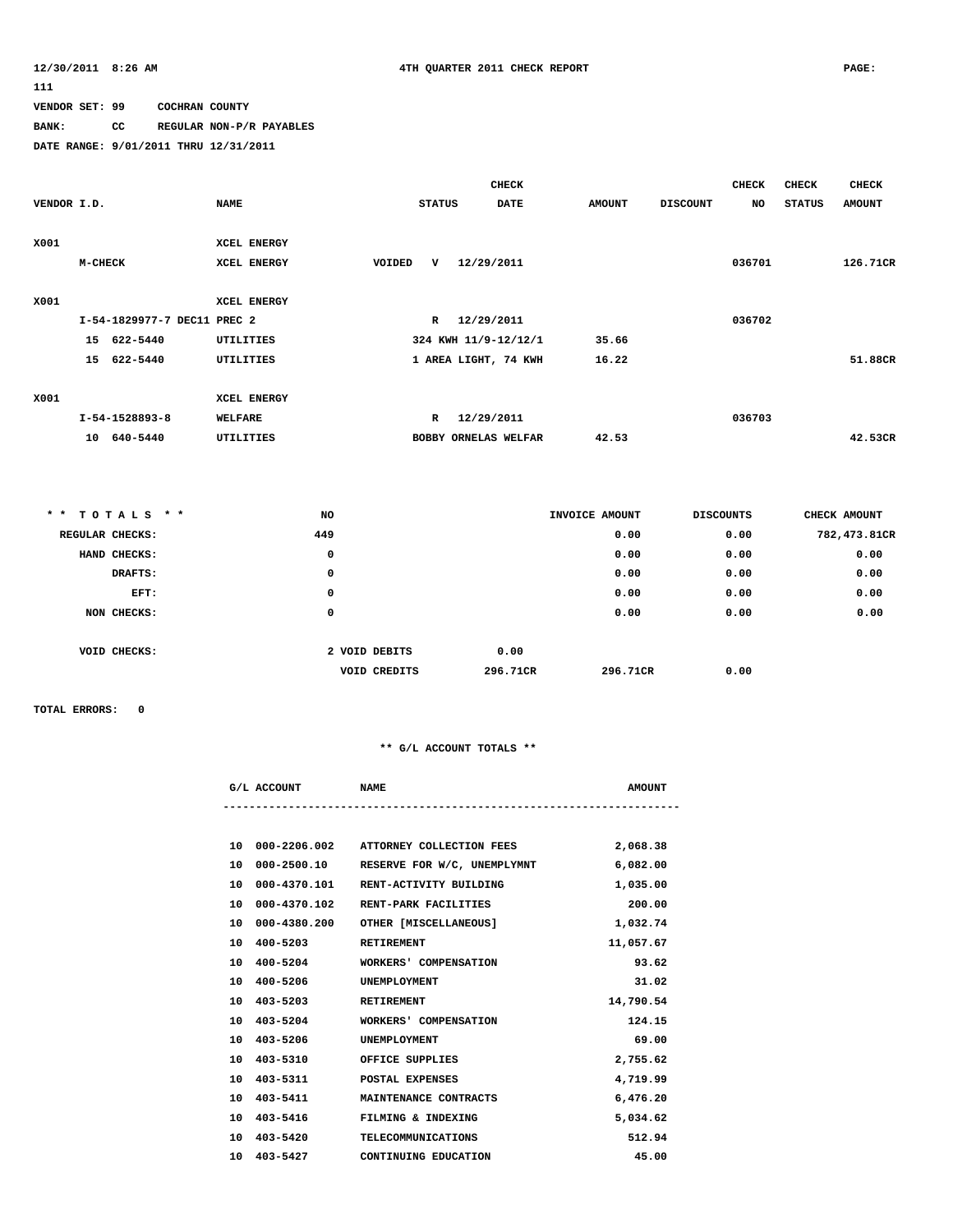| G/L ACCOUNT         | <b>NAME</b>                    | <b>AMOUNT</b> |
|---------------------|--------------------------------|---------------|
|                     |                                |               |
| 10 403-5451 REPAIRS |                                | 400.00        |
| 10 403-5480         | <b>BONDS &amp; NOTARY FEES</b> | 100.00        |
| 10 409-5300         | COUNTY-WIDE SUPPLIES           | 2,524.79      |
| 10 409-5401         | <b>OUTSIDE AUDIT</b>           | 17,733.31     |
| 10 409-5406         | APPRAISAL DISTRICT             | 36,110.18     |
| 10 409-5411         | MAINTENANCE CONTRACTS          | 7,674.00      |
| 10 409-5420         | <b>TELECOMMUNICATIONS</b>      | 580.14        |
| 10 409-5440         | UTILITIES                      | 152.87        |
| 10 409-5480         | BONDS & NOTARY FEES            | 160.00        |
| 10 409-5499         | MISCELLANEOUS                  | 7,060.13      |
| 10 410-5427         | CONTINUING EDUCATION           | 58.35         |
| 10 426-5310         | OFFICE SUPPLIES                | 531.50        |
| 10 426-5400         | ATTORNEY AD LITEM              | 1,750.00      |
| 10 426-5481         | DUES AND REGISTRATION          | 200.00        |
| 10 426-5499         | <b>MISCELLANEOUS</b>           | 78.22         |
| 10 435-5203         | <b>RETIREMENT</b>              | 2,347.43      |
| 10 435-5204         | WORKERS' COMPENSATION          | 19.27         |
| 10 435-5206         | UNEMPLOYMENT                   | 11.92         |
| 10 435-5310         | OFFICE SUPPLIES                | 428.00        |
| 10 435-5400         | ATTORNEY AD LITEM              | 4,650.00      |
| 10 435-5415         | <b>ASSESSMENT</b>              | 330.75        |
| 10 435-5420         | TELECOMMUNICATIONS             | 632.35        |
| 10 435-5499         | <b>MISCELLANEOUS</b>           | 50.00         |
| 10 455-5203         | <b>RETIREMENT</b>              | 7,121.23      |
| 10 455-5204         | WORKERS' COMPENSATION          | 46.61         |
| 10 455-5206         | UNEMPLOYMENT                   | 0.18          |
| 10 455-5310         | OFFICE SUPPLIES                | 678.22        |
| 10 455-5311         | POSTAL EXPENSES                | 44.00         |
| 10 455-5405         | <b>AUTOPSY</b>                 | 2,150.00      |
| 10 455-5420         | <b>TELECOMMUNICATIONS</b>      | 142.81        |
| 10 455-5427         | CONTINUING EDUCATION           | 799.11        |
| 10 475-5203         | <b>RETIREMENT</b>              | 13,698.20     |
| 10 475-5204         | <b>WORKERS' COMPENSATION</b>   | 70.28         |
| 10 475-5206         | UNEMPLOYMENT                   | 32.59         |
| 10 475-5310         | OFFICE SUPPLIES                | 775.99        |
| 10 475-5420         | <b>TELECOMMUNICATIONS</b>      | 496.95        |
| 10 475-5480         | BONDS & NOTARY FEES            | 50.00         |
| 10 475-5590         | LAW LIBRARY MTRLS/UPDATES      | 5,998.94      |
| 10 476-5203         | <b>RETIREMENT</b>              | 2,394.08      |
| 10 476-5204         | WORKERS' COMPENSATION          | 119.55        |
| 10 476-5206         | UNEMPLOYMENT                   | 12.26         |
| 10 490-5102         | ELECTION SALARIES              | 578.32        |
| 10 490-5335         | <b>ELECTION SUPPLIES</b>       | 1,438.59      |
| 10 490-5411         | MAINTENANCE CONTRACTS          | 4,172.52      |
| 10 495-5203         | RETIREMENT                     | 9,750.21      |
| 10 495-5204         | WORKERS' COMPENSATION          | 81.16         |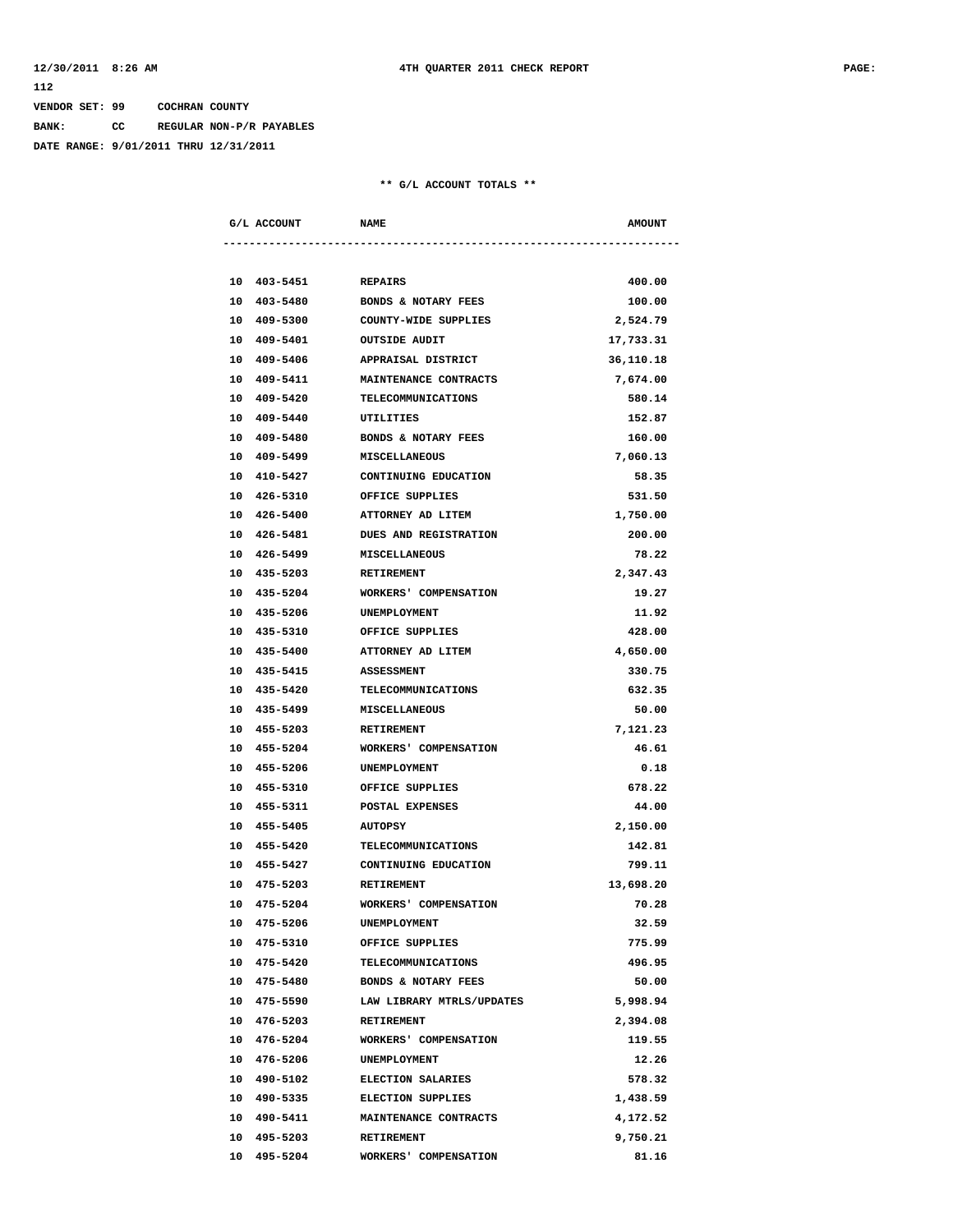|    | G/L ACCOUNT | <b>NAME</b>               | <b>AMOUNT</b> |
|----|-------------|---------------------------|---------------|
|    |             |                           |               |
|    | 10 495-5206 | UNEMPLOYMENT              | 69.60         |
|    | 10 495-5310 | OFFICE SUPPLIES           | 1,132.24      |
|    | 10 495-5420 | <b>TELECOMMUNICATIONS</b> | 217.62        |
|    | 10 495-5427 | CONTINUING EDUCATION      | 33.85         |
|    | 10 495-5480 | BONDS & NOTARY FEES       | 50.00         |
|    | 10 497-5203 | <b>RETIREMENT</b>         | 5,578.84      |
|    | 10 497-5204 | WORKERS' COMPENSATION     | 46.07         |
|    | 10 497-5206 | UNEMPLOYMENT              | 2.29          |
|    | 10 497-5310 | OFFICE SUPPLIES           | 537.61        |
|    | 10 497-5311 | POSTAL EXPENSES           | 122.34        |
|    | 10 497-5420 | <b>TELECOMMUNICATIONS</b> | 140.80        |
|    | 10 497-5427 | CONTINUING EDUCATION      | 33.86         |
|    | 10 497-5480 | BONDS & NOTARY FEES       | 250.00        |
|    | 10 499-5203 | <b>RETIREMENT</b>         | 14,839.69     |
|    | 10 499-5204 | WORKERS' COMPENSATION     | 120.68        |
|    | 10 499-5206 | UNEMPLOYMENT              | 67.13         |
|    | 10 499-5310 | OFFICE SUPPLIES           | 1,249.86      |
|    | 10 499-5311 | POSTAL EXPENSES           | 2,464.00      |
|    | 10 499-5408 | TAX ROLL                  | 13,159.66     |
|    | 10 499-5420 | TELECOMMUNICATIONS        | 704.49        |
|    | 10 499-5427 | CONTINUING EDUCATION      | 49.74         |
|    | 10 499-5480 | BONDS & NOTARY FEES       | 675.00        |
|    | 10 499-5499 | MISCELLANEOUS             | 40.00         |
|    | 10 510-5203 | RETIREMENT                | 4,402.17      |
|    | 10 510-5204 | WORKERS' COMPENSATION     | 806.64        |
|    | 10 510-5206 | UNEMPLOYMENT              | 38.03         |
|    | 10 510-5332 | CUSTODIAL SUPPLIES        | 2,135.65      |
|    | 10 510-5411 | MAINTENANCE CONTRACTS     | 2,762.68      |
|    | 10 510-5440 | UTILITIES                 | 8,076.34      |
|    | 10 510-5451 | <b>REPAIR</b>             | 26,371.67     |
|    | 10 510-5571 | CAPITAL OUTLAY            | 6,681.60      |
| 10 | 512-5203    | RETIREMENT                | 11,436.58     |
|    | 10 512-5204 | WORKERS' COMPENSATION     | 1,257.56      |
|    | 10 512-5205 | UNIFORMS                  | 28.04         |
|    | 10 512-5206 | UNEMPLOYMENT              | 83.58         |
|    | 10 512-5310 | OFFICE SUPPLIES           | 241.66        |
|    | 10 512-5333 | <b>FOOD-PRISONERS</b>     | 5,688.02      |
|    | 10 512-5391 | MEDICAL CARE-PRISONERS    | 751.24        |
|    | 10 512-5392 | MISCELLANEOUS SUPPLIES    | 1,743.41      |
|    | 10 512-5451 | <b>REPAIR</b>             | 463.19        |
|    | 10 512-5499 | MISCELLANEOUS             | 226.34        |
|    | 10 516-5203 | <b>RETIREMENT</b>         | 4,234.12      |
|    | 10 516-5204 | WORKERS' COMPENSATION     | 839.08        |
|    | 10 516-5206 | UNEMPLOYMENT              | 33.35         |
| 10 | 516-5330    | FUEL & OIL                | 389.89        |
|    | 10 516-5332 | CUSTODIAL SUPPLIES        | 76.38         |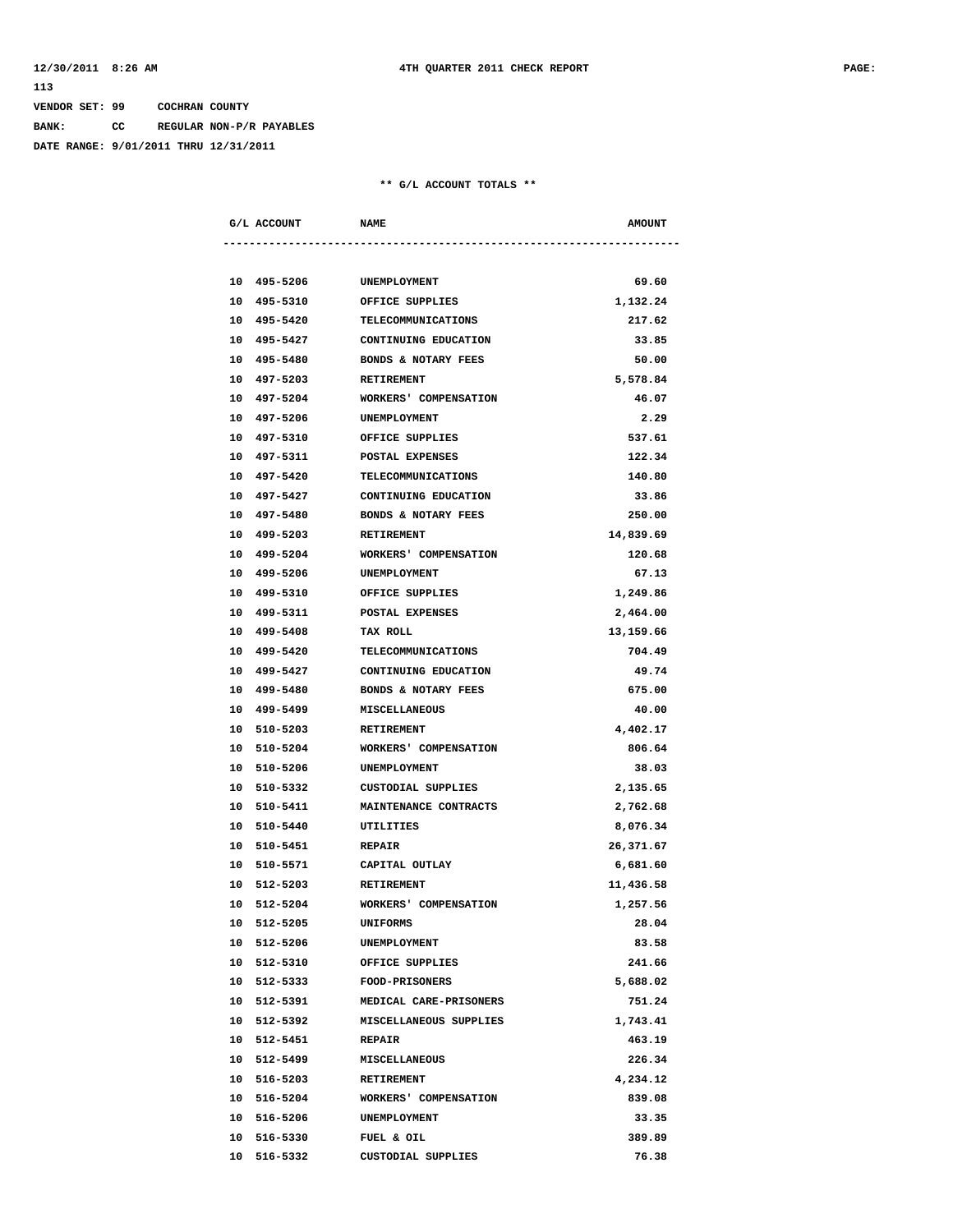| G/L ACCOUNT | <b>NAME</b>                                  | <b>AMOUNT</b>     |
|-------------|----------------------------------------------|-------------------|
|             |                                              |                   |
| 10 516-5440 | UTILITIES                                    | 809.03            |
| 10 516-5451 | <b>REPAIR</b>                                | 277.83            |
| 10 516-5454 | TIRES                                        | 70.00             |
| 10 516-5471 | CARE OF WHFC CEMETERY                        | 3,000.00          |
| 10 516-5486 | CONTRACT LABOR-OPEN CLOSE                    | 600.00            |
| 10 550-5203 | RETIREMENT                                   | 3,401.73          |
| 10 550-5204 | WORKERS' COMPENSATION                        | 381.64            |
| 10 550-5330 | FUEL & OIL                                   | 222.24            |
| 10 560-5203 | RETIREMENT                                   | 55,272.79         |
| 10 560-5204 | WORKERS' COMPENSATION                        | 4,957.84          |
| 10 560-5205 | UNIFORMS                                     | 56.08             |
| 10 560-5206 | UNEMPLOYMENT                                 | 350.39            |
| 10 560-5310 | OFFICE SUPPLIES                              | 2,389.49          |
| 10 560-5311 | POSTAL EXPENSES                              | 279.18            |
| 10 560-5330 | FUEL AND OIL                                 | 17,734.75         |
| 10 560-5334 | OTHER SUPPLIES                               | 1,165.31          |
| 10 560-5411 | <b>MAINTENANCE CONTRACTS</b>                 | 6,126.00          |
| 10 560-5420 | TELECOMMUNICATIONS                           | 796.14            |
| 10 560-5427 | CONTINUING EDUCATION                         | 1,211.19          |
| 10 560-5451 | MACHINERY-NON-OFFICE REPAIR                  | 2,890.91          |
| 10 560-5452 | OFFICE EQUIPMENT REPAIR                      | 1,057.50          |
| 10 560-5454 | TIRES                                        | 335.00            |
| 10 560-5481 | DUES AND REGISTRATION                        | 420.00            |
| 10 560-5499 | <b>MISCELLANEOUS</b>                         | 1,058.40          |
| 10 560-5571 | CAPITAL OUTLAY                               | 38,427.28         |
| 10 570-5420 | TELECOMMUNICATIONS                           | 176.36            |
| 10 571-5201 | SOCIAL SECURITY                              | 888.00            |
| 10 571-5202 | <b>GROUP INSURANCE</b>                       | 2,512.00          |
| 10 571-5203 | <b>RETIREMENT</b>                            |                   |
| 10 571-5204 |                                              | 5,766.50<br>67.04 |
| 10 571-5206 | WORKERS' COMPENSATION<br><b>UNEMPLOYMENT</b> | 34.96             |
| 10 571-5310 | OFFICE SUPPLIES                              | 158.40            |
| 10 571-5330 | <b>FUEL</b>                                  | 1,154.98          |
| 10 571-5412 | COUNTY-NON RESIDENTIAL SERVICE               | 531.00            |
| 10 571-5413 | RESIDENTIAL SERVICES                         | 10,016.00         |
| 10 571-5420 | TELECOMMUNICATIONS                           | 147.13            |
| 10 571-5427 | CONTINUING EDUCATION                         | 475.66            |
| 10 571-5451 | <b>REPAIR</b>                                | 86.90             |
| 10 571-5464 | VEHICLE LEASE                                | 3,332.00          |
| 10 580-5404 | MEDICAL-E.M.S. SUBSIDIES                     | 3,500.00          |
| 10 580-5414 | FIRE PROTECTION CONTRACTS                    | 15,000.00         |
| 10 580-5440 | UTILITIES [TOWER]                            | 244.64            |
| 10 580-5450 | <b>REPAIR</b>                                | 965.00            |
| 10 580-5499 | MISCELLANEOUS                                | 114.54            |
| 10 580-5571 | CAPITAL OUTLAY                               | 3,266.44          |
| 10 640-5440 | UTILITIES                                    | 211.30            |
|             |                                              |                   |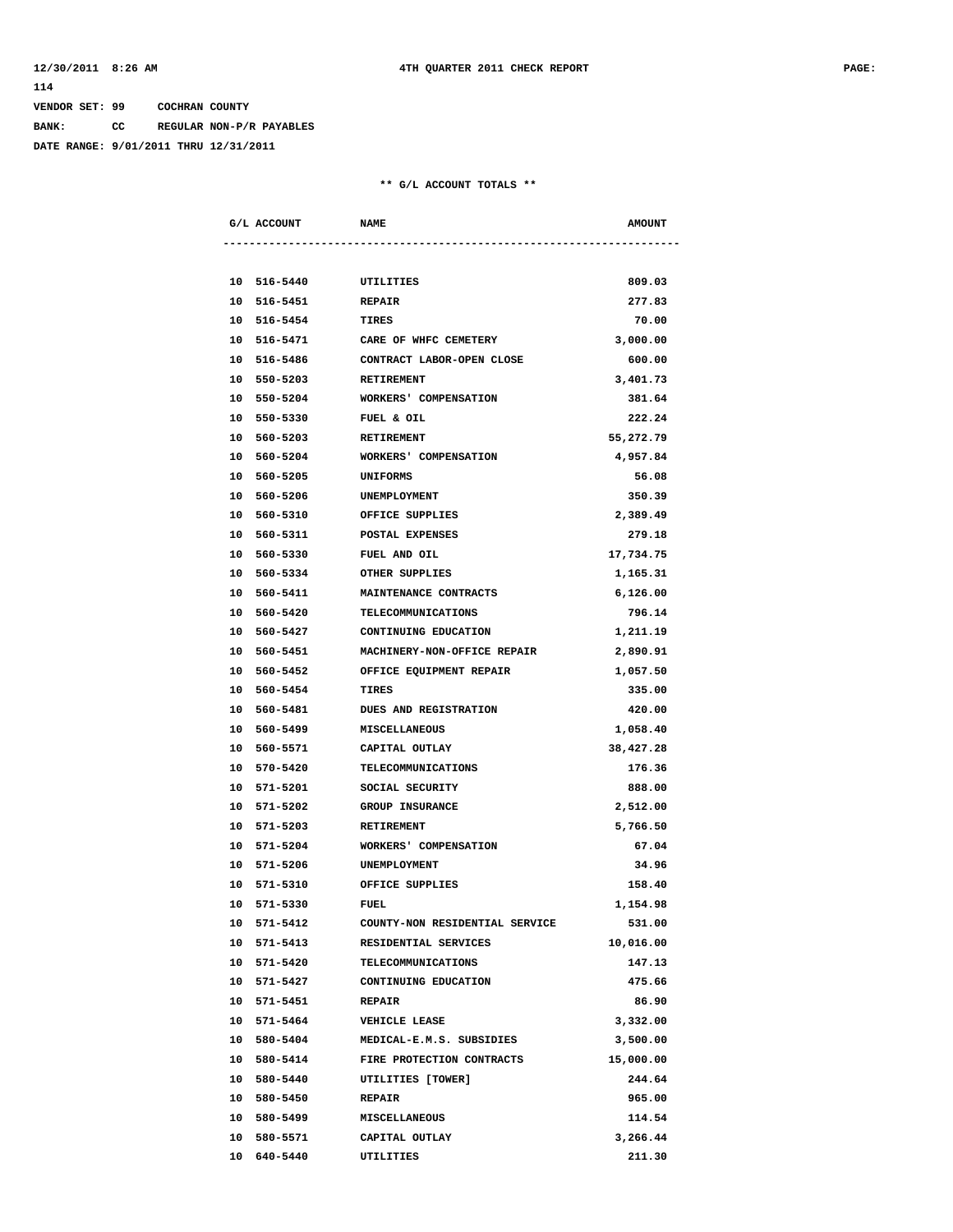**VENDOR SET: 99 COCHRAN COUNTY BANK: CC REGULAR NON-P/R PAYABLES**

**DATE RANGE: 9/01/2011 THRU 12/31/2011**

| G/L ACCOUNT | <b>NAME</b>                    | <b>AMOUNT</b> |
|-------------|--------------------------------|---------------|
|             |                                |               |
| 10 650-5203 | <b>RETIREMENT</b>              | 4,258.84      |
| 10 650-5204 | <b>WORKERS' COMPENSATION</b>   | 114.64        |
| 10 650-5206 | UNEMPLOYMENT                   | 31.78         |
| 10 650-5310 | OFFICE SUPPLIES                | 458.11        |
| 10 650-5311 | POSTAL EXPENSES                | 194.80        |
| 10 650-5332 | <b>CUSTODIAL SUPPLIES</b>      | 358.66        |
| 10 650-5411 | MAINTENANCE CONTRACTS          | 197.50        |
| 10 650-5420 | <b>TELECOMMUNICATIONS</b>      | 500.14        |
| 10 650-5427 | CONTINUING EDUCATION           | 179.28        |
| 10 650-5440 | UTILITIES                      | 1,491.66      |
| 10 650-5451 | <b>REPAIR</b>                  | 3,800.00      |
| 10 650-5499 | MISCELLANEOUS                  | 56.20         |
| 10 650-5590 | <b>BOOKS</b>                   | 1,462.31      |
| 10 652-5203 | RETIREMENT                     | 230.68        |
| 10 652-5204 | WORKERS' COMPENSATION          | 34.98         |
| 10 652-5420 | TELECOMMUNICATIONS             | 321.74        |
| 10 652-5440 | UTILITIES                      | 412.02        |
| 10 660-5203 | RETIREMENT                     | 2,898.43      |
| 10 660-5204 | WORKERS' COMPENSATION          | 563.02        |
| 10 660-5206 | UNEMPLOYMENT                   | 25.78         |
| 10 660-5330 | FUEL AND OIL                   | 1,272.15      |
| 10 660-5332 | CUSTODIAL SUPPLIES             | 572.59        |
| 10 660-5440 | UTILITIES & IRRIGATION         | 1,441.43      |
| 10 660-5451 | <b>REPAIR</b>                  | 1,291.79      |
| 10 660-5571 | CAPITAL OUTLAY                 | 13,000.00     |
| 10 662-5203 | RETIREMENT                     | 4,152.17      |
| 10 662-5204 | WORKERS' COMPENSATION          | 641.81        |
| 10 662-5206 | UNEMPLOYMENT                   | 33.52         |
| 10 662-5332 | <b>CUSTODIAL SUPPLIES</b>      | 775.78        |
| 10 662-5440 | <b>UTILITIES</b>               | 2,784.54      |
| 10 662-5451 | <b>REPAIR</b>                  | 1,796.71      |
| 10 663-5203 | RETIREMENT                     | 5,725.75      |
| 10 663-5204 | WORKERS' COMPENSATION          | 267.10        |
| 10 663-5206 | UNEMPLOYMENT                   | 41.76         |
| 10 663-5333 | FOOD                           | 599.83        |
| 10 663-5334 | OTHER SUPPLIES                 | 2,559.21      |
| 10 663-5427 | CONTINUING EDUCATION           | 66.82         |
| 10 665-5203 | RETIREMENT                     | 4,197.78      |
| 10 665-5204 | WORKERS' COMPENSATION          | 34.96         |
| 10 665-5206 | UNEMPLOYMENT                   | 51.94         |
| 10 665-5310 | OFFICE SUPPLIES                | 650.63        |
| 10 665-5330 | FUEL AND OIL                   | 3,985.78      |
| 10 665-5334 | OTHER SUPPLIES                 | 732.33        |
| 10 665-5420 | <b>TELECOMMUNICATIONS</b>      | 844.25        |
| 10 665-5427 | CO AGENT-TRAVEL-OUT OF COUNTY  | 1,269.43      |
| 10 665-5428 | FCS AGENT-TRAVEL-OUT OF COUNTY | 1,788.27      |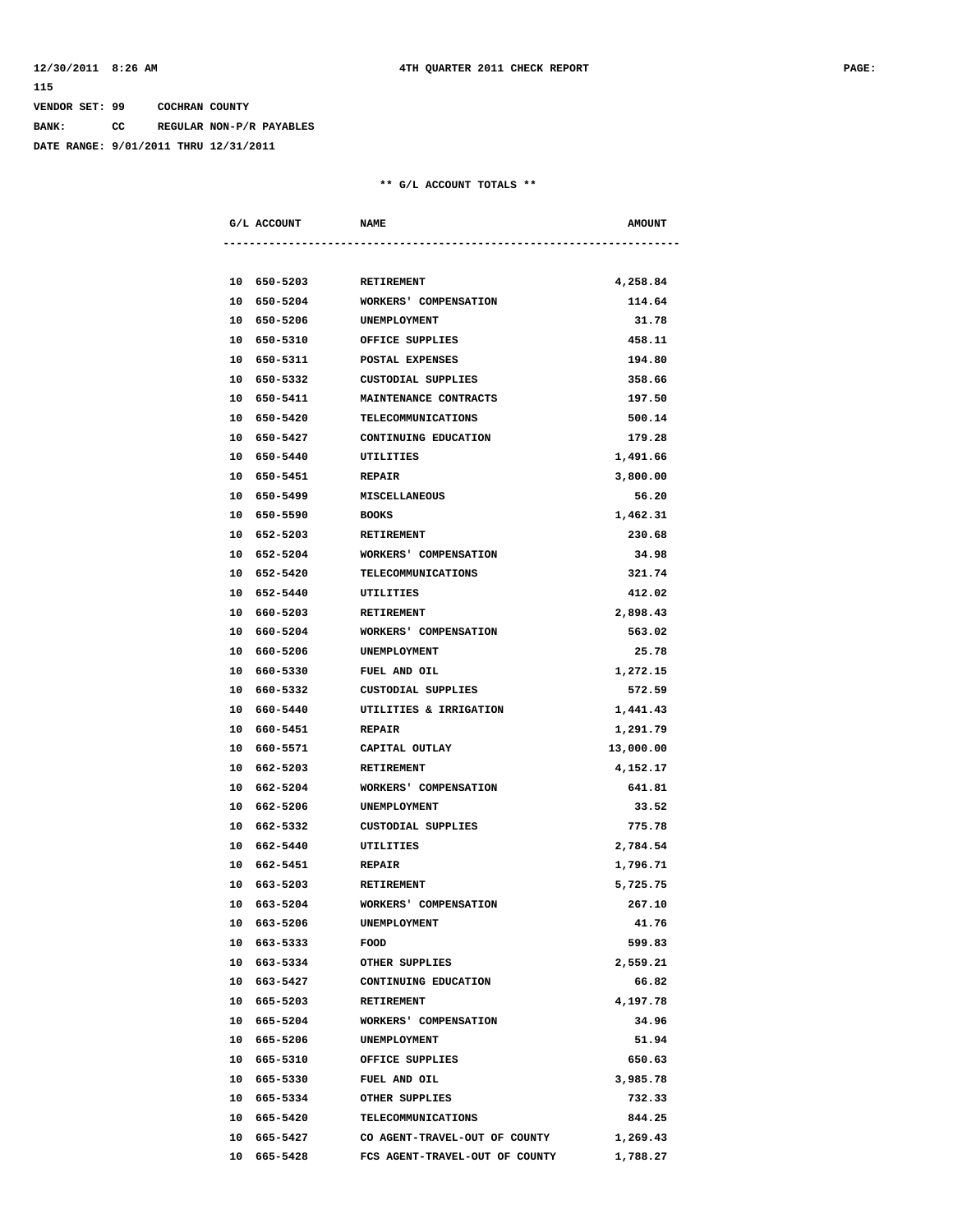| G/L ACCOUNT | <b>NAME</b>                    | <b>AMOUNT</b> |
|-------------|--------------------------------|---------------|
|             |                                |               |
| 10 665-5451 | <b>REPAIRS</b>                 | 395.31        |
| 10 665-5454 | TIRES                          | 10.00         |
| 10 700-5700 | TRANSFERS TO OTHER FUNDS       | 10,000.00     |
|             | *** FUND TOTAL ***             | 581,229.87    |
|             |                                |               |
| 15 610-5203 | <b>RETIREMENT</b>              | 22,906.15     |
| 15 610-5204 | WORKERS' COMPENSATION          | 1,024.79      |
| 15 610-5310 | OFFICE SUPPLIES                | 751.74        |
| 15 610-5420 | TELECOMMUNICATIONS             | 353.78        |
| 15 610-5427 | COMM-CONTINUING EDUCATION      | 611.76        |
| 15 610-5428 | CO. JUDGE-CONTINUING EDUCATION | 125.00        |
| 15 610-5430 | LEGAL NOTICES                  | 1,551.30      |
| 15 610-5480 | <b>BONDS &amp; NOTARY FEES</b> | 150.00        |
| 15 610-5481 | <b>DUES AND REGISTRATION</b>   | 1,319.53      |
| 15 610-5499 | <b>MISCELLANEOUS</b>           | 87.00         |
| 15 621-5203 | <b>RETIREMENT</b>              | 9,868.75      |
| 15 621-5204 | WORKERS' COMPENSATION          | 2,418.24      |
| 15 621-5206 | UNEMPLOYMENT                   | 371.32        |
| 15 621-5330 | FUEL & OIL                     | 8,675.11      |
| 15 621-5356 | ROAD MATERIALS & SUPPLIES      | 1,990.97      |
| 15 621-5440 | UTILITIES                      | 507.46        |
| 15 621-5451 | <b>REPAIRS</b>                 | 4,114.01      |
| 15 621-5454 | TIRES                          | 3,262.38      |
| 15 621-5571 | CAPITAL OUTLAY                 | 30,350.00     |
| 15 622-5203 | <b>RETIREMENT</b>              | 9,700.49      |
| 15 622-5204 | WORKERS' COMPENSATION          | 2,192.30      |
| 15 622-5206 | <b>UNEMPLOYMENT</b>            | 68.69         |
| 15 622-5330 | FUEL AND OIL                   | 14,546.98     |
| 15 622-5356 | ROAD MATERIALS & SUPPLIES      | 2,561.26      |
| 15 622-5440 | UTILITIES                      | 557.67        |
| 15 622-5451 | <b>REPAIRS</b>                 | 1,806.17      |
| 15 622-5454 | TIRES                          | 2,135.00      |
| 15 623-5203 | <b>RETIREMENT</b>              | 9,423.68      |
| 15 623-5204 | WORKERS' COMPENSATION          | 2,146.56      |
| 15 623-5206 | UNEMPLOYMENT                   | 66.44         |
| 15 623-5330 | FUEL AND OIL                   | 14,414.42     |
| 15 623-5356 | ROAD MATERIALS & SUPPLIES      | 1,130.02      |
| 15 623-5440 | UTILITIES                      | 425.54        |
| 15 623-5451 | <b>REPAIRS</b>                 | 3,081.51      |
| 15 623-5454 | TIRES                          | 167.80        |
| 15 624-5203 | RETIREMENT                     | 9,303.30      |
| 15 624-5204 | WORKERS' COMPENSATION          | 2,146.56      |
| 15 624-5206 | UNEMPLOYMENT                   | 66.44         |
| 15 624-5330 | FUEL AND OIL                   | 12,366.72     |
| 15 624-5356 | ROAD MATERIALS & SUPPLIES      | 245.65        |
| 15 624-5420 | TELECOMMUNICATIONS             | 120.67        |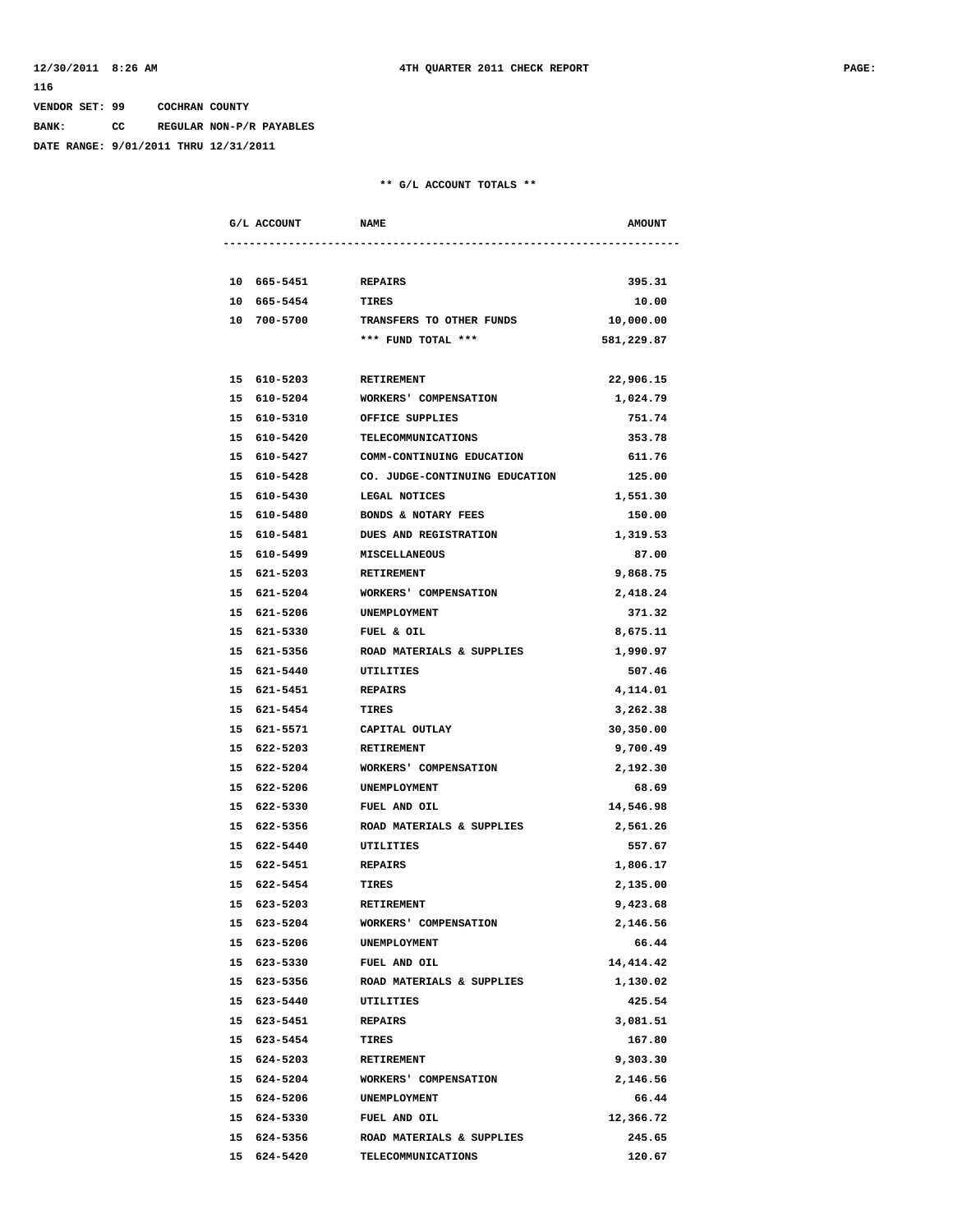| G/L ACCOUNT            | <b>NAME</b>                                                | <b>AMOUNT</b> |
|------------------------|------------------------------------------------------------|---------------|
|                        |                                                            |               |
| 15 624-5440            | UTILITIES                                                  | 1,006.86      |
| 15 624-5451            | <b>REPAIRS</b>                                             | 1,130.22      |
| 15 624-5454            | TIRES                                                      | 285.95        |
|                        | *** FUND TOTAL ***                                         | 181,536.19    |
|                        | 17 000-4333.307 GRANT #TJPC X-2011-040                     | 468.00        |
|                        | 17 000-4333.309 GRANT #TJPC-C-2012-040                     | 12,499.33     |
|                        | 17 573-5499 OPERATING EXPENSES                             | 160.00        |
| 17 575-5413            | PURCHASED RESIDENTIAL SERVICE                              | 2,185.00      |
|                        | *** FUND TOTAL ***                                         | 15,312.33     |
| 19 435-5409            | A.D.R. CONTRACT                                            | 100.00        |
|                        | *** FUND TOTAL ***                                         | 100.00        |
| 24 510-5499            | COURTHOUSE SECURITY CCP102.0                               | 665.88        |
|                        | *** FUND TOTAL ***                                         | 665.88        |
| 30 518-5203 RETIREMENT |                                                            | 1,242.20      |
|                        | 30 518-5204 WORKERS COMPENSATION                           | 241.30        |
| 30 518-5330 FUEL & OIL |                                                            | 350.80        |
|                        | 30 518-5332 CUSTODIAL SUPPLIES                             | 124.12        |
| 30 518-5440            | UTILITIES                                                  | 258.24        |
| 30 518-5451            | <b>REPAIR</b>                                              | 131.44        |
| 30 518-5454            | TIRES                                                      | 29.95         |
|                        | *** FUND TOTAL ***                                         | 2,378.05      |
| 90 000-4342            | ARREST FEES - STATE OFFICERS                               | 30.00         |
| 90 000-4347            | JUVENILE PROBATION DIVERSION                               | 20.00         |
|                        | 90 000-4355 MVF CCP 102.022                                | 4.50          |
| 90 000-4357            | 50% OVERWEIGHT FINE                                        | 41.50         |
|                        | 90  000-4358.001  STATE CCC DATE 01-01-04FORWORD  3,912.78 |               |
| 90 000-4361            | 50% OF TIME PAYMENT TO STATE                               | 116.51        |
|                        | 90 000-4363.002 OTHER THAN DIVORCE/FAMILY 10B              | 100.00        |
| 90<br>000-4363.003     | INDIGENT DEFENSE FEE                                       | 172.00        |
| 90<br>000-4363.004     | CO FILING FEE IND LGL SERV.                                | 80.00         |
| 90<br>000-4367         | STF-SUB 95% C(TRANS CD542.40                               | 1,410.00      |
| 90<br>000-4368         | BB BOND FEE (GVMT CD 41.258)                               | 225.00        |
| 90<br>000-4369         | EMS TRAUMA SEC49.02 SB1131                                 | 256.00        |
| 90<br>000-4370         | DNA TEST GOV CD SEC 411.147                                | 34.00         |
| 90 000-4372            | BIRTH CERT. GOV118.015                                     | 61.20         |
| 90<br>000-4373         | MARRIAGE LICENSE GOV 118.011                               | 150.00        |
| 90<br>000-4376         | CO. CRTCRIMINAL JUDICIAL FUND                              | 120.00        |
| 90<br>000-4378         | JRF JURY REIMB FEE/CCP102.0045                             | 328.00        |
| 90<br>000-4379         | JUDICIAL SUPPORT FEE/L133.105                              | 651.60        |
| 90<br>000-4379.001     | DRUG COURT FEE CCP102.0178                                 | 170.00        |
| 90<br>000-4379.002     | 7th Crt of Appeal Gov't22.2081                             | 50.00         |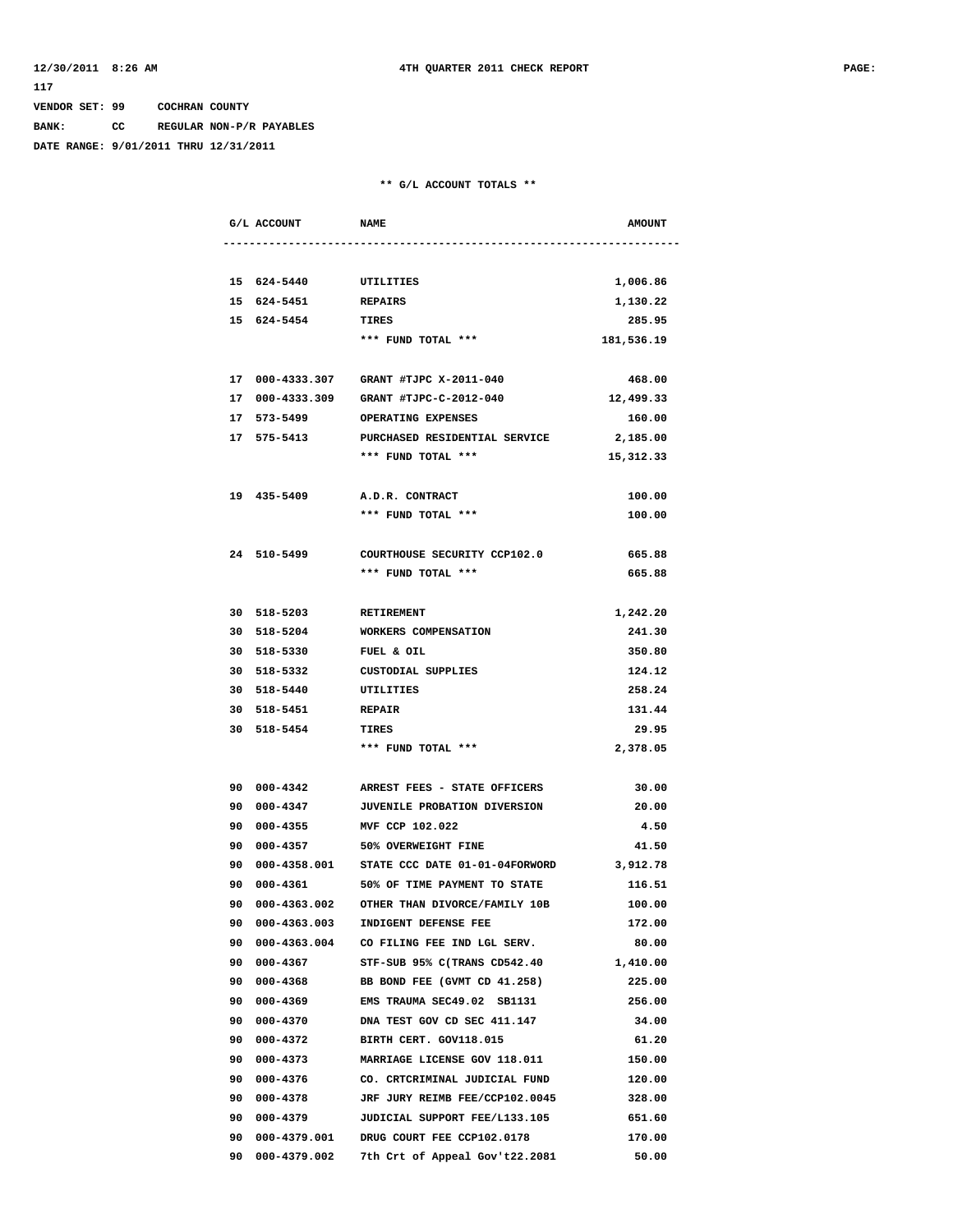|                                              | *** FUND TOTAL *** | 7,933.09     |      |              |
|----------------------------------------------|--------------------|--------------|------|--------------|
| VENDOR SET: 99<br><b>BANK: CC</b><br>TOTALS: | 451                | 783,067.23CR | 0.00 | 782,473.81CR |
| TOTALS:<br>BANK: CC                          | 451                | 783,067.23CR | 0.00 | 782,473.81CR |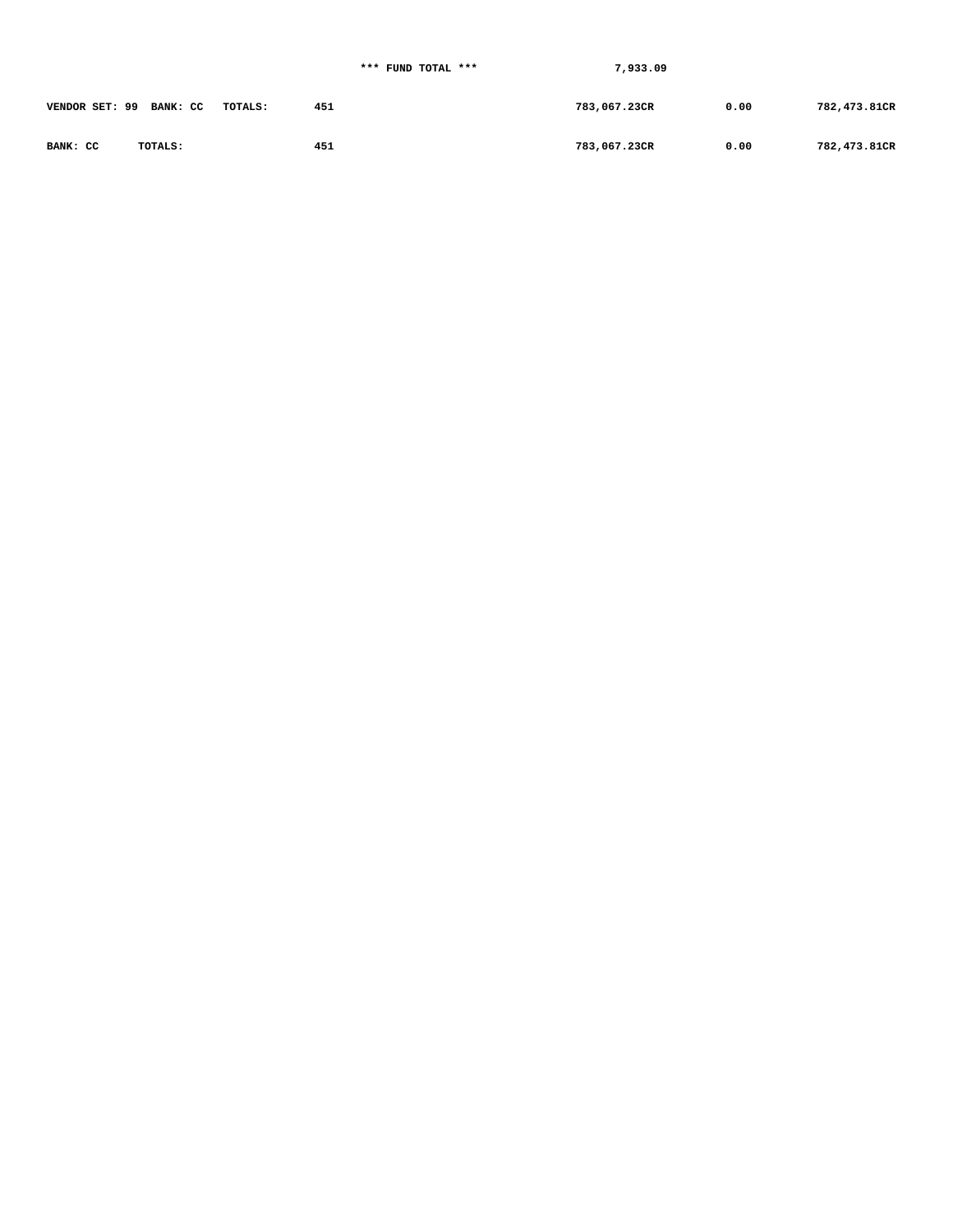## **VENDOR SET: 99 COCHRAN COUNTY BANK: PR PAYROLL PAYABLES**

|                  |    |                   |                                |               | <b>CHECK</b>         |               |                 | <b>CHECK</b> | <b>CHECK</b>  | <b>CHECK</b>  |
|------------------|----|-------------------|--------------------------------|---------------|----------------------|---------------|-----------------|--------------|---------------|---------------|
| VENDOR I.D.      |    |                   | <b>NAME</b>                    | <b>STATUS</b> | <b>DATE</b>          | <b>AMOUNT</b> | <b>DISCOUNT</b> | NO           | <b>STATUS</b> | <b>AMOUNT</b> |
| A067             |    |                   | AMERICAN FAMILY LIFE ASSURANCE |               |                      |               |                 |              |               |               |
|                  |    | I-08 201109210474 | MONTHLY PREMIUM                | R             | 9/30/2011            |               |                 | 036187       |               |               |
|                  | 10 | $000 - 2500.4$    | INSURANCE PAYABLE              |               | MONTHLY PREMIUM      | 436.48        |                 |              |               |               |
|                  | 15 | 000-2500.4        | INSURANCE PAYABLE              |               | MONTHLY PREMIUM      | 257.42        |                 |              |               |               |
|                  |    | I-08A201109210474 | MONTHLY PREMIUM                | R             | 9/30/2011            |               |                 | 036187       |               |               |
|                  |    | 10 000-2500.4     | INSURANCE PAYABLE              |               | MONTHLY PREMIUM      | 200.46        |                 |              |               | 894.36CR      |
| C091             |    |                   | COMPBENEFITS                   |               |                      |               |                 |              |               |               |
|                  |    | I-17A201109210474 | VISION MONTHLY PREMIUM         | R             | 9/30/2011            |               |                 | 036188       |               |               |
|                  |    | 10 000-2500.4     | INSURANCE PAYABLE              |               | VISION MONTHLY PREMI | 146.66        |                 |              |               | 146.66CR      |
|                  |    |                   |                                |               |                      |               |                 |              |               |               |
| C <sub>253</sub> |    |                   | COCHRAN COUNTY MONEY MKT       |               |                      |               |                 |              |               |               |
|                  |    | I-01 201109210474 | RETIREMENT CONTRIBUTIONS       | R             | 9/30/2011            |               |                 | 036189       |               |               |
|                  |    | 10 000-2500.3     | TCDRS PAYABLE                  |               | RETIREMENT CONTRIBUT | 8,200.66      |                 |              |               |               |
|                  | 10 | 400-5203          | RETIREMENT                     |               | RETIREMENT CONTRIBUT | 950.10        |                 |              |               |               |
|                  | 10 | 403-5203          | <b>RETIREMENT</b>              |               | RETIREMENT CONTRIBUT | 1,215.98      |                 |              |               |               |
|                  | 10 | 435-5203          | <b>RETIREMENT</b>              |               | RETIREMENT CONTRIBUT | 201.79        |                 |              |               |               |
|                  | 10 | 455-5203          | RETIREMENT                     |               | RETIREMENT CONTRIBUT | 435.11        |                 |              |               |               |
|                  | 10 | 475-5203          | <b>RETIREMENT</b>              |               | RETIREMENT CONTRIBUT | 1,186.03      |                 |              |               |               |
|                  | 10 | 476-5203          | <b>RETIREMENT</b>              |               | RETIREMENT CONTRIBUT | 205.80        |                 |              |               |               |
|                  | 10 | 495-5203          | RETIREMENT                     |               | RETIREMENT CONTRIBUT | 838.06        |                 |              |               |               |
|                  | 10 | 497-5203          | <b>RETIREMENT</b>              |               | RETIREMENT CONTRIBUT | 490.71        |                 |              |               |               |
|                  | 10 | 499-5203          | <b>RETIREMENT</b>              |               | RETIREMENT CONTRIBUT | 1,269.42      |                 |              |               |               |
|                  | 10 | 510-5203          | <b>RETIREMENT</b>              |               | RETIREMENT CONTRIBUT | 378.42        |                 |              |               |               |
|                  | 10 | 512-5203          | <b>RETIREMENT</b>              |               | RETIREMENT CONTRIBUT | 850.59        |                 |              |               |               |
|                  | 10 | 516-5203          | <b>RETIREMENT</b>              |               | RETIREMENT CONTRIBUT | 363.83        |                 |              |               |               |
|                  | 10 | 550-5203          | RETIREMENT                     |               | RETIREMENT CONTRIBUT | 292.42        |                 |              |               |               |
|                  | 10 | 560-5203          | <b>RETIREMENT</b>              |               | RETIREMENT CONTRIBUT | 4,655.86      |                 |              |               |               |
|                  | 10 | 571-5203          | <b>RETIREMENT</b>              |               | RETIREMENT CONTRIBUT | 5.20          |                 |              |               |               |
|                  | 10 | 650-5203          | <b>RETIREMENT</b>              |               | RETIREMENT CONTRIBUT | 365.46        |                 |              |               |               |
|                  | 10 | 652-5203          | <b>RETIREMENT</b>              |               | RETIREMENT CONTRIBUT | 19.83         |                 |              |               |               |
|                  | 10 | 660-5203          | <b>RETIREMENT</b>              |               | RETIREMENT CONTRIBUT | 247.40        |                 |              |               |               |
|                  | 10 | 662-5203          | RETIREMENT                     |               | RETIREMENT CONTRIBUT | 356.93        |                 |              |               |               |
|                  | 10 | 663-5203          | RETIREMENT                     |               | RETIREMENT CONTRIBUT | 540.01        |                 |              |               |               |
|                  | 10 | 665-5203          | RETIREMENT                     |               | RETIREMENT CONTRIBUT | 360.85        |                 |              |               |               |
|                  | 15 | $000 - 2500.3$    | TCDRS PAYABLE                  |               | RETIREMENT CONTRIBUT | 2,905.41      |                 |              |               |               |
|                  |    | 15 610-5203       | <b>RETIREMENT</b>              |               | RETIREMENT CONTRIBUT | 1,975.15      |                 |              |               |               |
|                  |    | 15 621-5203       | <b>RETIREMENT</b>              |               | RETIREMENT CONTRIBUT | 994.88        |                 |              |               |               |
|                  |    | 15 622-5203       | RETIREMENT                     |               | RETIREMENT CONTRIBUT | 815.95        |                 |              |               |               |
|                  |    | 15 623-5203       | <b>RETIREMENT</b>              |               | RETIREMENT CONTRIBUT | 810.08        |                 |              |               |               |
|                  |    | 15 624-5203       | RETIREMENT                     |               | RETIREMENT CONTRIBUT | 799.68        |                 |              |               |               |
|                  | 17 | $000 - 2500.3$    | TCDRS PAYABLE                  |               | RETIREMENT CONTRIBUT | 197.39        |                 |              |               |               |
|                  | 17 | 573-5203          | <b>RETIREMENT</b>              |               | RETIREMENT CONTRIBUT | 366.57        |                 |              |               |               |
|                  | 30 | $000 - 2500.3$    | TCDRS                          |               | RETIREMENT CONTRIBUT | 57.09         |                 |              |               |               |
|                  |    | 30 518-5203       | RETIREMENT                     |               | RETIREMENT CONTRIBUT | 106.03        |                 |              |               | 32,458.69CR   |
|                  |    |                   |                                |               |                      |               |                 |              |               |               |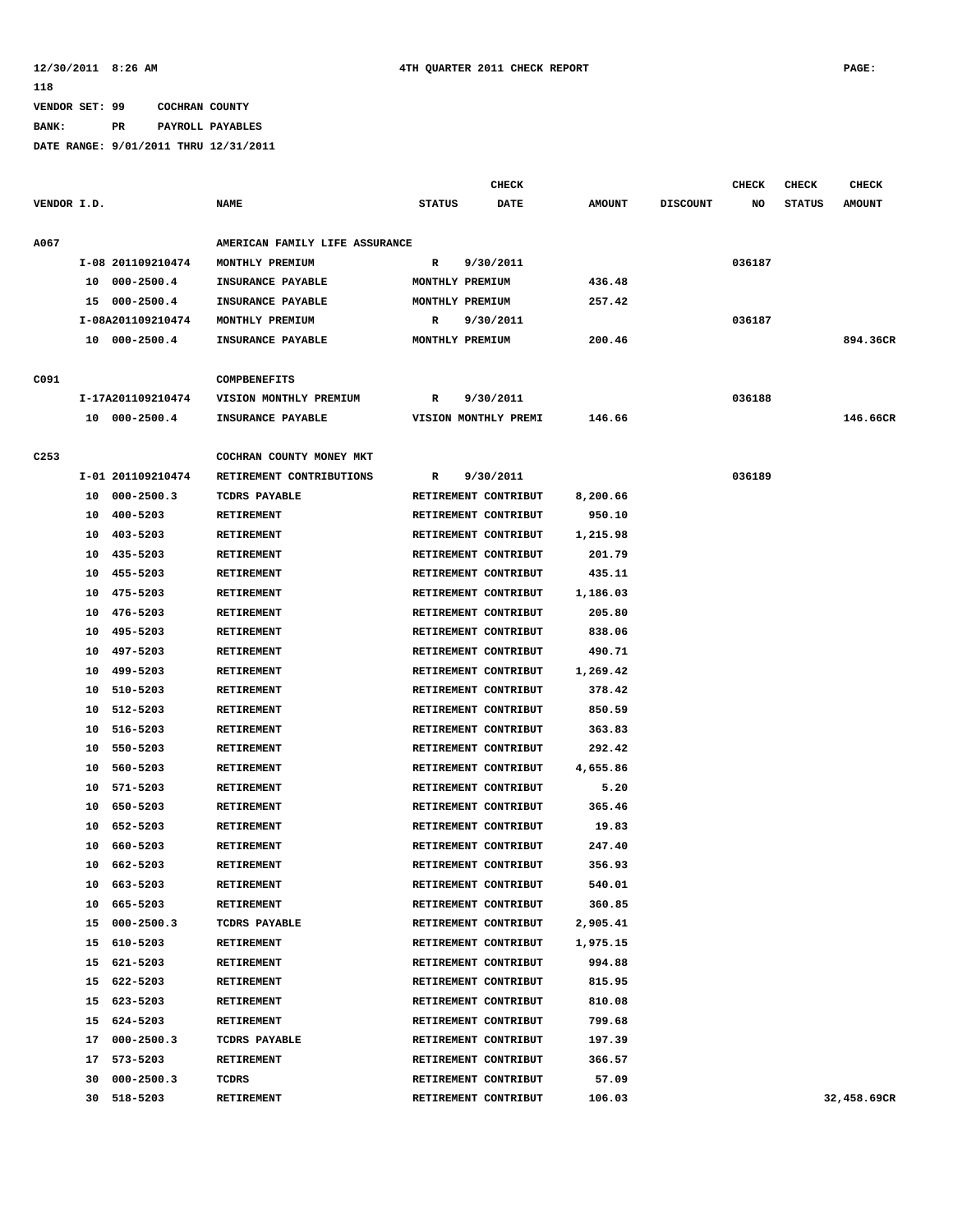## **VENDOR SET: 99 COCHRAN COUNTY BANK: PR PAYROLL PAYABLES**

|             |                      |                                | <b>CHECK</b>          |               |                 | CHECK  | <b>CHECK</b>  | <b>CHECK</b>  |
|-------------|----------------------|--------------------------------|-----------------------|---------------|-----------------|--------|---------------|---------------|
| VENDOR I.D. |                      | <b>NAME</b>                    | DATE<br><b>STATUS</b> | <b>AMOUNT</b> | <b>DISCOUNT</b> | NO     | <b>STATUS</b> | <b>AMOUNT</b> |
| C300        |                      | COCHRAN COUNTY SCHOOLS FEDERAL |                       |               |                 |        |               |               |
|             | I-18A201109210474    | MONTHLY PREMUIM                | 9/30/2011<br>R        |               |                 | 036190 |               |               |
|             | 10 000-2500.4        | INSURANCE PAYABLE              | MONTHLY PREMUIM       | 7,218.63      |                 |        |               |               |
|             | 000-2500.4<br>15     | INSURANCE PAYABLE              | MONTHLY PREMUIM       | 1,075.95      |                 |        |               |               |
|             | $000 - 2500.4$<br>30 | <b>AFLAC</b>                   | MONTHLY PREMUIM       | 160.05        |                 |        |               | 8,454.63CR    |
|             |                      |                                |                       |               |                 |        |               |               |
| N017        |                      | NATIONAL FARM LIFE             |                       |               |                 |        |               |               |
|             | I-05 201109210474    | NFL PREMIUM                    | 9/30/2011<br>R        |               |                 | 036191 |               |               |
|             | 10 000-2500.4        | INSURANCE PAYABLE              | NFL PREMIUM           | 287.47        |                 |        |               |               |
|             | 15 000-2500.4        | INSURANCE PAYABLE              | NFL PREMIUM           | 70.37         |                 |        |               |               |
|             | I-05A201109210474    | AFTER TAX PREM                 | 9/30/2011<br>R        |               |                 | 036191 |               |               |
|             | 10 000-2500.4        | INSURANCE PAYABLE              | AFTER TAX PREM        | 197.52        |                 |        |               |               |
|             | 15 000-2500.4        | INSURANCE PAYABLE              | AFTER TAX PREM        | 56.04         |                 |        |               | 611.40CR      |
| N060        |                      | NATIONWIDE RETIREMENT SOL      |                       |               |                 |        |               |               |
|             | I-04 201109210474    | DEFERRED COMP WITHHELD         | 9/30/2011<br>R        |               |                 | 036192 |               |               |
|             | 10 000-2500.7        | PEBSCO DEF COMP PAYABLE        | DEFERRED COMP WITHHE  | 2,674.29      |                 |        |               |               |
|             | 000-2500.7<br>15     | PEBSCO DEF COMP PAYABLE        | DEFERRED COMP WITHHE  | 1,206.71      |                 |        |               | 3,881.00CR    |
|             |                      |                                |                       |               |                 |        |               |               |
| N081        |                      | NATIONAL FAMILY CARE LIFE INSU |                       |               |                 |        |               |               |
|             | I-21 201109210474    | NATIONAL FAMILY CARE           | 9/30/2011<br>R        |               |                 | 036193 |               |               |
|             | 10 000-2500.4        | INSURANCE PAYABLE              | NATIONAL FAMILY CARE  | 228.00        |                 |        |               |               |
|             | 15 000-2500.4        | INSURANCE PAYABLE              | NATIONAL FAMILY CARE  | 6.90          |                 |        |               | 234.90CR      |
| 0029        |                      | OFFICE OF THE ATTORNEY GE      |                       |               |                 |        |               |               |
|             | I-CS 201109210474    | CAUSE#0578881431               | 9/30/2011<br>R        |               |                 | 036194 |               |               |
|             | 15 000-2500.8        | CHILD SUPPORT PAYABLE          | CAUSE#0578881431      | 146.00        |                 |        |               | 146.00CR      |
|             |                      |                                |                       |               |                 |        |               |               |
| P187        |                      | COCHRAN COUNTY PAYROLL TA      |                       |               |                 |        |               |               |
|             | I-T1 201109210474    | FEDERAL INCOME TAX W/H         | 9/30/2011<br>R        |               |                 | 036195 |               |               |
|             | 10 000-2500.1        | WITHHOLDING TAX PAYABLE        | FEDERAL INCOME TAX W  | 11,928.09     |                 |        |               |               |
|             | 000-2500.1<br>15     | WITHHOLDING TAX PAYABLE        | FEDERAL INCOME TAX W  | 2,770.52      |                 |        |               |               |
|             | 17 000-2500.1        | WITHHOLDING TAX PAYABLE        | FEDERAL INCOME TAX W  | 234.14        |                 |        |               |               |
|             | 30 000-2500.1        | FEDERAL WITHOLDING             | FEDERAL INCOME TAX W  | 82.23         |                 |        |               |               |
|             | I-T3 201109210474    | FICA TAX                       | R<br>9/30/2011        |               |                 | 036195 |               |               |
|             | 10 000-2500.2        | FICA PAYABLE                   | FICA TAX              | 4,999.83      |                 |        |               |               |
|             | 400-5201<br>10       | SOCIAL SECURITY                | FICA TAX              | 449.62        |                 |        |               |               |
|             | 403-5201<br>10       | SOCIAL SECURITY                | FICA TAX              | 567.16        |                 |        |               |               |
|             | 10<br>435-5201       | SOCIAL SECURITY                | FICA TAX              | 96.24         |                 |        |               |               |
|             | 455-5201<br>10       | SOCIAL SECURITY                | FICA TAX              | 207.51        |                 |        |               |               |
|             | 475-5201<br>10       | SOCIAL SECURITY                | FICA TAX              | 565.64        |                 |        |               |               |
|             | 10<br>476-5201       | SOCIAL SECURITY                | FICA TAX              | 98.15         |                 |        |               |               |
|             | 495-5201<br>10       | SOCIAL SECURITY                | FICA TAX              | 399.69        |                 |        |               |               |
|             | 497-5201<br>10       | SOCIAL SECURITY                | FICA TAX              | 234.03        |                 |        |               |               |
|             | 499-5201<br>10       | SOCIAL SECURITY                | FICA TAX              | 600.06        |                 |        |               |               |
|             | 510-5201<br>10       | SOCIAL SECURITY                | FICA TAX              | 177.17        |                 |        |               |               |
|             | 512-5201<br>10       | SOCIAL SECURITY                | FICA TAX              | 392.73        |                 |        |               |               |
|             | 10<br>516-5201       | SOCIAL SECURITY                | FICA TAX              | 177.30        |                 |        |               |               |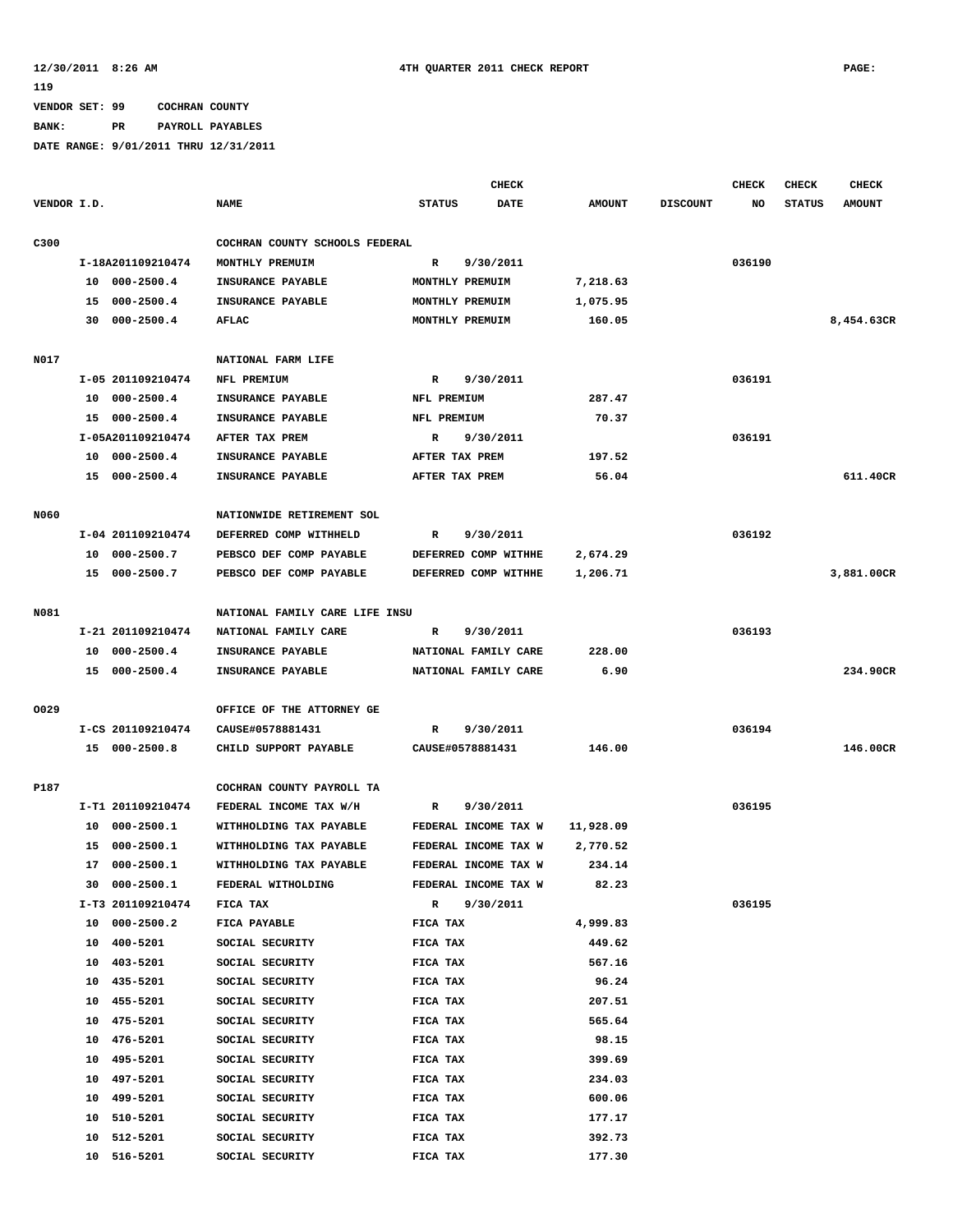### **120 VENDOR SET: 99 COCHRAN COUNTY BANK: PR PAYROLL PAYABLES**

|             |    |                   |                            |               |              | <b>CHECK</b> |               |                 | CHECK  | <b>CHECK</b>  | <b>CHECK</b>  |
|-------------|----|-------------------|----------------------------|---------------|--------------|--------------|---------------|-----------------|--------|---------------|---------------|
| VENDOR I.D. |    |                   | <b>NAME</b>                | <b>STATUS</b> |              | <b>DATE</b>  | <b>AMOUNT</b> | <b>DISCOUNT</b> | NO     | <b>STATUS</b> | <b>AMOUNT</b> |
| P187        |    |                   | COCHRAN COUNTY PAYROLLCONT |               |              |              |               |                 |        |               |               |
|             |    | I-T3 201109210474 | FICA TAX                   | R             |              | 9/30/2011    |               |                 | 036195 |               |               |
|             |    | 10 550-5201       | SOCIAL SECURITY            | FICA TAX      |              |              | 139.46        |                 |        |               |               |
|             | 10 | 560-5201          | SOCIAL SECURITY            | FICA TAX      |              |              | 2,202.97      |                 |        |               |               |
|             | 10 | 571-5201          | SOCIAL SECURITY            | FICA TAX      |              |              | 2.53          |                 |        |               |               |
|             | 10 | 650-5201          | SOCIAL SECURITY            | FICA TAX      |              |              | 189.06        |                 |        |               |               |
|             | 10 | 652-5201          | SOCIAL SECURITY            | FICA TAX      |              |              | 9.45          |                 |        |               |               |
|             | 10 | 660-5201          | SOCIAL SECURITY            | FICA TAX      |              |              | 120.55        |                 |        |               |               |
|             | 10 | 662-5201          | SOCIAL SECURITY            | FICA TAX      |              |              | 190.07        |                 |        |               |               |
|             | 10 | 663-5201          | SOCIAL SECURITY            | FICA TAX      |              |              | 257.54        |                 |        |               |               |
|             | 10 | 665-5201          | SOCIAL SECURITY            | FICA TAX      |              |              | 303.77        |                 |        |               |               |
|             | 15 | $000 - 2500.2$    | <b>FICA PAYABLE</b>        | FICA TAX      |              |              | 1,693.82      |                 |        |               |               |
|             |    | 15 610-5201       | SOCIAL SECURITY            | FICA TAX      |              |              | 937.68        |                 |        |               |               |
|             |    | 15 621-5201       | SOCIAL SECURITY            | FICA TAX      |              |              | 474.47        |                 |        |               |               |
|             |    | 15 622-5201       | SOCIAL SECURITY            | FICA TAX      |              |              | 383.56        |                 |        |               |               |
|             |    | 15 623-5201       | SOCIAL SECURITY            | FICA TAX      |              |              | 384.73        |                 |        |               |               |
|             | 15 | 624-5201          | SOCIAL SECURITY            | FICA TAX      |              |              | 319.96        |                 |        |               |               |
|             | 17 | $000 - 2500.2$    | FICA PAYABLE               | FICA TAX      |              |              | 120.67        |                 |        |               |               |
|             | 17 | 573-5201          | SOCIAL SECURITY            | FICA TAX      |              |              | 178.13        |                 |        |               |               |
|             | 30 | $000 - 2500.2$    | FICA                       | FICA TAX      |              |              | 35.00         |                 |        |               |               |
|             | 30 | 518-5201          | SOCIAL SECURITY            | FICA TAX      |              |              | 51.67         |                 |        |               |               |
|             |    | I-T4 201109210474 | MEDICARE TAX               | R             |              | 9/30/2011    |               |                 | 036195 |               |               |
|             | 10 | $000 - 2500.2$    | FICA PAYABLE               |               | MEDICARE TAX |              | 1,726.15      |                 |        |               |               |
|             | 10 | 400-5201          | SOCIAL SECURITY            |               | MEDICARE TAX |              | 105.15        |                 |        |               |               |
|             |    | 10 403-5201       | SOCIAL SECURITY            |               | MEDICARE TAX |              | 132.64        |                 |        |               |               |
|             |    | 10 435-5201       | SOCIAL SECURITY            |               | MEDICARE TAX |              | 22.51         |                 |        |               |               |
|             |    | 10 455-5201       | SOCIAL SECURITY            |               | MEDICARE TAX |              | 48.53         |                 |        |               |               |
|             | 10 | 475-5201          | SOCIAL SECURITY            |               | MEDICARE TAX |              | 132.29        |                 |        |               |               |
|             | 10 | 476-5201          | SOCIAL SECURITY            |               | MEDICARE TAX |              | 22.96         |                 |        |               |               |
|             | 10 | 495-5201          | SOCIAL SECURITY            |               | MEDICARE TAX |              | 93.48         |                 |        |               |               |
|             | 10 | 497-5201          | SOCIAL SECURITY            |               | MEDICARE TAX |              | 54.74         |                 |        |               |               |
|             | 10 | 499-5201          | SOCIAL SECURITY            |               | MEDICARE TAX |              | 140.34        |                 |        |               |               |
|             | 10 | 510-5201          | SOCIAL SECURITY            |               | MEDICARE TAX |              | 41.44         |                 |        |               |               |
|             |    | 10 512-5201       | SOCIAL SECURITY            |               | MEDICARE TAX |              | 91.85         |                 |        |               |               |
|             | 10 | 516-5201          | SOCIAL SECURITY            |               | MEDICARE TAX |              | 41.46         |                 |        |               |               |
|             | 10 | 550-5201          | SOCIAL SECURITY            |               | MEDICARE TAX |              | 32.62         |                 |        |               |               |
|             |    | 10 560-5201       | SOCIAL SECURITY            |               | MEDICARE TAX |              | 515.20        |                 |        |               |               |
|             | 10 | 571-5201          | SOCIAL SECURITY            |               | MEDICARE TAX |              | 0.59          |                 |        |               |               |
|             | 10 | 650-5201          | SOCIAL SECURITY            |               | MEDICARE TAX |              | 44.21         |                 |        |               |               |
|             | 10 | 652-5201          | SOCIAL SECURITY            |               | MEDICARE TAX |              | 2.21          |                 |        |               |               |
|             | 10 | 660-5201          | SOCIAL SECURITY            |               | MEDICARE TAX |              | 28.20         |                 |        |               |               |
|             | 10 | 662-5201          | SOCIAL SECURITY            |               | MEDICARE TAX |              | 44.46         |                 |        |               |               |
|             |    | 10 663-5201       | SOCIAL SECURITY            |               | MEDICARE TAX |              | 60.23         |                 |        |               |               |
|             |    | 10 665-5201       | SOCIAL SECURITY            |               | MEDICARE TAX |              | 71.04         |                 |        |               |               |
|             |    | 15 000-2500.2     | FICA PAYABLE               |               | MEDICARE TAX |              | 584.77        |                 |        |               |               |
|             |    | 15 610-5201       | SOCIAL SECURITY            |               | MEDICARE TAX |              | 219.30        |                 |        |               |               |
|             | 15 | 621-5201          | SOCIAL SECURITY            |               | MEDICARE TAX |              | 110.96        |                 |        |               |               |
|             |    | 15 622-5201       | SOCIAL SECURITY            |               | MEDICARE TAX |              | 89.70         |                 |        |               |               |
|             |    |                   |                            |               |              |              |               |                 |        |               |               |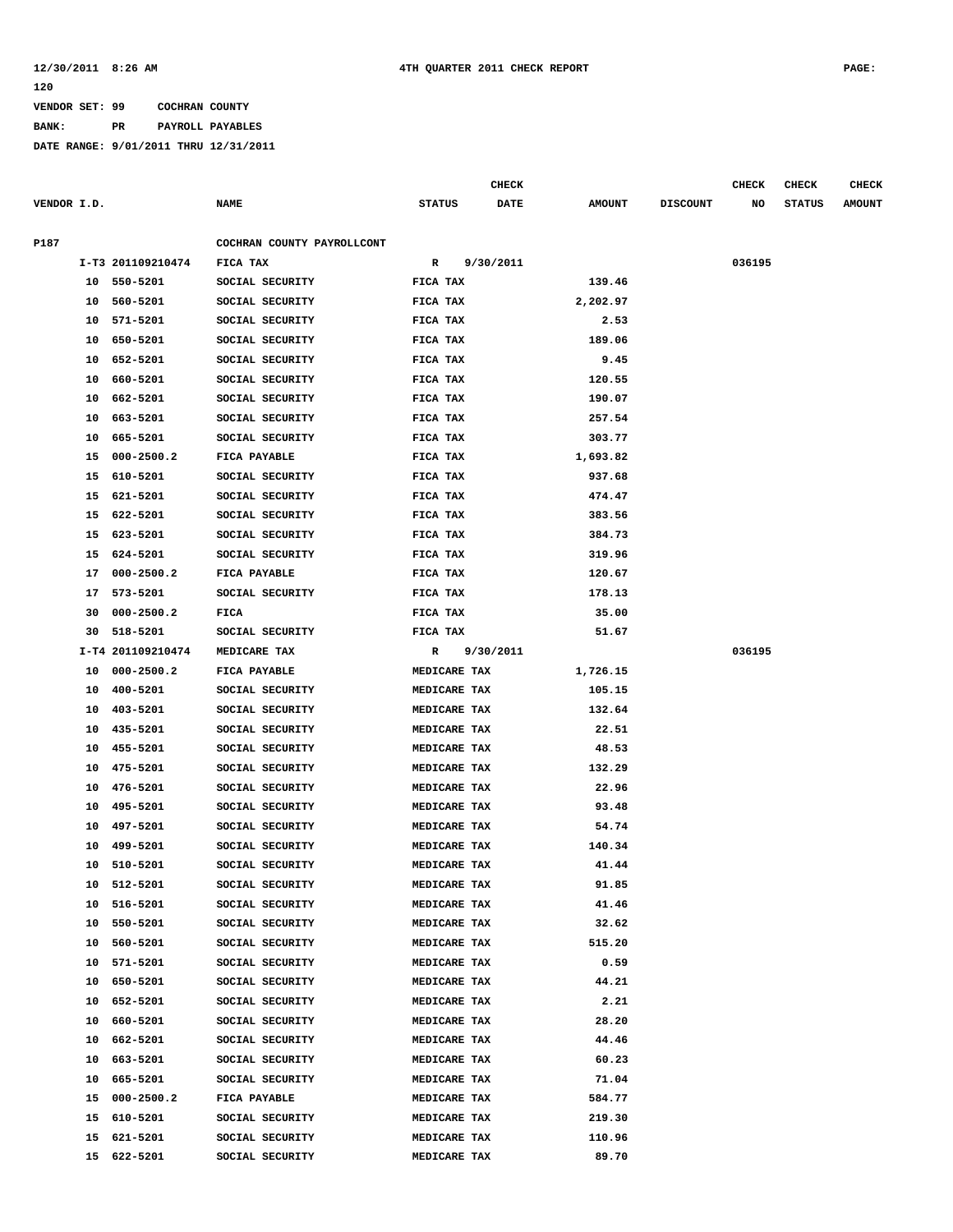### **121 VENDOR SET: 99 COCHRAN COUNTY BANK: PR PAYROLL PAYABLES DATE RANGE: 9/01/2011 THRU 12/31/2011**

|             |    |                   |                            |               | <b>CHECK</b>             |               |                 | CHECK  | <b>CHECK</b>  | <b>CHECK</b>  |
|-------------|----|-------------------|----------------------------|---------------|--------------------------|---------------|-----------------|--------|---------------|---------------|
| VENDOR I.D. |    |                   | <b>NAME</b>                | <b>STATUS</b> | <b>DATE</b>              | <b>AMOUNT</b> | <b>DISCOUNT</b> | NO     | <b>STATUS</b> | <b>AMOUNT</b> |
|             |    |                   |                            |               |                          |               |                 |        |               |               |
| P187        |    |                   | COCHRAN COUNTY PAYROLLCONT |               |                          |               |                 |        |               |               |
|             |    | I-T4 201109210474 | MEDICARE TAX               | R             | 9/30/2011                |               |                 | 036195 |               |               |
|             |    | 15 623-5201       | SOCIAL SECURITY            | MEDICARE TAX  |                          | 89.98         |                 |        |               |               |
|             |    | 15 624-5201       | SOCIAL SECURITY            | MEDICARE TAX  |                          | 74.83         |                 |        |               |               |
|             | 17 | $000 - 2500.2$    | FICA PAYABLE               | MEDICARE TAX  |                          | 41.66         |                 |        |               |               |
|             | 17 | 573-5201          | SOCIAL SECURITY            | MEDICARE TAX  |                          | 41.66         |                 |        |               |               |
|             | 30 | $000 - 2500.2$    | FICA                       | MEDICARE TAX  |                          | 12.08         |                 |        |               |               |
|             | 30 | 518-5201          | SOCIAL SECURITY            | MEDICARE TAX  |                          | 12.08         |                 |        |               | 36,704.52CR   |
|             |    |                   |                            |               |                          |               |                 |        |               |               |
| T218        |    |                   | TEXAS ASS'N OF COUNTIES    |               |                          |               |                 |        |               |               |
|             |    | I-11 201109210474 | EMPLOYEE PREMIUMS          | R             | 9/30/2011                |               |                 | 036196 |               |               |
|             | 10 | 400-5202          | GROUP INSURANCE            |               | <b>EMPLOYEE PREMIUMS</b> | 1,400.84      |                 |        |               |               |
|             | 10 | 403-5202          | <b>GROUP INSURANCE</b>     |               | <b>EMPLOYEE PREMIUMS</b> | 2,275.83      |                 |        |               |               |
|             | 10 | 455-5202          | GROUP INSURANCE            |               | EMPLOYEE PREMIUMS        | 758.61        |                 |        |               |               |
|             | 10 | 475-5202          | <b>GROUP INSURANCE</b>     |               | EMPLOYEE PREMIUMS        | 1,517.22      |                 |        |               |               |
|             | 10 | 495-5202          | <b>GROUP INSURANCE</b>     |               | EMPLOYEE PREMIUMS        | 1,517.22      |                 |        |               |               |
|             | 10 | 497-5202          | GROUP INSURANCE            |               | EMPLOYEE PREMIUMS        | 758.61        |                 |        |               |               |
|             | 10 | 499-5202          | GROUP INSURANCE            |               | EMPLOYEE PREMIUMS        | 2,275.83      |                 |        |               |               |
|             | 10 | 510-5202          | <b>GROUP INSURANCE</b>     |               | EMPLOYEE PREMIUMS        | 758.61        |                 |        |               |               |
|             | 10 | 512-5202          | GROUP INSURANCE            |               | EMPLOYEE PREMIUMS        | 2,275.83      |                 |        |               |               |
|             | 10 | 516-5202          | GROUP INSURANCE [50%]      |               | EMPLOYEE PREMIUMS        | 769.76        |                 |        |               |               |
|             | 10 | 550-5202          | GROUP INSURANCE            |               | EMPLOYEE PREMIUMS        | 758.61        |                 |        |               |               |
|             | 10 | 560-5202          | GROUP INSURANCE            |               | EMPLOYEE PREMIUMS        | 8,344.71      |                 |        |               |               |
|             | 10 | 571-5202          | GROUP INSURANCE            |               | EMPLOYEE PREMIUMS        | 10.61         |                 |        |               |               |
|             | 10 | 650-5202          | <b>GROUP INSURANCE</b>     |               | EMPLOYEE PREMIUMS        | 796.54        |                 |        |               |               |
|             | 10 | 652-5202          | GROUP INSURANCE            |               | EMPLOYEE PREMIUMS        | 37.93         |                 |        |               |               |
|             | 10 | 660-5202          | GROUP INSURANCE [35%]      |               | EMPLOYEE PREMIUMS        | 523.22        |                 |        |               |               |
|             | 10 | 662-5202          | GROUP INSURANCE            |               | EMPLOYEE PREMIUMS        | 682.75        |                 |        |               |               |
|             | 10 | 663-5202          | GROUP INSURANCE            |               | EMPLOYEE PREMIUMS        | 758.61        |                 |        |               |               |
|             | 10 | 665-5202          | GROUP INSURANCE            |               | EMPLOYEE PREMIUMS        | 758.61        |                 |        |               |               |
|             | 15 | 610-5202          | <b>GROUP INSURANCE</b>     |               | EMPLOYEE PREMIUMS        | 3,150.82      |                 |        |               |               |
|             | 15 | 621-5202          | GROUP INSURANCE            |               | EMPLOYEE PREMIUMS        | 1,517.22      |                 |        |               |               |
|             | 15 | 622-5202          | GROUP INSURANCE            |               | EMPLOYEE PREMIUMS        | 1,517.22      |                 |        |               |               |
|             |    | 15 623-5202       | GROUP INSURANCE            |               | EMPLOYEE PREMIUMS        | 1,517.22      |                 |        |               |               |
|             |    | 15 624-5202       | <b>GROUP INSURANCE</b>     |               | EMPLOYEE PREMIUMS        | 1,517.22      |                 |        |               |               |
|             | 17 | 573-5202          | GROUP HEALTH INSURANCE     |               | <b>EMPLOYEE PREMIUMS</b> | 748.00        |                 |        |               |               |
|             | 30 | 518-5202          | GROUP INSURANCE [15%]      |               | EMPLOYEE PREMIUMS        | 224.24        |                 |        |               |               |
|             |    | I-12 201109210474 | GROUP LIFE INSURANCE       | R             | 9/30/2011                |               |                 | 036196 |               |               |
|             |    | 10 400-5202       | GROUP INSURANCE            |               | GROUP LIFE INSURANCE     | 7.29          |                 |        |               |               |
|             |    | 10 403-5202       | GROUP INSURANCE            |               | GROUP LIFE INSURANCE     | 11.85         |                 |        |               |               |
|             |    | 10 455-5202       | GROUP INSURANCE            |               | GROUP LIFE INSURANCE     | 3.95          |                 |        |               |               |
|             | 10 | 475-5202          | GROUP INSURANCE            |               | GROUP LIFE INSURANCE     | 7.90          |                 |        |               |               |
|             | 10 | 495-5202          | GROUP INSURANCE            |               | GROUP LIFE INSURANCE     | 7.90          |                 |        |               |               |
|             |    | 10 497-5202       | GROUP INSURANCE            |               | GROUP LIFE INSURANCE     | 3.95          |                 |        |               |               |
|             | 10 | 499-5202          | GROUP INSURANCE            |               | GROUP LIFE INSURANCE     | 11.85         |                 |        |               |               |
|             | 10 | 510-5202          | GROUP INSURANCE            |               | GROUP LIFE INSURANCE     | 3.95          |                 |        |               |               |
|             | 10 | 512-5202          | GROUP INSURANCE            |               | GROUP LIFE INSURANCE     | 11.85         |                 |        |               |               |
|             |    | 10 516-5202       | GROUP INSURANCE [50%]      |               | GROUP LIFE INSURANCE     | 4.02          |                 |        |               |               |
|             |    |                   |                            |               |                          |               |                 |        |               |               |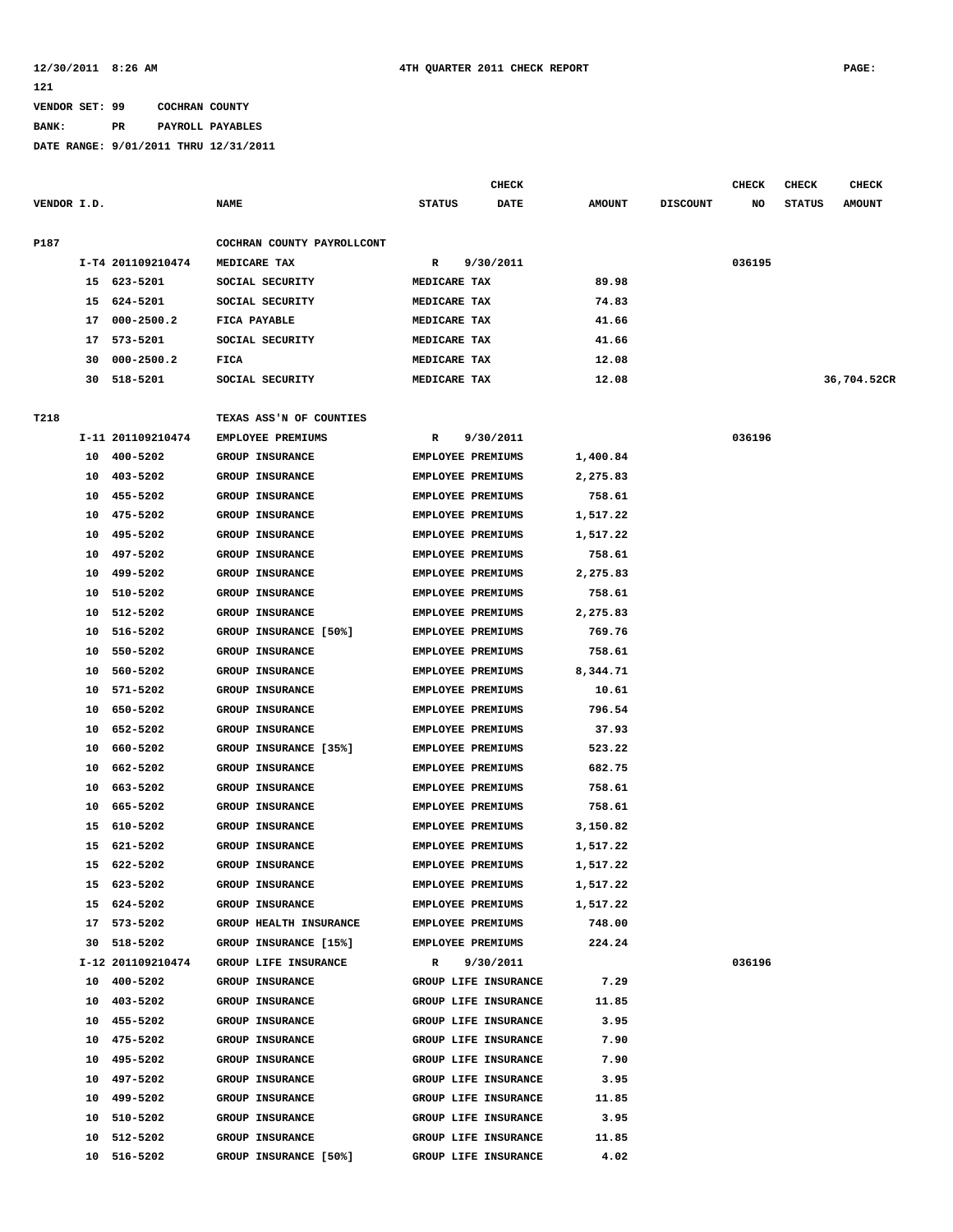## **122 VENDOR SET: 99 COCHRAN COUNTY BANK: PR PAYROLL PAYABLES**

| VENDOR I.D.<br><b>NAME</b><br><b>STATUS</b><br><b>DATE</b><br><b>AMOUNT</b><br><b>DISCOUNT</b><br>NO<br><b>STATUS</b><br><b>AMOUNT</b><br>TEXAS ASS'N OF COUNTIECONT<br>I-12 201109210474<br>GROUP LIFE INSURANCE<br>9/30/2011<br>036196<br>R<br>10 550-5202<br><b>GROUP INSURANCE</b><br>GROUP LIFE INSURANCE<br>3.95<br>560-5202<br>GROUP INSURANCE<br>10<br>GROUP LIFE INSURANCE<br>41.49<br>10 571-5202<br>GROUP INSURANCE<br>GROUP LIFE INSURANCE<br>0.06<br>10 650-5202<br>GROUP INSURANCE<br>GROUP LIFE INSURANCE<br>4.15<br><b>GROUP INSURANCE</b><br>652-5202<br>GROUP LIFE INSURANCE<br>0.19<br>10<br>660-5202<br>GROUP INSURANCE [35%]<br>GROUP LIFE INSURANCE<br>2.72<br>10<br>662-5202<br>10<br><b>GROUP INSURANCE</b><br>GROUP LIFE INSURANCE<br>3.56<br>10<br>663-5202<br><b>GROUP INSURANCE</b><br>GROUP LIFE INSURANCE<br>3.95<br>665-5202<br>10<br>GROUP INSURANCE<br>GROUP LIFE INSURANCE<br>3.95<br>15 610-5202<br>GROUP INSURANCE<br>GROUP LIFE INSURANCE<br>12.66<br>621-5202<br><b>GROUP INSURANCE</b><br>7.90<br>15<br>GROUP LIFE INSURANCE<br>622-5202<br><b>GROUP INSURANCE</b><br>GROUP LIFE INSURANCE<br>7.90<br>15<br>623-5202<br><b>GROUP INSURANCE</b><br>GROUP LIFE INSURANCE<br>7.90<br>15<br>7.90<br>15<br>624-5202<br><b>GROUP INSURANCE</b><br>GROUP LIFE INSURANCE<br>17 573-5202<br><b>GROUP HEALTH INSURANCE</b><br>GROUP LIFE INSURANCE<br>3.89<br>518-5202<br>GROUP INSURANCE [15%]<br>GROUP LIFE INSURANCE<br>1.16<br>30<br>036196<br>I-15 201109210474<br>DEPENDENT HEALTH PREM WITHHELD<br>R<br>9/30/2011<br>15 000-2500.4<br>INSURANCE PAYABLE<br>841.84<br>38,201.57CR<br>DEPENDENT HEALTH PRE<br>T266<br>TREASURER OF VIRGINIA<br>I-CJS201109210474<br>CASE ID#0003452040<br>9/30/2011<br>036197<br>R<br>10 000-2500.8<br>CHILD SUPPORT PAYABLE<br>CASE ID#0003452040<br>566.37<br>566.37CR<br>COCHRAN COUNTY MONEY MKT<br>I-201109210475<br>NON-DEPT SUPP DEATH<br>9/30/2011<br>036198<br>R<br>10 409-5207<br>1,330.81CR<br>SUPPLEMENTAL DEATH BENEFITS<br>SUPP DEATH SEPT 2011<br>1,330.81<br>AMERICAN FAMILY LIFE ASSURANCE<br>I-08 201110240476<br>036345<br>MONTHLY PREMIUM<br>10/31/2011<br>R<br>$000 - 2500.4$<br>INSURANCE PAYABLE<br>MONTHLY PREMIUM<br>436.48<br>10<br>15 000-2500.4<br>INSURANCE PAYABLE<br>MONTHLY PREMIUM<br>257.42<br>I-08A201110240476<br>MONTHLY PREMIUM<br>10/31/2011<br>036345<br>R<br>10 000-2500.4<br>200.46<br>894.36CR<br>INSURANCE PAYABLE<br>MONTHLY PREMIUM<br><b>COMPBENEFITS</b><br>036346<br>I-17A201110240476<br>VISION MONTHLY PREMIUM<br>R 10/31/2011<br>10 000-2500.4<br>VISION MONTHLY PREMI<br>146.66<br>146.66CR<br>INSURANCE PAYABLE<br>C <sub>253</sub><br>COCHRAN COUNTY MONEY MKT<br>RETIREMENT CONTRIBUTIONS<br>036347<br>I-01 201110240476<br>R 10/31/2011<br>10 000-2500.3<br>TCDRS PAYABLE<br>RETIREMENT CONTRIBUT<br>8,130.26<br>10 400-5203<br>RETIREMENT<br>RETIREMENT CONTRIBUT<br>950.10<br>10 403-5203<br>RETIREMENT<br>RETIREMENT CONTRIBUT<br>1,207.86<br>10 435-5203<br>RETIREMENT<br>RETIREMENT CONTRIBUT<br>201.79<br>10 455-5203<br>435.11<br>RETIREMENT<br>RETIREMENT CONTRIBUT |                  |             |            | <b>CHECK</b> |  |          |  | <b>CHECK</b> | <b>CHECK</b> | <b>CHECK</b> |
|--------------------------------------------------------------------------------------------------------------------------------------------------------------------------------------------------------------------------------------------------------------------------------------------------------------------------------------------------------------------------------------------------------------------------------------------------------------------------------------------------------------------------------------------------------------------------------------------------------------------------------------------------------------------------------------------------------------------------------------------------------------------------------------------------------------------------------------------------------------------------------------------------------------------------------------------------------------------------------------------------------------------------------------------------------------------------------------------------------------------------------------------------------------------------------------------------------------------------------------------------------------------------------------------------------------------------------------------------------------------------------------------------------------------------------------------------------------------------------------------------------------------------------------------------------------------------------------------------------------------------------------------------------------------------------------------------------------------------------------------------------------------------------------------------------------------------------------------------------------------------------------------------------------------------------------------------------------------------------------------------------------------------------------------------------------------------------------------------------------------------------------------------------------------------------------------------------------------------------------------------------------------------------------------------------------------------------------------------------------------------------------------------------------------------------------------------------------------------------------------------------------------------------------------------------------------------------------------------------------------------------------------------------------------------------------------------------------------------------------------------------------------------------------------------------------------------------------------------------------------------------------------------------------------------------------------------------------------------------------------------------------------------------------------------------------------------------------------------------|------------------|-------------|------------|--------------|--|----------|--|--------------|--------------|--------------|
|                                                                                                                                                                                                                                                                                                                                                                                                                                                                                                                                                                                                                                                                                                                                                                                                                                                                                                                                                                                                                                                                                                                                                                                                                                                                                                                                                                                                                                                                                                                                                                                                                                                                                                                                                                                                                                                                                                                                                                                                                                                                                                                                                                                                                                                                                                                                                                                                                                                                                                                                                                                                                                                                                                                                                                                                                                                                                                                                                                                                                                                                                                        |                  |             |            |              |  |          |  |              |              |              |
|                                                                                                                                                                                                                                                                                                                                                                                                                                                                                                                                                                                                                                                                                                                                                                                                                                                                                                                                                                                                                                                                                                                                                                                                                                                                                                                                                                                                                                                                                                                                                                                                                                                                                                                                                                                                                                                                                                                                                                                                                                                                                                                                                                                                                                                                                                                                                                                                                                                                                                                                                                                                                                                                                                                                                                                                                                                                                                                                                                                                                                                                                                        |                  |             |            |              |  |          |  |              |              |              |
|                                                                                                                                                                                                                                                                                                                                                                                                                                                                                                                                                                                                                                                                                                                                                                                                                                                                                                                                                                                                                                                                                                                                                                                                                                                                                                                                                                                                                                                                                                                                                                                                                                                                                                                                                                                                                                                                                                                                                                                                                                                                                                                                                                                                                                                                                                                                                                                                                                                                                                                                                                                                                                                                                                                                                                                                                                                                                                                                                                                                                                                                                                        | T218             |             |            |              |  |          |  |              |              |              |
|                                                                                                                                                                                                                                                                                                                                                                                                                                                                                                                                                                                                                                                                                                                                                                                                                                                                                                                                                                                                                                                                                                                                                                                                                                                                                                                                                                                                                                                                                                                                                                                                                                                                                                                                                                                                                                                                                                                                                                                                                                                                                                                                                                                                                                                                                                                                                                                                                                                                                                                                                                                                                                                                                                                                                                                                                                                                                                                                                                                                                                                                                                        |                  |             |            |              |  |          |  |              |              |              |
|                                                                                                                                                                                                                                                                                                                                                                                                                                                                                                                                                                                                                                                                                                                                                                                                                                                                                                                                                                                                                                                                                                                                                                                                                                                                                                                                                                                                                                                                                                                                                                                                                                                                                                                                                                                                                                                                                                                                                                                                                                                                                                                                                                                                                                                                                                                                                                                                                                                                                                                                                                                                                                                                                                                                                                                                                                                                                                                                                                                                                                                                                                        |                  |             |            |              |  |          |  |              |              |              |
|                                                                                                                                                                                                                                                                                                                                                                                                                                                                                                                                                                                                                                                                                                                                                                                                                                                                                                                                                                                                                                                                                                                                                                                                                                                                                                                                                                                                                                                                                                                                                                                                                                                                                                                                                                                                                                                                                                                                                                                                                                                                                                                                                                                                                                                                                                                                                                                                                                                                                                                                                                                                                                                                                                                                                                                                                                                                                                                                                                                                                                                                                                        |                  |             |            |              |  |          |  |              |              |              |
|                                                                                                                                                                                                                                                                                                                                                                                                                                                                                                                                                                                                                                                                                                                                                                                                                                                                                                                                                                                                                                                                                                                                                                                                                                                                                                                                                                                                                                                                                                                                                                                                                                                                                                                                                                                                                                                                                                                                                                                                                                                                                                                                                                                                                                                                                                                                                                                                                                                                                                                                                                                                                                                                                                                                                                                                                                                                                                                                                                                                                                                                                                        |                  |             |            |              |  |          |  |              |              |              |
|                                                                                                                                                                                                                                                                                                                                                                                                                                                                                                                                                                                                                                                                                                                                                                                                                                                                                                                                                                                                                                                                                                                                                                                                                                                                                                                                                                                                                                                                                                                                                                                                                                                                                                                                                                                                                                                                                                                                                                                                                                                                                                                                                                                                                                                                                                                                                                                                                                                                                                                                                                                                                                                                                                                                                                                                                                                                                                                                                                                                                                                                                                        |                  |             |            |              |  |          |  |              |              |              |
|                                                                                                                                                                                                                                                                                                                                                                                                                                                                                                                                                                                                                                                                                                                                                                                                                                                                                                                                                                                                                                                                                                                                                                                                                                                                                                                                                                                                                                                                                                                                                                                                                                                                                                                                                                                                                                                                                                                                                                                                                                                                                                                                                                                                                                                                                                                                                                                                                                                                                                                                                                                                                                                                                                                                                                                                                                                                                                                                                                                                                                                                                                        |                  |             |            |              |  |          |  |              |              |              |
|                                                                                                                                                                                                                                                                                                                                                                                                                                                                                                                                                                                                                                                                                                                                                                                                                                                                                                                                                                                                                                                                                                                                                                                                                                                                                                                                                                                                                                                                                                                                                                                                                                                                                                                                                                                                                                                                                                                                                                                                                                                                                                                                                                                                                                                                                                                                                                                                                                                                                                                                                                                                                                                                                                                                                                                                                                                                                                                                                                                                                                                                                                        |                  |             |            |              |  |          |  |              |              |              |
|                                                                                                                                                                                                                                                                                                                                                                                                                                                                                                                                                                                                                                                                                                                                                                                                                                                                                                                                                                                                                                                                                                                                                                                                                                                                                                                                                                                                                                                                                                                                                                                                                                                                                                                                                                                                                                                                                                                                                                                                                                                                                                                                                                                                                                                                                                                                                                                                                                                                                                                                                                                                                                                                                                                                                                                                                                                                                                                                                                                                                                                                                                        |                  |             |            |              |  |          |  |              |              |              |
|                                                                                                                                                                                                                                                                                                                                                                                                                                                                                                                                                                                                                                                                                                                                                                                                                                                                                                                                                                                                                                                                                                                                                                                                                                                                                                                                                                                                                                                                                                                                                                                                                                                                                                                                                                                                                                                                                                                                                                                                                                                                                                                                                                                                                                                                                                                                                                                                                                                                                                                                                                                                                                                                                                                                                                                                                                                                                                                                                                                                                                                                                                        |                  |             |            |              |  |          |  |              |              |              |
|                                                                                                                                                                                                                                                                                                                                                                                                                                                                                                                                                                                                                                                                                                                                                                                                                                                                                                                                                                                                                                                                                                                                                                                                                                                                                                                                                                                                                                                                                                                                                                                                                                                                                                                                                                                                                                                                                                                                                                                                                                                                                                                                                                                                                                                                                                                                                                                                                                                                                                                                                                                                                                                                                                                                                                                                                                                                                                                                                                                                                                                                                                        |                  |             |            |              |  |          |  |              |              |              |
|                                                                                                                                                                                                                                                                                                                                                                                                                                                                                                                                                                                                                                                                                                                                                                                                                                                                                                                                                                                                                                                                                                                                                                                                                                                                                                                                                                                                                                                                                                                                                                                                                                                                                                                                                                                                                                                                                                                                                                                                                                                                                                                                                                                                                                                                                                                                                                                                                                                                                                                                                                                                                                                                                                                                                                                                                                                                                                                                                                                                                                                                                                        |                  |             |            |              |  |          |  |              |              |              |
|                                                                                                                                                                                                                                                                                                                                                                                                                                                                                                                                                                                                                                                                                                                                                                                                                                                                                                                                                                                                                                                                                                                                                                                                                                                                                                                                                                                                                                                                                                                                                                                                                                                                                                                                                                                                                                                                                                                                                                                                                                                                                                                                                                                                                                                                                                                                                                                                                                                                                                                                                                                                                                                                                                                                                                                                                                                                                                                                                                                                                                                                                                        |                  |             |            |              |  |          |  |              |              |              |
|                                                                                                                                                                                                                                                                                                                                                                                                                                                                                                                                                                                                                                                                                                                                                                                                                                                                                                                                                                                                                                                                                                                                                                                                                                                                                                                                                                                                                                                                                                                                                                                                                                                                                                                                                                                                                                                                                                                                                                                                                                                                                                                                                                                                                                                                                                                                                                                                                                                                                                                                                                                                                                                                                                                                                                                                                                                                                                                                                                                                                                                                                                        |                  |             |            |              |  |          |  |              |              |              |
|                                                                                                                                                                                                                                                                                                                                                                                                                                                                                                                                                                                                                                                                                                                                                                                                                                                                                                                                                                                                                                                                                                                                                                                                                                                                                                                                                                                                                                                                                                                                                                                                                                                                                                                                                                                                                                                                                                                                                                                                                                                                                                                                                                                                                                                                                                                                                                                                                                                                                                                                                                                                                                                                                                                                                                                                                                                                                                                                                                                                                                                                                                        |                  |             |            |              |  |          |  |              |              |              |
|                                                                                                                                                                                                                                                                                                                                                                                                                                                                                                                                                                                                                                                                                                                                                                                                                                                                                                                                                                                                                                                                                                                                                                                                                                                                                                                                                                                                                                                                                                                                                                                                                                                                                                                                                                                                                                                                                                                                                                                                                                                                                                                                                                                                                                                                                                                                                                                                                                                                                                                                                                                                                                                                                                                                                                                                                                                                                                                                                                                                                                                                                                        |                  |             |            |              |  |          |  |              |              |              |
|                                                                                                                                                                                                                                                                                                                                                                                                                                                                                                                                                                                                                                                                                                                                                                                                                                                                                                                                                                                                                                                                                                                                                                                                                                                                                                                                                                                                                                                                                                                                                                                                                                                                                                                                                                                                                                                                                                                                                                                                                                                                                                                                                                                                                                                                                                                                                                                                                                                                                                                                                                                                                                                                                                                                                                                                                                                                                                                                                                                                                                                                                                        |                  |             |            |              |  |          |  |              |              |              |
|                                                                                                                                                                                                                                                                                                                                                                                                                                                                                                                                                                                                                                                                                                                                                                                                                                                                                                                                                                                                                                                                                                                                                                                                                                                                                                                                                                                                                                                                                                                                                                                                                                                                                                                                                                                                                                                                                                                                                                                                                                                                                                                                                                                                                                                                                                                                                                                                                                                                                                                                                                                                                                                                                                                                                                                                                                                                                                                                                                                                                                                                                                        |                  |             |            |              |  |          |  |              |              |              |
|                                                                                                                                                                                                                                                                                                                                                                                                                                                                                                                                                                                                                                                                                                                                                                                                                                                                                                                                                                                                                                                                                                                                                                                                                                                                                                                                                                                                                                                                                                                                                                                                                                                                                                                                                                                                                                                                                                                                                                                                                                                                                                                                                                                                                                                                                                                                                                                                                                                                                                                                                                                                                                                                                                                                                                                                                                                                                                                                                                                                                                                                                                        |                  |             |            |              |  |          |  |              |              |              |
|                                                                                                                                                                                                                                                                                                                                                                                                                                                                                                                                                                                                                                                                                                                                                                                                                                                                                                                                                                                                                                                                                                                                                                                                                                                                                                                                                                                                                                                                                                                                                                                                                                                                                                                                                                                                                                                                                                                                                                                                                                                                                                                                                                                                                                                                                                                                                                                                                                                                                                                                                                                                                                                                                                                                                                                                                                                                                                                                                                                                                                                                                                        |                  |             |            |              |  |          |  |              |              |              |
|                                                                                                                                                                                                                                                                                                                                                                                                                                                                                                                                                                                                                                                                                                                                                                                                                                                                                                                                                                                                                                                                                                                                                                                                                                                                                                                                                                                                                                                                                                                                                                                                                                                                                                                                                                                                                                                                                                                                                                                                                                                                                                                                                                                                                                                                                                                                                                                                                                                                                                                                                                                                                                                                                                                                                                                                                                                                                                                                                                                                                                                                                                        |                  |             |            |              |  |          |  |              |              |              |
|                                                                                                                                                                                                                                                                                                                                                                                                                                                                                                                                                                                                                                                                                                                                                                                                                                                                                                                                                                                                                                                                                                                                                                                                                                                                                                                                                                                                                                                                                                                                                                                                                                                                                                                                                                                                                                                                                                                                                                                                                                                                                                                                                                                                                                                                                                                                                                                                                                                                                                                                                                                                                                                                                                                                                                                                                                                                                                                                                                                                                                                                                                        |                  |             |            |              |  |          |  |              |              |              |
|                                                                                                                                                                                                                                                                                                                                                                                                                                                                                                                                                                                                                                                                                                                                                                                                                                                                                                                                                                                                                                                                                                                                                                                                                                                                                                                                                                                                                                                                                                                                                                                                                                                                                                                                                                                                                                                                                                                                                                                                                                                                                                                                                                                                                                                                                                                                                                                                                                                                                                                                                                                                                                                                                                                                                                                                                                                                                                                                                                                                                                                                                                        |                  |             |            |              |  |          |  |              |              |              |
|                                                                                                                                                                                                                                                                                                                                                                                                                                                                                                                                                                                                                                                                                                                                                                                                                                                                                                                                                                                                                                                                                                                                                                                                                                                                                                                                                                                                                                                                                                                                                                                                                                                                                                                                                                                                                                                                                                                                                                                                                                                                                                                                                                                                                                                                                                                                                                                                                                                                                                                                                                                                                                                                                                                                                                                                                                                                                                                                                                                                                                                                                                        |                  |             |            |              |  |          |  |              |              |              |
|                                                                                                                                                                                                                                                                                                                                                                                                                                                                                                                                                                                                                                                                                                                                                                                                                                                                                                                                                                                                                                                                                                                                                                                                                                                                                                                                                                                                                                                                                                                                                                                                                                                                                                                                                                                                                                                                                                                                                                                                                                                                                                                                                                                                                                                                                                                                                                                                                                                                                                                                                                                                                                                                                                                                                                                                                                                                                                                                                                                                                                                                                                        | C <sub>253</sub> |             |            |              |  |          |  |              |              |              |
|                                                                                                                                                                                                                                                                                                                                                                                                                                                                                                                                                                                                                                                                                                                                                                                                                                                                                                                                                                                                                                                                                                                                                                                                                                                                                                                                                                                                                                                                                                                                                                                                                                                                                                                                                                                                                                                                                                                                                                                                                                                                                                                                                                                                                                                                                                                                                                                                                                                                                                                                                                                                                                                                                                                                                                                                                                                                                                                                                                                                                                                                                                        |                  |             |            |              |  |          |  |              |              |              |
|                                                                                                                                                                                                                                                                                                                                                                                                                                                                                                                                                                                                                                                                                                                                                                                                                                                                                                                                                                                                                                                                                                                                                                                                                                                                                                                                                                                                                                                                                                                                                                                                                                                                                                                                                                                                                                                                                                                                                                                                                                                                                                                                                                                                                                                                                                                                                                                                                                                                                                                                                                                                                                                                                                                                                                                                                                                                                                                                                                                                                                                                                                        |                  |             |            |              |  |          |  |              |              |              |
|                                                                                                                                                                                                                                                                                                                                                                                                                                                                                                                                                                                                                                                                                                                                                                                                                                                                                                                                                                                                                                                                                                                                                                                                                                                                                                                                                                                                                                                                                                                                                                                                                                                                                                                                                                                                                                                                                                                                                                                                                                                                                                                                                                                                                                                                                                                                                                                                                                                                                                                                                                                                                                                                                                                                                                                                                                                                                                                                                                                                                                                                                                        |                  |             |            |              |  |          |  |              |              |              |
|                                                                                                                                                                                                                                                                                                                                                                                                                                                                                                                                                                                                                                                                                                                                                                                                                                                                                                                                                                                                                                                                                                                                                                                                                                                                                                                                                                                                                                                                                                                                                                                                                                                                                                                                                                                                                                                                                                                                                                                                                                                                                                                                                                                                                                                                                                                                                                                                                                                                                                                                                                                                                                                                                                                                                                                                                                                                                                                                                                                                                                                                                                        | A067             |             |            |              |  |          |  |              |              |              |
|                                                                                                                                                                                                                                                                                                                                                                                                                                                                                                                                                                                                                                                                                                                                                                                                                                                                                                                                                                                                                                                                                                                                                                                                                                                                                                                                                                                                                                                                                                                                                                                                                                                                                                                                                                                                                                                                                                                                                                                                                                                                                                                                                                                                                                                                                                                                                                                                                                                                                                                                                                                                                                                                                                                                                                                                                                                                                                                                                                                                                                                                                                        |                  |             |            |              |  |          |  |              |              |              |
|                                                                                                                                                                                                                                                                                                                                                                                                                                                                                                                                                                                                                                                                                                                                                                                                                                                                                                                                                                                                                                                                                                                                                                                                                                                                                                                                                                                                                                                                                                                                                                                                                                                                                                                                                                                                                                                                                                                                                                                                                                                                                                                                                                                                                                                                                                                                                                                                                                                                                                                                                                                                                                                                                                                                                                                                                                                                                                                                                                                                                                                                                                        |                  |             |            |              |  |          |  |              |              |              |
|                                                                                                                                                                                                                                                                                                                                                                                                                                                                                                                                                                                                                                                                                                                                                                                                                                                                                                                                                                                                                                                                                                                                                                                                                                                                                                                                                                                                                                                                                                                                                                                                                                                                                                                                                                                                                                                                                                                                                                                                                                                                                                                                                                                                                                                                                                                                                                                                                                                                                                                                                                                                                                                                                                                                                                                                                                                                                                                                                                                                                                                                                                        |                  |             |            |              |  |          |  |              |              |              |
|                                                                                                                                                                                                                                                                                                                                                                                                                                                                                                                                                                                                                                                                                                                                                                                                                                                                                                                                                                                                                                                                                                                                                                                                                                                                                                                                                                                                                                                                                                                                                                                                                                                                                                                                                                                                                                                                                                                                                                                                                                                                                                                                                                                                                                                                                                                                                                                                                                                                                                                                                                                                                                                                                                                                                                                                                                                                                                                                                                                                                                                                                                        |                  |             |            |              |  |          |  |              |              |              |
|                                                                                                                                                                                                                                                                                                                                                                                                                                                                                                                                                                                                                                                                                                                                                                                                                                                                                                                                                                                                                                                                                                                                                                                                                                                                                                                                                                                                                                                                                                                                                                                                                                                                                                                                                                                                                                                                                                                                                                                                                                                                                                                                                                                                                                                                                                                                                                                                                                                                                                                                                                                                                                                                                                                                                                                                                                                                                                                                                                                                                                                                                                        |                  |             |            |              |  |          |  |              |              |              |
|                                                                                                                                                                                                                                                                                                                                                                                                                                                                                                                                                                                                                                                                                                                                                                                                                                                                                                                                                                                                                                                                                                                                                                                                                                                                                                                                                                                                                                                                                                                                                                                                                                                                                                                                                                                                                                                                                                                                                                                                                                                                                                                                                                                                                                                                                                                                                                                                                                                                                                                                                                                                                                                                                                                                                                                                                                                                                                                                                                                                                                                                                                        |                  |             |            |              |  |          |  |              |              |              |
|                                                                                                                                                                                                                                                                                                                                                                                                                                                                                                                                                                                                                                                                                                                                                                                                                                                                                                                                                                                                                                                                                                                                                                                                                                                                                                                                                                                                                                                                                                                                                                                                                                                                                                                                                                                                                                                                                                                                                                                                                                                                                                                                                                                                                                                                                                                                                                                                                                                                                                                                                                                                                                                                                                                                                                                                                                                                                                                                                                                                                                                                                                        | C091             |             |            |              |  |          |  |              |              |              |
|                                                                                                                                                                                                                                                                                                                                                                                                                                                                                                                                                                                                                                                                                                                                                                                                                                                                                                                                                                                                                                                                                                                                                                                                                                                                                                                                                                                                                                                                                                                                                                                                                                                                                                                                                                                                                                                                                                                                                                                                                                                                                                                                                                                                                                                                                                                                                                                                                                                                                                                                                                                                                                                                                                                                                                                                                                                                                                                                                                                                                                                                                                        |                  |             |            |              |  |          |  |              |              |              |
|                                                                                                                                                                                                                                                                                                                                                                                                                                                                                                                                                                                                                                                                                                                                                                                                                                                                                                                                                                                                                                                                                                                                                                                                                                                                                                                                                                                                                                                                                                                                                                                                                                                                                                                                                                                                                                                                                                                                                                                                                                                                                                                                                                                                                                                                                                                                                                                                                                                                                                                                                                                                                                                                                                                                                                                                                                                                                                                                                                                                                                                                                                        |                  |             |            |              |  |          |  |              |              |              |
|                                                                                                                                                                                                                                                                                                                                                                                                                                                                                                                                                                                                                                                                                                                                                                                                                                                                                                                                                                                                                                                                                                                                                                                                                                                                                                                                                                                                                                                                                                                                                                                                                                                                                                                                                                                                                                                                                                                                                                                                                                                                                                                                                                                                                                                                                                                                                                                                                                                                                                                                                                                                                                                                                                                                                                                                                                                                                                                                                                                                                                                                                                        |                  |             |            |              |  |          |  |              |              |              |
|                                                                                                                                                                                                                                                                                                                                                                                                                                                                                                                                                                                                                                                                                                                                                                                                                                                                                                                                                                                                                                                                                                                                                                                                                                                                                                                                                                                                                                                                                                                                                                                                                                                                                                                                                                                                                                                                                                                                                                                                                                                                                                                                                                                                                                                                                                                                                                                                                                                                                                                                                                                                                                                                                                                                                                                                                                                                                                                                                                                                                                                                                                        |                  |             |            |              |  |          |  |              |              |              |
|                                                                                                                                                                                                                                                                                                                                                                                                                                                                                                                                                                                                                                                                                                                                                                                                                                                                                                                                                                                                                                                                                                                                                                                                                                                                                                                                                                                                                                                                                                                                                                                                                                                                                                                                                                                                                                                                                                                                                                                                                                                                                                                                                                                                                                                                                                                                                                                                                                                                                                                                                                                                                                                                                                                                                                                                                                                                                                                                                                                                                                                                                                        |                  |             |            |              |  |          |  |              |              |              |
|                                                                                                                                                                                                                                                                                                                                                                                                                                                                                                                                                                                                                                                                                                                                                                                                                                                                                                                                                                                                                                                                                                                                                                                                                                                                                                                                                                                                                                                                                                                                                                                                                                                                                                                                                                                                                                                                                                                                                                                                                                                                                                                                                                                                                                                                                                                                                                                                                                                                                                                                                                                                                                                                                                                                                                                                                                                                                                                                                                                                                                                                                                        |                  |             |            |              |  |          |  |              |              |              |
|                                                                                                                                                                                                                                                                                                                                                                                                                                                                                                                                                                                                                                                                                                                                                                                                                                                                                                                                                                                                                                                                                                                                                                                                                                                                                                                                                                                                                                                                                                                                                                                                                                                                                                                                                                                                                                                                                                                                                                                                                                                                                                                                                                                                                                                                                                                                                                                                                                                                                                                                                                                                                                                                                                                                                                                                                                                                                                                                                                                                                                                                                                        |                  |             |            |              |  |          |  |              |              |              |
|                                                                                                                                                                                                                                                                                                                                                                                                                                                                                                                                                                                                                                                                                                                                                                                                                                                                                                                                                                                                                                                                                                                                                                                                                                                                                                                                                                                                                                                                                                                                                                                                                                                                                                                                                                                                                                                                                                                                                                                                                                                                                                                                                                                                                                                                                                                                                                                                                                                                                                                                                                                                                                                                                                                                                                                                                                                                                                                                                                                                                                                                                                        |                  |             |            |              |  |          |  |              |              |              |
|                                                                                                                                                                                                                                                                                                                                                                                                                                                                                                                                                                                                                                                                                                                                                                                                                                                                                                                                                                                                                                                                                                                                                                                                                                                                                                                                                                                                                                                                                                                                                                                                                                                                                                                                                                                                                                                                                                                                                                                                                                                                                                                                                                                                                                                                                                                                                                                                                                                                                                                                                                                                                                                                                                                                                                                                                                                                                                                                                                                                                                                                                                        |                  |             |            |              |  |          |  |              |              |              |
| RETIREMENT CONTRIBUT                                                                                                                                                                                                                                                                                                                                                                                                                                                                                                                                                                                                                                                                                                                                                                                                                                                                                                                                                                                                                                                                                                                                                                                                                                                                                                                                                                                                                                                                                                                                                                                                                                                                                                                                                                                                                                                                                                                                                                                                                                                                                                                                                                                                                                                                                                                                                                                                                                                                                                                                                                                                                                                                                                                                                                                                                                                                                                                                                                                                                                                                                   |                  | 10 475-5203 | RETIREMENT |              |  | 1,196.58 |  |              |              |              |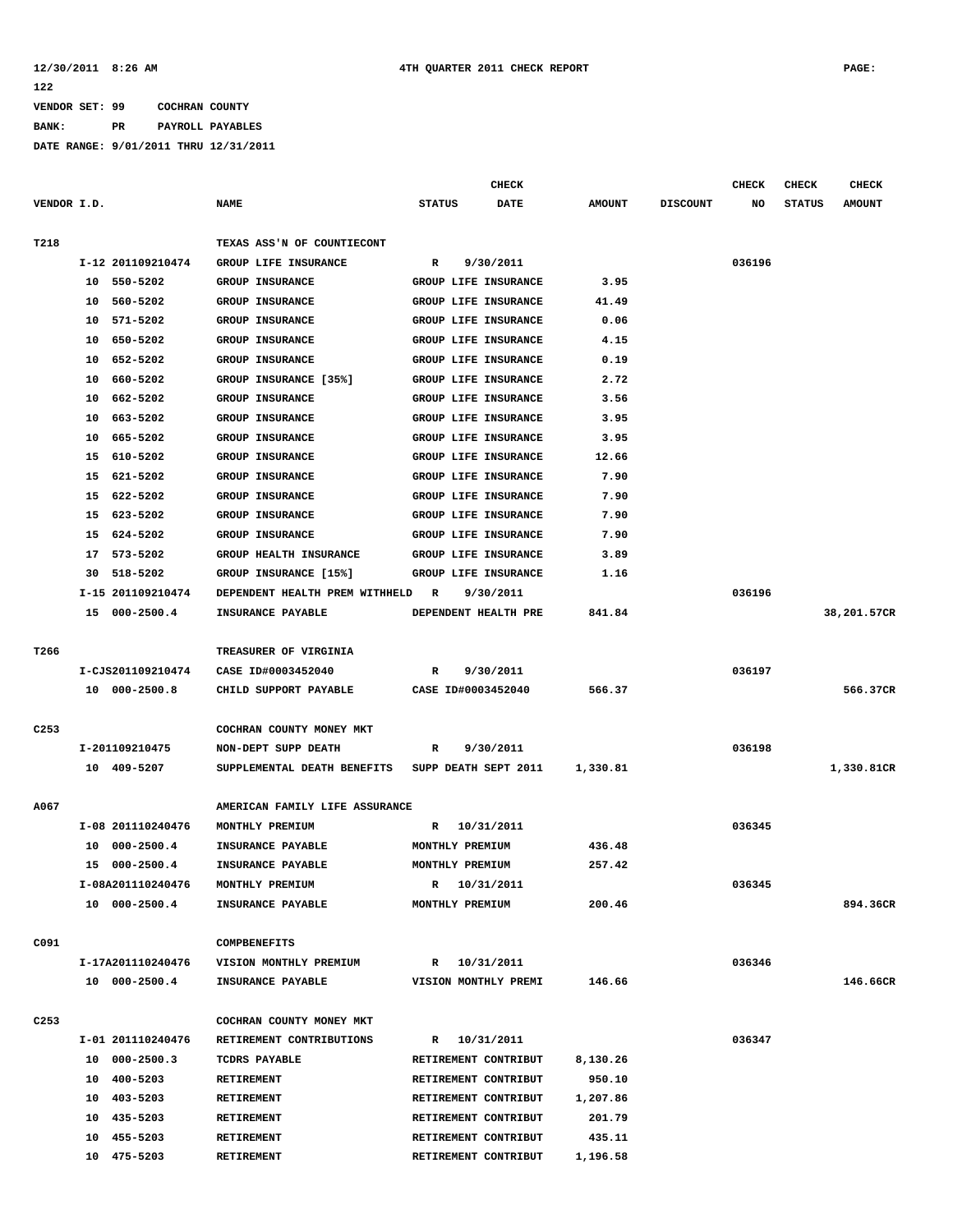### **123 VENDOR SET: 99 COCHRAN COUNTY BANK: PR PAYROLL PAYABLES**

|                  |    |                   |                                           |                 | CHECK                |               |                 | <b>CHECK</b> | <b>CHECK</b>  | <b>CHECK</b>  |
|------------------|----|-------------------|-------------------------------------------|-----------------|----------------------|---------------|-----------------|--------------|---------------|---------------|
| VENDOR I.D.      |    |                   | <b>NAME</b>                               | <b>STATUS</b>   | <b>DATE</b>          | <b>AMOUNT</b> | <b>DISCOUNT</b> | NO           | <b>STATUS</b> | <b>AMOUNT</b> |
| C <sub>253</sub> |    |                   | COCHRAN COUNTY MONEY MCONT                |                 |                      |               |                 |              |               |               |
|                  |    | I-01 201110240476 | RETIREMENT CONTRIBUTIONS                  | R               | 10/31/2011           |               |                 | 036347       |               |               |
|                  |    | 10 476-5203       | RETIREMENT                                |                 | RETIREMENT CONTRIBUT | 205.80        |                 |              |               |               |
|                  | 10 | 495-5203          | RETIREMENT                                |                 | RETIREMENT CONTRIBUT | 838.06        |                 |              |               |               |
|                  | 10 | 497-5203          | RETIREMENT                                |                 | RETIREMENT CONTRIBUT | 448.15        |                 |              |               |               |
|                  | 10 | 499-5203          | <b>RETIREMENT</b>                         |                 | RETIREMENT CONTRIBUT | 1,223.83      |                 |              |               |               |
|                  | 10 | 510-5203          | RETIREMENT                                |                 | RETIREMENT CONTRIBUT | 378.42        |                 |              |               |               |
|                  | 10 | 512-5203          | RETIREMENT                                |                 | RETIREMENT CONTRIBUT | 989.16        |                 |              |               |               |
|                  | 10 | 516-5203          | <b>RETIREMENT</b>                         |                 | RETIREMENT CONTRIBUT | 363.83        |                 |              |               |               |
|                  | 10 | 550-5203          | <b>RETIREMENT</b>                         |                 | RETIREMENT CONTRIBUT | 292.42        |                 |              |               |               |
|                  | 10 | 560-5203          | RETIREMENT                                |                 | RETIREMENT CONTRIBUT | 4,478.09      |                 |              |               |               |
|                  | 10 | 571-5203          | <b>RETIREMENT</b>                         |                 | RETIREMENT CONTRIBUT | 23.01         |                 |              |               |               |
|                  | 10 | 650-5203          | RETIREMENT                                |                 | RETIREMENT CONTRIBUT | 364.86        |                 |              |               |               |
|                  | 10 | 652-5203          | RETIREMENT                                |                 | RETIREMENT CONTRIBUT | 19.83         |                 |              |               |               |
|                  | 10 | 660-5203          | RETIREMENT                                |                 | RETIREMENT CONTRIBUT | 247.40        |                 |              |               |               |
|                  | 10 | 662-5203          | <b>RETIREMENT</b>                         |                 | RETIREMENT CONTRIBUT | 356.93        |                 |              |               |               |
|                  |    | 663-5203          |                                           |                 | RETIREMENT CONTRIBUT | 516.99        |                 |              |               |               |
|                  | 10 | 665-5203          | RETIREMENT<br><b>RETIREMENT</b>           |                 | RETIREMENT CONTRIBUT | 360.85        |                 |              |               |               |
|                  | 10 | $000 - 2500.3$    |                                           |                 |                      |               |                 |              |               |               |
|                  | 15 |                   | <b>TCDRS PAYABLE</b><br><b>RETIREMENT</b> |                 | RETIREMENT CONTRIBUT | 2,799.10      |                 |              |               |               |
|                  | 15 | 610-5203          |                                           |                 | RETIREMENT CONTRIBUT | 1,969.95      |                 |              |               |               |
|                  | 15 | 621-5203          | <b>RETIREMENT</b>                         |                 | RETIREMENT CONTRIBUT | 801.90        |                 |              |               |               |
|                  | 15 | 622-5203          | <b>RETIREMENT</b>                         |                 | RETIREMENT CONTRIBUT | 816.70        |                 |              |               |               |
|                  | 15 | 623-5203          | RETIREMENT                                |                 | RETIREMENT CONTRIBUT | 810.08        |                 |              |               |               |
|                  | 15 | 624-5203          | <b>RETIREMENT</b>                         |                 | RETIREMENT CONTRIBUT | 799.68        |                 |              |               |               |
|                  | 17 | $000 - 2500.3$    | <b>TCDRS PAYABLE</b>                      |                 | RETIREMENT CONTRIBUT | 362.80        |                 |              |               |               |
|                  | 17 | 573-5203          | RETIREMENT                                |                 | RETIREMENT CONTRIBUT | 371.77        |                 |              |               |               |
|                  | 17 | 574-5203          | <b>JUV IV-E RETIREMENT</b>                |                 | RETIREMENT CONTRIBUT | 301.99        |                 |              |               |               |
|                  | 30 | $000 - 2500.3$    | TCDRS                                     |                 | RETIREMENT CONTRIBUT | 57.09         |                 |              |               |               |
|                  | 30 | 518-5203          | RETIREMENT                                |                 | RETIREMENT CONTRIBUT | 106.03        |                 |              |               | 32,426.42CR   |
| C300             |    |                   | COCHRAN COUNTY SCHOOLS FEDERAL            |                 |                      |               |                 |              |               |               |
|                  |    | I-18A201110240476 | MONTHLY PREMUIM                           | R               | 10/31/2011           |               |                 | 036348       |               |               |
|                  |    | 10 000-2500.4     | INSURANCE PAYABLE                         | MONTHLY PREMUIM |                      | 7,814.33      |                 |              |               |               |
|                  |    | 15 000-2500.4     | INSURANCE PAYABLE                         | MONTHLY PREMUIM |                      | 1,075.95      |                 |              |               |               |
|                  |    | 30 000-2500.4     | AFLAC                                     | MONTHLY PREMUIM |                      | 170.73        |                 |              |               | 9,061.01CR    |
|                  |    |                   |                                           |                 |                      |               |                 |              |               |               |
| N017             |    |                   | NATIONAL FARM LIFE                        |                 |                      |               |                 |              |               |               |
|                  |    | I-05 201110240476 | NFL PREMIUM                               |                 | R 10/31/2011         |               |                 | 036349       |               |               |
|                  |    | 10 000-2500.4     | INSURANCE PAYABLE                         | NFL PREMIUM     |                      | 287.47        |                 |              |               |               |
|                  |    | 15 000-2500.4     | INSURANCE PAYABLE                         | NFL PREMIUM     |                      | 70.37         |                 |              |               |               |
|                  |    | I-05A201110240476 | AFTER TAX PREM                            | R 10/31/2011    |                      |               |                 | 036349       |               |               |
|                  |    | 10 000-2500.4     | INSURANCE PAYABLE                         | AFTER TAX PREM  |                      | 197.52        |                 |              |               |               |
|                  |    | 15 000-2500.4     | INSURANCE PAYABLE                         | AFTER TAX PREM  |                      | 56.04         |                 |              |               | 611.40CR      |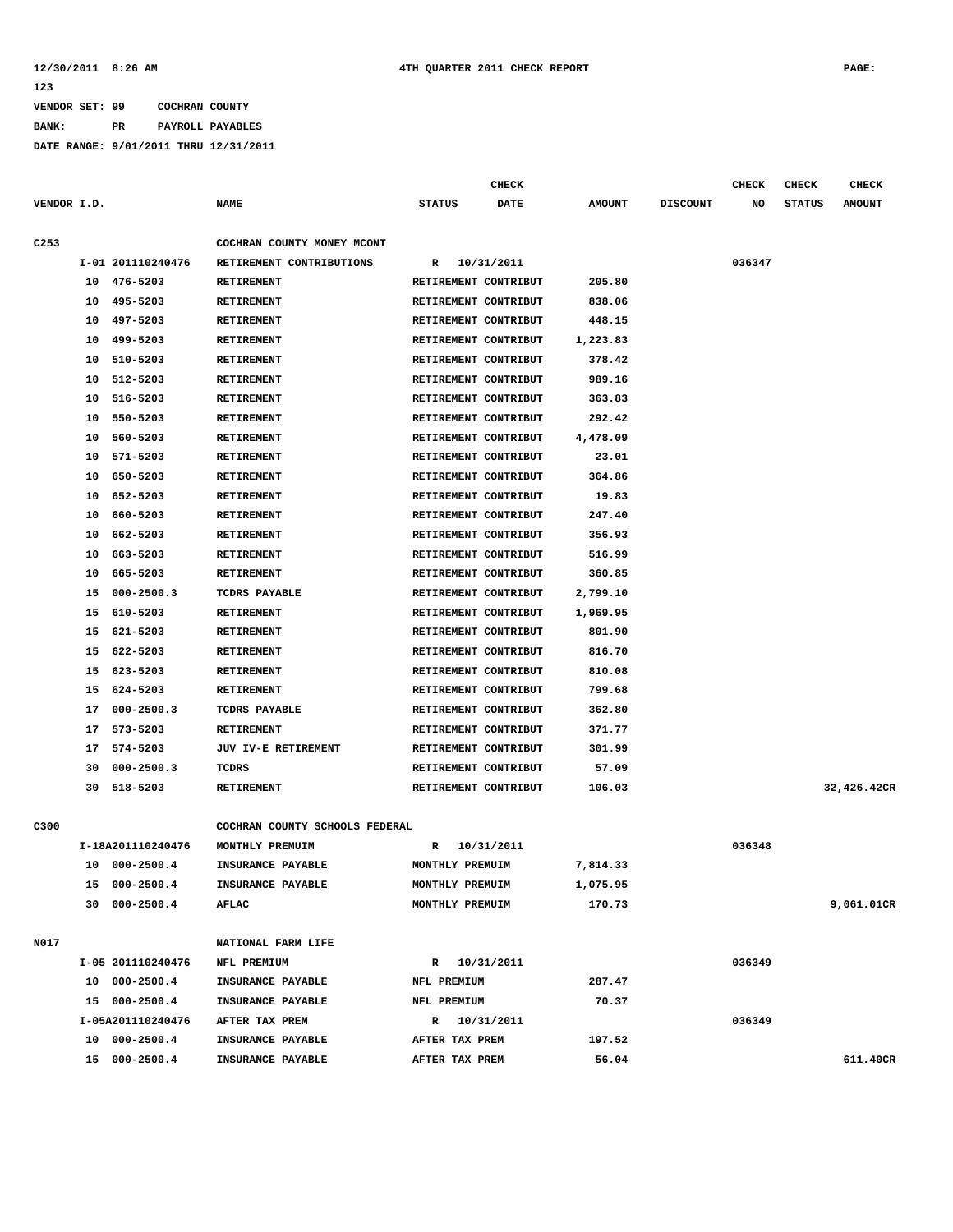### **VENDOR SET: 99 COCHRAN COUNTY BANK: PR PAYROLL PAYABLES**

|             |    |                   |                                | CHECK         |                      |               |                 | CHECK  | <b>CHECK</b>  | <b>CHECK</b>  |
|-------------|----|-------------------|--------------------------------|---------------|----------------------|---------------|-----------------|--------|---------------|---------------|
| VENDOR I.D. |    |                   | <b>NAME</b>                    | <b>STATUS</b> | <b>DATE</b>          | <b>AMOUNT</b> | <b>DISCOUNT</b> | NO     | <b>STATUS</b> | <b>AMOUNT</b> |
|             |    |                   |                                |               |                      |               |                 |        |               |               |
| N060        |    |                   | NATIONWIDE RETIREMENT SOL      |               |                      |               |                 |        |               |               |
|             |    | I-04 201110240476 | DEFERRED COMP WITHHELD         | R             | 10/31/2011           |               |                 | 036350 |               |               |
|             |    | 10 000-2500.7     | PEBSCO DEF COMP PAYABLE        |               | DEFERRED COMP WITHHE | 2,674.29      |                 |        |               |               |
|             |    | 15 000-2500.7     | PEBSCO DEF COMP PAYABLE        |               | DEFERRED COMP WITHHE | 1,206.71      |                 |        |               | 3,881.00CR    |
|             |    |                   |                                |               |                      |               |                 |        |               |               |
| N081        |    |                   | NATIONAL FAMILY CARE LIFE INSU |               |                      |               |                 |        |               |               |
|             |    | I-21 201110240476 | NATIONAL FAMILY CARE           | R             | 10/31/2011           |               |                 | 036351 |               |               |
|             |    | 10 000-2500.4     | INSURANCE PAYABLE              |               | NATIONAL FAMILY CARE | 228.00        |                 |        |               |               |
|             |    | 15 000-2500.4     | INSURANCE PAYABLE              |               | NATIONAL FAMILY CARE | 6.90          |                 |        |               | 234.90CR      |
|             |    |                   |                                |               |                      |               |                 |        |               |               |
| P187        |    |                   | COCHRAN COUNTY PAYROLL TA      |               |                      |               |                 |        |               |               |
|             |    | I-T1 201110240476 | FEDERAL INCOME TAX W/H         | R             | 10/31/2011           |               |                 | 036352 |               |               |
|             |    | 10 000-2500.1     | WITHHOLDING TAX PAYABLE        |               | FEDERAL INCOME TAX W | 11,829.94     |                 |        |               |               |
|             |    | 15 000-2500.1     | WITHHOLDING TAX PAYABLE        |               | FEDERAL INCOME TAX W | 2,737.69      |                 |        |               |               |
|             | 17 | 000-2500.1        | WITHHOLDING TAX PAYABLE        |               | FEDERAL INCOME TAX W | 565.98        |                 |        |               |               |
|             | 30 | 000-2500.1        | FEDERAL WITHOLDING             |               | FEDERAL INCOME TAX W | 82.56         |                 |        |               |               |
|             |    | I-T3 201110240476 | FICA TAX                       |               | R 10/31/2011         |               |                 | 036352 |               |               |
|             | 10 | $000 - 2500.2$    | FICA PAYABLE                   | FICA TAX      |                      | 4,982.52      |                 |        |               |               |
|             |    | 10 400-5201       | SOCIAL SECURITY                | FICA TAX      |                      | 449.62        |                 |        |               |               |
|             | 10 | 403-5201          | SOCIAL SECURITY                | FICA TAX      |                      | 563.30        |                 |        |               |               |
|             | 10 | 435-5201          | SOCIAL SECURITY                | FICA TAX      |                      | 96.24         |                 |        |               |               |
|             | 10 | 455-5201          | SOCIAL SECURITY                | FICA TAX      |                      | 212.47        |                 |        |               |               |
|             | 10 | 475-5201          | SOCIAL SECURITY                | FICA TAX      |                      | 570.67        |                 |        |               |               |
|             | 10 | 476-5201          | SOCIAL SECURITY                | FICA TAX      |                      | 98.15         |                 |        |               |               |
|             | 10 | 495-5201          | SOCIAL SECURITY                | FICA TAX      |                      | 399.69        |                 |        |               |               |
|             | 10 | 497-5201          | SOCIAL SECURITY                | FICA TAX      |                      | 213.73        |                 |        |               |               |
|             | 10 | 499-5201          | SOCIAL SECURITY                | FICA TAX      |                      | 578.33        |                 |        |               |               |
|             | 10 | 510-5201          | SOCIAL SECURITY                | FICA TAX      |                      | 237.39        |                 |        |               |               |
|             | 10 | 512-5201          | SOCIAL SECURITY                | FICA TAX      |                      | 458.82        |                 |        |               |               |
|             | 10 | 516-5201          | SOCIAL SECURITY                | FICA TAX      |                      | 177.76        |                 |        |               |               |
|             | 10 | 550-5201          | SOCIAL SECURITY                | FICA TAX      |                      | 139.46        |                 |        |               |               |
|             | 10 | 560-5201          | SOCIAL SECURITY                | FICA TAX      |                      | 2,118.23      |                 |        |               |               |
|             |    | 10 571-5201       | SOCIAL SECURITY                | FICA TAX      |                      | 11.07         |                 |        |               |               |
|             |    | 10 650-5201       | SOCIAL SECURITY                | FICA TAX      |                      | 177.70        |                 |        |               |               |
|             | 10 | 652-5201          | SOCIAL SECURITY                | FICA TAX      |                      | 9.45          |                 |        |               |               |
|             | 10 | 660-5201          | SOCIAL SECURITY                | FICA TAX      |                      | 120.88        |                 |        |               |               |
|             | 10 | 662-5201          | SOCIAL SECURITY                | FICA TAX      |                      | 170.23        |                 |        |               |               |
|             | 10 | 663-5201          | SOCIAL SECURITY                | FICA TAX      |                      | 246.57        |                 |        |               |               |
|             | 10 | 665-5201          | SOCIAL SECURITY                | FICA TAX      |                      | 305.39        |                 |        |               |               |
|             | 15 | $000 - 2500.2$    | FICA PAYABLE                   | FICA TAX      |                      | 1,630.04      |                 |        |               |               |
|             |    | 15 610-5201       | SOCIAL SECURITY                | FICA TAX      |                      | 935.20        |                 |        |               |               |
|             |    | 15 621-5201       | SOCIAL SECURITY                | FICA TAX      |                      | 382.44        |                 |        |               |               |
|             |    | 15 622-5201       | SOCIAL SECURITY                | FICA TAX      |                      | 383.92        |                 |        |               |               |
|             |    | 15 623-5201       | SOCIAL SECURITY                | FICA TAX      |                      | 384.73        |                 |        |               |               |
|             |    | 15 624-5201       | SOCIAL SECURITY                | FICA TAX      |                      | 319.96        |                 |        |               |               |
|             |    | 17 000-2500.2     | FICA PAYABLE                   | FICA TAX      |                      | 219.63        |                 |        |               |               |
|             |    | 17 573-5201       | SOCIAL SECURITY                | FICA TAX      |                      | 178.90        |                 |        |               |               |
|             |    | 17 574-5201       | <b>JUV IV-E FICA</b>           | FICA TAX      |                      | 145.31        |                 |        |               |               |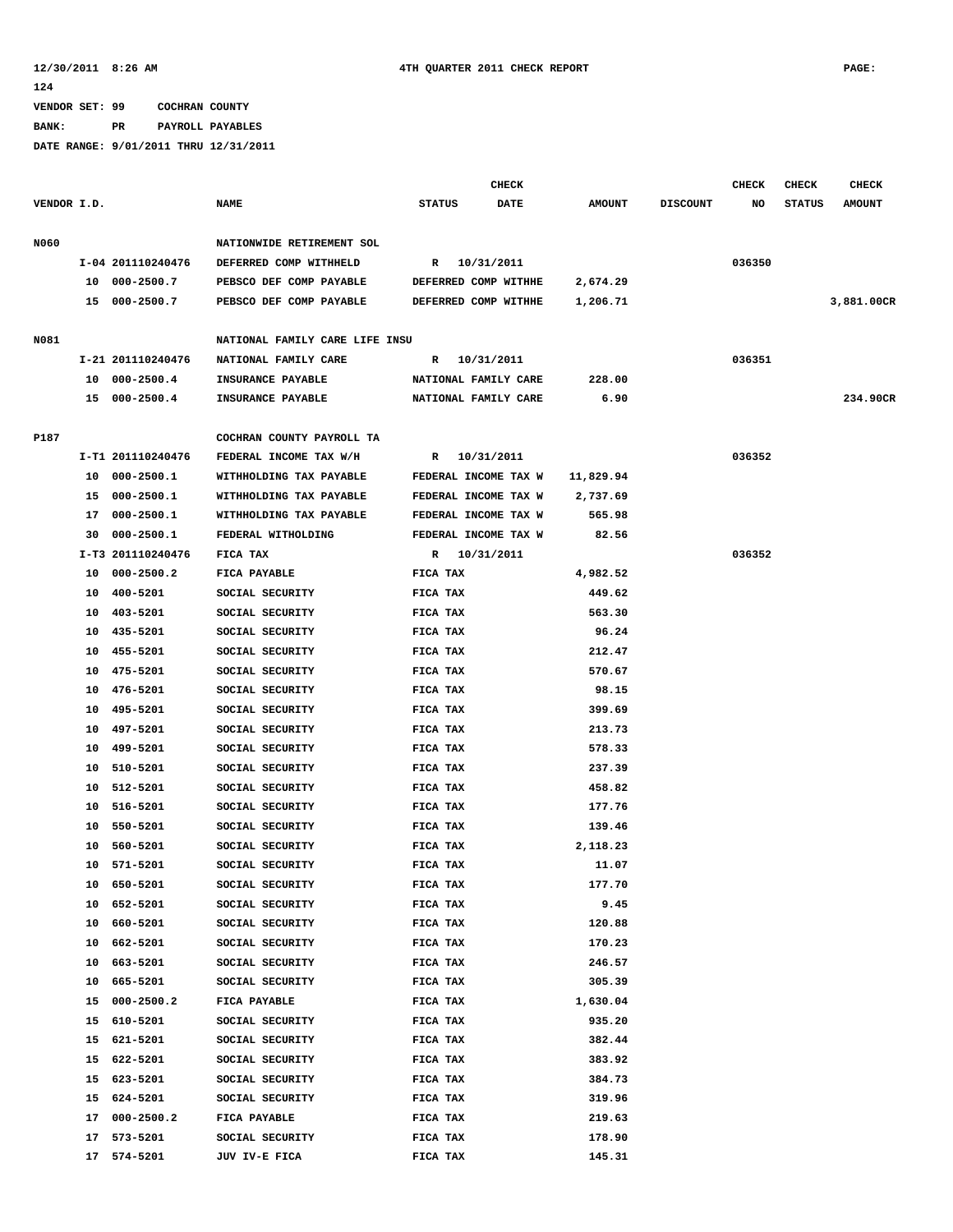### **125 VENDOR SET: 99 COCHRAN COUNTY BANK: PR PAYROLL PAYABLES**

**DATE RANGE: 9/01/2011 THRU 12/31/2011**

|             |    |                                  |                                             |                                               | CHECK       |               |                 | <b>CHECK</b> | <b>CHECK</b>  | <b>CHECK</b>  |
|-------------|----|----------------------------------|---------------------------------------------|-----------------------------------------------|-------------|---------------|-----------------|--------------|---------------|---------------|
| VENDOR I.D. |    |                                  | <b>NAME</b>                                 | <b>STATUS</b>                                 | <b>DATE</b> | <b>AMOUNT</b> | <b>DISCOUNT</b> | NO           | <b>STATUS</b> | <b>AMOUNT</b> |
| P187        |    |                                  | COCHRAN COUNTY PAYROLLCONT                  |                                               |             |               |                 |              |               |               |
|             |    | I-T3 201110240476                | FICA TAX                                    | R                                             | 10/31/2011  |               |                 | 036352       |               |               |
|             | 30 | $000 - 2500.2$                   | FICA                                        | FICA TAX                                      |             | 35.09         |                 |              |               |               |
|             | 30 | 518-5201                         | SOCIAL SECURITY                             | FICA TAX                                      |             | 51.80         |                 |              |               |               |
|             |    | I-T4 201110240476                | MEDICARE TAX                                | R 10/31/2011                                  |             |               |                 | 036352       |               |               |
|             | 10 | $000 - 2500.2$                   | FICA PAYABLE                                | MEDICARE TAX                                  |             | 1,720.18      |                 |              |               |               |
|             | 10 | 400-5201                         | SOCIAL SECURITY                             | MEDICARE TAX                                  |             | 105.15        |                 |              |               |               |
|             | 10 | 403-5201                         | SOCIAL SECURITY                             | MEDICARE TAX                                  |             | 131.73        |                 |              |               |               |
|             | 10 | 435-5201                         | SOCIAL SECURITY                             | MEDICARE TAX                                  |             | 22.51         |                 |              |               |               |
|             | 10 | 455-5201                         | SOCIAL SECURITY                             | MEDICARE TAX                                  |             | 49.69         |                 |              |               |               |
|             | 10 | 475-5201                         | SOCIAL SECURITY                             | MEDICARE TAX                                  |             | 133.47        |                 |              |               |               |
|             | 10 | 476-5201                         | SOCIAL SECURITY                             | MEDICARE TAX                                  |             | 22.96         |                 |              |               |               |
|             | 10 | 495-5201                         | SOCIAL SECURITY                             | MEDICARE TAX                                  |             | 93.48         |                 |              |               |               |
|             | 10 | 497-5201                         | SOCIAL SECURITY                             | MEDICARE TAX                                  |             | 49.99         |                 |              |               |               |
|             | 10 | 499-5201                         | SOCIAL SECURITY                             | MEDICARE TAX                                  |             | 135.25        |                 |              |               |               |
|             | 10 |                                  | SOCIAL SECURITY                             | MEDICARE TAX                                  |             | 55.52         |                 |              |               |               |
|             | 10 | 510-5201<br>512-5201             |                                             | MEDICARE TAX                                  |             | 107.31        |                 |              |               |               |
|             | 10 |                                  | SOCIAL SECURITY<br>SOCIAL SECURITY          | MEDICARE TAX                                  |             | 41.58         |                 |              |               |               |
|             |    | 516-5201                         |                                             |                                               |             |               |                 |              |               |               |
|             | 10 | 550-5201                         | SOCIAL SECURITY                             | MEDICARE TAX                                  |             | 32.62         |                 |              |               |               |
|             | 10 | 560-5201                         | SOCIAL SECURITY                             | MEDICARE TAX                                  |             | 495.40        |                 |              |               |               |
|             | 10 | 571-5201                         | SOCIAL SECURITY                             | MEDICARE TAX                                  |             | 2.59          |                 |              |               |               |
|             | 10 | 650-5201                         | SOCIAL SECURITY                             | MEDICARE TAX                                  |             | 41.55         |                 |              |               |               |
|             | 10 | 652-5201                         | SOCIAL SECURITY                             | MEDICARE TAX                                  |             | 2.21          |                 |              |               |               |
|             | 10 | 660-5201                         | SOCIAL SECURITY                             | MEDICARE TAX                                  |             | 28.27         |                 |              |               |               |
|             | 10 | 662-5201                         | SOCIAL SECURITY                             | MEDICARE TAX                                  |             | 39.82         |                 |              |               |               |
|             | 10 | 663-5201                         | SOCIAL SECURITY                             | MEDICARE TAX                                  |             | 57.66         |                 |              |               |               |
|             | 10 | 665-5201                         | SOCIAL SECURITY                             | MEDICARE TAX                                  |             | 71.42         |                 |              |               |               |
|             | 15 | $000 - 2500.2$                   | FICA PAYABLE                                | MEDICARE TAX                                  |             | 562.75        |                 |              |               |               |
|             | 15 | 610-5201                         | SOCIAL SECURITY                             | MEDICARE TAX                                  |             | 218.72        |                 |              |               |               |
|             | 15 | 621-5201                         | SOCIAL SECURITY                             | MEDICARE TAX                                  |             | 89.44         |                 |              |               |               |
|             | 15 | 622-5201                         | SOCIAL SECURITY                             | MEDICARE TAX                                  |             | 89.78         |                 |              |               |               |
|             | 15 | 623-5201                         | SOCIAL SECURITY                             | MEDICARE TAX                                  |             | 89.98         |                 |              |               |               |
|             | 15 | 624-5201                         | SOCIAL SECURITY                             | MEDICARE TAX                                  |             | 74.83         |                 |              |               |               |
|             | 17 | $000 - 2500.2$                   | FICA PAYABLE                                | MEDICARE TAX                                  |             | 75.82         |                 |              |               |               |
|             |    | 17 573-5201                      | SOCIAL SECURITY                             | MEDICARE TAX                                  |             | 41.84         |                 |              |               |               |
|             |    | 17 574-5201                      | JUV IV-E FICA                               | MEDICARE TAX                                  |             | 33.98         |                 |              |               |               |
|             | 30 | $000 - 2500.2$                   | FICA                                        | MEDICARE TAX                                  |             | 12.11         |                 |              |               |               |
|             |    | 30 518-5201                      | SOCIAL SECURITY                             | MEDICARE TAX                                  |             | 12.11         |                 |              |               | 36,962.58CR   |
| T218        |    |                                  | TEXAS ASS'N OF COUNTIES                     |                                               |             |               |                 |              |               |               |
|             |    |                                  |                                             |                                               |             |               |                 |              |               |               |
|             |    | I-11 201110240476<br>10 400-5202 | <b>EMPLOYEE PREMIUMS</b><br>GROUP INSURANCE | R 10/31/2011<br><b>EMPLOYEE PREMIUMS</b>      |             |               |                 | 036353       |               |               |
|             |    |                                  | <b>GROUP INSURANCE</b>                      |                                               |             | 1,400.84      |                 |              |               |               |
|             |    | 10 403-5202                      | <b>GROUP INSURANCE</b>                      | EMPLOYEE PREMIUMS<br><b>EMPLOYEE PREMIUMS</b> |             | 2,275.83      |                 |              |               |               |
|             |    | 10 455-5202                      |                                             |                                               |             | 758.61        |                 |              |               |               |
|             |    | 10 475-5202                      | GROUP INSURANCE                             | EMPLOYEE PREMIUMS                             |             | 1,517.22      |                 |              |               |               |
|             |    | 10 495-5202                      | GROUP INSURANCE                             | EMPLOYEE PREMIUMS                             |             | 1,517.22      |                 |              |               |               |
|             | 10 | 497-5202                         | GROUP INSURANCE                             | EMPLOYEE PREMIUMS                             |             | 758.61        |                 |              |               |               |
|             |    | 10 499-5202                      | GROUP INSURANCE                             | EMPLOYEE PREMIUMS                             |             | 2,275.83      |                 |              |               |               |

EMPLOYEE PREMIUMS 2,275.83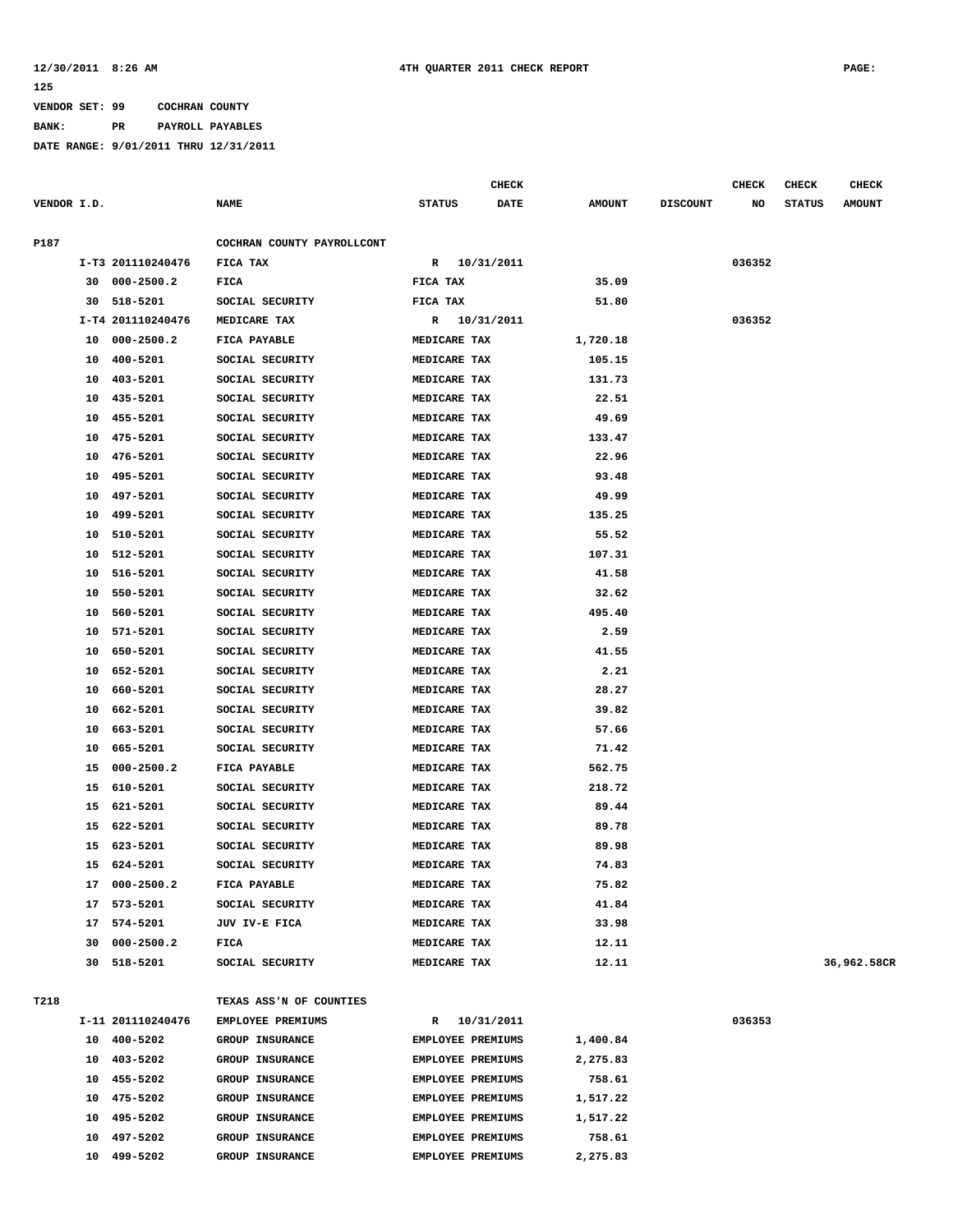### **126 VENDOR SET: 99 COCHRAN COUNTY BANK: PR PAYROLL PAYABLES DATE RANGE: 9/01/2011 THRU 12/31/2011**

|             |    |                   |                            |                          | <b>CHECK</b>         |               |          | <b>CHECK</b> | <b>CHECK</b>  | <b>CHECK</b>  |
|-------------|----|-------------------|----------------------------|--------------------------|----------------------|---------------|----------|--------------|---------------|---------------|
| VENDOR I.D. |    |                   | <b>NAME</b>                | <b>STATUS</b>            | <b>DATE</b>          | <b>AMOUNT</b> | DISCOUNT | NO           | <b>STATUS</b> | <b>AMOUNT</b> |
|             |    |                   |                            |                          |                      |               |          |              |               |               |
| T218        |    |                   | TEXAS ASS'N OF COUNTIECONT |                          |                      |               |          |              |               |               |
|             |    | I-11 201110240476 | <b>EMPLOYEE PREMIUMS</b>   | R                        | 10/31/2011           |               |          | 036353       |               |               |
|             | 10 | 510-5202          | <b>GROUP INSURANCE</b>     | <b>EMPLOYEE PREMIUMS</b> |                      | 758.61        |          |              |               |               |
|             | 10 | 512-5202          | GROUP INSURANCE            | <b>EMPLOYEE PREMIUMS</b> |                      | 2,275.83      |          |              |               |               |
|             | 10 | 516-5202          | GROUP INSURANCE [50%]      | <b>EMPLOYEE PREMIUMS</b> |                      | 769.76        |          |              |               |               |
|             | 10 | 550-5202          | <b>GROUP INSURANCE</b>     | <b>EMPLOYEE PREMIUMS</b> |                      | 758.61        |          |              |               |               |
|             | 10 | 560-5202          | <b>GROUP INSURANCE</b>     | EMPLOYEE PREMIUMS        |                      | 8,344.71      |          |              |               |               |
|             | 10 | 571-5202          | <b>GROUP INSURANCE</b>     | <b>EMPLOYEE PREMIUMS</b> |                      | 25.05         |          |              |               |               |
|             | 10 | 650-5202          | <b>GROUP INSURANCE</b>     | <b>EMPLOYEE PREMIUMS</b> |                      | 796.54        |          |              |               |               |
|             | 10 | 652-5202          | GROUP INSURANCE            | <b>EMPLOYEE PREMIUMS</b> |                      | 37.93         |          |              |               |               |
|             | 10 | 660-5202          | GROUP INSURANCE [35%]      | <b>EMPLOYEE PREMIUMS</b> |                      | 523.22        |          |              |               |               |
|             | 10 | 662-5202          | GROUP INSURANCE            | EMPLOYEE PREMIUMS        |                      | 682.75        |          |              |               |               |
|             | 10 | 663-5202          | <b>GROUP INSURANCE</b>     | <b>EMPLOYEE PREMIUMS</b> |                      | 758.61        |          |              |               |               |
|             | 10 | 665-5202          | <b>GROUP INSURANCE</b>     | <b>EMPLOYEE PREMIUMS</b> |                      | 758.61        |          |              |               |               |
|             | 15 | 610-5202          | <b>GROUP INSURANCE</b>     | <b>EMPLOYEE PREMIUMS</b> |                      | 3,150.82      |          |              |               |               |
|             | 15 | 621-5202          | GROUP INSURANCE            | <b>EMPLOYEE PREMIUMS</b> |                      | 1,517.22      |          |              |               |               |
|             | 15 | 622-5202          | <b>GROUP INSURANCE</b>     | <b>EMPLOYEE PREMIUMS</b> |                      | 1,517.22      |          |              |               |               |
|             | 15 | 623-5202          | <b>GROUP INSURANCE</b>     | <b>EMPLOYEE PREMIUMS</b> |                      | 1,517.22      |          |              |               |               |
|             | 15 | 624-5202          | <b>GROUP INSURANCE</b>     | EMPLOYEE PREMIUMS        |                      | 1,517.22      |          |              |               |               |
|             | 17 | 573-5202          | GROUP HEALTH INSURANCE     | <b>EMPLOYEE PREMIUMS</b> |                      | 404.77        |          |              |               |               |
|             | 17 | 574-5202          | JUV IV-E GROUP INSURANCE   | <b>EMPLOYEE PREMIUMS</b> |                      | 328.79        |          |              |               |               |
|             | 30 | 518-5202          | GROUP INSURANCE [15%]      | EMPLOYEE PREMIUMS        |                      | 224.24        |          |              |               |               |
|             |    | I-12 201110240476 | GROUP LIFE INSURANCE       | R                        | 10/31/2011           |               |          | 036353       |               |               |
|             | 10 | 400-5202          | <b>GROUP INSURANCE</b>     |                          | GROUP LIFE INSURANCE | 7.29          |          |              |               |               |
|             | 10 | 403-5202          | GROUP INSURANCE            |                          | GROUP LIFE INSURANCE | 11.85         |          |              |               |               |
|             | 10 | 455-5202          | <b>GROUP INSURANCE</b>     |                          | GROUP LIFE INSURANCE | 3.95          |          |              |               |               |
|             | 10 | 475-5202          | GROUP INSURANCE            |                          | GROUP LIFE INSURANCE | 7.90          |          |              |               |               |
|             | 10 | 495-5202          | GROUP INSURANCE            |                          | GROUP LIFE INSURANCE | 7.90          |          |              |               |               |
|             | 10 | 497-5202          | <b>GROUP INSURANCE</b>     |                          | GROUP LIFE INSURANCE | 3.95          |          |              |               |               |
|             | 10 | 499-5202          | GROUP INSURANCE            |                          | GROUP LIFE INSURANCE | 11.85         |          |              |               |               |
|             | 10 | 510-5202          | <b>GROUP INSURANCE</b>     |                          | GROUP LIFE INSURANCE | 3.95          |          |              |               |               |
|             | 10 | 512-5202          | <b>GROUP INSURANCE</b>     |                          | GROUP LIFE INSURANCE | 11.85         |          |              |               |               |
|             | 10 | 516-5202          | GROUP INSURANCE [50%]      |                          | GROUP LIFE INSURANCE | 4.02          |          |              |               |               |
|             | 10 | 550-5202          | GROUP INSURANCE            |                          | GROUP LIFE INSURANCE | 3.95          |          |              |               |               |
|             | 10 | 560-5202          | <b>GROUP INSURANCE</b>     |                          | GROUP LIFE INSURANCE | 41.49         |          |              |               |               |
|             | 10 | 571-5202          | GROUP INSURANCE            |                          | GROUP LIFE INSURANCE | 0.13          |          |              |               |               |
|             | 10 | 650-5202          | GROUP INSURANCE            |                          | GROUP LIFE INSURANCE | 4.15          |          |              |               |               |
|             | 10 | 652-5202          | GROUP INSURANCE            |                          | GROUP LIFE INSURANCE | 0.19          |          |              |               |               |
|             | 10 | 660-5202          | GROUP INSURANCE [35%]      |                          | GROUP LIFE INSURANCE | 2.72          |          |              |               |               |
|             | 10 | 662-5202          | GROUP INSURANCE            |                          | GROUP LIFE INSURANCE | 3.56          |          |              |               |               |
|             | 10 | 663-5202          | <b>GROUP INSURANCE</b>     |                          | GROUP LIFE INSURANCE | 3.95          |          |              |               |               |
|             | 10 | 665-5202          | GROUP INSURANCE            |                          | GROUP LIFE INSURANCE | 3.95          |          |              |               |               |
|             | 15 | 610-5202          | GROUP INSURANCE            |                          | GROUP LIFE INSURANCE | 12.66         |          |              |               |               |
|             | 15 | 621-5202          | GROUP INSURANCE            |                          | GROUP LIFE INSURANCE | 7.90          |          |              |               |               |
|             | 15 | 622-5202          | GROUP INSURANCE            |                          | GROUP LIFE INSURANCE | 7.90          |          |              |               |               |
|             | 15 | 623-5202          | GROUP INSURANCE            |                          | GROUP LIFE INSURANCE | 7.90          |          |              |               |               |
|             | 15 | 624-5202          | GROUP INSURANCE            |                          | GROUP LIFE INSURANCE | 7.90          |          |              |               |               |
|             |    | 17 573-5202       | GROUP HEALTH INSURANCE     |                          | GROUP LIFE INSURANCE | 2.11          |          |              |               |               |
|             |    |                   |                            |                          |                      |               |          |              |               |               |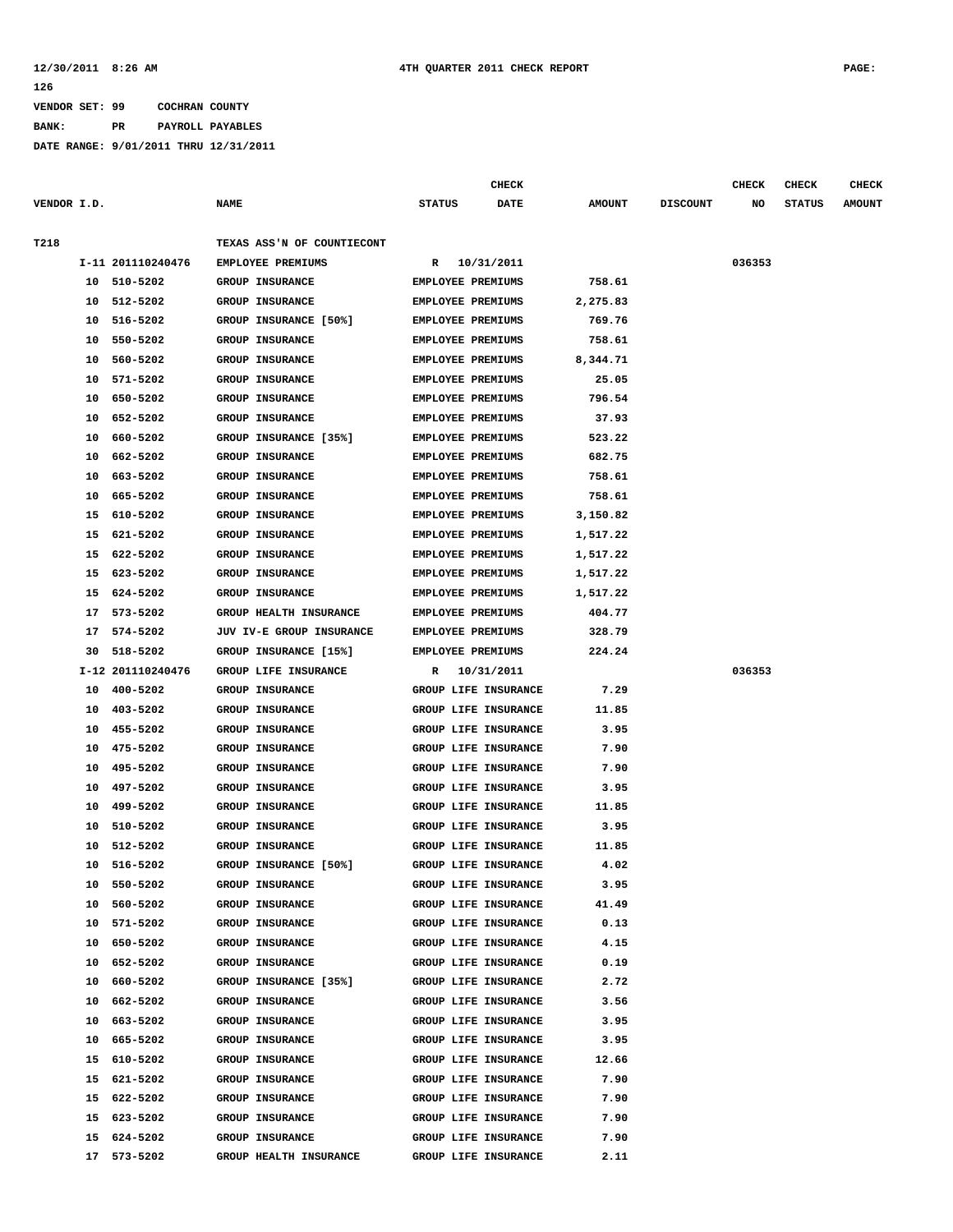## **VENDOR SET: 99 COCHRAN COUNTY BANK: PR PAYROLL PAYABLES**

|                  |                   |                                | <b>CHECK</b>                 |               |                 |        |               | <b>CHECK</b>  |
|------------------|-------------------|--------------------------------|------------------------------|---------------|-----------------|--------|---------------|---------------|
| VENDOR I.D.      |                   | <b>NAME</b>                    | <b>STATUS</b><br><b>DATE</b> | <b>AMOUNT</b> | <b>DISCOUNT</b> | NO     | <b>STATUS</b> | <b>AMOUNT</b> |
|                  |                   |                                |                              |               |                 |        |               |               |
| T218             |                   | TEXAS ASS'N OF COUNTIECONT     |                              |               |                 |        |               |               |
|                  | I-12 201110240476 | GROUP LIFE INSURANCE           | 10/31/2011<br>R              |               |                 | 036353 |               |               |
|                  | 17 574-5202       | JUV IV-E GROUP INSURANCE       | GROUP LIFE INSURANCE         | 1.71          |                 |        |               |               |
|                  | 518-5202<br>30    | GROUP INSURANCE [15%]          | GROUP LIFE INSURANCE         | 1.16          |                 |        |               |               |
|                  | I-15 201110240476 | DEPENDENT HEALTH PREM WITHHELD | 10/31/2011<br>R              |               |                 | 036353 |               |               |
|                  | 15 000-2500.4     | INSURANCE PAYABLE              | DEPENDENT HEALTH PRE         | 841.84        |                 |        |               | 38,201.57CR   |
|                  |                   |                                |                              |               |                 |        |               |               |
| T266             |                   | TREASURER OF VIRGINIA          |                              |               |                 |        |               |               |
|                  | I-CJS201110240476 | CASE ID#0003452040             | 10/31/2011<br>R              |               |                 | 036354 |               |               |
|                  | 10 000-2500.8     | CHILD SUPPORT PAYABLE          | CASE ID#0003452040           | 566.37        |                 |        |               | 566.37CR      |
| C <sub>253</sub> |                   | COCHRAN COUNTY MONEY MKT       |                              |               |                 |        |               |               |
|                  |                   |                                |                              |               |                 |        |               |               |
|                  | I-201110240477    | NON-DEPT SUPP DEATH            | 10/31/2011<br>R              |               |                 | 036355 |               |               |
|                  | 10 409-5207       | SUPPLEMENTAL DEATH BENEFITS    | NON-DEPT SUPP DEATH          | 1,329.48      |                 |        |               | 1,329.48CR    |
| A067             |                   | AMERICAN FAMILY LIFE ASSURANCE |                              |               |                 |        |               |               |
|                  | I-08 201111220478 | MONTHLY PREMIUM                | 11/30/2011<br>R              |               |                 | 036499 |               |               |
|                  | 10 000-2500.4     | INSURANCE PAYABLE              | MONTHLY PREMIUM              | 436.48        |                 |        |               |               |
|                  | 15 000-2500.4     | INSURANCE PAYABLE              | MONTHLY PREMIUM              | 257.42        |                 |        |               |               |
|                  | I-08A201111220478 | MONTHLY PREMIUM                | 11/30/2011<br>R              |               |                 | 036499 |               |               |
|                  | 10 000-2500.4     | INSURANCE PAYABLE              | MONTHLY PREMIUM              | 200.46        |                 |        |               | 894.36CR      |
|                  |                   |                                |                              |               |                 |        |               |               |
| C091             |                   | COMPBENEFITS                   |                              |               |                 |        |               |               |
|                  | I-17A201111220478 | VISION MONTHLY PREMIUM         | 11/30/2011<br>R              |               |                 | 036500 |               |               |
|                  | 10 000-2500.4     | INSURANCE PAYABLE              | VISION MONTHLY PREMI         | 146.66        |                 |        |               | 146.66CR      |
|                  |                   |                                |                              |               |                 |        |               |               |
| C <sub>253</sub> |                   | COCHRAN COUNTY MONEY MKT       |                              |               |                 |        |               |               |
|                  | I-01 201111220478 | RETIREMENT CONTRIBUTIONS       | R<br>11/30/2011              |               |                 | 036501 |               |               |
|                  | 10 000-2500.3     | TCDRS PAYABLE                  | RETIREMENT CONTRIBUT         | 8,445.15      |                 |        |               |               |
|                  | 10 400-5203       | <b>RETIREMENT</b>              | RETIREMENT CONTRIBUT         | 950.10        |                 |        |               |               |
|                  | 403-5203<br>10    | <b>RETIREMENT</b>              | RETIREMENT CONTRIBUT         | 1,217.24      |                 |        |               |               |
|                  | 435-5203<br>10    | <b>RETIREMENT</b>              | RETIREMENT CONTRIBUT         | 201.79        |                 |        |               |               |
|                  | 10 455-5203       | RETIREMENT                     | RETIREMENT CONTRIBUT         | 435.11        |                 |        |               |               |
|                  | 10 475-5203       | RETIREMENT                     | RETIREMENT CONTRIBUT         | 1,186.17      |                 |        |               |               |
|                  | 476-5203<br>10    | <b>RETIREMENT</b>              | RETIREMENT CONTRIBUT         | 205.80        |                 |        |               |               |
|                  | 495-5203<br>10    | RETIREMENT                     | RETIREMENT CONTRIBUT         | 839.32        |                 |        |               |               |
|                  | 497-5203<br>10    | <b>RETIREMENT</b>              | RETIREMENT CONTRIBUT         | 476.02        |                 |        |               |               |
|                  | 499-5203<br>10    | <b>RETIREMENT</b>              | RETIREMENT CONTRIBUT         | 1,254.23      |                 |        |               |               |
|                  | 510-5203<br>10    | RETIREMENT                     | RETIREMENT CONTRIBUT         | 378.42        |                 |        |               |               |
|                  | 512-5203<br>10    | <b>RETIREMENT</b>              | RETIREMENT CONTRIBUT         | 1,381.08      |                 |        |               |               |
|                  | 516-5203<br>10    | RETIREMENT                     | RETIREMENT CONTRIBUT         | 363.83        |                 |        |               |               |
|                  | 550-5203<br>10    | RETIREMENT                     | RETIREMENT CONTRIBUT         | 292.42        |                 |        |               |               |
|                  | 560-5203<br>10    | RETIREMENT                     | RETIREMENT CONTRIBUT         | 4,659.71      |                 |        |               |               |
|                  | 650-5203<br>10    | RETIREMENT                     | RETIREMENT CONTRIBUT         | 367.79        |                 |        |               |               |
|                  | 652-5203<br>10    | RETIREMENT                     | RETIREMENT CONTRIBUT         | 19.83         |                 |        |               |               |
|                  | 660-5203<br>10    | RETIREMENT                     | RETIREMENT CONTRIBUT         | 247.40        |                 |        |               |               |
|                  | 662-5203<br>10    | RETIREMENT                     | RETIREMENT CONTRIBUT         | 356.93        |                 |        |               |               |
|                  | 663-5203<br>10    | RETIREMENT                     | RETIREMENT CONTRIBUT         | 489.88        |                 |        |               |               |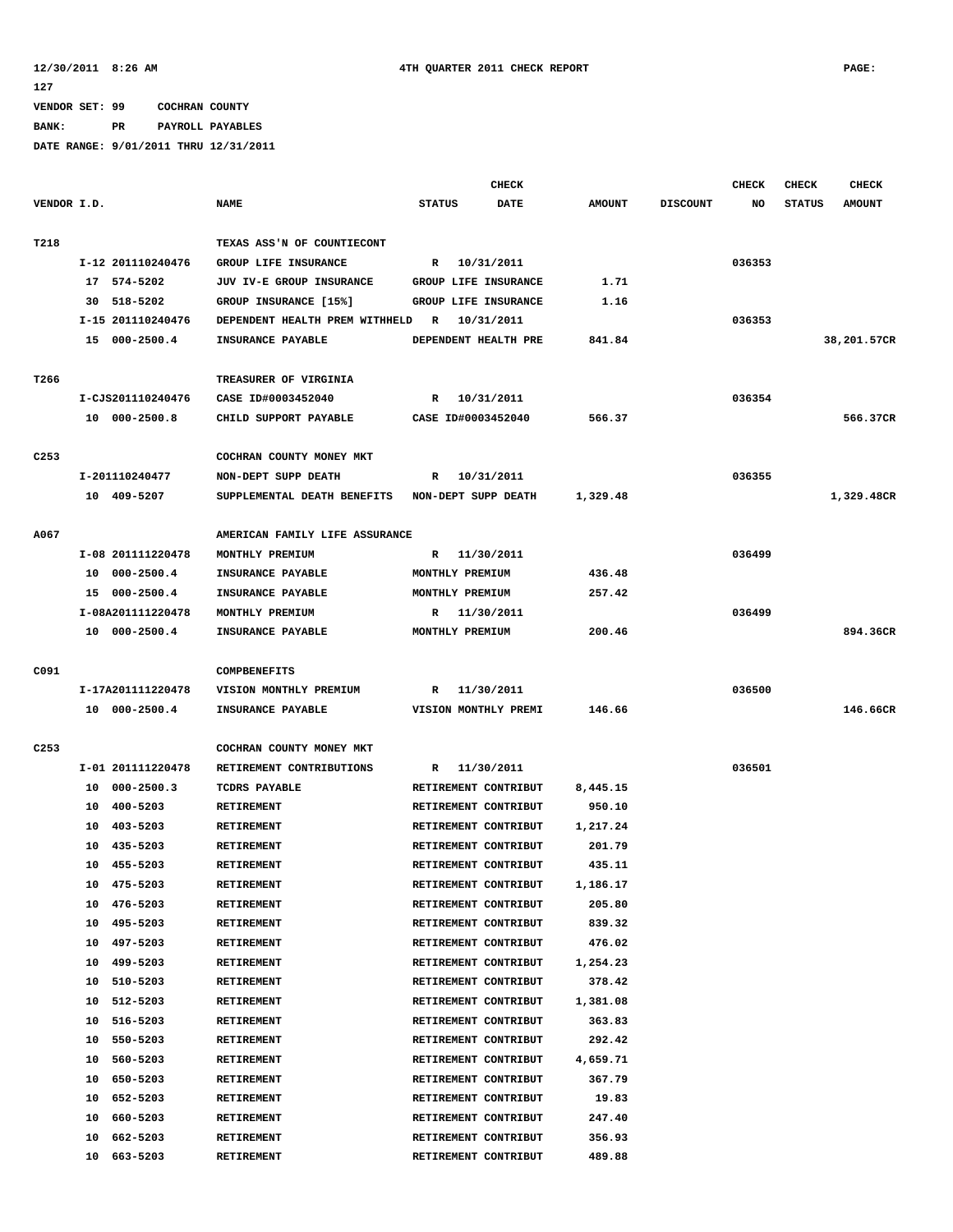### **128 VENDOR SET: 99 COCHRAN COUNTY BANK: PR PAYROLL PAYABLES**

|                  |    |                   |                                |                      | <b>CHECK</b> |               |                 | CHECK  | <b>CHECK</b>  | <b>CHECK</b>  |
|------------------|----|-------------------|--------------------------------|----------------------|--------------|---------------|-----------------|--------|---------------|---------------|
| VENDOR I.D.      |    |                   | <b>NAME</b>                    | <b>STATUS</b>        | <b>DATE</b>  | <b>AMOUNT</b> | <b>DISCOUNT</b> | NO     | <b>STATUS</b> | <b>AMOUNT</b> |
| C <sub>253</sub> |    |                   | COCHRAN COUNTY MONEY MCONT     |                      |              |               |                 |        |               |               |
|                  |    | I-01 201111220478 | RETIREMENT CONTRIBUTIONS       | R                    | 11/30/2011   |               |                 | 036501 |               |               |
|                  | 10 | 665-5203          | RETIREMENT                     | RETIREMENT CONTRIBUT |              | 360.85        |                 |        |               |               |
|                  | 15 | $000 - 2500.3$    | TCDRS PAYABLE                  | RETIREMENT CONTRIBUT |              | 2,798.20      |                 |        |               |               |
|                  | 15 | 610-5203          | RETIREMENT                     | RETIREMENT CONTRIBUT |              | 1,964.75      |                 |        |               |               |
|                  | 15 | 621-5203          | <b>RETIREMENT</b>              | RETIREMENT CONTRIBUT |              | 809.09        |                 |        |               |               |
|                  | 15 | 622-5203          | RETIREMENT                     | RETIREMENT CONTRIBUT |              | 813.05        |                 |        |               |               |
|                  | 15 | 623-5203          | <b>RETIREMENT</b>              | RETIREMENT CONTRIBUT |              | 810.08        |                 |        |               |               |
|                  | 15 | 624-5203          | RETIREMENT                     | RETIREMENT CONTRIBUT |              | 799.68        |                 |        |               |               |
|                  | 17 | $000 - 2500.3$    | TCDRS PAYABLE                  | RETIREMENT CONTRIBUT |              | 200.19        |                 |        |               |               |
|                  | 17 | 573-5203          | <b>RETIREMENT</b>              | RETIREMENT CONTRIBUT |              | 371.77        |                 |        |               |               |
|                  | 30 | $000 - 2500.3$    | TCDRS                          | RETIREMENT CONTRIBUT |              | 57.09         |                 |        |               |               |
|                  | 30 | 518-5203          | RETIREMENT                     | RETIREMENT CONTRIBUT |              | 106.03        |                 |        |               | 32,859.00CR   |
| C300             |    |                   | COCHRAN COUNTY SCHOOLS FEDERAL |                      |              |               |                 |        |               |               |
|                  |    | I-18A201111220478 | MONTHLY PREMUIM                | R                    | 11/30/2011   |               |                 | 036502 |               |               |
|                  | 10 | $000 - 2500.4$    | INSURANCE PAYABLE              | MONTHLY PREMUIM      |              | 7,942.97      |                 |        |               |               |
|                  | 15 | $000 - 2500.4$    | INSURANCE PAYABLE              | MONTHLY PREMUIM      |              | 1,075.95      |                 |        |               |               |
|                  | 30 | $000 - 2500.4$    | AFLAC                          | MONTHLY PREMUIM      |              | 170.73        |                 |        |               | 9,189.65CR    |
| N017             |    |                   | NATIONAL FARM LIFE             |                      |              |               |                 |        |               |               |
|                  |    | I-05 201111220478 | NFL PREMIUM                    | R                    | 11/30/2011   |               |                 | 036503 |               |               |
|                  | 10 | $000 - 2500.4$    | INSURANCE PAYABLE              | NFL PREMIUM          |              | 287.47        |                 |        |               |               |
|                  |    | 15 000-2500.4     | INSURANCE PAYABLE              | NFL PREMIUM          |              | 70.37         |                 |        |               |               |
|                  |    | I-05A201111220478 | AFTER TAX PREM                 | R                    | 11/30/2011   |               |                 | 036503 |               |               |
|                  | 10 | $000 - 2500.4$    | INSURANCE PAYABLE              | AFTER TAX PREM       |              | 197.52        |                 |        |               |               |
|                  |    | 15 000-2500.4     | INSURANCE PAYABLE              | AFTER TAX PREM       |              | 56.04         |                 |        |               | 611.40CR      |
|                  |    |                   |                                |                      |              |               |                 |        |               |               |
| N060             |    |                   | NATIONWIDE RETIREMENT SOL      |                      |              |               |                 |        |               |               |
|                  |    | I-04 201111220478 | DEFERRED COMP WITHHELD         | R                    | 11/30/2011   |               |                 | 036504 |               |               |
|                  | 10 | $000 - 2500.7$    | PEBSCO DEF COMP PAYABLE        | DEFERRED COMP WITHHE |              | 2,674.29      |                 |        |               |               |
|                  |    | 15 000-2500.7     | PEBSCO DEF COMP PAYABLE        | DEFERRED COMP WITHHE |              | 1,206.71      |                 |        |               | 3,881.00CR    |
| N081             |    |                   | NATIONAL FAMILY CARE LIFE INSU |                      |              |               |                 |        |               |               |
|                  |    | I-21 201111220478 | NATIONAL FAMILY CARE           | R 11/30/2011         |              |               |                 | 036505 |               |               |
|                  |    | 10 000-2500.4     | INSURANCE PAYABLE              | NATIONAL FAMILY CARE |              | 228.00        |                 |        |               |               |
|                  |    | 15 000-2500.4     | <b>INSURANCE PAYABLE</b>       | NATIONAL FAMILY CARE |              | 6.90          |                 |        |               | 234.90CR      |
| P187             |    |                   | COCHRAN COUNTY PAYROLL TA      |                      |              |               |                 |        |               |               |
|                  |    | I-T1 201111220478 | FEDERAL INCOME TAX W/H         | R 11/30/2011         |              |               |                 | 036506 |               |               |
|                  |    | 10 000-2500.1     | WITHHOLDING TAX PAYABLE        | FEDERAL INCOME TAX W |              | 12,414.69     |                 |        |               |               |
|                  |    | 15 000-2500.1     | WITHHOLDING TAX PAYABLE        | FEDERAL INCOME TAX W |              | 2,735.20      |                 |        |               |               |
|                  |    | 17 000-2500.1     | WITHHOLDING TAX PAYABLE        | FEDERAL INCOME TAX W |              | 238.81        |                 |        |               |               |
|                  |    | 30 000-2500.1     | FEDERAL WITHOLDING             | FEDERAL INCOME TAX W |              | 81.63         |                 |        |               |               |
|                  |    | I-T3 201111220478 | FICA TAX                       | R 11/30/2011         |              |               |                 | 036506 |               |               |
|                  |    | 10 000-2500.2     | FICA PAYABLE                   | FICA TAX             |              | 5,187.38      |                 |        |               |               |
|                  |    | 10 400-5201       | SOCIAL SECURITY                | FICA TAX             |              | 449.62        |                 |        |               |               |
|                  |    | 10 403-5201       | SOCIAL SECURITY                | FICA TAX             |              | 567.76        |                 |        |               |               |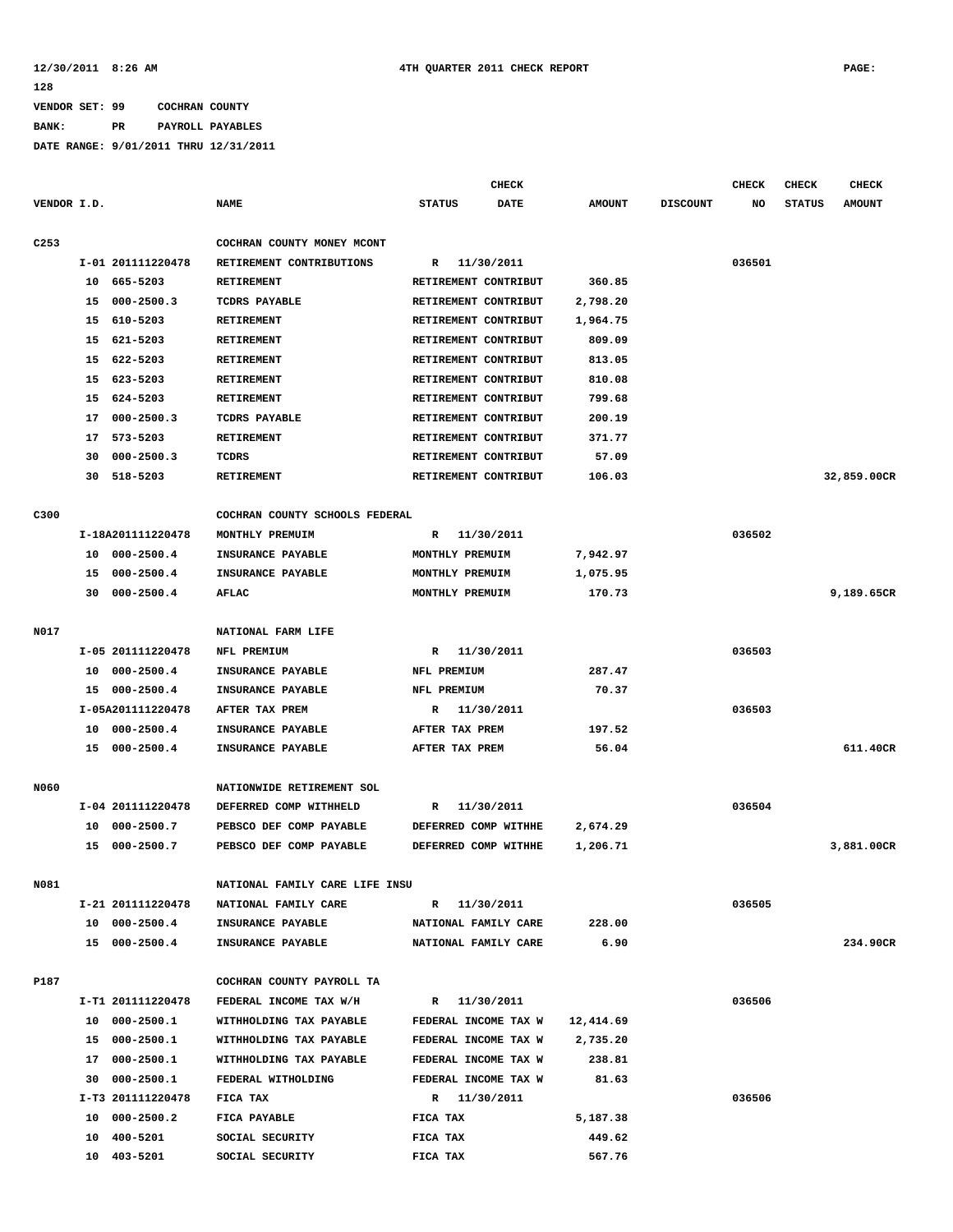### **129 VENDOR SET: 99 COCHRAN COUNTY BANK: PR PAYROLL PAYABLES**

|             |    |                   |                            |               |              | <b>CHECK</b> |               |                 | <b>CHECK</b> | <b>CHECK</b>  | <b>CHECK</b>  |
|-------------|----|-------------------|----------------------------|---------------|--------------|--------------|---------------|-----------------|--------------|---------------|---------------|
| VENDOR I.D. |    |                   | <b>NAME</b>                | <b>STATUS</b> |              | <b>DATE</b>  | <b>AMOUNT</b> | <b>DISCOUNT</b> | NO           | <b>STATUS</b> | <b>AMOUNT</b> |
| P187        |    |                   | COCHRAN COUNTY PAYROLLCONT |               |              |              |               |                 |              |               |               |
|             |    | I-T3 201111220478 | FICA TAX                   |               | R 11/30/2011 |              |               |                 | 036506       |               |               |
|             |    | 10 435-5201       | SOCIAL SECURITY            | FICA TAX      |              |              | 96.24         |                 |              |               |               |
|             |    | 10 455-5201       | SOCIAL SECURITY            | FICA TAX      |              |              | 214.33        |                 |              |               |               |
|             |    | 10 475-5201       | SOCIAL SECURITY            | FICA TAX      |              |              | 565.71        |                 |              |               |               |
|             |    | 10 476-5201       | SOCIAL SECURITY            | FICA TAX      |              |              | 98.15         |                 |              |               |               |
|             | 10 | 495-5201          | SOCIAL SECURITY            | FICA TAX      |              |              | 400.29        |                 |              |               |               |
|             | 10 | 497-5201          | SOCIAL SECURITY            | FICA TAX      |              |              | 227.03        |                 |              |               |               |
|             | 10 | 499-5201          | SOCIAL SECURITY            | FICA TAX      |              |              | 592.83        |                 |              |               |               |
|             | 10 | 510-5201          | SOCIAL SECURITY            | FICA TAX      |              |              | 260.00        |                 |              |               |               |
|             | 10 | 512-5201          | SOCIAL SECURITY            | FICA TAX      |              |              | 645.73        |                 |              |               |               |
|             | 10 | 516-5201          | SOCIAL SECURITY            | FICA TAX      |              |              | 176.44        |                 |              |               |               |
|             | 10 | 550-5201          | SOCIAL SECURITY            | FICA TAX      |              |              | 139.46        |                 |              |               |               |
|             |    |                   |                            |               |              |              | 2,204.82      |                 |              |               |               |
|             | 10 | 560-5201          | SOCIAL SECURITY            | FICA TAX      |              |              |               |                 |              |               |               |
|             | 10 | 650-5201          | SOCIAL SECURITY            | FICA TAX      |              |              | 182.79        |                 |              |               |               |
|             | 10 | 652-5201          | SOCIAL SECURITY            | FICA TAX      |              |              | 9.45          |                 |              |               |               |
|             | 10 | 660-5201          | SOCIAL SECURITY            | FICA TAX      |              |              | 119.98        |                 |              |               |               |
|             | 10 | 662-5201          | SOCIAL SECURITY            | FICA TAX      |              |              | 170.23        |                 |              |               |               |
|             | 10 | 663-5201          | SOCIAL SECURITY            | FICA TAX      |              |              | 233.64        |                 |              |               |               |
|             | 10 | 665-5201          | SOCIAL SECURITY            | FICA TAX      |              |              | 303.04        |                 |              |               |               |
|             | 15 | $000 - 2500.2$    | FICA PAYABLE               | FICA TAX      |              |              | 1,629.49      |                 |              |               |               |
|             |    | 15 610-5201       | SOCIAL SECURITY            | FICA TAX      |              |              | 932.71        |                 |              |               |               |
|             |    | 15 621-5201       | SOCIAL SECURITY            | FICA TAX      |              |              | 385.88        |                 |              |               |               |
|             |    | 15 622-5201       | SOCIAL SECURITY            | FICA TAX      |              |              | 382.18        |                 |              |               |               |
|             |    | 15 623-5201       | SOCIAL SECURITY            | FICA TAX      |              |              | 384.73        |                 |              |               |               |
|             | 15 | 624-5201          | SOCIAL SECURITY            | FICA TAX      |              |              | 319.96        |                 |              |               |               |
|             | 17 | $000 - 2500.2$    | FICA PAYABLE               | FICA TAX      |              |              | 122.76        |                 |              |               |               |
|             | 17 | 573-5201          | SOCIAL SECURITY            | FICA TAX      |              |              | 181.21        |                 |              |               |               |
|             | 30 | $000 - 2500.2$    | FICA                       | FICA TAX      |              |              | 34.84         |                 |              |               |               |
|             | 30 | 518-5201          | SOCIAL SECURITY            | FICA TAX      |              |              | 51.42         |                 |              |               |               |
|             |    | I-T4 201111220478 | MEDICARE TAX               |               | R 11/30/2011 |              |               |                 | 036506       |               |               |
|             | 10 | $000 - 2500.2$    | FICA PAYABLE               |               | MEDICARE TAX |              | 1,790.90      |                 |              |               |               |
|             |    | 10 400-5201       | SOCIAL SECURITY            |               | MEDICARE TAX |              | 105.15        |                 |              |               |               |
|             |    | 10 403-5201       | SOCIAL SECURITY            |               | MEDICARE TAX |              | 132.78        |                 |              |               |               |
|             | 10 | 435-5201          | SOCIAL SECURITY            |               | MEDICARE TAX |              | 22.51         |                 |              |               |               |
|             | 10 | 455-5201          | SOCIAL SECURITY            |               | MEDICARE TAX |              | 50.12         |                 |              |               |               |
|             | 10 | 475-5201          | SOCIAL SECURITY            |               | MEDICARE TAX |              | 132.31        |                 |              |               |               |
|             | 10 | 476-5201          | SOCIAL SECURITY            |               | MEDICARE TAX |              | 22.96         |                 |              |               |               |
|             | 10 | 495-5201          | SOCIAL SECURITY            |               | MEDICARE TAX |              | 93.62         |                 |              |               |               |
|             | 10 | 497-5201          | SOCIAL SECURITY            |               | MEDICARE TAX |              | 53.10         |                 |              |               |               |
|             | 10 | 499-5201          | SOCIAL SECURITY            |               | MEDICARE TAX |              | 138.65        |                 |              |               |               |
|             | 10 | 510-5201          | SOCIAL SECURITY            |               | MEDICARE TAX |              | 60.81         |                 |              |               |               |
|             |    | 10 512-5201       | SOCIAL SECURITY            |               | MEDICARE TAX |              | 151.01        |                 |              |               |               |
|             | 10 | 516-5201          | SOCIAL SECURITY            |               | MEDICARE TAX |              | 41.26         |                 |              |               |               |
|             | 10 | 550-5201          | SOCIAL SECURITY            |               | MEDICARE TAX |              | 32.62         |                 |              |               |               |
|             | 10 | 560-5201          | SOCIAL SECURITY            |               | MEDICARE TAX |              | 515.65        |                 |              |               |               |
|             | 10 | 650-5201          | SOCIAL SECURITY            |               | MEDICARE TAX |              | 42.75         |                 |              |               |               |
|             | 10 | 652-5201          | SOCIAL SECURITY            |               | MEDICARE TAX |              | 2.21          |                 |              |               |               |
|             |    |                   |                            |               |              |              |               |                 |              |               |               |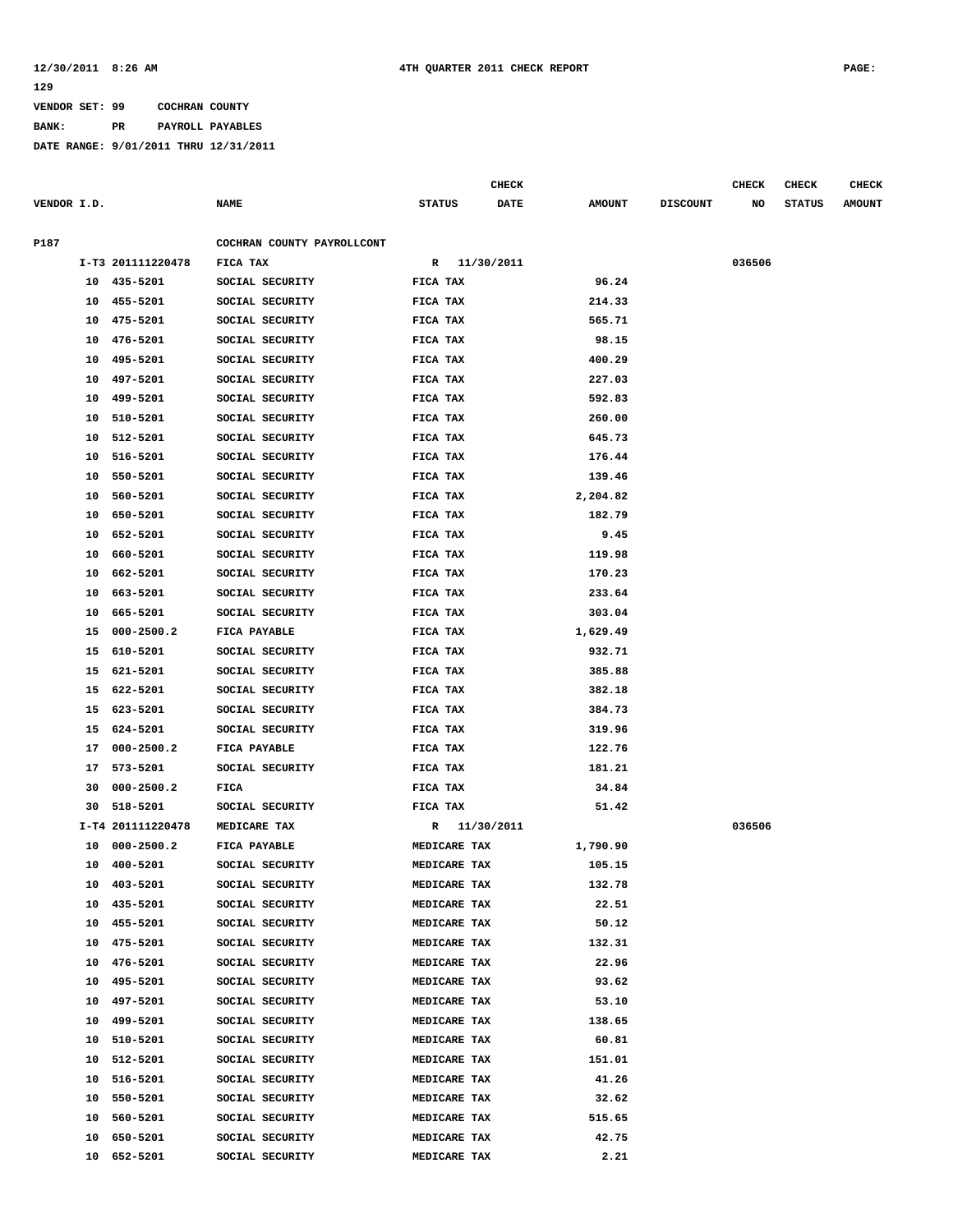|             |    |                   |                               |                          | CHECK                |               |                 | CHECK  | <b>CHECK</b>  | <b>CHECK</b>  |
|-------------|----|-------------------|-------------------------------|--------------------------|----------------------|---------------|-----------------|--------|---------------|---------------|
| VENDOR I.D. |    |                   | <b>NAME</b>                   | <b>STATUS</b>            | <b>DATE</b>          | <b>AMOUNT</b> | <b>DISCOUNT</b> | NO     | <b>STATUS</b> | <b>AMOUNT</b> |
| P187        |    |                   | COCHRAN COUNTY PAYROLLCONT    |                          |                      |               |                 |        |               |               |
|             |    | I-T4 201111220478 | MEDICARE TAX                  | R                        | 11/30/2011           |               |                 | 036506 |               |               |
|             | 10 | 660-5201          | SOCIAL SECURITY               | MEDICARE TAX             |                      | 28.06         |                 |        |               |               |
|             | 10 | 662-5201          | SOCIAL SECURITY               | MEDICARE TAX             |                      | 39.82         |                 |        |               |               |
|             | 10 | 663-5201          | SOCIAL SECURITY               | MEDICARE TAX             |                      | 54.64         |                 |        |               |               |
|             | 10 | 665-5201          | SOCIAL SECURITY               | MEDICARE TAX             |                      | 70.87         |                 |        |               |               |
|             | 15 | $000 - 2500.2$    | FICA PAYABLE                  | MEDICARE TAX             |                      | 562.57        |                 |        |               |               |
|             | 15 | 610-5201          | SOCIAL SECURITY               | MEDICARE TAX             |                      | 218.14        |                 |        |               |               |
|             | 15 | 621-5201          | SOCIAL SECURITY               | MEDICARE TAX             |                      | 90.24         |                 |        |               |               |
|             | 15 | 622-5201          | SOCIAL SECURITY               | MEDICARE TAX             |                      | 89.38         |                 |        |               |               |
|             | 15 | 623-5201          | SOCIAL SECURITY               | MEDICARE TAX             |                      | 89.98         |                 |        |               |               |
|             | 15 | 624-5201          | SOCIAL SECURITY               | MEDICARE TAX             |                      | 74.83         |                 |        |               |               |
|             | 17 | $000 - 2500.2$    | FICA PAYABLE                  | MEDICARE TAX             |                      | 42.38         |                 |        |               |               |
|             | 17 | 573-5201          | SOCIAL SECURITY               | MEDICARE TAX             |                      | 42.38         |                 |        |               |               |
|             | 30 | $000 - 2500.2$    | FICA                          | MEDICARE TAX             |                      | 12.03         |                 |        |               |               |
|             | 30 | 518-5201          | SOCIAL SECURITY               | MEDICARE TAX             |                      | 12.03         |                 |        |               | 37,556.19CR   |
|             |    |                   |                               |                          |                      |               |                 |        |               |               |
| T218        |    |                   | TEXAS ASS'N OF COUNTIES       |                          |                      |               |                 |        |               |               |
|             |    | I-11 201111220478 | EMPLOYEE PREMIUMS             | R                        | 11/30/2011           |               |                 | 036507 |               |               |
|             | 10 | 400-5202          | <b>GROUP INSURANCE</b>        | <b>EMPLOYEE PREMIUMS</b> |                      | 1,413.23      |                 |        |               |               |
|             | 10 | 403-5202          | <b>GROUP INSURANCE</b>        | EMPLOYEE PREMIUMS        |                      | 2,295.96      |                 |        |               |               |
|             | 10 | 455-5202          | <b>GROUP INSURANCE</b>        | EMPLOYEE PREMIUMS        |                      | 765.32        |                 |        |               |               |
|             | 10 | 475-5202          | <b>GROUP INSURANCE</b>        | <b>EMPLOYEE PREMIUMS</b> |                      | 1,530.64      |                 |        |               |               |
|             | 10 | 495-5202          | <b>GROUP INSURANCE</b>        | <b>EMPLOYEE PREMIUMS</b> |                      | 1,530.64      |                 |        |               |               |
|             | 10 | 497-5202          | GROUP INSURANCE               | EMPLOYEE PREMIUMS        |                      | 765.32        |                 |        |               |               |
|             | 10 | 499-5202          | <b>GROUP INSURANCE</b>        | <b>EMPLOYEE PREMIUMS</b> |                      | 2,295.96      |                 |        |               |               |
|             | 10 | 510-5202          | <b>GROUP INSURANCE</b>        | EMPLOYEE PREMIUMS        |                      | 765.32        |                 |        |               |               |
|             | 10 | 512-5202          | GROUP INSURANCE               | <b>EMPLOYEE PREMIUMS</b> |                      | 2,295.96      |                 |        |               |               |
|             | 10 | 516-5202          | GROUP INSURANCE [50%]         | <b>EMPLOYEE PREMIUMS</b> |                      | 776.57        |                 |        |               |               |
|             | 10 | 550-5202          | <b>GROUP INSURANCE</b>        | <b>EMPLOYEE PREMIUMS</b> |                      | 765.32        |                 |        |               |               |
|             | 10 | 560-5202          | GROUP INSURANCE               | <b>EMPLOYEE PREMIUMS</b> |                      | 8,418.52      |                 |        |               |               |
|             | 10 | 650-5202          | <b>GROUP INSURANCE</b>        | <b>EMPLOYEE PREMIUMS</b> |                      | 803.59        |                 |        |               |               |
|             | 10 | 652-5202          | <b>GROUP INSURANCE</b>        | <b>EMPLOYEE PREMIUMS</b> |                      | 38.26         |                 |        |               |               |
|             | 10 | 660-5202          | GROUP INSURANCE [35%]         | EMPLOYEE PREMIUMS        |                      | 527.85        |                 |        |               |               |
|             | 10 | 662-5202          | GROUP INSURANCE               | EMPLOYEE PREMIUMS        |                      | 688.79        |                 |        |               |               |
|             | 10 | 663-5202          | GROUP INSURANCE               | EMPLOYEE PREMIUMS        |                      | 765.32        |                 |        |               |               |
|             | 10 | 665-5202          | GROUP INSURANCE               | EMPLOYEE PREMIUMS        |                      | 765.32        |                 |        |               |               |
|             | 15 | 610-5202          | GROUP INSURANCE               | EMPLOYEE PREMIUMS        |                      | 3,170.18      |                 |        |               |               |
|             | 15 | 621-5202          | GROUP INSURANCE               | EMPLOYEE PREMIUMS        |                      | 1,539.15      |                 |        |               |               |
|             | 15 | 622-5202          | GROUP INSURANCE               | EMPLOYEE PREMIUMS        |                      | 1,530.64      |                 |        |               |               |
|             | 15 | 623-5202          | GROUP INSURANCE               | <b>EMPLOYEE PREMIUMS</b> |                      | 1,530.64      |                 |        |               |               |
|             | 15 | 624-5202          | GROUP INSURANCE               | <b>EMPLOYEE PREMIUMS</b> |                      | 1,530.64      |                 |        |               |               |
|             | 17 | 573-5202          | <b>GROUP HEALTH INSURANCE</b> | <b>EMPLOYEE PREMIUMS</b> |                      | 765.32        |                 |        |               |               |
|             | 30 | 518-5202          | GROUP INSURANCE [15%]         | EMPLOYEE PREMIUMS        |                      | 226.22        |                 |        |               |               |
|             |    | I-12 201111220478 | GROUP LIFE INSURANCE          |                          | R 11/30/2011         |               |                 | 036507 |               |               |
|             | 10 | 400-5202          | GROUP INSURANCE               |                          | GROUP LIFE INSURANCE | 7.29          |                 |        |               |               |
|             | 10 | 403-5202          | GROUP INSURANCE               |                          | GROUP LIFE INSURANCE | 11.85         |                 |        |               |               |
|             |    | 10 455-5202       | GROUP INSURANCE               |                          | GROUP LIFE INSURANCE | 3.95          |                 |        |               |               |
|             |    |                   |                               |                          |                      |               |                 |        |               |               |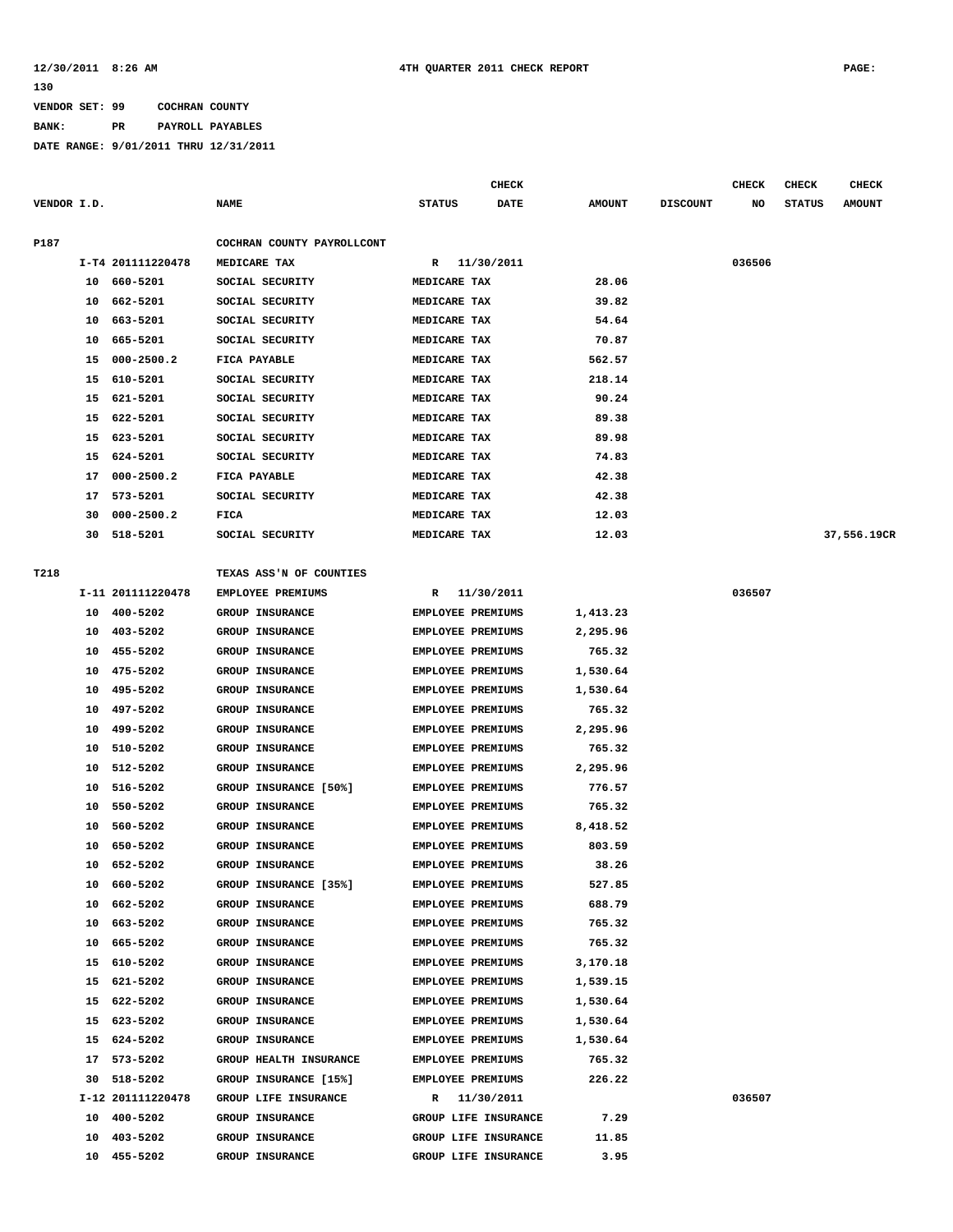|                  |                   |                                                 | <b>CHECK</b>                 |               |                 | <b>CHECK</b> | <b>CHECK</b>  | <b>CHECK</b>  |
|------------------|-------------------|-------------------------------------------------|------------------------------|---------------|-----------------|--------------|---------------|---------------|
| VENDOR I.D.      |                   | <b>NAME</b>                                     | <b>STATUS</b><br><b>DATE</b> | <b>AMOUNT</b> | <b>DISCOUNT</b> | NO           | <b>STATUS</b> | <b>AMOUNT</b> |
|                  |                   |                                                 |                              |               |                 |              |               |               |
| T218             |                   | TEXAS ASS'N OF COUNTIECONT                      |                              |               |                 |              |               |               |
|                  | I-12 201111220478 | GROUP LIFE INSURANCE                            | 11/30/2011<br>R              |               |                 | 036507       |               |               |
|                  | 10 475-5202       | GROUP INSURANCE                                 | GROUP LIFE INSURANCE         | 7.90          |                 |              |               |               |
|                  | 10 495-5202       | <b>GROUP INSURANCE</b>                          | GROUP LIFE INSURANCE         | 7.90          |                 |              |               |               |
|                  | 10 497-5202       | GROUP INSURANCE                                 | GROUP LIFE INSURANCE         | 3.95          |                 |              |               |               |
|                  | 10<br>499-5202    | <b>GROUP INSURANCE</b>                          | GROUP LIFE INSURANCE         | 11.85         |                 |              |               |               |
|                  | 510-5202<br>10    | GROUP INSURANCE                                 | GROUP LIFE INSURANCE         | 3.95          |                 |              |               |               |
|                  | 512-5202<br>10    | GROUP INSURANCE                                 | GROUP LIFE INSURANCE         | 11.85         |                 |              |               |               |
|                  | 516-5202<br>10    | GROUP INSURANCE [50%]                           | GROUP LIFE INSURANCE         | 4.02          |                 |              |               |               |
|                  | 550-5202<br>10    | GROUP INSURANCE                                 | GROUP LIFE INSURANCE         | 3.95          |                 |              |               |               |
|                  | 560-5202<br>10    | GROUP INSURANCE                                 | GROUP LIFE INSURANCE         | 41.49         |                 |              |               |               |
|                  | 10<br>650-5202    | <b>GROUP INSURANCE</b>                          | GROUP LIFE INSURANCE         | 4.15          |                 |              |               |               |
|                  | 652-5202<br>10    | <b>GROUP INSURANCE</b>                          | GROUP LIFE INSURANCE         | 0.19          |                 |              |               |               |
|                  | 660-5202<br>10    | GROUP INSURANCE [35%]                           | GROUP LIFE INSURANCE         | 2.72          |                 |              |               |               |
|                  | 662-5202<br>10    | GROUP INSURANCE                                 | GROUP LIFE INSURANCE         | 3.56          |                 |              |               |               |
|                  | 10<br>663-5202    | GROUP INSURANCE                                 | GROUP LIFE INSURANCE         | 3.95          |                 |              |               |               |
|                  | 10<br>665–5202    | GROUP INSURANCE                                 | GROUP LIFE INSURANCE         | 3.95          |                 |              |               |               |
|                  | 15<br>610-5202    | <b>GROUP INSURANCE</b>                          | GROUP LIFE INSURANCE         | 12.64         |                 |              |               |               |
|                  | 621-5202<br>15    | GROUP INSURANCE                                 | GROUP LIFE INSURANCE         | 7.92          |                 |              |               |               |
|                  | 622-5202<br>15    | GROUP INSURANCE                                 | GROUP LIFE INSURANCE         | 7.90          |                 |              |               |               |
|                  | 623-5202<br>15    | GROUP INSURANCE                                 | GROUP LIFE INSURANCE         | 7.90          |                 |              |               |               |
|                  | 624-5202<br>15    | GROUP INSURANCE                                 | GROUP LIFE INSURANCE         | 7.90          |                 |              |               |               |
|                  | 17 573-5202       | GROUP HEALTH INSURANCE                          | GROUP LIFE INSURANCE         | 3.95          |                 |              |               |               |
|                  | 30 518-5202       | GROUP INSURANCE [15%]                           | GROUP LIFE INSURANCE         | 1.16          |                 |              |               |               |
|                  | I-15 201111220478 | DEPENDENT HEALTH PREM WITHHELD                  | 11/30/2011<br>R              |               |                 | 036507       |               |               |
|                  | 15 000-2500.4     | INSURANCE PAYABLE                               | DEPENDENT HEALTH PRE         | 841.84        |                 |              |               | 38,530.36CR   |
|                  |                   |                                                 |                              |               |                 |              |               |               |
| T266             |                   | TREASURER OF VIRGINIA                           |                              |               |                 |              |               |               |
|                  | I-CJS201111220478 | CASE ID#0003452040                              | 11/30/2011<br>R              |               |                 | 036508       |               |               |
|                  | 10 000-2500.8     | CHILD SUPPORT PAYABLE                           | CASE ID#0003452040           | 566.37        |                 |              |               | 566.37CR      |
|                  |                   |                                                 |                              |               |                 |              |               |               |
| C <sub>253</sub> |                   | COCHRAN COUNTY MONEY MKT                        |                              |               |                 |              |               |               |
|                  | I-201111220479    | NON-DEPT SUPP DEATH                             | R 11/30/2011                 |               |                 | 036509       |               |               |
|                  | 10 409-5207       | SUPPLEMENTAL DEATH BENEFITS NON-DEPT SUPP DEATH |                              | 1,347.22      |                 |              |               | 1,347.22CR    |
|                  |                   |                                                 |                              |               |                 |              |               |               |
| A067             |                   | AMERICAN FAMILY LIFE ASSURANCE                  |                              |               |                 |              |               |               |
|                  | I-08 201112200480 | MONTHLY PREMIUM                                 | R 12/31/2011                 |               |                 | 036633       |               |               |
|                  | 10 000-2500.4     | INSURANCE PAYABLE                               | MONTHLY PREMIUM              | 436.48        |                 |              |               |               |
|                  | 15 000-2500.4     | INSURANCE PAYABLE                               | MONTHLY PREMIUM              | 257.42        |                 |              |               |               |
|                  | I-08A201112200480 | MONTHLY PREMIUM                                 | R 12/31/2011                 |               |                 | 036633       |               |               |
|                  | 10 000-2500.4     | INSURANCE PAYABLE                               | MONTHLY PREMIUM              | 200.46        |                 |              |               | 894.36CR      |
|                  |                   |                                                 |                              |               |                 |              |               |               |
| C091             |                   | COMPBENEFITS                                    |                              |               |                 |              |               |               |
|                  | I-17A201112200480 | VISION MONTHLY PREMIUM                          | R 12/31/2011                 |               |                 | 036634       |               |               |
|                  | 10 000-2500.4     | INSURANCE PAYABLE                               | VISION MONTHLY PREMI         | 146.66        |                 |              |               | 146.66CR      |
|                  |                   |                                                 |                              |               |                 |              |               |               |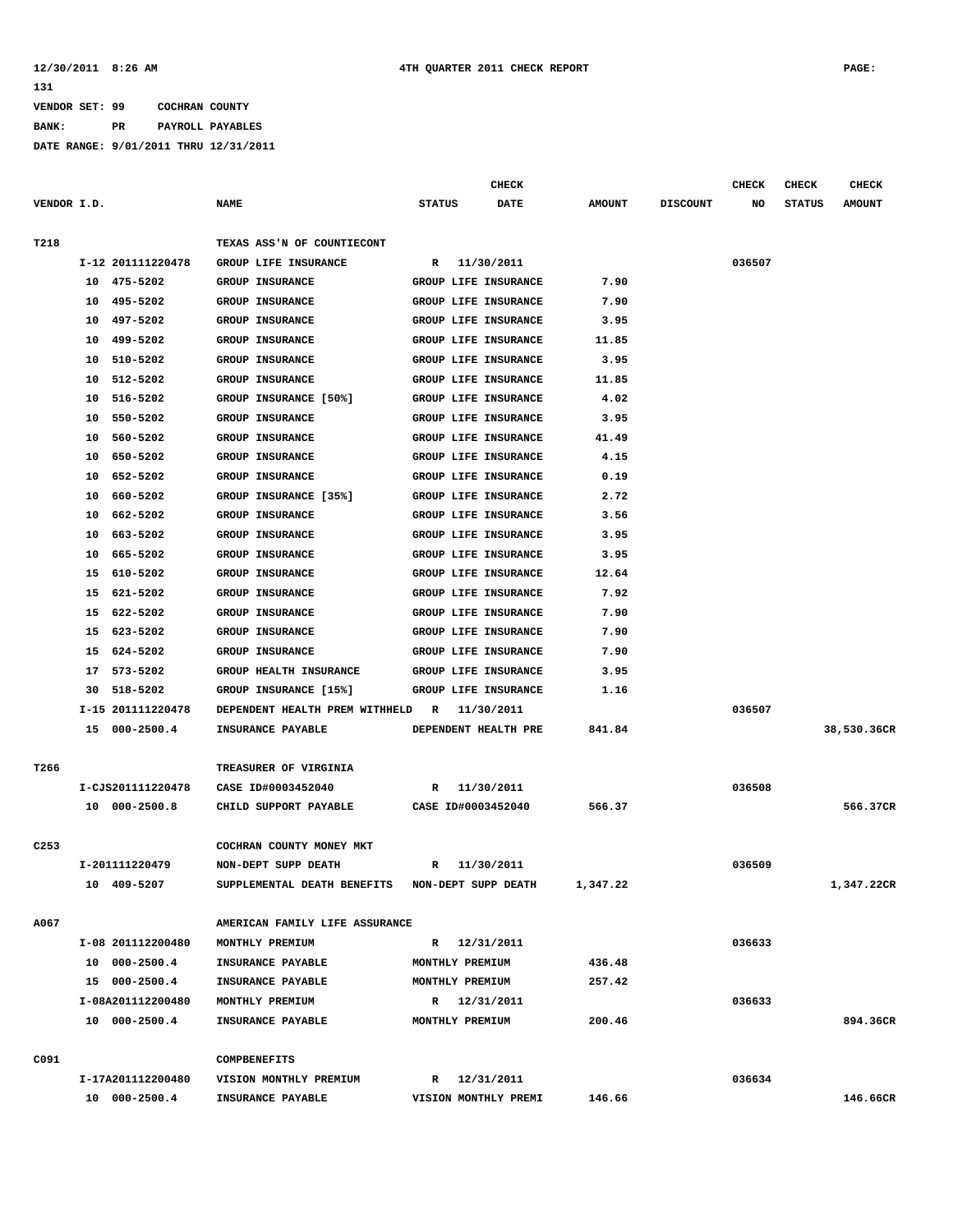|                  |    |                   |                                |                 | CHECK                |               |                 | <b>CHECK</b> | CHECK         | CHECK         |
|------------------|----|-------------------|--------------------------------|-----------------|----------------------|---------------|-----------------|--------------|---------------|---------------|
| VENDOR I.D.      |    |                   | <b>NAME</b>                    | <b>STATUS</b>   | <b>DATE</b>          | <b>AMOUNT</b> | <b>DISCOUNT</b> | NO           | <b>STATUS</b> | <b>AMOUNT</b> |
| C <sub>253</sub> |    |                   | COCHRAN COUNTY MONEY MKT       |                 |                      |               |                 |              |               |               |
|                  |    | I-01 201112200480 | RETIREMENT CONTRIBUTIONS       | R               | 12/31/2011           |               |                 | 036635       |               |               |
|                  | 10 | $000 - 2500.3$    | <b>TCDRS PAYABLE</b>           |                 | RETIREMENT CONTRIBUT | 8,230.66      |                 |              |               |               |
|                  | 10 | 400-5203          | RETIREMENT                     |                 | RETIREMENT CONTRIBUT | 950.10        |                 |              |               |               |
|                  | 10 | 403-5203          | RETIREMENT                     |                 | RETIREMENT CONTRIBUT | 1,211.98      |                 |              |               |               |
|                  | 10 | 435-5203          | <b>RETIREMENT</b>              |                 | RETIREMENT CONTRIBUT | 201.79        |                 |              |               |               |
|                  | 10 | 455-5203          | RETIREMENT                     |                 | RETIREMENT CONTRIBUT | 435.11        |                 |              |               |               |
|                  | 10 | 475-5203          | RETIREMENT                     |                 | RETIREMENT CONTRIBUT | 1,170.96      |                 |              |               |               |
|                  | 10 | 476-5203          | RETIREMENT                     |                 | RETIREMENT CONTRIBUT | 205.80        |                 |              |               |               |
|                  | 10 | 495-5203          | RETIREMENT                     |                 | RETIREMENT CONTRIBUT | 838.06        |                 |              |               |               |
|                  | 10 | 497-5203          | RETIREMENT                     |                 | RETIREMENT CONTRIBUT | 474.75        |                 |              |               |               |
|                  | 10 | 499-5203          | <b>RETIREMENT</b>              |                 | RETIREMENT CONTRIBUT | 1,217.29      |                 |              |               |               |
|                  | 10 | 510-5203          | <b>RETIREMENT</b>              |                 | RETIREMENT CONTRIBUT | 378.42        |                 |              |               |               |
|                  | 10 | 512-5203          | RETIREMENT                     |                 | RETIREMENT CONTRIBUT | 984.59        |                 |              |               |               |
|                  | 10 | 516-5203          | <b>RETIREMENT</b>              |                 | RETIREMENT CONTRIBUT | 363.83        |                 |              |               |               |
|                  | 10 | 550-5203          | <b>RETIREMENT</b>              |                 | RETIREMENT CONTRIBUT | 292.42        |                 |              |               |               |
|                  | 10 | 560-5203          | <b>RETIREMENT</b>              |                 | RETIREMENT CONTRIBUT | 4,722.80      |                 |              |               |               |
|                  | 10 | 650-5203          | <b>RETIREMENT</b>              |                 | RETIREMENT CONTRIBUT | 362.72        |                 |              |               |               |
|                  |    | 652-5203          | <b>RETIREMENT</b>              |                 | RETIREMENT CONTRIBUT | 19.83         |                 |              |               |               |
|                  | 10 |                   | <b>RETIREMENT</b>              |                 |                      |               |                 |              |               |               |
|                  | 10 | 660-5203          |                                |                 | RETIREMENT CONTRIBUT | 247.40        |                 |              |               |               |
|                  | 10 | 662-5203          | <b>RETIREMENT</b>              |                 | RETIREMENT CONTRIBUT | 356.93        |                 |              |               |               |
|                  | 10 | 663-5203          | RETIREMENT                     |                 | RETIREMENT CONTRIBUT | 489.88        |                 |              |               |               |
|                  | 10 | 665-5203          | <b>RETIREMENT</b>              |                 | RETIREMENT CONTRIBUT | 360.85        |                 |              |               |               |
|                  | 15 | $000 - 2500.3$    | TCDRS PAYABLE                  |                 | RETIREMENT CONTRIBUT | 2,798.21      |                 |              |               |               |
|                  | 15 | 610-5203          | <b>RETIREMENT</b>              |                 | RETIREMENT CONTRIBUT | 1,973.20      |                 |              |               |               |
|                  | 15 | 621-5203          | <b>RETIREMENT</b>              |                 | RETIREMENT CONTRIBUT | 804.46        |                 |              |               |               |
|                  | 15 | 622-5203          | <b>RETIREMENT</b>              |                 | RETIREMENT CONTRIBUT | 809.25        |                 |              |               |               |
|                  | 15 | 623-5203          | RETIREMENT                     |                 | RETIREMENT CONTRIBUT | 810.08        |                 |              |               |               |
|                  | 15 | 624-5203          | RETIREMENT                     |                 | RETIREMENT CONTRIBUT | 799.68        |                 |              |               |               |
|                  | 17 | $000 - 2500.3$    | TCDRS PAYABLE                  |                 | RETIREMENT CONTRIBUT | 200.19        |                 |              |               |               |
|                  | 17 | 573-5203          | <b>RETIREMENT</b>              |                 | RETIREMENT CONTRIBUT | 371.77        |                 |              |               |               |
|                  | 30 | $000 - 2500.3$    | TCDRS                          |                 | RETIREMENT CONTRIBUT | 57.09         |                 |              |               |               |
|                  | 30 | 518-5203          | <b>RETIREMENT</b>              |                 | RETIREMENT CONTRIBUT | 106.03        |                 |              |               | 32,246.13CR   |
| C300             |    |                   | COCHRAN COUNTY SCHOOLS FEDERAL |                 |                      |               |                 |              |               |               |
|                  |    | I-18A201112200480 | MONTHLY PREMUIM                | $\mathbb{R}$    | 12/31/2011           |               |                 | 036636       |               |               |
|                  |    | 10 000-2500.4     | INSURANCE PAYABLE              | MONTHLY PREMUIM |                      | 7,942.97      |                 |              |               |               |
|                  |    | 15 000-2500.4     | INSURANCE PAYABLE              | MONTHLY PREMUIM |                      | 1,075.95      |                 |              |               |               |
|                  |    | 30 000-2500.4     | AFLAC                          | MONTHLY PREMUIM |                      | 170.73        |                 |              |               | 9,189.65CR    |
|                  |    |                   |                                |                 |                      |               |                 |              |               |               |
| N017             |    |                   | NATIONAL FARM LIFE             |                 |                      |               |                 |              |               |               |
|                  |    | I-05 201112200480 | NFL PREMIUM                    |                 | R 12/31/2011         |               |                 | 036637       |               |               |
|                  |    | 10 000-2500.4     | INSURANCE PAYABLE              | NFL PREMIUM     |                      | 287.47        |                 |              |               |               |
|                  |    | 15 000-2500.4     | INSURANCE PAYABLE              | NFL PREMIUM     |                      | 70.37         |                 |              |               |               |
|                  |    | I-05A201112200480 | AFTER TAX PREM                 |                 | R 12/31/2011         |               |                 | 036637       |               |               |
|                  |    | 10 000-2500.4     | INSURANCE PAYABLE              | AFTER TAX PREM  |                      | 197.52        |                 |              |               |               |
|                  |    | 15 000-2500.4     | INSURANCE PAYABLE              | AFTER TAX PREM  |                      | 56.04         |                 |              |               | 611.40CR      |
|                  |    |                   |                                |                 |                      |               |                 |              |               |               |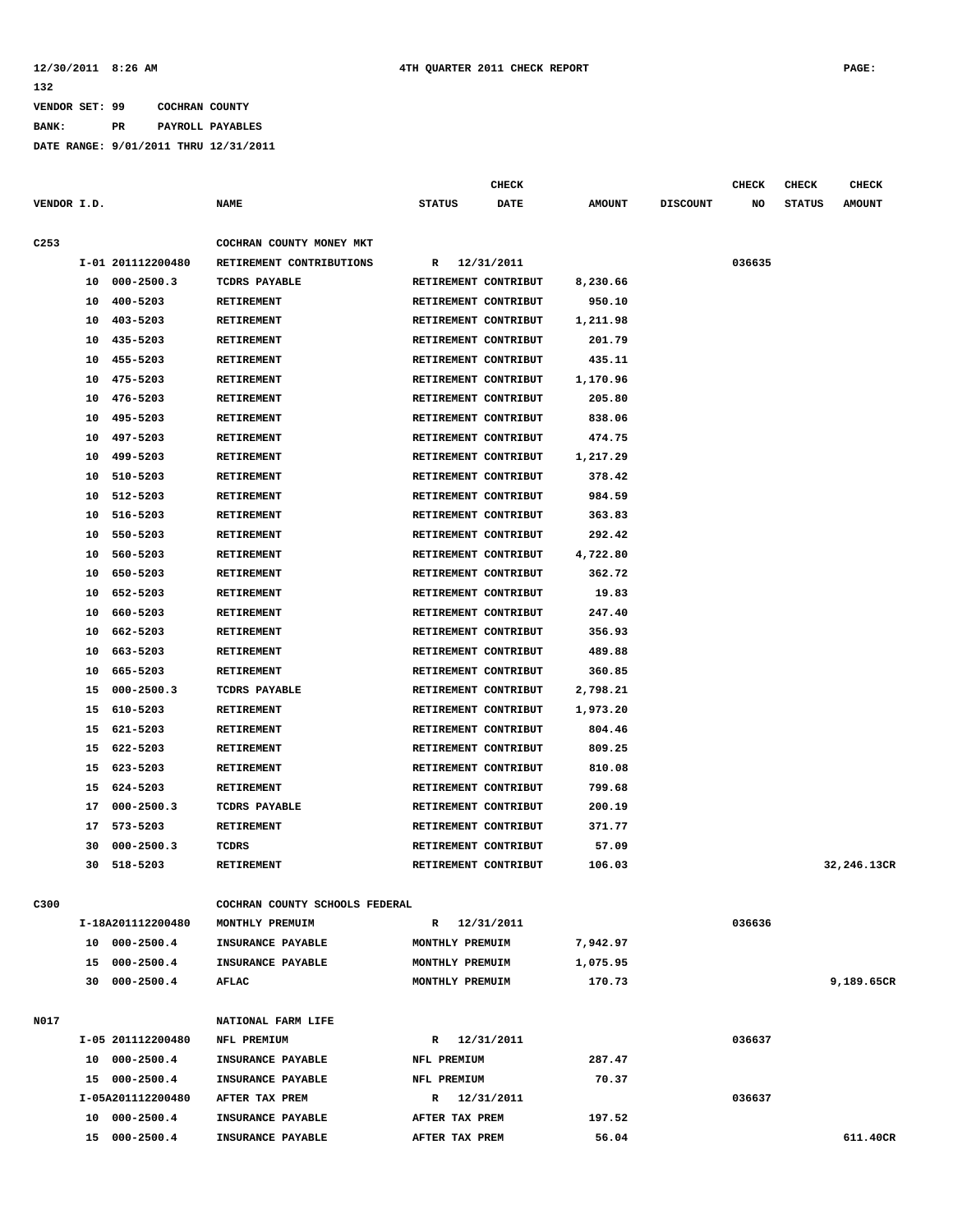**133**

# **VENDOR SET: 99 COCHRAN COUNTY BANK: PR PAYROLL PAYABLES**

|             |    |                   |                                |                      | <b>CHECK</b> |               |                 | CHECK  | <b>CHECK</b>  | <b>CHECK</b>  |
|-------------|----|-------------------|--------------------------------|----------------------|--------------|---------------|-----------------|--------|---------------|---------------|
| VENDOR I.D. |    |                   | <b>NAME</b>                    | <b>STATUS</b>        | <b>DATE</b>  | <b>AMOUNT</b> | <b>DISCOUNT</b> | NO     | <b>STATUS</b> | <b>AMOUNT</b> |
|             |    |                   |                                |                      |              |               |                 |        |               |               |
| N060        |    |                   | NATIONWIDE RETIREMENT SOL      |                      |              |               |                 |        |               |               |
|             |    | I-04 201112200480 | DEFERRED COMP WITHHELD         | R                    | 12/31/2011   |               |                 | 036638 |               |               |
|             |    | 10 000-2500.7     | PEBSCO DEF COMP PAYABLE        | DEFERRED COMP WITHHE |              | 2,674.29      |                 |        |               |               |
|             |    | 15 000-2500.7     | PEBSCO DEF COMP PAYABLE        | DEFERRED COMP WITHHE |              | 1,206.71      |                 |        |               | 3,881.00CR    |
|             |    |                   |                                |                      |              |               |                 |        |               |               |
| N081        |    |                   | NATIONAL FAMILY CARE LIFE INSU |                      |              |               |                 |        |               |               |
|             |    | I-21 201112200480 | NATIONAL FAMILY CARE           | R                    | 12/31/2011   |               |                 | 036639 |               |               |
|             |    | 10 000-2500.4     | INSURANCE PAYABLE              | NATIONAL FAMILY CARE |              | 228.00        |                 |        |               |               |
|             |    | 15 000-2500.4     | INSURANCE PAYABLE              | NATIONAL FAMILY CARE |              | 6.90          |                 |        |               | 234.90CR      |
|             |    |                   |                                |                      |              |               |                 |        |               |               |
| P187        |    |                   | COCHRAN COUNTY PAYROLL TA      |                      |              |               |                 |        |               |               |
|             |    | I-T1 201112200480 | FEDERAL INCOME TAX W/H         | R                    | 12/31/2011   |               |                 | 036640 |               |               |
|             | 10 | 000-2500.1        | WITHHOLDING TAX PAYABLE        | FEDERAL INCOME TAX W |              | 12,054.15     |                 |        |               |               |
|             | 15 | 000-2500.1        | WITHHOLDING TAX PAYABLE        | FEDERAL INCOME TAX W |              | 2,735.02      |                 |        |               |               |
|             | 17 | 000-2500.1        | WITHHOLDING TAX PAYABLE        | FEDERAL INCOME TAX W |              | 237.91        |                 |        |               |               |
|             | 30 | 000-2500.1        | FEDERAL WITHOLDING             | FEDERAL INCOME TAX W |              | 81.77         |                 |        |               |               |
|             |    | I-T3 201112200480 | FICA TAX                       | R                    | 12/31/2011   |               |                 | 036640 |               |               |
|             | 10 | $000 - 2500.2$    | FICA PAYABLE                   | FICA TAX             |              | 5,053.81      |                 |        |               |               |
|             | 10 | 400-5201          | SOCIAL SECURITY                | FICA TAX             |              | 449.62        |                 |        |               |               |
|             | 10 | 403-5201          | SOCIAL SECURITY                | FICA TAX             |              | 565.26        |                 |        |               |               |
|             | 10 | 435-5201          | SOCIAL SECURITY                | FICA TAX             |              | 96.24         |                 |        |               |               |
|             | 10 | 455-5201          | SOCIAL SECURITY                | FICA TAX             |              | 227.35        |                 |        |               |               |
|             | 10 | 475-5201          | SOCIAL SECURITY                | FICA TAX             |              | 558.45        |                 |        |               |               |
|             | 10 | 476-5201          | SOCIAL SECURITY                | FICA TAX             |              | 98.15         |                 |        |               |               |
|             | 10 | 495-5201          | SOCIAL SECURITY                | FICA TAX             |              | 399.69        |                 |        |               |               |
|             | 10 | 497-5201          | SOCIAL SECURITY                | FICA TAX             |              | 226.42        |                 |        |               |               |
|             | 10 | 499-5201          | SOCIAL SECURITY                | FICA TAX             |              | 575.20        |                 |        |               |               |
|             | 10 | 510-5201          | SOCIAL SECURITY                | FICA TAX             |              | 249.71        |                 |        |               |               |
|             | 10 | 512-5201          | SOCIAL SECURITY                | FICA TAX             |              | 456.65        |                 |        |               |               |
|             | 10 | 516-5201          | SOCIAL SECURITY                | FICA TAX             |              | 176.64        |                 |        |               |               |
|             | 10 | 550-5201          | SOCIAL SECURITY                | FICA TAX             |              | 139.46        |                 |        |               |               |
|             | 10 | 560-5201          | SOCIAL SECURITY                | FICA TAX             |              | 2,234.93      |                 |        |               |               |
|             | 10 | 650-5201          | SOCIAL SECURITY                | FICA TAX             |              | 172.99        |                 |        |               |               |
|             |    | 10 652-5201       | SOCIAL SECURITY                | FICA TAX             |              | 9.45          |                 |        |               |               |
|             | 10 | 660-5201          | SOCIAL SECURITY                | FICA TAX             |              | 120.10        |                 |        |               |               |
|             | 10 | 662-5201          | SOCIAL SECURITY                | FICA TAX             |              | 170.23        |                 |        |               |               |
|             | 10 | 663-5201          | SOCIAL SECURITY                | FICA TAX             |              | 233.64        |                 |        |               |               |
|             | 10 | 665-5201          | SOCIAL SECURITY                | FICA TAX             |              | 300.21        |                 |        |               |               |
|             | 15 | $000 - 2500.2$    | FICA PAYABLE                   | FICA TAX             |              | 1,629.50      |                 |        |               |               |
|             |    | 15 610-5201       | SOCIAL SECURITY                | FICA TAX             |              | 936.75        |                 |        |               |               |
|             |    | 15 621-5201       | SOCIAL SECURITY                | FICA TAX             |              | 383.66        |                 |        |               |               |
|             |    | 15 622-5201       | SOCIAL SECURITY                | FICA TAX             |              | 380.37        |                 |        |               |               |
|             |    | 15 623-5201       | SOCIAL SECURITY                | FICA TAX             |              | 384.73        |                 |        |               |               |
|             |    | 15 624-5201       | SOCIAL SECURITY                | FICA TAX             |              | 319.96        |                 |        |               |               |
|             |    | 17 000-2500.2     | FICA PAYABLE                   | FICA TAX             |              | 122.51        |                 |        |               |               |
|             |    | 17 573-5201       | SOCIAL SECURITY                | FICA TAX             |              | 180.84        |                 |        |               |               |
|             | 30 | 000-2500.2        | FICA                           | FICA TAX             |              | 34.87         |                 |        |               |               |
|             |    | 30 518-5201       | SOCIAL SECURITY                | FICA TAX             |              | 51.47         |                 |        |               |               |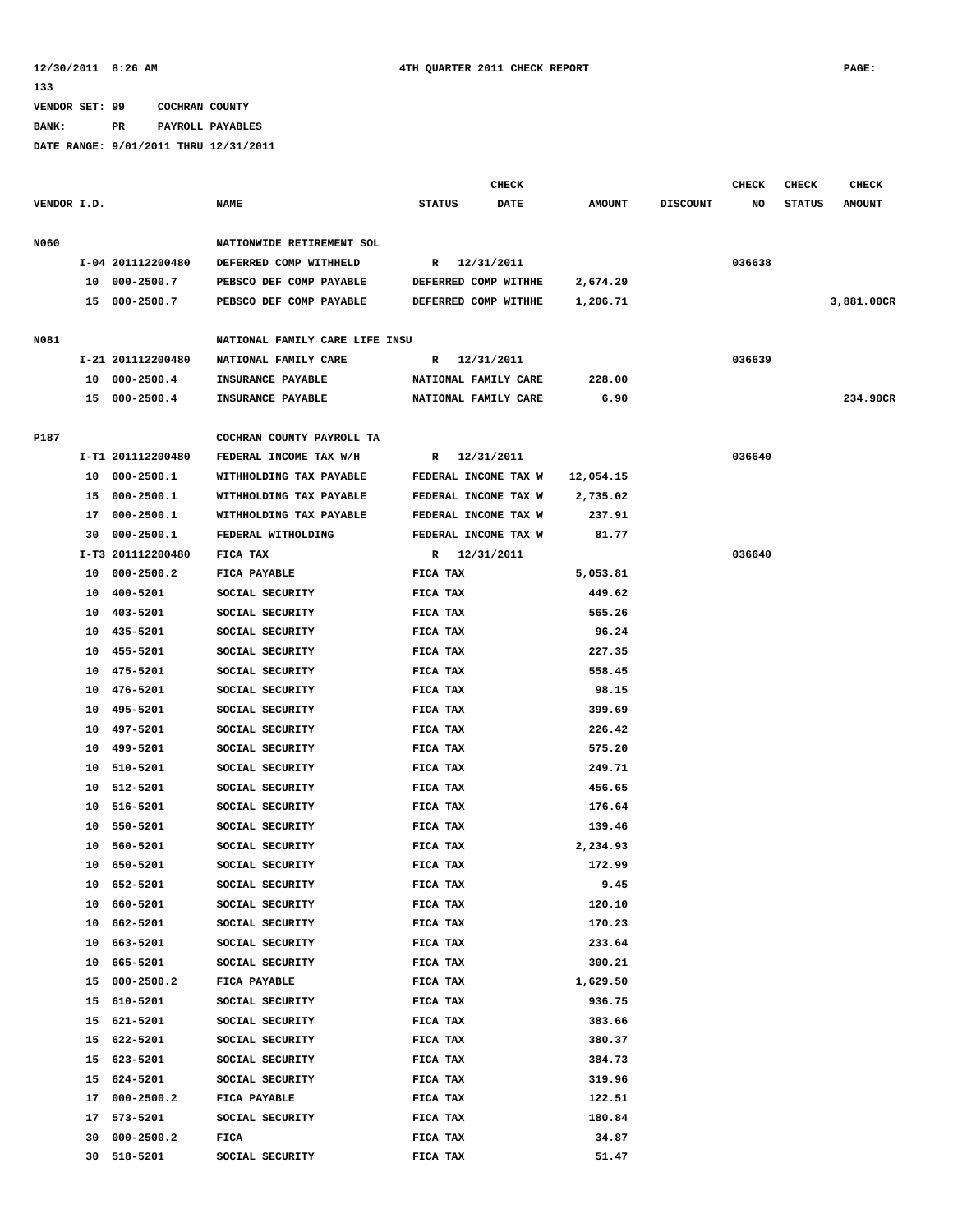**I-T4 201112200480 MEDICARE TAX R 12/31/2011 036640**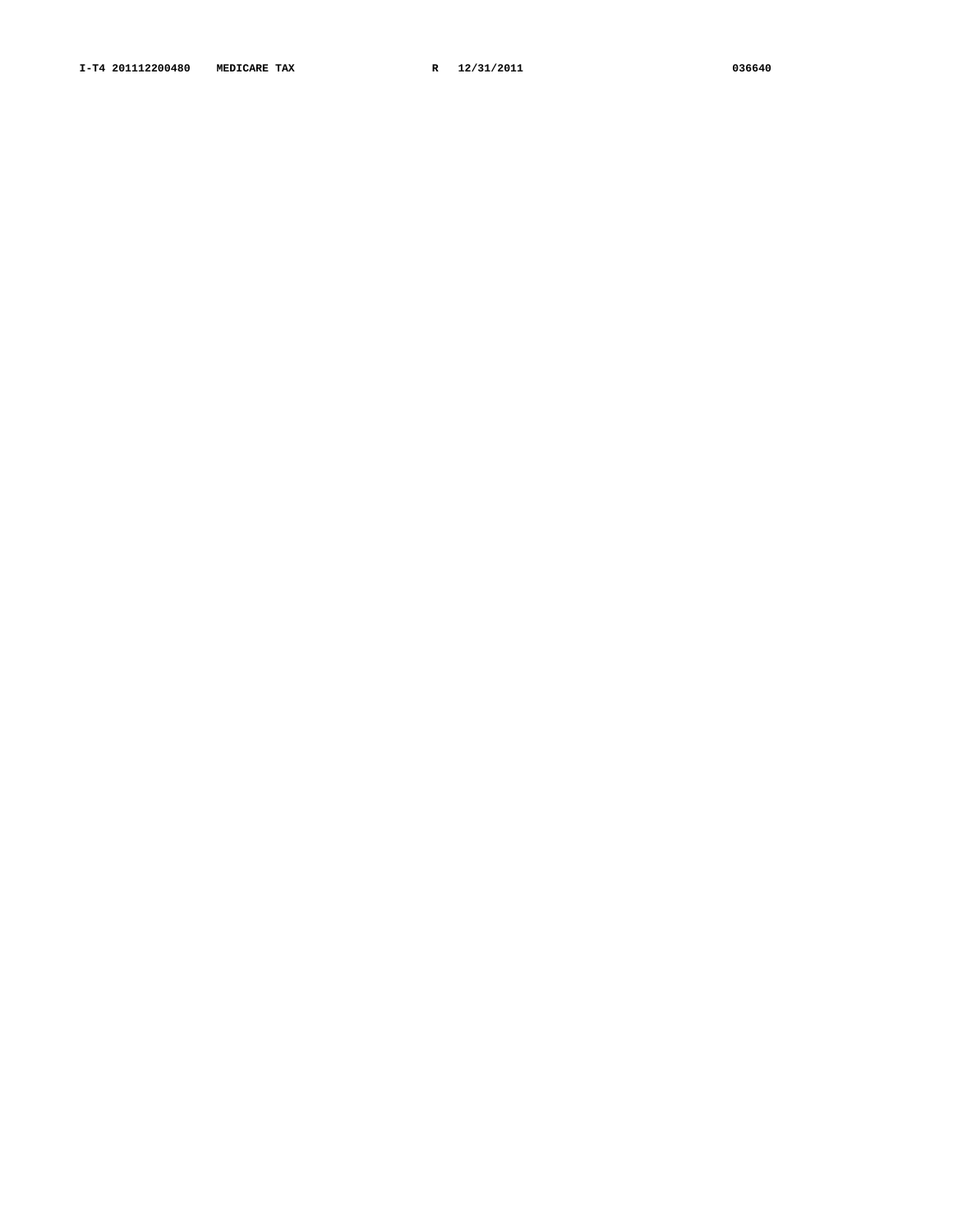|             |    |                   |                            |               | <b>CHECK</b>             |               |                 | CHECK  | <b>CHECK</b>  | <b>CHECK</b>  |
|-------------|----|-------------------|----------------------------|---------------|--------------------------|---------------|-----------------|--------|---------------|---------------|
| VENDOR I.D. |    |                   | <b>NAME</b>                | <b>STATUS</b> | <b>DATE</b>              | <b>AMOUNT</b> | <b>DISCOUNT</b> | NO     | <b>STATUS</b> | <b>AMOUNT</b> |
|             |    |                   |                            |               |                          |               |                 |        |               |               |
| P187        |    |                   | COCHRAN COUNTY PAYROLLCONT |               |                          |               |                 |        |               |               |
|             |    | I-T4 201112200480 | MEDICARE TAX               |               | R 12/31/2011             |               |                 | 036640 |               |               |
|             |    | 10 000-2500.2     | FICA PAYABLE               | MEDICARE TAX  |                          | 1,744.84      |                 |        |               |               |
|             | 10 | 400-5201          | SOCIAL SECURITY            | MEDICARE TAX  |                          | 105.15        |                 |        |               |               |
|             | 10 | 403-5201          | SOCIAL SECURITY            | MEDICARE TAX  |                          | 132.20        |                 |        |               |               |
|             | 10 | 435-5201          | SOCIAL SECURITY            | MEDICARE TAX  |                          | 22.51         |                 |        |               |               |
|             | 10 | 455-5201          | SOCIAL SECURITY            | MEDICARE TAX  |                          | 53.17         |                 |        |               |               |
|             | 10 | 475-5201          | SOCIAL SECURITY            | MEDICARE TAX  |                          | 130.61        |                 |        |               |               |
|             | 10 | 476-5201          | SOCIAL SECURITY            | MEDICARE TAX  |                          | 22.96         |                 |        |               |               |
|             | 10 | 495-5201          | SOCIAL SECURITY            | MEDICARE TAX  |                          | 93.48         |                 |        |               |               |
|             | 10 | 497-5201          | SOCIAL SECURITY            | MEDICARE TAX  |                          | 52.96         |                 |        |               |               |
|             | 10 | 499-5201          | SOCIAL SECURITY            | MEDICARE TAX  |                          | 134.53        |                 |        |               |               |
|             | 10 | 510-5201          | SOCIAL SECURITY            | MEDICARE TAX  |                          | 58.41         |                 |        |               |               |
|             | 10 | 512-5201          | SOCIAL SECURITY            | MEDICARE TAX  |                          | 106.80        |                 |        |               |               |
|             | 10 | 516-5201          | SOCIAL SECURITY            | MEDICARE TAX  |                          | 41.31         |                 |        |               |               |
|             | 10 | 550-5201          | SOCIAL SECURITY            | MEDICARE TAX  |                          | 32.62         |                 |        |               |               |
|             | 10 | 560-5201          | SOCIAL SECURITY            | MEDICARE TAX  |                          | 522.70        |                 |        |               |               |
|             | 10 | 650-5201          | SOCIAL SECURITY            | MEDICARE TAX  |                          | 40.46         |                 |        |               |               |
|             | 10 | 652-5201          | SOCIAL SECURITY            | MEDICARE TAX  |                          | 2.21          |                 |        |               |               |
|             | 10 | 660-5201          | SOCIAL SECURITY            | MEDICARE TAX  |                          | 28.09         |                 |        |               |               |
|             | 10 | 662-5201          | SOCIAL SECURITY            | MEDICARE TAX  |                          | 39.82         |                 |        |               |               |
|             | 10 | 663-5201          | SOCIAL SECURITY            | MEDICARE TAX  |                          | 54.64         |                 |        |               |               |
|             | 10 | 665-5201          | SOCIAL SECURITY            | MEDICARE TAX  |                          | 70.21         |                 |        |               |               |
|             | 15 | $000 - 2500.2$    | FICA PAYABLE               | MEDICARE TAX  |                          | 562.57        |                 |        |               |               |
|             | 15 | 610-5201          | SOCIAL SECURITY            | MEDICARE TAX  |                          | 219.08        |                 |        |               |               |
|             | 15 | 621-5201          | SOCIAL SECURITY            | MEDICARE TAX  |                          | 89.73         |                 |        |               |               |
|             |    | 15 622-5201       | SOCIAL SECURITY            | MEDICARE TAX  |                          | 88.95         |                 |        |               |               |
|             |    | 15 623-5201       | SOCIAL SECURITY            | MEDICARE TAX  |                          | 89.98         |                 |        |               |               |
|             | 15 | 624-5201          | SOCIAL SECURITY            | MEDICARE TAX  |                          | 74.83         |                 |        |               |               |
|             | 17 | $000 - 2500.2$    | FICA PAYABLE               | MEDICARE TAX  |                          | 42.29         |                 |        |               |               |
|             | 17 | 573-5201          | SOCIAL SECURITY            | MEDICARE TAX  |                          | 42.29         |                 |        |               |               |
|             | 30 | $000 - 2500.2$    | FICA                       | MEDICARE TAX  |                          | 12.04         |                 |        |               |               |
|             | 30 | 518-5201          | SOCIAL SECURITY            | MEDICARE TAX  |                          | 12.04         |                 |        |               | 36,771.19CR   |
|             |    |                   |                            |               |                          |               |                 |        |               |               |
| T218        |    |                   | TEXAS ASS'N OF COUNTIES    |               |                          |               |                 |        |               |               |
|             |    | I-11 201112200480 | EMPLOYEE PREMIUMS          | R             | 12/31/2011               |               |                 | 036641 |               |               |
|             | 10 | 400-5202          | <b>GROUP INSURANCE</b>     |               | EMPLOYEE PREMIUMS        | 1,413.23      |                 |        |               |               |
|             | 10 | 403-5202          | GROUP INSURANCE            |               | EMPLOYEE PREMIUMS        | 2,295.96      |                 |        |               |               |
|             | 10 | 455-5202          | GROUP INSURANCE            |               | EMPLOYEE PREMIUMS        | 765.32        |                 |        |               |               |
|             | 10 | 475-5202          | <b>GROUP INSURANCE</b>     |               | <b>EMPLOYEE PREMIUMS</b> | 1,530.64      |                 |        |               |               |
|             | 10 | 495-5202          | <b>GROUP INSURANCE</b>     |               | EMPLOYEE PREMIUMS        | 1,530.64      |                 |        |               |               |
|             | 10 | 497-5202          | <b>GROUP INSURANCE</b>     |               | EMPLOYEE PREMIUMS        | 765.32        |                 |        |               |               |
|             | 10 | 499-5202          | GROUP INSURANCE            |               | EMPLOYEE PREMIUMS        | 2,295.96      |                 |        |               |               |
|             | 10 | 510-5202          | GROUP INSURANCE            |               | EMPLOYEE PREMIUMS        | 765.32        |                 |        |               |               |
|             | 10 | 512-5202          | <b>GROUP INSURANCE</b>     |               | EMPLOYEE PREMIUMS        | 2,295.96      |                 |        |               |               |
|             | 10 | 516-5202          | GROUP INSURANCE [50%]      |               | EMPLOYEE PREMIUMS        | 776.57        |                 |        |               |               |
|             | 10 | 550-5202          | GROUP INSURANCE            |               | EMPLOYEE PREMIUMS        | 765.32        |                 |        |               |               |
|             | 10 | 560-5202          | <b>GROUP INSURANCE</b>     |               | EMPLOYEE PREMIUMS        | 8,418.52      |                 |        |               |               |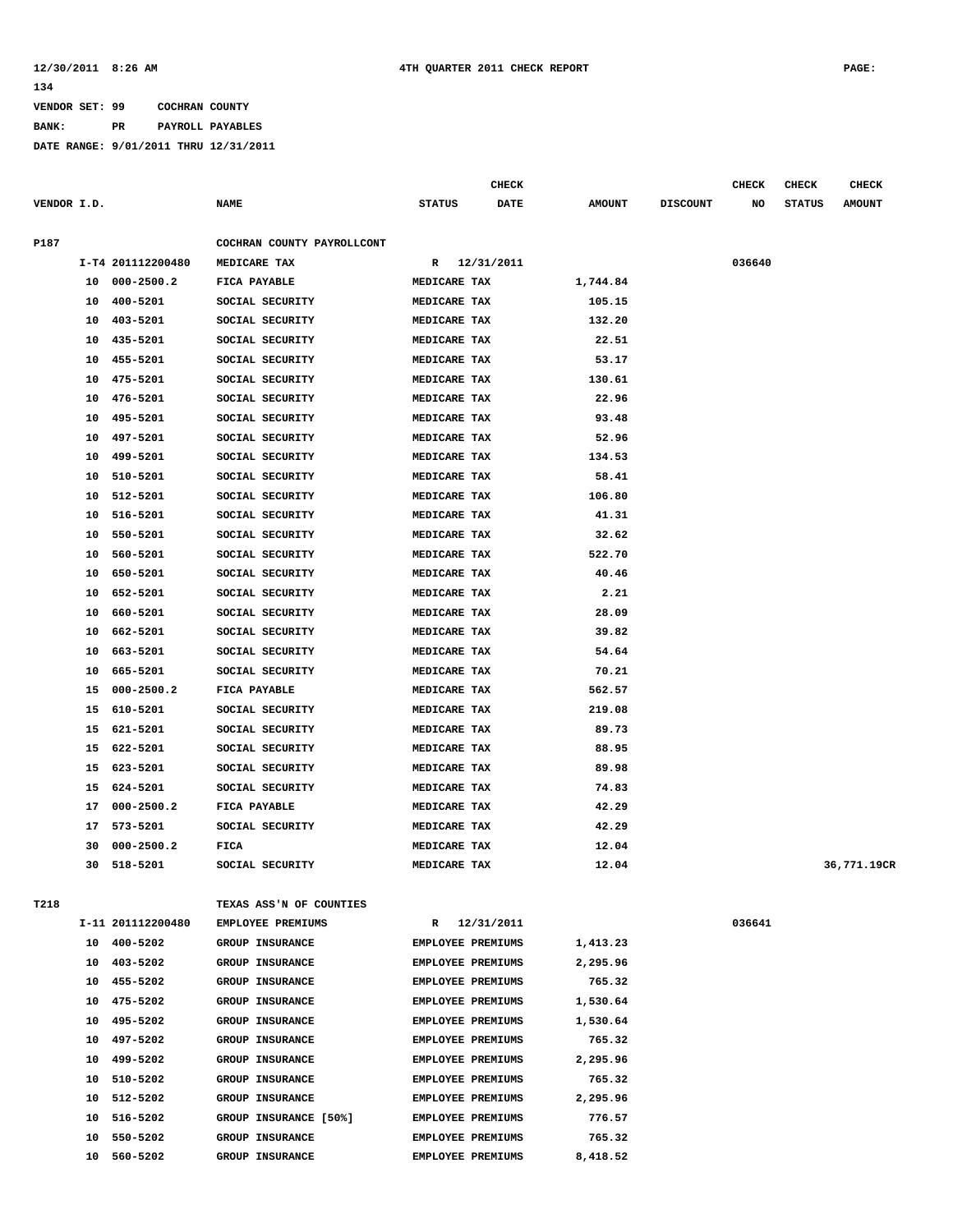| VENDOR I.D.<br><b>NAME</b><br><b>STATUS</b><br>DATE<br><b>AMOUNT</b><br><b>DISCOUNT</b><br>NO<br><b>STATUS</b><br>T218<br>TEXAS ASS'N OF COUNTIECONT<br>I-11 201112200480<br>12/31/2011<br>036641<br>EMPLOYEE PREMIUMS<br>R<br>650-5202<br><b>GROUP INSURANCE</b><br><b>EMPLOYEE PREMIUMS</b><br>803.59<br>10<br>652-5202<br><b>GROUP INSURANCE</b><br><b>EMPLOYEE PREMIUMS</b><br>38.26<br>10<br>527.85<br>660-5202<br>GROUP INSURANCE [35%]<br><b>EMPLOYEE PREMIUMS</b><br>10<br><b>GROUP INSURANCE</b><br><b>EMPLOYEE PREMIUMS</b><br>688.79<br>10<br>662-5202<br>663-5202<br><b>GROUP INSURANCE</b><br><b>EMPLOYEE PREMIUMS</b><br>765.32<br>10<br>765.32<br>10<br>665-5202<br>GROUP INSURANCE<br><b>EMPLOYEE PREMIUMS</b><br>610-5202<br>GROUP INSURANCE<br>EMPLOYEE PREMIUMS<br>3,178.69<br>15<br>621-5202<br>GROUP INSURANCE<br>EMPLOYEE PREMIUMS<br>1,530.64<br>15<br>622-5202<br>15<br><b>GROUP INSURANCE</b><br><b>EMPLOYEE PREMIUMS</b><br>1,530.64<br>623-5202<br><b>GROUP INSURANCE</b><br>EMPLOYEE PREMIUMS<br>15<br>1,530.64<br>624-5202<br><b>GROUP INSURANCE</b><br>EMPLOYEE PREMIUMS<br>15<br>1,530.64<br><b>GROUP HEALTH INSURANCE</b><br>17<br>573-5202<br><b>EMPLOYEE PREMIUMS</b><br>765.32<br>518-5202<br>GROUP INSURANCE [15%]<br>EMPLOYEE PREMIUMS<br>226.22<br>30<br>I-12 201112200480<br>GROUP LIFE INSURANCE<br>12/31/2011<br>036641<br>R<br>7.29<br>10<br>400-5202<br>GROUP INSURANCE<br>GROUP LIFE INSURANCE<br>403-5202<br><b>GROUP INSURANCE</b><br>10<br><b>GROUP LIFE INSURANCE</b><br>11.85<br>455-5202<br><b>GROUP INSURANCE</b><br>3.95<br>10<br>GROUP LIFE INSURANCE<br>7.90<br>10<br>475-5202<br><b>GROUP INSURANCE</b><br><b>GROUP LIFE INSURANCE</b><br>495-5202<br><b>GROUP INSURANCE</b><br>GROUP LIFE INSURANCE<br>7.90<br>10<br>497-5202<br>GROUP INSURANCE<br>GROUP LIFE INSURANCE<br>3.95<br>10<br>499-5202<br>11.85<br>10<br><b>GROUP INSURANCE</b><br>GROUP LIFE INSURANCE<br>510-5202<br><b>GROUP INSURANCE</b><br>GROUP LIFE INSURANCE<br>3.95<br>10<br>512-5202<br>GROUP INSURANCE<br>GROUP LIFE INSURANCE<br>11.85<br>10<br>4.02<br>10<br>516-5202<br>GROUP INSURANCE [50%]<br>GROUP LIFE INSURANCE<br>3.95<br>550-5202<br><b>GROUP INSURANCE</b><br>GROUP LIFE INSURANCE<br>10<br>560-5202<br><b>GROUP INSURANCE</b><br>GROUP LIFE INSURANCE<br>41.49<br>10<br>650-5202<br><b>GROUP INSURANCE</b><br>GROUP LIFE INSURANCE<br>4.15<br>10<br><b>GROUP INSURANCE</b><br>GROUP LIFE INSURANCE<br>0.19<br>10<br>652-5202<br>660-5202<br>GROUP INSURANCE [35%]<br>GROUP LIFE INSURANCE<br>2.72<br>10<br>10<br>662-5202<br><b>GROUP INSURANCE</b><br>GROUP LIFE INSURANCE<br>3.56<br>663-5202<br><b>GROUP INSURANCE</b><br>GROUP LIFE INSURANCE<br>3.95<br>10<br>665-5202<br>GROUP INSURANCE<br>GROUP LIFE INSURANCE<br>3.95<br>10<br>12.66<br>15 610-5202<br><b>GROUP INSURANCE</b><br>GROUP LIFE INSURANCE<br>15 621-5202<br>GROUP INSURANCE<br>GROUP LIFE INSURANCE<br>7.90<br>7.90<br>15 622-5202<br>GROUP INSURANCE<br>GROUP LIFE INSURANCE<br>15 623-5202<br>7.90<br>GROUP INSURANCE<br>GROUP LIFE INSURANCE<br>15 624-5202<br>GROUP INSURANCE<br>GROUP LIFE INSURANCE<br>7.90<br>17 573-5202<br><b>GROUP HEALTH INSURANCE</b><br>GROUP LIFE INSURANCE<br>3.95<br>30 518-5202<br>GROUP INSURANCE [15%]<br>GROUP LIFE INSURANCE<br>1.16<br>036641<br>I-15 201112200480<br>DEPENDENT HEALTH PREM WITHHELD R 12/31/2011<br>15 000-2500.4<br>841.84<br>INSURANCE PAYABLE<br>DEPENDENT HEALTH PRE |  |  | CHECK |  | <b>CHECK</b> | <b>CHECK</b> | <b>CHECK</b>  |
|---------------------------------------------------------------------------------------------------------------------------------------------------------------------------------------------------------------------------------------------------------------------------------------------------------------------------------------------------------------------------------------------------------------------------------------------------------------------------------------------------------------------------------------------------------------------------------------------------------------------------------------------------------------------------------------------------------------------------------------------------------------------------------------------------------------------------------------------------------------------------------------------------------------------------------------------------------------------------------------------------------------------------------------------------------------------------------------------------------------------------------------------------------------------------------------------------------------------------------------------------------------------------------------------------------------------------------------------------------------------------------------------------------------------------------------------------------------------------------------------------------------------------------------------------------------------------------------------------------------------------------------------------------------------------------------------------------------------------------------------------------------------------------------------------------------------------------------------------------------------------------------------------------------------------------------------------------------------------------------------------------------------------------------------------------------------------------------------------------------------------------------------------------------------------------------------------------------------------------------------------------------------------------------------------------------------------------------------------------------------------------------------------------------------------------------------------------------------------------------------------------------------------------------------------------------------------------------------------------------------------------------------------------------------------------------------------------------------------------------------------------------------------------------------------------------------------------------------------------------------------------------------------------------------------------------------------------------------------------------------------------------------------------------------------------------------------------------------------------------------------------------------------------------------------------------------------------------------------------------------------------------------------------------------------------------------------------------------------------------------------------------------------------------------------------------------------|--|--|-------|--|--------------|--------------|---------------|
|                                                                                                                                                                                                                                                                                                                                                                                                                                                                                                                                                                                                                                                                                                                                                                                                                                                                                                                                                                                                                                                                                                                                                                                                                                                                                                                                                                                                                                                                                                                                                                                                                                                                                                                                                                                                                                                                                                                                                                                                                                                                                                                                                                                                                                                                                                                                                                                                                                                                                                                                                                                                                                                                                                                                                                                                                                                                                                                                                                                                                                                                                                                                                                                                                                                                                                                                                                                                                                                   |  |  |       |  |              |              | <b>AMOUNT</b> |
|                                                                                                                                                                                                                                                                                                                                                                                                                                                                                                                                                                                                                                                                                                                                                                                                                                                                                                                                                                                                                                                                                                                                                                                                                                                                                                                                                                                                                                                                                                                                                                                                                                                                                                                                                                                                                                                                                                                                                                                                                                                                                                                                                                                                                                                                                                                                                                                                                                                                                                                                                                                                                                                                                                                                                                                                                                                                                                                                                                                                                                                                                                                                                                                                                                                                                                                                                                                                                                                   |  |  |       |  |              |              |               |
|                                                                                                                                                                                                                                                                                                                                                                                                                                                                                                                                                                                                                                                                                                                                                                                                                                                                                                                                                                                                                                                                                                                                                                                                                                                                                                                                                                                                                                                                                                                                                                                                                                                                                                                                                                                                                                                                                                                                                                                                                                                                                                                                                                                                                                                                                                                                                                                                                                                                                                                                                                                                                                                                                                                                                                                                                                                                                                                                                                                                                                                                                                                                                                                                                                                                                                                                                                                                                                                   |  |  |       |  |              |              |               |
|                                                                                                                                                                                                                                                                                                                                                                                                                                                                                                                                                                                                                                                                                                                                                                                                                                                                                                                                                                                                                                                                                                                                                                                                                                                                                                                                                                                                                                                                                                                                                                                                                                                                                                                                                                                                                                                                                                                                                                                                                                                                                                                                                                                                                                                                                                                                                                                                                                                                                                                                                                                                                                                                                                                                                                                                                                                                                                                                                                                                                                                                                                                                                                                                                                                                                                                                                                                                                                                   |  |  |       |  |              |              |               |
|                                                                                                                                                                                                                                                                                                                                                                                                                                                                                                                                                                                                                                                                                                                                                                                                                                                                                                                                                                                                                                                                                                                                                                                                                                                                                                                                                                                                                                                                                                                                                                                                                                                                                                                                                                                                                                                                                                                                                                                                                                                                                                                                                                                                                                                                                                                                                                                                                                                                                                                                                                                                                                                                                                                                                                                                                                                                                                                                                                                                                                                                                                                                                                                                                                                                                                                                                                                                                                                   |  |  |       |  |              |              |               |
|                                                                                                                                                                                                                                                                                                                                                                                                                                                                                                                                                                                                                                                                                                                                                                                                                                                                                                                                                                                                                                                                                                                                                                                                                                                                                                                                                                                                                                                                                                                                                                                                                                                                                                                                                                                                                                                                                                                                                                                                                                                                                                                                                                                                                                                                                                                                                                                                                                                                                                                                                                                                                                                                                                                                                                                                                                                                                                                                                                                                                                                                                                                                                                                                                                                                                                                                                                                                                                                   |  |  |       |  |              |              |               |
|                                                                                                                                                                                                                                                                                                                                                                                                                                                                                                                                                                                                                                                                                                                                                                                                                                                                                                                                                                                                                                                                                                                                                                                                                                                                                                                                                                                                                                                                                                                                                                                                                                                                                                                                                                                                                                                                                                                                                                                                                                                                                                                                                                                                                                                                                                                                                                                                                                                                                                                                                                                                                                                                                                                                                                                                                                                                                                                                                                                                                                                                                                                                                                                                                                                                                                                                                                                                                                                   |  |  |       |  |              |              |               |
|                                                                                                                                                                                                                                                                                                                                                                                                                                                                                                                                                                                                                                                                                                                                                                                                                                                                                                                                                                                                                                                                                                                                                                                                                                                                                                                                                                                                                                                                                                                                                                                                                                                                                                                                                                                                                                                                                                                                                                                                                                                                                                                                                                                                                                                                                                                                                                                                                                                                                                                                                                                                                                                                                                                                                                                                                                                                                                                                                                                                                                                                                                                                                                                                                                                                                                                                                                                                                                                   |  |  |       |  |              |              |               |
|                                                                                                                                                                                                                                                                                                                                                                                                                                                                                                                                                                                                                                                                                                                                                                                                                                                                                                                                                                                                                                                                                                                                                                                                                                                                                                                                                                                                                                                                                                                                                                                                                                                                                                                                                                                                                                                                                                                                                                                                                                                                                                                                                                                                                                                                                                                                                                                                                                                                                                                                                                                                                                                                                                                                                                                                                                                                                                                                                                                                                                                                                                                                                                                                                                                                                                                                                                                                                                                   |  |  |       |  |              |              |               |
|                                                                                                                                                                                                                                                                                                                                                                                                                                                                                                                                                                                                                                                                                                                                                                                                                                                                                                                                                                                                                                                                                                                                                                                                                                                                                                                                                                                                                                                                                                                                                                                                                                                                                                                                                                                                                                                                                                                                                                                                                                                                                                                                                                                                                                                                                                                                                                                                                                                                                                                                                                                                                                                                                                                                                                                                                                                                                                                                                                                                                                                                                                                                                                                                                                                                                                                                                                                                                                                   |  |  |       |  |              |              |               |
|                                                                                                                                                                                                                                                                                                                                                                                                                                                                                                                                                                                                                                                                                                                                                                                                                                                                                                                                                                                                                                                                                                                                                                                                                                                                                                                                                                                                                                                                                                                                                                                                                                                                                                                                                                                                                                                                                                                                                                                                                                                                                                                                                                                                                                                                                                                                                                                                                                                                                                                                                                                                                                                                                                                                                                                                                                                                                                                                                                                                                                                                                                                                                                                                                                                                                                                                                                                                                                                   |  |  |       |  |              |              |               |
|                                                                                                                                                                                                                                                                                                                                                                                                                                                                                                                                                                                                                                                                                                                                                                                                                                                                                                                                                                                                                                                                                                                                                                                                                                                                                                                                                                                                                                                                                                                                                                                                                                                                                                                                                                                                                                                                                                                                                                                                                                                                                                                                                                                                                                                                                                                                                                                                                                                                                                                                                                                                                                                                                                                                                                                                                                                                                                                                                                                                                                                                                                                                                                                                                                                                                                                                                                                                                                                   |  |  |       |  |              |              |               |
|                                                                                                                                                                                                                                                                                                                                                                                                                                                                                                                                                                                                                                                                                                                                                                                                                                                                                                                                                                                                                                                                                                                                                                                                                                                                                                                                                                                                                                                                                                                                                                                                                                                                                                                                                                                                                                                                                                                                                                                                                                                                                                                                                                                                                                                                                                                                                                                                                                                                                                                                                                                                                                                                                                                                                                                                                                                                                                                                                                                                                                                                                                                                                                                                                                                                                                                                                                                                                                                   |  |  |       |  |              |              |               |
|                                                                                                                                                                                                                                                                                                                                                                                                                                                                                                                                                                                                                                                                                                                                                                                                                                                                                                                                                                                                                                                                                                                                                                                                                                                                                                                                                                                                                                                                                                                                                                                                                                                                                                                                                                                                                                                                                                                                                                                                                                                                                                                                                                                                                                                                                                                                                                                                                                                                                                                                                                                                                                                                                                                                                                                                                                                                                                                                                                                                                                                                                                                                                                                                                                                                                                                                                                                                                                                   |  |  |       |  |              |              |               |
|                                                                                                                                                                                                                                                                                                                                                                                                                                                                                                                                                                                                                                                                                                                                                                                                                                                                                                                                                                                                                                                                                                                                                                                                                                                                                                                                                                                                                                                                                                                                                                                                                                                                                                                                                                                                                                                                                                                                                                                                                                                                                                                                                                                                                                                                                                                                                                                                                                                                                                                                                                                                                                                                                                                                                                                                                                                                                                                                                                                                                                                                                                                                                                                                                                                                                                                                                                                                                                                   |  |  |       |  |              |              |               |
|                                                                                                                                                                                                                                                                                                                                                                                                                                                                                                                                                                                                                                                                                                                                                                                                                                                                                                                                                                                                                                                                                                                                                                                                                                                                                                                                                                                                                                                                                                                                                                                                                                                                                                                                                                                                                                                                                                                                                                                                                                                                                                                                                                                                                                                                                                                                                                                                                                                                                                                                                                                                                                                                                                                                                                                                                                                                                                                                                                                                                                                                                                                                                                                                                                                                                                                                                                                                                                                   |  |  |       |  |              |              |               |
|                                                                                                                                                                                                                                                                                                                                                                                                                                                                                                                                                                                                                                                                                                                                                                                                                                                                                                                                                                                                                                                                                                                                                                                                                                                                                                                                                                                                                                                                                                                                                                                                                                                                                                                                                                                                                                                                                                                                                                                                                                                                                                                                                                                                                                                                                                                                                                                                                                                                                                                                                                                                                                                                                                                                                                                                                                                                                                                                                                                                                                                                                                                                                                                                                                                                                                                                                                                                                                                   |  |  |       |  |              |              |               |
|                                                                                                                                                                                                                                                                                                                                                                                                                                                                                                                                                                                                                                                                                                                                                                                                                                                                                                                                                                                                                                                                                                                                                                                                                                                                                                                                                                                                                                                                                                                                                                                                                                                                                                                                                                                                                                                                                                                                                                                                                                                                                                                                                                                                                                                                                                                                                                                                                                                                                                                                                                                                                                                                                                                                                                                                                                                                                                                                                                                                                                                                                                                                                                                                                                                                                                                                                                                                                                                   |  |  |       |  |              |              |               |
|                                                                                                                                                                                                                                                                                                                                                                                                                                                                                                                                                                                                                                                                                                                                                                                                                                                                                                                                                                                                                                                                                                                                                                                                                                                                                                                                                                                                                                                                                                                                                                                                                                                                                                                                                                                                                                                                                                                                                                                                                                                                                                                                                                                                                                                                                                                                                                                                                                                                                                                                                                                                                                                                                                                                                                                                                                                                                                                                                                                                                                                                                                                                                                                                                                                                                                                                                                                                                                                   |  |  |       |  |              |              |               |
|                                                                                                                                                                                                                                                                                                                                                                                                                                                                                                                                                                                                                                                                                                                                                                                                                                                                                                                                                                                                                                                                                                                                                                                                                                                                                                                                                                                                                                                                                                                                                                                                                                                                                                                                                                                                                                                                                                                                                                                                                                                                                                                                                                                                                                                                                                                                                                                                                                                                                                                                                                                                                                                                                                                                                                                                                                                                                                                                                                                                                                                                                                                                                                                                                                                                                                                                                                                                                                                   |  |  |       |  |              |              |               |
|                                                                                                                                                                                                                                                                                                                                                                                                                                                                                                                                                                                                                                                                                                                                                                                                                                                                                                                                                                                                                                                                                                                                                                                                                                                                                                                                                                                                                                                                                                                                                                                                                                                                                                                                                                                                                                                                                                                                                                                                                                                                                                                                                                                                                                                                                                                                                                                                                                                                                                                                                                                                                                                                                                                                                                                                                                                                                                                                                                                                                                                                                                                                                                                                                                                                                                                                                                                                                                                   |  |  |       |  |              |              |               |
|                                                                                                                                                                                                                                                                                                                                                                                                                                                                                                                                                                                                                                                                                                                                                                                                                                                                                                                                                                                                                                                                                                                                                                                                                                                                                                                                                                                                                                                                                                                                                                                                                                                                                                                                                                                                                                                                                                                                                                                                                                                                                                                                                                                                                                                                                                                                                                                                                                                                                                                                                                                                                                                                                                                                                                                                                                                                                                                                                                                                                                                                                                                                                                                                                                                                                                                                                                                                                                                   |  |  |       |  |              |              |               |
|                                                                                                                                                                                                                                                                                                                                                                                                                                                                                                                                                                                                                                                                                                                                                                                                                                                                                                                                                                                                                                                                                                                                                                                                                                                                                                                                                                                                                                                                                                                                                                                                                                                                                                                                                                                                                                                                                                                                                                                                                                                                                                                                                                                                                                                                                                                                                                                                                                                                                                                                                                                                                                                                                                                                                                                                                                                                                                                                                                                                                                                                                                                                                                                                                                                                                                                                                                                                                                                   |  |  |       |  |              |              |               |
|                                                                                                                                                                                                                                                                                                                                                                                                                                                                                                                                                                                                                                                                                                                                                                                                                                                                                                                                                                                                                                                                                                                                                                                                                                                                                                                                                                                                                                                                                                                                                                                                                                                                                                                                                                                                                                                                                                                                                                                                                                                                                                                                                                                                                                                                                                                                                                                                                                                                                                                                                                                                                                                                                                                                                                                                                                                                                                                                                                                                                                                                                                                                                                                                                                                                                                                                                                                                                                                   |  |  |       |  |              |              |               |
|                                                                                                                                                                                                                                                                                                                                                                                                                                                                                                                                                                                                                                                                                                                                                                                                                                                                                                                                                                                                                                                                                                                                                                                                                                                                                                                                                                                                                                                                                                                                                                                                                                                                                                                                                                                                                                                                                                                                                                                                                                                                                                                                                                                                                                                                                                                                                                                                                                                                                                                                                                                                                                                                                                                                                                                                                                                                                                                                                                                                                                                                                                                                                                                                                                                                                                                                                                                                                                                   |  |  |       |  |              |              |               |
|                                                                                                                                                                                                                                                                                                                                                                                                                                                                                                                                                                                                                                                                                                                                                                                                                                                                                                                                                                                                                                                                                                                                                                                                                                                                                                                                                                                                                                                                                                                                                                                                                                                                                                                                                                                                                                                                                                                                                                                                                                                                                                                                                                                                                                                                                                                                                                                                                                                                                                                                                                                                                                                                                                                                                                                                                                                                                                                                                                                                                                                                                                                                                                                                                                                                                                                                                                                                                                                   |  |  |       |  |              |              |               |
|                                                                                                                                                                                                                                                                                                                                                                                                                                                                                                                                                                                                                                                                                                                                                                                                                                                                                                                                                                                                                                                                                                                                                                                                                                                                                                                                                                                                                                                                                                                                                                                                                                                                                                                                                                                                                                                                                                                                                                                                                                                                                                                                                                                                                                                                                                                                                                                                                                                                                                                                                                                                                                                                                                                                                                                                                                                                                                                                                                                                                                                                                                                                                                                                                                                                                                                                                                                                                                                   |  |  |       |  |              |              |               |
|                                                                                                                                                                                                                                                                                                                                                                                                                                                                                                                                                                                                                                                                                                                                                                                                                                                                                                                                                                                                                                                                                                                                                                                                                                                                                                                                                                                                                                                                                                                                                                                                                                                                                                                                                                                                                                                                                                                                                                                                                                                                                                                                                                                                                                                                                                                                                                                                                                                                                                                                                                                                                                                                                                                                                                                                                                                                                                                                                                                                                                                                                                                                                                                                                                                                                                                                                                                                                                                   |  |  |       |  |              |              |               |
|                                                                                                                                                                                                                                                                                                                                                                                                                                                                                                                                                                                                                                                                                                                                                                                                                                                                                                                                                                                                                                                                                                                                                                                                                                                                                                                                                                                                                                                                                                                                                                                                                                                                                                                                                                                                                                                                                                                                                                                                                                                                                                                                                                                                                                                                                                                                                                                                                                                                                                                                                                                                                                                                                                                                                                                                                                                                                                                                                                                                                                                                                                                                                                                                                                                                                                                                                                                                                                                   |  |  |       |  |              |              |               |
|                                                                                                                                                                                                                                                                                                                                                                                                                                                                                                                                                                                                                                                                                                                                                                                                                                                                                                                                                                                                                                                                                                                                                                                                                                                                                                                                                                                                                                                                                                                                                                                                                                                                                                                                                                                                                                                                                                                                                                                                                                                                                                                                                                                                                                                                                                                                                                                                                                                                                                                                                                                                                                                                                                                                                                                                                                                                                                                                                                                                                                                                                                                                                                                                                                                                                                                                                                                                                                                   |  |  |       |  |              |              |               |
|                                                                                                                                                                                                                                                                                                                                                                                                                                                                                                                                                                                                                                                                                                                                                                                                                                                                                                                                                                                                                                                                                                                                                                                                                                                                                                                                                                                                                                                                                                                                                                                                                                                                                                                                                                                                                                                                                                                                                                                                                                                                                                                                                                                                                                                                                                                                                                                                                                                                                                                                                                                                                                                                                                                                                                                                                                                                                                                                                                                                                                                                                                                                                                                                                                                                                                                                                                                                                                                   |  |  |       |  |              |              |               |
|                                                                                                                                                                                                                                                                                                                                                                                                                                                                                                                                                                                                                                                                                                                                                                                                                                                                                                                                                                                                                                                                                                                                                                                                                                                                                                                                                                                                                                                                                                                                                                                                                                                                                                                                                                                                                                                                                                                                                                                                                                                                                                                                                                                                                                                                                                                                                                                                                                                                                                                                                                                                                                                                                                                                                                                                                                                                                                                                                                                                                                                                                                                                                                                                                                                                                                                                                                                                                                                   |  |  |       |  |              |              |               |
|                                                                                                                                                                                                                                                                                                                                                                                                                                                                                                                                                                                                                                                                                                                                                                                                                                                                                                                                                                                                                                                                                                                                                                                                                                                                                                                                                                                                                                                                                                                                                                                                                                                                                                                                                                                                                                                                                                                                                                                                                                                                                                                                                                                                                                                                                                                                                                                                                                                                                                                                                                                                                                                                                                                                                                                                                                                                                                                                                                                                                                                                                                                                                                                                                                                                                                                                                                                                                                                   |  |  |       |  |              |              |               |
|                                                                                                                                                                                                                                                                                                                                                                                                                                                                                                                                                                                                                                                                                                                                                                                                                                                                                                                                                                                                                                                                                                                                                                                                                                                                                                                                                                                                                                                                                                                                                                                                                                                                                                                                                                                                                                                                                                                                                                                                                                                                                                                                                                                                                                                                                                                                                                                                                                                                                                                                                                                                                                                                                                                                                                                                                                                                                                                                                                                                                                                                                                                                                                                                                                                                                                                                                                                                                                                   |  |  |       |  |              |              |               |
|                                                                                                                                                                                                                                                                                                                                                                                                                                                                                                                                                                                                                                                                                                                                                                                                                                                                                                                                                                                                                                                                                                                                                                                                                                                                                                                                                                                                                                                                                                                                                                                                                                                                                                                                                                                                                                                                                                                                                                                                                                                                                                                                                                                                                                                                                                                                                                                                                                                                                                                                                                                                                                                                                                                                                                                                                                                                                                                                                                                                                                                                                                                                                                                                                                                                                                                                                                                                                                                   |  |  |       |  |              |              |               |
|                                                                                                                                                                                                                                                                                                                                                                                                                                                                                                                                                                                                                                                                                                                                                                                                                                                                                                                                                                                                                                                                                                                                                                                                                                                                                                                                                                                                                                                                                                                                                                                                                                                                                                                                                                                                                                                                                                                                                                                                                                                                                                                                                                                                                                                                                                                                                                                                                                                                                                                                                                                                                                                                                                                                                                                                                                                                                                                                                                                                                                                                                                                                                                                                                                                                                                                                                                                                                                                   |  |  |       |  |              |              |               |
|                                                                                                                                                                                                                                                                                                                                                                                                                                                                                                                                                                                                                                                                                                                                                                                                                                                                                                                                                                                                                                                                                                                                                                                                                                                                                                                                                                                                                                                                                                                                                                                                                                                                                                                                                                                                                                                                                                                                                                                                                                                                                                                                                                                                                                                                                                                                                                                                                                                                                                                                                                                                                                                                                                                                                                                                                                                                                                                                                                                                                                                                                                                                                                                                                                                                                                                                                                                                                                                   |  |  |       |  |              |              |               |
|                                                                                                                                                                                                                                                                                                                                                                                                                                                                                                                                                                                                                                                                                                                                                                                                                                                                                                                                                                                                                                                                                                                                                                                                                                                                                                                                                                                                                                                                                                                                                                                                                                                                                                                                                                                                                                                                                                                                                                                                                                                                                                                                                                                                                                                                                                                                                                                                                                                                                                                                                                                                                                                                                                                                                                                                                                                                                                                                                                                                                                                                                                                                                                                                                                                                                                                                                                                                                                                   |  |  |       |  |              |              |               |
|                                                                                                                                                                                                                                                                                                                                                                                                                                                                                                                                                                                                                                                                                                                                                                                                                                                                                                                                                                                                                                                                                                                                                                                                                                                                                                                                                                                                                                                                                                                                                                                                                                                                                                                                                                                                                                                                                                                                                                                                                                                                                                                                                                                                                                                                                                                                                                                                                                                                                                                                                                                                                                                                                                                                                                                                                                                                                                                                                                                                                                                                                                                                                                                                                                                                                                                                                                                                                                                   |  |  |       |  |              |              |               |
|                                                                                                                                                                                                                                                                                                                                                                                                                                                                                                                                                                                                                                                                                                                                                                                                                                                                                                                                                                                                                                                                                                                                                                                                                                                                                                                                                                                                                                                                                                                                                                                                                                                                                                                                                                                                                                                                                                                                                                                                                                                                                                                                                                                                                                                                                                                                                                                                                                                                                                                                                                                                                                                                                                                                                                                                                                                                                                                                                                                                                                                                                                                                                                                                                                                                                                                                                                                                                                                   |  |  |       |  |              |              |               |
|                                                                                                                                                                                                                                                                                                                                                                                                                                                                                                                                                                                                                                                                                                                                                                                                                                                                                                                                                                                                                                                                                                                                                                                                                                                                                                                                                                                                                                                                                                                                                                                                                                                                                                                                                                                                                                                                                                                                                                                                                                                                                                                                                                                                                                                                                                                                                                                                                                                                                                                                                                                                                                                                                                                                                                                                                                                                                                                                                                                                                                                                                                                                                                                                                                                                                                                                                                                                                                                   |  |  |       |  |              |              |               |
|                                                                                                                                                                                                                                                                                                                                                                                                                                                                                                                                                                                                                                                                                                                                                                                                                                                                                                                                                                                                                                                                                                                                                                                                                                                                                                                                                                                                                                                                                                                                                                                                                                                                                                                                                                                                                                                                                                                                                                                                                                                                                                                                                                                                                                                                                                                                                                                                                                                                                                                                                                                                                                                                                                                                                                                                                                                                                                                                                                                                                                                                                                                                                                                                                                                                                                                                                                                                                                                   |  |  |       |  |              |              |               |
|                                                                                                                                                                                                                                                                                                                                                                                                                                                                                                                                                                                                                                                                                                                                                                                                                                                                                                                                                                                                                                                                                                                                                                                                                                                                                                                                                                                                                                                                                                                                                                                                                                                                                                                                                                                                                                                                                                                                                                                                                                                                                                                                                                                                                                                                                                                                                                                                                                                                                                                                                                                                                                                                                                                                                                                                                                                                                                                                                                                                                                                                                                                                                                                                                                                                                                                                                                                                                                                   |  |  |       |  |              |              |               |
|                                                                                                                                                                                                                                                                                                                                                                                                                                                                                                                                                                                                                                                                                                                                                                                                                                                                                                                                                                                                                                                                                                                                                                                                                                                                                                                                                                                                                                                                                                                                                                                                                                                                                                                                                                                                                                                                                                                                                                                                                                                                                                                                                                                                                                                                                                                                                                                                                                                                                                                                                                                                                                                                                                                                                                                                                                                                                                                                                                                                                                                                                                                                                                                                                                                                                                                                                                                                                                                   |  |  |       |  |              |              | 38,530.36CR   |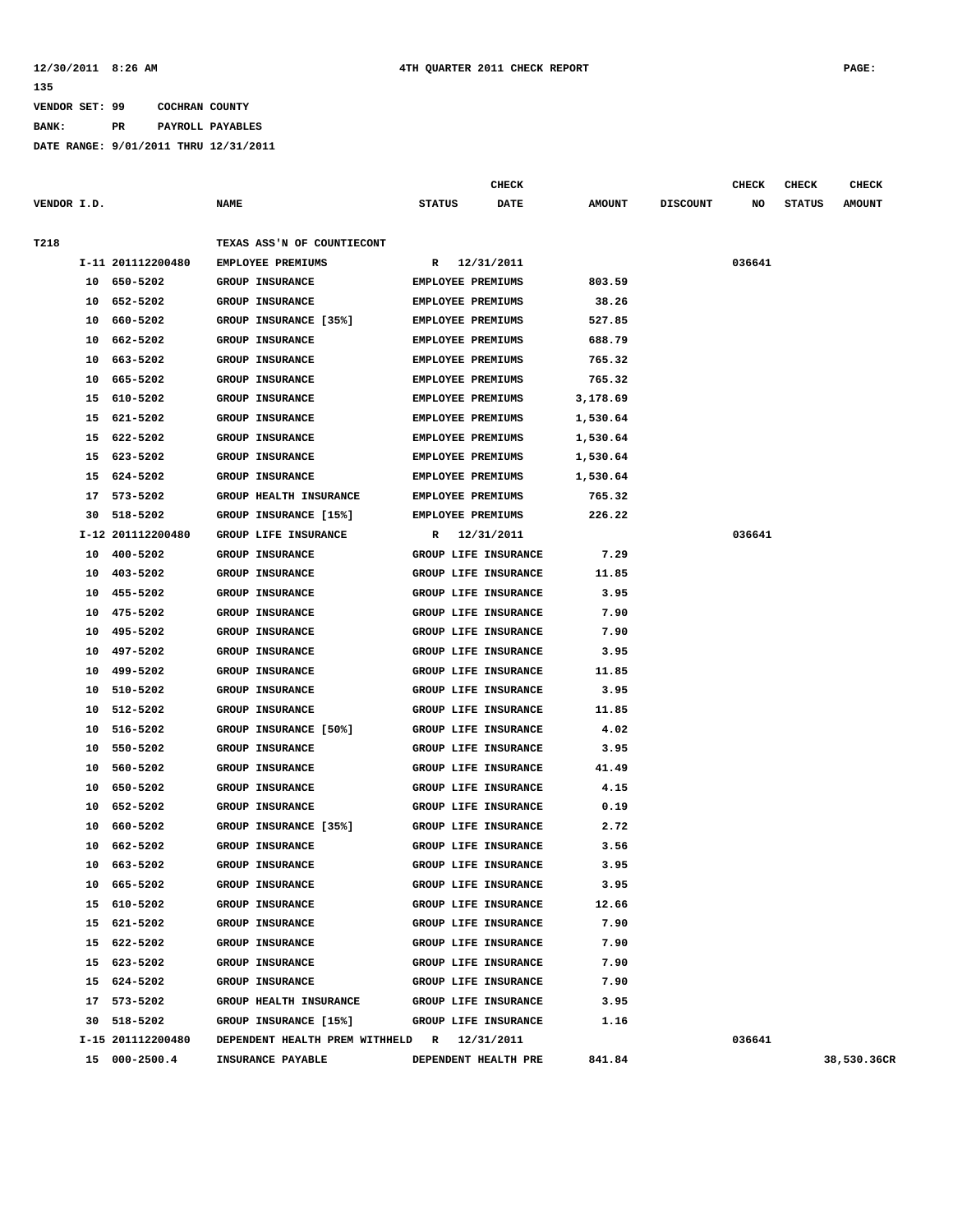**DATE RANGE: 9/01/2011 THRU 12/31/2011**

|                  |                       |                             |               | <b>CHECK</b>        |               |                 | <b>CHECK</b> | <b>CHECK</b>  | <b>CHECK</b>  |
|------------------|-----------------------|-----------------------------|---------------|---------------------|---------------|-----------------|--------------|---------------|---------------|
| VENDOR I.D.      |                       | <b>NAME</b>                 | <b>STATUS</b> | <b>DATE</b>         | <b>AMOUNT</b> | <b>DISCOUNT</b> | <b>NO</b>    | <b>STATUS</b> | <b>AMOUNT</b> |
|                  |                       |                             |               |                     |               |                 |              |               |               |
| T266             |                       | TREASURER OF VIRGINIA       |               |                     |               |                 |              |               |               |
|                  | I-CJS201112200480     | CASE ID#0003452040          | $\mathbf{R}$  | 12/31/2011          |               |                 | 036642       |               |               |
|                  | $000 - 2500.8$<br>1 O | CHILD SUPPORT PAYABLE       |               | CASE ID#0003452040  | 566.37        |                 |              |               | 566.37CR      |
|                  |                       |                             |               |                     |               |                 |              |               |               |
| C <sub>253</sub> |                       | COCHRAN COUNTY MONEY MKT    |               |                     |               |                 |              |               |               |
|                  | I-201112200481        | NON-DEPT SUPP DEATH         | $\mathbf{R}$  | 12/31/2011          |               |                 | 036643       |               |               |
|                  | 409-5207<br>10        | SUPPLEMENTAL DEATH BENEFITS |               | NON-DEPT SUPP DEATH | 1,322.09      |                 |              |               | 1,322.09CR    |

| ** TOTALS **    | NO |                             | INVOICE AMOUNT | <b>DISCOUNTS</b><br>CHECK AMOUNT |
|-----------------|----|-----------------------------|----------------|----------------------------------|
| REGULAR CHECKS: | 45 |                             | 0.00           | 498,157.88CR<br>0.00             |
| HAND CHECKS:    | 0  |                             | 0.00           | 0.00<br>0.00                     |
| DRAFTS:         | 0  |                             | 0.00           | 0.00<br>0.00                     |
| EFT:            | 0  |                             | 0.00           | 0.00<br>0.00                     |
| NON CHECKS:     | 0  |                             | 0.00           | 0.00<br>0.00                     |
|                 |    |                             |                |                                  |
| VOID CHECKS:    |    | 0.00<br>0 VOID DEBITS       |                |                                  |
|                 |    | 0.00<br><b>VOID CREDITS</b> | 0.00           | 0.00                             |

**TOTAL ERRORS: 0**

### **\*\* G/L ACCOUNT TOTALS \*\***

|  | <b>NAME</b> | ™0ТTN.<br>AM. |
|--|-------------|---------------|
|  |             |               |

| 10 | 000-2500.1     | WITHHOLDING TAX PAYABLE     | 48,226.87 |
|----|----------------|-----------------------------|-----------|
| 10 | 000-2500.2     | FICA PAYABLE                | 27,205.61 |
| 10 | $000 - 2500.3$ | TCDRS PAYABLE               | 33,006.73 |
| 10 | $000 - 2500.4$ | <b>INSURANCE PAYABLE</b>    | 36,905.26 |
| 10 | 000-2500.7     | PEBSCO DEF COMP PAYABLE     | 10,697.16 |
| 10 | 000-2500.8     | CHILD SUPPORT PAYABLE       | 2,265.48  |
| 10 | 400-5201       | SOCIAL SECURITY             | 2,219.08  |
| 10 | 400-5202       | <b>GROUP INSURANCE</b>      | 5,657.30  |
| 10 | 400-5203       | RETIREMENT                  | 3,800.40  |
| 10 | 403-5201       | SOCIAL SECURITY             | 2,792.83  |
| 10 | 403-5202       | <b>GROUP INSURANCE</b>      | 9,190.98  |
| 10 | 403-5203       | <b>RETIREMENT</b>           | 4,853.06  |
| 10 | 409-5207       | SUPPLEMENTAL DEATH BENEFITS | 5,329.60  |
| 10 | 435-5201       | SOCIAL SECURITY             | 475.00    |
| 10 | 435-5203       | <b>RETIREMENT</b>           | 807.16    |
| 10 | 455-5201       | SOCIAL SECURITY             | 1,063.17  |
| 10 | 455-5202       | <b>GROUP INSURANCE</b>      | 3,063.66  |
| 10 | 455-5203       | <b>RETIREMENT</b>           | 1,740.44  |
| 10 | 475-5201       | SOCIAL SECURITY             | 2,789.15  |
| 10 | 475-5202       | <b>GROUP INSURANCE</b>      | 6,127.32  |
|    | 10 475-5203    | <b>RETIREMENT</b>           | 4,739.74  |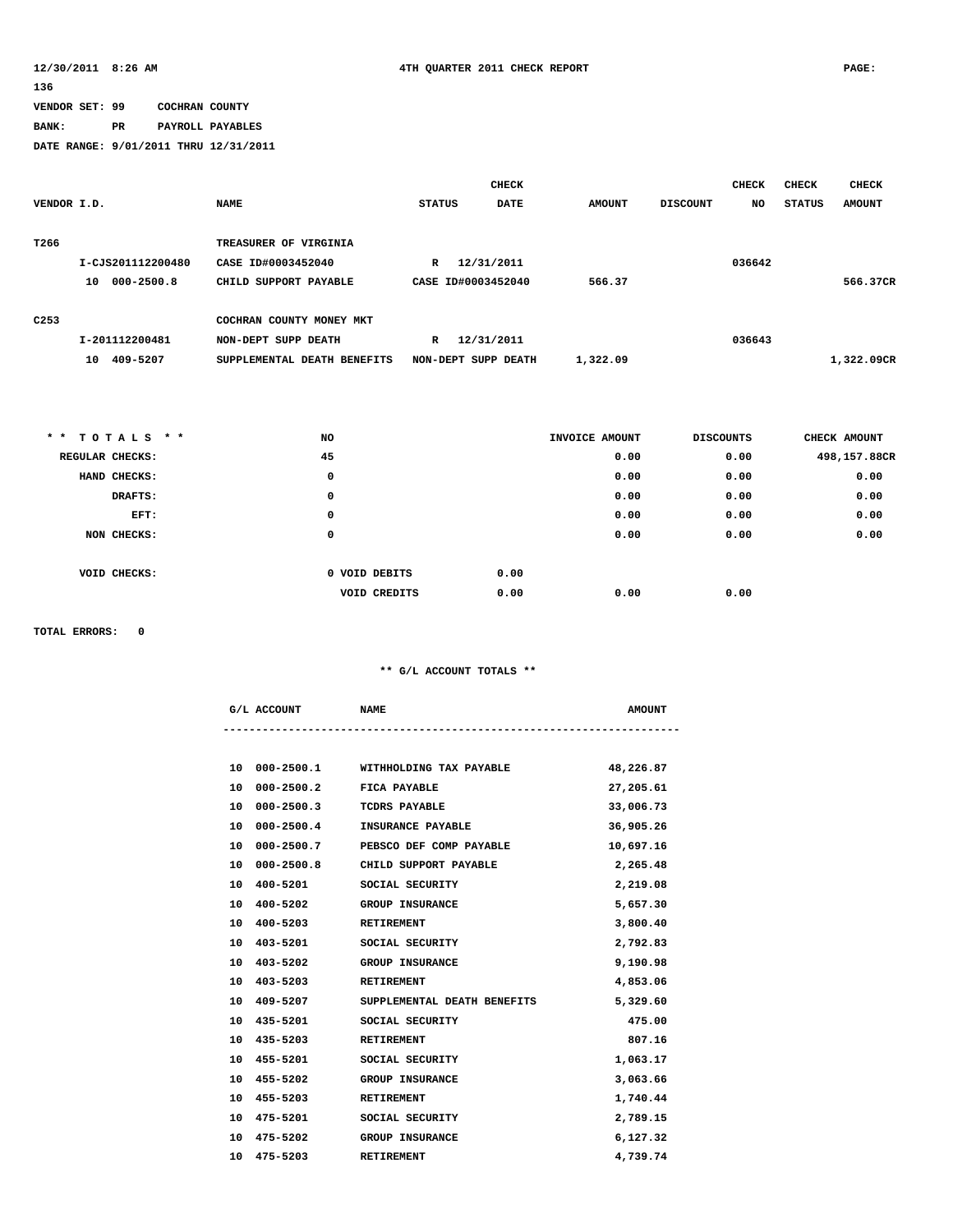### **\*\* G/L ACCOUNT TOTALS \*\***

| G/L ACCOUNT    | <b>NAME</b>            | <b>AMOUNT</b> |
|----------------|------------------------|---------------|
|                |                        |               |
| 10 476-5201    | SOCIAL SECURITY        | 484.44        |
| 10 476-5203    | <b>RETIREMENT</b>      | 823.20        |
| 10 495-5201    | SOCIAL SECURITY        | 1,973.42      |
| 10<br>495–5202 | GROUP INSURANCE        | 6,127.32      |
| 10<br>495-5203 | RETIREMENT             | 3,353.50      |
| 10<br>497-5201 | SOCIAL SECURITY        | 1,112.00      |
| 497-5202<br>10 | <b>GROUP INSURANCE</b> | 3,063.66      |
| 497-5203<br>10 | <b>RETIREMENT</b>      | 1,889.63      |
| 499-5201<br>10 | SOCIAL SECURITY        | 2,895.19      |
| 499-5202<br>10 | <b>GROUP INSURANCE</b> | 9,190.98      |
| 10<br>499-5203 | RETIREMENT             | 4,964.77      |
| 10<br>510-5201 | SOCIAL SECURITY        | 1,140.45      |
| 10<br>510-5202 | GROUP INSURANCE        | 3,063.66      |
| 510-5203<br>10 | <b>RETIREMENT</b>      | 1,513.68      |
| 10<br>512-5201 | SOCIAL SECURITY        | 2,410.90      |
| 10<br>512-5202 | GROUP INSURANCE        | 9,190.98      |
| 10<br>512-5203 | RETIREMENT             | 4,205.42      |
| 10<br>516-5201 | SOCIAL SECURITY        | 873.75        |
| 516-5202<br>10 | GROUP INSURANCE [50%]  | 3,108.74      |
| 516-5203<br>10 | RETIREMENT             | 1,455.32      |
| 10<br>550-5201 | SOCIAL SECURITY        | 688.32        |
| 550-5202<br>10 | GROUP INSURANCE        | 3,063.66      |
| 10<br>550-5203 | RETIREMENT             | 1,169.68      |
| 10<br>560-5201 | SOCIAL SECURITY        | 10,809.90     |
| 10<br>560-5202 | GROUP INSURANCE        | 33,692.42     |
| 10<br>560-5203 | RETIREMENT             | 18,516.46     |
| 10<br>571-5201 | SOCIAL SECURITY        | 16.78         |
| 571-5202<br>10 | GROUP INSURANCE        | 35.85         |
| 10<br>571-5203 | <b>RETIREMENT</b>      | 28.21         |
| 10<br>650-5201 | SOCIAL SECURITY        | 891.51        |
| 650-5202<br>10 | GROUP INSURANCE        | 3,216.86      |
| 10<br>650-5203 | RETIREMENT             | 1,460.83      |
| 10<br>652-5201 | SOCIAL SECURITY        | 46.64         |
| 10<br>652-5202 | GROUP INSURANCE        | 153.14        |
| 10 652-5203    | RETIREMENT             | 79.32         |
| 660-5201<br>10 | SOCIAL SECURITY        | 594.13        |
| 10 660-5202    | GROUP INSURANCE [35%]  | 2,113.02      |
| 10 660-5203    | RETIREMENT             | 989.60        |
| 10 662-5201    | SOCIAL SECURITY        | 864.68        |
| 10 662-5202    | GROUP INSURANCE        | 2,757.32      |
| 10 662-5203    | RETIREMENT             | 1,427.72      |
| 10 663-5201    | SOCIAL SECURITY        | 1,198.56      |
| 10 663-5202    | GROUP INSURANCE        | 3,063.66      |
| 10 663-5203    | RETIREMENT             | 2,036.76      |
| 10<br>665-5201 | SOCIAL SECURITY        | 1,495.95      |
| 10 665-5202    | GROUP INSURANCE        | 3,063.66      |
|                |                        |               |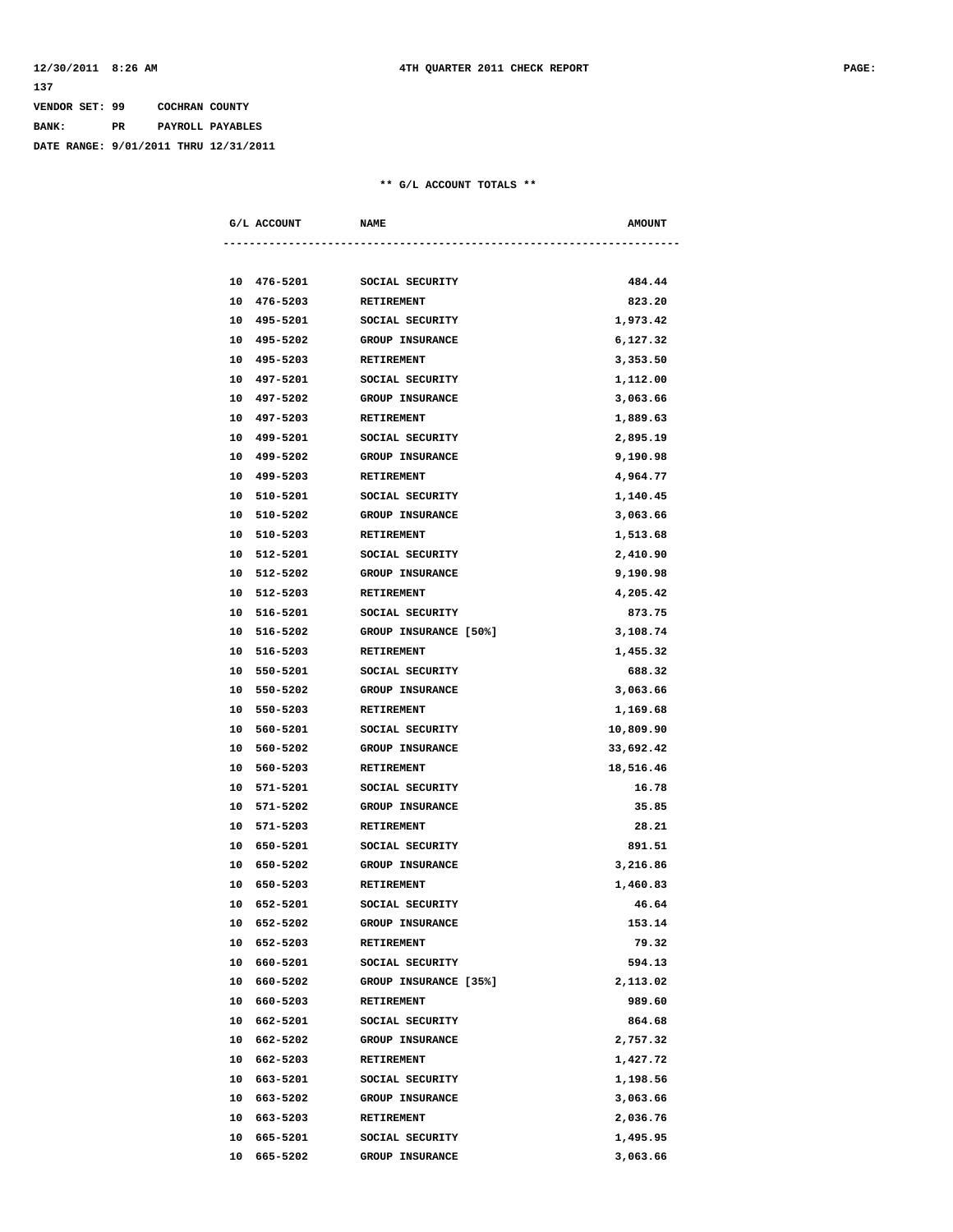### **\*\* G/L ACCOUNT TOTALS \*\***

|    | G/L ACCOUNT   | <b>NAME</b>                   | <b>AMOUNT</b> |
|----|---------------|-------------------------------|---------------|
|    |               |                               |               |
|    | 10 665-5203   | <b>RETIREMENT</b>             | 1,443.40      |
|    |               | *** FUND TOTAL ***            | 370,715.05    |
|    | 15 000-2500.1 | WITHHOLDING TAX PAYABLE       | 10,978.43     |
|    | 15 000-2500.2 | FICA PAYABLE                  | 8,855.51      |
|    | 15 000-2500.3 | <b>TCDRS PAYABLE</b>          | 11,300.92     |
|    | 15 000-2500.4 | INSURANCE PAYABLE             | 9,234.08      |
|    | 15 000-2500.7 | PEBSCO DEF COMP PAYABLE       | 4,826.84      |
|    | 15 000-2500.8 | CHILD SUPPORT PAYABLE         | 146.00        |
|    | 15 610-5201   | SOCIAL SECURITY               | 4,617.58      |
|    | 15 610-5202   | GROUP INSURANCE               | 12,701.13     |
|    | 15 610-5203   | RETIREMENT                    | 7,883.05      |
|    | 15 621-5201   | SOCIAL SECURITY               | 2,006.82      |
|    | 15 621-5202   | GROUP INSURANCE               | 6,135.85      |
|    | 15 621-5203   | <b>RETIREMENT</b>             | 3,410.33      |
|    | 15 622-5201   | SOCIAL SECURITY               | 1,887.84      |
|    | 15 622-5202   | <b>GROUP INSURANCE</b>        | 6,127.32      |
|    | 15 622-5203   | <b>RETIREMENT</b>             | 3,254.95      |
|    | 15 623-5201   | SOCIAL SECURITY               | 1,898.84      |
|    | 15 623-5202   | <b>GROUP INSURANCE</b>        | 6,127.32      |
|    | 15 623-5203   | RETIREMENT                    | 3,240.32      |
|    | 15 624-5201   | SOCIAL SECURITY               | 1,579.16      |
|    | 15 624-5202   | <b>GROUP INSURANCE</b>        | 6,127.32      |
|    | 15 624-5203   | RETIREMENT                    | 3,198.72      |
|    |               | *** FUND TOTAL ***            | 115,538.33    |
|    | 17 000-2500.1 | WITHHOLDING TAX PAYABLE       | 1,276.84      |
|    | 17 000-2500.2 | <b>FICA PAYABLE</b>           | 787.72        |
|    | 17 000-2500.3 | <b>TCDRS PAYABLE</b>          | 960.57        |
|    | 17 573-5201   | SOCIAL SECURITY               | 887.25        |
|    | 17 573-5202   | <b>GROUP HEALTH INSURANCE</b> | 2,697.31      |
| 17 | 573-5203      | RETIREMENT                    | 1,481.88      |
| 17 | 574-5201      | JUV IV-E FICA                 | 179.29        |
|    | 17 574-5202   | JUV IV-E GROUP INSURANCE      | 330.50        |
|    | 17 574-5203   | <b>JUV IV-E RETIREMENT</b>    | 301.99        |
|    |               | *** FUND TOTAL ***            | 8,903.35      |
|    | 30 000-2500.1 | FEDERAL WITHOLDING            | 328.19        |
|    | 30 000-2500.2 | <b>FICA</b>                   | 188.06        |
|    | 30 000-2500.3 | TCDRS                         | 228.36        |
|    | 30 000-2500.4 | AFLAC                         | 672.24        |
|    | 30 518-5201   | SOCIAL SECURITY               | 254.62        |
|    | 30 518-5202   | GROUP INSURANCE [15%]         | 905.56        |
|    | 30 518-5203   | RETIREMENT                    | 424.12        |
|    |               | *** FUND TOTAL ***            | 3,001.15      |
|    |               |                               |               |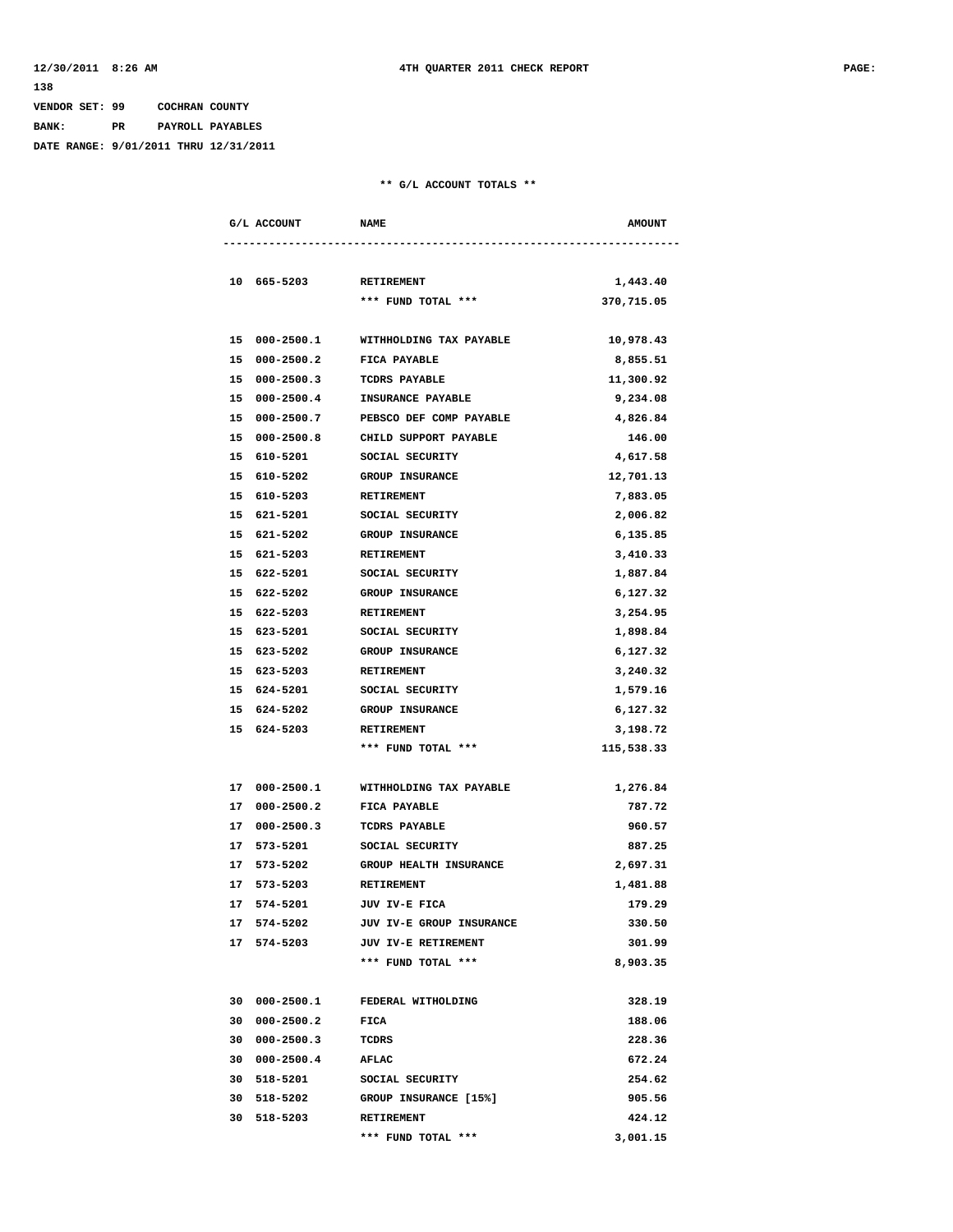| VENDOR SET: 99<br>BANK: PR | 45<br>TOTALS: | 498,157.88CR   | 0.00 | 498,157.88CR   |
|----------------------------|---------------|----------------|------|----------------|
| TOTALS:<br><b>BANK: PR</b> | 45            | 498,157.88CR   | 0.00 | 498,157.88CR   |
| REPORT TOTALS:             | 516           | 1,281,225.11CR | 0.00 | 1,280,631.69CR |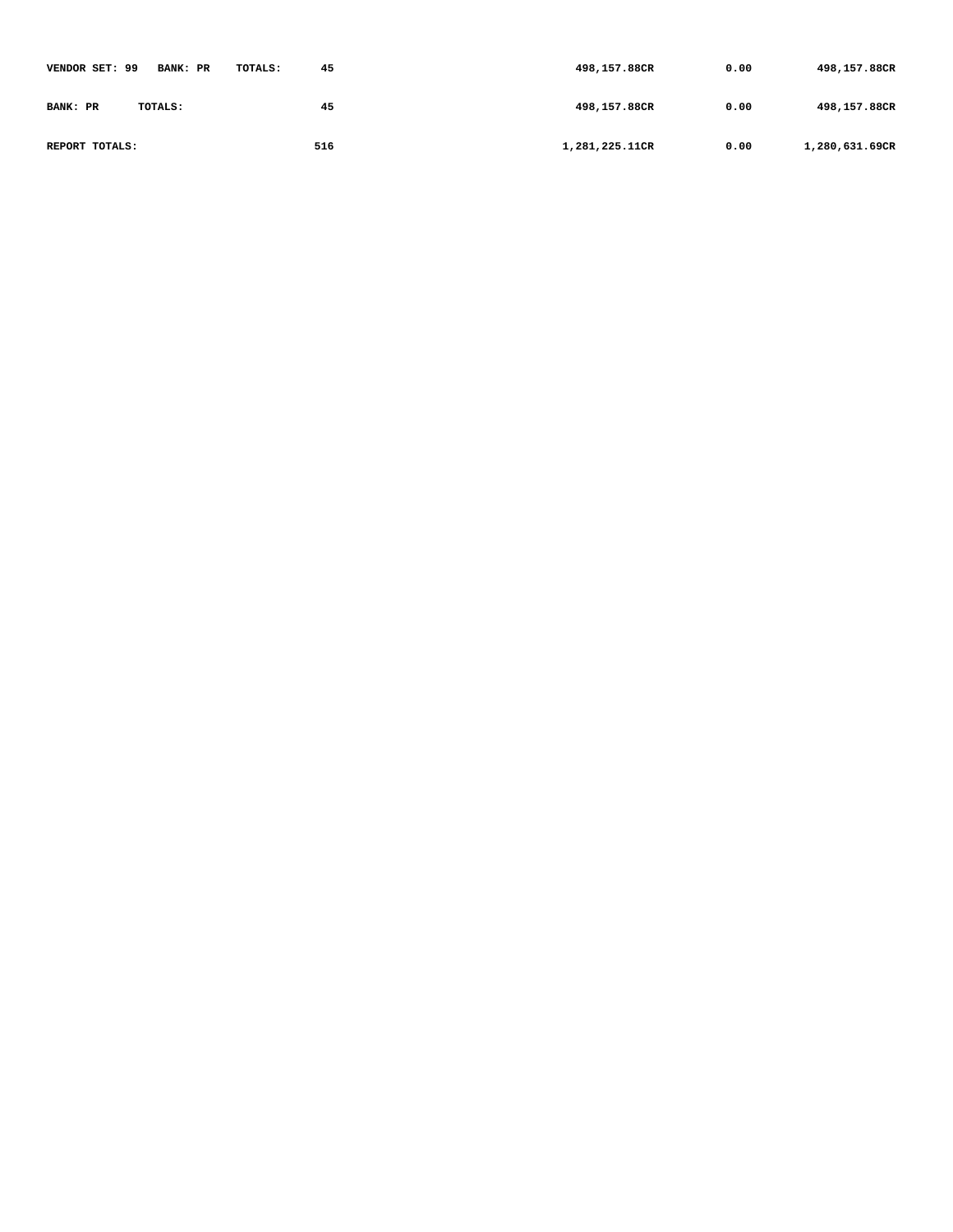**139**

### **SELECTION CRITERIA**

| VENDOR SET: 99-                 |     |                                              |
|---------------------------------|-----|----------------------------------------------|
| <b>VENDOR:</b>                  | ALL |                                              |
| BANK CODES: All                 |     |                                              |
| FUNDS: All                      |     |                                              |
| ---------------                 |     |                                              |
| CHECK SELECTION                 |     |                                              |
|                                 |     |                                              |
| CHECK RANGE: 000000 THRU 999999 |     |                                              |
|                                 |     | DATE RANGE: 9/01/2011 THRU 12/31/2011        |
|                                 |     | CHECK AMOUNT RANGE: 0.00 THRU 999,999,999.99 |
| INCLUDE ALL VOIDS: YES          |     |                                              |
|                                 |     |                                              |
| PRINT OPTIONS                   |     |                                              |
|                                 |     | SEQUENCE: CHECK NUMBER                       |
|                                 |     |                                              |
| PRINT TRANSACTIONS: YES         |     |                                              |
| PRINT G/L: YES                  |     |                                              |
| UNPOSTED ONLY:                  |     | <b>NO</b>                                    |
| <b>EXCLUDE UNPOSTED:</b>        |     | NO                                           |
| MANUAL ONLY:                    |     | NO                                           |
| STUB COMMENTS:                  |     | NO                                           |
| REPORT FOOTER:                  |     | NO                                           |
| CHECK STATUS:                   |     | NO                                           |
| PRINT STATUS: * - All           |     |                                              |
|                                 |     |                                              |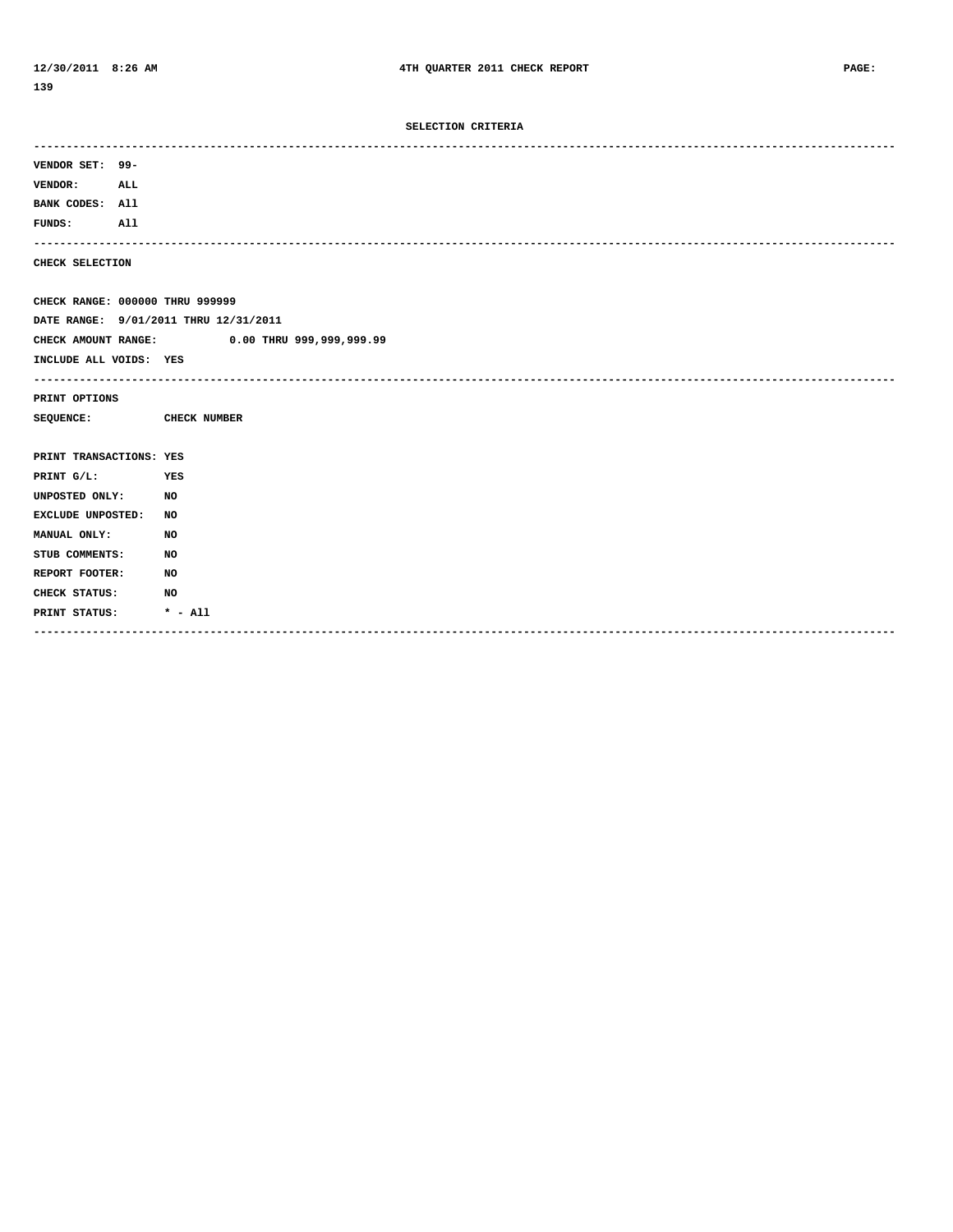# 1/09/2012 6:34 PM PAGE: 1 PAYROLL HISTORY REPORT<br>PAYROLL NO#: 01 - COCHRAN COUNTY SORTED BY EMPLOYEE NO# DATE: **1/01/2011 THRU 12/31/2011**

|  |  |  | REPORT TOTALS |  |  |  |
|--|--|--|---------------|--|--|--|

| NBR CHECKS<br><b>NET</b>             | 1ST - QUARTER TOTALS<br>204 CHECK(S)<br>356579.74 |                    | 2ND - QUARTER TOTALS | 198 CHECK(S)<br>348638.74 | 3RD - OUARTER TOTALS<br>197 CHECK(S)<br>348486.18 |                    | 4TH - OUARTER TOTALS | 188 CHECK(S)<br>341036.87 | ** TOTAL **<br>787 CHECK(S)<br>1394741.53 |                     |  |
|--------------------------------------|---------------------------------------------------|--------------------|----------------------|---------------------------|---------------------------------------------------|--------------------|----------------------|---------------------------|-------------------------------------------|---------------------|--|
|                                      | HOURS                                             | AMOUNT             | HOURS                | AMOUNT                    | HOURS                                             | AMOUNT             | HOURS                | AMOUNT                    | HOURS                                     | <b>AMOUNT</b>       |  |
| *EARNINGS*                           |                                                   |                    |                      |                           |                                                   |                    |                      |                           |                                           |                     |  |
| GROSS                                |                                                   | 511268.74          |                      | 503932.30                 |                                                   | 504488.55          |                      | 498823.73                 |                                           | 2018513.32          |  |
| CO JUDGE SUPP**- 0.00                |                                                   | 3750.00            | 0.00                 | 3750.00                   | 0.00                                              | 3750.00            | 0.00                 | 3750.00                   | 0.00                                      | 15000.00            |  |
| PERS LV                              | 0.00                                              | 0.00               | 0.00                 | 0.00                      | 24.00                                             | 299.04             | 48.00                | 463.20                    | 72.00                                     | 762.24              |  |
| SALARY<br>$\overline{\phantom{a}}$   | 8640.00                                           | 413175.96          | 8480.00              | 410930.71                 | 8160.00                                           | 405235.71          | 8160.00              | 405235.71                 |                                           | 33440.00 1634578.09 |  |
| REGULAR PAY-                         | 4086.25                                           | 49014.17           | 4080.69              | 48538.22                  | 4222.51                                           | 50266.90           | 3646.00              | 42127.22                  | 16035.45                                  | 189946.51           |  |
| JUV BOARD SAL-                       | 0.00                                              | 300.00             | 0.00                 | 300.00                    | 0.00                                              | 300.00             | 0.00                 | 300.00                    | 0.00                                      | 1200.00             |  |
| DIST ATTY SUPP-                      | 0.00                                              | 1260.15            | 0.00                 | 1260.15                   | 0.00                                              | 1512.15            | 0.00                 | 1344.15                   | 0.00                                      | 5376.60             |  |
| DIST JUDGE -                         | 0.00                                              | 1110.15            | 0.00                 | 1110.15                   | 0.00                                              | 1362.15            | 0.00                 | 1194.15                   | 0.00                                      | 4776.60             |  |
| CNTY ATTY SUPP**- 0.00               |                                                   | 7812.48            | 0.00                 | 7812.48                   | 0.00                                              | 7812.48            | 0.00                 | 7812.48                   | 0.00                                      | 31249.92            |  |
| OVERTIME PAY-                        | 170.97                                            | 3948.46<br>2555.21 | 247.04<br>122.80     | 5769.76<br>1586.05        | 323.73<br>134.44                                  | 7455.69<br>1910.32 | 212.39<br>57.75      | 4947.30<br>718.49         | 954.13<br>504.49                          | 22121.21<br>6770.07 |  |
| VACATION PAY-<br>HOLIDAY PAY-        | 189.50<br>432.00                                  | 6727.82            | 112.00               | 1736.89                   | 216.00                                            | 3374.10            | 384.00               | 6107.06                   | 1144.00                                   | 17945.87            |  |
| SICK PAY                             | 32.00                                             | 353.76             | 24.00                | 263.84                    | 62.00                                             | 797.60             | 128.58               | 1612.01                   | 246.58                                    | 3027.21             |  |
| LONGEVITY -                          | 0.00                                              | 5550.00            | 0.00                 | 5500.00                   | 0.00                                              | 5400.00            | 0.00                 | 5425.00                   | 0.00                                      | 21875.00            |  |
| TRAV ALLOWANCE-                      | 0.00                                              | 12124.98           | 0.00                 | 12124.98                  | 0.00                                              | 12124.98           | 0.00                 | 12124.98                  | 0.00                                      | 48499.92            |  |
| CELL PHONE -                         | 0.00                                              | 1730.00            | 0.00                 | 1890.00                   | 0.00                                              | 1810.00            | 0.00                 | 1690.00                   | 0.00                                      | 7120.00             |  |
| EM LEAVE<br>$\overline{\phantom{a}}$ | 0.00                                              | 0.00               | 0.00                 | 0.00                      | 0.00                                              | 0.00               | 24.00                | 231.60                    | 24.00                                     | 231.60              |  |
| JUV PROB OFF SUPP- 0.00              |                                                   | 0.00               | 0.00                 | 0.00                      | 0.00                                              | 0.00               | 0.00                 | 2500.00                   | 0.00                                      | 2500.00             |  |
| MEALS $R/B$ -                        | 0.00                                              | 54.02              | 0.00                 | 64.19                     | 0.00                                              | 53.89              | 0.00                 | 177.72                    | 0.00                                      | 349.82              |  |
| COMP TAKEN -                         | 0.00                                              | 0.00               | 11.03                | 181.20                    | 0.00                                              | 0.00               | 0.00                 | 0.00                      | 11.03                                     | 181.20              |  |
| VEHICLE USE-                         | 0.00                                              | 666.00             | 0.00                 | 789.00                    | 0.00                                              | 816.00             | 0.00                 | 771.00                    | 0.00                                      | 3042.00             |  |
| GRP LIFE INS-                        | 0.00                                              | 140.97             | 0.00                 | 210.68                    | 0.00                                              | 207.54             | 0.00                 | 207.54                    | 0.00                                      | 766.73              |  |
| UNIFORMS                             | 0.00                                              | 994.61             | 0.00                 | 114.00                    | 0.00                                              | 0.00               | 0.00                 | 84.12                     | 0.00                                      | 1192.73             |  |
|                                      | EMPLOYER                                          | <b>DEDUCT</b>      | EMPLOYER             | <b>DEDUCT</b>             | EMPLOYER                                          | DEDUCT             | EMPLOYER             | <b>DEDUCT</b>             | <b>EMPLOYER</b>                           | DEDUCT              |  |
| *DEDUCTIONS*                         |                                                   |                    |                      |                           |                                                   |                    |                      |                           |                                           |                     |  |
| TCDRS                                | 64663.00                                          | 34818.51           | 63991.50             | 34456.95                  | 64243.43                                          | 34592.62           | 63395.52             | 34136.03                  | 256293.45                                 | 138004.11           |  |
| NATIONWIDE -                         | 0.00                                              | 11568.00           | 0.00                 | 11768.00                  | 0.00                                              | 11643.00           | 0.00                 | 11643.00                  | 0.00                                      | 46622.00            |  |
| NATIONAL FA-                         | 0.00                                              | 1073.52            | 0.00                 | 1073.52                   | 0.00                                              | 1073.52            | 0.00                 | 1073.52                   | 0.00                                      | 4294.08             |  |
| NFL PREMIUM-                         | 0.00                                              | 760.68             | 0.00                 | 760.68                    | 0.00                                              | 760.68             | 0.00                 | 760.68                    | 0.00                                      | 3042.72             |  |
| AFLAC                                | 0.00                                              | 1529.04            | 0.00                 | 2040.88                   | 0.00                                              | 2081.70            | 0.00                 | 2081.70                   | 0.00                                      | 7733.32             |  |
| AFLAC-A/TAX-                         | 0.00                                              | 601.38             | 0.00                 | 601.38                    | 0.00                                              | 601.38             | 0.00                 | 601.38                    | 0.00                                      | 2405.52             |  |
| CS - XXXXXX-                         | 0.00                                              | 0.00               | 0.00                 | 0.00                      | 0.00                                              | 0.00               | 0.00                 | 0.00                      | 0.00                                      | 0.00                |  |
| GROUP INS                            | $-107338.50$                                      | 0.00               | 106615.82            | 0.00                      | 106053.85                                         | 0.00               | 112173.25            | 0.00                      | 432181.42                                 | 0.00                |  |
| TAC AD&D                             | 627.72                                            | 0.00               | 625.98               | 0.00                      | 595.45                                            | 0.00               | 563.52               | 0.00                      | 2412.67                                   | 0.00                |  |
| FAM HLTH PR-                         | 0.00                                              | 2384.82            | 0.00                 | 2384.82                   | 0.00                                              | 2431.72            | 0.00                 | 2525.52                   | 0.00                                      | 9726.88             |  |
| DEP AFTER T-                         | 0.00                                              | 0.00               | 0.00                 | 0.00                      | 0.00                                              | 0.00               | 0.00                 | 0.00                      | 0.00                                      | 0.00                |  |
| DENTL AFTER-                         | 0.00                                              | 0.00               | 0.00                 | 0.00                      | 0.00                                              | 0.00               | 0.00                 | 0.00                      | 0.00                                      | 0.00                |  |
| VISION AFTR-                         | 0.00                                              | 353.28             | 0.00                 | 365.28                    | 0.00                                              | 411.08             | 0.00                 | 439.98                    | 0.00                                      | 1569.62             |  |
| CREDIT UNIO-                         | 0.00                                              | 22127.71           | 0.00                 | 24486.44                  | 0.00                                              | 24897.93           | 0.00                 | 27440.31                  | 0.00                                      | 98952.39            |  |
| IRS TAX LEV-                         | 0.00                                              | 0.00               | 0.00                 | 0.00                      | 0.00                                              | 0.00               | 0.00                 | 0.00                      | 0.00                                      | 0.00                |  |
| NAT FAMILY -                         | 0.00                                              | 704.70             | 0.00                 | 704.70                    | 0.00                                              | 704.70             | 0.00                 | 704.70                    | 0.00                                      | 2818.80             |  |
| CS-XXXXXXXX-                         | 0.00                                              | 1699.11            | 0.00                 | 1699.11                   | 0.00                                              | 1699.11            | 0.00                 | 1699.11                   | 0.00                                      | 6796.44             |  |
| SR-XXXXXXXX-                         | 0.00                                              | 0.00               | 0.00                 | 0.00                      | 0.00                                              | 438.00             | 0.00                 | 0.00                      | 0.00                                      | 438.00              |  |
| CS - XXXXXX-                         | 0.00                                              | 0.00               | 0.00                 | 0.00                      | 0.00                                              | 0.00               | 0.00                 | 0.00                      | 0.00                                      | 0.00                |  |
|                                      | TAXABLE                                           | TAX                | TAXABLE              | TAX                       | TAXABLE                                           | TAX                | TAXABLE              | TAX                       | TAXABLE                                   | TAX                 |  |
| *TAXES*                              | 459049.18                                         |                    |                      | 45716.29                  |                                                   | 45495.19           | 446451.72            |                           |                                           |                     |  |
| FEDERAL W/H-<br>STATE W/H -          | 0.00                                              | 46701.37<br>0.00   | 451292.75<br>0.00    | 0.00                      | 451753.75<br>0.00                                 | 0.00               | 0.00                 | 0.00                      | 45795.35 1808547.40<br>0.00               | 183708.20<br>0.00   |  |
| FICA                                 | 505576.66                                         | 21234.30           | 497728.38            | 20904.67                  | 498196.91                                         | 20924.28           | 492438.29            |                           | 20682.44 1993940.24                       | 83745.69            |  |
| MEDICARE                             | 505576.66                                         | 7331.00            | 497728.38            | 7217.16                   | 498196.91                                         | 7223.92            | 492438.29            | 7140.48                   | 1993940.24                                | 28912.56            |  |
| EIC CREDIT -                         |                                                   | 0.00               |                      | 0.00                      |                                                   | 0.00               |                      | 0.00                      |                                           | 0.00                |  |

\*\*COUNTY JUDGE AND COUNTY ATTORNEY SUPPLEMENTAL SALARY PAID BY STATE OF TEXAS